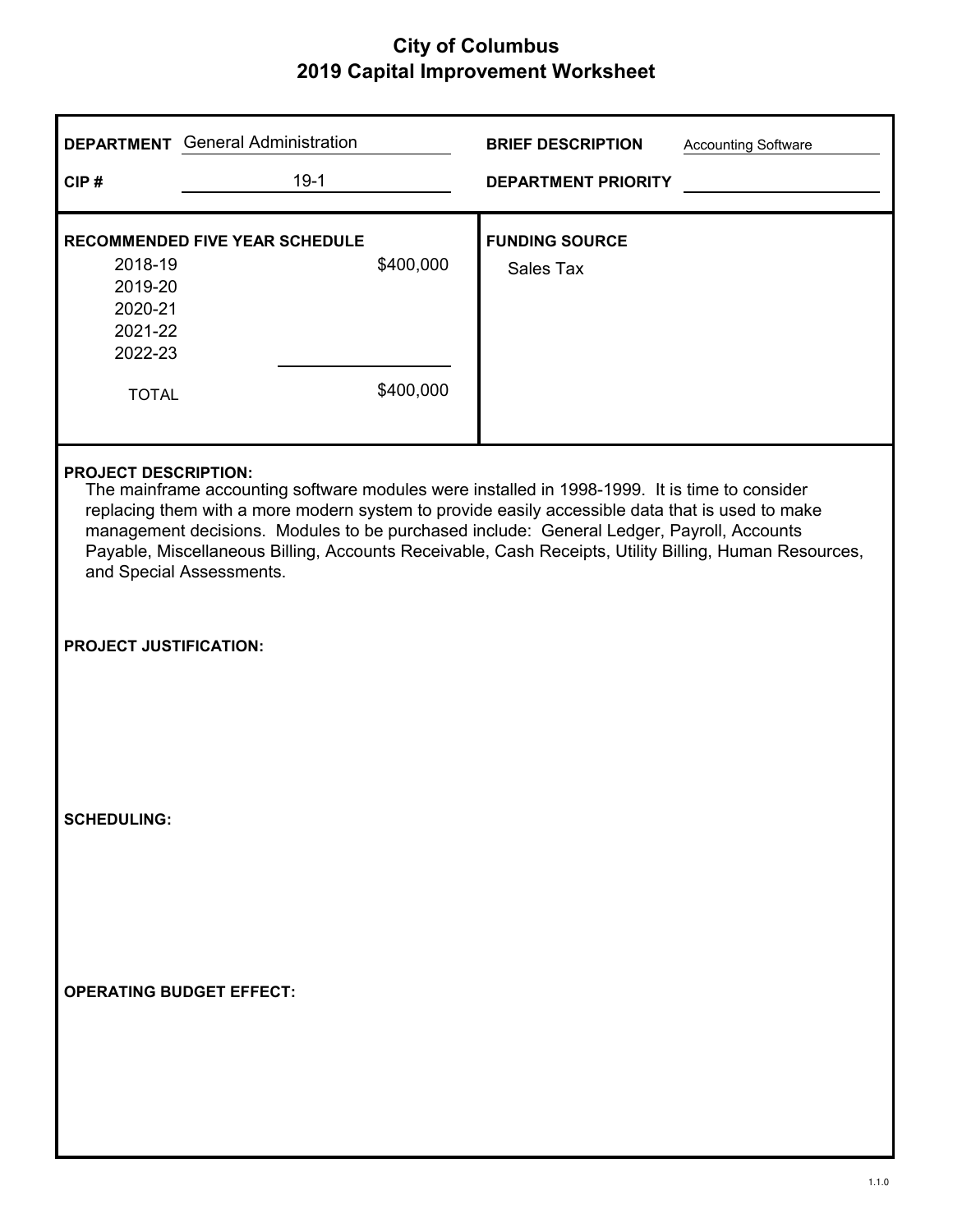|                                               | <b>DEPARTMENT</b> General Administration                                                            | <b>BRIEF DESCRIPTION</b><br>MIS Upgrade                                                                                                                                                                                                                                                                     |
|-----------------------------------------------|-----------------------------------------------------------------------------------------------------|-------------------------------------------------------------------------------------------------------------------------------------------------------------------------------------------------------------------------------------------------------------------------------------------------------------|
| CIP#                                          | $19-2$                                                                                              | <b>DEPARTMENT PRIORITY</b>                                                                                                                                                                                                                                                                                  |
|                                               | <b>RECOMMENDED FIVE YEAR SCHEDULE</b>                                                               | <b>FUNDING SOURCE</b>                                                                                                                                                                                                                                                                                       |
| 2018-19                                       | \$70,000                                                                                            | Sales Tax                                                                                                                                                                                                                                                                                                   |
| 2019-20                                       | \$70,000                                                                                            |                                                                                                                                                                                                                                                                                                             |
| 2020-21                                       | \$70,000                                                                                            |                                                                                                                                                                                                                                                                                                             |
| 2021-22                                       | \$70,000                                                                                            |                                                                                                                                                                                                                                                                                                             |
| 2022-23                                       |                                                                                                     |                                                                                                                                                                                                                                                                                                             |
| <b>TOTAL</b>                                  | \$280,000                                                                                           |                                                                                                                                                                                                                                                                                                             |
| near future.<br><b>PROJECT JUSTIFICATION:</b> |                                                                                                     | rapid change and enhancement of hardware and software necessitates additional upgrades for system-<br>wide improvements. Some possibilities are central network switches, management software, firewalls,<br>and the planned replacement of servers, mainframe and backup systems that may be needed in the |
| <b>SCHEDULING:</b>                            | <b>OPERATING BUDGET EFFECT:</b><br>This will save running these items through the operating budget. |                                                                                                                                                                                                                                                                                                             |
|                                               |                                                                                                     |                                                                                                                                                                                                                                                                                                             |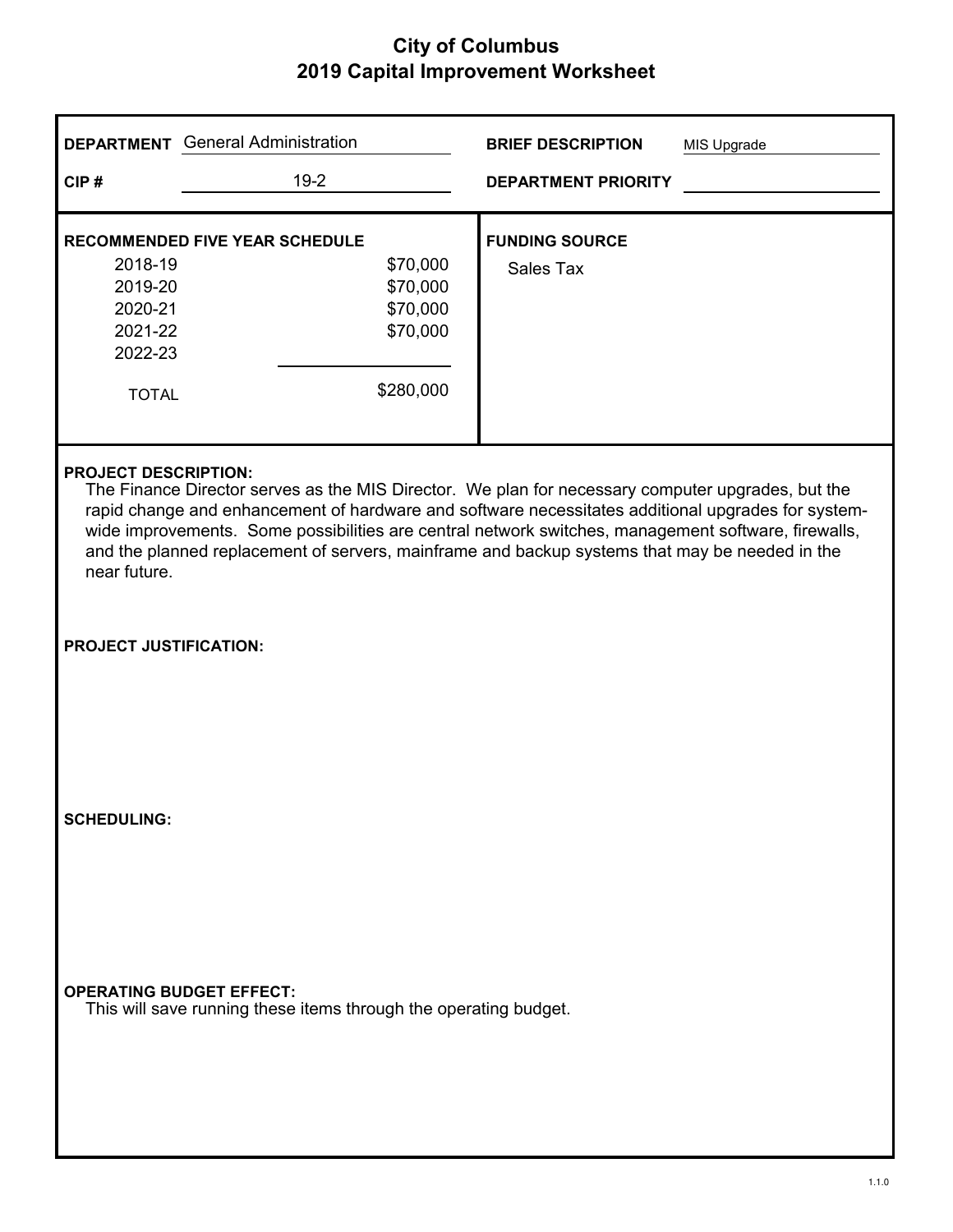|                                                                     | <b>DEPARTMENT</b> General Administration |                      | <b>BRIEF DESCRIPTION</b>                                                                                                                                                                     | Wage & Benefit Study |
|---------------------------------------------------------------------|------------------------------------------|----------------------|----------------------------------------------------------------------------------------------------------------------------------------------------------------------------------------------|----------------------|
| CIP#                                                                | $19-3$                                   |                      | <b>DEPARTMENT PRIORITY</b>                                                                                                                                                                   |                      |
| 2018-19<br>2019-20<br>2020-21<br>2021-22<br>2022-23<br><b>TOTAL</b> | <b>RECOMMENDED FIVE YEAR SCHEDULE</b>    | \$19,000<br>\$19,000 | <b>FUNDING SOURCE</b><br><b>General Fund</b>                                                                                                                                                 |                      |
| <b>PROJECT DESCRIPTION:</b>                                         |                                          |                      | The City would like to contract for a wage and benefit study. It has been 20 years since an outside<br>consultant has studied City job classifications and benefits for the non-union staff. |                      |
| <b>PROJECT JUSTIFICATION:</b>                                       |                                          |                      |                                                                                                                                                                                              |                      |
| <b>SCHEDULING:</b>                                                  |                                          |                      |                                                                                                                                                                                              |                      |
| <b>OPERATING BUDGET EFFECT:</b>                                     |                                          |                      |                                                                                                                                                                                              |                      |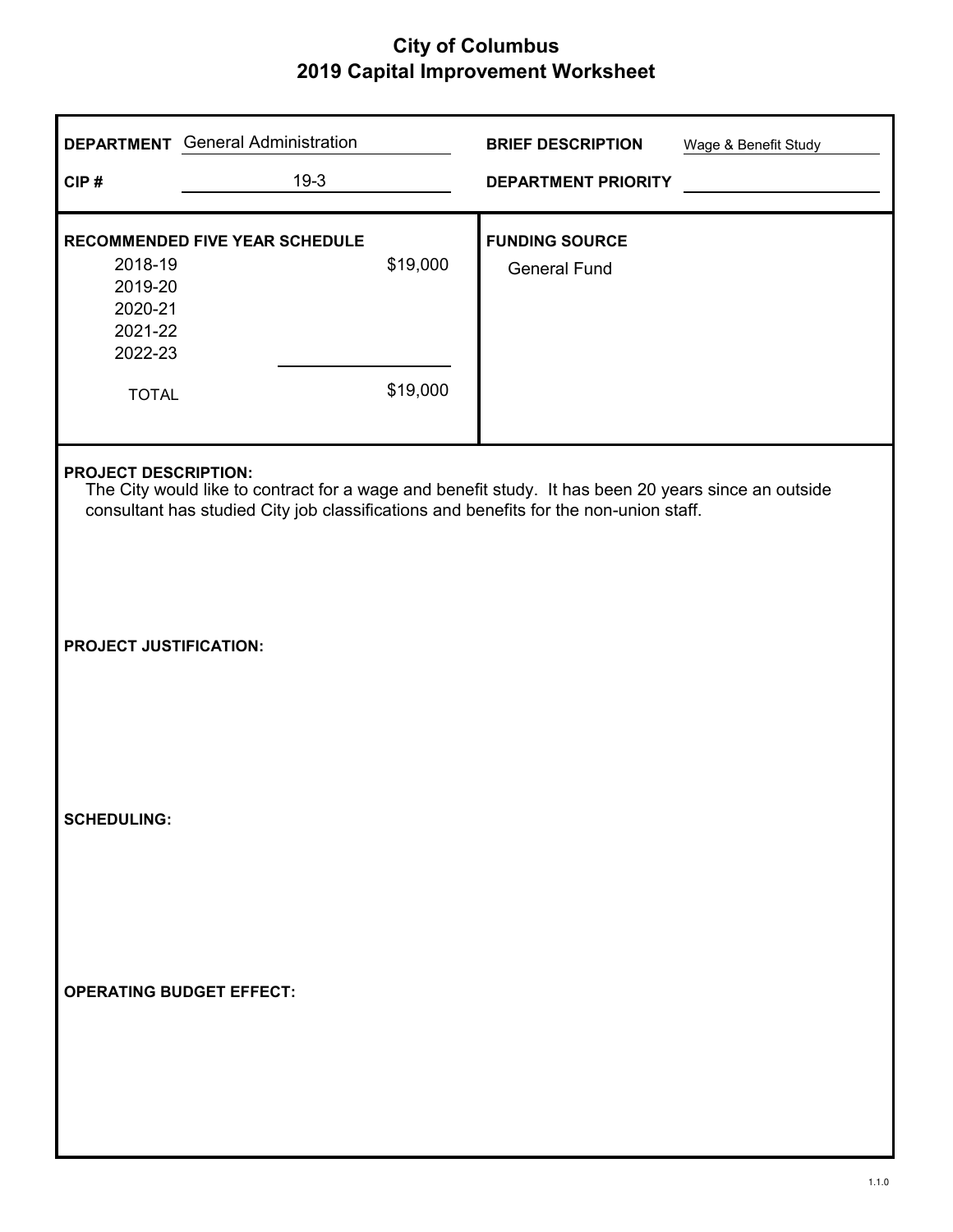| CIP#                                                                | <b>DEPARTMENT</b> General Administration<br>$19-4$                                                                                                             | <b>BRIEF DESCRIPTION</b><br><b>DEPARTMENT PRIORITY</b> | Phone System |
|---------------------------------------------------------------------|----------------------------------------------------------------------------------------------------------------------------------------------------------------|--------------------------------------------------------|--------------|
| 2018-19<br>2019-20<br>2020-21<br>2021-22<br>2022-23<br><b>TOTAL</b> | RECOMMENDED FIVE YEAR SCHEDULE<br>\$20,000<br>\$20,000<br>\$40,000                                                                                             | <b>FUNDING SOURCE</b><br>Sales Tax                     |              |
| <b>PROJECT DESCRIPTION:</b><br><b>PROJECT JUSTIFICATION:</b>        | Replace VoIP telephone system and phones for all buildings except Police and Fire.<br>Replace unreliable VoIP telephone system and phones for other buildings. |                                                        |              |
| <b>SCHEDULING:</b>                                                  |                                                                                                                                                                |                                                        |              |
|                                                                     | <b>OPERATING BUDGET EFFECT:</b>                                                                                                                                |                                                        |              |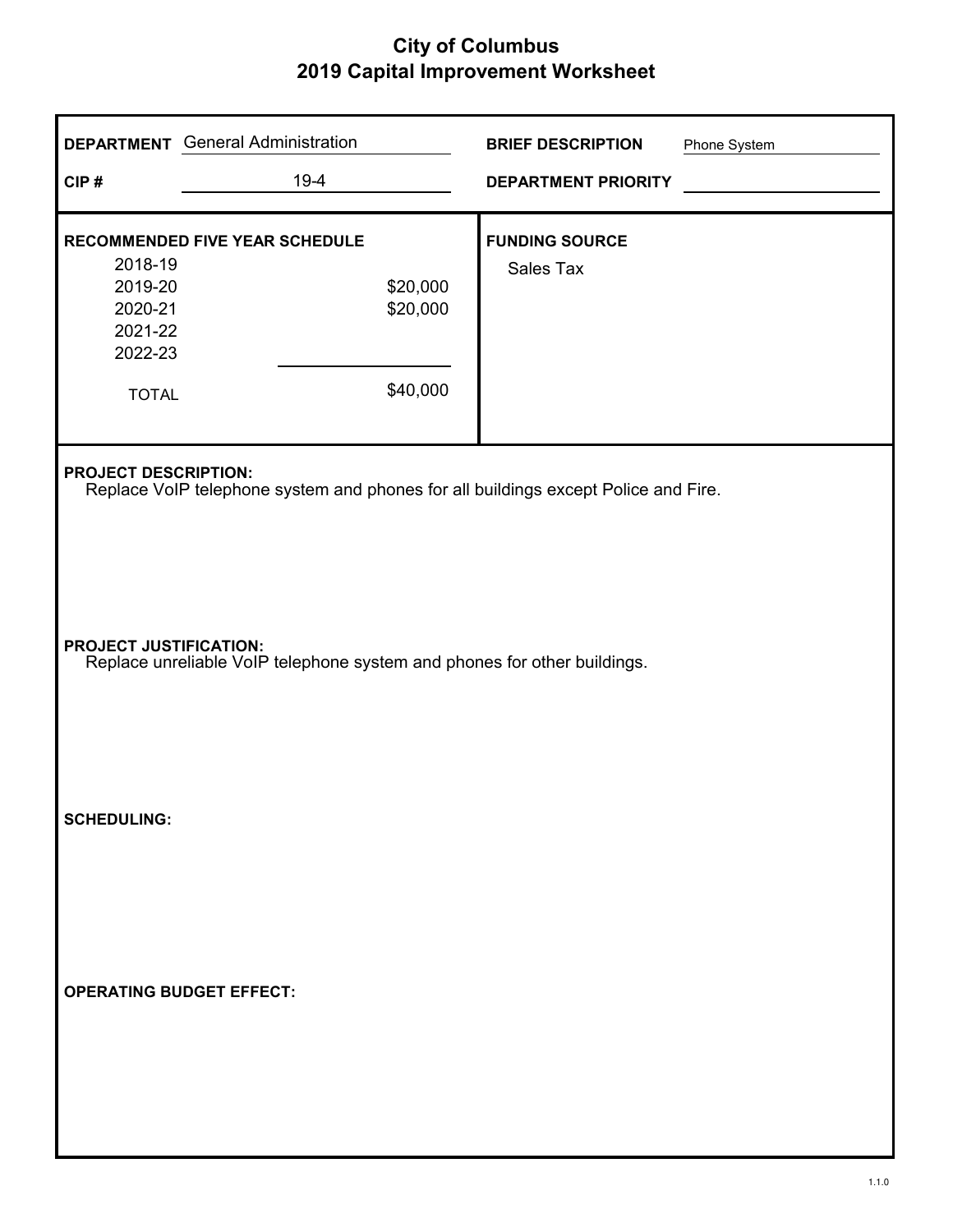|                                                                                                                                                                                                                                     | <b>DEPARTMENT</b> General Administration                                                                                        | <b>BRIEF DESCRIPTION</b><br><b>City Hall Boiler</b> |  |  |  |
|-------------------------------------------------------------------------------------------------------------------------------------------------------------------------------------------------------------------------------------|---------------------------------------------------------------------------------------------------------------------------------|-----------------------------------------------------|--|--|--|
| CIP#                                                                                                                                                                                                                                | $19 - 5$                                                                                                                        | <b>DEPARTMENT PRIORITY</b>                          |  |  |  |
| 2018-19<br>2019-20<br>2020-21<br>2021-22<br>2022-23<br><b>TOTAL</b>                                                                                                                                                                 | <b>RECOMMENDED FIVE YEAR SCHEDULE</b><br>\$50,000<br>\$50,000                                                                   | <b>FUNDING SOURCE</b><br>Sales Tax                  |  |  |  |
| operable.                                                                                                                                                                                                                           | <b>PROJECT DESCRIPTION:</b><br>Replace City Hall boiler system and replacement of pneumatic thermostats. Existing system is not |                                                     |  |  |  |
| <b>PROJECT JUSTIFICATION:</b><br>City Hall's main heating system is a boiler which is out-dated to a point that most parts are not<br>obtainable and need to be specially made. The system is not operable for the upcoming winter. |                                                                                                                                 |                                                     |  |  |  |
| <b>SCHEDULING:</b>                                                                                                                                                                                                                  | Bid for placement in October 2018 before cold weather.                                                                          |                                                     |  |  |  |
| <b>OPERATING BUDGET EFFECT:</b>                                                                                                                                                                                                     |                                                                                                                                 |                                                     |  |  |  |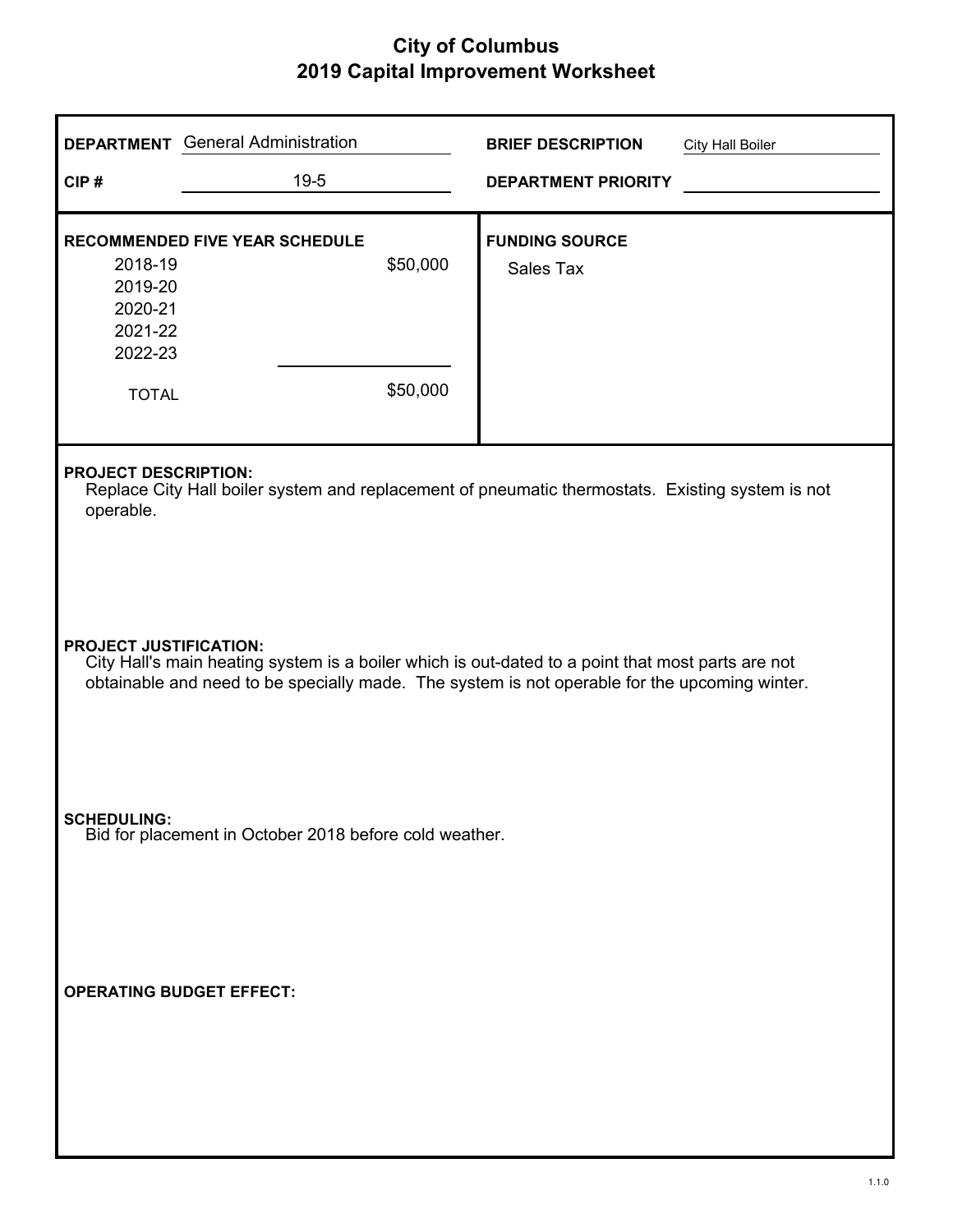|                                                                     | <b>DEPARTMENT</b> General Administration                                                                                                                                                                                                                                                                                                                                    | <b>BRIEF DESCRIPTION</b>           | City Hall 2nd Floor General<br>Maintenance |
|---------------------------------------------------------------------|-----------------------------------------------------------------------------------------------------------------------------------------------------------------------------------------------------------------------------------------------------------------------------------------------------------------------------------------------------------------------------|------------------------------------|--------------------------------------------|
| CIP#                                                                | $19-6$                                                                                                                                                                                                                                                                                                                                                                      | <b>DEPARTMENT PRIORITY</b>         |                                            |
| 2018-19<br>2019-20<br>2020-21<br>2021-22<br>2022-23<br><b>TOTAL</b> | <b>RECOMMENDED FIVE YEAR SCHEDULE</b><br>\$20,000<br>\$20,000                                                                                                                                                                                                                                                                                                               | <b>FUNDING SOURCE</b><br>Sales Tax |                                            |
| <b>PROJECT DESCRIPTION:</b>                                         | Relocation and expansion of personnel on second floor requires the use of the north wing and the need<br>for general maintenance including carpet replacement, painting, and furniture Storage in offices in the<br>north wing will be downsized and consolidated.                                                                                                          |                                    |                                            |
| <b>PROJECT JUSTIFICATION:</b>                                       | Carpet in parts of the second floor south and much of the north wing do not meet requirements and are<br>a trip and safety hazard. Enclosure panels will encompass the downsized and consolidated storage to<br>allow some office space to open for personnel. The carpet and walls of a few offices upstairs have been<br>recently done and will not be part of this work. |                                    |                                            |
| <b>SCHEDULING:</b>                                                  | Carpet bid and placed late 2018 or early 2019. Painting by city forces during winter operations.                                                                                                                                                                                                                                                                            |                                    |                                            |
|                                                                     | <b>OPERATING BUDGET EFFECT:</b>                                                                                                                                                                                                                                                                                                                                             |                                    |                                            |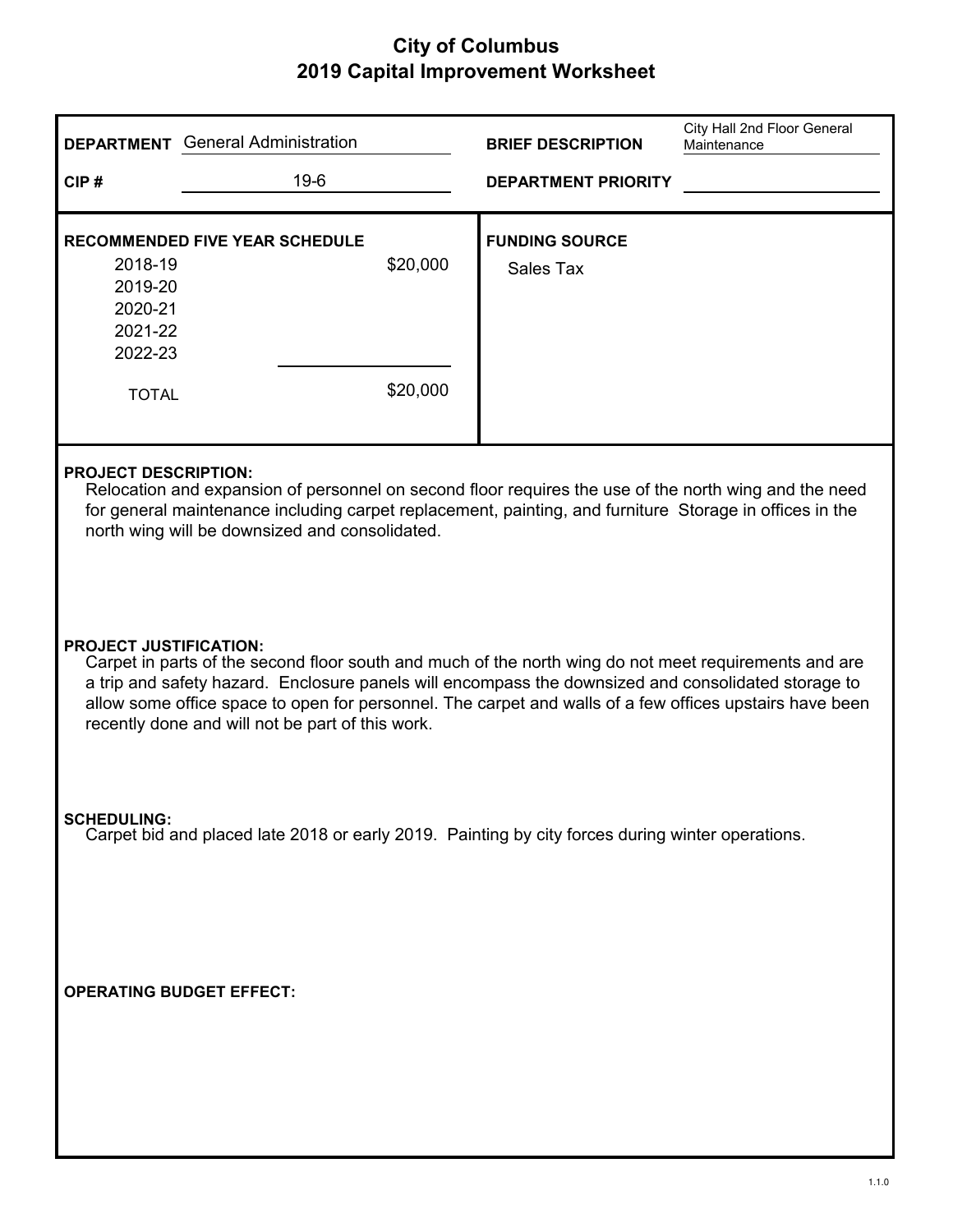| CIP#                                                                                                                                                                                                                                | <b>DEPARTMENT</b> General Administration<br>$19 - 7$                                                                                                           | <b>BRIEF DESCRIPTION</b><br><b>DEPARTMENT PRIORITY</b> | City Hall ADA Front Entry and<br>Vestibule |
|-------------------------------------------------------------------------------------------------------------------------------------------------------------------------------------------------------------------------------------|----------------------------------------------------------------------------------------------------------------------------------------------------------------|--------------------------------------------------------|--------------------------------------------|
| 2018-19<br>2019-20<br>2020-21<br>2021-22<br>2022-23<br><b>TOTAL</b>                                                                                                                                                                 | <b>RECOMMENDED FIVE YEAR SCHEDULE</b><br>\$18,000<br>\$18,000                                                                                                  | <b>FUNDING SOURCE</b><br><b>Sales Tax</b>              |                                            |
| <b>PROJECT DESCRIPTION:</b>                                                                                                                                                                                                         | Provide an Americans with Disability Act (ADA) actuated door at City Hall main entrance and<br>associated internal vestibule for heating and cooling purposes. |                                                        |                                            |
| <b>PROJECT JUSTIFICATION:</b><br>Following in accordance with the ADA Transition Plan and upgrading a highly used public entry.<br>Vestibule was part of 2017-2018 Citywide architectural projects scope of service for evaluation. |                                                                                                                                                                |                                                        |                                            |
| <b>SCHEDULING:</b>                                                                                                                                                                                                                  | Design, bid, and construct as weather allows.                                                                                                                  |                                                        |                                            |
|                                                                                                                                                                                                                                     | <b>OPERATING BUDGET EFFECT:</b><br>Slightly lower heating and cooling costs.                                                                                   |                                                        |                                            |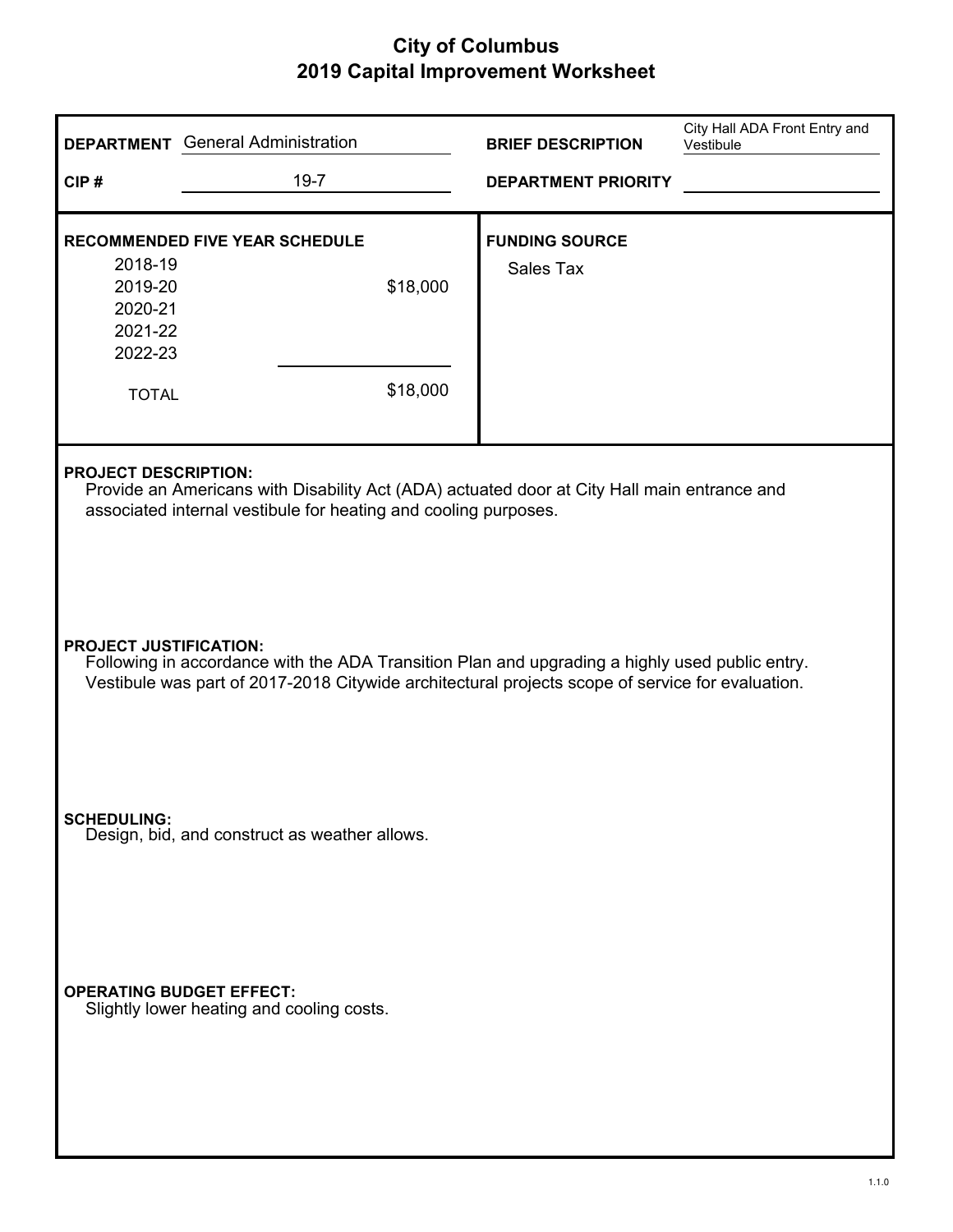| <b>DEPARTMENT</b>                  | <b>General Administration</b>         |           | <b>BRIEF DESCRIPTION</b>                     | Land Development Ordinance<br>Update |
|------------------------------------|---------------------------------------|-----------|----------------------------------------------|--------------------------------------|
| CIP#                               | $19 - 8$                              |           | <b>DEPARTMENT PRIORITY</b>                   |                                      |
| 2018-19<br>2019-20<br>2020-21      | <b>RECOMMENDED FIVE YEAR SCHEDULE</b> | \$155,000 | <b>FUNDING SOURCE</b><br><b>General Fund</b> |                                      |
| 2021-22<br>2022-23<br><b>TOTAL</b> |                                       | \$155,000 |                                              |                                      |

#### **PROJECT DESCRIPTION:**

Evaluate and recommend updates to the Land Development Ordinance (LDO) of 1996 and any revisions, including zoning and subdivision components based on the updated comprehensive plan. Amendment of the Kendig Keast Comprehensive Plan Agreement would allow potential savings with coordinated trips, public meetings, and so forth. The LDO would be written within an online code publishing and content management system, which includes a host of features to improve public access, ease the navigation, and to aid in making development decisions through a series of planning tools.

#### **PROJECT JUSTIFICATION:**

The LDO services will be initiated in conducting a thorough review of the current LDO, along with other applicable development-related ordinances, This analysis will lay the groundwork for the City's land use and growth policies, which will also relate to the strategies and recommendations set out in the comprehensive plan. After extensive input from the public, Planning Commission, City Council and staff the LDO will be housed in a user friendly software and made available on the City's website in a cloudbased codification and online code publishing software to facilitate the delivery of the LDO as a fullysearchable electronic ordinance.

#### **SCHEDULING:**

Follow up to the comprehensive plan update.

#### **OPERATING BUDGET EFFECT:**

Lessen time of Community Development, City Clerks office, and Engineering Department by allowing the public to determine and complete more work online resulting in less time required from staff.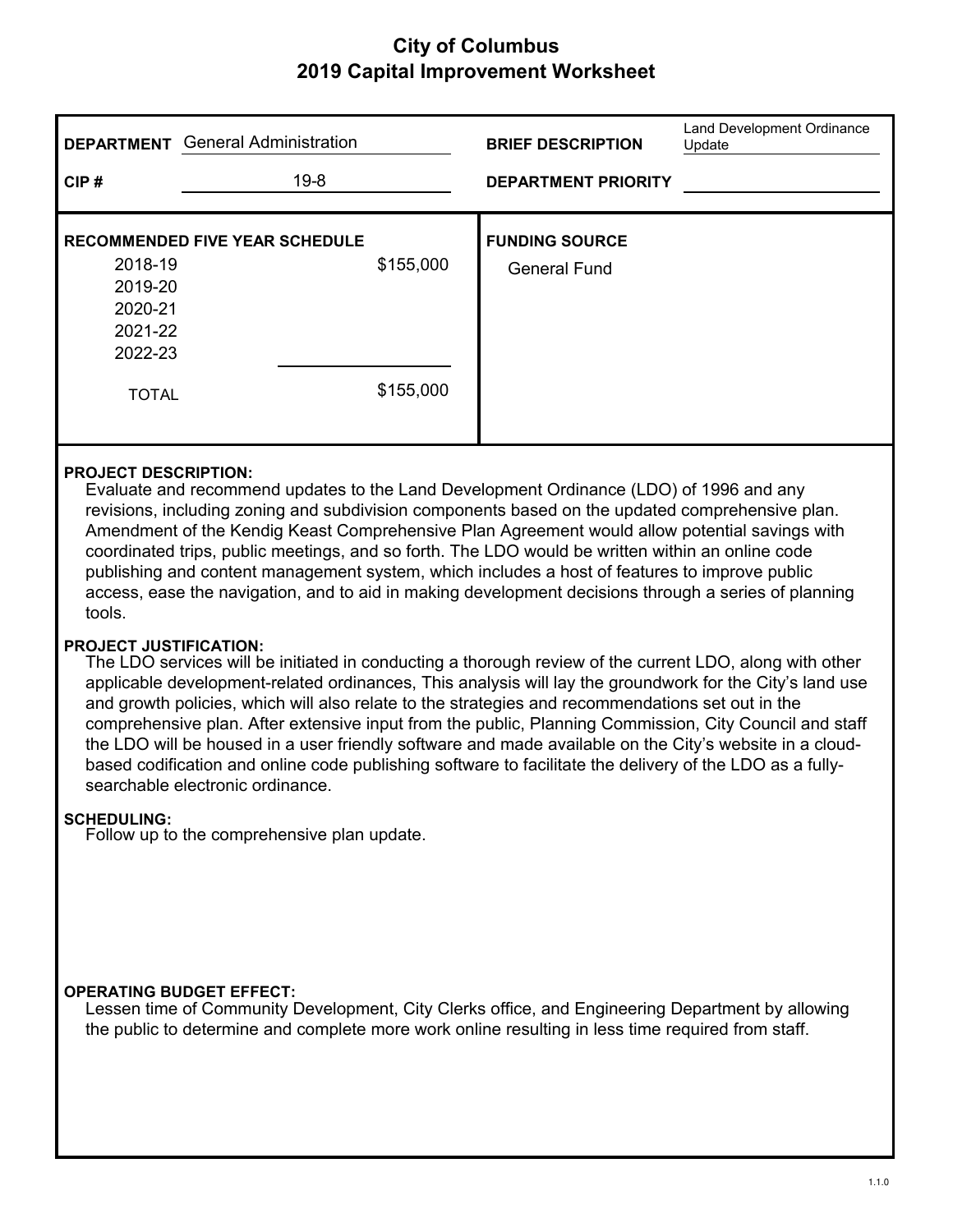|                                                                                                                                                                                                                                                     | <b>DEPARTMENT</b> General Administration                                                                                                                                                                                                                                                                                | <b>BRIEF DESCRIPTION</b><br><b>Fiber Optics Network</b> |  |  |  |
|-----------------------------------------------------------------------------------------------------------------------------------------------------------------------------------------------------------------------------------------------------|-------------------------------------------------------------------------------------------------------------------------------------------------------------------------------------------------------------------------------------------------------------------------------------------------------------------------|---------------------------------------------------------|--|--|--|
| CIP#                                                                                                                                                                                                                                                | 19-9                                                                                                                                                                                                                                                                                                                    | <b>DEPARTMENT PRIORITY</b>                              |  |  |  |
|                                                                                                                                                                                                                                                     | <b>RECOMMENDED FIVE YEAR SCHEDULE</b>                                                                                                                                                                                                                                                                                   | <b>FUNDING SOURCE</b>                                   |  |  |  |
| 2018-19<br>2019-20<br>2020-21                                                                                                                                                                                                                       | \$500,000                                                                                                                                                                                                                                                                                                               | Sales Tax                                               |  |  |  |
| 2021-22<br>2022-23                                                                                                                                                                                                                                  |                                                                                                                                                                                                                                                                                                                         |                                                         |  |  |  |
| <b>TOTAL</b>                                                                                                                                                                                                                                        | \$500,000                                                                                                                                                                                                                                                                                                               |                                                         |  |  |  |
|                                                                                                                                                                                                                                                     | <b>PROJECT DESCRIPTION:</b><br>City-wide buried fiber optics network to city facilities. Fiber ring provided to critical facilities.<br>Project in cooperation with Platte County, Nebraska Public Power District, and possibly other agencies<br>and schools. Work includes city building electronics and connections. |                                                         |  |  |  |
| <b>PROJECT JUSTIFICATION:</b><br>Critical buried fiber network for communications, data security, and safety.<br>Wireless networks are not reliable, nor are they as secure. Some wireless networks will remain<br>operational as a back-up system. |                                                                                                                                                                                                                                                                                                                         |                                                         |  |  |  |
| <b>SCHEDULING:</b><br>Bid Fall 2018-2019 followed by construction.<br>RVW is doing the design and construction phase services.                                                                                                                      |                                                                                                                                                                                                                                                                                                                         |                                                         |  |  |  |
|                                                                                                                                                                                                                                                     | <b>OPERATING BUDGET EFFECT:</b><br>Annual maintenance fee.                                                                                                                                                                                                                                                              |                                                         |  |  |  |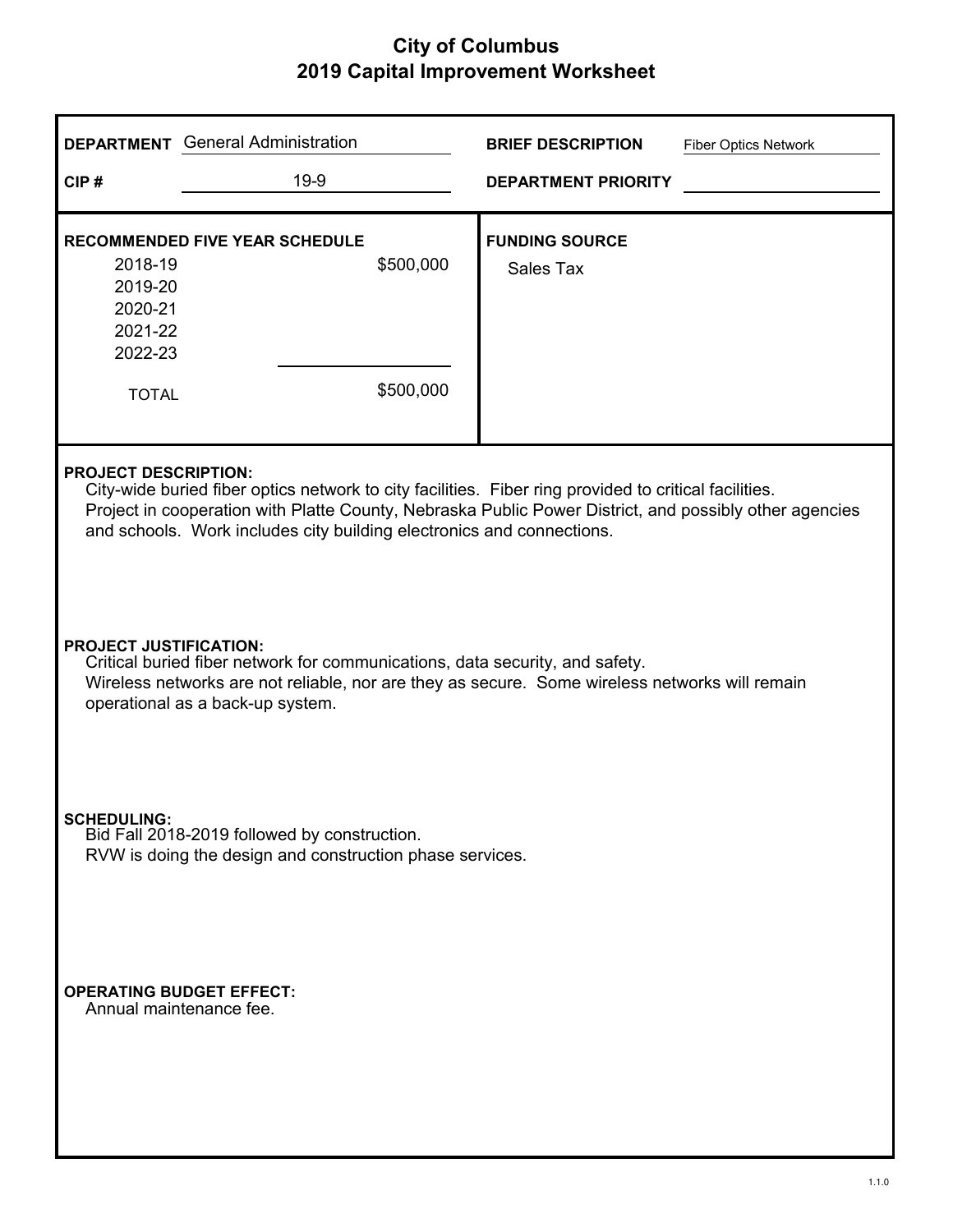|                                                                     | <b>DEPARTMENT</b> General Administration                                                                                                                                                                                                     | <b>BRIEF DESCRIPTION</b><br><b>Engineering Survey Equipment</b>                                                                               |  |  |
|---------------------------------------------------------------------|----------------------------------------------------------------------------------------------------------------------------------------------------------------------------------------------------------------------------------------------|-----------------------------------------------------------------------------------------------------------------------------------------------|--|--|
| CIP#                                                                | 19-10                                                                                                                                                                                                                                        | <b>DEPARTMENT PRIORITY</b>                                                                                                                    |  |  |
| 2018-19<br>2019-20<br>2020-21<br>2021-22<br>2022-23<br><b>TOTAL</b> | <b>RECOMMENDED FIVE YEAR SCHEDULE</b><br>\$35,000<br>\$35,000<br>\$70,000                                                                                                                                                                    | <b>FUNDING SOURCE</b><br>Sales Tax - 25%<br><b>Community Development Fees - 10%</b><br>Highway Allocation Fund - 25%<br>Utility Revenue - 40% |  |  |
| <b>PROJECT DESCRIPTION:</b><br>Project Manager.                     |                                                                                                                                                                                                                                              | GPS rover, accessories, and software. This is a replacement of a 2007 unit and will be used by the                                            |  |  |
|                                                                     | Future - Upgrade models and software as needed.                                                                                                                                                                                              |                                                                                                                                               |  |  |
|                                                                     | <b>PROJECT JUSTIFICATION:</b><br>Replace out-of-date GPS system which is needed for the Project Manager as part of the job description<br>and services. System will work more efficiently with drafting and GIS software saving labor hours. |                                                                                                                                               |  |  |
| <b>SCHEDULING:</b>                                                  | Purchase required for use by Project Manager.                                                                                                                                                                                                |                                                                                                                                               |  |  |
| Future - As necessary.                                              |                                                                                                                                                                                                                                              |                                                                                                                                               |  |  |
| Added efficiency.                                                   | <b>OPERATING BUDGET EFFECT:</b>                                                                                                                                                                                                              |                                                                                                                                               |  |  |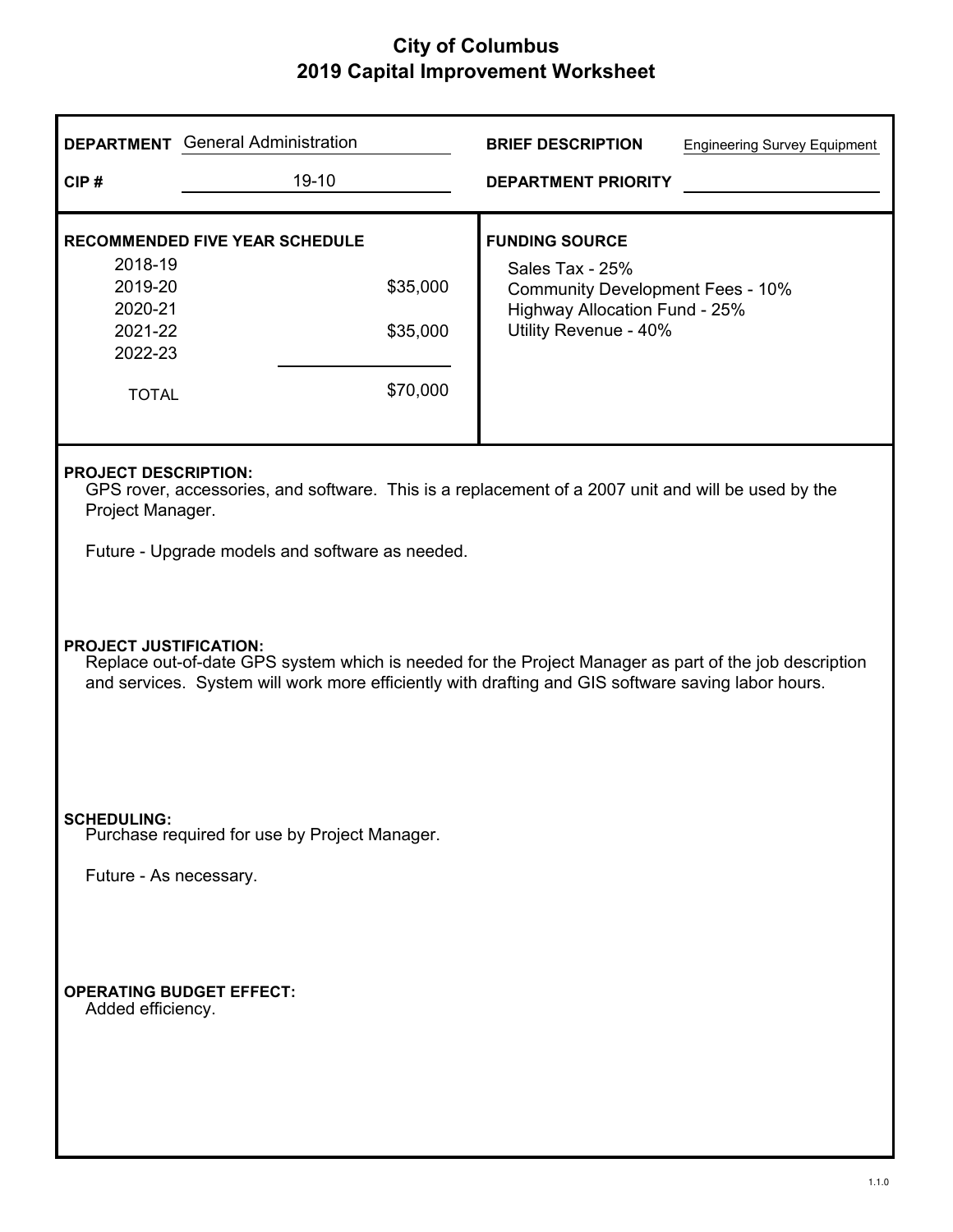|                                                                     | <b>DEPARTMENT</b> General Administration                                                                                                                                                                                                                                                  | <b>BRIEF DESCRIPTION</b><br><b>Engineering Vehicle</b>                                                                                        |  |  |  |
|---------------------------------------------------------------------|-------------------------------------------------------------------------------------------------------------------------------------------------------------------------------------------------------------------------------------------------------------------------------------------|-----------------------------------------------------------------------------------------------------------------------------------------------|--|--|--|
| CIP#                                                                | $19 - 11$                                                                                                                                                                                                                                                                                 | <b>DEPARTMENT PRIORITY</b>                                                                                                                    |  |  |  |
| 2018-19<br>2019-20<br>2020-21<br>2021-22<br>2022-23<br><b>TOTAL</b> | <b>RECOMMENDED FIVE YEAR SCHEDULE</b><br>\$32,000<br>\$32,000                                                                                                                                                                                                                             | <b>FUNDING SOURCE</b><br>Sales Tax - 25%<br><b>Community Development Fees - 10%</b><br>Highway Allocation Fund - 25%<br>Utility Revenue - 40% |  |  |  |
|                                                                     | <b>PROJECT DESCRIPTION:</b><br>Replace 2006 Ford F150 1/2-ton pickup with 4X4 cab unit to haul electronic survey equipment for<br>safety and protection of sensitive equipment for use by Project Manager.                                                                                |                                                                                                                                               |  |  |  |
|                                                                     | <b>PROJECT JUSTIFICATION:</b><br>Engineering Department is in need of a new 4x4 crew cab pickup or SUV vehicle for field work and<br>design services. Engineering Department is responsible for the Loup River Levee Emergency Action<br>Plan, which will require an all-terrain vehicle. |                                                                                                                                               |  |  |  |
| <b>SCHEDULING:</b>                                                  | Bid along with other City units.                                                                                                                                                                                                                                                          |                                                                                                                                               |  |  |  |
|                                                                     | <b>OPERATING BUDGET EFFECT:</b><br>Lessen operation and maintenance costs.                                                                                                                                                                                                                |                                                                                                                                               |  |  |  |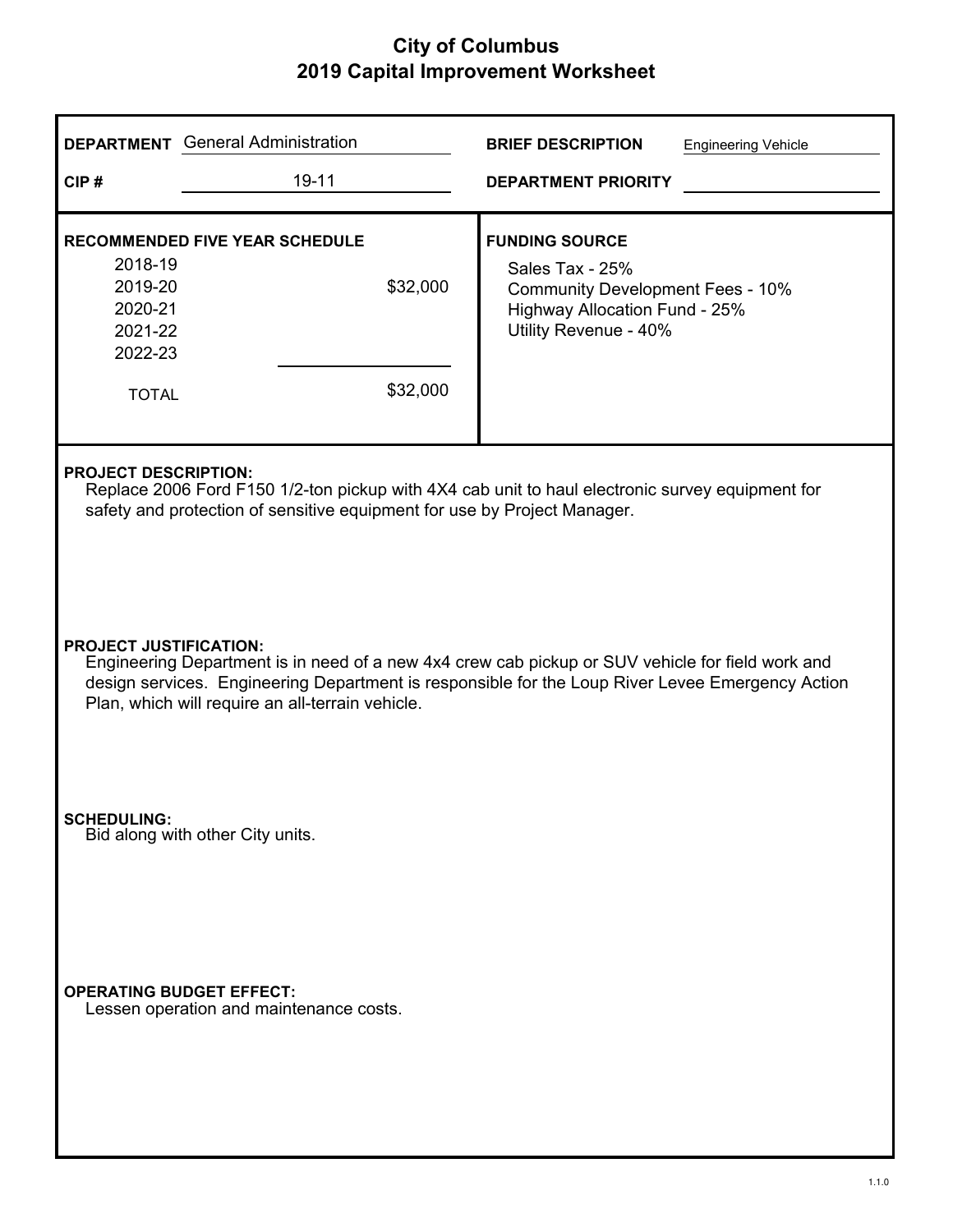|                                                                                                                                                                                                                                                                          | <b>DEPARTMENT</b> General Administration                                                                                                                      |  | <b>BRIEF DESCRIPTION</b>                                                                                                                             | <b>Engineering CMMS</b> |
|--------------------------------------------------------------------------------------------------------------------------------------------------------------------------------------------------------------------------------------------------------------------------|---------------------------------------------------------------------------------------------------------------------------------------------------------------|--|------------------------------------------------------------------------------------------------------------------------------------------------------|-------------------------|
| CIP#                                                                                                                                                                                                                                                                     | 19-12                                                                                                                                                         |  | <b>DEPARTMENT PRIORITY</b>                                                                                                                           |                         |
| 2018-19<br>2019-20<br>2020-21<br>2021-22<br>2022-23<br><b>TOTAL</b>                                                                                                                                                                                                      | <b>RECOMMENDED FIVE YEAR SCHEDULE</b><br>\$10,000<br>\$10,000<br>\$10,000<br>\$30,000                                                                         |  | <b>FUNDING SOURCE</b><br>Sales Tax - 25%<br><b>Community Development Fees - 10%</b><br><b>Highway Allocation Fund - 25%</b><br>Utility Revenue - 40% |                         |
| <b>PROJECT DESCRIPTION:</b><br>Purchase additional modules and training for Lucity Computerized Maintenance Management System<br>(CMMS).<br>Upgrade or addition to existing modules as necessary.                                                                        |                                                                                                                                                               |  |                                                                                                                                                      |                         |
| <b>PROJECT JUSTIFICATION:</b><br>Additional modules required to expand capabilities and efficiencies.<br>Engineering Department operates and maintains this software.                                                                                                    |                                                                                                                                                               |  |                                                                                                                                                      |                         |
| <b>SCHEDULING:</b><br>As all departments continue to use the software at a higher level, the need will arise to purchase<br>additional modules, supporting equipment, and training on the Lucity Software to expand the system<br>and to achieve increased productivity. |                                                                                                                                                               |  |                                                                                                                                                      |                         |
| <b>OPERATING BUDGET EFFECT:</b>                                                                                                                                                                                                                                          | Purchase of additional modules will increase the annual service agreement. May require purchase of<br>additional computer, tablet, and mobile card equipment. |  |                                                                                                                                                      |                         |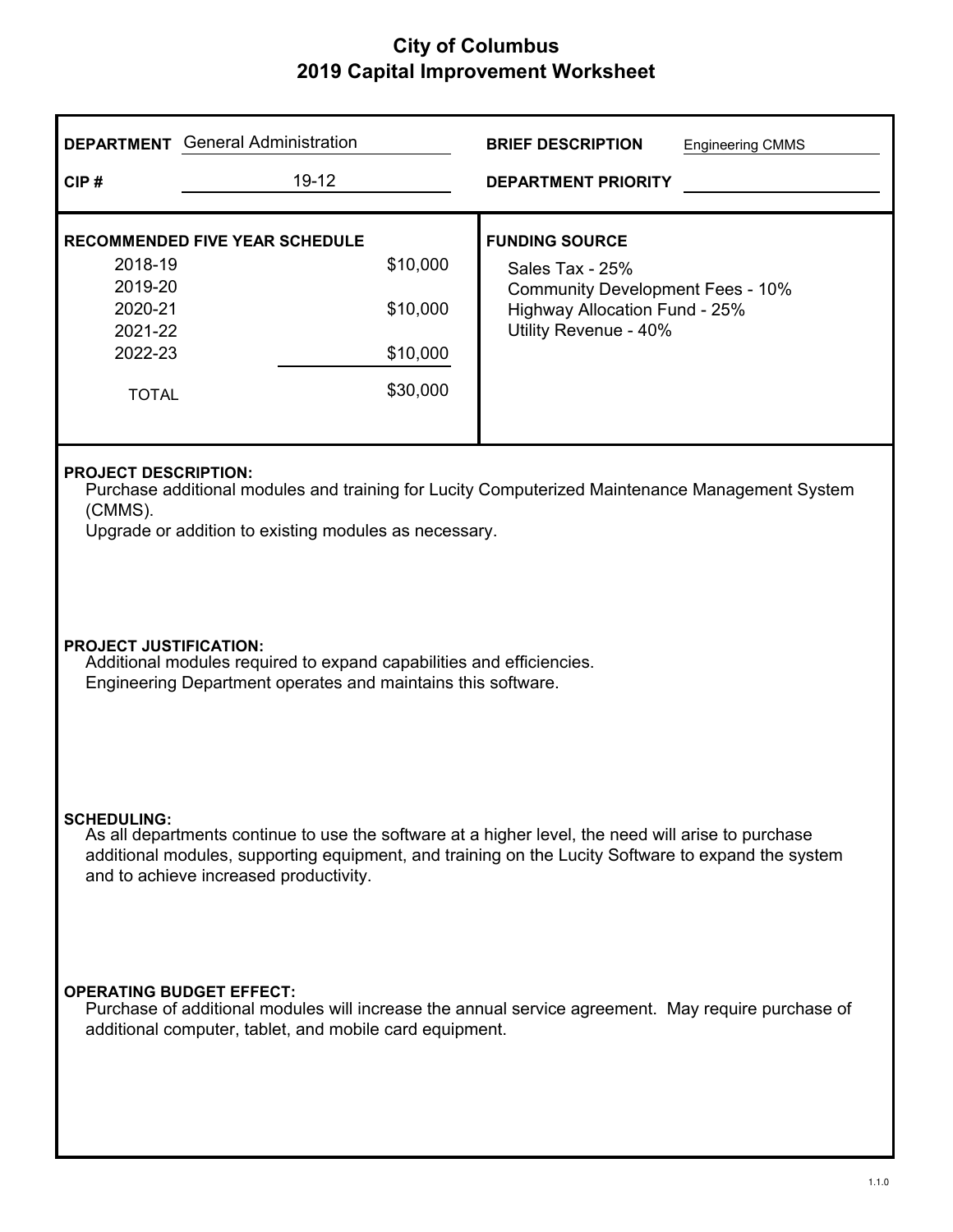| <b>DEPARTMENT</b> General Administration                                                                     |                                                                                                  | <b>BRIEF DESCRIPTION</b><br><b>Engineering Computers</b>                                                                                      |  |  |  |  |
|--------------------------------------------------------------------------------------------------------------|--------------------------------------------------------------------------------------------------|-----------------------------------------------------------------------------------------------------------------------------------------------|--|--|--|--|
| CIP#                                                                                                         | 19-13                                                                                            | <b>DEPARTMENT PRIORITY</b>                                                                                                                    |  |  |  |  |
| <b>RECOMMENDED FIVE YEAR SCHEDULE</b><br>2018-19<br>2019-20<br>2020-21<br>2021-22<br>2022-23<br><b>TOTAL</b> | \$4,000<br>\$2,000<br>\$2,000<br>\$2,000<br>\$2,000<br>\$12,000                                  | <b>FUNDING SOURCE</b><br>Sales Tax - 25%<br><b>Community Development Fees - 10%</b><br>Highway Allocation Fund - 25%<br>Utility Revenue - 40% |  |  |  |  |
| <b>PROJECT DESCRIPTION:</b>                                                                                  |                                                                                                  | Computer replacement or additions, including tablets for use with Lucity and survey equipment.                                                |  |  |  |  |
|                                                                                                              | <b>PROJECT JUSTIFICATION:</b><br>Replace units with current models at the recommended 4-5 years. |                                                                                                                                               |  |  |  |  |
| <b>SCHEDULING:</b><br>Annual as necessary.                                                                   |                                                                                                  |                                                                                                                                               |  |  |  |  |
| <b>OPERATING BUDGET EFFECT:</b>                                                                              |                                                                                                  |                                                                                                                                               |  |  |  |  |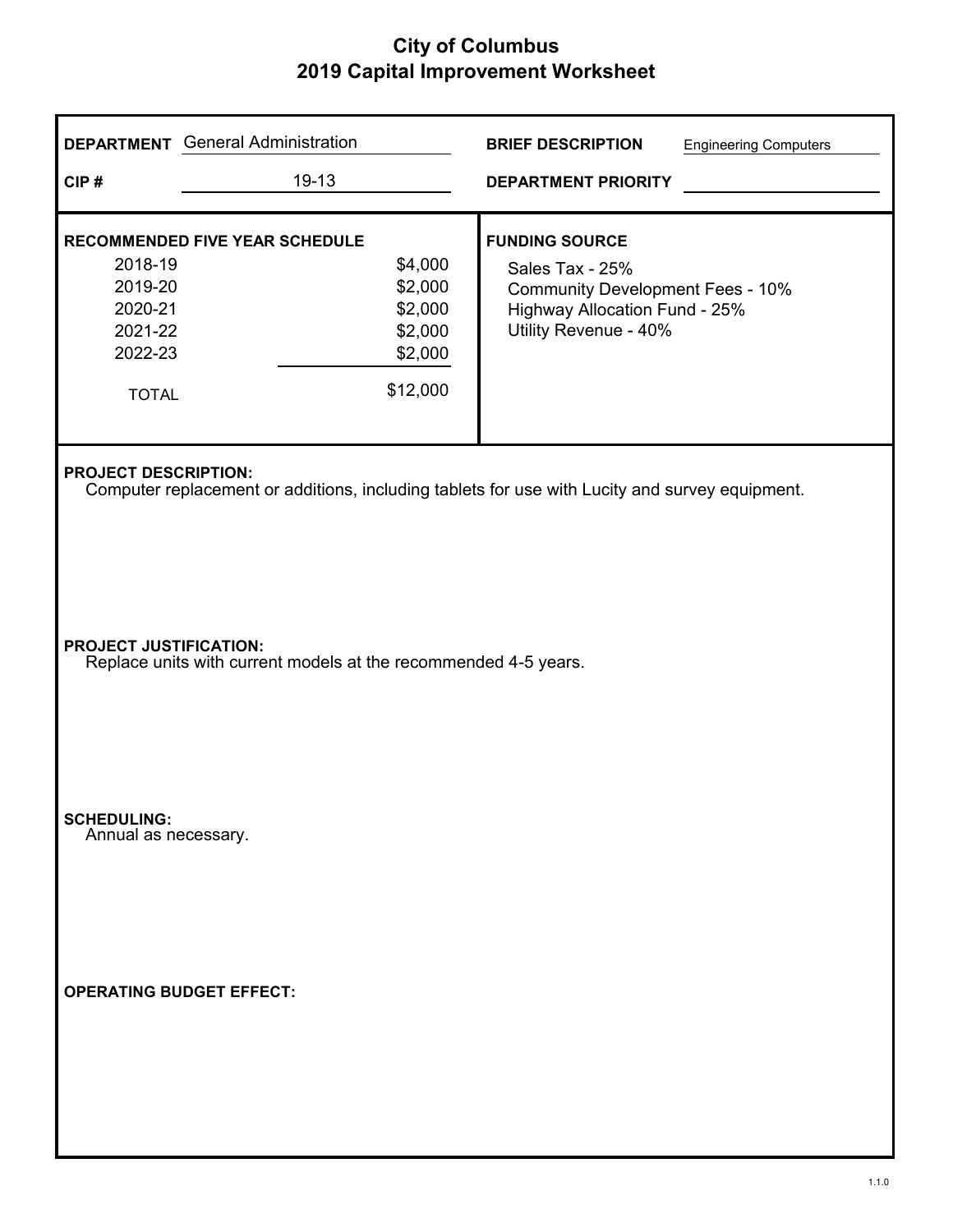|                                                                     | <b>DEPARTMENT</b> General Administration                                                                                                                                                                                                                                                                  | <b>BRIEF DESCRIPTION</b>           | Steffy South Building<br>Demolition |  |  |
|---------------------------------------------------------------------|-----------------------------------------------------------------------------------------------------------------------------------------------------------------------------------------------------------------------------------------------------------------------------------------------------------|------------------------------------|-------------------------------------|--|--|
| CIP#                                                                | 19-13A                                                                                                                                                                                                                                                                                                    | <b>DEPARTMENT PRIORITY</b>         |                                     |  |  |
| 2018-19<br>2019-20<br>2020-21<br>2021-22<br>2022-23<br><b>TOTAL</b> | <b>RECOMMENDED FIVE YEAR SCHEDULE</b><br>\$170,000<br>\$170,000                                                                                                                                                                                                                                           | <b>FUNDING SOURCE</b><br>Sales Tax |                                     |  |  |
| the City.                                                           | <b>PROJECT DESCRIPTION:</b><br>Demolition of the City-owned Steffy buildings on the south side 14th Street and east side of 24th<br>Avenue. Work shall include securing adjoining walls and parapet of adjacent buildings not owned by                                                                    |                                    |                                     |  |  |
| <b>PROJECT JUSTIFICATION:</b><br>deficiencies.                      | Steffy buildings have extensive water, electrical, and structural issues and damages beyond an<br>acceptable benefit-to-cost ratio to bring the buildings up to code. Water and air conditioning have been<br>turned off due to broken piping. Garage access from 24th Avenue is closed due to structural |                                    |                                     |  |  |
| <b>SCHEDULING:</b><br>2019.                                         | Hazardous material evaluation, and if required removal, in late 2018 with demolition in late 2018 or                                                                                                                                                                                                      |                                    |                                     |  |  |
|                                                                     | <b>OPERATING BUDGET EFFECT:</b><br>Lower maintenance budget costs of the Police Department, who oversees the buildings.                                                                                                                                                                                   |                                    |                                     |  |  |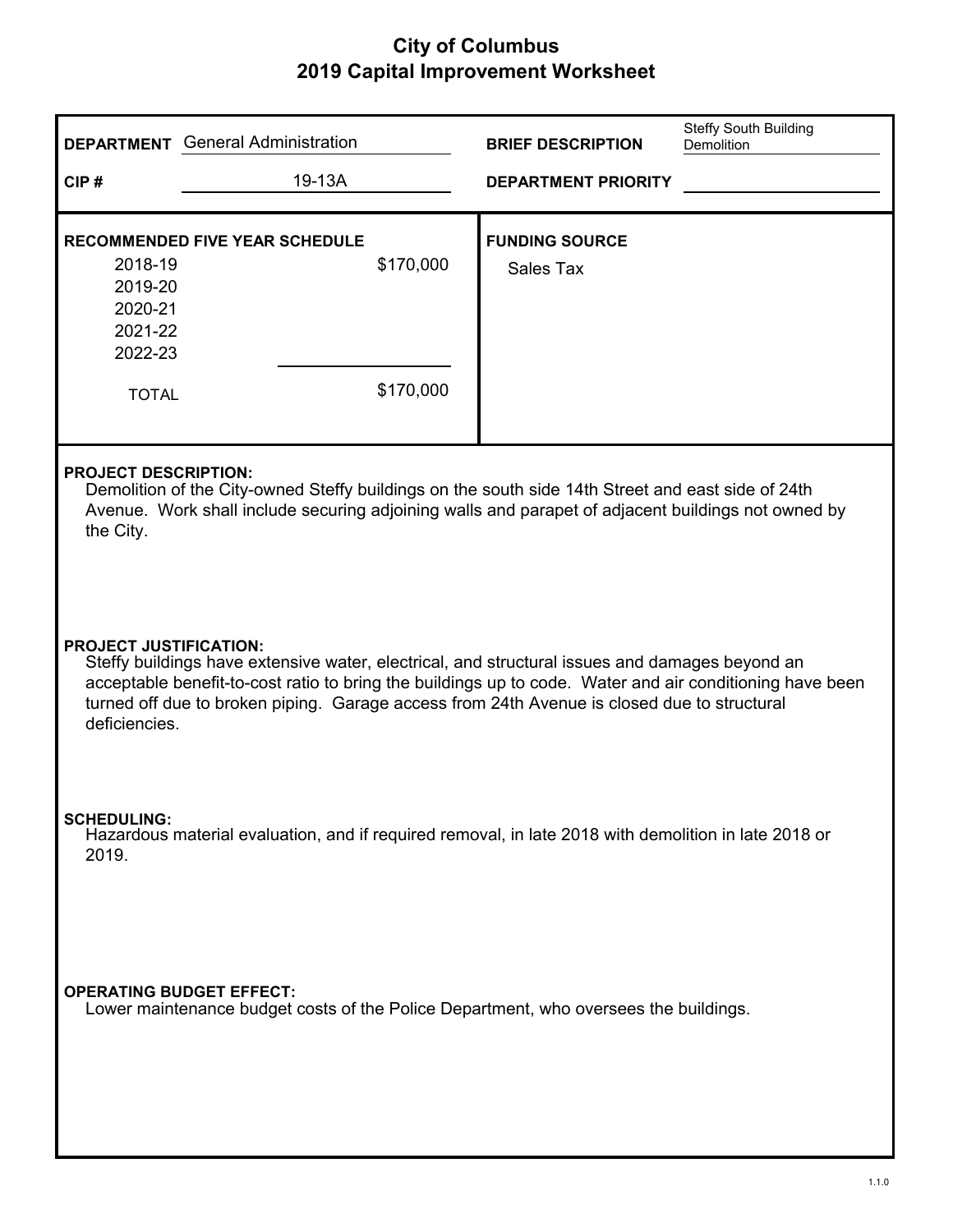|                                                                     | <b>DEPARTMENT</b> Columbus Area Transit                                                                                                                                                                                                         | <b>BRIEF DESCRIPTION</b><br><b>ADA Modified Vehicles</b>                       |  |  |  |  |
|---------------------------------------------------------------------|-------------------------------------------------------------------------------------------------------------------------------------------------------------------------------------------------------------------------------------------------|--------------------------------------------------------------------------------|--|--|--|--|
| CIP#                                                                | 19-14                                                                                                                                                                                                                                           | <b>DEPARTMENT PRIORITY</b>                                                     |  |  |  |  |
| 2018-19<br>2019-20<br>2020-21<br>2021-22<br>2022-23<br><b>TOTAL</b> | <b>RECOMMENDED FIVE YEAR SCHEDULE</b><br>\$30,000<br>\$60,000<br>\$90,000                                                                                                                                                                       | <b>FUNDING SOURCE</b><br>80% Federal Funds<br>10% State Funds<br>10% Sales Tax |  |  |  |  |
|                                                                     | <b>PROJECT DESCRIPTION:</b><br>Replace aging vehicles with new ones to ensure a functioning fleet of vehicles.<br>New vans are estimated at \$30,000 and new buses at \$60,000.<br>The budget numbers also include radio equipment and signage. |                                                                                |  |  |  |  |
| renewal.<br>traffic.                                                | <b>PROJECT JUSTIFICATION:</b><br>In order to continue dependable and safe service to Columbus' citizens, the fleet requires periodic<br>Newer vehicles offer more efficient service, less repair costs, and allow for an increase in passenger  |                                                                                |  |  |  |  |
| <b>SCHEDULING:</b>                                                  |                                                                                                                                                                                                                                                 |                                                                                |  |  |  |  |
| <b>OPERATING BUDGET EFFECT:</b>                                     | Reduced maintenance and repair costs.                                                                                                                                                                                                           |                                                                                |  |  |  |  |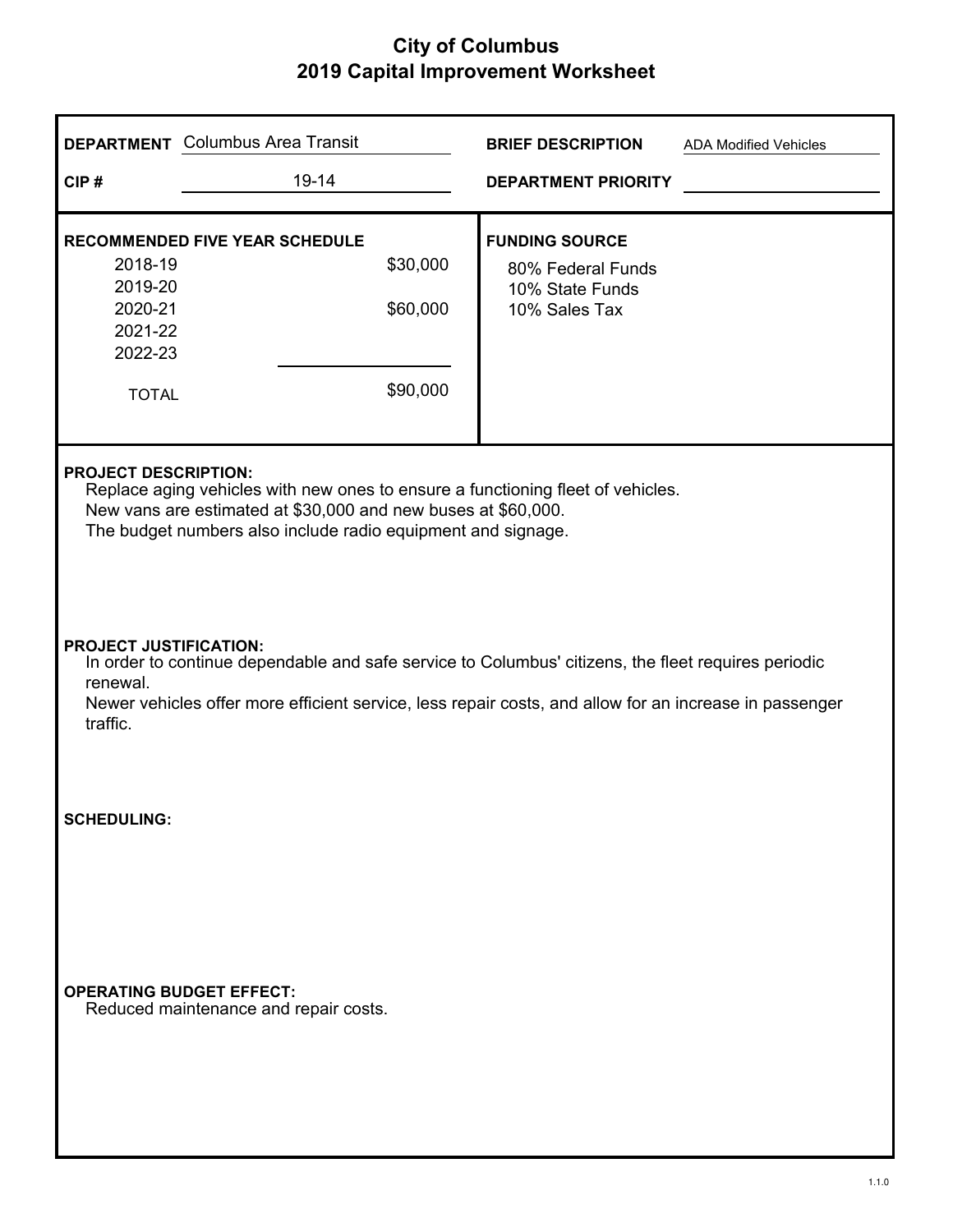| CIP#                                                                                  | <b>DEPARTMENT</b> Columbus Area Transit<br>19-15 |                               | <b>BRIEF DESCRIPTION</b><br><b>DEPARTMENT PRIORITY</b> | Computers |
|---------------------------------------------------------------------------------------|--------------------------------------------------|-------------------------------|--------------------------------------------------------|-----------|
| 2018-19<br>2019-20<br>2020-21<br>2021-22<br>2022-23<br><b>TOTAL</b>                   | RECOMMENDED FIVE YEAR SCHEDULE                   | \$2,000<br>\$2,000<br>\$4,000 | <b>FUNDING SOURCE</b><br>Sales Tax                     |           |
| <b>PROJECT DESCRIPTION:</b><br>Computer replacement.<br><b>PROJECT JUSTIFICATION:</b> | Replacing older computers.                       |                               |                                                        |           |
| <b>SCHEDULING:</b>                                                                    |                                                  |                               |                                                        |           |
| <b>OPERATING BUDGET EFFECT:</b>                                                       |                                                  |                               |                                                        |           |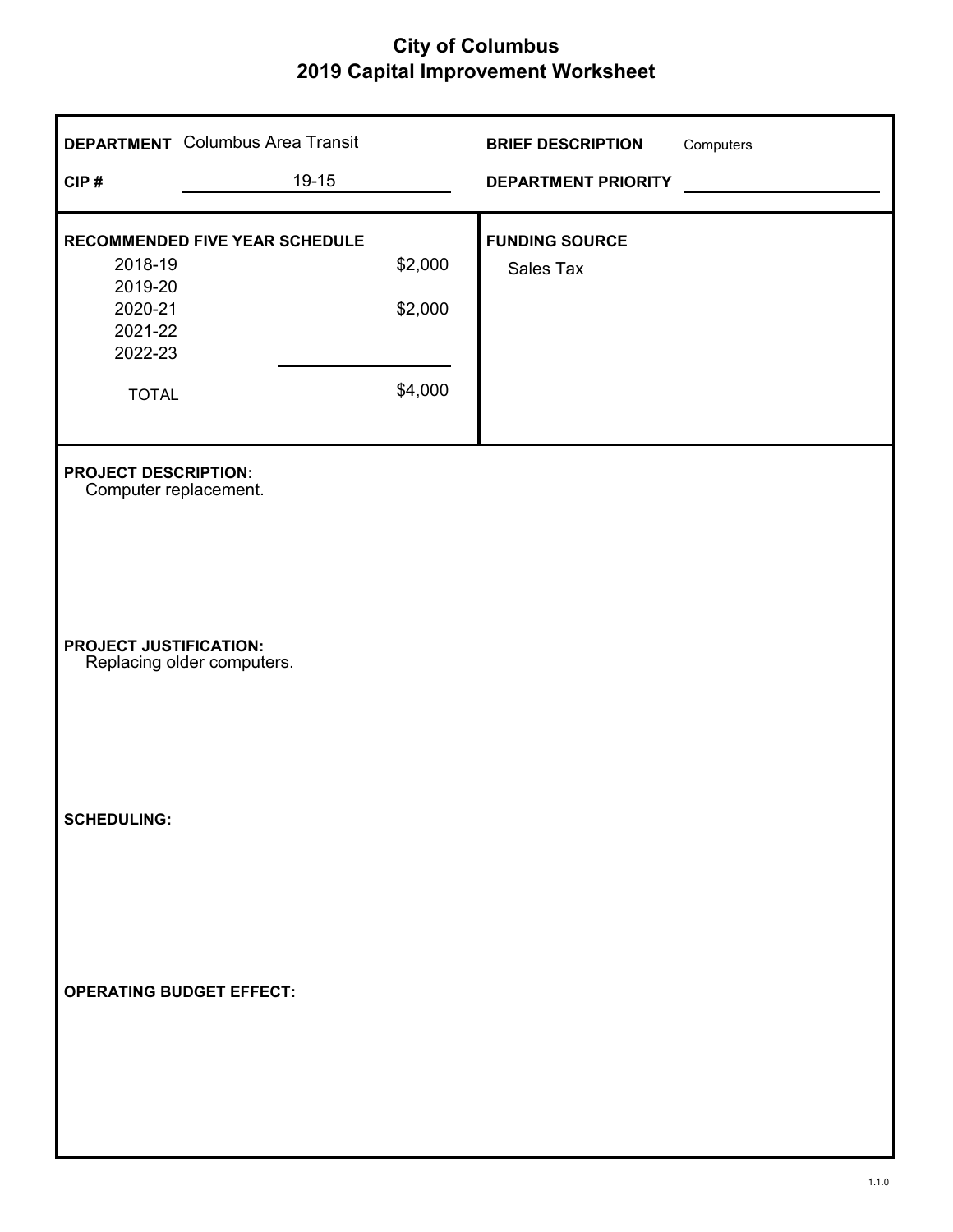| CIP#                                                 | <b>DEPARTMENT</b> Columbus Community Center<br>19-16    |         | <b>BRIEF DESCRIPTION</b><br><b>DEPARTMENT PRIORITY</b> | Computers | $\mathbf{1}$ |
|------------------------------------------------------|---------------------------------------------------------|---------|--------------------------------------------------------|-----------|--------------|
|                                                      |                                                         |         |                                                        |           |              |
| 2018-19<br>2019-20<br>2020-21<br>2021-22<br>2022-23  | RECOMMENDED FIVE YEAR SCHEDULE                          | \$2,000 | <b>FUNDING SOURCE</b><br>Sales Tax                     |           |              |
| <b>TOTAL</b>                                         |                                                         | \$2,000 |                                                        |           |              |
| <b>PROJECT DESCRIPTION:</b><br>Computer replacement. | 2018-19 \$2,000 for a desktop for the Office Associate. |         |                                                        |           |              |
| <b>PROJECT JUSTIFICATION:</b>                        |                                                         |         |                                                        |           |              |
| <b>SCHEDULING:</b>                                   |                                                         |         |                                                        |           |              |
|                                                      | <b>OPERATING BUDGET EFFECT:</b>                         |         |                                                        |           |              |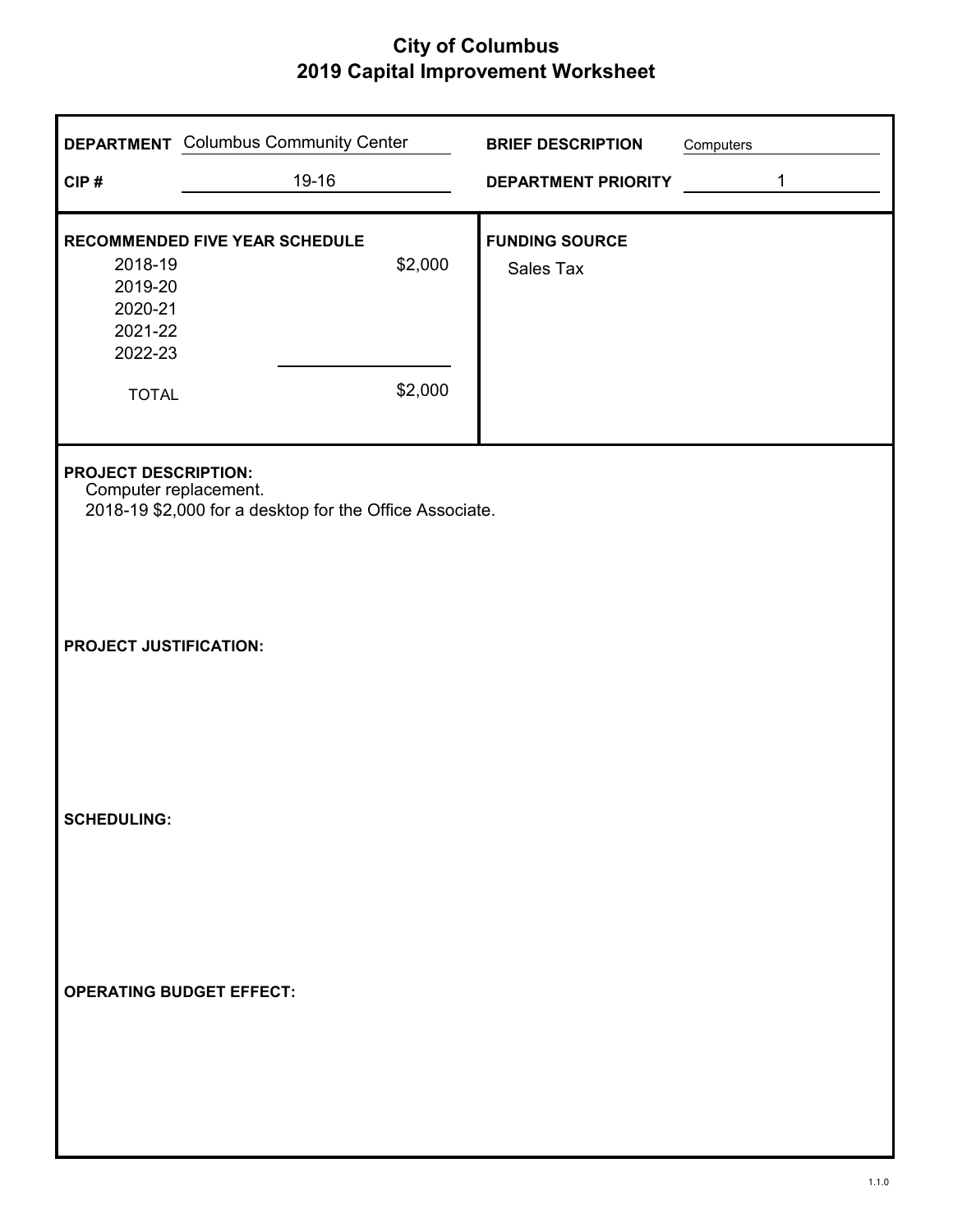|                                                                                                                      | <b>DEPARTMENT</b> Columbus Community Center                                                                                                                                                                                                                                                                                                                                                                    | <b>BRIEF DESCRIPTION</b>           | Food Steamer |  |  |  |
|----------------------------------------------------------------------------------------------------------------------|----------------------------------------------------------------------------------------------------------------------------------------------------------------------------------------------------------------------------------------------------------------------------------------------------------------------------------------------------------------------------------------------------------------|------------------------------------|--------------|--|--|--|
| CIP#                                                                                                                 | 19-17                                                                                                                                                                                                                                                                                                                                                                                                          | <b>DEPARTMENT PRIORITY</b>         | 1            |  |  |  |
| 2018-19<br>2019-20<br>2020-21<br>2021-22<br>2022-23<br><b>TOTAL</b>                                                  | <b>RECOMMENDED FIVE YEAR SCHEDULE</b><br>\$6,000<br>\$6,000                                                                                                                                                                                                                                                                                                                                                    | <b>FUNDING SOURCE</b><br>Sales Tax |              |  |  |  |
|                                                                                                                      | <b>PROJECT DESCRIPTION:</b><br>Commercial food steamer located within the kitchen of the Family Resource Center.                                                                                                                                                                                                                                                                                               |                                    |              |  |  |  |
|                                                                                                                      | <b>PROJECT JUSTIFICATION:</b><br>The commercial food steamer that we are currently using is a very old model. Parts for this particular<br>unit are getting harder to locate and install. We have had maintenance and repairs on this piece of<br>equipment since moving to this facility. This piece of equipment was already in the kitchen when we<br>moved to the Family Resource Center building in 2013. |                                    |              |  |  |  |
| <b>SCHEDULING:</b><br>This machine could last several more years, but when it goes down, time will be of an essence. |                                                                                                                                                                                                                                                                                                                                                                                                                |                                    |              |  |  |  |
| <b>OPERATING BUDGET EFFECT:</b><br>relocated.                                                                        | This piece of equipment would be a mobile unit in the event that the Community Center would be                                                                                                                                                                                                                                                                                                                 |                                    |              |  |  |  |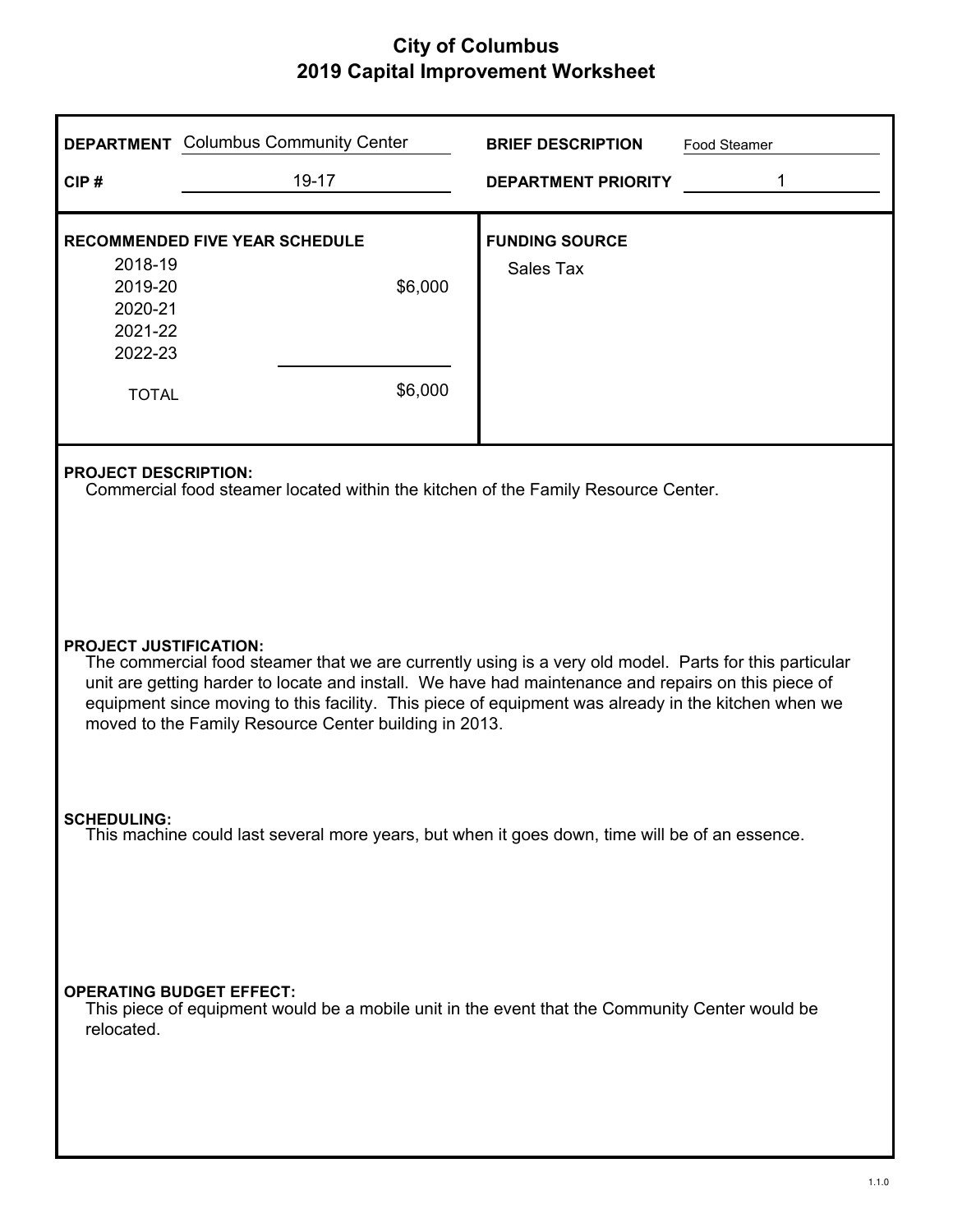|                                                                                                                                                                                                                                                                         | <b>DEPARTMENT</b> Columbus Community Center                                                                                                                                                                                                        | <b>BRIEF DESCRIPTION</b>           | Dish Machine   |  |  |  |
|-------------------------------------------------------------------------------------------------------------------------------------------------------------------------------------------------------------------------------------------------------------------------|----------------------------------------------------------------------------------------------------------------------------------------------------------------------------------------------------------------------------------------------------|------------------------------------|----------------|--|--|--|
| CIP#                                                                                                                                                                                                                                                                    | 19-18                                                                                                                                                                                                                                              | <b>DEPARTMENT PRIORITY</b>         | $\overline{2}$ |  |  |  |
| 2018-19<br>2019-20<br>2020-21<br>2021-22<br>2022-23<br><b>TOTAL</b>                                                                                                                                                                                                     | <b>RECOMMENDED FIVE YEAR SCHEDULE</b><br>\$36,000<br>\$36,000                                                                                                                                                                                      | <b>FUNDING SOURCE</b><br>Sales Tax |                |  |  |  |
|                                                                                                                                                                                                                                                                         | <b>PROJECT DESCRIPTION:</b><br>Commercial dish machine located within the kitchen of the Family Resource Center.                                                                                                                                   |                                    |                |  |  |  |
| <b>PROJECT JUSTIFICATION:</b><br>The commercial dish machine that we are currently using is 35+ years old. Since we have been<br>located at the Family Resource Center (10/1/2013), we have had numerous calls to Hobart (Grand<br>Island) for repairs and maintenance. |                                                                                                                                                                                                                                                    |                                    |                |  |  |  |
| <b>SCHEDULING:</b><br>This machine could last several more years, but when it goes down, time will be of an essence.                                                                                                                                                    |                                                                                                                                                                                                                                                    |                                    |                |  |  |  |
| <b>OPERATING BUDGET EFFECT:</b>                                                                                                                                                                                                                                         | If this expense could go back to the Family Resource Center, the effect on our budget would<br>significantly improve. It is a fixed piece of equipment that would not be able to be taken in the event the<br>the Community Center would relocate. |                                    |                |  |  |  |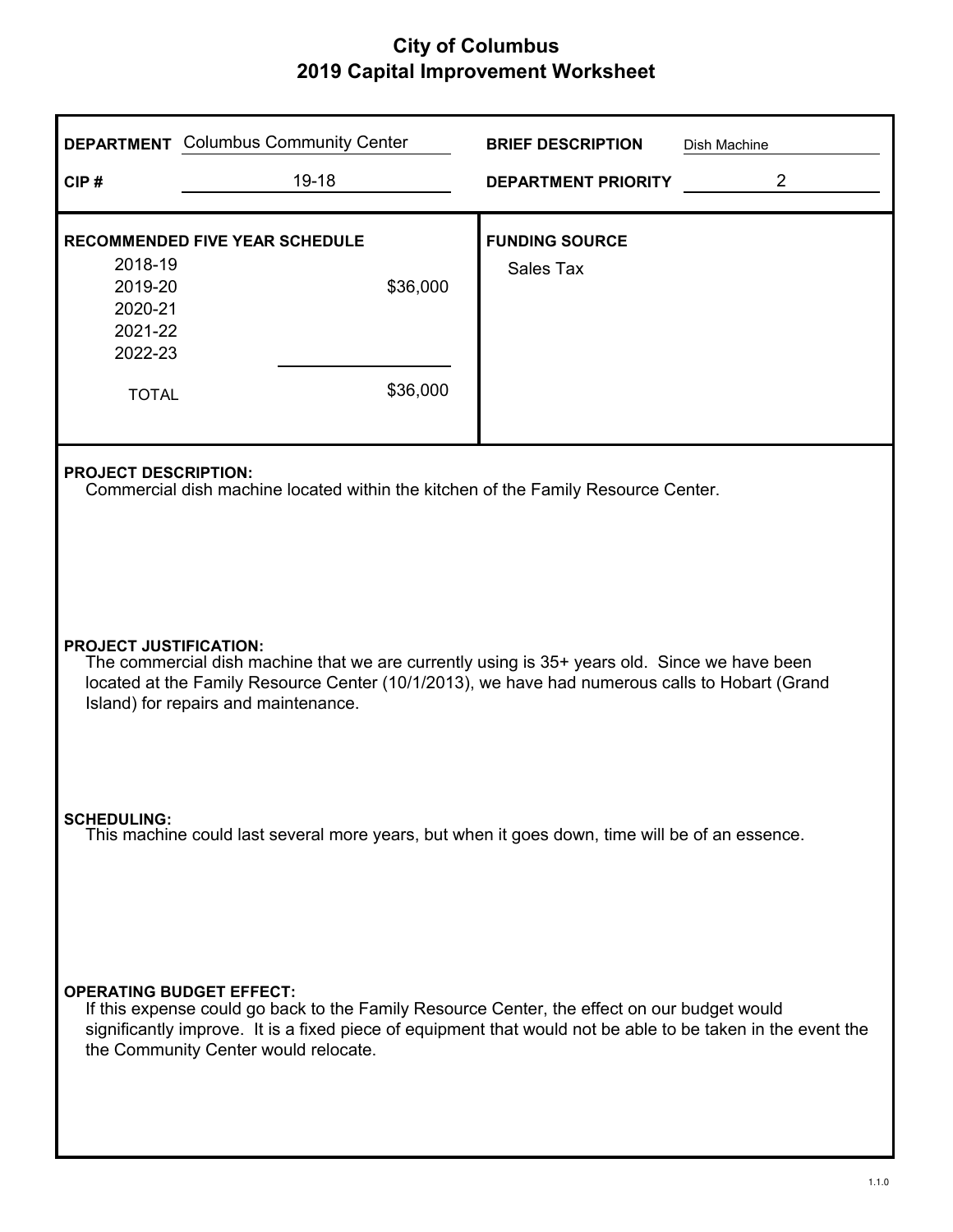| CIP#                                                                                                                                                                                                                                                                                                  | <b>DEPARTMENT</b> Columbus Community Center<br>19-19                                                                                                                                          | <b>BRIEF DESCRIPTION</b><br><b>DEPARTMENT PRIORITY</b> | <b>Convection Oven</b><br>3 |  |  |
|-------------------------------------------------------------------------------------------------------------------------------------------------------------------------------------------------------------------------------------------------------------------------------------------------------|-----------------------------------------------------------------------------------------------------------------------------------------------------------------------------------------------|--------------------------------------------------------|-----------------------------|--|--|
| 2018-19<br>2019-20                                                                                                                                                                                                                                                                                    | <b>RECOMMENDED FIVE YEAR SCHEDULE</b>                                                                                                                                                         | <b>FUNDING SOURCE</b><br><b>Sales Tax</b>              |                             |  |  |
| 2020-21<br>2021-22<br>2022-23                                                                                                                                                                                                                                                                         | \$7,000                                                                                                                                                                                       |                                                        |                             |  |  |
| <b>TOTAL</b>                                                                                                                                                                                                                                                                                          | \$7,000                                                                                                                                                                                       |                                                        |                             |  |  |
| <b>PROJECT DESCRIPTION:</b><br>Commercial convection oven located within the kitchen of the Family Resource Center.                                                                                                                                                                                   |                                                                                                                                                                                               |                                                        |                             |  |  |
| <b>PROJECT JUSTIFICATION:</b><br>If our numbers continue to grow, the number of meals that we serve will also grow. We currently have<br>3 convection ovens. This allows us to prepare and serve a maximum of 200 meals per day. We have<br>exceeded that figure 7 times in the past year and a half. |                                                                                                                                                                                               |                                                        |                             |  |  |
| <b>SCHEDULING:</b><br>This purchase need solely depends on potential growth.                                                                                                                                                                                                                          |                                                                                                                                                                                               |                                                        |                             |  |  |
| <b>OPERATING BUDGET EFFECT:</b>                                                                                                                                                                                                                                                                       | If we do continue to grow and do not have adequate oven space, we will ultimately have to turn<br>individuals away. We will not receive the additional funding that we currently are getting. |                                                        |                             |  |  |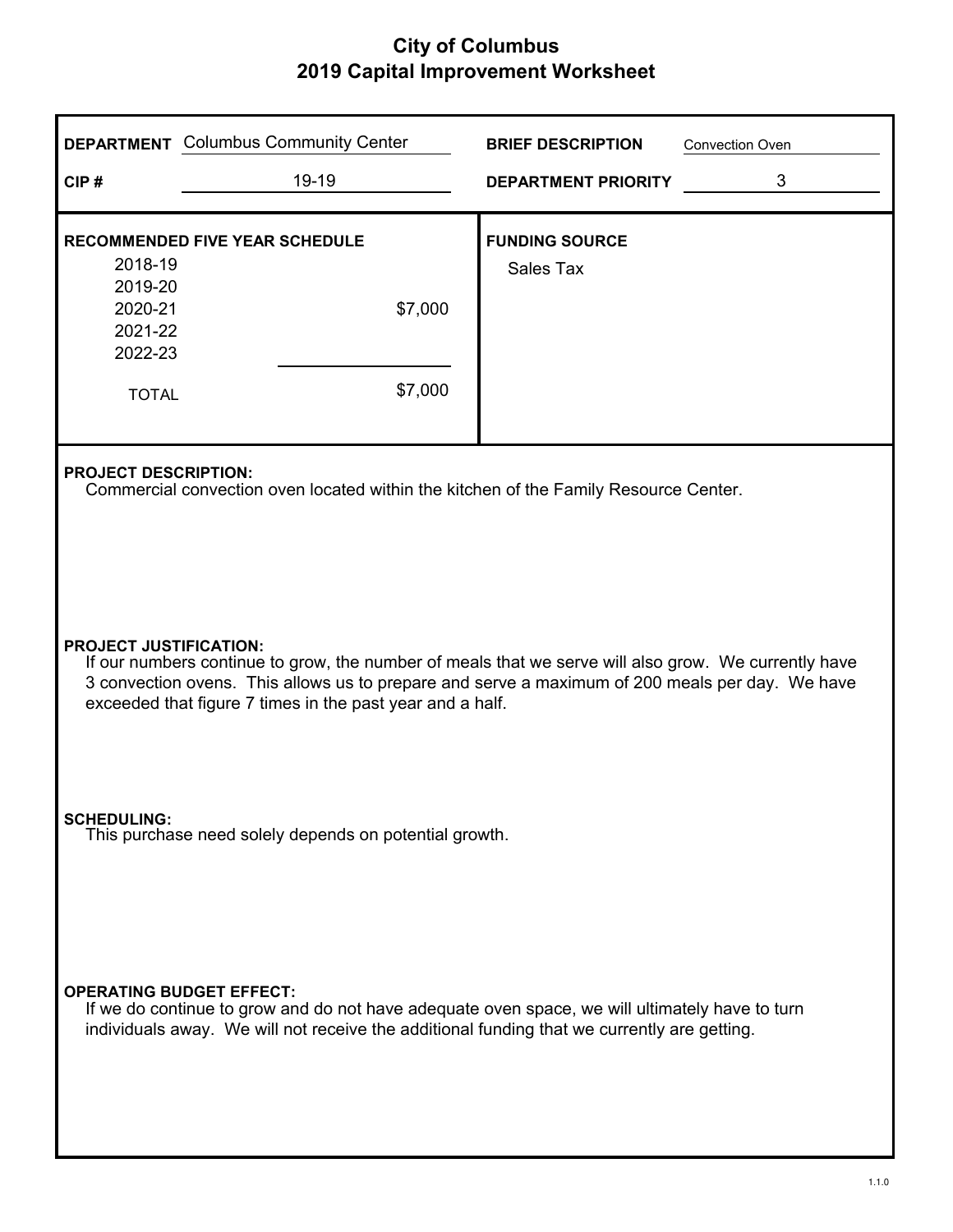|                                                                                                                                                                                                                                                                                                                                                       | <b>DEPARTMENT</b> City Administrator                                              | <b>BRIEF DESCRIPTION</b><br>Computers |  |  |  |  |
|-------------------------------------------------------------------------------------------------------------------------------------------------------------------------------------------------------------------------------------------------------------------------------------------------------------------------------------------------------|-----------------------------------------------------------------------------------|---------------------------------------|--|--|--|--|
| CIP#                                                                                                                                                                                                                                                                                                                                                  | 19-20                                                                             | <b>DEPARTMENT PRIORITY</b>            |  |  |  |  |
| 2018-19<br>2019-20<br>2020-21<br>2021-22<br>2022-23<br><b>TOTAL</b>                                                                                                                                                                                                                                                                                   | <b>RECOMMENDED FIVE YEAR SCHEDULE</b><br>\$2,000<br>\$2,000<br>\$2,000<br>\$6,000 | <b>FUNDING SOURCE</b><br>Sales Tax    |  |  |  |  |
| <b>PROJECT DESCRIPTION:</b><br>Computer replacement.<br>2018-19 \$2,000 for a tablet for the City Administrator.<br>2020-21 \$2,000 for a desktop for the City Administrator.<br>2021-22 \$2,000 for a computer for the administrative assistant. Also allows sufficient money for some<br>other software packages and possibly a printer or scanner. |                                                                                   |                                       |  |  |  |  |
| <b>PROJECT JUSTIFICATION:</b>                                                                                                                                                                                                                                                                                                                         |                                                                                   |                                       |  |  |  |  |
| <b>SCHEDULING:</b>                                                                                                                                                                                                                                                                                                                                    |                                                                                   |                                       |  |  |  |  |
| <b>OPERATING BUDGET EFFECT:</b>                                                                                                                                                                                                                                                                                                                       |                                                                                   |                                       |  |  |  |  |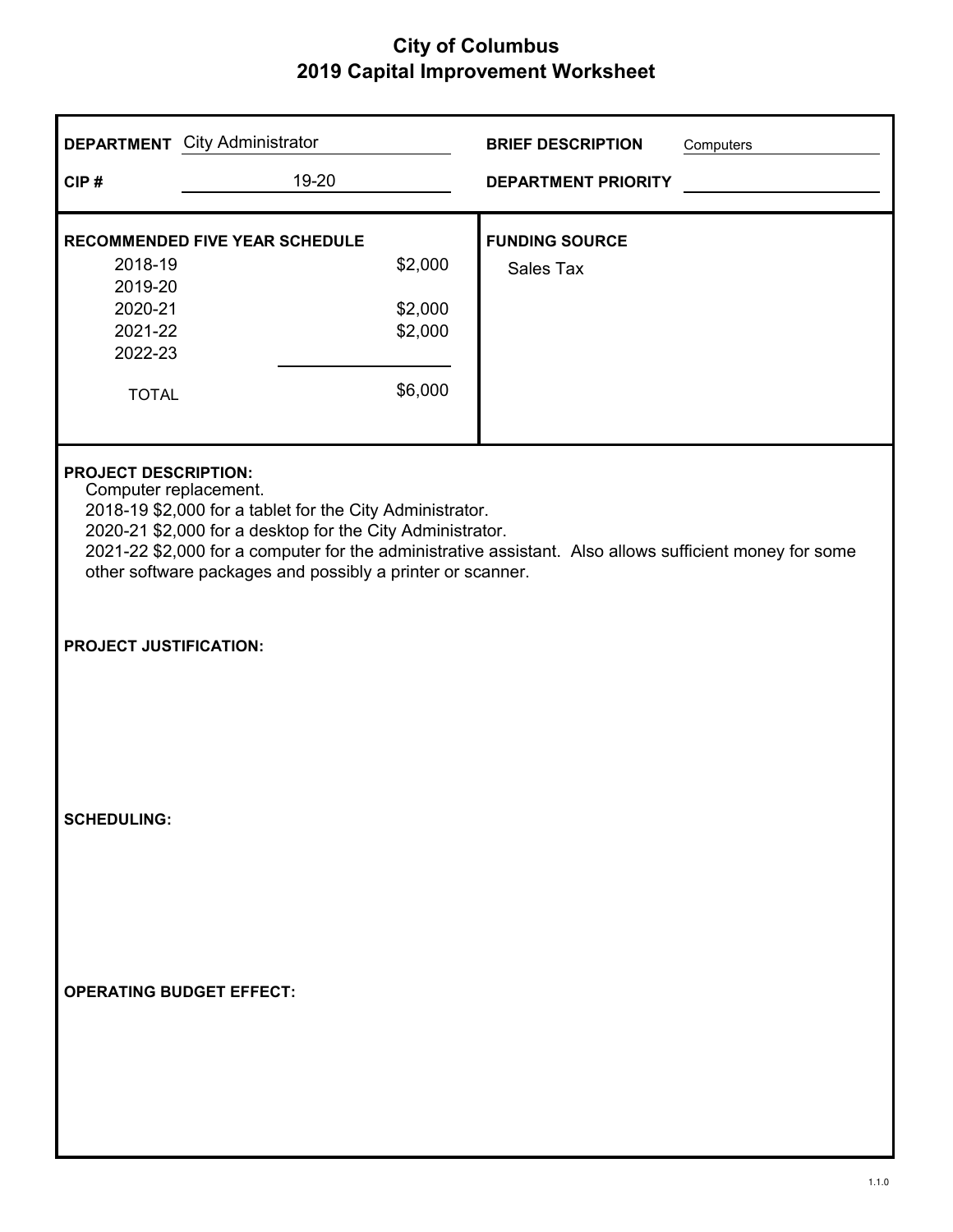| <b>DEPARTMENT</b> Finance                                                                                                                                                |                                                                                    | <b>BRIEF DESCRIPTION</b><br>Computers     |  |  |  |
|--------------------------------------------------------------------------------------------------------------------------------------------------------------------------|------------------------------------------------------------------------------------|-------------------------------------------|--|--|--|
| CIP#                                                                                                                                                                     | 19-21                                                                              | <b>DEPARTMENT PRIORITY</b>                |  |  |  |
| 2018-19<br>2019-20<br>2020-21<br>2021-22<br>2022-23<br><b>TOTAL</b>                                                                                                      | <b>RECOMMENDED FIVE YEAR SCHEDULE</b><br>\$4,000<br>\$4,000<br>\$2,500<br>\$10,500 | <b>FUNDING SOURCE</b><br><b>Sales Tax</b> |  |  |  |
| <b>PROJECT DESCRIPTION:</b><br>Computer replacements. \$2,000 for each computer is sufficient money to allow for some other<br>software packages and possibly a printer. |                                                                                    |                                           |  |  |  |
| <b>PROJECT JUSTIFICATION:</b><br>Finance Department staff spends many hours using their computers. To be efficient, these should be<br>replaced about every four years.  |                                                                                    |                                           |  |  |  |
| <b>SCHEDULING:</b>                                                                                                                                                       |                                                                                    |                                           |  |  |  |
| <b>OPERATING BUDGET EFFECT:</b>                                                                                                                                          |                                                                                    |                                           |  |  |  |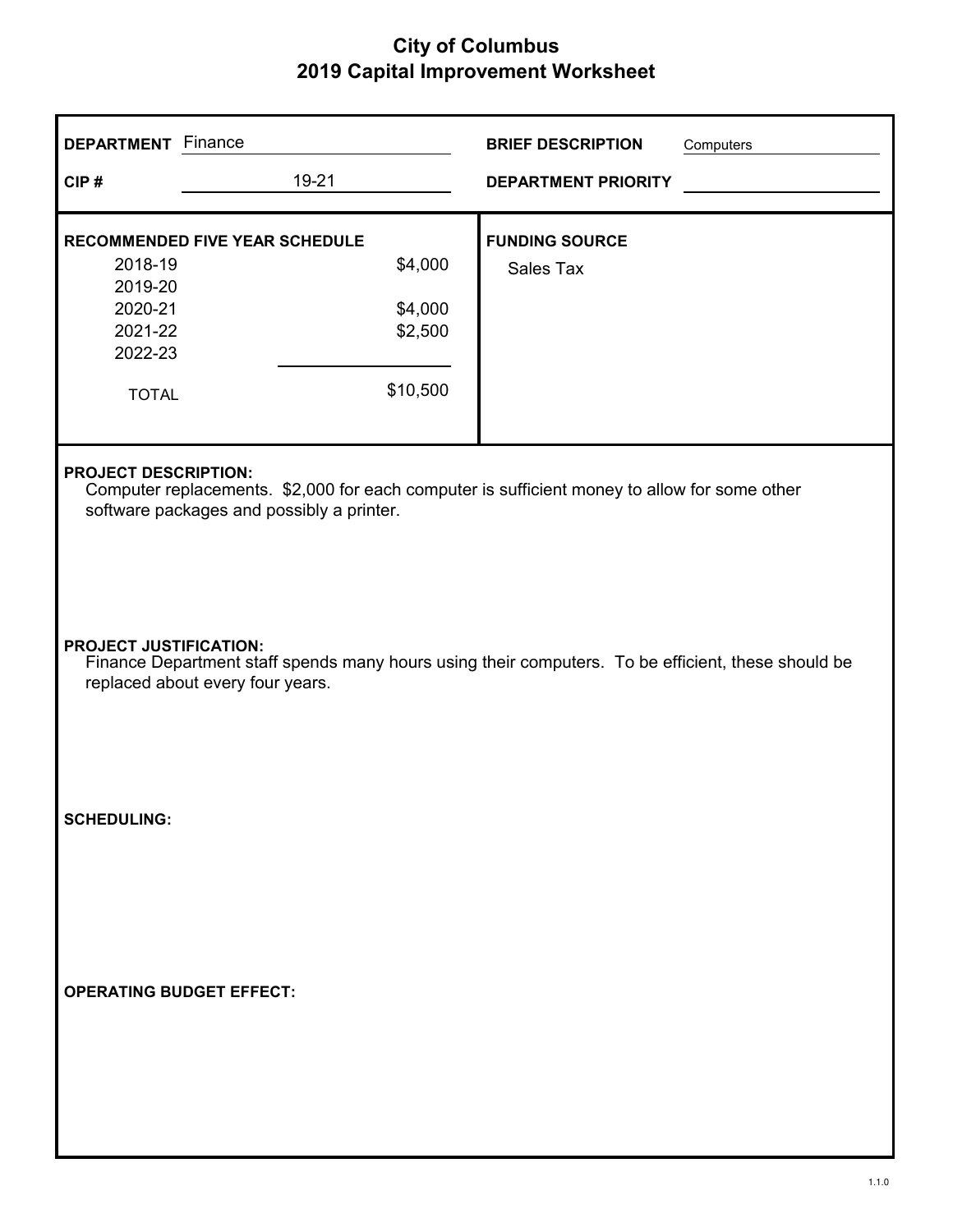| <b>DEPARTMENT</b> City Clerk                                        |                                                                                                                                                                                                                                                                                                                                                                                                                                                                                                                                                                                                                                                                   |                      | <b>BRIEF DESCRIPTION</b>           | Document Management<br>Software |  |  |
|---------------------------------------------------------------------|-------------------------------------------------------------------------------------------------------------------------------------------------------------------------------------------------------------------------------------------------------------------------------------------------------------------------------------------------------------------------------------------------------------------------------------------------------------------------------------------------------------------------------------------------------------------------------------------------------------------------------------------------------------------|----------------------|------------------------------------|---------------------------------|--|--|
| CIP#                                                                | 19-22                                                                                                                                                                                                                                                                                                                                                                                                                                                                                                                                                                                                                                                             |                      | <b>DEPARTMENT PRIORITY</b>         |                                 |  |  |
| 2018-19<br>2019-20<br>2020-21<br>2021-22<br>2022-23<br><b>TOTAL</b> | <b>RECOMMENDED FIVE YEAR SCHEDULE</b>                                                                                                                                                                                                                                                                                                                                                                                                                                                                                                                                                                                                                             | \$10,000<br>\$10,000 | <b>FUNDING SOURCE</b><br>Sales Tax |                                 |  |  |
|                                                                     | <b>PROJECT DESCRIPTION:</b><br>Software for document imaging, content management, and business process management (Phase 2).                                                                                                                                                                                                                                                                                                                                                                                                                                                                                                                                      |                      |                                    |                                 |  |  |
|                                                                     | <b>PROJECT JUSTIFICATION:</b><br>The software will eventually be utilized by all departments of the city. Phase 1 included licensing and<br>modules for the City Clerk's office and Finance Department. Phase 2 will expand to other departments.<br>The software streamlines document and business process management (e.g., accounts payable,<br>personnel management, third party and contract management, and records management). Using the<br>software city-wide will provide greater efficiency of access to various documents, records, contracts,<br>etc. and eliminate duplication of files. Documents and records are easily searchable and printable. |                      |                                    |                                 |  |  |
| <b>SCHEDULING:</b>                                                  |                                                                                                                                                                                                                                                                                                                                                                                                                                                                                                                                                                                                                                                                   |                      |                                    |                                 |  |  |
| <b>OPERATING BUDGET EFFECT:</b>                                     |                                                                                                                                                                                                                                                                                                                                                                                                                                                                                                                                                                                                                                                                   |                      |                                    |                                 |  |  |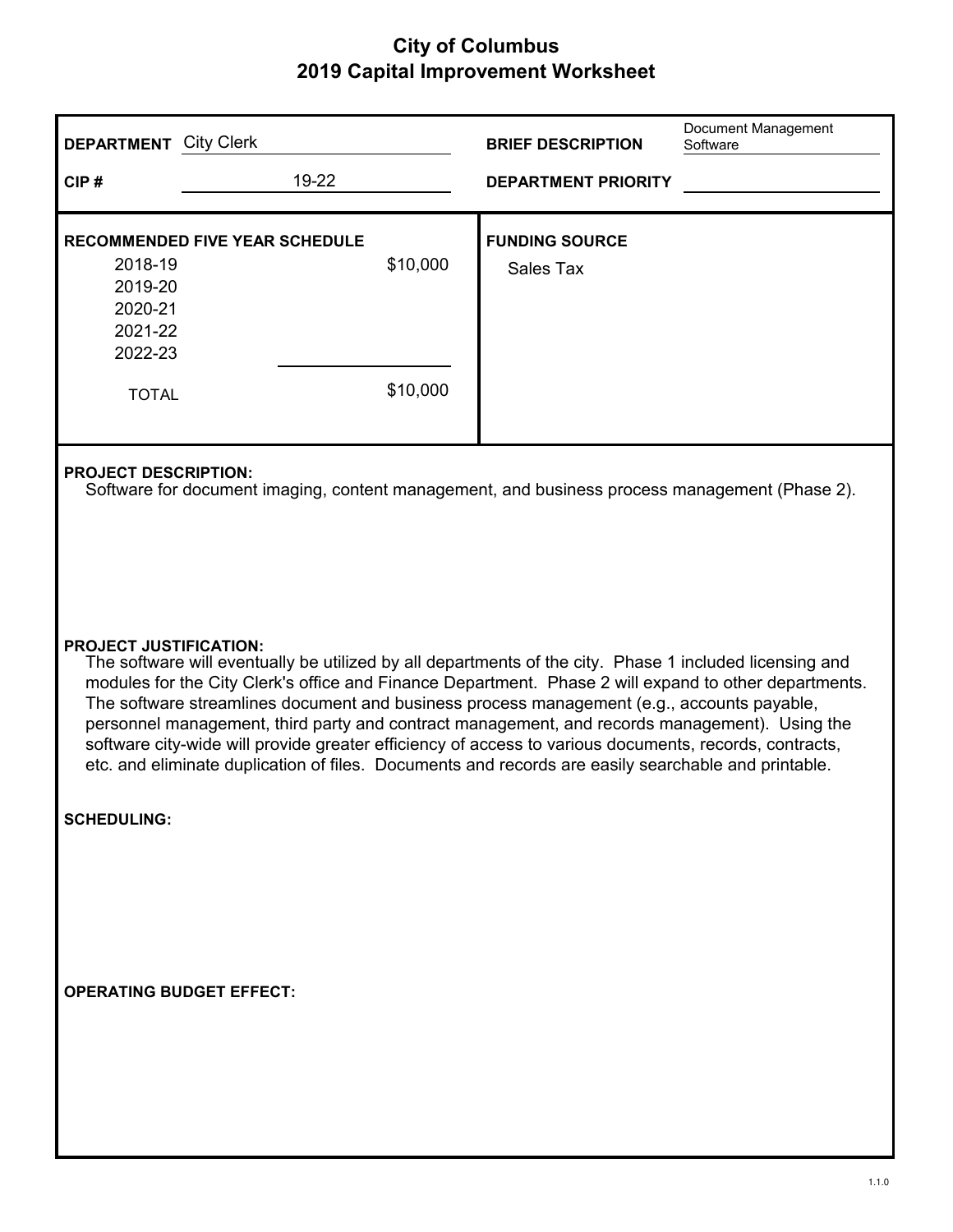| <b>DEPARTMENT</b> City Clerk                                                                                                                                                                                                                                                                                                                     |                                                                                   | <b>BRIEF DESCRIPTION</b>           | Computers |  |  |
|--------------------------------------------------------------------------------------------------------------------------------------------------------------------------------------------------------------------------------------------------------------------------------------------------------------------------------------------------|-----------------------------------------------------------------------------------|------------------------------------|-----------|--|--|
| CIP#                                                                                                                                                                                                                                                                                                                                             | 19-24                                                                             | <b>DEPARTMENT PRIORITY</b>         | 1         |  |  |
| 2018-19<br>2019-20<br>2020-21<br>2021-22<br>2022-23<br><b>TOTAL</b>                                                                                                                                                                                                                                                                              | <b>RECOMMENDED FIVE YEAR SCHEDULE</b><br>\$2,000<br>\$4,000<br>\$2,000<br>\$8,000 | <b>FUNDING SOURCE</b><br>Sales Tax |           |  |  |
| <b>PROJECT DESCRIPTION:</b><br>2020-2021 budget includes \$2,000 for one replacement desktop computer.<br>2021-2022 budget includes \$4,000 for two replacement desktop computers.<br>2022-2023 budget includes \$2,000 for two replacement tablets for use during City Council, Planning<br>Commission, Park Board, and Airport Board meetings. |                                                                                   |                                    |           |  |  |
| <b>PROJECT JUSTIFICATION:</b>                                                                                                                                                                                                                                                                                                                    | Equipment replacement of aged computers.                                          |                                    |           |  |  |
| <b>SCHEDULING:</b>                                                                                                                                                                                                                                                                                                                               |                                                                                   |                                    |           |  |  |
| <b>OPERATING BUDGET EFFECT:</b>                                                                                                                                                                                                                                                                                                                  |                                                                                   |                                    |           |  |  |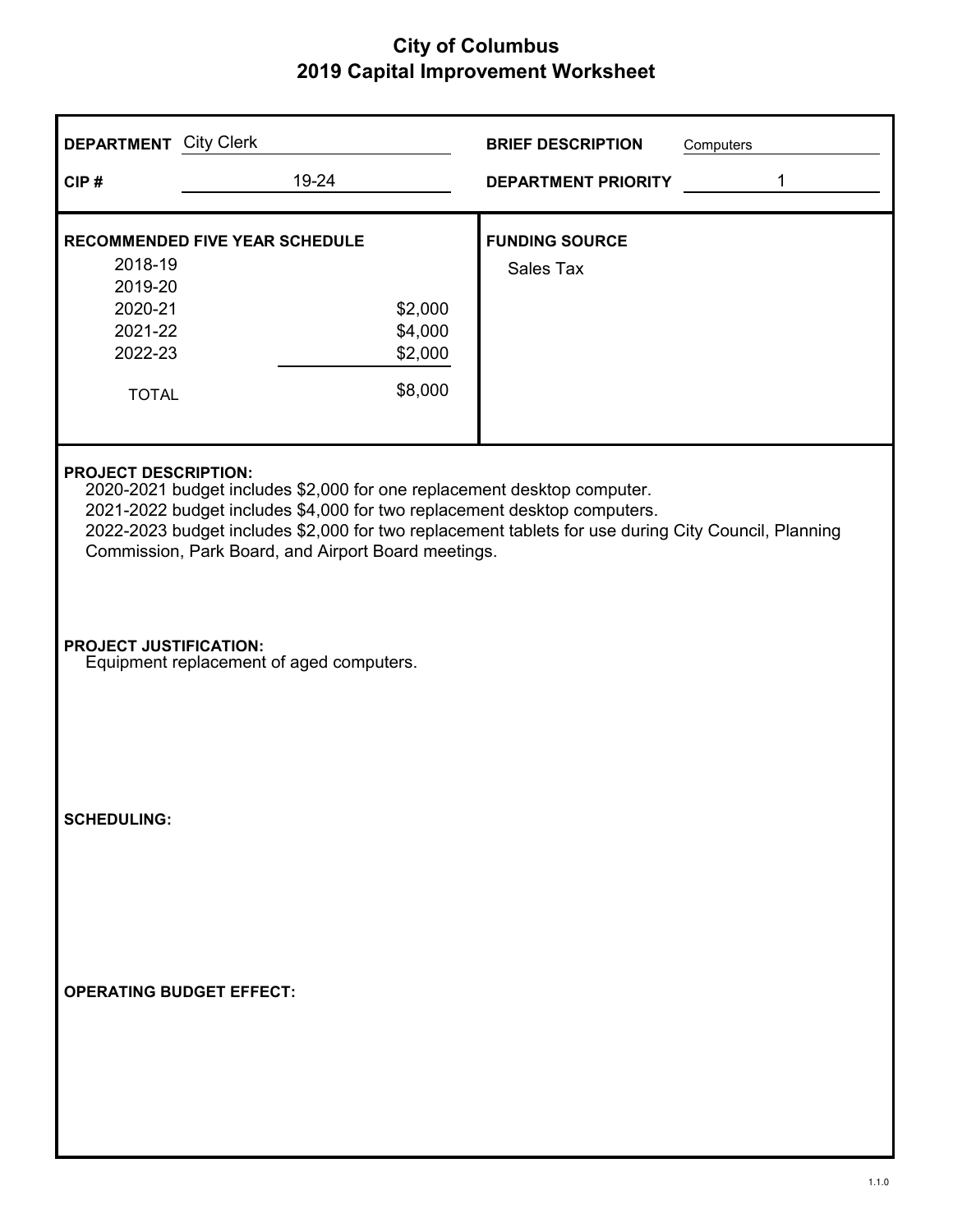| CIP#                                                                | <b>DEPARTMENT</b> Mayor and City Council<br>19-25                                                                                                  | <b>BRIEF DESCRIPTION</b><br><b>DEPARTMENT PRIORITY</b> | <b>Tablets</b> |  |  |  |
|---------------------------------------------------------------------|----------------------------------------------------------------------------------------------------------------------------------------------------|--------------------------------------------------------|----------------|--|--|--|
| 2018-19<br>2019-20<br>2020-21<br>2021-22<br>2022-23<br><b>TOTAL</b> | RECOMMENDED FIVE YEAR SCHEDULE<br>\$11,000<br>\$11,000                                                                                             | <b>FUNDING SOURCE</b><br>Sales Tax                     |                |  |  |  |
|                                                                     | <b>PROJECT DESCRIPTION:</b><br>Replacement of tablets for use during City Council, Planning Commission, Park Board, and Airport<br>Board meetings. |                                                        |                |  |  |  |
|                                                                     | <b>PROJECT JUSTIFICATION:</b><br>Equipment replacement of aged computers.                                                                          |                                                        |                |  |  |  |
| <b>SCHEDULING:</b>                                                  |                                                                                                                                                    |                                                        |                |  |  |  |
| <b>OPERATING BUDGET EFFECT:</b>                                     |                                                                                                                                                    |                                                        |                |  |  |  |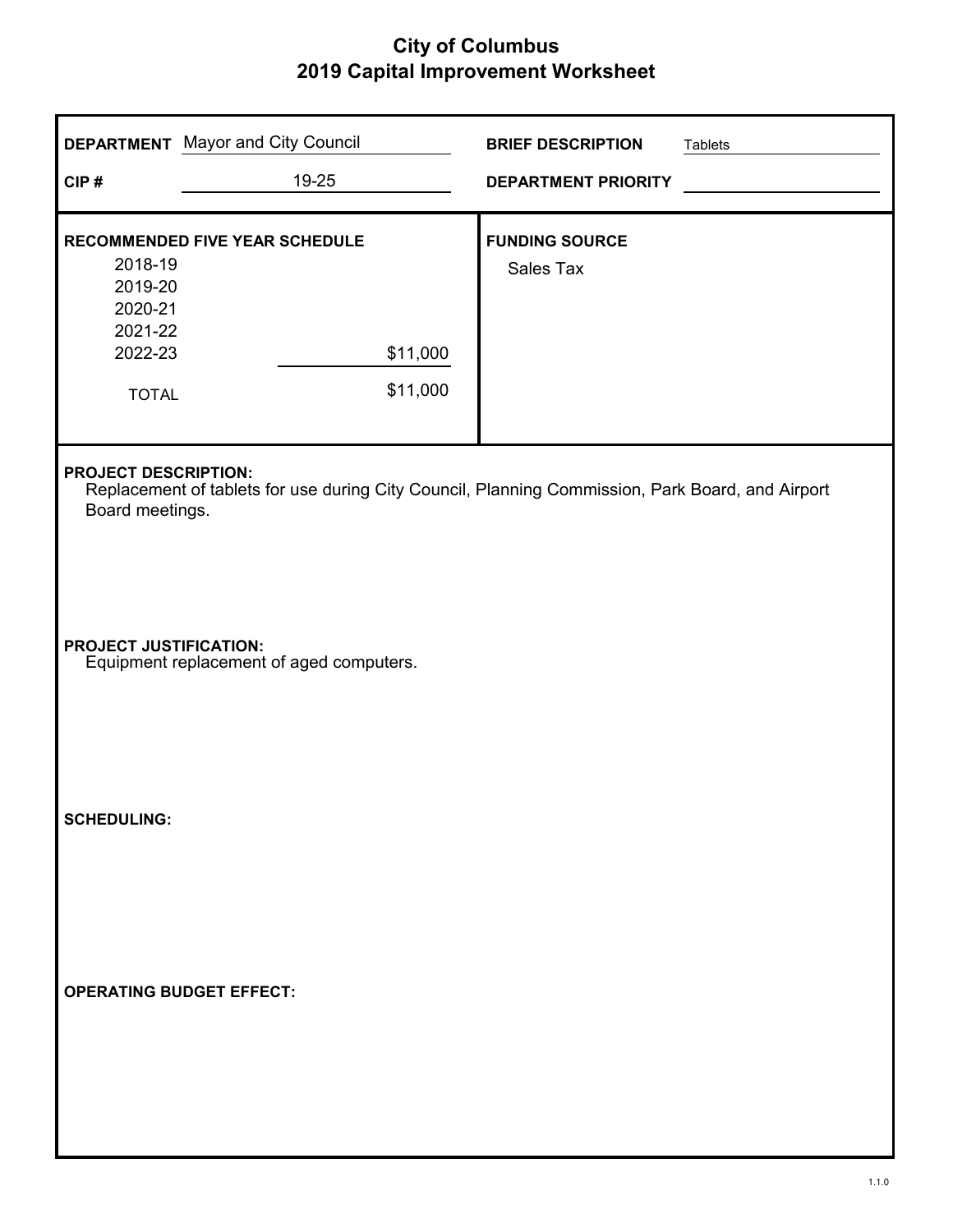|                                                     | <b>DEPARTMENT</b> Human Resources                                     |         | <b>BRIEF DESCRIPTION</b>           | Laptop |  |  |
|-----------------------------------------------------|-----------------------------------------------------------------------|---------|------------------------------------|--------|--|--|
| CIP#                                                | 19-26                                                                 |         | <b>DEPARTMENT PRIORITY</b>         |        |  |  |
|                                                     |                                                                       |         |                                    |        |  |  |
| 2018-19<br>2019-20<br>2020-21<br>2021-22<br>2022-23 | <b>RECOMMENDED FIVE YEAR SCHEDULE</b>                                 | \$2,000 | <b>FUNDING SOURCE</b><br>Sales Tax |        |  |  |
| <b>TOTAL</b>                                        |                                                                       | \$2,000 |                                    |        |  |  |
|                                                     | <b>PROJECT DESCRIPTION:</b><br>Replacement of Human Resources Laptop. |         |                                    |        |  |  |
| <b>PROJECT JUSTIFICATION:</b><br>Update technology. |                                                                       |         |                                    |        |  |  |
| <b>SCHEDULING:</b>                                  |                                                                       |         |                                    |        |  |  |
| <b>OPERATING BUDGET EFFECT:</b>                     |                                                                       |         |                                    |        |  |  |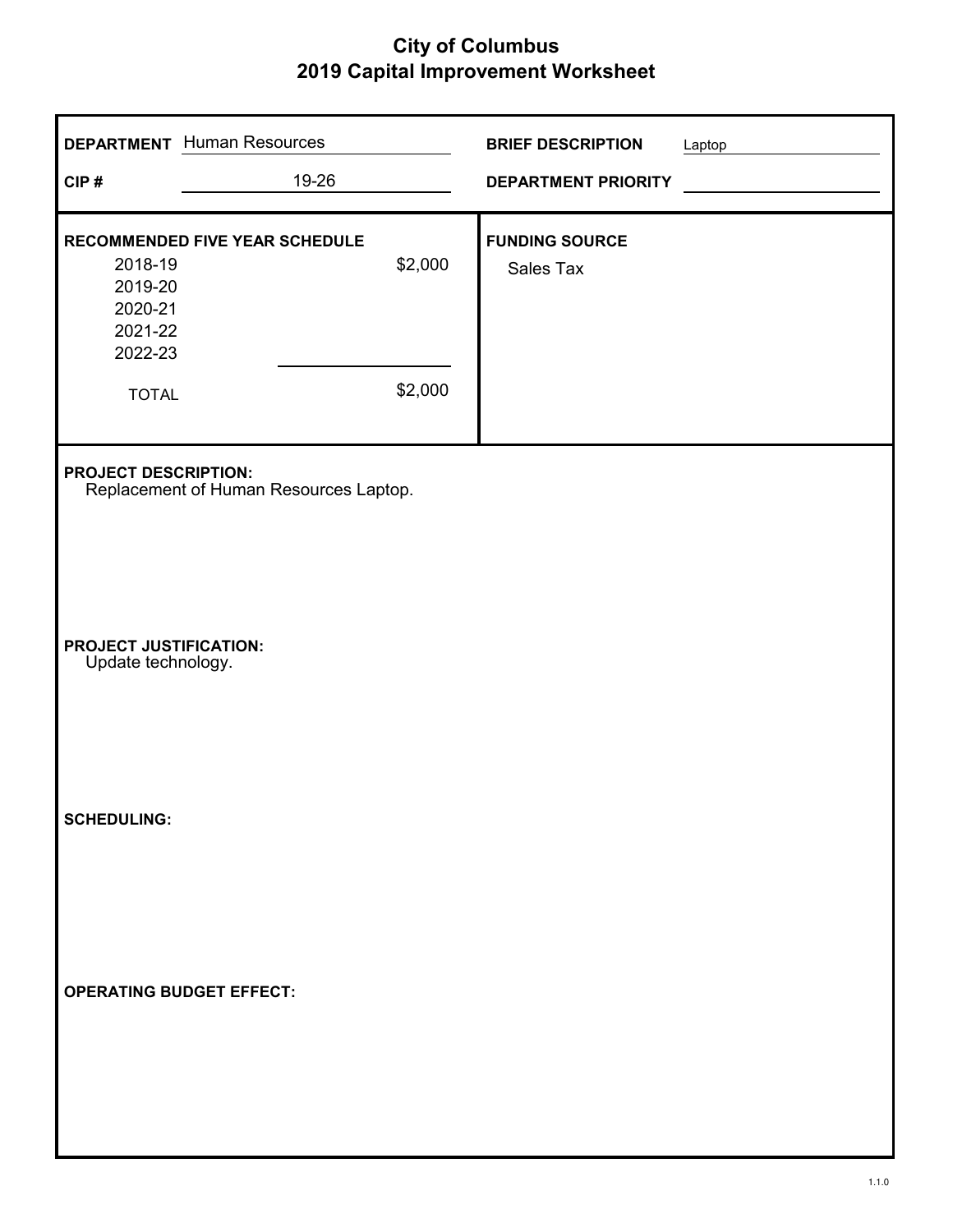| <b>DEPARTMENT</b> Police |                                       | <b>BRIEF DESCRIPTION</b>   | Tasers |
|--------------------------|---------------------------------------|----------------------------|--------|
| CIP#                     | 19-27                                 | <b>DEPARTMENT PRIORITY</b> |        |
|                          | <b>RECOMMENDED FIVE YEAR SCHEDULE</b> | <b>FUNDING SOURCE</b>      |        |
| 2018-19                  | \$11,800                              | Sales Tax                  |        |
| 2019-20                  | \$11,000                              |                            |        |
| 2020-21                  | \$11,000                              |                            |        |
| 2021-22                  | \$11,000                              |                            |        |
| 2022-23                  | \$5,000                               |                            |        |
| <b>TOTAL</b>             | \$49,800                              |                            |        |
|                          |                                       |                            |        |

#### **PROJECT DESCRIPTION:**

Non-lethal force; last year we entered into a 5 year contract equipping all our officers with Tasers.

#### **PROJECT JUSTIFICATION:**

Several years ago, the department initiated the deployment of non-lethal weapons, or tasers for sworn personnel. At that time, the department purchased a minimal amount of tasers, enough for each officer on a single team to be deployed. Last year we entered into a contact with Axon and equipped all our officers with a Taser. This budget item is to continue to pay the lease to own cost, purchase training cartridges, batteries and a training suit.

#### **SCHEDULING:**

The cost of the contact is \$6,830.64 per year. This year we are looking at purchasing a Taser suit for training, 100 training cartridges and six replacement batteries. In the next 3 years, we will just look at purchasing training cartridges, batteries and paying the lease to own contact. After the contract is paid we will look at just purchasing training cartridges, batteries and we may have to replace any damaged Tasers.

#### **OPERATING BUDGET EFFECT:**

The cost break down for the Taser project is as follows for this year: Contract price= \$6,830.64 1-Taser training suit= \$800 100-Taser cartridges= 100x\$38=\$3,800 6-replacement batteries= 6x\$64=\$378 Total cost 2019= \$11,809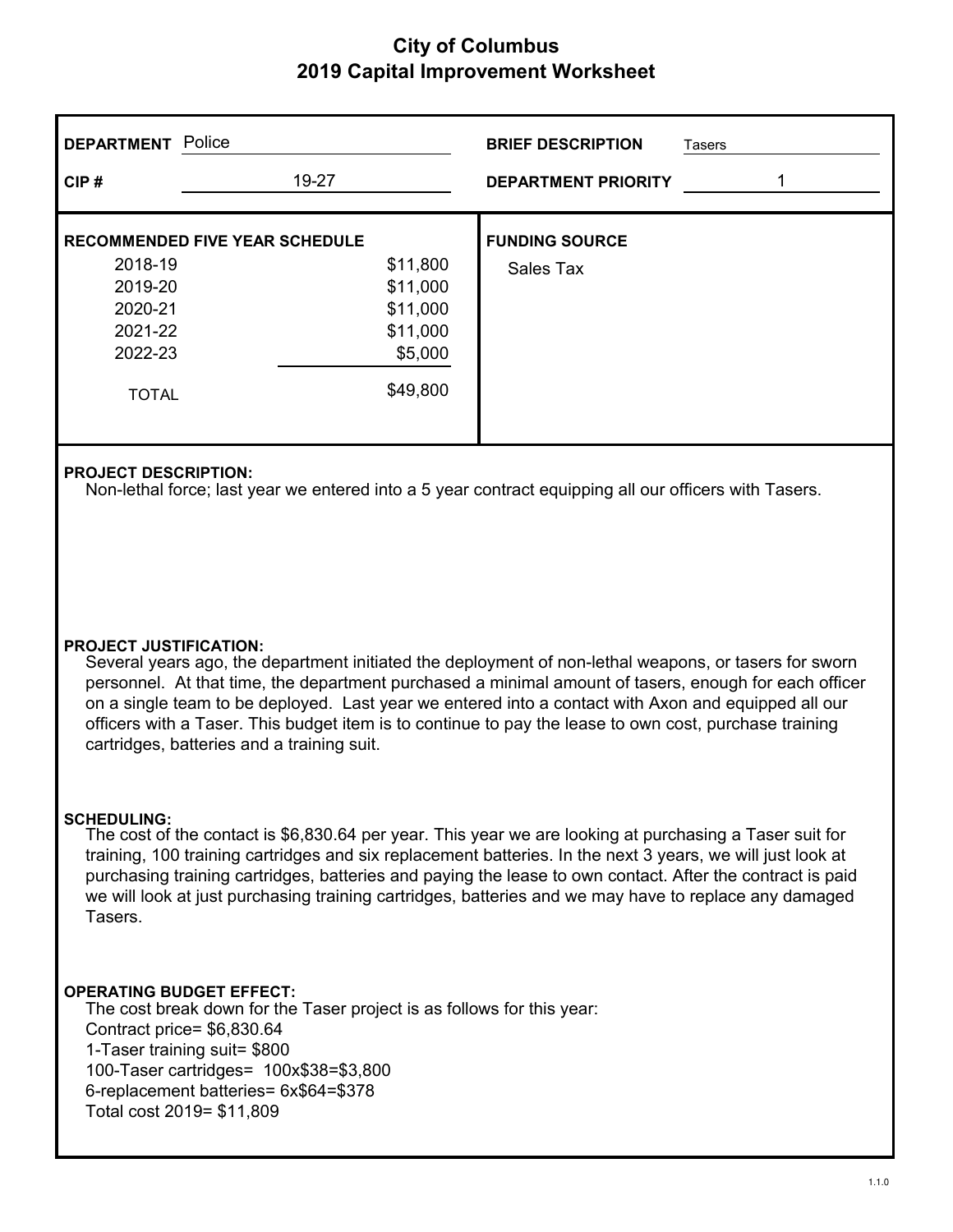| <b>DEPARTMENT</b> Police                                                                                                                                                                                                                                                                                                                                                                                                                                                                                   |                                                                                                                                                                                     | <b>BRIEF DESCRIPTION</b>                                  | Vehicles |  |  |
|------------------------------------------------------------------------------------------------------------------------------------------------------------------------------------------------------------------------------------------------------------------------------------------------------------------------------------------------------------------------------------------------------------------------------------------------------------------------------------------------------------|-------------------------------------------------------------------------------------------------------------------------------------------------------------------------------------|-----------------------------------------------------------|----------|--|--|
| CIP#                                                                                                                                                                                                                                                                                                                                                                                                                                                                                                       | 19-28                                                                                                                                                                               | <b>DEPARTMENT PRIORITY</b>                                | 2        |  |  |
| 2018-19<br>2019-20<br>2020-21<br>2021-22<br>2022-23<br><b>TOTAL</b>                                                                                                                                                                                                                                                                                                                                                                                                                                        | <b>RECOMMENDED FIVE YEAR SCHEDULE</b><br>\$196,000<br>\$207,750<br>\$220,225<br>\$233,450<br>\$247,450<br>\$1,104,875                                                               | <b>FUNDING SOURCE</b><br>Sales Tax<br><b>State Grants</b> |          |  |  |
| <b>PROJECT DESCRIPTION:</b><br>communications equipment.                                                                                                                                                                                                                                                                                                                                                                                                                                                   | Replace three (3) front line police service units (SUVs). Purchase and install safety, enforcement, and                                                                             |                                                           |          |  |  |
|                                                                                                                                                                                                                                                                                                                                                                                                                                                                                                            | Replace one (1) administrative vehicle.                                                                                                                                             |                                                           |          |  |  |
|                                                                                                                                                                                                                                                                                                                                                                                                                                                                                                            | <b>PROJECT JUSTIFICATION:</b><br>Police service vehicles plus equipment, including radar, video recording unit, push bar, decals, safety<br>equipment, and installation.            |                                                           |          |  |  |
| <b>SCHEDULING:</b><br>The Police Department schedules three (3) new front line vehicles for Patrol and one (1) used vehicle<br>for Support Division. Several vehicles are purchased each year. The three (3) new vehicles will<br>replace three (3) existing front line vehicles. The previous front line vehicles will rotate into 2nd tier or<br>administrative functions. Those three (3) vehicles that they replace will be sold at auction or transferred<br>to another City department upon request. |                                                                                                                                                                                     |                                                           |          |  |  |
| <b>OPERATING BUDGET EFFECT:</b>                                                                                                                                                                                                                                                                                                                                                                                                                                                                            | Reduces repair and fuel use cost; increases efficiency. Budget numbers reflect a 6% increase each yr.                                                                               |                                                           |          |  |  |
| Total \$196,000                                                                                                                                                                                                                                                                                                                                                                                                                                                                                            | New Police SUV/TRUCK at \$38,160 x 3 = \$114,480<br>Equipment & Up-fitting = $$18,491 \times 3 = $55,472$<br>Admin/CIB vehicle = $$15,000$<br>Service Contract and install=\$11,000 |                                                           |          |  |  |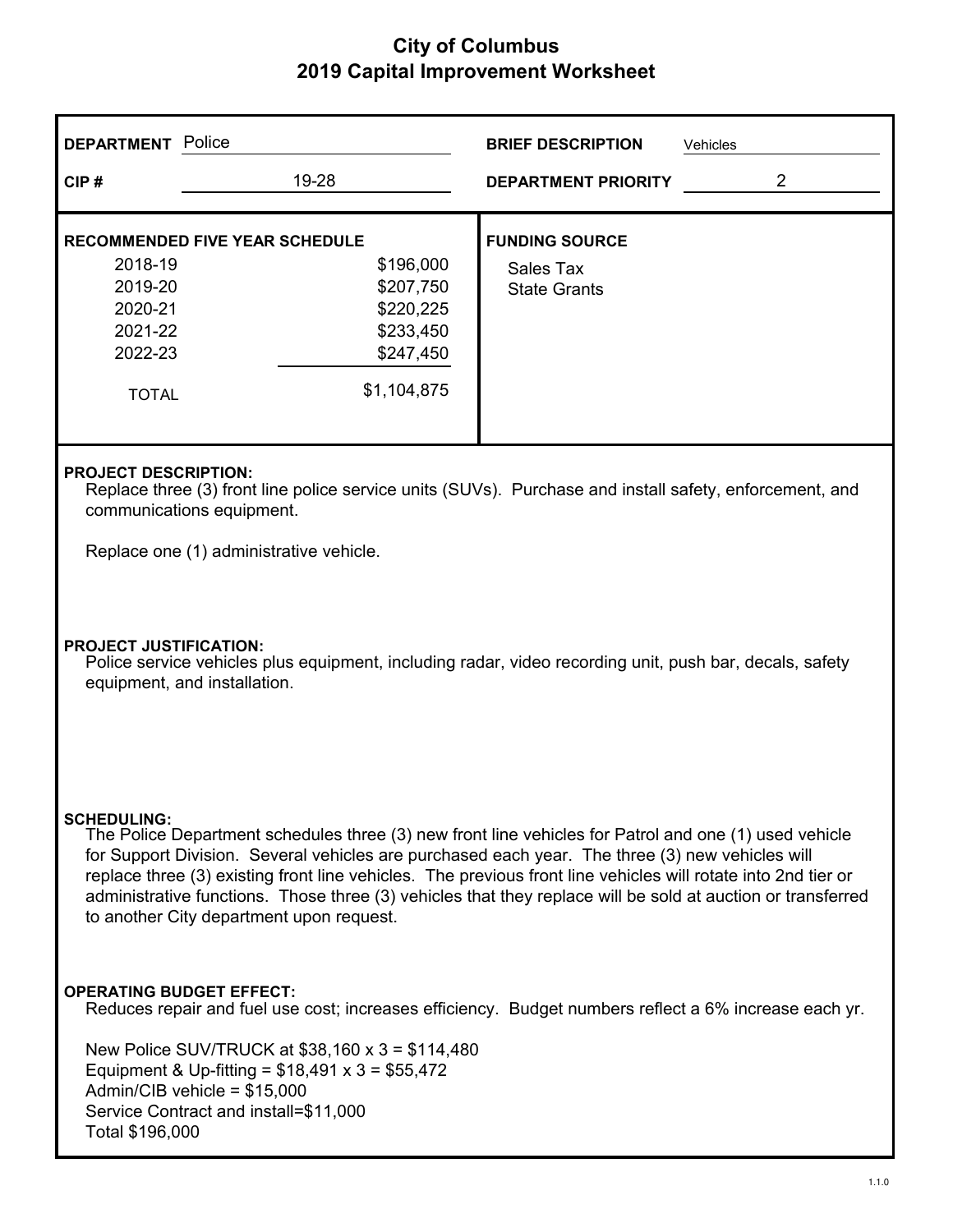| <b>DEPARTMENT</b> Police                                                                                                                                                                                                                                                                                                                                                                                         |                                                                                                                                                                                                                                                               | <b>BRIEF DESCRIPTION</b>                           | E-Citation |  |  |
|------------------------------------------------------------------------------------------------------------------------------------------------------------------------------------------------------------------------------------------------------------------------------------------------------------------------------------------------------------------------------------------------------------------|---------------------------------------------------------------------------------------------------------------------------------------------------------------------------------------------------------------------------------------------------------------|----------------------------------------------------|------------|--|--|
| CIP#                                                                                                                                                                                                                                                                                                                                                                                                             | 19-29                                                                                                                                                                                                                                                         | <b>DEPARTMENT PRIORITY</b>                         | 3          |  |  |
| 2018-19<br>2019-20<br>2020-21<br>2021-22<br>2022-23<br><b>TOTAL</b>                                                                                                                                                                                                                                                                                                                                              | <b>RECOMMENDED FIVE YEAR SCHEDULE</b><br>\$75,000<br>\$15,750<br>\$16,550<br>\$107,300                                                                                                                                                                        | <b>FUNDING SOURCE</b><br><b>Sales Tax</b><br>Grant |            |  |  |
| <b>PROJECT DESCRIPTION:</b><br>software.                                                                                                                                                                                                                                                                                                                                                                         | Equip primary, secondary, animal control, SRO and CST patrol units with E-Citation hardware and                                                                                                                                                               |                                                    |            |  |  |
|                                                                                                                                                                                                                                                                                                                                                                                                                  | <b>PROJECT JUSTIFICATION:</b><br>Mandated by the Nebraska Supreme Court to change over from handwritten citations to E-Citations by<br>January 1, 2020.                                                                                                       |                                                    |            |  |  |
| <b>SCHEDULING:</b><br>Bid has been submitted to equip front line, some second line and support units with equipment. We<br>have the bid to design and install the software module in our RMS (report management system).<br>Applied for a grant to defray the cost, should have an answer in September of 2018. Once we have the<br>grant answer we will purchase and install the units along with the software. |                                                                                                                                                                                                                                                               |                                                    |            |  |  |
| <b>OPERATING BUDGET EFFECT:</b><br>Software = $$15,000$<br>Total = $$75,000$                                                                                                                                                                                                                                                                                                                                     | The cost break down for the first year:<br>Equipment and install= $12 \times $5,000 = $60,000$<br>The next 2 years are budgeted at purchasing 3 new systems each year to fully equip all units. These<br>budgets include a 5% increase in cost for equipment. |                                                    |            |  |  |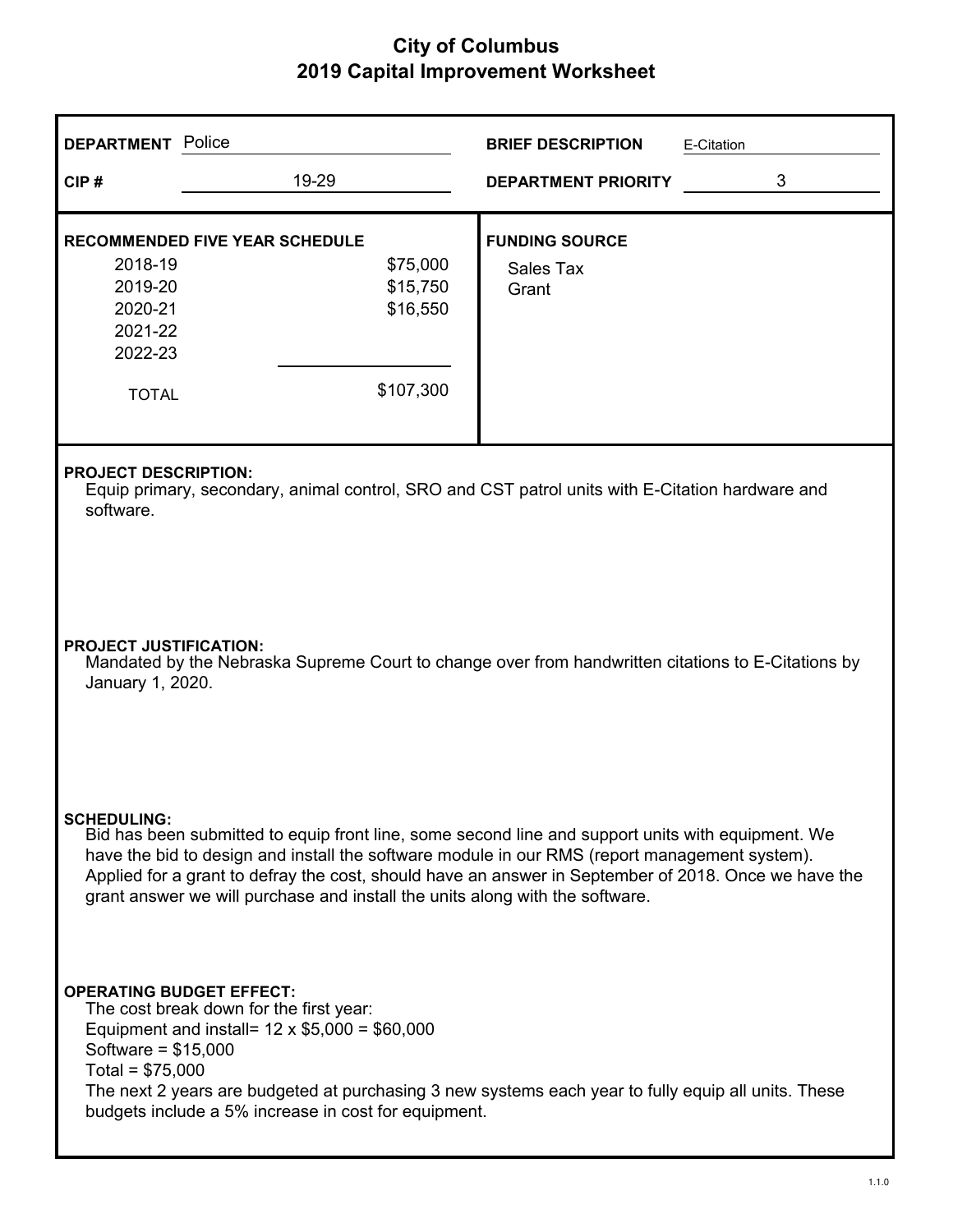| <b>DEPARTMENT</b> Police                                       |                                                                                                                                                                                                              | <b>BRIEF DESCRIPTION</b>                                | <b>Ballistic Vests</b> |
|----------------------------------------------------------------|--------------------------------------------------------------------------------------------------------------------------------------------------------------------------------------------------------------|---------------------------------------------------------|------------------------|
| CIP#                                                           | 19-30                                                                                                                                                                                                        | <b>DEPARTMENT PRIORITY</b>                              | 4                      |
| <b>RECOMMENDED FIVE YEAR SCHEDULE</b><br>2018-19<br>2019-20    | \$8,400<br>\$4,000                                                                                                                                                                                           | <b>FUNDING SOURCE</b><br>Sales Tax - 50%<br>Grant - 50% |                        |
| 2020-21<br>2021-22<br>2022-23                                  | \$4,000<br>\$4,000<br>\$4,000                                                                                                                                                                                |                                                         |                        |
| <b>TOTAL</b>                                                   | \$24,400                                                                                                                                                                                                     |                                                         |                        |
| <b>PROJECT DESCRIPTION:</b>                                    | Purchase eleven (11) protective ballistic vests for issue to sworn personnel. Vests usually have a five<br>(5) year manufacturer's warranty. Due to turnover and expiration, this is an unusually high year. |                                                         |                        |
| <b>PROJECT JUSTIFICATION:</b><br>Labor contract.               |                                                                                                                                                                                                              |                                                         |                        |
| <b>SCHEDULING:</b>                                             |                                                                                                                                                                                                              |                                                         |                        |
| <b>OPERATING BUDGET EFFECT:</b><br>federal funding is unknown. | There is a federal grant for police protective vests which pays 1/2 the vest cost; probability of continuing                                                                                                 |                                                         |                        |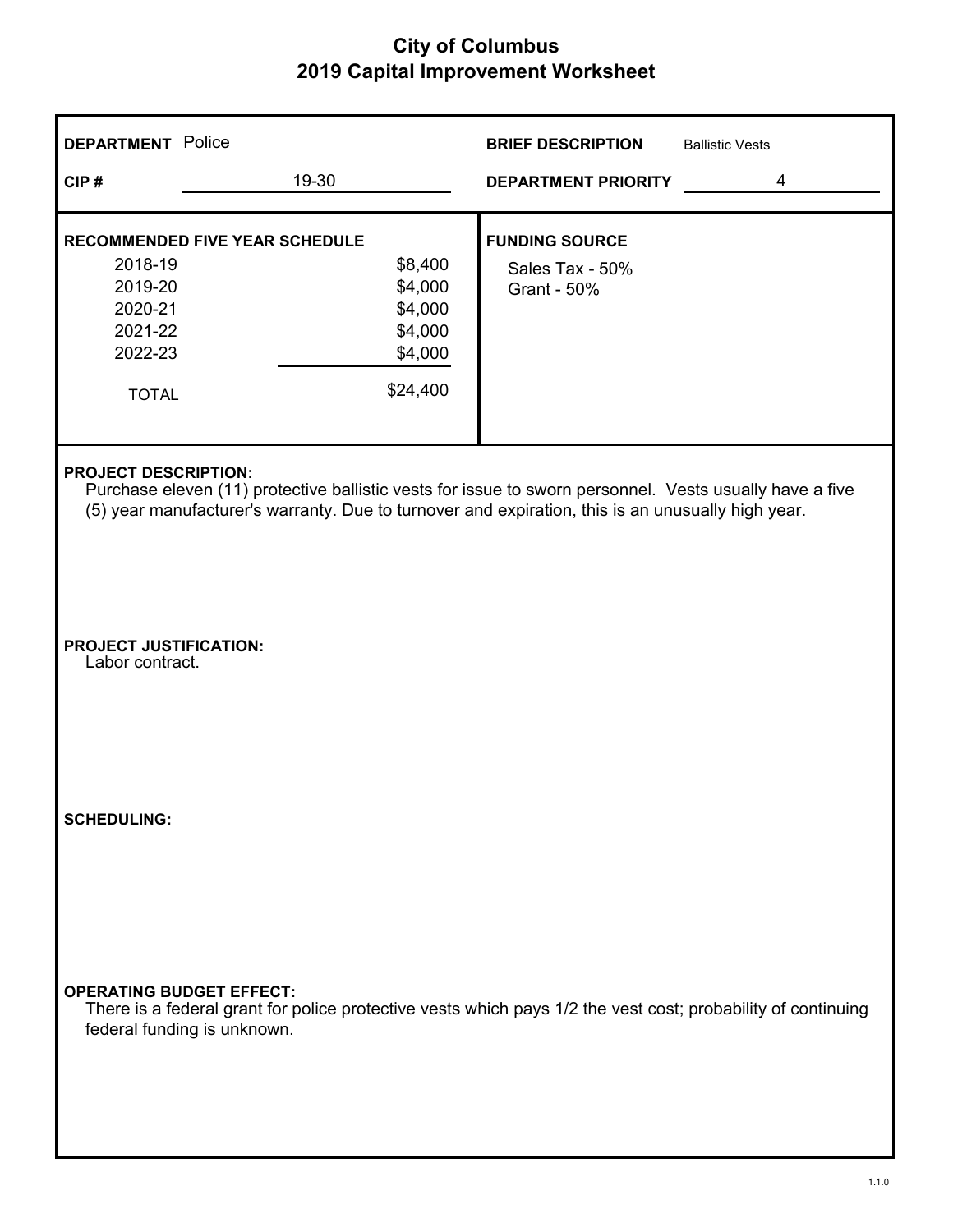| <b>DEPARTMENT</b> Police                                                                                                                                                                                                                                                                                                                 |                                                                                                     | <b>BRIEF DESCRIPTION</b>           | <b>Scanners</b> |  |  |  |
|------------------------------------------------------------------------------------------------------------------------------------------------------------------------------------------------------------------------------------------------------------------------------------------------------------------------------------------|-----------------------------------------------------------------------------------------------------|------------------------------------|-----------------|--|--|--|
| CIP#                                                                                                                                                                                                                                                                                                                                     | 19-31                                                                                               | <b>DEPARTMENT PRIORITY</b>         | 5               |  |  |  |
| 2018-19<br>2019-20<br>2020-21<br>2021-22<br>2022-23<br><b>TOTAL</b>                                                                                                                                                                                                                                                                      | <b>RECOMMENDED FIVE YEAR SCHEDULE</b><br>\$4,550<br>\$4,550                                         | <b>FUNDING SOURCE</b><br>Sales Tax |                 |  |  |  |
|                                                                                                                                                                                                                                                                                                                                          | <b>PROJECT DESCRIPTION:</b><br>Equip primary, secondary and SRO patrol units with digital scanners. |                                    |                 |  |  |  |
| <b>PROJECT JUSTIFICATION:</b><br>In the process of moving from analog to digital radios an issue came to light that our patrol scanners no<br>longer worked. This makes it difficult to monitor radio traffic from the sheriffs office and surrounding<br>areas, thus making it difficult for our officers to assist in times of crisis. |                                                                                                     |                                    |                 |  |  |  |
| <b>SCHEDULING:</b><br>We have 3 new units being equipped this year with the new scanners, the three new units we will get<br>next year will be equipped with the new scanners. This leaves 7 units that still need to be equipped with<br>scanners. Once approved we will purchase and install the 7 scanners.                           |                                                                                                     |                                    |                 |  |  |  |
| The cost break down:                                                                                                                                                                                                                                                                                                                     | <b>OPERATING BUDGET EFFECT:</b><br>Equipment and install= $7 \times $650 = $4,550$                  |                                    |                 |  |  |  |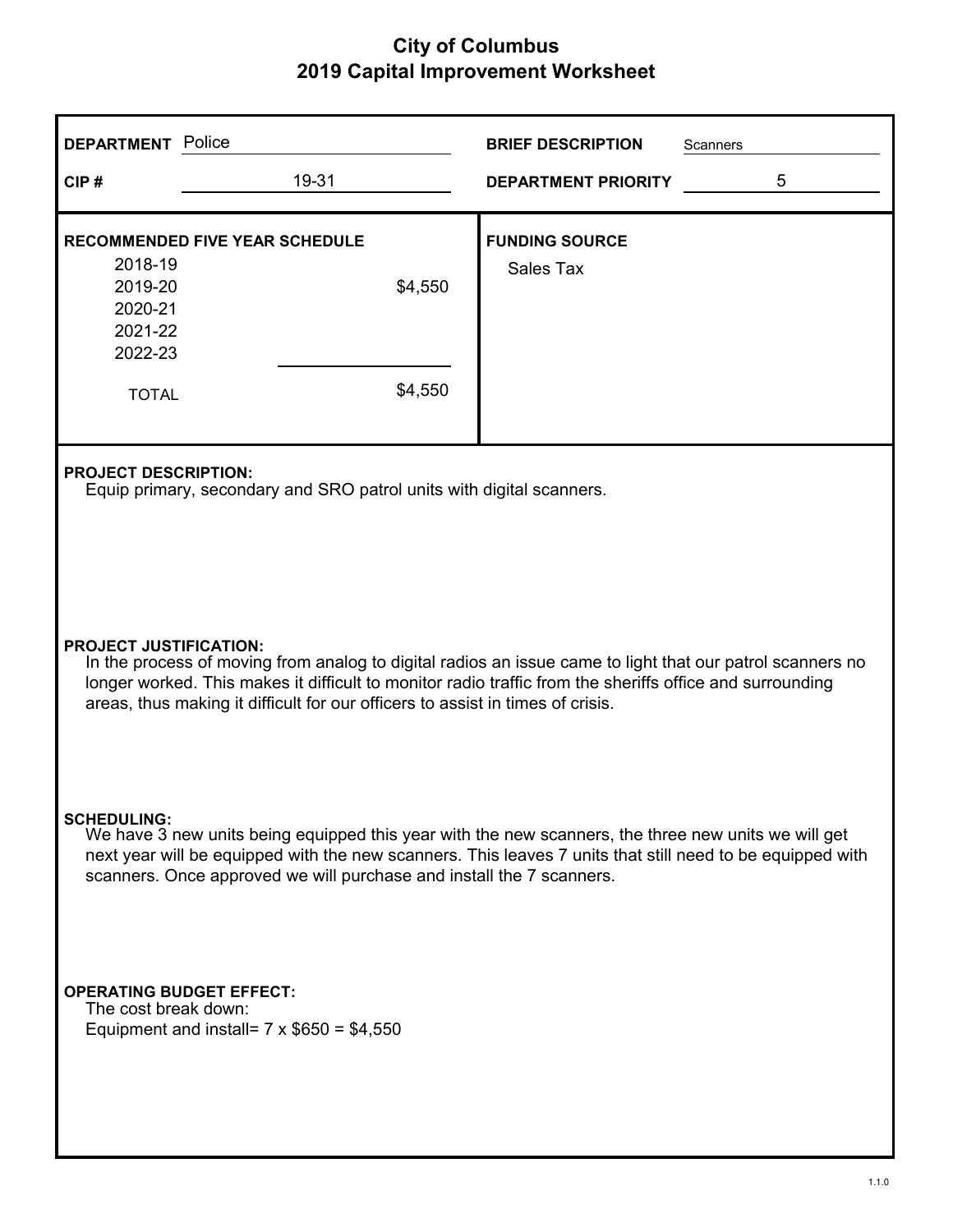| <b>DEPARTMENT</b> Police |                                       |          | <b>BRIEF DESCRIPTION</b>   | K-9 Program |
|--------------------------|---------------------------------------|----------|----------------------------|-------------|
| CIP#                     | 19-32                                 |          | <b>DEPARTMENT PRIORITY</b> | 6           |
|                          | <b>RECOMMENDED FIVE YEAR SCHEDULE</b> |          | <b>FUNDING SOURCE</b>      |             |
| 2018-19                  |                                       | \$54,000 | Sales Tax                  |             |
| 2019-20                  |                                       |          | <b>Donations</b>           |             |
| 2020-21                  |                                       |          |                            |             |
| 2021-22                  |                                       |          |                            |             |
| 2022-23                  |                                       |          |                            |             |
| <b>TOTAL</b>             |                                       | \$54,000 |                            |             |

#### **PROJECT DESCRIPTION:**

Implement a K-9 program with a dual purpose police dog, capable of detecting narcotics and apprehending subjects. The project will involve selecting and training a K-9 handler, provide for ongoing care, maintenance and training. It will involve obtaining the handling & training aids necessary for on-going training; a kennel with a run for housing the animal; vet care, food and water. There is a grass roots organization that is interested in providing donations to offset the cost of the project; the extent of their donations will be determined as the project proceeds through the budget process. When not involved in investigative actions, we would use it to promote public relations.

#### **PROJECT JUSTIFICATION:**

For the past 20 years, the Nebraska State Patrol had a K-9 unit stationed in Columbus but has since been re-assigned. Columbus no longer has a K-9 unit available. Highway 30 and Highway 81 are both major arterial highways that often are secondary routes to drug travelers using the Interstate Highway System. We propose obtaining a dual purpose dog capable of detecting narcotics as well as performing search and apprehension duties.

#### **SCHEDULING:**

I would select a handler from existing staff. That handler would be assigned to K-9 and would be totally committed to the care, maintenance, and deployment of the dog. I envision the officer would work a split shift; meaning they would work a 2 PM to 2 AM shift or something similar, hitting the high call volume and high traffic times. They would be subject to on-call status and would respond when called to duty in their off-duty status.

#### **OPERATING BUDGET EFFECT:**

Initial procurement of a K-9 from the vendor includes the cost of the dog, travel, lodging, per diem, fuel, wage, kennel fees = \$20,000. Expectant service life is 5-7 years.

NLETC Certification & Training = \$20,000 includes wages, lodging, travel, per diem, kennel fees, equip. On-going annual expenses of \$10,000 (vet care, food, water, insurance, handler wages & FICA) Kennel construction at the officer's residence = \$1,500

Dedicated, totally equipped vehicle would come out of the Vehicles purchased (\$38,200)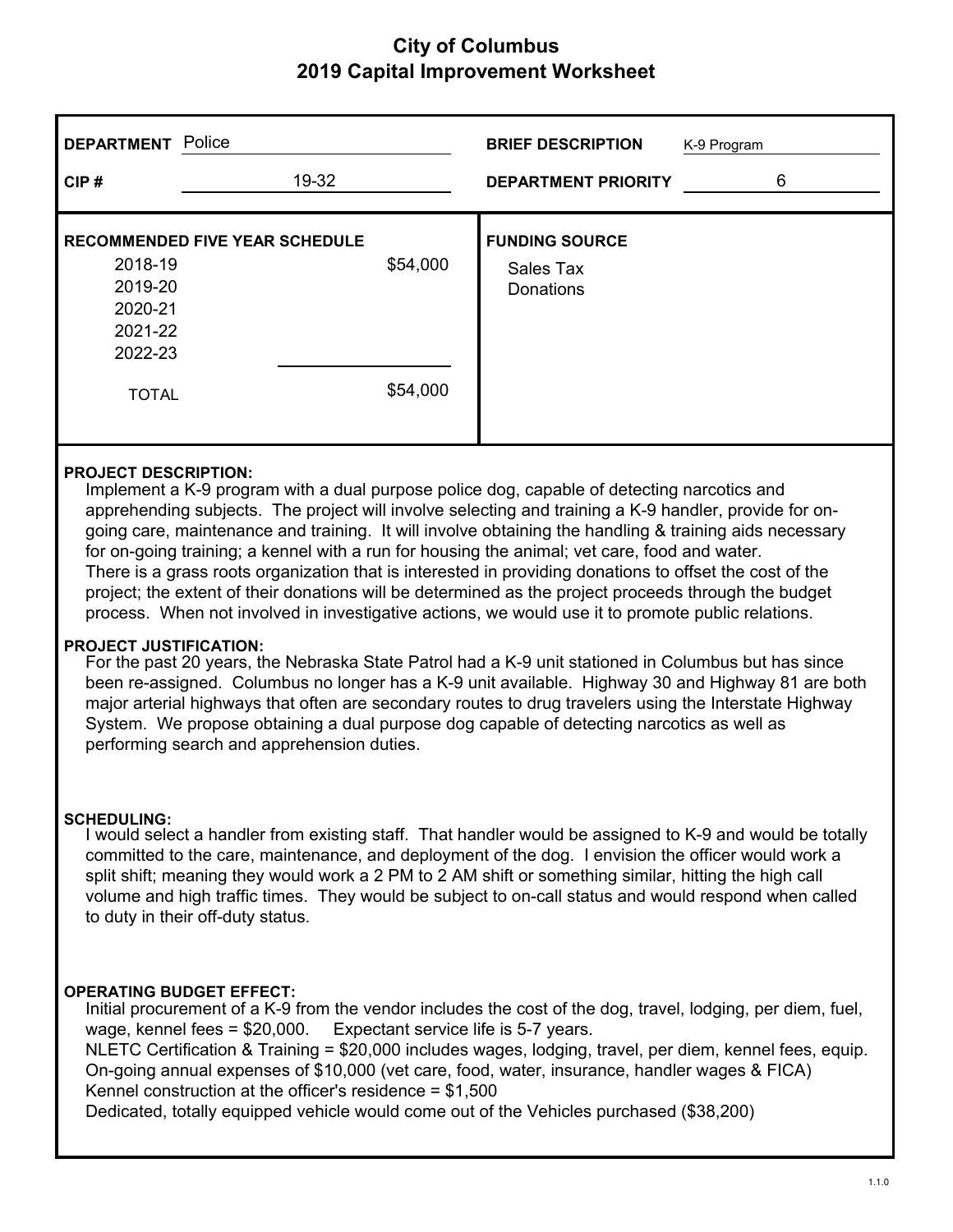| <b>DEPARTMENT</b> Police                                                                                     |                                                                                                                   |       |                    | <b>BRIEF DESCRIPTION</b>                                                                                                                                                                                          | <b>Multifunction Copier</b> |  |
|--------------------------------------------------------------------------------------------------------------|-------------------------------------------------------------------------------------------------------------------|-------|--------------------|-------------------------------------------------------------------------------------------------------------------------------------------------------------------------------------------------------------------|-----------------------------|--|
| CIP#                                                                                                         |                                                                                                                   | 19-33 |                    | <b>DEPARTMENT PRIORITY</b>                                                                                                                                                                                        | $\overline{7}$              |  |
| <b>RECOMMENDED FIVE YEAR SCHEDULE</b><br>2018-19<br>2019-20<br>2020-21<br>2021-22<br>2022-23<br><b>TOTAL</b> |                                                                                                                   |       | \$5,500<br>\$5,500 | <b>FUNDING SOURCE</b><br><b>Sales Tax</b>                                                                                                                                                                         |                             |  |
|                                                                                                              | <b>PROJECT DESCRIPTION:</b><br>Replace main department multifunction (scan, e-mail, fax, and copy) copier system. |       |                    |                                                                                                                                                                                                                   |                             |  |
| <b>PROJECT JUSTIFICATION:</b>                                                                                | offices, government entities, and insurance companies.                                                            |       |                    | This is the department's main copier system; it is used daily to generate forms, reports, and a variety of<br>communication & forms for customers such as the county court, county attorney's office, other legal |                             |  |
| <b>SCHEDULING:</b><br>2018-19 Budget. Current machine was purchased in 2012.                                 |                                                                                                                   |       |                    |                                                                                                                                                                                                                   |                             |  |
| <b>OPERATING BUDGET EFFECT:</b>                                                                              | Enhance department efficiency and increase production.                                                            |       |                    |                                                                                                                                                                                                                   |                             |  |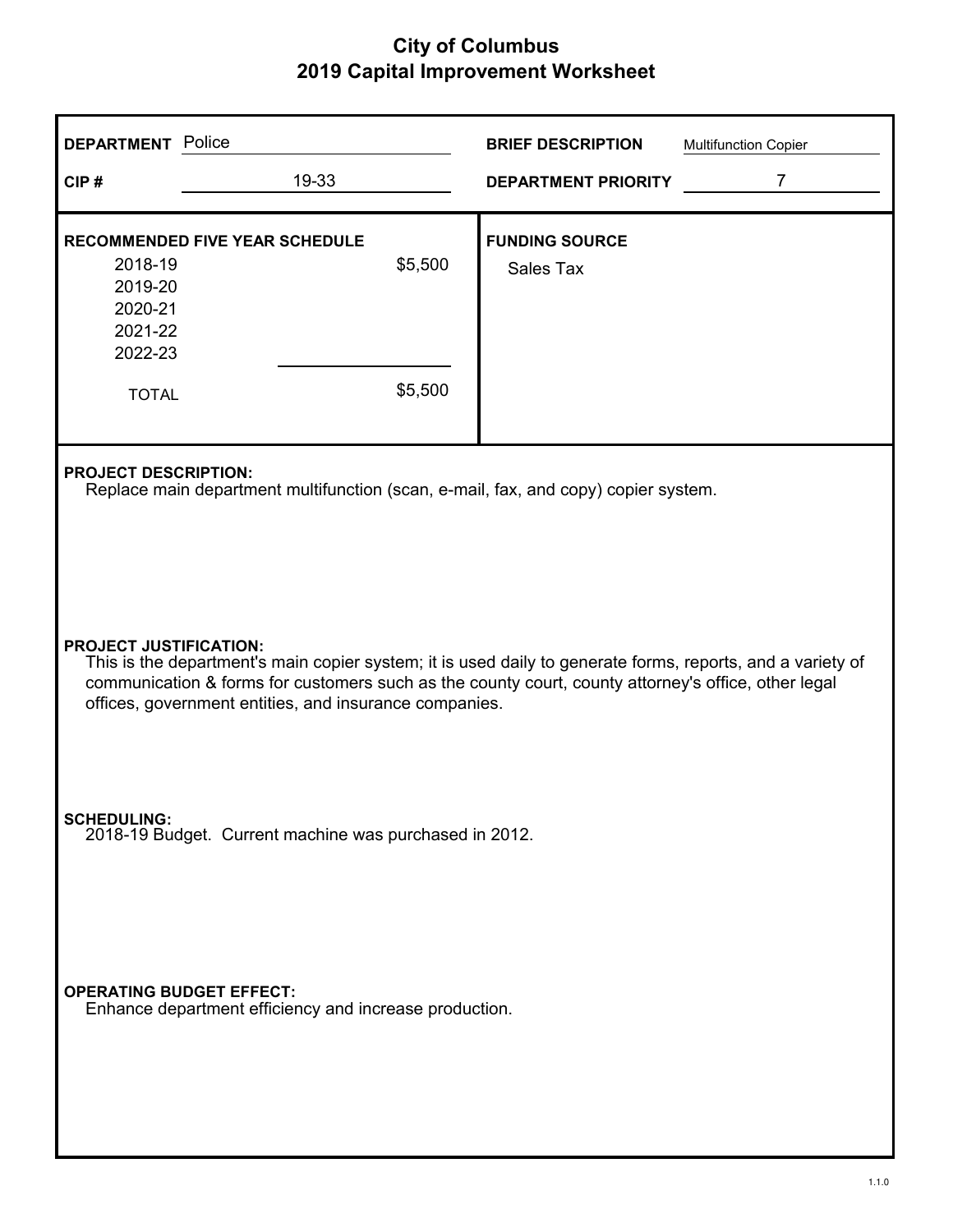| <b>DEPARTMENT</b> Police                                                                                                                                           |                                                                                                          | <b>BRIEF DESCRIPTION</b>           | Computers |  |  |
|--------------------------------------------------------------------------------------------------------------------------------------------------------------------|----------------------------------------------------------------------------------------------------------|------------------------------------|-----------|--|--|
| CIP#                                                                                                                                                               | 19-34                                                                                                    | <b>DEPARTMENT PRIORITY</b>         | 8         |  |  |
| 2018-19<br>2019-20<br>2020-21<br>2021-22<br>2022-23<br><b>TOTAL</b>                                                                                                | <b>RECOMMENDED FIVE YEAR SCHEDULE</b><br>\$8,000<br>\$8,000<br>\$8,000<br>\$8,000<br>\$8,000<br>\$40,000 | <b>FUNDING SOURCE</b><br>Sales Tax |           |  |  |
| <b>PROJECT DESCRIPTION:</b><br>Replace three (3) desktop computer work stations with current models and software.<br>Two (2) printers and miscellaneous equipment. |                                                                                                          |                                    |           |  |  |
| <b>PROJECT JUSTIFICATION:</b>                                                                                                                                      |                                                                                                          |                                    |           |  |  |
| <b>SCHEDULING:</b>                                                                                                                                                 | 3-5 year replacement cycle for computers.<br>2-3 year replacement cycle for printers.                    |                                    |           |  |  |
| <b>OPERATING BUDGET EFFECT:</b><br>Increase efficiency.                                                                                                            |                                                                                                          |                                    |           |  |  |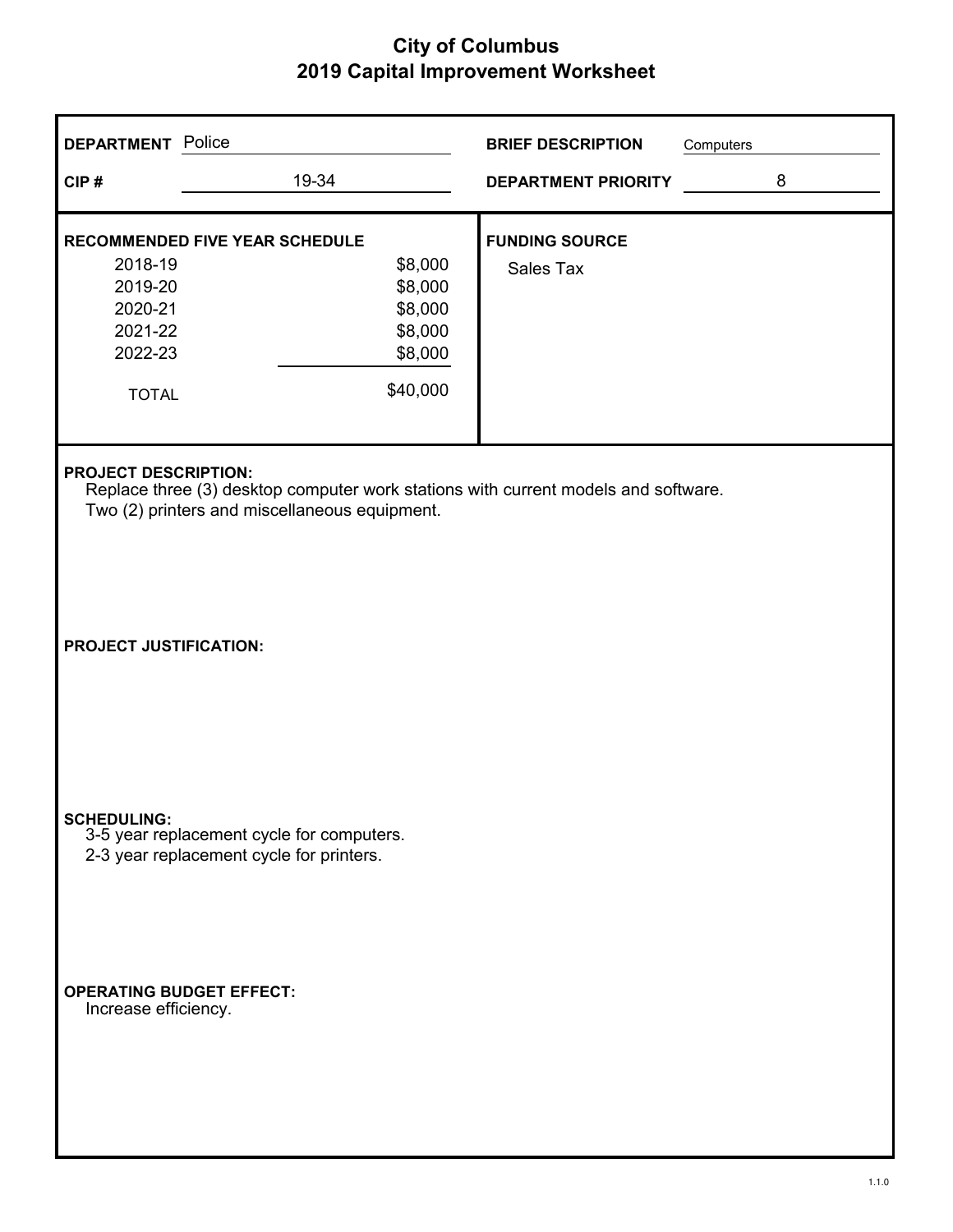| <b>DEPARTMENT</b> Police                                                                                                                                                            |                                                                                                                                                                                                                                                                                                                                                                                                                                                                                                                                                                                                | <b>BRIEF DESCRIPTION</b>           | Weapons Replacement |  |  |  |
|-------------------------------------------------------------------------------------------------------------------------------------------------------------------------------------|------------------------------------------------------------------------------------------------------------------------------------------------------------------------------------------------------------------------------------------------------------------------------------------------------------------------------------------------------------------------------------------------------------------------------------------------------------------------------------------------------------------------------------------------------------------------------------------------|------------------------------------|---------------------|--|--|--|
| CIP#                                                                                                                                                                                | 19-35                                                                                                                                                                                                                                                                                                                                                                                                                                                                                                                                                                                          | <b>DEPARTMENT PRIORITY</b>         | 9                   |  |  |  |
| 2018-19<br>2019-20<br>2020-21<br>2021-22<br>2022-23<br><b>TOTAL</b>                                                                                                                 | <b>RECOMMENDED FIVE YEAR SCHEDULE</b><br>\$9,000<br>\$9,000                                                                                                                                                                                                                                                                                                                                                                                                                                                                                                                                    | <b>FUNDING SOURCE</b><br>Sales Tax |                     |  |  |  |
|                                                                                                                                                                                     | <b>PROJECT DESCRIPTION:</b><br>Once every 10 years, the department upgrades it's issued sidearms. The department is looking to<br>trade-in our 40 caliber glocks for new and improved 9mm glocks.                                                                                                                                                                                                                                                                                                                                                                                              |                                    |                     |  |  |  |
|                                                                                                                                                                                     | <b>PROJECT JUSTIFICATION:</b><br>In order to achieve maximum effectiveness, dependency and minimize maintenance issues on our<br>department issued sidearms, it is time to replace our current issued weapons.<br>Department personnel qualify at least once annually and numerous officers more often than that<br>depending on their preference. The overall use and general wear & tear takes a toll on these weapons,<br>effecting the amount of maintenance and dependability of them.<br>Current leather goods such as holsters and ammunitions pouches are compatible with new pistols. |                                    |                     |  |  |  |
| SCHEDIJI ING ·<br>Fall of 2019-Spring of 2020, trade in current department glock 40 caliber semi-automatic pistols for<br>upgraded 5th generation glock 9mm semi automatic pistols. |                                                                                                                                                                                                                                                                                                                                                                                                                                                                                                                                                                                                |                                    |                     |  |  |  |
|                                                                                                                                                                                     | <b>OPERATING BUDGET EFFECT:</b><br>Purchase 48 glock 9mm semi-automatic pistols; 36 model 17 and 12 model 19 = \$20,568<br>Trade in 46 glock 40 caliber semi-automatic pistols $@$ \$260 per weapon = (-11960)<br>Trade difference is $$8,608$ . (include possible 4.5% increase on quote by time of purchase = $$388$ )<br>Total costs= \$8,996                                                                                                                                                                                                                                               |                                    |                     |  |  |  |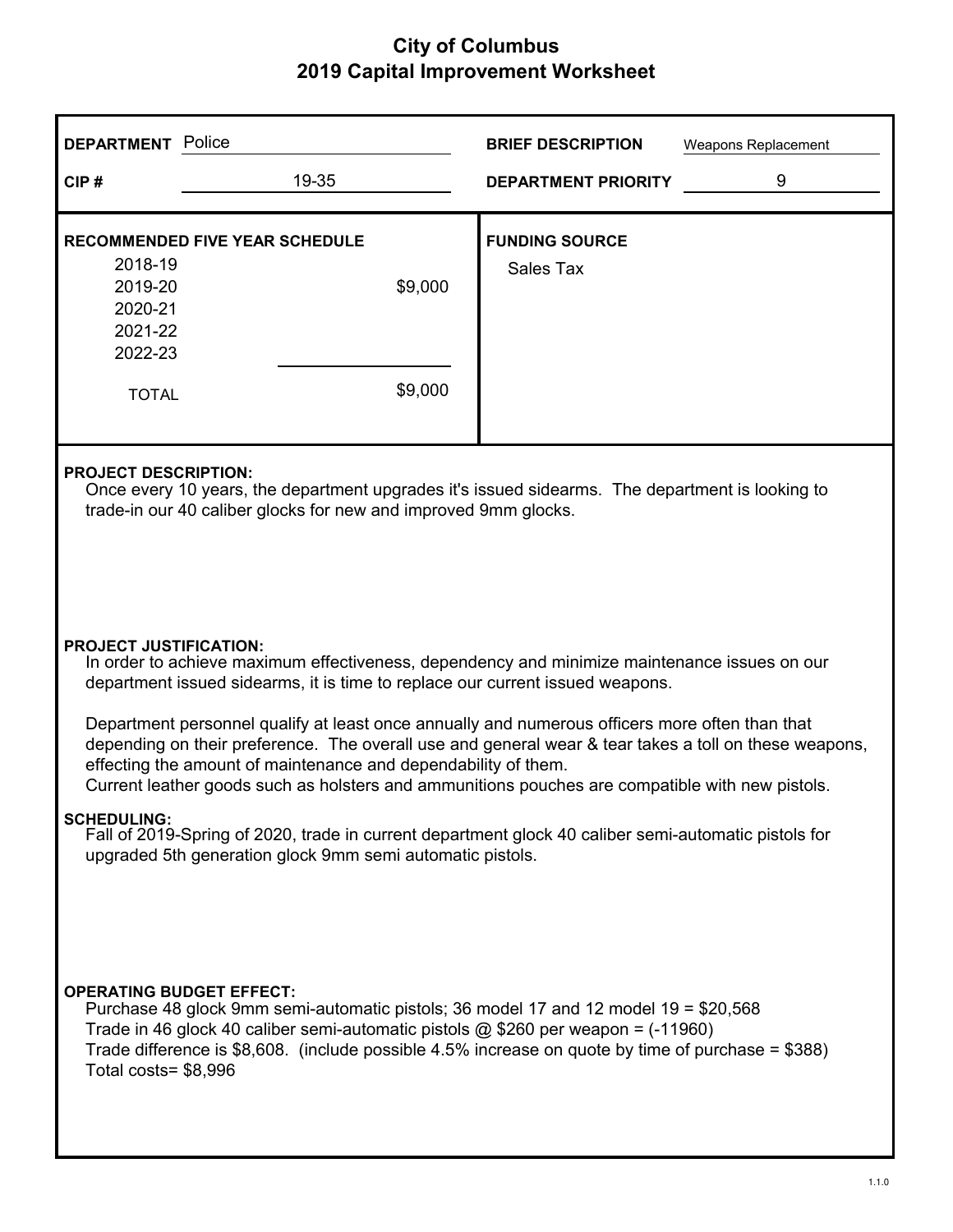| <b>DEPARTMENT</b> Police                                                                                                                                                                                                                                                                                 |                                                                                                                                                                                                                                                      | <b>BRIEF DESCRIPTION</b>           | Police Impound Building |  |  |  |
|----------------------------------------------------------------------------------------------------------------------------------------------------------------------------------------------------------------------------------------------------------------------------------------------------------|------------------------------------------------------------------------------------------------------------------------------------------------------------------------------------------------------------------------------------------------------|------------------------------------|-------------------------|--|--|--|
| CIP#                                                                                                                                                                                                                                                                                                     | 19-36                                                                                                                                                                                                                                                | <b>DEPARTMENT PRIORITY</b>         | 10                      |  |  |  |
| 2018-19<br>2019-20<br>2020-21<br>2021-22<br>2022-23<br><b>TOTAL</b>                                                                                                                                                                                                                                      | <b>RECOMMENDED FIVE YEAR SCHEDULE</b><br>\$250,000<br>\$250,000                                                                                                                                                                                      | <b>FUNDING SOURCE</b><br>Sales Tax |                         |  |  |  |
|                                                                                                                                                                                                                                                                                                          | <b>PROJECT DESCRIPTION:</b><br>Design, construct, and equip an operations center for police impound lot (40 x 60 building with concrete<br>floor; electric, water, telephone, radio, and internet connections; overhead garage doors; and restroom). |                                    |                         |  |  |  |
| <b>PROJECT JUSTIFICATION:</b><br>Construction of police impound lot building will allow the Police Department to vacate the West tool<br>house for Park department use. Building will allow for indoor storage of police evidence and vehicles.<br>Will allow for secure location for evidence searches. |                                                                                                                                                                                                                                                      |                                    |                         |  |  |  |
| <b>SCHEDULING:</b>                                                                                                                                                                                                                                                                                       |                                                                                                                                                                                                                                                      |                                    |                         |  |  |  |
| <b>OPERATING BUDGET EFFECT:</b>                                                                                                                                                                                                                                                                          | Will allow the Park department to consolidate equipment in one location.                                                                                                                                                                             |                                    |                         |  |  |  |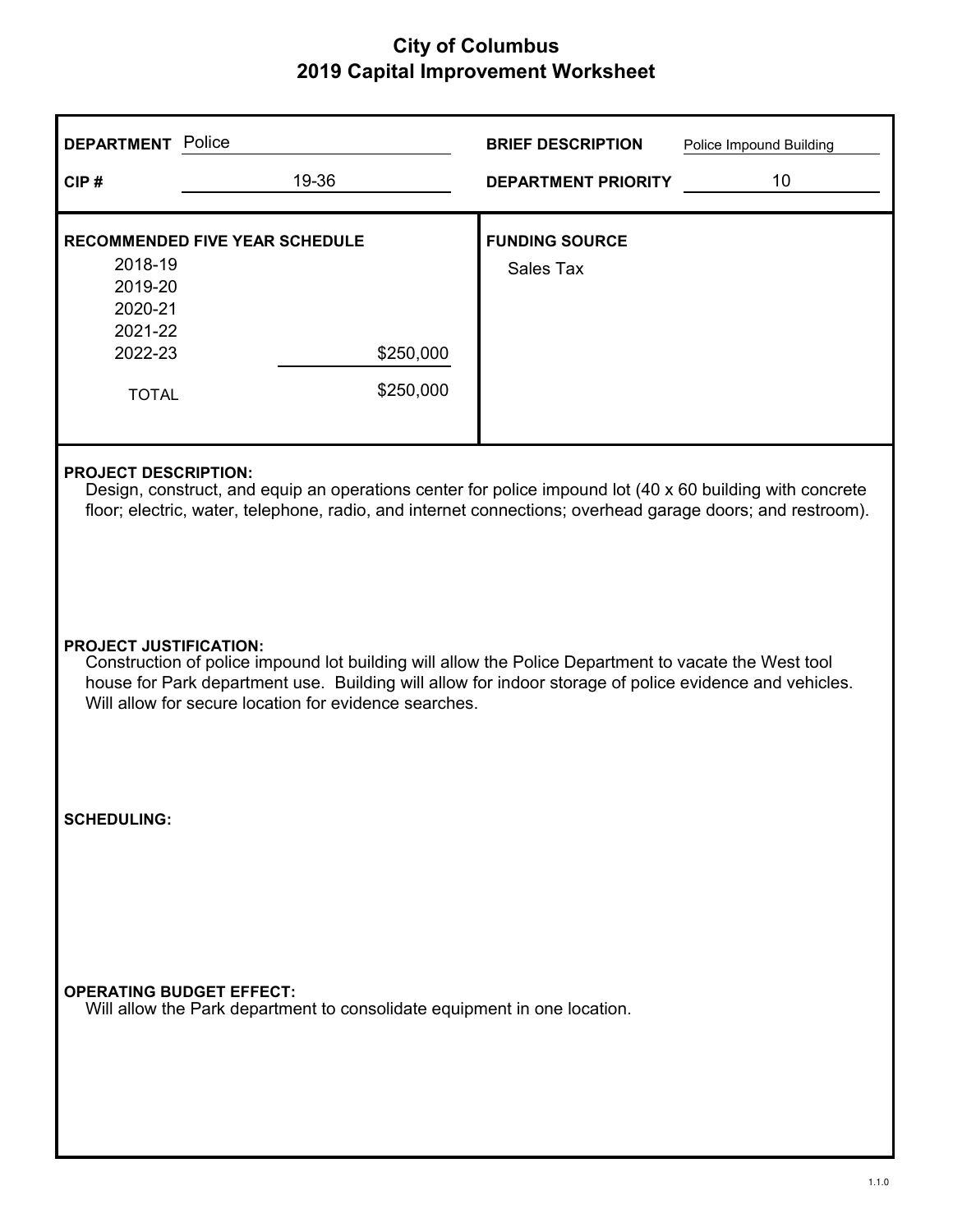| <b>DEPARTMENT</b> Animal Control                                                                                                                                                                                               |                                                                                                                                                            | <b>BRIEF DESCRIPTION</b><br>Vehicle       |  |  |  |
|--------------------------------------------------------------------------------------------------------------------------------------------------------------------------------------------------------------------------------|------------------------------------------------------------------------------------------------------------------------------------------------------------|-------------------------------------------|--|--|--|
| CIP#                                                                                                                                                                                                                           | 19-38                                                                                                                                                      | 1<br><b>DEPARTMENT PRIORITY</b>           |  |  |  |
| 2018-19<br>2019-20<br>2020-21<br>2021-22<br>2022-23<br><b>TOTAL</b>                                                                                                                                                            | <b>RECOMMENDED FIVE YEAR SCHEDULE</b><br>\$15,000<br>\$15,000                                                                                              | <b>FUNDING SOURCE</b><br><b>Sales Tax</b> |  |  |  |
|                                                                                                                                                                                                                                | <b>PROJECT DESCRIPTION:</b><br>Replace truck/chassis for cage vehicle. Purchase new/used vehicle to have the cage configuration<br>mounted on the chassis. |                                           |  |  |  |
| <b>PROJECT JUSTIFICATION:</b><br>Cage truck is anticipated to have approximately 100,000 miles in two years. Animal Control will need to<br>replace the truck/chassis unit that currently accommodates the cage configuration. |                                                                                                                                                            |                                           |  |  |  |
| <b>SCHEDULING:</b><br>Animal Control currently has two vehicles; a pickup w/topper and a cage truck. Request replacing a<br>vehicle once every 3 years on a 6 year cycle.                                                      |                                                                                                                                                            |                                           |  |  |  |
| <b>OPERATING BUDGET EFFECT:</b>                                                                                                                                                                                                |                                                                                                                                                            |                                           |  |  |  |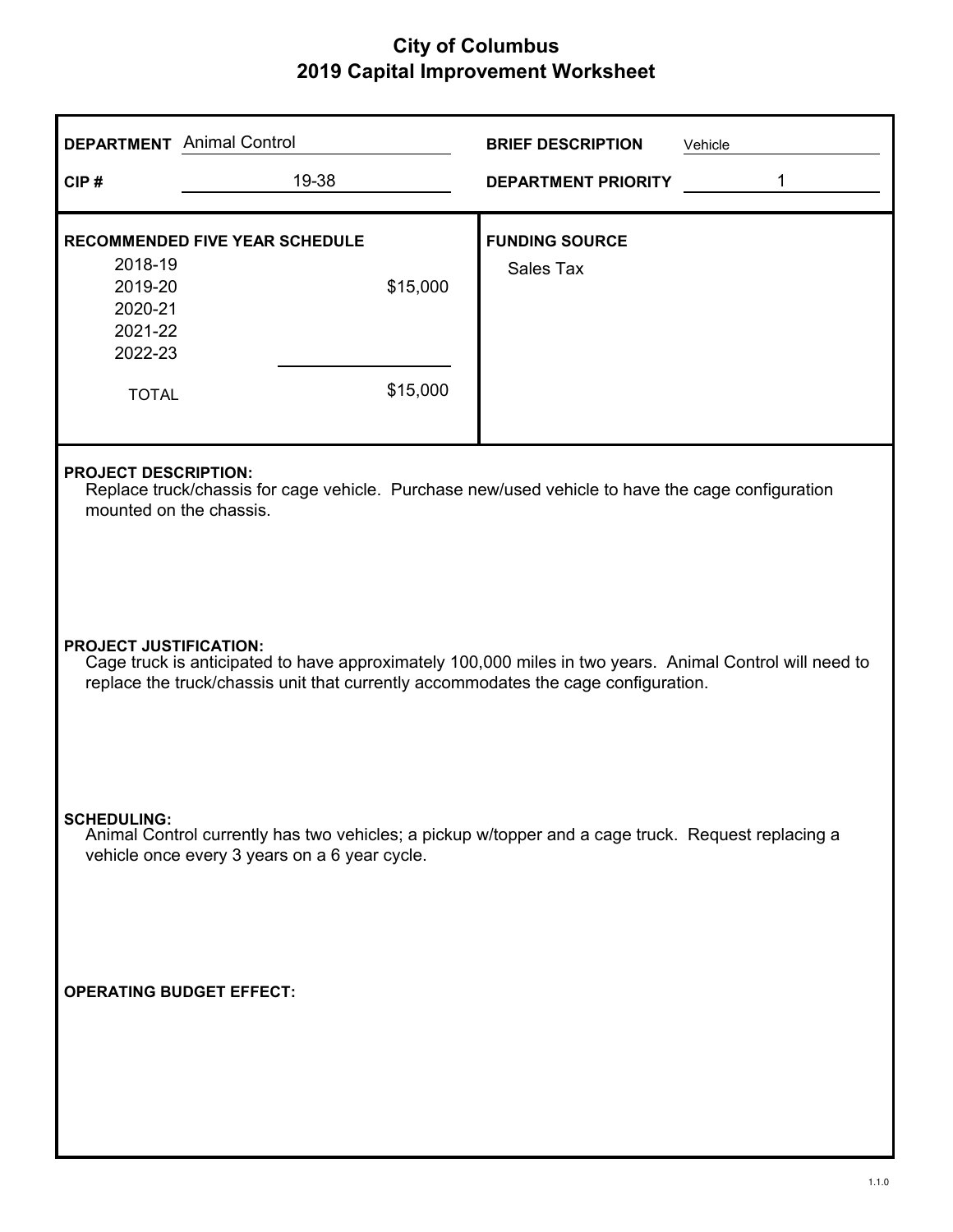| <b>DEPARTMENT</b> Animal Control                                                                                                                                                                                   |                                                                        | <b>BRIEF DESCRIPTION</b>                  | Computer |  |  |
|--------------------------------------------------------------------------------------------------------------------------------------------------------------------------------------------------------------------|------------------------------------------------------------------------|-------------------------------------------|----------|--|--|
| CIP#                                                                                                                                                                                                               | 19-39                                                                  | <b>DEPARTMENT PRIORITY</b>                | 2        |  |  |
| 2018-19<br>2019-20<br>2020-21<br>2021-22<br>2022-23<br><b>TOTAL</b>                                                                                                                                                | <b>RECOMMENDED FIVE YEAR SCHEDULE</b><br>\$2,000<br>\$2,000<br>\$4,000 | <b>FUNDING SOURCE</b><br><b>Sales Tax</b> |          |  |  |
|                                                                                                                                                                                                                    | <b>PROJECT DESCRIPTION:</b><br>Computer replacements.                  |                                           |          |  |  |
| <b>PROJECT JUSTIFICATION:</b><br>Animal Control currently has three computers aging from 3-6 years old. The computers are quickly<br>becoming outdated with speed/efficiency related issues and outdated software. |                                                                        |                                           |          |  |  |
| <b>SCHEDULING:</b>                                                                                                                                                                                                 | Request replacing a computer every 2 years.                            |                                           |          |  |  |
| <b>OPERATING BUDGET EFFECT:</b>                                                                                                                                                                                    |                                                                        |                                           |          |  |  |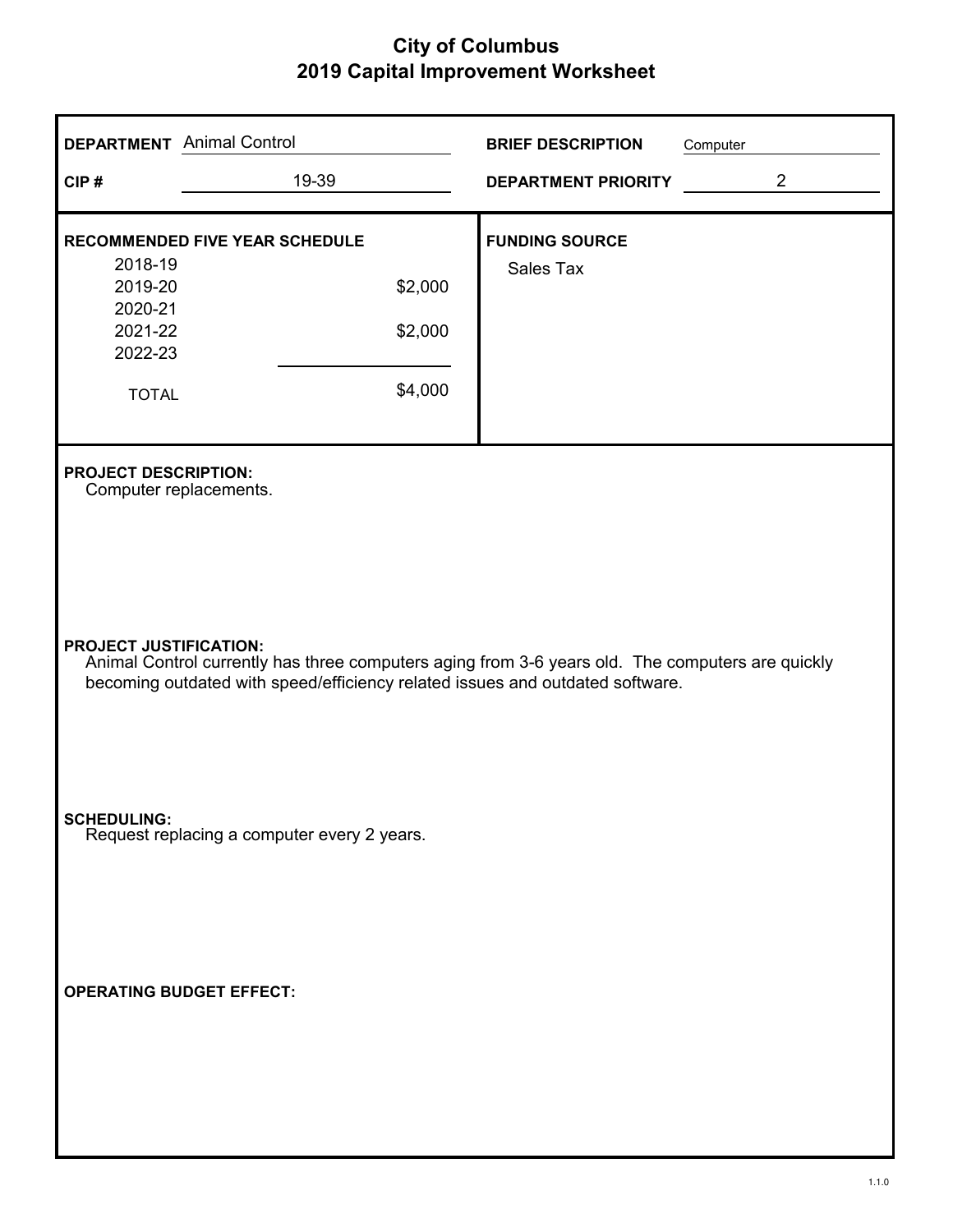| <b>DEPARTMENT</b> Fire                                                                                                                                                                                                                                                                                                                                                                                                                                                                                                                                                                                                                                                   |                                                                                                                                                                                                  | <b>BRIEF DESCRIPTION</b><br><b>Pumper Truck</b> |  |  |  |
|--------------------------------------------------------------------------------------------------------------------------------------------------------------------------------------------------------------------------------------------------------------------------------------------------------------------------------------------------------------------------------------------------------------------------------------------------------------------------------------------------------------------------------------------------------------------------------------------------------------------------------------------------------------------------|--------------------------------------------------------------------------------------------------------------------------------------------------------------------------------------------------|-------------------------------------------------|--|--|--|
| CIP#                                                                                                                                                                                                                                                                                                                                                                                                                                                                                                                                                                                                                                                                     | 19-40                                                                                                                                                                                            | <b>DEPARTMENT PRIORITY</b>                      |  |  |  |
| 2018-19<br>2019-20<br>2020-21<br>2021-22<br>2022-23<br><b>TOTAL</b>                                                                                                                                                                                                                                                                                                                                                                                                                                                                                                                                                                                                      | <b>RECOMMENDED FIVE YEAR SCHEDULE</b><br>\$600,000<br>\$600,000                                                                                                                                  | <b>FUNDING SOURCE</b><br>Sales Tax              |  |  |  |
|                                                                                                                                                                                                                                                                                                                                                                                                                                                                                                                                                                                                                                                                          | <b>PROJECT DESCRIPTION:</b><br>Columbus Fire Department Type-I Fire Engine (pumper), 2,000 Gallon-per-minute pump, 2,000 gallon<br>tank, w/foam capable front turret, 120 gallon AFFF foam cell. |                                                 |  |  |  |
| <b>PROJECT JUSTIFICATION:</b><br>Columbus Fire Department needs to replace the 1984 1,250 gallons-per-minute pumper which does not<br>meet NFPA guidelines. This engine will be the first-due engine to fires from the Charlie Louis station.<br>The fire engine will help Columbus maintain and improve its ISO rating, which impacts property<br>insurance rates of all owners / occupants. This engine will have extra Class-B fuel (liquid-ignitables)<br>extinguishment capabilities due to it's coverage of the industrial area, railroad, transportation routes,<br>and first due response to the airport. Will be set up to fight polar solvent (alcohol) fires. |                                                                                                                                                                                                  |                                                 |  |  |  |
| <b>SCHEDULING:</b>                                                                                                                                                                                                                                                                                                                                                                                                                                                                                                                                                                                                                                                       | If approved for budget, a committee will be assembled to design and specify.                                                                                                                     |                                                 |  |  |  |
| <b>OPERATING BUDGET EFFECT:</b><br>Increase effectiveness and safety of understaffed fire companies, impacting payroll and work comp.                                                                                                                                                                                                                                                                                                                                                                                                                                                                                                                                    |                                                                                                                                                                                                  |                                                 |  |  |  |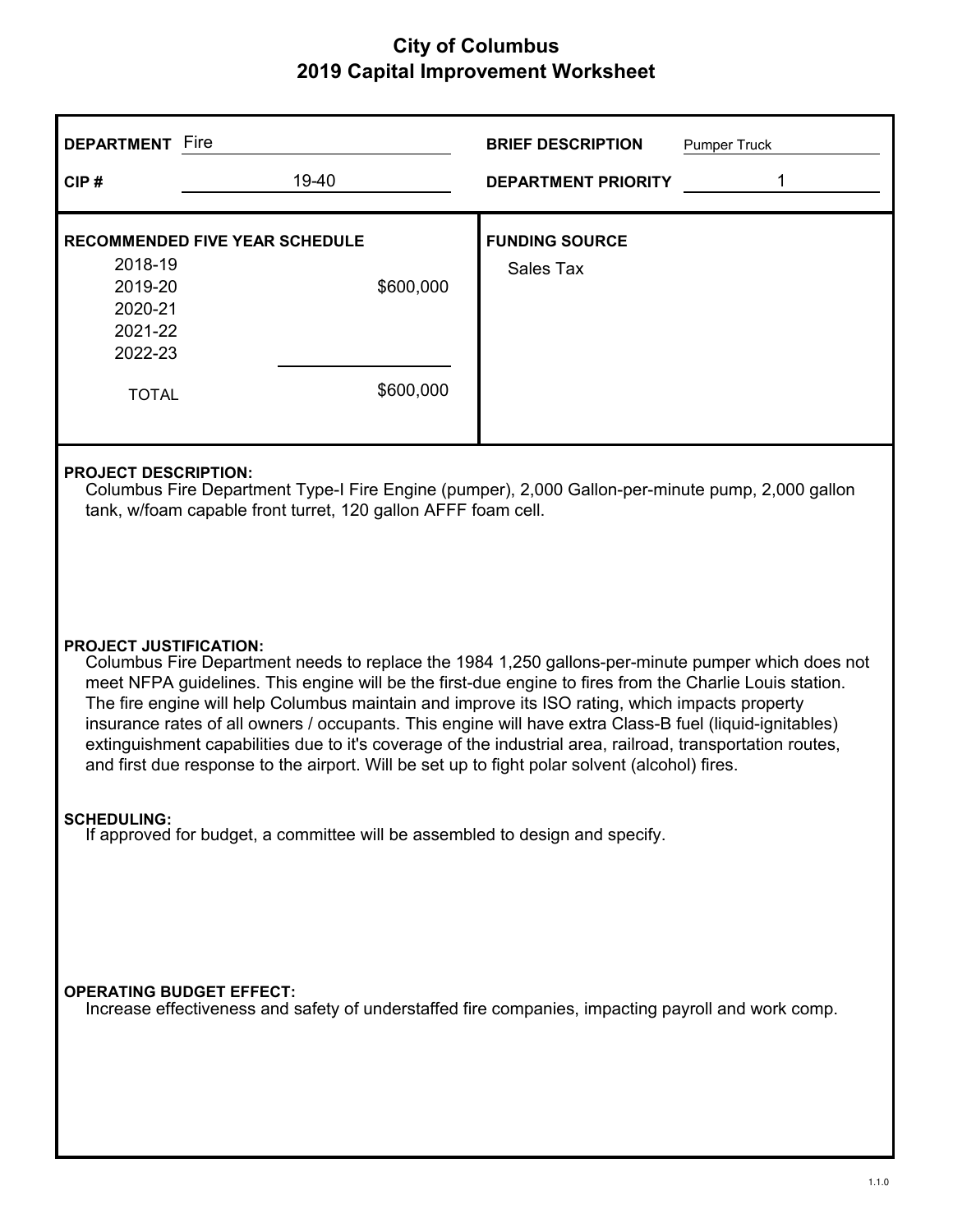| <b>DEPARTMENT</b> Fire<br>CIP#                                      | 19-41                                                                               | <b>BRIEF DESCRIPTION</b><br><b>DEPARTMENT PRIORITY</b> | Concrete at Charlie Louis Fire<br>Station<br>1 |
|---------------------------------------------------------------------|-------------------------------------------------------------------------------------|--------------------------------------------------------|------------------------------------------------|
| 2018-19<br>2019-20<br>2020-21<br>2021-22<br>2022-23<br><b>TOTAL</b> | <b>RECOMMENDED FIVE YEAR SCHEDULE</b><br>\$85,000<br>\$85,000                       | <b>FUNDING SOURCE</b><br>Sales Tax                     |                                                |
| <b>PROJECT DESCRIPTION:</b>                                         | Replace deteriorating concrete on the South side of the Charlie Louis fire station. |                                                        |                                                |
| <b>PROJECT JUSTIFICATION:</b>                                       | Concrete is failing, sinking, and is probably beyond patching.                      |                                                        |                                                |
| <b>SCHEDULING:</b>                                                  |                                                                                     |                                                        |                                                |
| <b>OPERATING BUDGET EFFECT:</b>                                     |                                                                                     |                                                        |                                                |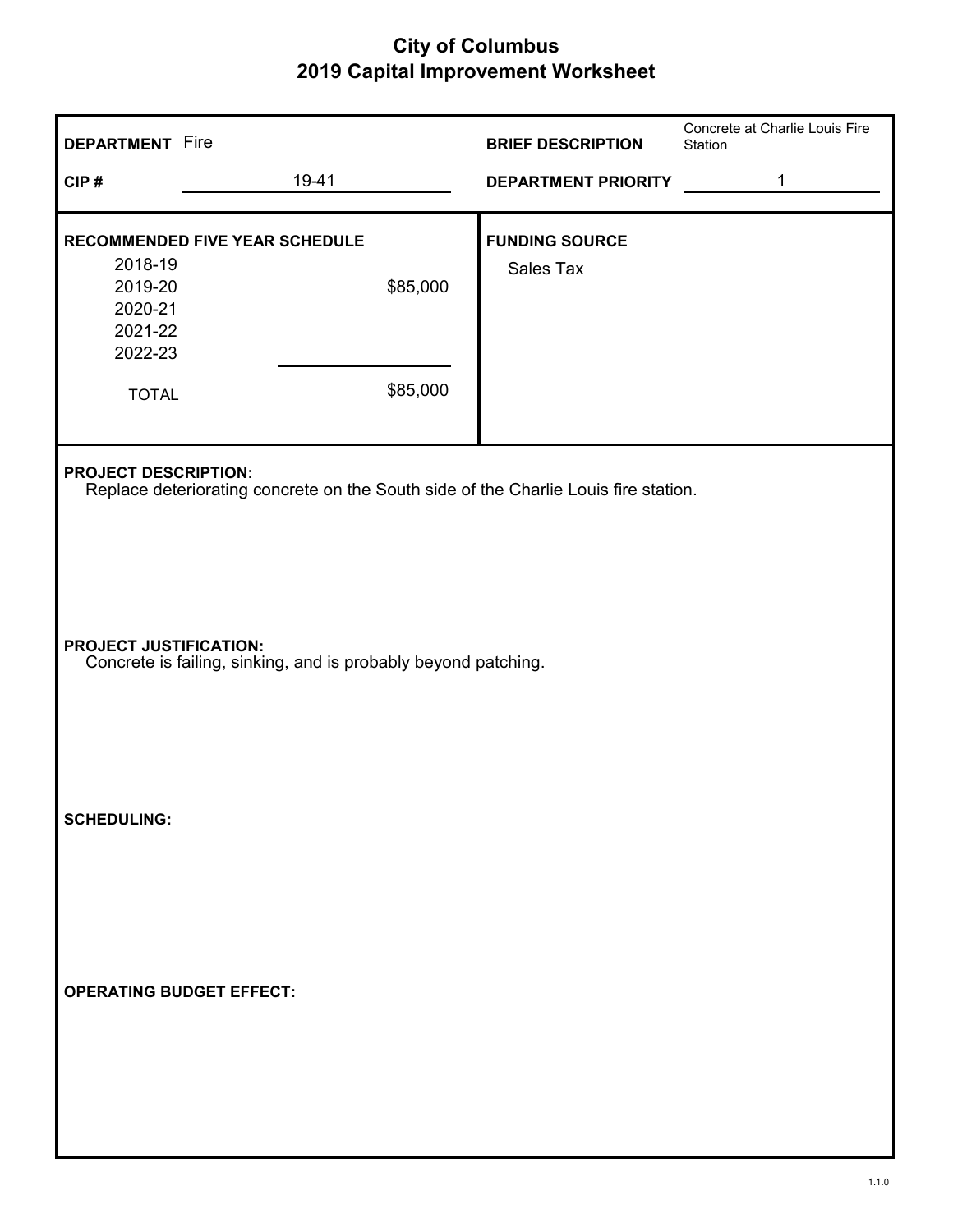| <b>DEPARTMENT</b> Fire                                                                                                                                                                                                            |                                                                       | <b>BRIEF DESCRIPTION</b>           | Turn Out Gear |
|-----------------------------------------------------------------------------------------------------------------------------------------------------------------------------------------------------------------------------------|-----------------------------------------------------------------------|------------------------------------|---------------|
| CIP#                                                                                                                                                                                                                              | 19-42                                                                 | <b>DEPARTMENT PRIORITY</b>         | 1             |
| <b>RECOMMENDED FIVE YEAR SCHEDULE</b><br>2018-19<br>2019-20<br>2020-21<br>2021-22<br>2022-23<br><b>TOTAL</b>                                                                                                                      | \$25,000<br>\$25,000<br>\$25,000<br>\$25,000<br>\$25,000<br>\$125,000 | <b>FUNDING SOURCE</b><br>Sales Tax |               |
| <b>PROJECT DESCRIPTION:</b>                                                                                                                                                                                                       | Columbus Fire Department is requesting to replace fire fighting gear. |                                    |               |
| <b>PROJECT JUSTIFICATION:</b><br>Fire fighting gear needs to be replaced every five to ten years based on use to meet NFPA guidelines.<br>This would be an on-going process. Turnout gear costs approximately \$3,000 per member. |                                                                       |                                    |               |
| <b>SCHEDULING:</b><br>When approved each year.                                                                                                                                                                                    |                                                                       |                                    |               |
| <b>OPERATING BUDGET EFFECT:</b><br>Member safety and reduced job stress leading to fewer work-comp and tort claims.                                                                                                               |                                                                       |                                    |               |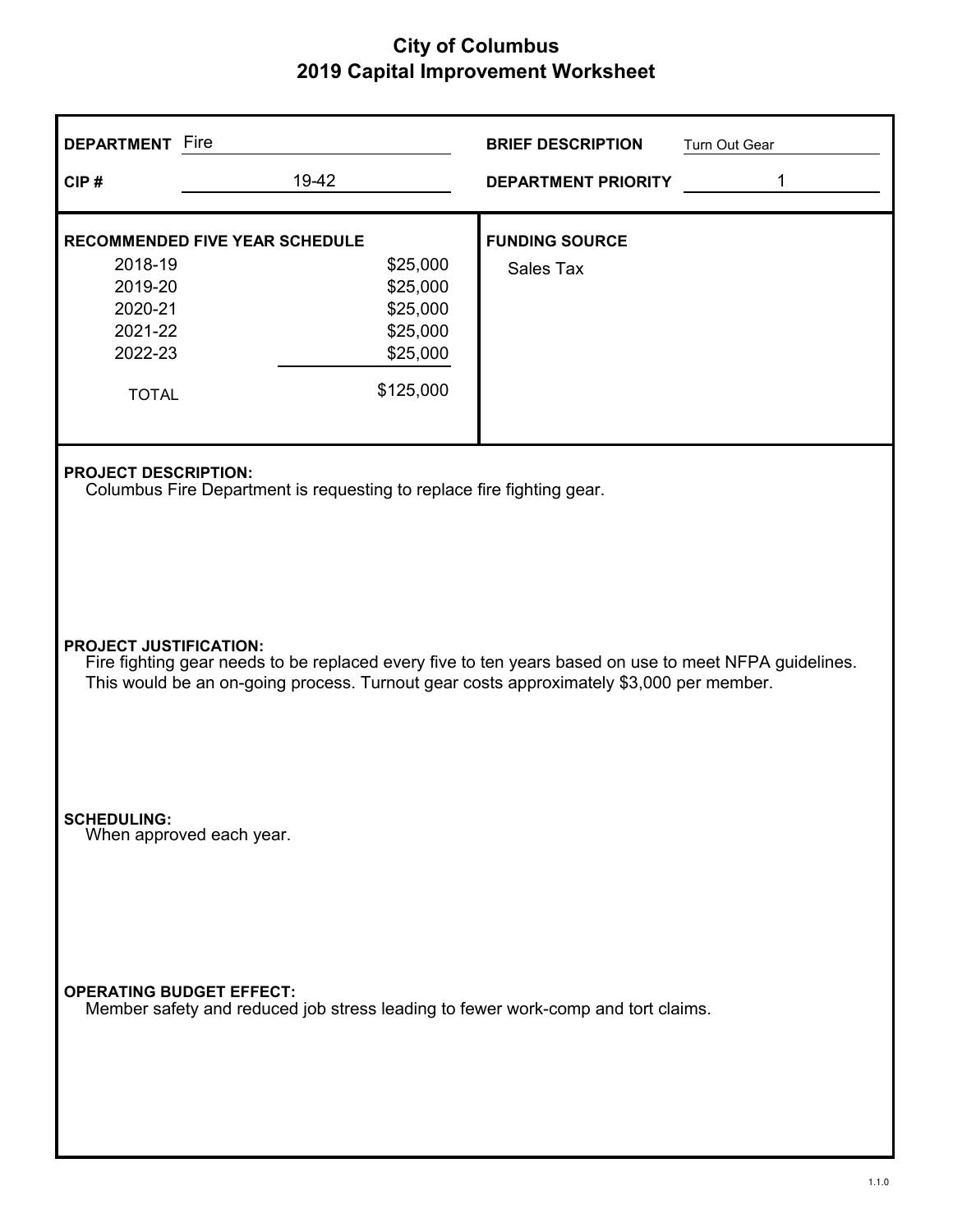| <b>DEPARTMENT</b> Fire                                              |                                                           |                      | <b>BRIEF DESCRIPTION</b>                                                                                   | Hazmat Equipment (2018<br>NEMA) |
|---------------------------------------------------------------------|-----------------------------------------------------------|----------------------|------------------------------------------------------------------------------------------------------------|---------------------------------|
| CIP#                                                                | 19-43                                                     |                      | <b>DEPARTMENT PRIORITY</b>                                                                                 | 1                               |
| 2018-19<br>2019-20<br>2020-21<br>2021-22<br>2022-23<br><b>TOTAL</b> | <b>RECOMMENDED FIVE YEAR SCHEDULE</b>                     | \$20,000<br>\$20,000 | <b>FUNDING SOURCE</b><br>Grant                                                                             |                                 |
| <b>PROJECT DESCRIPTION:</b>                                         | Facepiece fit-testing system.                             |                      |                                                                                                            |                                 |
| <b>PROJECT JUSTIFICATION:</b>                                       | months. This will help us maintain said program in-house. |                      | Per OSHA, all personnel wearing tight-fitting facepiece respirators shall be fit-tested at least every six |                                 |
| <b>SCHEDULING:</b>                                                  | As soon as possible under the grant spending allowances.  |                      |                                                                                                            |                                 |
| <b>OPERATING BUDGET EFFECT:</b>                                     | Reduces use of outside service for the same.              |                      |                                                                                                            |                                 |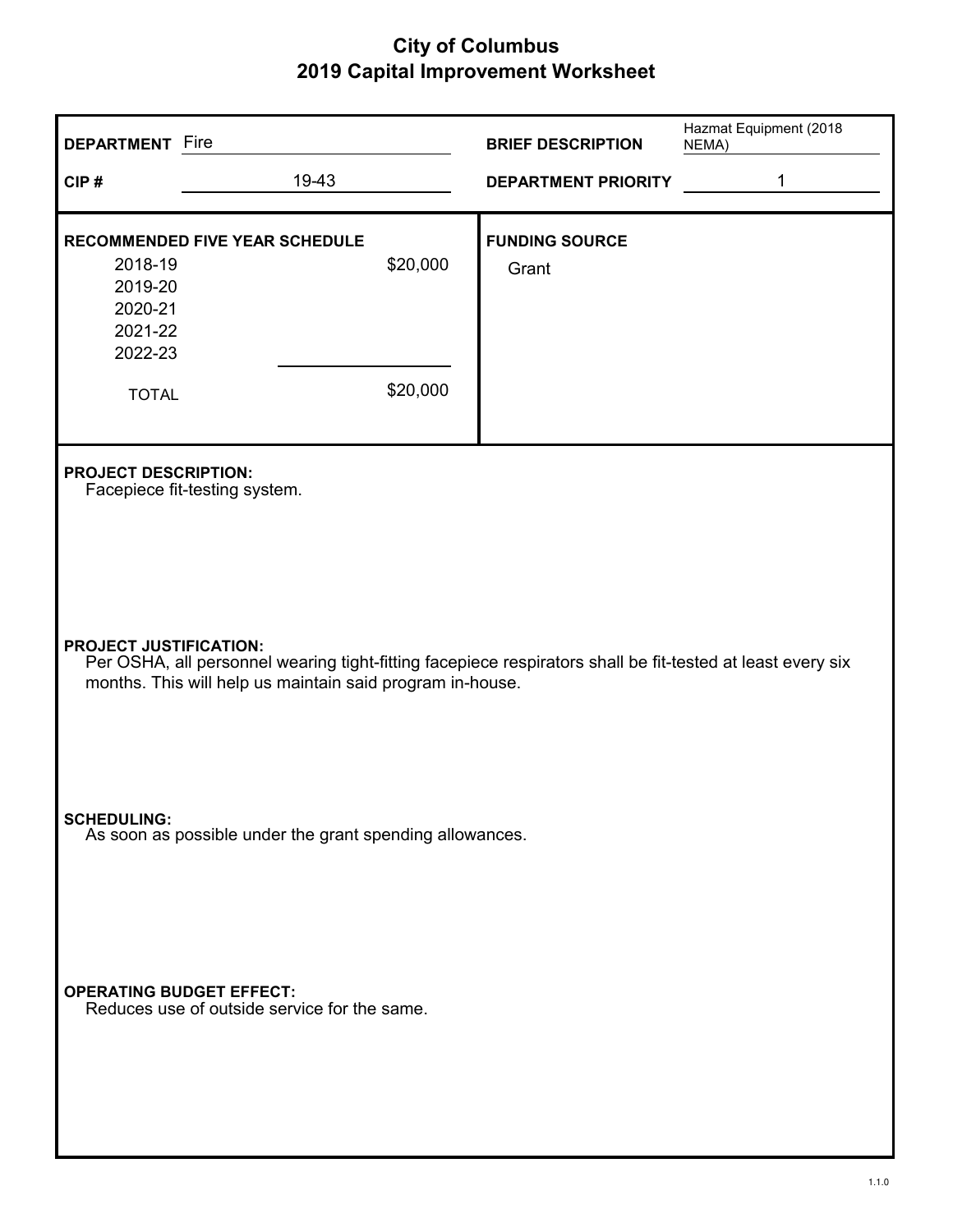| <b>DEPARTMENT</b>                                                   | Fire                                                                        | <b>BRIEF DESCRIPTION</b><br><b>Charlie Louis Addition</b> |
|---------------------------------------------------------------------|-----------------------------------------------------------------------------|-----------------------------------------------------------|
| CIP#                                                                | 19-44                                                                       | <b>DEPARTMENT PRIORITY</b>                                |
| 2018-19<br>2019-20<br>2020-21<br>2021-22<br>2022-23<br><b>TOTAL</b> | <b>RECOMMENDED FIVE YEAR SCHEDULE</b><br>\$40,000<br>\$350,000<br>\$390,000 | <b>FUNDING SOURCE</b><br>Sales Tax                        |

#### **PROJECT DESCRIPTION:**

Addition of 4 dorm rooms and living space to Charlie Louis Fire Station per architectural schematic design to create a two-station 24-hour career-staffed response system.

This project, along with new headquarters station, eliminates the need for a third station proposed in previous budgets.

#### **PROJECT JUSTIFICATION:**

Addition of dormitories to Charlie Louis Station would facilitate a two-station 24-hour career-staffed response system. Manning CL will immediately result in improved response times, resiliency, effective response force, and improve ISO ratings for staffing (currently 6.5 points out of a possible 15) and deployment plan (6.39 points out of a possible 10 currently), impacting property insurance rates citywide. This station is positioned best to service the SE part of Columbus and the industrial/chemical epicenter - an area of the community that is rapidly growing and provides the economic backbone of the City.

#### **SCHEDULING:**

To be completed as closely as possible to new headquarters station opening. This schedule facilitates the two-station response system as proposed to the voters prior to Public Safety Bond vote in 2018.

\$40,000 for design in 2019-2020 budget.

\$350,000 for construction in 2020-2021 budget.

#### **OPERATING BUDGET EFFECT:**

Will have to add staffing of 4 personnel per shift. Plan to use a SAFER grant to smooth increase in staffing costs over 4 years. Hiring and academy training must be completed prior to opening second station.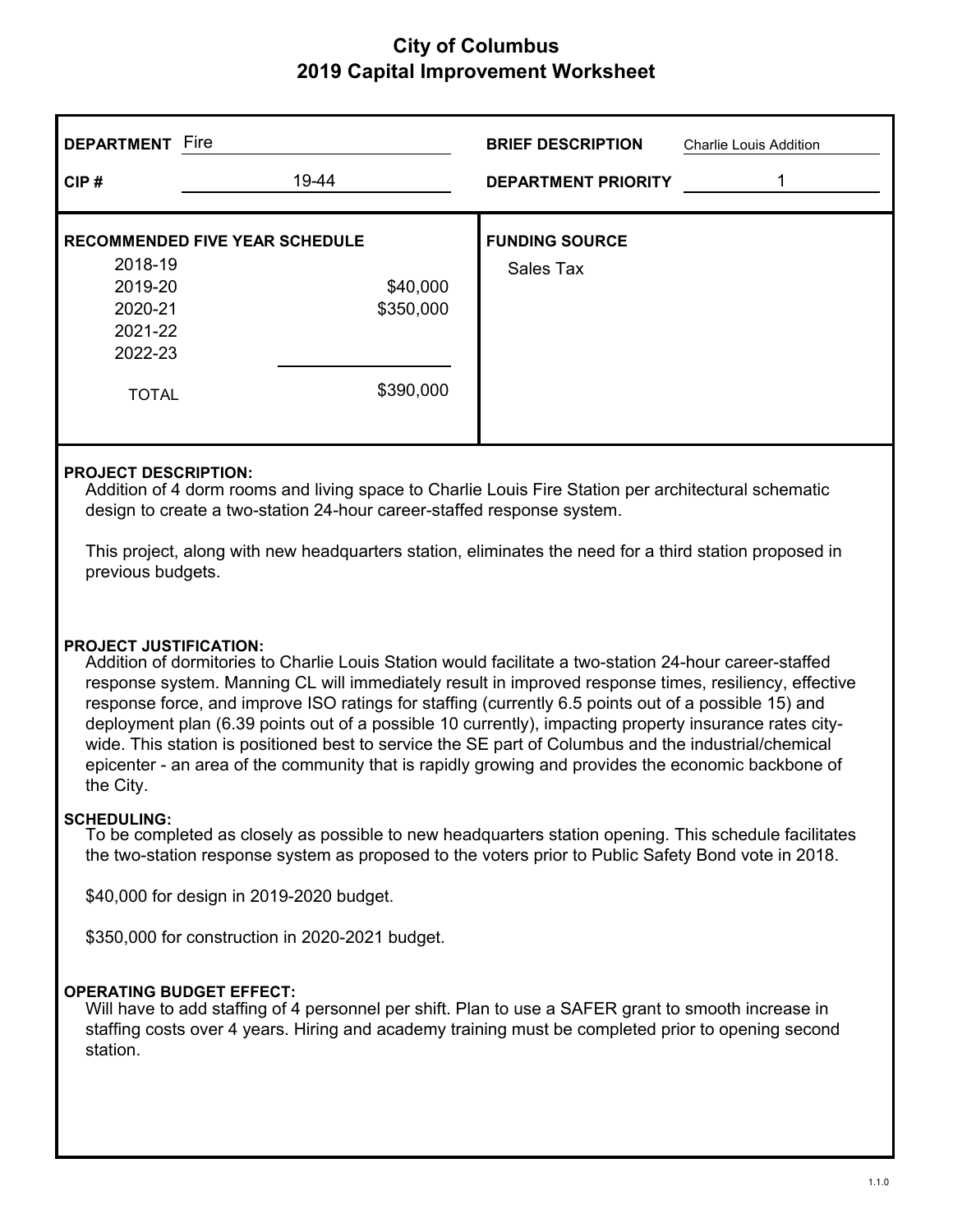| Fire<br><b>DEPARTMENT</b>                                                                                                                                                                                                                                     |                                                                                                 | <b>BRIEF DESCRIPTION</b>                                | <b>SCBA &amp; Equipment</b> |  |
|---------------------------------------------------------------------------------------------------------------------------------------------------------------------------------------------------------------------------------------------------------------|-------------------------------------------------------------------------------------------------|---------------------------------------------------------|-----------------------------|--|
| CIP#                                                                                                                                                                                                                                                          | 19-45                                                                                           | <b>DEPARTMENT PRIORITY</b>                              | 2                           |  |
| <b>RECOMMENDED FIVE YEAR SCHEDULE</b><br>2018-19<br>2019-20<br>2020-21<br>2021-22<br>2022-23                                                                                                                                                                  | \$1,100,000                                                                                     | <b>FUNDING SOURCE</b><br>Sales Tax - 10%<br>Grant - 90% |                             |  |
| <b>TOTAL</b>                                                                                                                                                                                                                                                  | \$1,100,000                                                                                     |                                                         |                             |  |
| <b>PROJECT DESCRIPTION:</b><br>New Self-Contained Breathing Apparatus (SCBA) to replace all existing units, including personal face<br>pieces, in-mask thermal imaging cameras for career personnel, and compressor systems (one for<br>station, one mobile). |                                                                                                 |                                                         |                             |  |
| <b>PROJECT JUSTIFICATION:</b>                                                                                                                                                                                                                                 | Current SCBA are aging with a large percentage of cylinders reaching End-of-Life (EOL). Current |                                                         |                             |  |

cylinders are all 1-hour rated and are extremely heavy and cause back and shoulder work-comp claims, and increase firefighter stress. New system would utilize small, lighter, cylinders, at a higher pressure (45-minute cylinders). New SCBA would include a personal-use face piece for each wearer, eliminating the need to share. Some new face pieces would incorporate in-mask Thermal Imaging Cameras (TICs), speeding rescue and fire location, and increasing user safety. One new stationary compressor, and one new mobile compressor would be installed (retrofit). TIC and mobile compressor are new capability.

#### **SCHEDULING:**

As soon as approved. Grant will be applied for if budget is not available.

#### **OPERATING BUDGET EFFECT:**

Eliminate hydrotest fees for 5 years. New SCBA would be under warranty for all repairs for several years (vendor dependent). Reduce firefighter stress, increase safety, and reduce work-comp claims.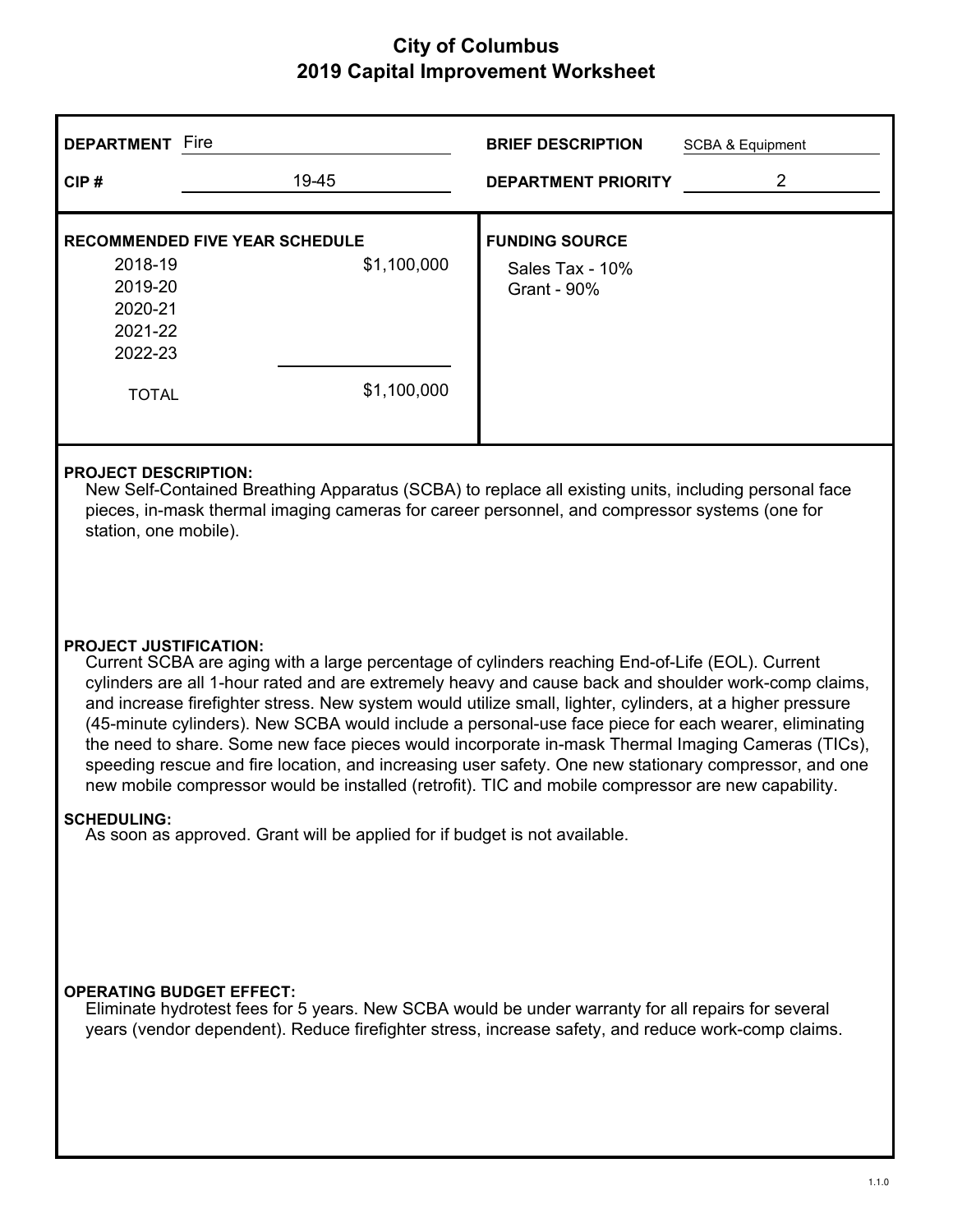| <b>DEPARTMENT</b> Fire                                                                                                                                          |                                                                                                                                                                                                                                                                                                                           | <b>BRIEF DESCRIPTION</b>           | Fire Hose      |  |  |
|-----------------------------------------------------------------------------------------------------------------------------------------------------------------|---------------------------------------------------------------------------------------------------------------------------------------------------------------------------------------------------------------------------------------------------------------------------------------------------------------------------|------------------------------------|----------------|--|--|
| CIP#                                                                                                                                                            | 19-46                                                                                                                                                                                                                                                                                                                     | <b>DEPARTMENT PRIORITY</b>         | $\overline{2}$ |  |  |
| <b>RECOMMENDED FIVE YEAR SCHEDULE</b><br>2018-19<br>2019-20<br>2020-21<br>2021-22<br>2022-23<br><b>TOTAL</b>                                                    | \$4,000<br>\$4,000<br>\$4,000<br>\$4,000<br>\$4,000<br>\$20,000                                                                                                                                                                                                                                                           | <b>FUNDING SOURCE</b><br>Sales Tax |                |  |  |
|                                                                                                                                                                 | <b>PROJECT DESCRIPTION:</b><br>Columbus Fire Department needs to replace old and damaged hoses. This year we would like to<br>purchase additional 5" large diameter hose (LDH) with locking couplings to meet NFPA and to replace<br>aging hose. We are also purchasing some high-pressure LDH to relay water to aerials. |                                    |                |  |  |
| <b>PROJECT JUSTIFICATION:</b><br>This will allow for a requested change in front line pumper hose load and high pressure hose to feed<br>aerial master streams. |                                                                                                                                                                                                                                                                                                                           |                                    |                |  |  |
| <b>SCHEDULING:</b>                                                                                                                                              |                                                                                                                                                                                                                                                                                                                           |                                    |                |  |  |
| <b>OPERATING BUDGET EFFECT:</b>                                                                                                                                 |                                                                                                                                                                                                                                                                                                                           |                                    |                |  |  |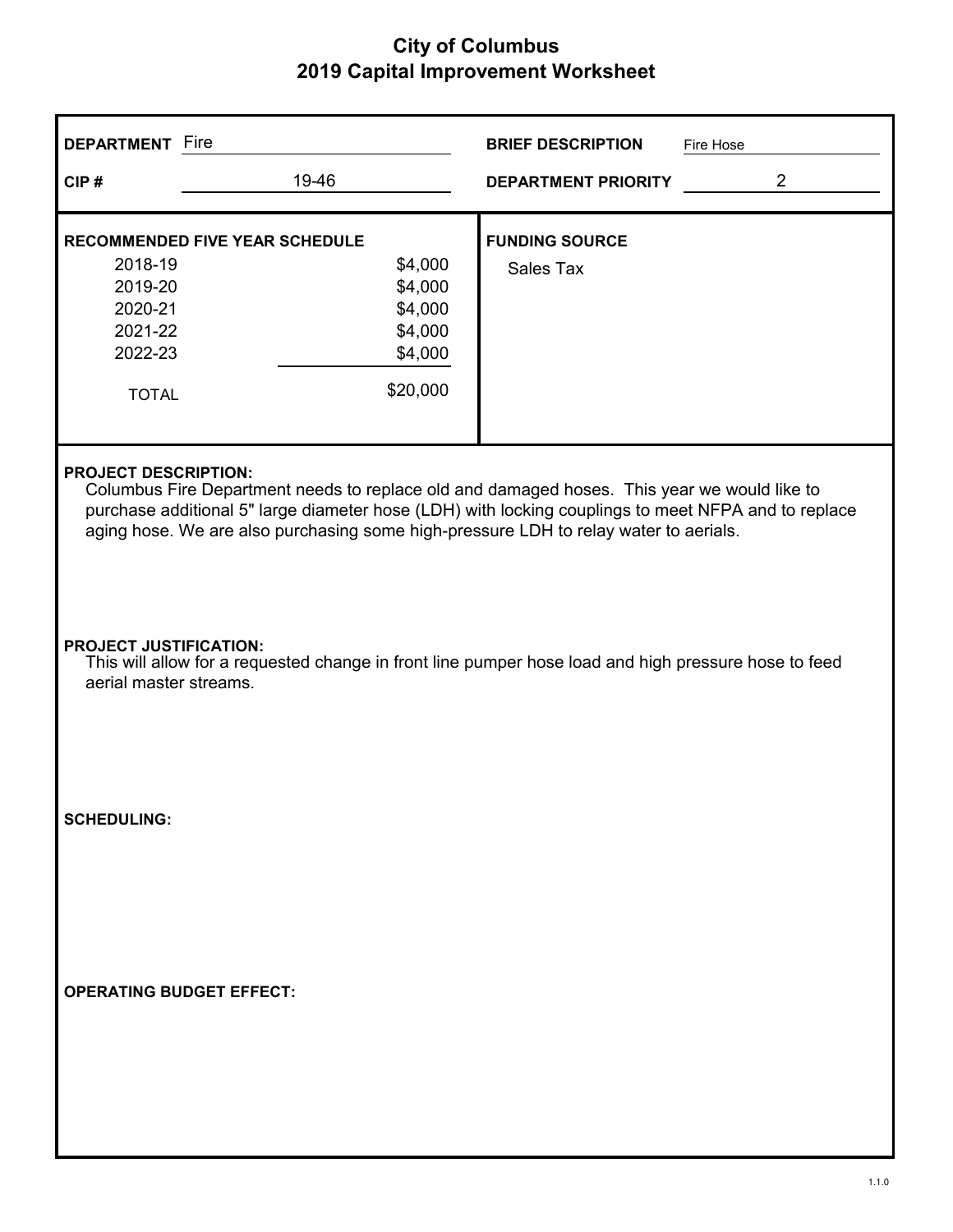| <b>DEPARTMENT</b> Fire                                                                                                                                                                                                                                                                                                                                                                                                |                                                                                                       | <b>BRIEF DESCRIPTION</b>           | Grass Rig      |  |
|-----------------------------------------------------------------------------------------------------------------------------------------------------------------------------------------------------------------------------------------------------------------------------------------------------------------------------------------------------------------------------------------------------------------------|-------------------------------------------------------------------------------------------------------|------------------------------------|----------------|--|
| CIP#                                                                                                                                                                                                                                                                                                                                                                                                                  | 19-47                                                                                                 | <b>DEPARTMENT PRIORITY</b>         | $\overline{2}$ |  |
| 2018-19<br>2019-20<br>2020-21<br>2021-22<br>2022-23<br><b>TOTAL</b>                                                                                                                                                                                                                                                                                                                                                   | <b>RECOMMENDED FIVE YEAR SCHEDULE</b><br>\$150,000<br>\$150,000                                       | <b>FUNDING SOURCE</b><br>Sales Tax |                |  |
|                                                                                                                                                                                                                                                                                                                                                                                                                       | <b>PROJECT DESCRIPTION:</b><br>Columbus Fire Department is in need of a new 4x4 Type VII Brush Truck. |                                    |                |  |
| <b>PROJECT JUSTIFICATION:</b><br>Replace CFD/Unit 37 (1972 Dodge Grass Rig). To supplement and work with Rural Fire District on task<br>force approach to brush, grass, and field fires. The City interfaces with many open areas, wooded<br>areas along rivers, etc. Fires in agricultural interface areas are increasing in frequency and danger due<br>to no-till practices. This rig would help protect the City. |                                                                                                       |                                    |                |  |
| <b>SCHEDULING:</b>                                                                                                                                                                                                                                                                                                                                                                                                    |                                                                                                       |                                    |                |  |
| <b>OPERATING BUDGET EFFECT:</b>                                                                                                                                                                                                                                                                                                                                                                                       |                                                                                                       |                                    |                |  |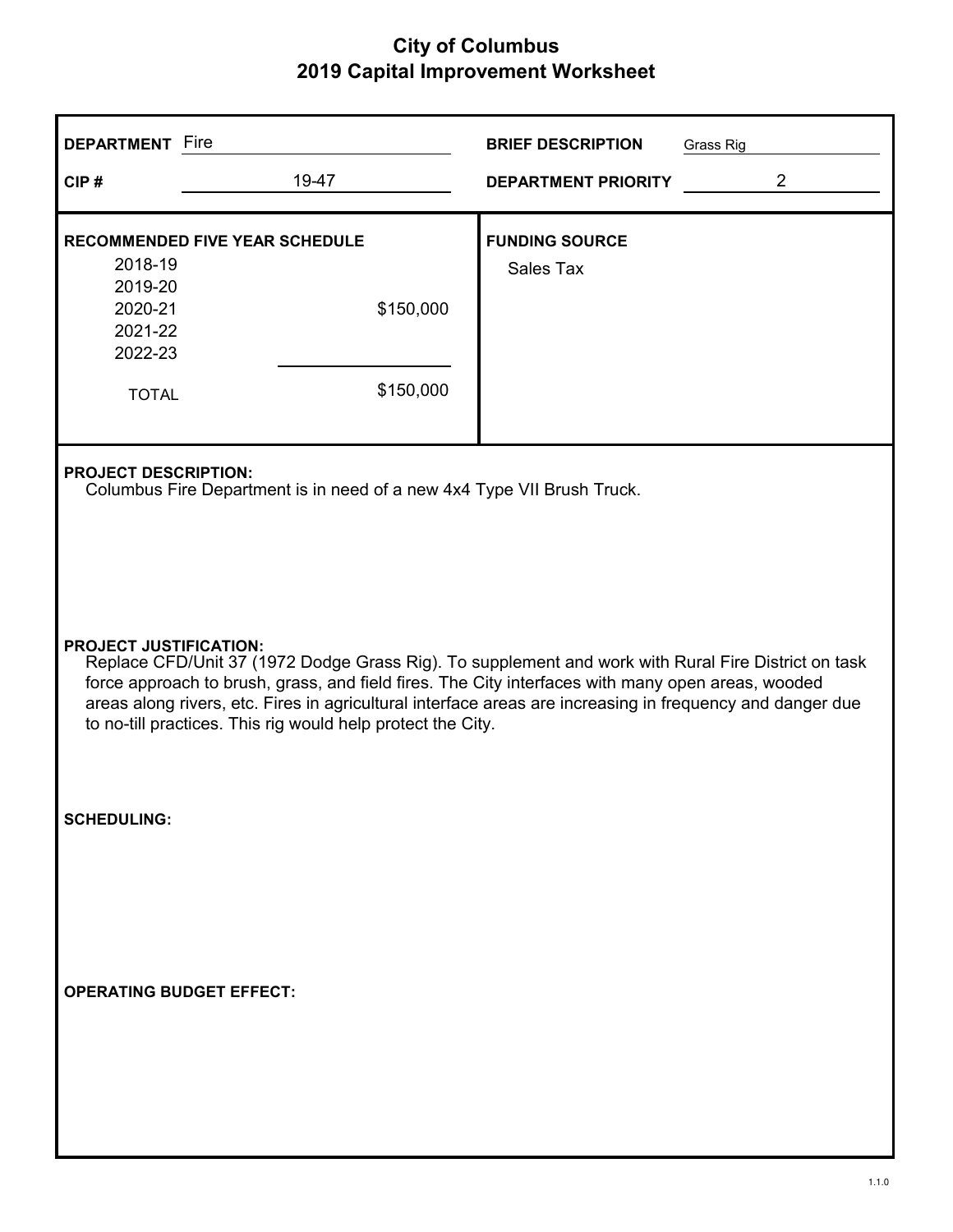| <b>DEPARTMENT</b> Fire                                                                                                                                                                                                                                                                                                                                                                                                                                   |                                                                                             | <b>BRIEF DESCRIPTION</b>           | <b>Command Vehicle</b> |  |
|----------------------------------------------------------------------------------------------------------------------------------------------------------------------------------------------------------------------------------------------------------------------------------------------------------------------------------------------------------------------------------------------------------------------------------------------------------|---------------------------------------------------------------------------------------------|------------------------------------|------------------------|--|
| CIP#                                                                                                                                                                                                                                                                                                                                                                                                                                                     | 19-48                                                                                       | <b>DEPARTMENT PRIORITY</b>         | 2                      |  |
| 2018-19<br>2019-20<br>2020-21<br>2021-22<br>2022-23<br><b>TOTAL</b>                                                                                                                                                                                                                                                                                                                                                                                      | <b>RECOMMENDED FIVE YEAR SCHEDULE</b><br>\$70,000<br>\$70,000                               | <b>FUNDING SOURCE</b><br>Sales Tax |                        |  |
| <b>PROJECT DESCRIPTION:</b><br>Columbus Fire Department would like to purchase a 3/4-ton or 1-ton crew cab pickup truck off of state<br>contract. This vehicle would be a four wheel drive diesel, equipped with roll-out command post unit in<br>the rear to include all radios, computer equipment, and command board, as well as PPE storage for the<br>operator. Price to include outfitting vehicle with all lighting and communications equipment. |                                                                                             |                                    |                        |  |
| <b>PROJECT JUSTIFICATION:</b>                                                                                                                                                                                                                                                                                                                                                                                                                            | This vehicle would become the Deputy Chief's response and command vehicle in support of and |                                    |                        |  |

rotation with the Chief for overnight calls, etc. Pursuant to NFPA 1561 - Standard on Emergency Services Incident Management System and Command Safety the Fire Department needs a mobile and strong presence on scene with advanced capabilities to maintain communications, accountability, and safety. Incident Management Team (IMT) personnel will gather at this vehicle to fulfill their duties. Vehicle provides safety buffer to meet Traffic Incident Management Systems (TIMS) standards for personnel safety for crash sites on high speed roadways, and carries warning signs/cones.

#### **SCHEDULING:**

FY 2020 if Deputy Chief is hired in FY 2019.

 **OPERATING BUDGET EFFECT:**

Vehicle fuel and maintenance costs.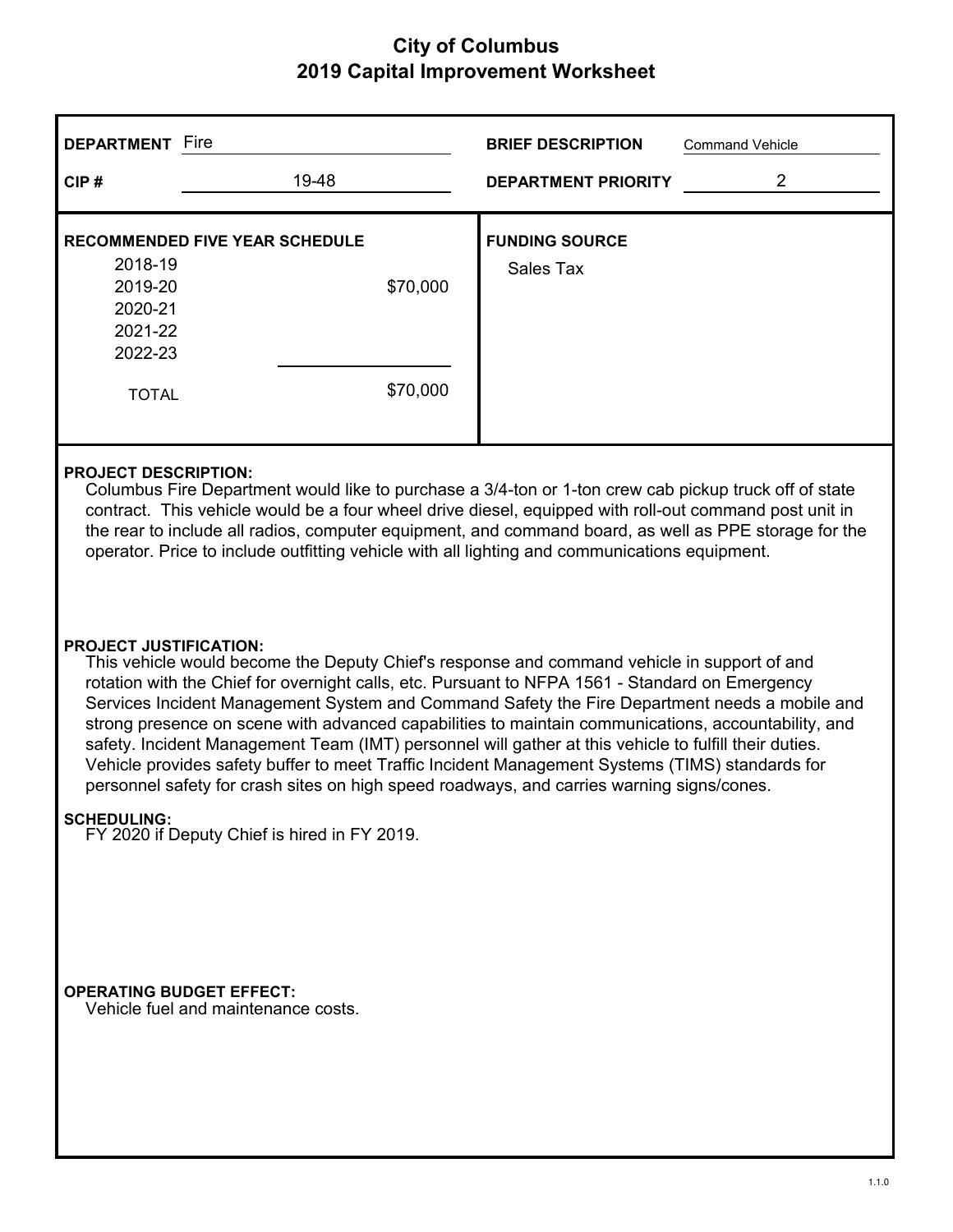| <b>DEPARTMENT</b> Fire                                                                                                                                                                                    |                                                  | <b>BRIEF DESCRIPTION</b>           | Computers      |
|-----------------------------------------------------------------------------------------------------------------------------------------------------------------------------------------------------------|--------------------------------------------------|------------------------------------|----------------|
| CIP#                                                                                                                                                                                                      | 19-49                                            | <b>DEPARTMENT PRIORITY</b>         | $\overline{2}$ |
| 2018-19                                                                                                                                                                                                   | <b>RECOMMENDED FIVE YEAR SCHEDULE</b><br>\$4,000 | <b>FUNDING SOURCE</b><br>Sales Tax |                |
| 2019-20<br>2020-21<br>2021-22<br>2022-23                                                                                                                                                                  | \$4,000<br>\$4,000<br>\$4,000<br>\$4,000         |                                    |                |
| <b>TOTAL</b>                                                                                                                                                                                              | \$20,000                                         |                                    |                |
| <b>PROJECT DESCRIPTION:</b><br>Columbus Fire Department would like to purchase desktop computers and laptop computers as<br>needed. The need would be determined by the IT Department and the Fire Chief. |                                                  |                                    |                |
| <b>PROJECT JUSTIFICATION:</b>                                                                                                                                                                             |                                                  |                                    |                |
| <b>SCHEDULING:</b>                                                                                                                                                                                        |                                                  |                                    |                |
| <b>OPERATING BUDGET EFFECT:</b>                                                                                                                                                                           |                                                  |                                    |                |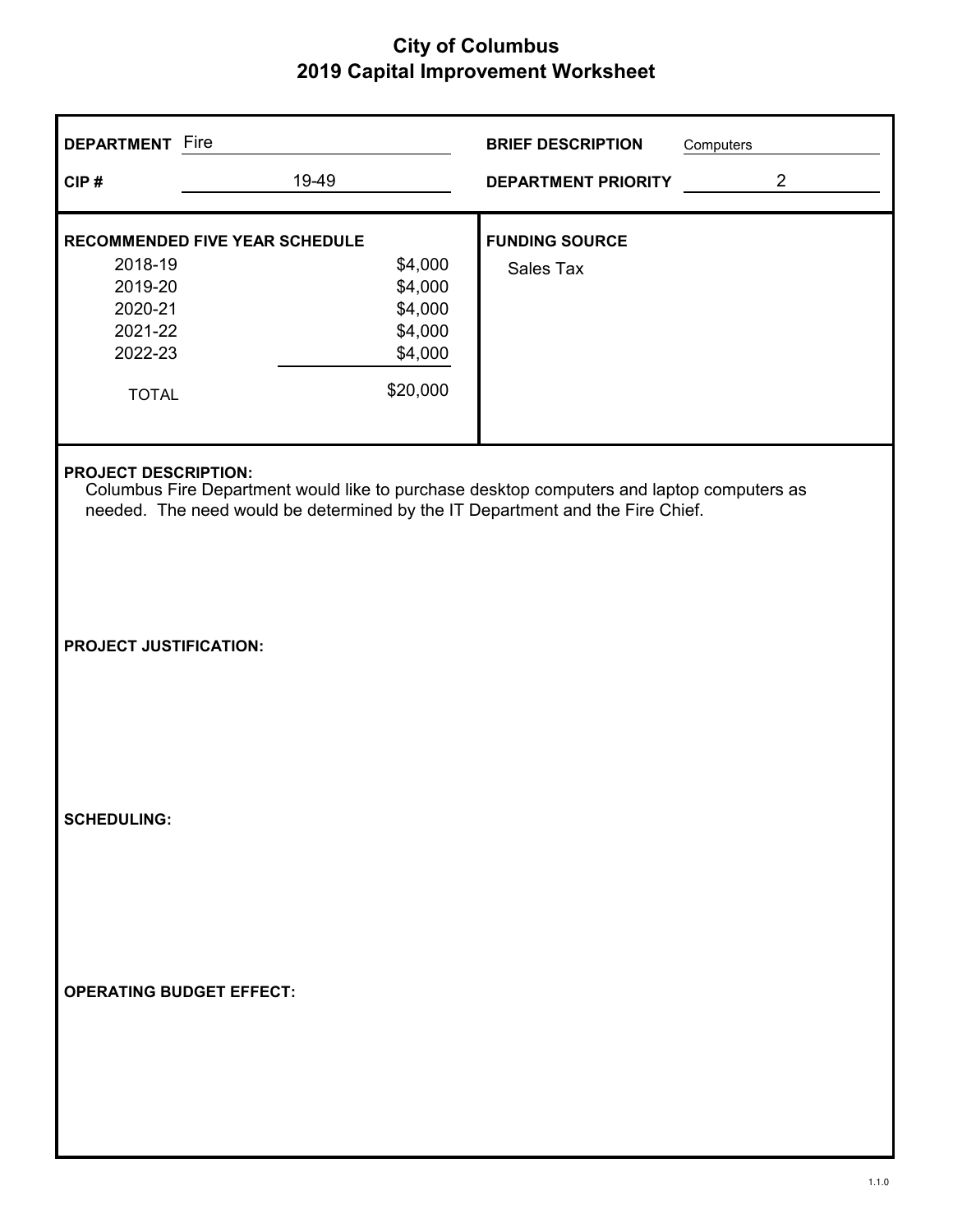| <b>DEPARTMENT</b> Rescue                                            |                                                                                                                                                                                                                                                                                                                | <b>BRIEF DESCRIPTION</b><br>Ambulance |  |  |  |  |
|---------------------------------------------------------------------|----------------------------------------------------------------------------------------------------------------------------------------------------------------------------------------------------------------------------------------------------------------------------------------------------------------|---------------------------------------|--|--|--|--|
| CIP#                                                                | 19-50                                                                                                                                                                                                                                                                                                          | 1<br><b>DEPARTMENT PRIORITY</b>       |  |  |  |  |
| 2018-19<br>2019-20<br>2020-21<br>2021-22<br>2022-23<br><b>TOTAL</b> | <b>RECOMMENDED FIVE YEAR SCHEDULE</b><br>\$345,000<br>\$300,000<br>\$310,000<br>\$955,000                                                                                                                                                                                                                      | <b>FUNDING SOURCE</b><br>Sales Tax    |  |  |  |  |
|                                                                     | <b>PROJECT DESCRIPTION:</b><br>Columbus Fire Department would like to replace the 1998 ambulance.                                                                                                                                                                                                              |                                       |  |  |  |  |
|                                                                     | <b>PROJECT JUSTIFICATION:</b><br>Replace Medic #2 (1998 Ford) at 20 years old.<br>Replace Medic #1 (2002 Ford) at 18 years old.<br>Replace Medic #4 (2007 GMC) at 15 years old.<br>Ambulances should be on a 10 yr replacement schedule. They are our most frequently used vehicle<br>and take a lot of abuse. |                                       |  |  |  |  |
| <b>SCHEDULING:</b><br>One each in 2018-19, 2020-21, and 2022-23.    |                                                                                                                                                                                                                                                                                                                |                                       |  |  |  |  |
|                                                                     | <b>OPERATING BUDGET EFFECT:</b><br>Reduced repair and up-keep costs replacing major components.                                                                                                                                                                                                                |                                       |  |  |  |  |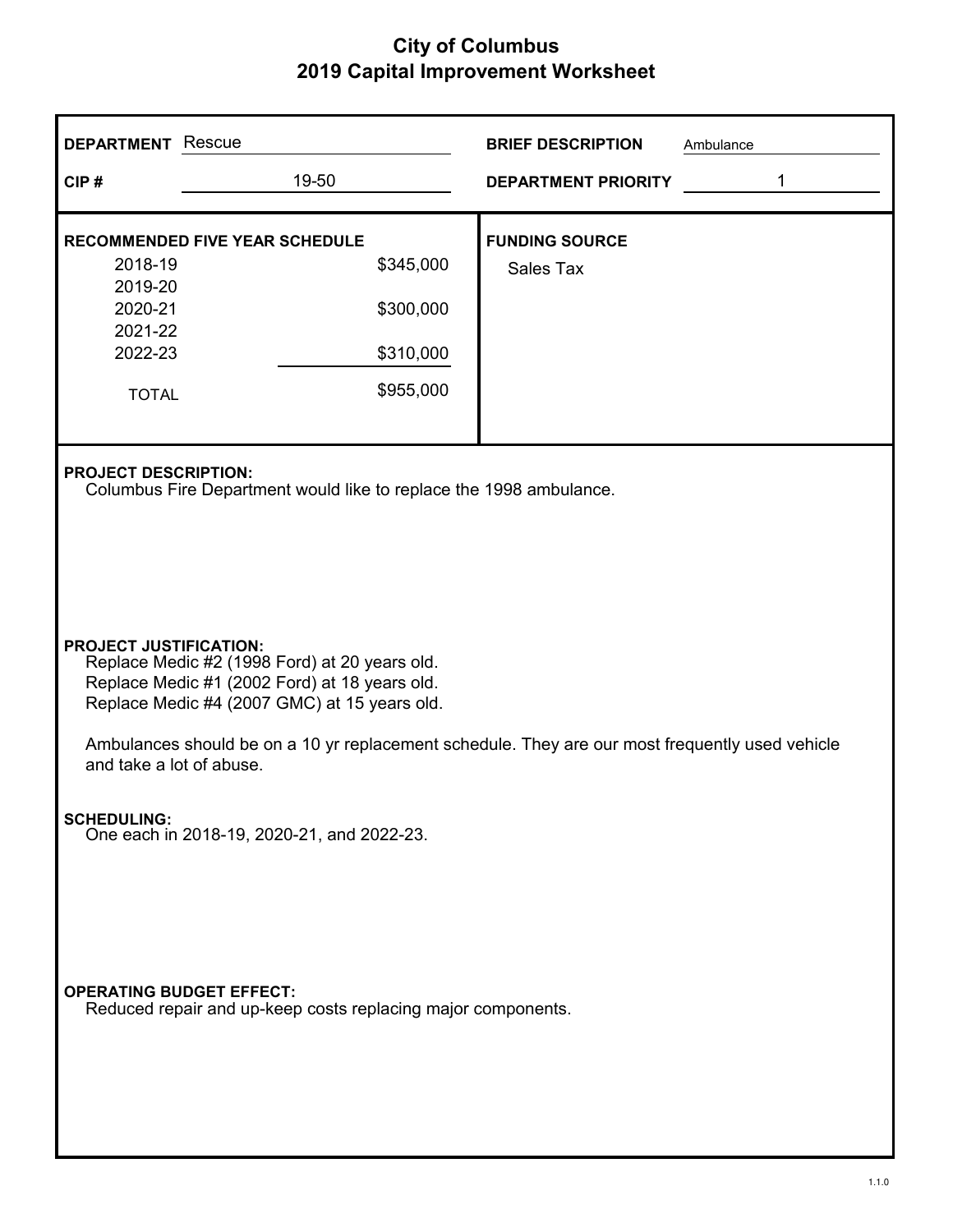| <b>DEPARTMENT</b>                                   | Rescue                                |          | <b>BRIEF DESCRIPTION</b>                                                                             | <b>Command Vehicle</b> |
|-----------------------------------------------------|---------------------------------------|----------|------------------------------------------------------------------------------------------------------|------------------------|
| CIP#                                                | 19-51                                 |          | <b>DEPARTMENT PRIORITY</b>                                                                           | 1                      |
| 2018-19<br>2019-20<br>2020-21<br>2021-22<br>2022-23 | <b>RECOMMENDED FIVE YEAR SCHEDULE</b> | \$70,000 | <b>FUNDING SOURCE</b><br>Sales Tax                                                                   |                        |
| <b>TOTAL</b>                                        |                                       | \$70,000 |                                                                                                      |                        |
| <b>PROJECT DESCRIPTION:</b>                         |                                       |          | Columbus Fire Department peods a 214 top or 1 top grouped pickup truck (off of state contrast). This |                        |

Columbus Fire Department needs a 3/4-ton or 1-ton crew cab pickup truck (off of state contract). This vehicle would be a four wheel drive diesel, equipped with roll-out command post unit in the rear to include all radios, computer equipment, and command board, as well as PPE storage for the operator. Price to include outfitting vehicle with all lighting and communications equipment.

- If approved, replaces ALS Response Vehicle. Function of ALS response vehicle will be handled in a different manner that leaves crews more capable of fire/EMS response resiliency.

#### **PROJECT JUSTIFICATION:**

This vehicle would become the Fire Chief's response and command vehicle, and to provide equipment transport such as trench rescue trailer to scenes. Pursuant to NFPA 1561 - Standard on Emergency Services Incident Management System and Command Safety the Fire Department needs a mobile and strong presence on scene with advanced capabilities to maintain communications, accountability, and safety. Incident Management Team (IMT) personnel will gather at this vehicle to fulfill their duties. Vehicle provides safety buffer to meet Traffic Incident Management Systems (TIMS) standards for personnel safety for crash sites on high speed roadways, and carries warning signs/cones.

#### **SCHEDULING:**

Early in the 2019-2020 budget year.

#### **OPERATING BUDGET EFFECT:**

Allows for elimination of one current CFD full-size SUV which the PD has expressed interest in taking over.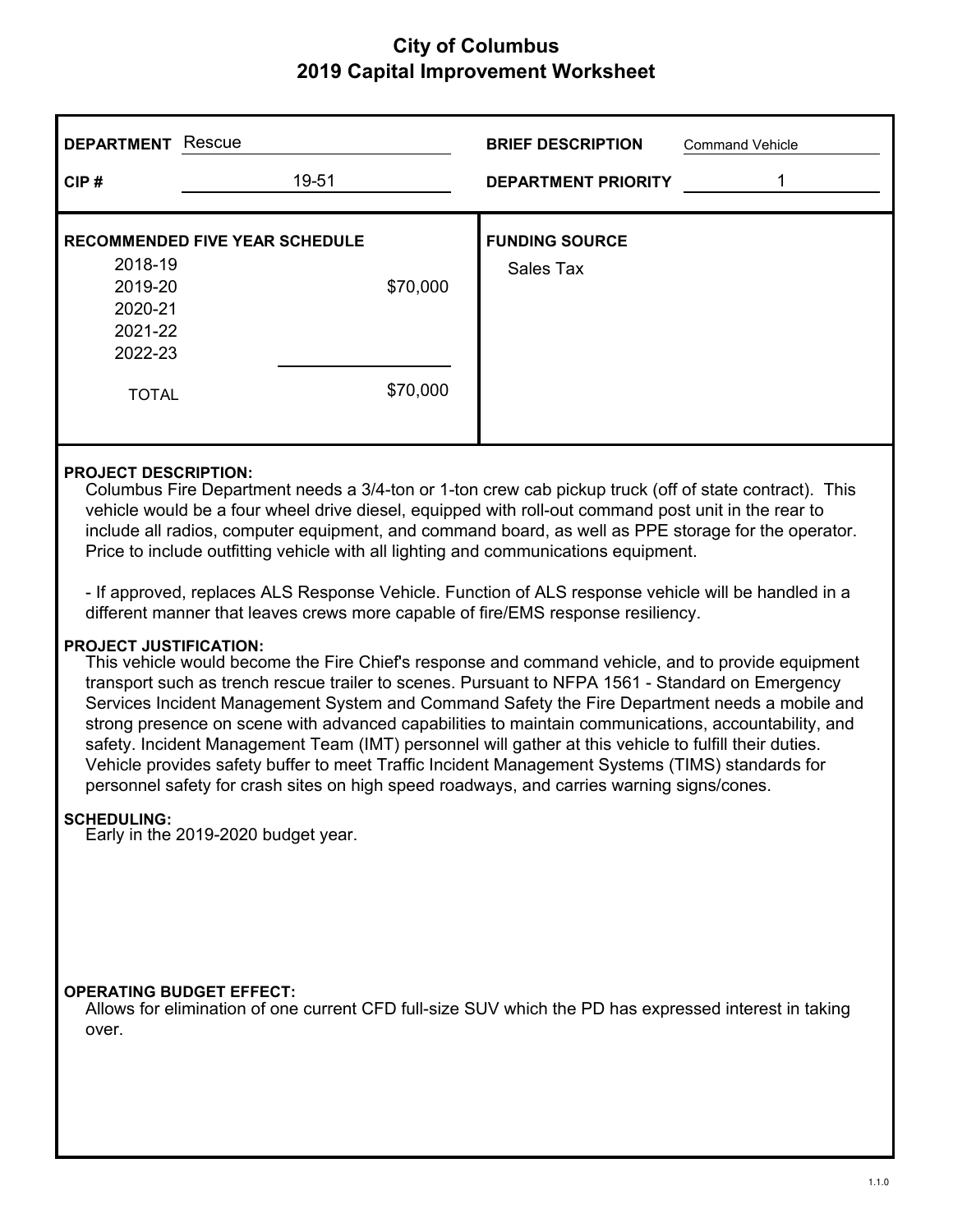| <b>DEPARTMENT</b> Rescue                 |                                                                                                                                                                                                                                                                                                                                                                                                                                                                                              | <b>BRIEF DESCRIPTION</b>           | <b>Crash Extrication Tools</b> |  |  |
|------------------------------------------|----------------------------------------------------------------------------------------------------------------------------------------------------------------------------------------------------------------------------------------------------------------------------------------------------------------------------------------------------------------------------------------------------------------------------------------------------------------------------------------------|------------------------------------|--------------------------------|--|--|
| CIP#                                     | 19-52                                                                                                                                                                                                                                                                                                                                                                                                                                                                                        | <b>DEPARTMENT PRIORITY</b>         |                                |  |  |
| 2018-19<br>2019-20<br>2020-21<br>2021-22 | <b>RECOMMENDED FIVE YEAR SCHEDULE</b><br>\$30,000<br>\$30,000                                                                                                                                                                                                                                                                                                                                                                                                                                | <b>FUNDING SOURCE</b><br>Sales Tax |                                |  |  |
| 2022-23<br><b>TOTAL</b>                  | \$60,000                                                                                                                                                                                                                                                                                                                                                                                                                                                                                     |                                    |                                |  |  |
|                                          | <b>PROJECT DESCRIPTION:</b><br>Spreaders, cutters, rams, power unit (as necessary) to provide high-strength/high-pressure tools to be<br>capable of cutting, spreading, pulling and extricating trapped occupants of vehicles utilizing modern<br>high-strength-low-alloy (HSLA) construction.                                                                                                                                                                                               |                                    |                                |  |  |
|                                          | <b>PROJECT JUSTIFICATION:</b><br>Currently all CFD extrication tools are low pressure tool systems, which are not compatible with most<br>passenger vehicles newer than 2005. CFD would request one set immediately, and another set 3 years<br>following the initial set. Low pressure tools will not cut through HSLA metals, rendering them useless.<br>CFD needs two sets of similar tools for field compatibility, but will phase them in over 4 years to make<br>the project feasible. |                                    |                                |  |  |
| <b>SCHEDULING:</b>                       | One set in early FY 2019, and one set in FY 2022.                                                                                                                                                                                                                                                                                                                                                                                                                                            |                                    |                                |  |  |
| <b>OPERATING BUDGET EFFECT:</b>          | Maintenance and related costs same as current tools.                                                                                                                                                                                                                                                                                                                                                                                                                                         |                                    |                                |  |  |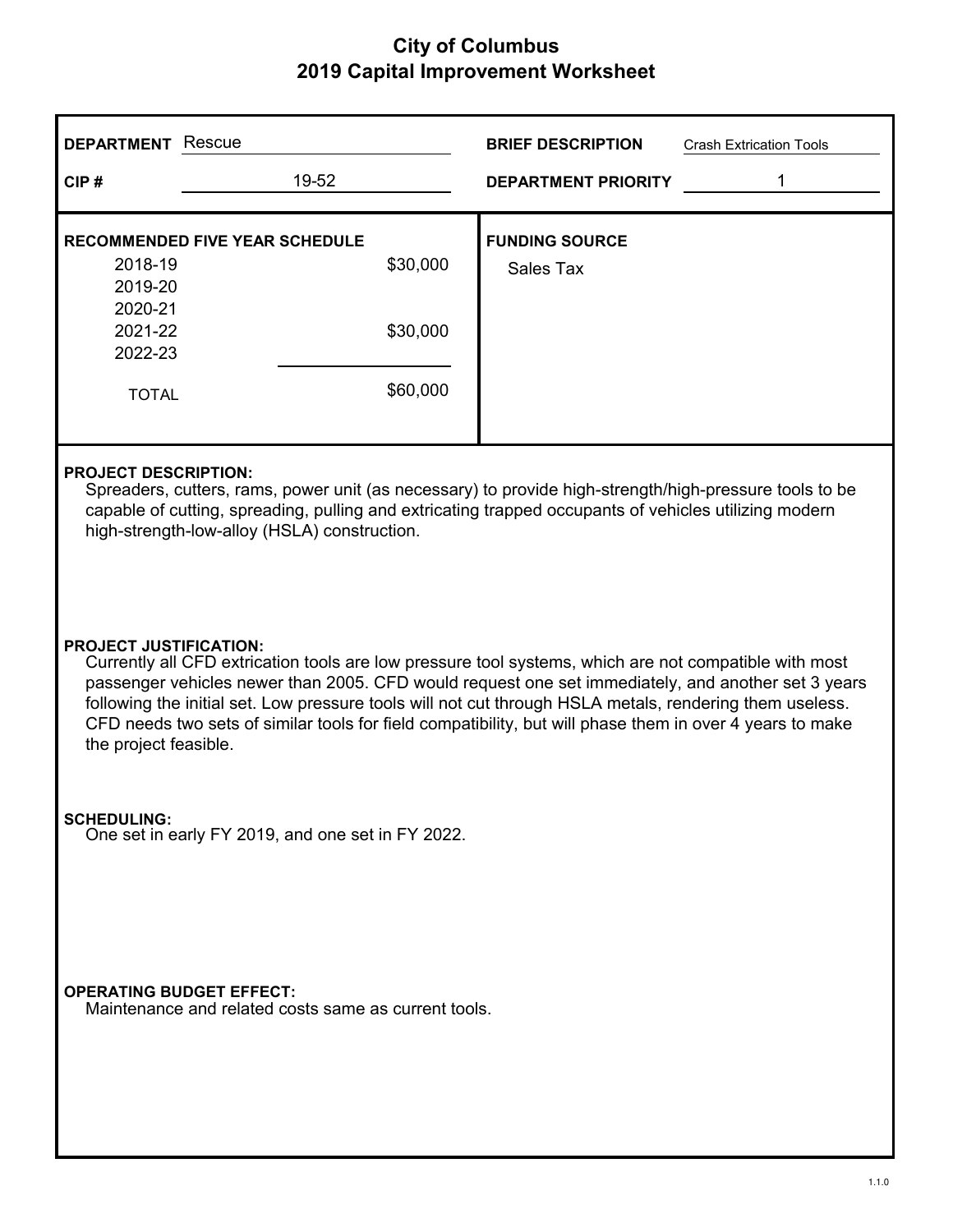| <b>DEPARTMENT</b> Rescue                                            |                                                                                                                                                                                                                                                                                                                                                                                         |                                                          | <b>BRIEF DESCRIPTION</b>           | Lucas CPR Device |  |  |
|---------------------------------------------------------------------|-----------------------------------------------------------------------------------------------------------------------------------------------------------------------------------------------------------------------------------------------------------------------------------------------------------------------------------------------------------------------------------------|----------------------------------------------------------|------------------------------------|------------------|--|--|
| CIP#                                                                | 19-53                                                                                                                                                                                                                                                                                                                                                                                   |                                                          | <b>DEPARTMENT PRIORITY</b>         | 1                |  |  |
| 2018-19<br>2019-20<br>2020-21<br>2021-22<br>2022-23<br><b>TOTAL</b> | <b>RECOMMENDED FIVE YEAR SCHEDULE</b>                                                                                                                                                                                                                                                                                                                                                   | \$15,000<br>\$15,000<br>\$15,000<br>\$15,000<br>\$60,000 | <b>FUNDING SOURCE</b><br>Sales Tax |                  |  |  |
|                                                                     | <b>PROJECT DESCRIPTION:</b><br>Outfit two command vehicles and two ALS-equipped fire engines with a Lucas CPR device.                                                                                                                                                                                                                                                                   |                                                          |                                    |                  |  |  |
|                                                                     | <b>PROJECT JUSTIFICATION:</b><br>These devices have been shown to improve CPR quality and consistency, and improve CPR outcomes<br>by increasing blood flow to the brain and heart muscle. It also eliminates hands-off time and maintains<br>consistent compressions. It allows the EMTs to focus on other patient care interventions while the<br>device performs chest compressions. |                                                          |                                    |                  |  |  |
| <b>SCHEDULING:</b><br>One device each year 2020 through 2023.       |                                                                                                                                                                                                                                                                                                                                                                                         |                                                          |                                    |                  |  |  |
| resources to arrive.                                                | <b>OPERATING BUDGET EFFECT:</b><br>None. Makes an understaffed workforce more effective, and allows for intervention while waiting for                                                                                                                                                                                                                                                  |                                                          |                                    |                  |  |  |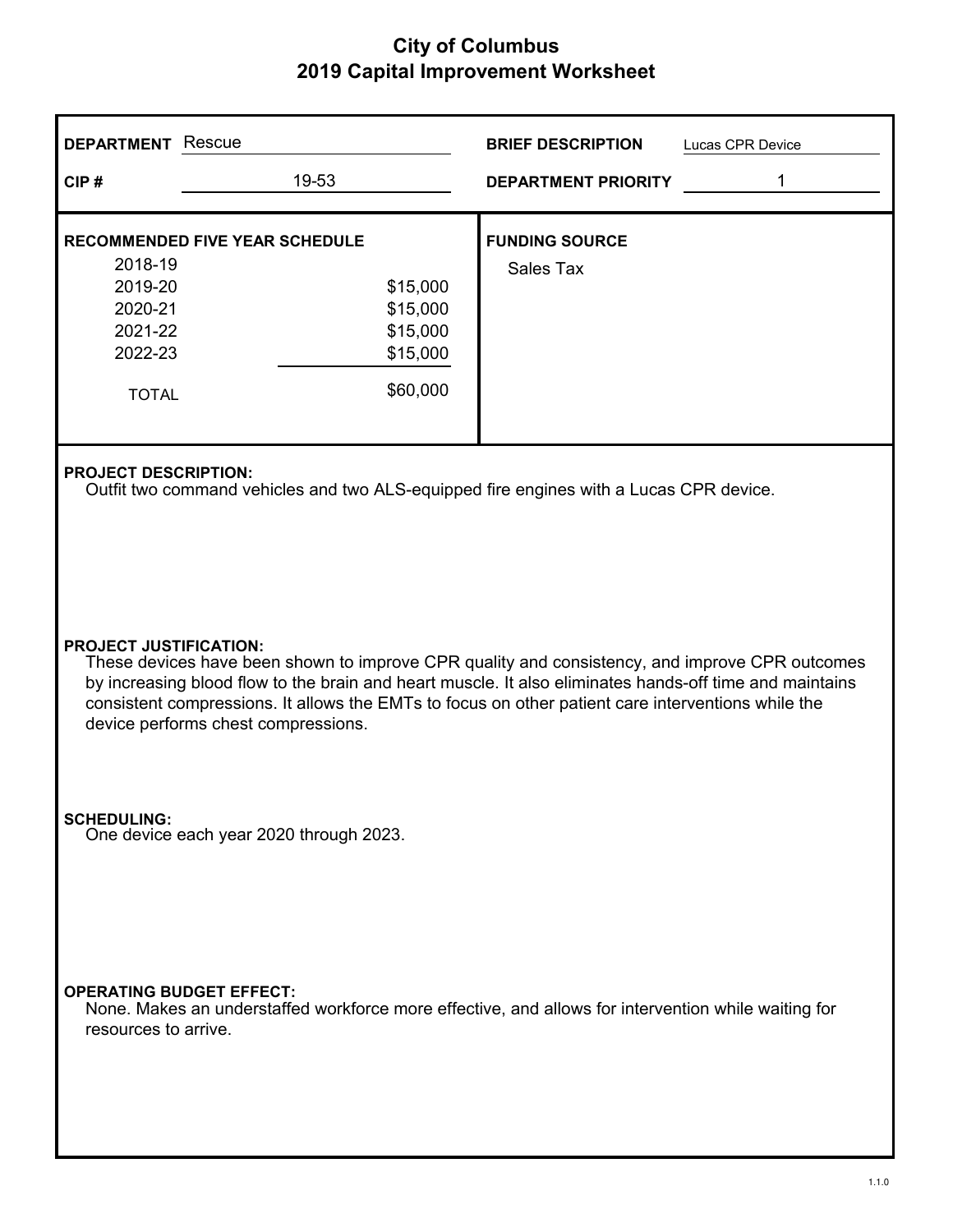| <b>DEPARTMENT</b> Library                                                                                    |                                                                                                                                                                                                                                                                                                                                                        | <b>BRIEF DESCRIPTION</b><br>Library Materials                                                    |  |  |  |
|--------------------------------------------------------------------------------------------------------------|--------------------------------------------------------------------------------------------------------------------------------------------------------------------------------------------------------------------------------------------------------------------------------------------------------------------------------------------------------|--------------------------------------------------------------------------------------------------|--|--|--|
| CIP#                                                                                                         | 19-54                                                                                                                                                                                                                                                                                                                                                  | 1<br><b>DEPARTMENT PRIORITY</b>                                                                  |  |  |  |
| <b>RECOMMENDED FIVE YEAR SCHEDULE</b><br>2018-19<br>2019-20<br>2020-21<br>2021-22<br>2022-23<br><b>TOTAL</b> | \$174,600<br>\$178,000<br>\$183,000<br>\$186,800<br>\$190,000<br>\$912,400                                                                                                                                                                                                                                                                             | <b>FUNDING SOURCE</b><br>Sales Tax                                                               |  |  |  |
| <b>PROJECT DESCRIPTION:</b>                                                                                  |                                                                                                                                                                                                                                                                                                                                                        | Materials (includes books, databases, CDs, DVDs, eBooks, periodicals, eAudio, Books on CD, etc.) |  |  |  |
| of the population.                                                                                           | <b>PROJECT JUSTIFICATION:</b><br>Collections are the life-blood of the library. Providing equitable access to resources for people of all<br>ages, backgrounds, and needs is the fundamental mission of the library. Meeting the information and<br>literacy needs of the community is paramount to the continued economic success, health, and growth |                                                                                                  |  |  |  |
| <b>SCHEDULING:</b>                                                                                           | Materials are purchased throughout the fiscal year.                                                                                                                                                                                                                                                                                                    |                                                                                                  |  |  |  |
| <b>OPERATING BUDGET EFFECT:</b>                                                                              |                                                                                                                                                                                                                                                                                                                                                        |                                                                                                  |  |  |  |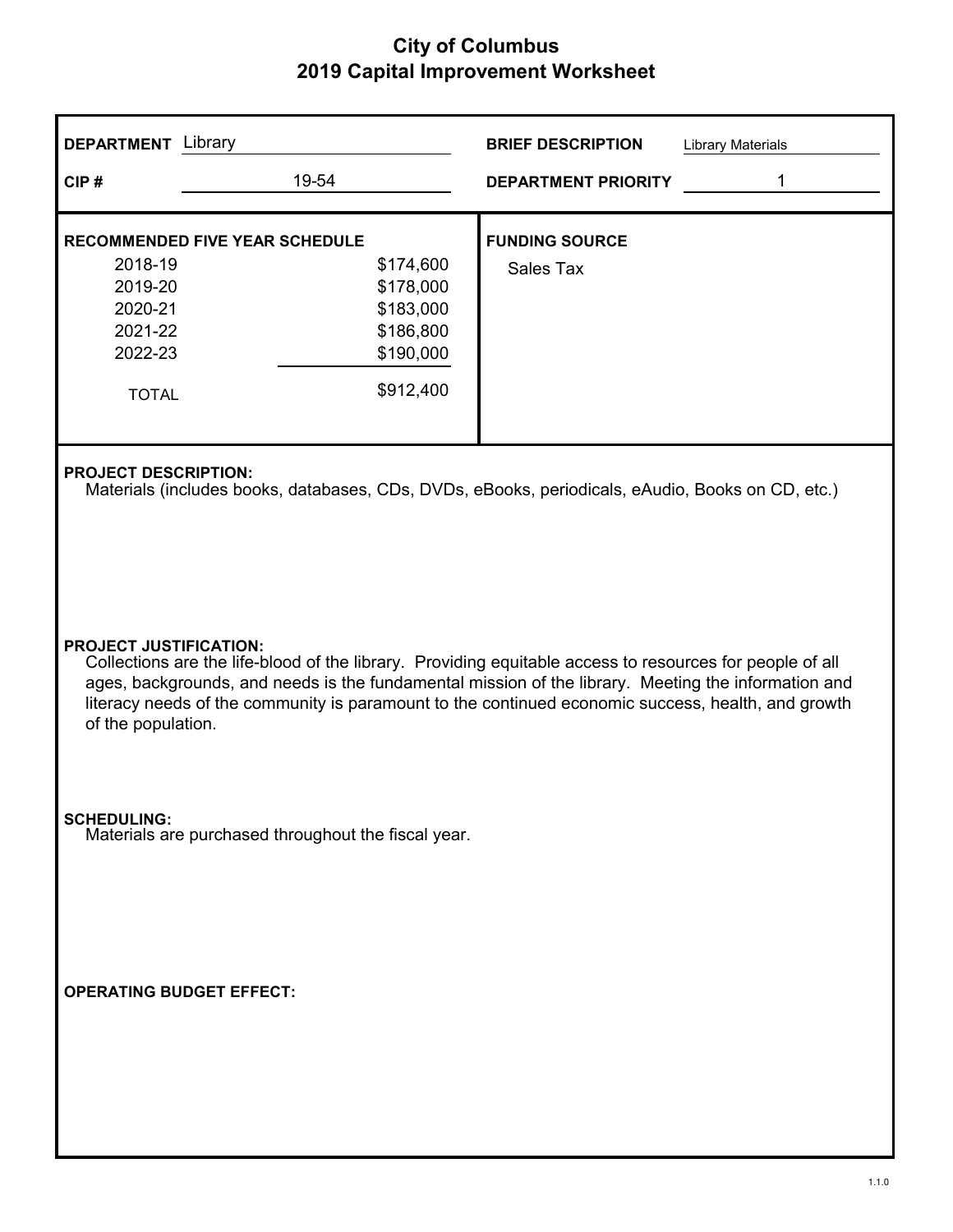| <b>DEPARTMENT</b> Library                                                                                    |                                                                                                                                                                                                                                                                                                                                                                                                                                                                                                                                 | <b>BRIEF DESCRIPTION</b>                                                 | <b>Library Project</b> |  |  |  |
|--------------------------------------------------------------------------------------------------------------|---------------------------------------------------------------------------------------------------------------------------------------------------------------------------------------------------------------------------------------------------------------------------------------------------------------------------------------------------------------------------------------------------------------------------------------------------------------------------------------------------------------------------------|--------------------------------------------------------------------------|------------------------|--|--|--|
| CIP#                                                                                                         | 19-55                                                                                                                                                                                                                                                                                                                                                                                                                                                                                                                           | <b>DEPARTMENT PRIORITY</b>                                               | 2                      |  |  |  |
| <b>RECOMMENDED FIVE YEAR SCHEDULE</b><br>2018-19<br>2019-20<br>2020-21<br>2021-22<br>2022-23<br><b>TOTAL</b> | \$30,000<br>\$200,000<br>\$16,000,000<br>\$16,230,000                                                                                                                                                                                                                                                                                                                                                                                                                                                                           | <b>FUNDING SOURCE</b><br>Sales Tax<br>Debt<br>Grants<br><b>Donations</b> |                        |  |  |  |
|                                                                                                              | <b>PROJECT DESCRIPTION:</b><br>Construction of a new facility following a successful vote of the citizens of Columbus.                                                                                                                                                                                                                                                                                                                                                                                                          |                                                                          |                        |  |  |  |
| draw and an important amenity for local families or those considering a move to the area.                    | <b>PROJECT JUSTIFICATION:</b><br>The current facility is not designed or well suited for modern library and information programming or<br>services. The 1941 office building is deteriorating. In order for Columbus to continue providing library<br>programs and services a new facility is needed.<br>The Library/Cultural Arts Center is also an economic development tool. The facility offers a variety of<br>opportunities for entertainment and education for people of all ages. The facility will serve as a regional |                                                                          |                        |  |  |  |
| <b>SCHEDULING:</b>                                                                                           | An estimated 16 month construction period.                                                                                                                                                                                                                                                                                                                                                                                                                                                                                      |                                                                          |                        |  |  |  |
| <b>OPERATING BUDGET EFFECT:</b><br>project.                                                                  | It should be noted that the "special" .5% sales tax that was approved by the voters would pay for the                                                                                                                                                                                                                                                                                                                                                                                                                           |                                                                          |                        |  |  |  |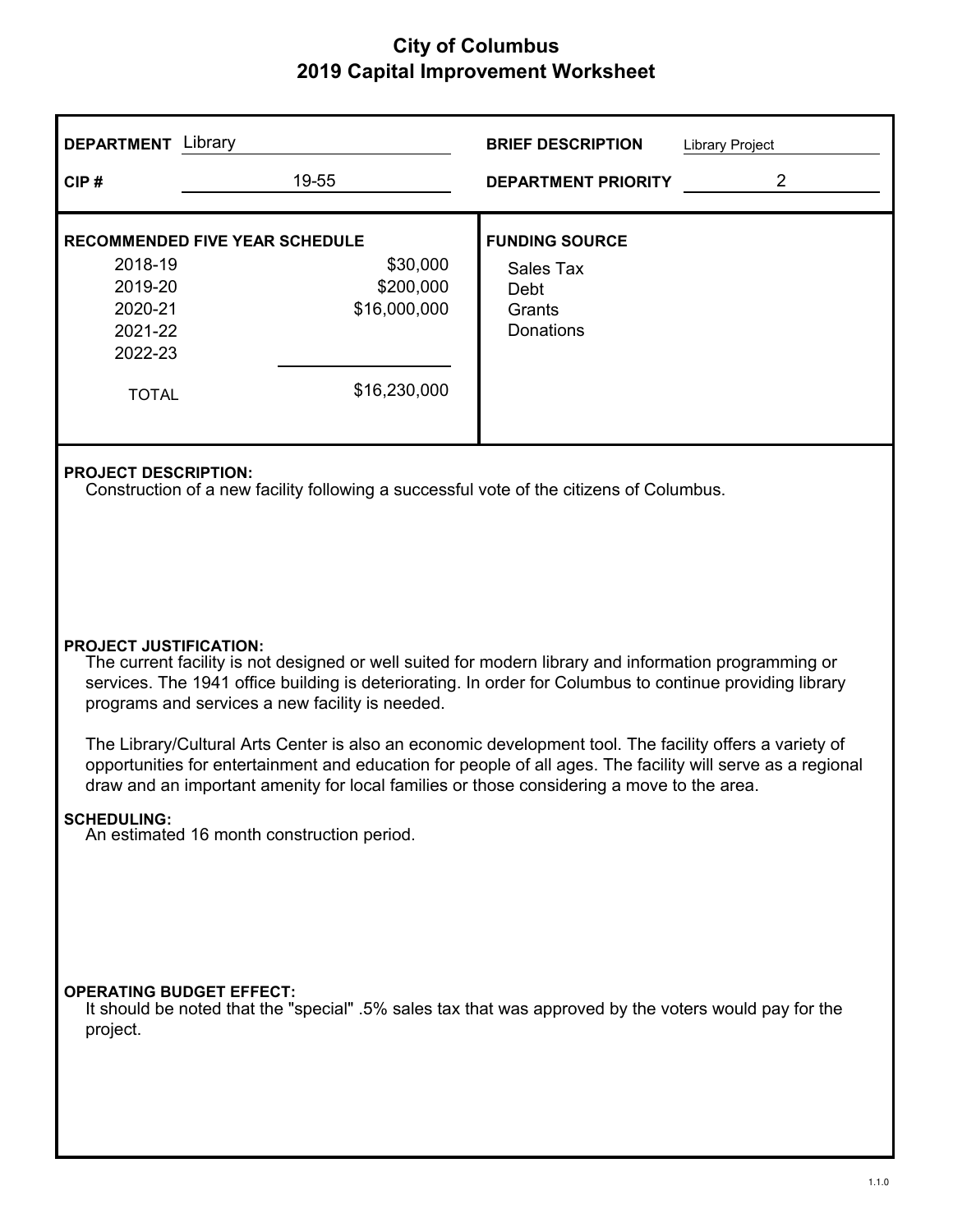| <b>DEPARTMENT</b> Library                                           |                                                                                                                                                                                                                                                                                                                                                                                                                                                                                                                                                                                                                                                                                                                      | <b>BRIEF DESCRIPTION</b>           | Maker Space |  |  |
|---------------------------------------------------------------------|----------------------------------------------------------------------------------------------------------------------------------------------------------------------------------------------------------------------------------------------------------------------------------------------------------------------------------------------------------------------------------------------------------------------------------------------------------------------------------------------------------------------------------------------------------------------------------------------------------------------------------------------------------------------------------------------------------------------|------------------------------------|-------------|--|--|
| CIP#                                                                | 19-56                                                                                                                                                                                                                                                                                                                                                                                                                                                                                                                                                                                                                                                                                                                | <b>DEPARTMENT PRIORITY</b>         | 3           |  |  |
| 2018-19<br>2019-20<br>2020-21<br>2021-22<br>2022-23<br><b>TOTAL</b> | <b>RECOMMENDED FIVE YEAR SCHEDULE</b><br>\$5,000<br>\$5,000<br>\$5,000<br>\$15,000                                                                                                                                                                                                                                                                                                                                                                                                                                                                                                                                                                                                                                   | <b>FUNDING SOURCE</b><br>Sales Tax |             |  |  |
|                                                                     | <b>PROJECT DESCRIPTION:</b><br>Continue purchasing and making available maker space items and collections.<br><b>PROJECT JUSTIFICATION:</b><br>Libraries are increasingly becoming places where knowledge is applied, not just gained. Collaboration,<br>experimentation, and discovery have combined with the ability of libraries to provide resources that<br>many community members would be unable to afford on their own. This dynamic has given rise to the<br>"maker" movement. The concept is broad; maker spaces can include everything from music recording<br>equipment to tools and sewing machines.<br>Items available for use would include a soldering station, sewing machine, wide format printer. |                                    |             |  |  |
| <b>SCHEDULING:</b><br>On-going.                                     | <b>OPERATING BUDGET EFFECT:</b><br>Minimal funding will be required for supplies.                                                                                                                                                                                                                                                                                                                                                                                                                                                                                                                                                                                                                                    |                                    |             |  |  |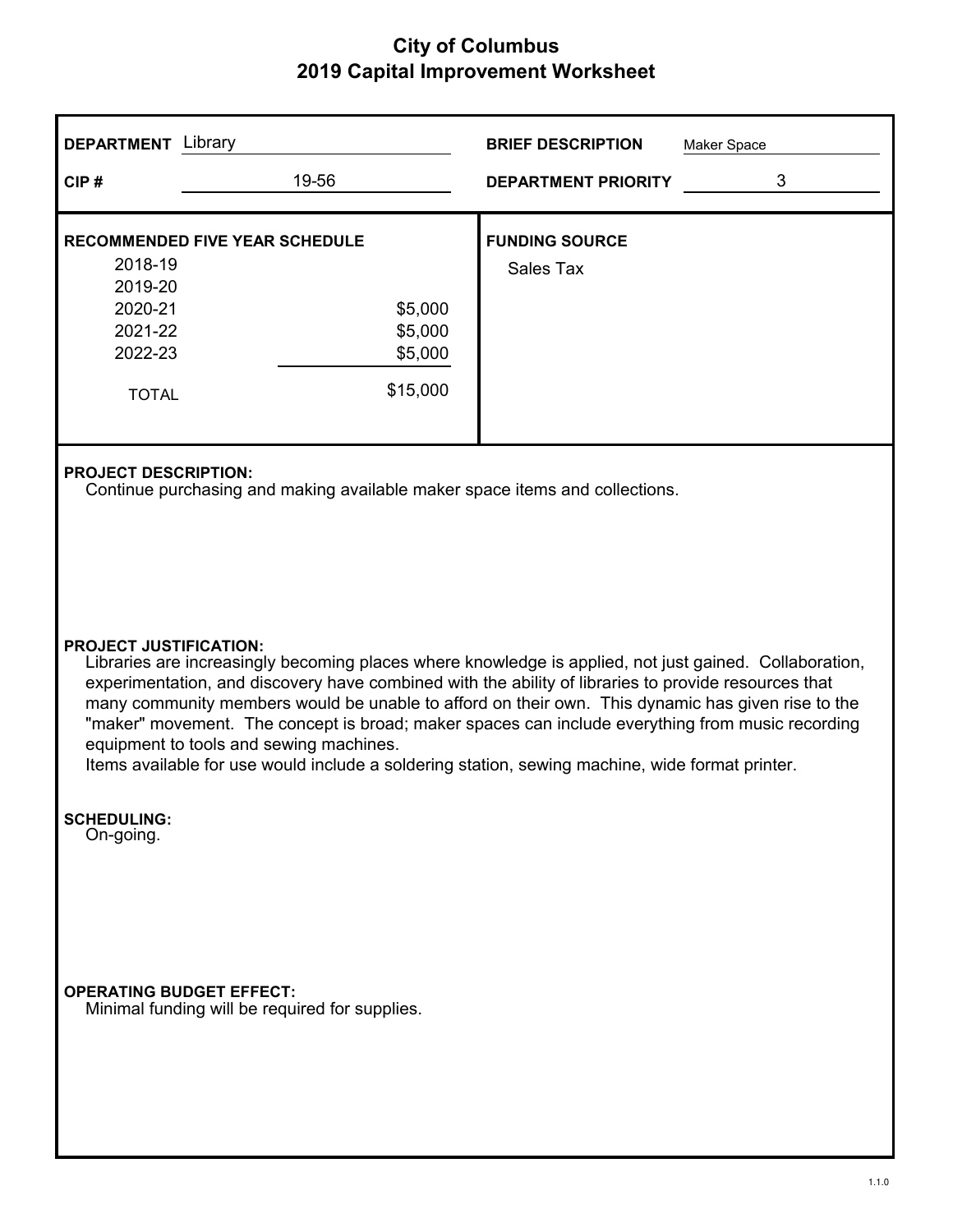| <b>DEPARTMENT</b> Library                                           |                                                                                                                                               | <b>BRIEF DESCRIPTION</b>           | <b>Staff Computers</b> |
|---------------------------------------------------------------------|-----------------------------------------------------------------------------------------------------------------------------------------------|------------------------------------|------------------------|
| CIP#                                                                | 19-57                                                                                                                                         | <b>DEPARTMENT PRIORITY</b>         | 4                      |
| 2018-19<br>2019-20<br>2020-21<br>2021-22<br>2022-23<br><b>TOTAL</b> | <b>RECOMMENDED FIVE YEAR SCHEDULE</b><br>\$6,000<br>\$6,000<br>\$6,000<br>\$6,000<br>\$6,000<br>\$30,000                                      | <b>FUNDING SOURCE</b><br>Sales Tax |                        |
| <b>PROJECT DESCRIPTION:</b>                                         | Replacement of staff computers.                                                                                                               |                                    |                        |
| <b>PROJECT JUSTIFICATION:</b>                                       | Replace, on a rotating basis, no more than 4 staff computers each year. A replacement schedule helps<br>maintain service and keep costs down. |                                    |                        |
| <b>SCHEDULING:</b>                                                  | Machines will not be replaced until absolutely necessary.                                                                                     |                                    |                        |
| <b>OPERATING BUDGET EFFECT:</b>                                     | Minimal: essential software.                                                                                                                  |                                    |                        |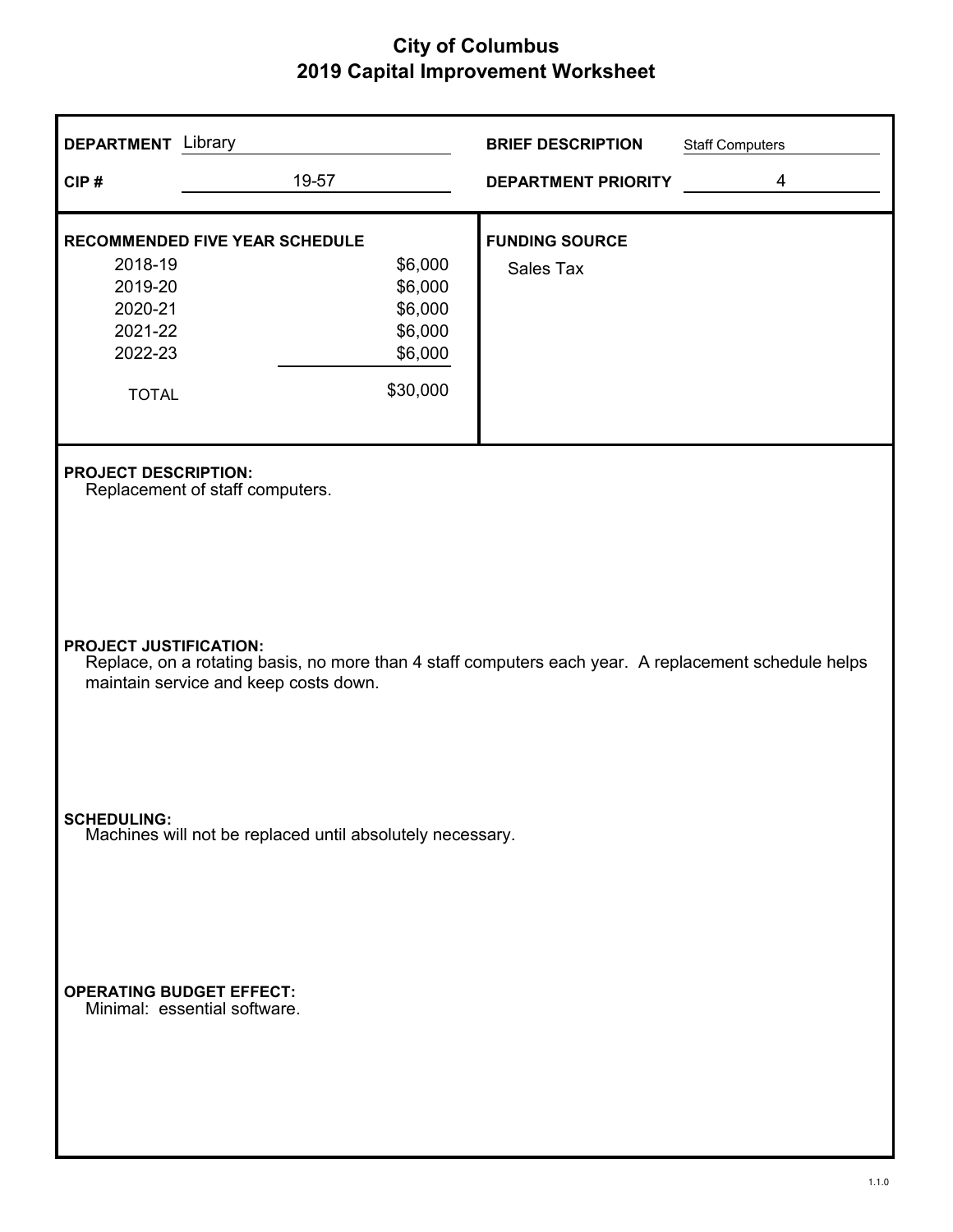| <b>DEPARTMENT</b> Library                                                                                                                                                                                                                                                                                                                                                                                                                                                                                                                                                                                                                                                                                   |                                       | <b>BRIEF DESCRIPTION</b>   | Furniture & Equipment |  |
|-------------------------------------------------------------------------------------------------------------------------------------------------------------------------------------------------------------------------------------------------------------------------------------------------------------------------------------------------------------------------------------------------------------------------------------------------------------------------------------------------------------------------------------------------------------------------------------------------------------------------------------------------------------------------------------------------------------|---------------------------------------|----------------------------|-----------------------|--|
| CIP#                                                                                                                                                                                                                                                                                                                                                                                                                                                                                                                                                                                                                                                                                                        | 19-58                                 | <b>DEPARTMENT PRIORITY</b> | 5                     |  |
|                                                                                                                                                                                                                                                                                                                                                                                                                                                                                                                                                                                                                                                                                                             | <b>RECOMMENDED FIVE YEAR SCHEDULE</b> | <b>FUNDING SOURCE</b>      |                       |  |
| 2018-19                                                                                                                                                                                                                                                                                                                                                                                                                                                                                                                                                                                                                                                                                                     |                                       | <b>Sales Tax</b>           |                       |  |
| 2019-20<br>2020-21                                                                                                                                                                                                                                                                                                                                                                                                                                                                                                                                                                                                                                                                                          | \$15,000<br>\$15,000                  |                            |                       |  |
| 2021-22                                                                                                                                                                                                                                                                                                                                                                                                                                                                                                                                                                                                                                                                                                     |                                       |                            |                       |  |
| 2022-23                                                                                                                                                                                                                                                                                                                                                                                                                                                                                                                                                                                                                                                                                                     |                                       |                            |                       |  |
|                                                                                                                                                                                                                                                                                                                                                                                                                                                                                                                                                                                                                                                                                                             |                                       |                            |                       |  |
| <b>TOTAL</b>                                                                                                                                                                                                                                                                                                                                                                                                                                                                                                                                                                                                                                                                                                | \$30,000                              |                            |                       |  |
|                                                                                                                                                                                                                                                                                                                                                                                                                                                                                                                                                                                                                                                                                                             |                                       |                            |                       |  |
| <b>PROJECT DESCRIPTION:</b><br>Acoustic panels for the auditorium, adjustable height tables for staff work room, staff desks, public<br>service station for main floor east, disc buffing machine, young adult furniture, children's library video<br>screen.<br><b>PROJECT JUSTIFICATION:</b><br>The library is a very well used public space that requires updating. The acoustics in the auditorium<br>make it a difficult place for speakers and large group events. Staff workspace furniture and the east<br>side service point are modified, homemade furniture that does not adequately accommodate library<br>service or work tasks. Furniture and equipment may be relocated to the new facility. |                                       |                            |                       |  |
| <b>SCHEDULING:</b><br>For this budget year.                                                                                                                                                                                                                                                                                                                                                                                                                                                                                                                                                                                                                                                                 |                                       |                            |                       |  |
| <b>OPERATING BUDGET EFFECT:</b>                                                                                                                                                                                                                                                                                                                                                                                                                                                                                                                                                                                                                                                                             |                                       |                            |                       |  |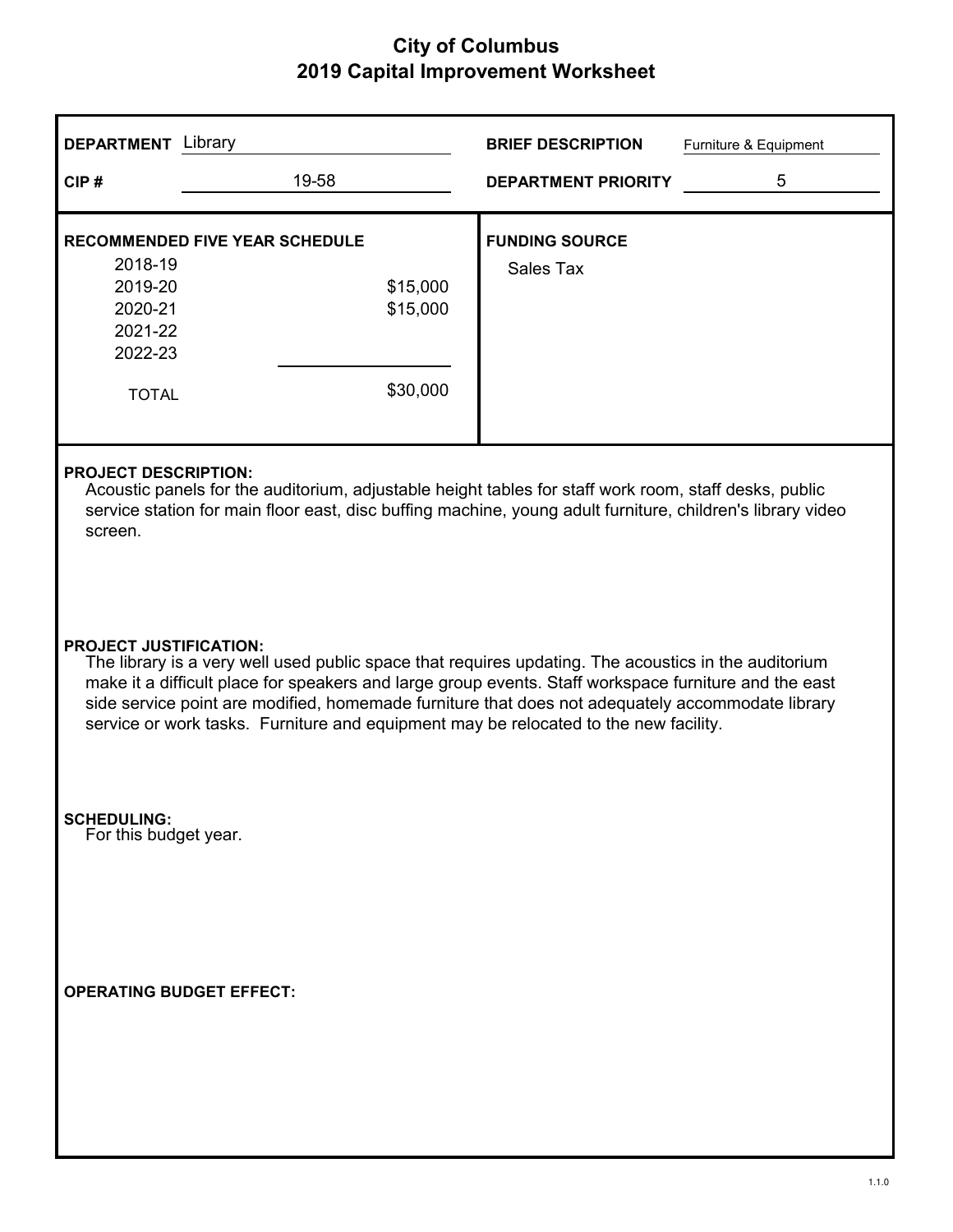| <b>DEPARTMENT</b> Library                                           |                                                                                                                                                                                                                                                                                                       | <b>BRIEF DESCRIPTION</b>           | <b>RFID Conversion</b> |  |  |  |
|---------------------------------------------------------------------|-------------------------------------------------------------------------------------------------------------------------------------------------------------------------------------------------------------------------------------------------------------------------------------------------------|------------------------------------|------------------------|--|--|--|
| CIP#                                                                | 19-59                                                                                                                                                                                                                                                                                                 | <b>DEPARTMENT PRIORITY</b>         | 6                      |  |  |  |
| 2018-19<br>2019-20<br>2020-21<br>2021-22<br>2022-23<br><b>TOTAL</b> | <b>RECOMMENDED FIVE YEAR SCHEDULE</b><br>\$5,000<br>\$2,500<br>\$2,500<br>\$10,000                                                                                                                                                                                                                    | <b>FUNDING SOURCE</b><br>Sales Tax |                        |  |  |  |
|                                                                     | <b>PROJECT DESCRIPTION:</b><br>Convert the library's collection and circulation workflow to a radio frequency identification (RFID)<br>managed solution.                                                                                                                                              |                                    |                        |  |  |  |
| <b>PROJECT JUSTIFICATION:</b>                                       | RFID "tagging" will enable improvements in collection management (inventory) and security. RFID<br>technology will help balance increased use and circulation with existing staffing levels.                                                                                                          |                                    |                        |  |  |  |
|                                                                     | The purchase of a self-check kiosk for the second floor of the library will serve children and young adult<br>patrons improving service and efficiency of the library's most circulated collection.                                                                                                   |                                    |                        |  |  |  |
|                                                                     | All purchased equipment will be transferable to a future facility.                                                                                                                                                                                                                                    |                                    |                        |  |  |  |
| <b>SCHEDULING:</b>                                                  | Additional equipment and scanning pads purchased through 2021.                                                                                                                                                                                                                                        |                                    |                        |  |  |  |
|                                                                     |                                                                                                                                                                                                                                                                                                       |                                    |                        |  |  |  |
|                                                                     | Additional staff work station scanning pads in 2018 - 2020.<br><b>OPERATING BUDGET EFFECT:</b><br>Tags will need to be added to new items with an estimated cost of \$2,500/year (supplies).<br>Software licensing would be required and is estimated at \$350/year (computer support & maintenance). |                                    |                        |  |  |  |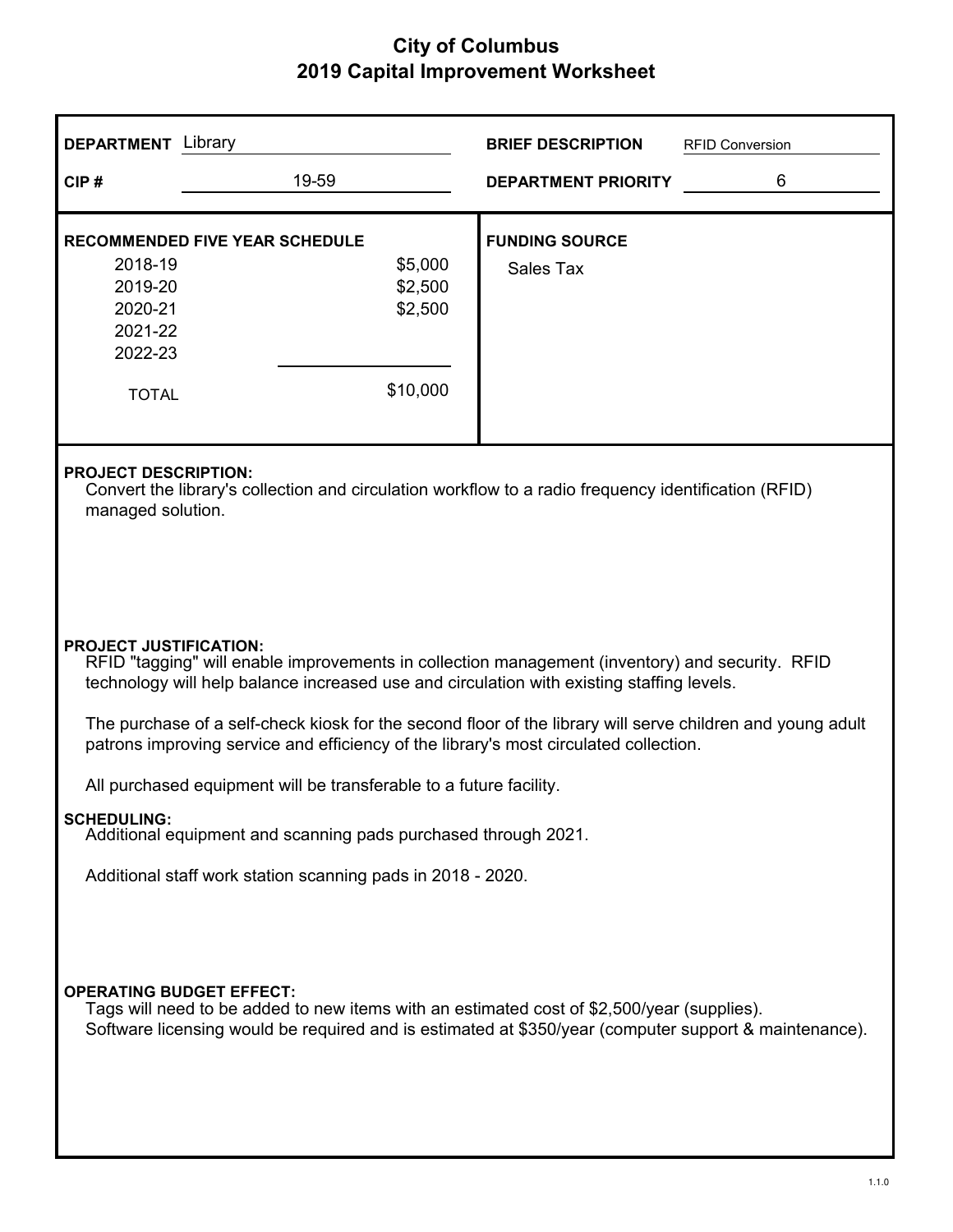| <b>DEPARTMENT</b> Library                                                                                    |                                                                                                                                                                                                                                                                                                                                                                                                                                         | <b>BRIEF DESCRIPTION</b>           | Mobile Technology |  |  |
|--------------------------------------------------------------------------------------------------------------|-----------------------------------------------------------------------------------------------------------------------------------------------------------------------------------------------------------------------------------------------------------------------------------------------------------------------------------------------------------------------------------------------------------------------------------------|------------------------------------|-------------------|--|--|
| CIP#                                                                                                         | 19-60                                                                                                                                                                                                                                                                                                                                                                                                                                   | <b>DEPARTMENT PRIORITY</b>         | $\overline{7}$    |  |  |
| <b>RECOMMENDED FIVE YEAR SCHEDULE</b><br>2018-19<br>2019-20<br>2020-21<br>2021-22<br>2022-23<br><b>TOTAL</b> | \$3,000<br>\$3,000<br>\$3,000<br>\$3,000<br>\$3,000<br>\$15,000                                                                                                                                                                                                                                                                                                                                                                         | <b>FUNDING SOURCE</b><br>Sales Tax |                   |  |  |
| <b>PROJECT DESCRIPTION:</b>                                                                                  | Tablets, Nooks, Kindles, simple MP3 players, and other devices.                                                                                                                                                                                                                                                                                                                                                                         |                                    |                   |  |  |
|                                                                                                              | <b>PROJECT JUSTIFICATION:</b><br>The library will benefit by purchasing and maintaining a variety of devices for patron use, patron and<br>staff workshops, trials, and practice. Access to devices is essential for accessing proprietary and free<br>web-based information. Mobility and flexibility is the future of information and the libary.<br>Many devices have now been purchased and periodic replacement will be necessary. |                                    |                   |  |  |
| <b>SCHEDULING:</b>                                                                                           |                                                                                                                                                                                                                                                                                                                                                                                                                                         |                                    |                   |  |  |
| <b>OPERATING BUDGET EFFECT:</b>                                                                              | None beyond normal cataloging, processing, and maintenance.                                                                                                                                                                                                                                                                                                                                                                             |                                    |                   |  |  |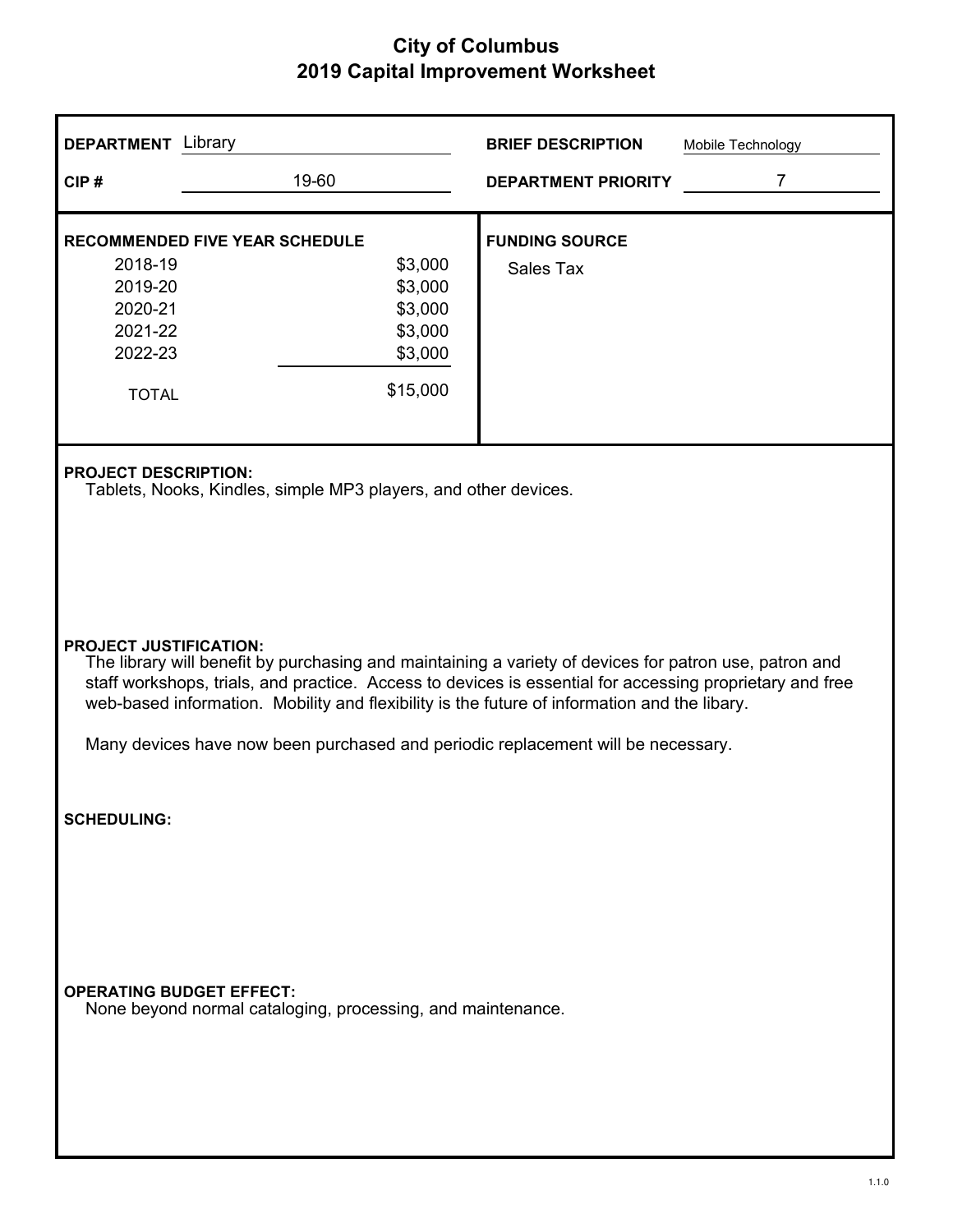| <b>DEPARTMENT</b> Library                                                                                                                                                                                                                                                                                                                                                                                                                                                                                                                       |                                                                                                                            | <b>BRIEF DESCRIPTION</b>                  | Fire Detection System |  |  |  |
|-------------------------------------------------------------------------------------------------------------------------------------------------------------------------------------------------------------------------------------------------------------------------------------------------------------------------------------------------------------------------------------------------------------------------------------------------------------------------------------------------------------------------------------------------|----------------------------------------------------------------------------------------------------------------------------|-------------------------------------------|-----------------------|--|--|--|
| CIP#                                                                                                                                                                                                                                                                                                                                                                                                                                                                                                                                            | 19-61                                                                                                                      | <b>DEPARTMENT PRIORITY</b>                | 8                     |  |  |  |
| 2018-19<br>2019-20<br>2020-21<br>2021-22<br>2022-23<br><b>TOTAL</b>                                                                                                                                                                                                                                                                                                                                                                                                                                                                             | <b>RECOMMENDED FIVE YEAR SCHEDULE</b><br>\$50,000<br>\$50,000                                                              | <b>FUNDING SOURCE</b><br><b>Sales Tax</b> |                       |  |  |  |
|                                                                                                                                                                                                                                                                                                                                                                                                                                                                                                                                                 | <b>PROJECT DESCRIPTION:</b><br>Replace the electrical panel for the fire alarm system and bring system up to current code. |                                           |                       |  |  |  |
| <b>PROJECT JUSTIFICATION:</b><br>The fire detection system at Columbus Public Library is fifty years old. The manufacturer of the system<br>no longer exists and replacement parts are difficult or impossible to find. Any major problem with the<br>system's electrical panel will require replacement. Replacement of the panel requires the system to be<br>brought to code. While very disruptive to service and expensive, it would be better to replace the panel<br>and improve the system before an emergency replacement is required. |                                                                                                                            |                                           |                       |  |  |  |
| <b>SCHEDULING:</b><br>2019-20 budget year or sooner if there is a system issue requiring immediate attention.                                                                                                                                                                                                                                                                                                                                                                                                                                   |                                                                                                                            |                                           |                       |  |  |  |
| <b>OPERATING BUDGET EFFECT:</b>                                                                                                                                                                                                                                                                                                                                                                                                                                                                                                                 |                                                                                                                            |                                           |                       |  |  |  |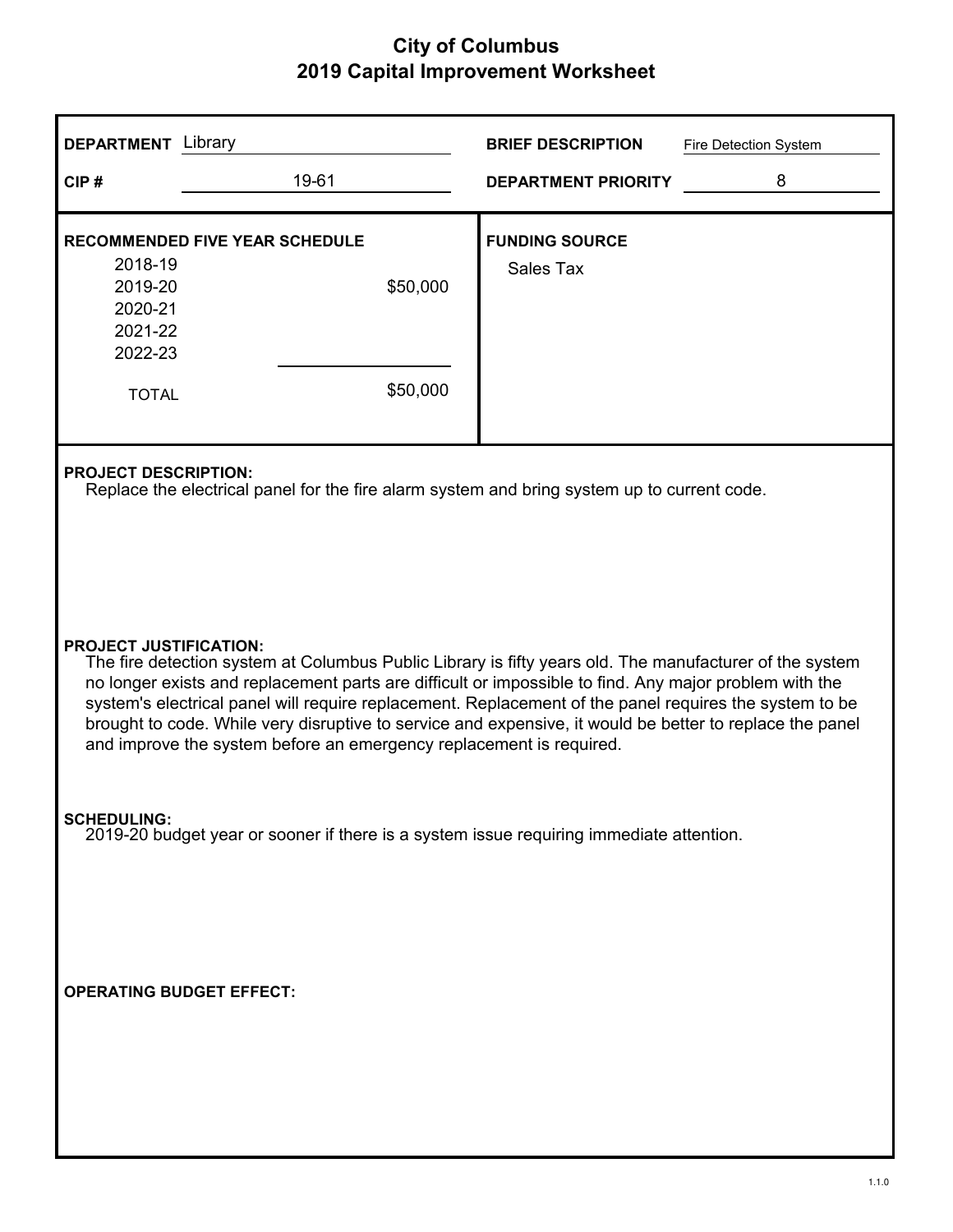| <b>DEPARTMENT</b> Library                                                                                                                                                                                                     |                                                               | <b>BRIEF DESCRIPTION</b>           | <b>Carpet and Paint</b> |  |
|-------------------------------------------------------------------------------------------------------------------------------------------------------------------------------------------------------------------------------|---------------------------------------------------------------|------------------------------------|-------------------------|--|
| CIP#                                                                                                                                                                                                                          | 19-63                                                         | <b>DEPARTMENT PRIORITY</b>         | 9                       |  |
| 2018-19<br>2019-20<br>2020-21<br>2021-22<br>2022-23<br><b>TOTAL</b>                                                                                                                                                           | <b>RECOMMENDED FIVE YEAR SCHEDULE</b><br>\$75,000<br>\$75,000 | <b>FUNDING SOURCE</b><br>Sales Tax |                         |  |
| <b>PROJECT DESCRIPTION:</b><br>Replace carpet and repaint the current Columbus Public Library located at 2504 14th Street. A library<br>moving company will be contracted to move the collection making replacement possible. |                                                               |                                    |                         |  |
| <b>PROJECT JUSTIFICATION:</b><br>Current facility carpets are worn and soiled, walls are in need of new paint.                                                                                                                |                                                               |                                    |                         |  |
| <b>SCHEDULING:</b><br>2020-21 budget year.                                                                                                                                                                                    |                                                               |                                    |                         |  |
| <b>OPERATING BUDGET EFFECT:</b>                                                                                                                                                                                               |                                                               |                                    |                         |  |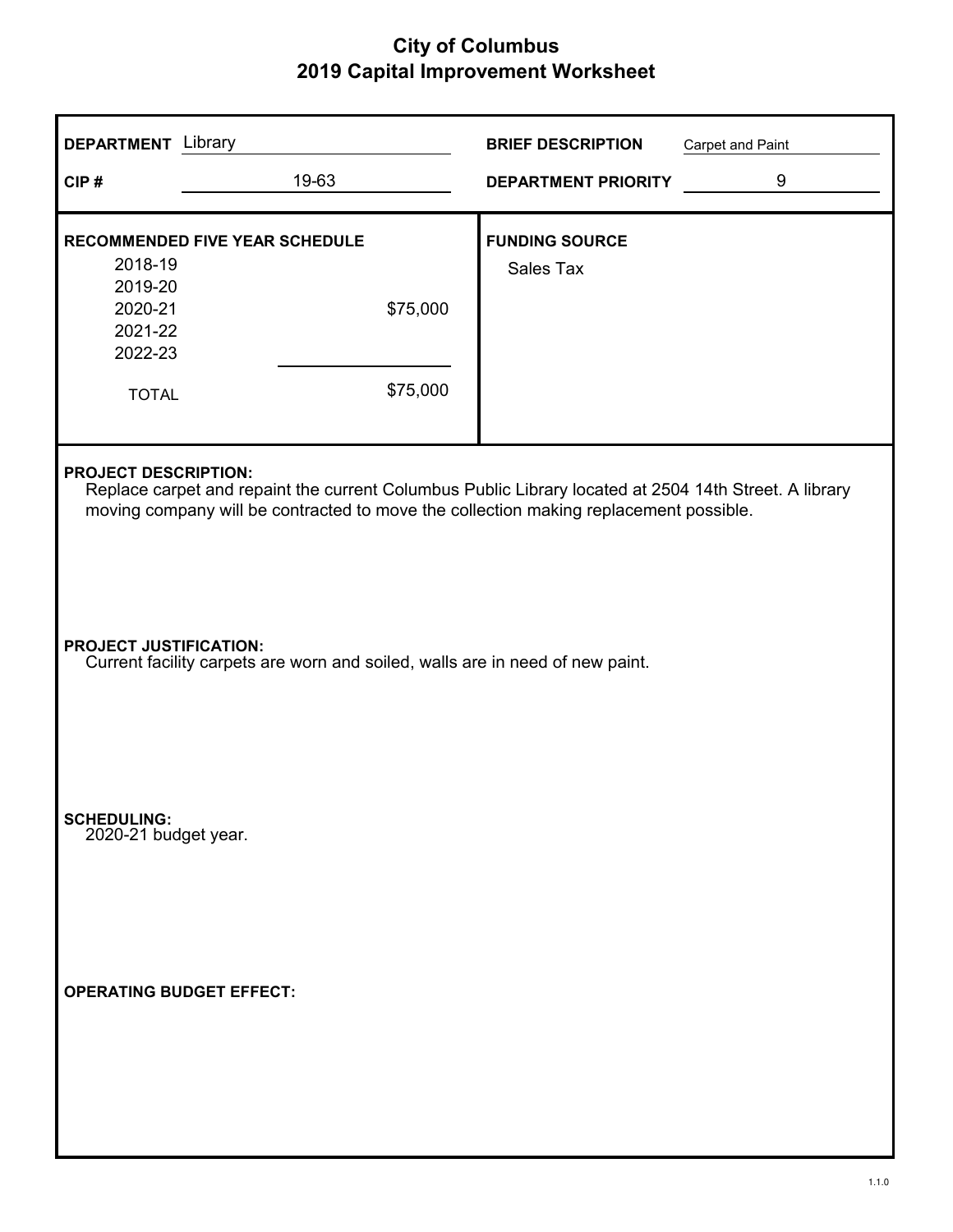| <b>DEPARTMENT</b> Library                                                                                                                                                     |                                                                                     | <b>BRIEF DESCRIPTION</b>           | <b>Replacement Windows</b> |  |
|-------------------------------------------------------------------------------------------------------------------------------------------------------------------------------|-------------------------------------------------------------------------------------|------------------------------------|----------------------------|--|
| CIP#                                                                                                                                                                          | 19-64                                                                               | <b>DEPARTMENT PRIORITY</b>         | 10                         |  |
| <b>RECOMMENDED FIVE YEAR SCHEDULE</b><br>2018-19<br>2019-20<br>2020-21<br>2021-22<br>2022-23<br><b>TOTAL</b>                                                                  | \$100,000<br>\$100,000<br>\$100,000<br>\$300,000                                    | <b>FUNDING SOURCE</b><br>Sales Tax |                            |  |
| <b>PROJECT DESCRIPTION:</b>                                                                                                                                                   | Replace windows at the current Columbus Public Library located at 2504 14th Street. |                                    |                            |  |
| <b>PROJECT JUSTIFICATION:</b><br>The current windows are energy inefficient, screwed closed, and the seals are very worn. The City<br>hopes to maintain and use the building. |                                                                                     |                                    |                            |  |
| <b>SCHEDULING:</b>                                                                                                                                                            | Replace the second floor windows in 2019-20.                                        |                                    |                            |  |
|                                                                                                                                                                               | Replace the first floor windows in 2020-21.                                         |                                    |                            |  |
| Replace the floor to ceiling glass located on the front of the building in 2021-22.                                                                                           |                                                                                     |                                    |                            |  |
| <b>OPERATING BUDGET EFFECT:</b><br>Will help lower utility expenses.                                                                                                          |                                                                                     |                                    |                            |  |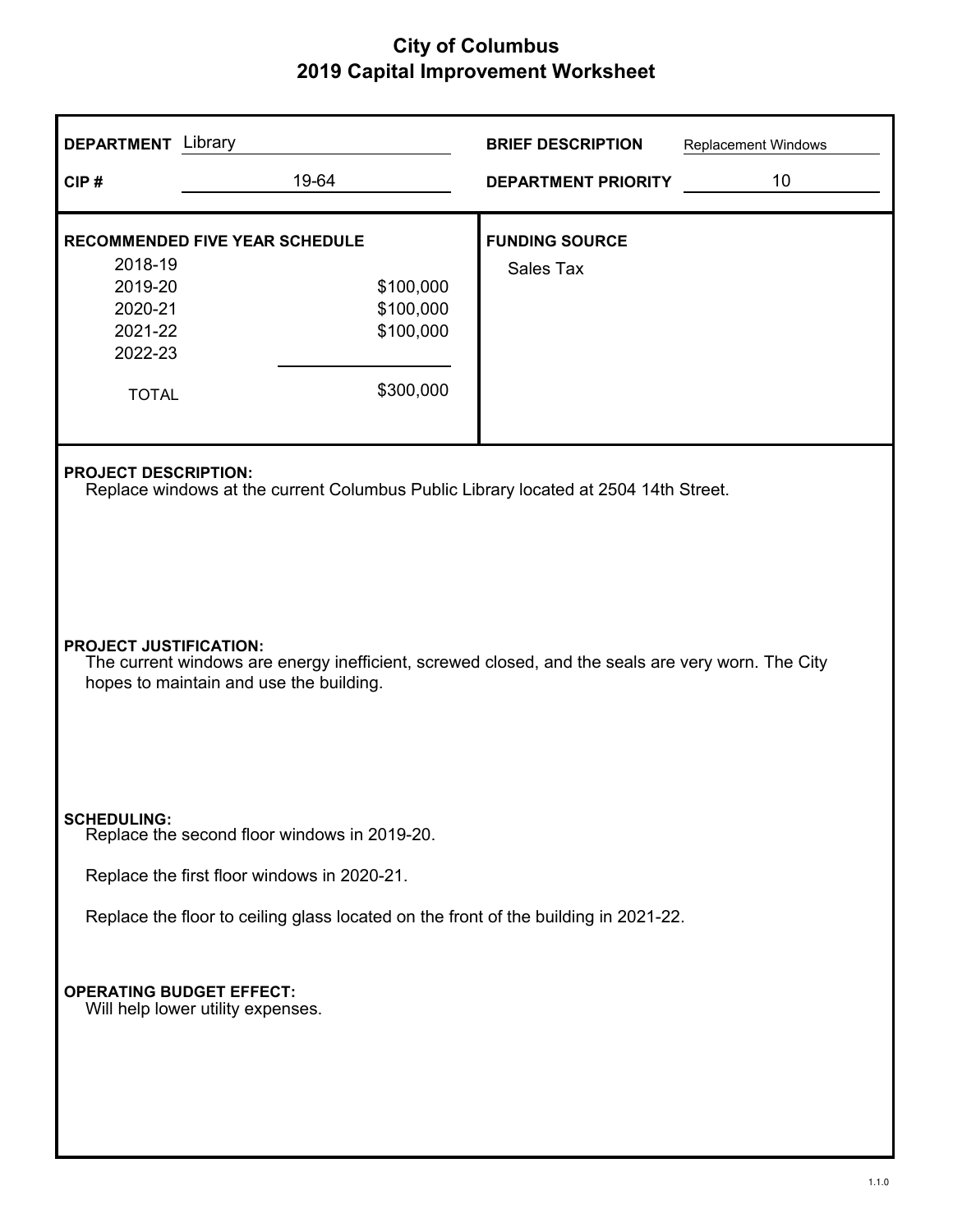| <b>DEPARTMENT</b> Library                                                                |                                                                                                                   | <b>BRIEF DESCRIPTION</b>           | <b>Collection Security</b> |  |
|------------------------------------------------------------------------------------------|-------------------------------------------------------------------------------------------------------------------|------------------------------------|----------------------------|--|
| CIP#                                                                                     | 19-65                                                                                                             | <b>DEPARTMENT PRIORITY</b>         | 11                         |  |
| 2018-19<br>2019-20<br>2020-21<br>2021-22<br>2022-23<br><b>TOTAL</b>                      | RECOMMENDED FIVE YEAR SCHEDULE<br>\$30,000<br>\$30,000                                                            | <b>FUNDING SOURCE</b><br>Sales Tax |                            |  |
|                                                                                          | <b>PROJECT DESCRIPTION:</b><br>Purchase a security gate system that is compatible with the library's RFID system. |                                    |                            |  |
| <b>PROJECT JUSTIFICATION:</b><br>Secure the collection against loss or theft.            |                                                                                                                   |                                    |                            |  |
| <b>SCHEDULING:</b><br>Implementation to coincide with the development of a new facility. |                                                                                                                   |                                    |                            |  |
| <b>OPERATING BUDGET EFFECT:</b>                                                          |                                                                                                                   |                                    |                            |  |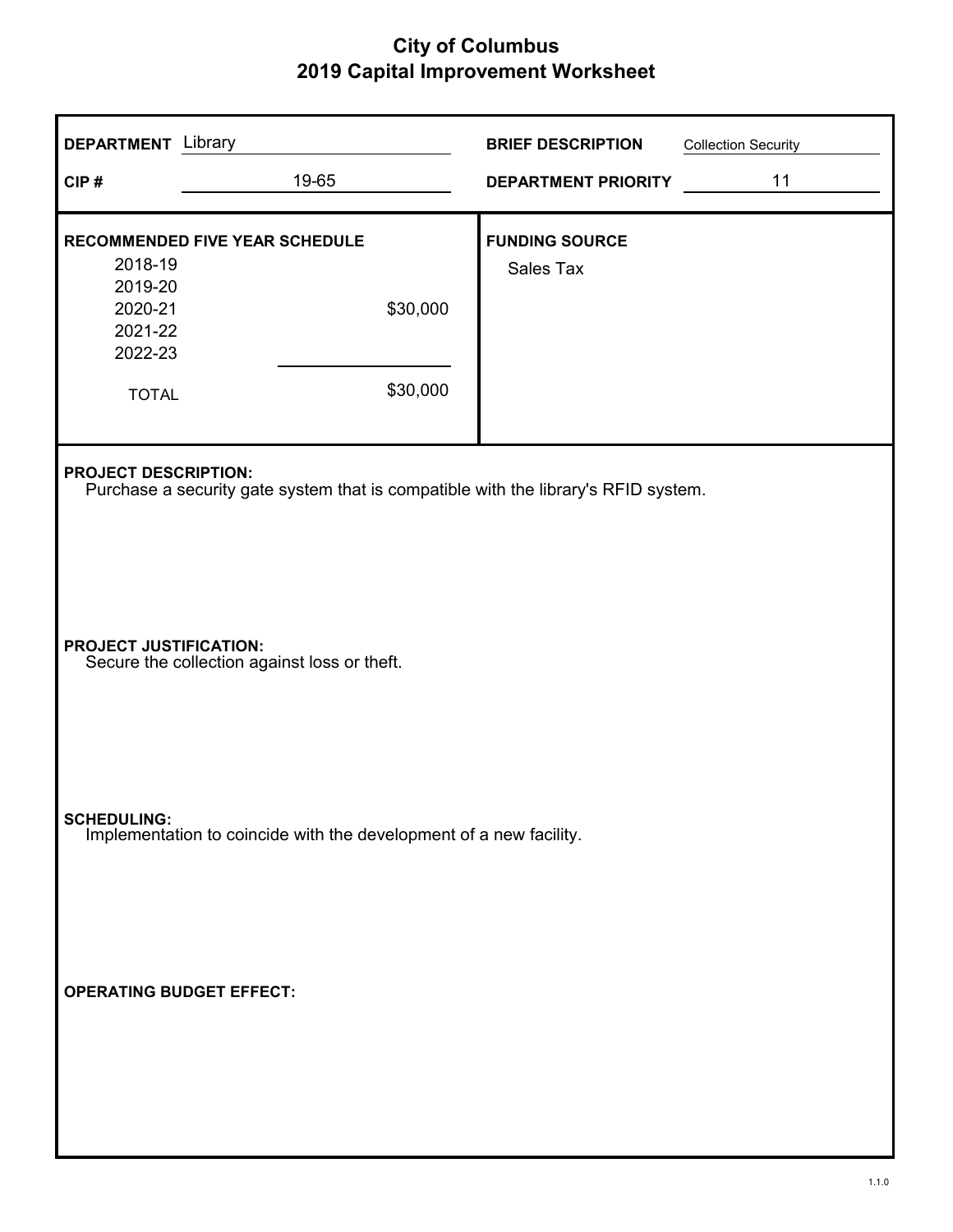| <b>DEPARTMENT</b> Cemetery                                                                                                                                                                                                           |                                                                         | <b>BRIEF DESCRIPTION</b>   | 44" Mower |  |  |
|--------------------------------------------------------------------------------------------------------------------------------------------------------------------------------------------------------------------------------------|-------------------------------------------------------------------------|----------------------------|-----------|--|--|
| CIP#                                                                                                                                                                                                                                 | 19-66                                                                   | <b>DEPARTMENT PRIORITY</b> | 1         |  |  |
| <b>RECOMMENDED FIVE YEAR SCHEDULE</b>                                                                                                                                                                                                |                                                                         | <b>FUNDING SOURCE</b>      |           |  |  |
| 2018-19<br>2019-20                                                                                                                                                                                                                   | \$8,000                                                                 | Sales Tax                  |           |  |  |
| 2020-21                                                                                                                                                                                                                              |                                                                         |                            |           |  |  |
| 2021-22<br>2022-23                                                                                                                                                                                                                   |                                                                         |                            |           |  |  |
| <b>TOTAL</b>                                                                                                                                                                                                                         | \$8,000                                                                 |                            |           |  |  |
|                                                                                                                                                                                                                                      | <b>PROJECT DESCRIPTION:</b><br>Replace 2011 Ferris 44" zero turn mower. |                            |           |  |  |
| <b>PROJECT JUSTIFICATION:</b><br>This mower has been a problem since we bought it. It is in need of constant repair due to engine and<br>transmission problems. The transmission will need to be replaced soon if we keep the mower. |                                                                         |                            |           |  |  |
| <b>SCHEDULING:</b><br>2018-2019 Budget.                                                                                                                                                                                              |                                                                         |                            |           |  |  |
| <b>OPERATING BUDGET EFFECT:</b><br>Less maintenance costs.                                                                                                                                                                           |                                                                         |                            |           |  |  |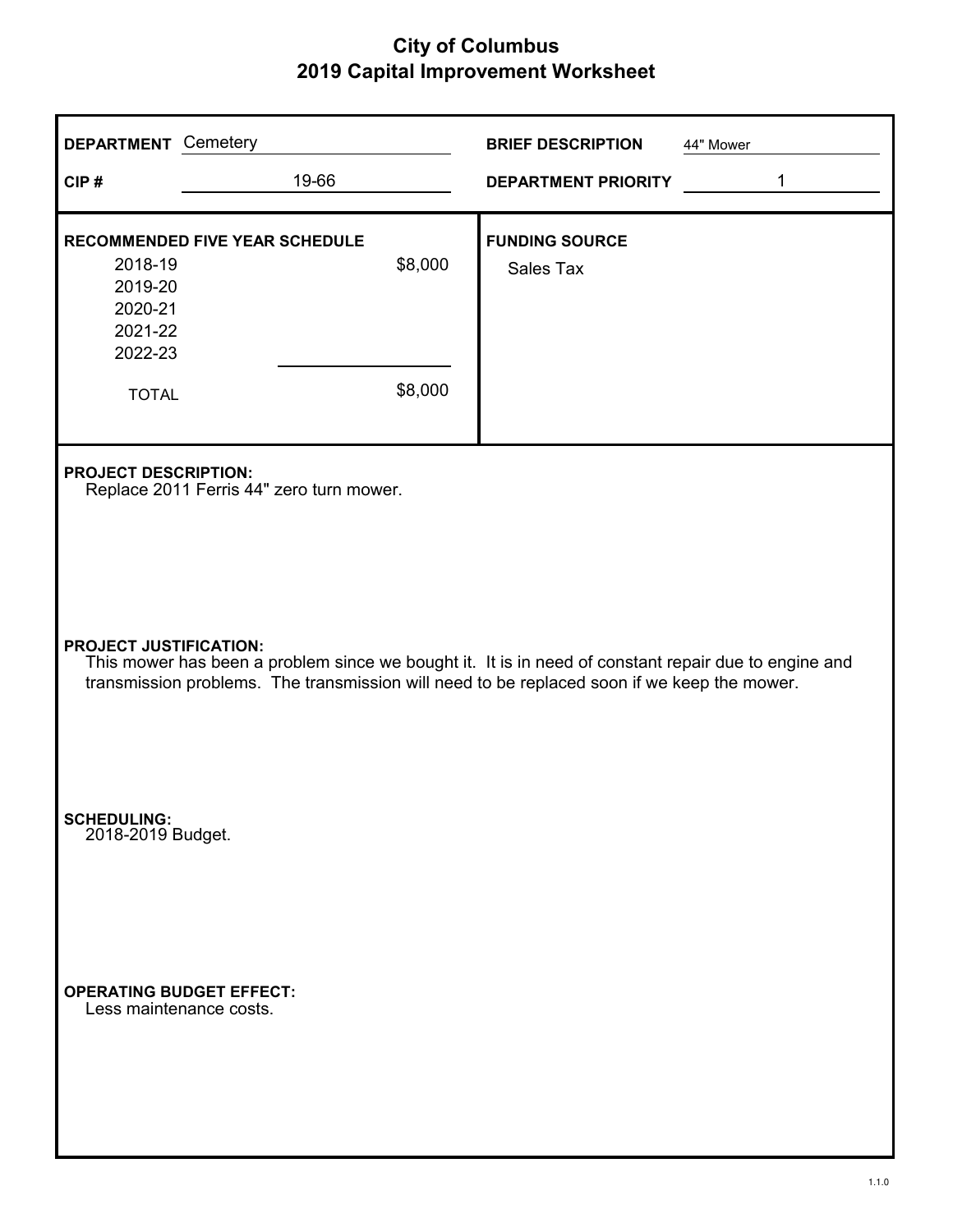| <b>DEPARTMENT</b> Cemetery                                                           |                                                                                                                                                            | <b>BRIEF DESCRIPTION</b><br>New Maintenance Shop                               |  |  |  |
|--------------------------------------------------------------------------------------|------------------------------------------------------------------------------------------------------------------------------------------------------------|--------------------------------------------------------------------------------|--|--|--|
| CIP#                                                                                 | 19-67                                                                                                                                                      | 1<br><b>DEPARTMENT PRIORITY</b>                                                |  |  |  |
|                                                                                      | <b>RECOMMENDED FIVE YEAR SCHEDULE</b>                                                                                                                      | <b>FUNDING SOURCE</b>                                                          |  |  |  |
| 2018-19<br>2019-20<br>2020-21<br>2021-22<br>2022-23                                  | \$50,000<br>\$500,000                                                                                                                                      | <b>Federal or State Funds</b><br><b>Project Assistance</b><br><b>Sales Tax</b> |  |  |  |
| <b>TOTAL</b>                                                                         | \$550,000                                                                                                                                                  |                                                                                |  |  |  |
|                                                                                      | <b>PROJECT DESCRIPTION:</b><br>Construction of the new Cemetery Maintenance Shop.                                                                          |                                                                                |  |  |  |
|                                                                                      | <b>PROJECT JUSTIFICATION:</b><br>The current Cemetery Maintenance Shop will need to be removed for the construction of the 12th<br>Avenue viaduct project. |                                                                                |  |  |  |
| <b>SCHEDULING:</b><br>Begin in spring or summer 2020 and complete in summer of 2021. |                                                                                                                                                            |                                                                                |  |  |  |
|                                                                                      | <b>OPERATING BUDGET EFFECT:</b><br>More efficient building, better utilization of building space.                                                          |                                                                                |  |  |  |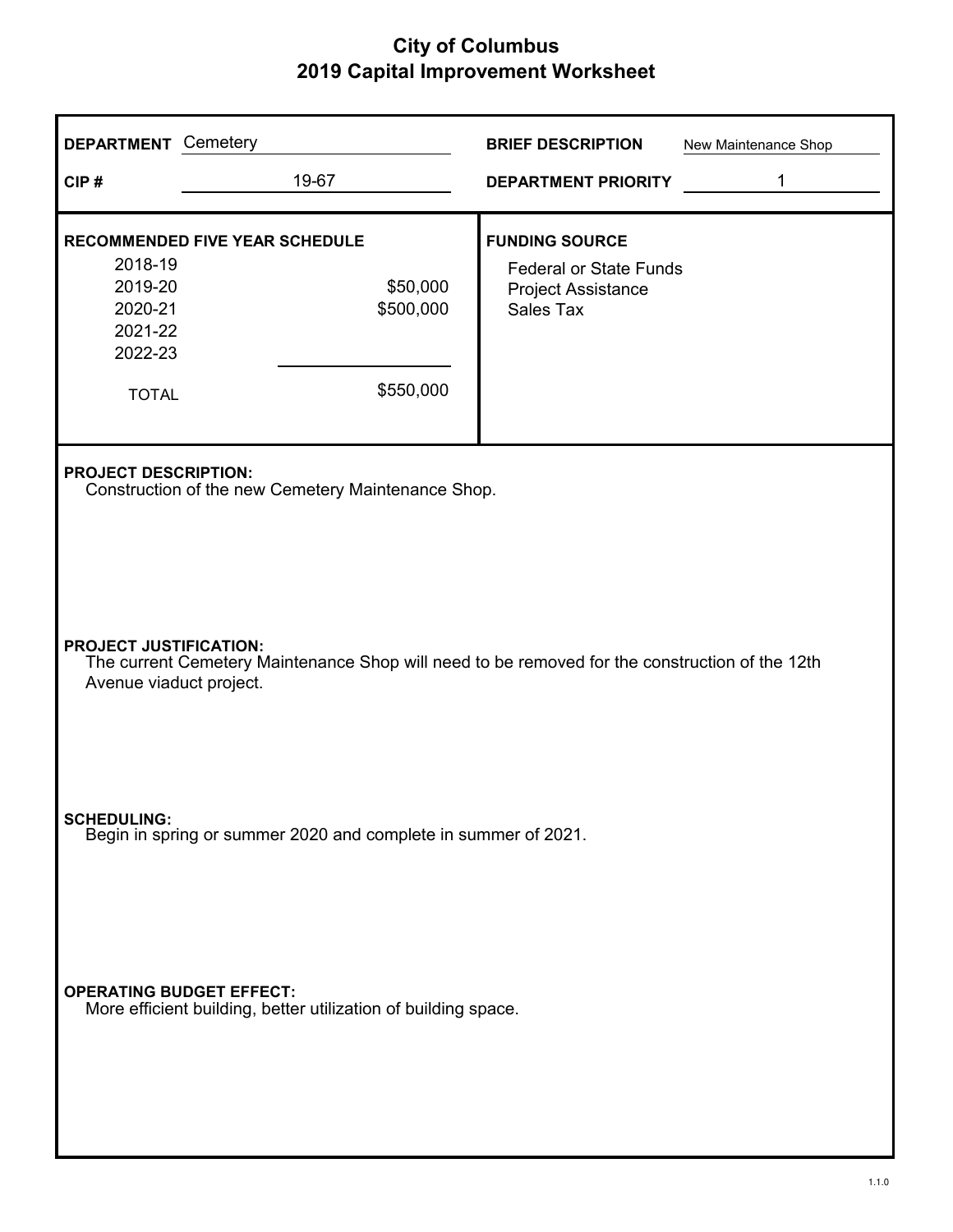| <b>DEPARTMENT</b> Cemetery                                                                                                                 |                                                                                                                                                                                                                                                                                                                                       | <b>BRIEF DESCRIPTION</b><br><b>Land Acquisition</b> |  |  |  |
|--------------------------------------------------------------------------------------------------------------------------------------------|---------------------------------------------------------------------------------------------------------------------------------------------------------------------------------------------------------------------------------------------------------------------------------------------------------------------------------------|-----------------------------------------------------|--|--|--|
| CIP#                                                                                                                                       | 19-68                                                                                                                                                                                                                                                                                                                                 | <b>DEPARTMENT PRIORITY</b>                          |  |  |  |
| 2018-19<br>2019-20<br>2020-21<br>2021-22<br>2022-23<br><b>TOTAL</b>                                                                        | <b>RECOMMENDED FIVE YEAR SCHEDULE</b><br>\$150,000<br>\$150,000                                                                                                                                                                                                                                                                       | <b>FUNDING SOURCE</b><br><b>Sales Tax</b>           |  |  |  |
|                                                                                                                                            | <b>PROJECT DESCRIPTION:</b><br>Acquire property adjacent to the north side of the Columbus Cemetery, approximately 21 acres, to<br>"square off" the footprint and ensure adequate space for future burials. The Columbus Cemetery Board<br>recommends approval of the acquistion.<br>Area can also be used for the new Cemetery shop. |                                                     |  |  |  |
|                                                                                                                                            | <b>PROJECT JUSTIFICATION:</b><br>At the current rate of spaces sold, there is space in Rose Lawn and Columbus Cemeteries to last<br>approximately 40 years. As the areas around the cemeteries continue to develop, property may not be<br>available for future expansion.                                                            |                                                     |  |  |  |
| <b>SCHEDULING:</b>                                                                                                                         |                                                                                                                                                                                                                                                                                                                                       |                                                     |  |  |  |
| <b>OPERATING BUDGET EFFECT:</b><br>Property could be rented out for farm production by the City until it is needed for cemetery expansion. |                                                                                                                                                                                                                                                                                                                                       |                                                     |  |  |  |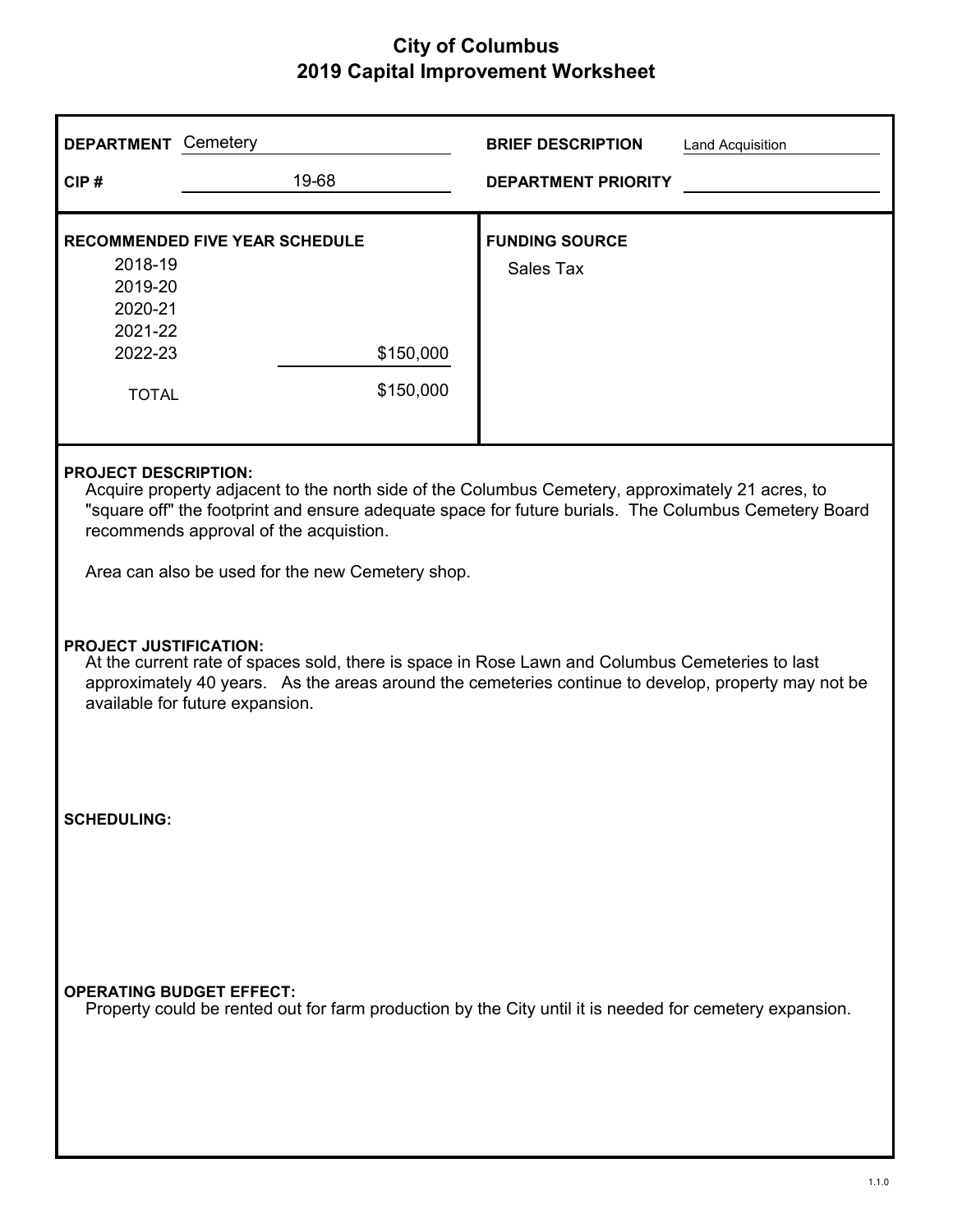| <b>DEPARTMENT</b> Cemetery                          |                                          | <b>BRIEF DESCRIPTION</b>   | Pickup with Dump Box |
|-----------------------------------------------------|------------------------------------------|----------------------------|----------------------|
| CIP#                                                | 19-69                                    | <b>DEPARTMENT PRIORITY</b> |                      |
|                                                     | RECOMMENDED FIVE YEAR SCHEDULE           | <b>FUNDING SOURCE</b>      |                      |
| 2018-19<br>2019-20<br>2020-21<br>2021-22<br>2022-23 | \$25,000                                 | Sales Tax                  |                      |
| <b>TOTAL</b>                                        | \$25,000                                 |                            |                      |
| <b>PROJECT DESCRIPTION:</b>                         | Replace 2001 Chevy pickup with dump box. |                            |                      |
| <b>PROJECT JUSTIFICATION:</b>                       |                                          |                            |                      |
| <b>SCHEDULING:</b>                                  |                                          |                            |                      |
| <b>OPERATING BUDGET EFFECT:</b>                     |                                          |                            |                      |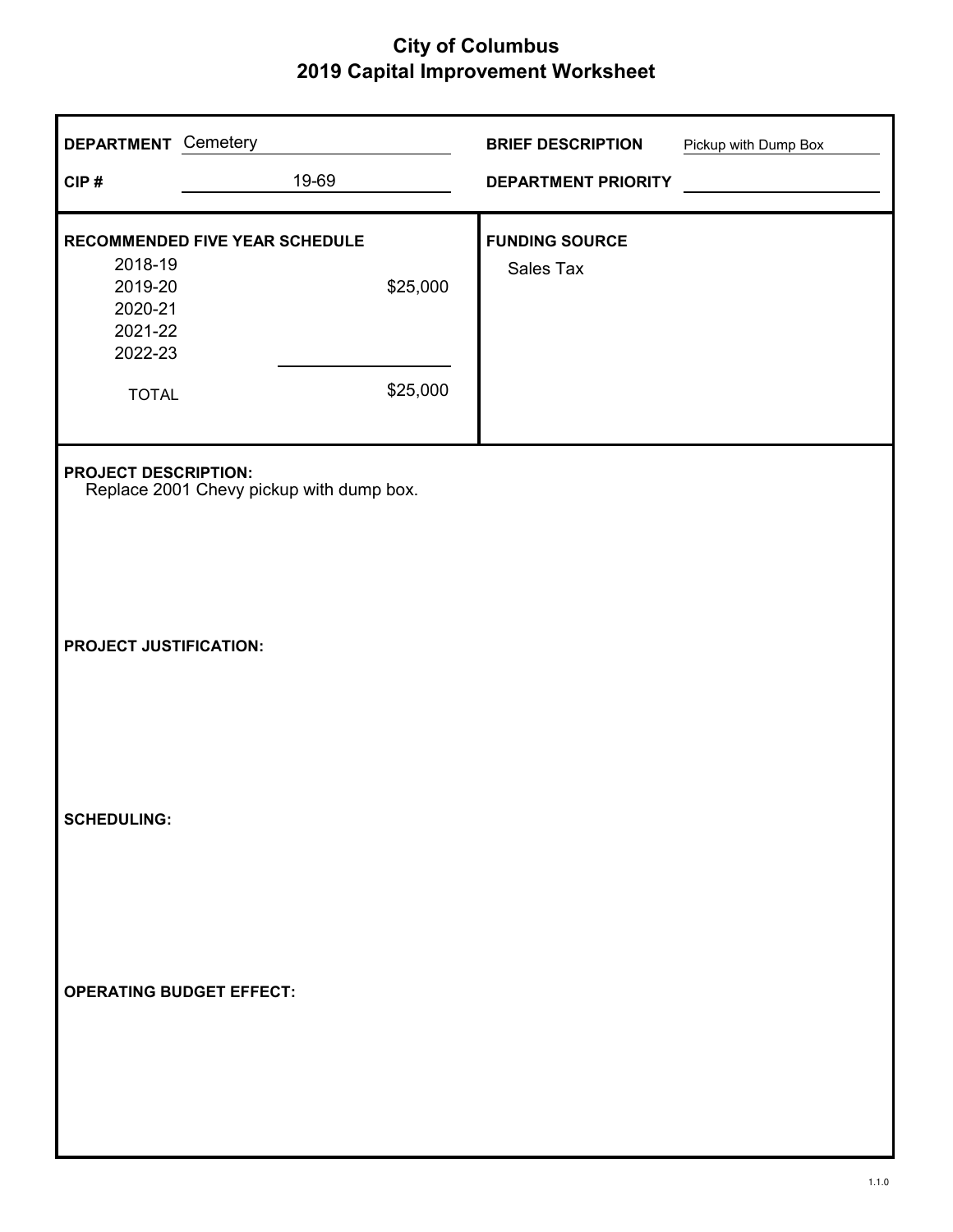| <b>DEPARTMENT</b> Cemetery                                                                                                                                                                                                                                                                                                                                             |                                                            | <b>BRIEF DESCRIPTION</b>           | 52" Mower |  |
|------------------------------------------------------------------------------------------------------------------------------------------------------------------------------------------------------------------------------------------------------------------------------------------------------------------------------------------------------------------------|------------------------------------------------------------|------------------------------------|-----------|--|
| CIP#                                                                                                                                                                                                                                                                                                                                                                   | 19-70                                                      | <b>DEPARTMENT PRIORITY</b>         |           |  |
| <b>RECOMMENDED FIVE YEAR SCHEDULE</b><br>2018-19                                                                                                                                                                                                                                                                                                                       |                                                            | <b>FUNDING SOURCE</b><br>Sales Tax |           |  |
| 2019-20<br>2020-21<br>2021-22<br>2022-23                                                                                                                                                                                                                                                                                                                               | \$7,000                                                    |                                    |           |  |
| <b>TOTAL</b>                                                                                                                                                                                                                                                                                                                                                           | \$7,000                                                    |                                    |           |  |
|                                                                                                                                                                                                                                                                                                                                                                        | <b>PROJECT DESCRIPTION:</b><br>Replace 1997 Snapper mower. |                                    |           |  |
| <b>PROJECT JUSTIFICATION:</b><br>Mower is in poor shape and the reason that we have held onto it so long is because it has a snow<br>blower attachment that we have to use on the viaduct sidewalks. The Park Department is purchasing<br>new equipment that will be able to clear the sidewalks on the viaducts and this unit will not be needed<br>for that purpose. |                                                            |                                    |           |  |
| <b>SCHEDULING:</b>                                                                                                                                                                                                                                                                                                                                                     |                                                            |                                    |           |  |
| <b>OPERATING BUDGET EFFECT:</b><br>Less maintenance costs.                                                                                                                                                                                                                                                                                                             |                                                            |                                    |           |  |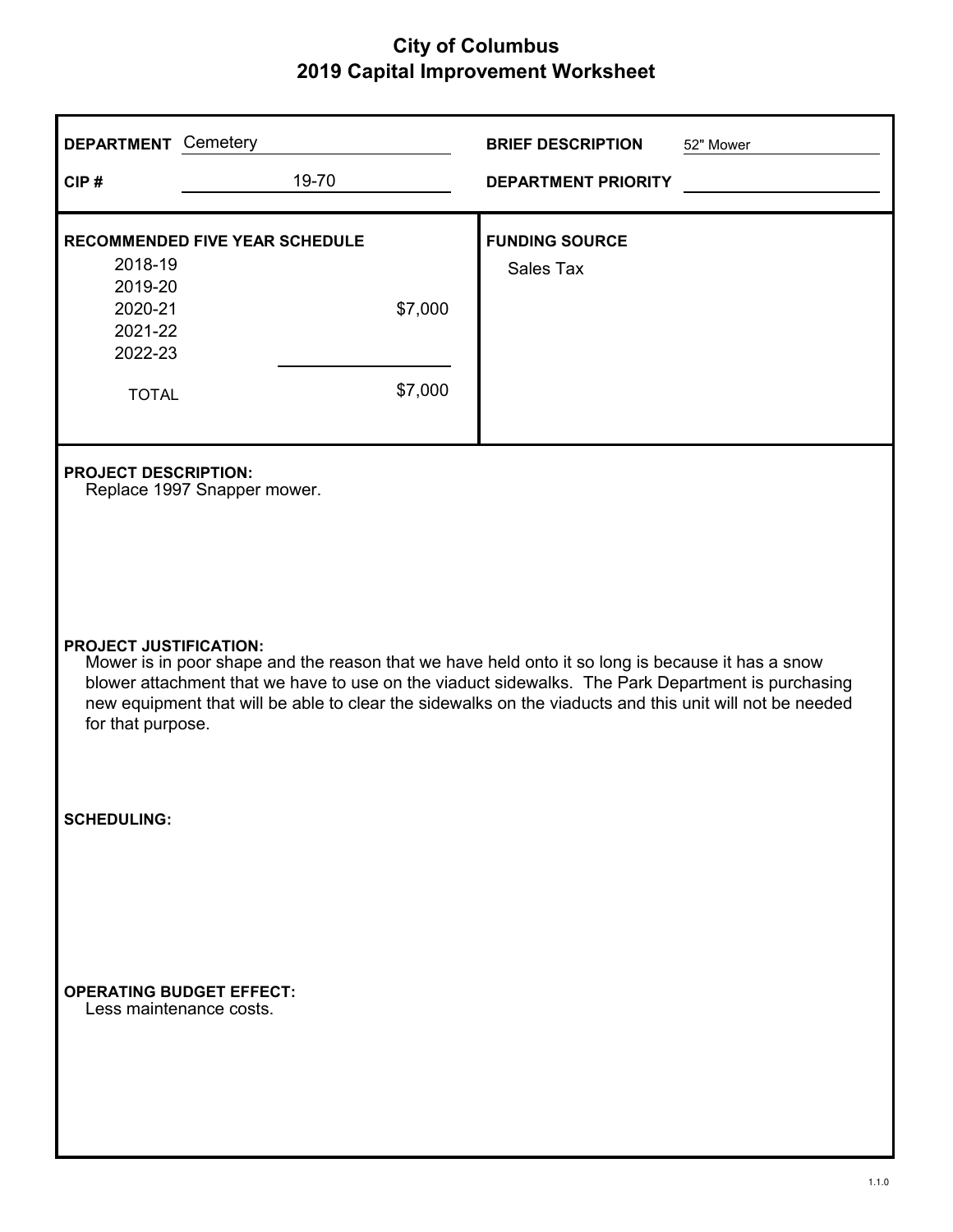|                                                                     | <b>DEPARTMENT</b> Community Development |                      | <b>BRIEF DESCRIPTION</b>                                   | Pickup |   |
|---------------------------------------------------------------------|-----------------------------------------|----------------------|------------------------------------------------------------|--------|---|
| CIP#                                                                | 19-71                                   |                      | <b>DEPARTMENT PRIORITY</b>                                 |        | 1 |
| 2018-19<br>2019-20<br>2020-21<br>2021-22<br>2022-23<br><b>TOTAL</b> | <b>RECOMMENDED FIVE YEAR SCHEDULE</b>   | \$20,000<br>\$20,000 | <b>FUNDING SOURCE</b><br><b>Community Development Fees</b> |        |   |
| <b>PROJECT DESCRIPTION:</b>                                         | 2018-19 - Replace #76 Ford Pickup.      |                      |                                                            |        |   |
| <b>PROJECT JUSTIFICATION:</b><br>Replace aging vehicles.            |                                         |                      |                                                            |        |   |
| <b>SCHEDULING:</b>                                                  |                                         |                      |                                                            |        |   |
|                                                                     | <b>OPERATING BUDGET EFFECT:</b>         |                      |                                                            |        |   |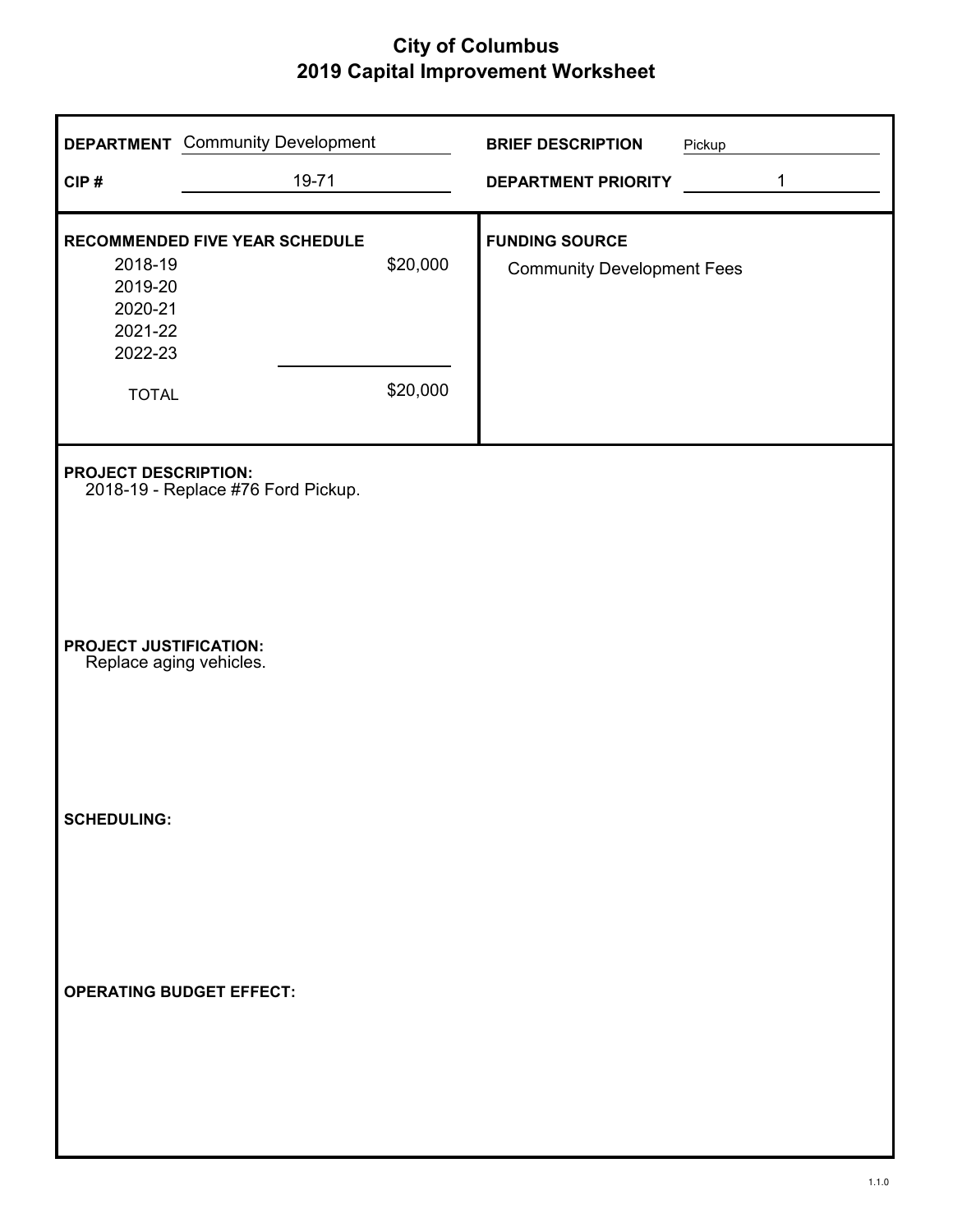|                                                                     | <b>DEPARTMENT</b> Community Development              | <b>BRIEF DESCRIPTION</b>          | Computers |
|---------------------------------------------------------------------|------------------------------------------------------|-----------------------------------|-----------|
| CIP#                                                                | 19-72                                                | <b>DEPARTMENT PRIORITY</b>        | 2         |
|                                                                     | RECOMMENDED FIVE YEAR SCHEDULE                       | <b>FUNDING SOURCE</b>             |           |
| 2018-19<br>2019-20<br>2020-21<br>2021-22<br>2022-23<br><b>TOTAL</b> | \$2,000<br>\$2,000<br>\$2,000<br>\$4,000<br>\$10,000 | <b>Community Development Fees</b> |           |
| <b>PROJECT DESCRIPTION:</b><br>Replacement computers.               |                                                      |                                   |           |
| <b>PROJECT JUSTIFICATION:</b>                                       | Replacement of field laptops and desktop computers.  |                                   |           |
| <b>SCHEDULING:</b>                                                  |                                                      |                                   |           |
| <b>OPERATING BUDGET EFFECT:</b>                                     |                                                      |                                   |           |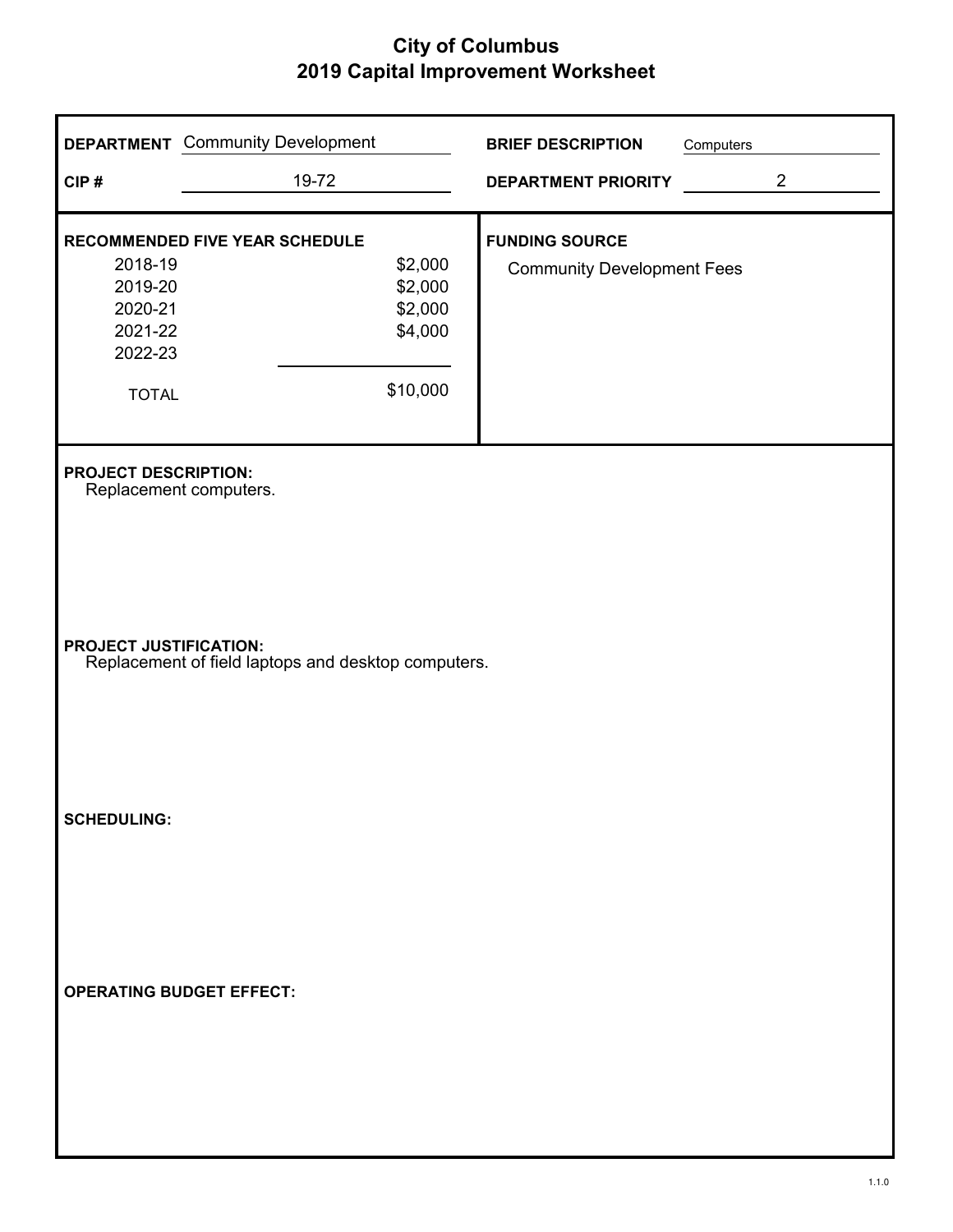| <b>DEPARTMENT</b> Park                              |                                                    | <b>BRIEF DESCRIPTION</b><br>Powerhouse Trail Phase 1                                                                                                  |
|-----------------------------------------------------|----------------------------------------------------|-------------------------------------------------------------------------------------------------------------------------------------------------------|
| CIP#                                                | 19-73                                              | <b>DEPARTMENT PRIORITY</b>                                                                                                                            |
| 2018-19<br>2019-20<br>2020-21<br>2021-22<br>2022-23 | <b>RECOMMENDED FIVE YEAR SCHEDULE</b><br>\$490,000 | <b>FUNDING SOURCE</b><br>Nebraska Game and Parks RTP Grant (50%)<br>Lower Loup NRD (15%)<br>Columbus Area Recreational Trails (8%)<br>Sales Tax (27%) |
| <b>TOTAL</b>                                        | \$490,000                                          |                                                                                                                                                       |
| <b>PROJECT DESCRIPTION:</b>                         |                                                    |                                                                                                                                                       |

Phase 1 is connection of the Wilderness Park/Lake North system with the Discoverer system or on the North side of Lost Creek Parkway from 33rd Avenue to Wilderness Park Road. The project would require the Army Corps of Engineers approval since it is on and along the Lost Creek Flood Control ditch. The project would be on City-owned property.

Phase 2, which is not a part of this CIP, would be from Wilderness Park Road to 3rd Avenue and Loup Public Power's Powerhouse Park.

#### **PROJECT JUSTIFICATION:**

City to apply for the Nebraska Game and Parks Recreational Trails Program (RTP) grant which has an 80 percent grant and 20 percent match requirement, however, the grant maximum award is \$250,000, which is 50% of this project cost. If the grant was not obtained the project would not move forward. Columbus Area Recreational Trails (CART) would participate with 8% of the costs, and the Lower Loup Natural Resources District will provide 15% of the funds. The City's anticipated final cost would be approximately \$135,000.

#### **SCHEDULING:**

Dependent on grant funding and timeline.

#### **OPERATING BUDGET EFFECT:**

Additional Park Department maintenance and snow removal on the trail.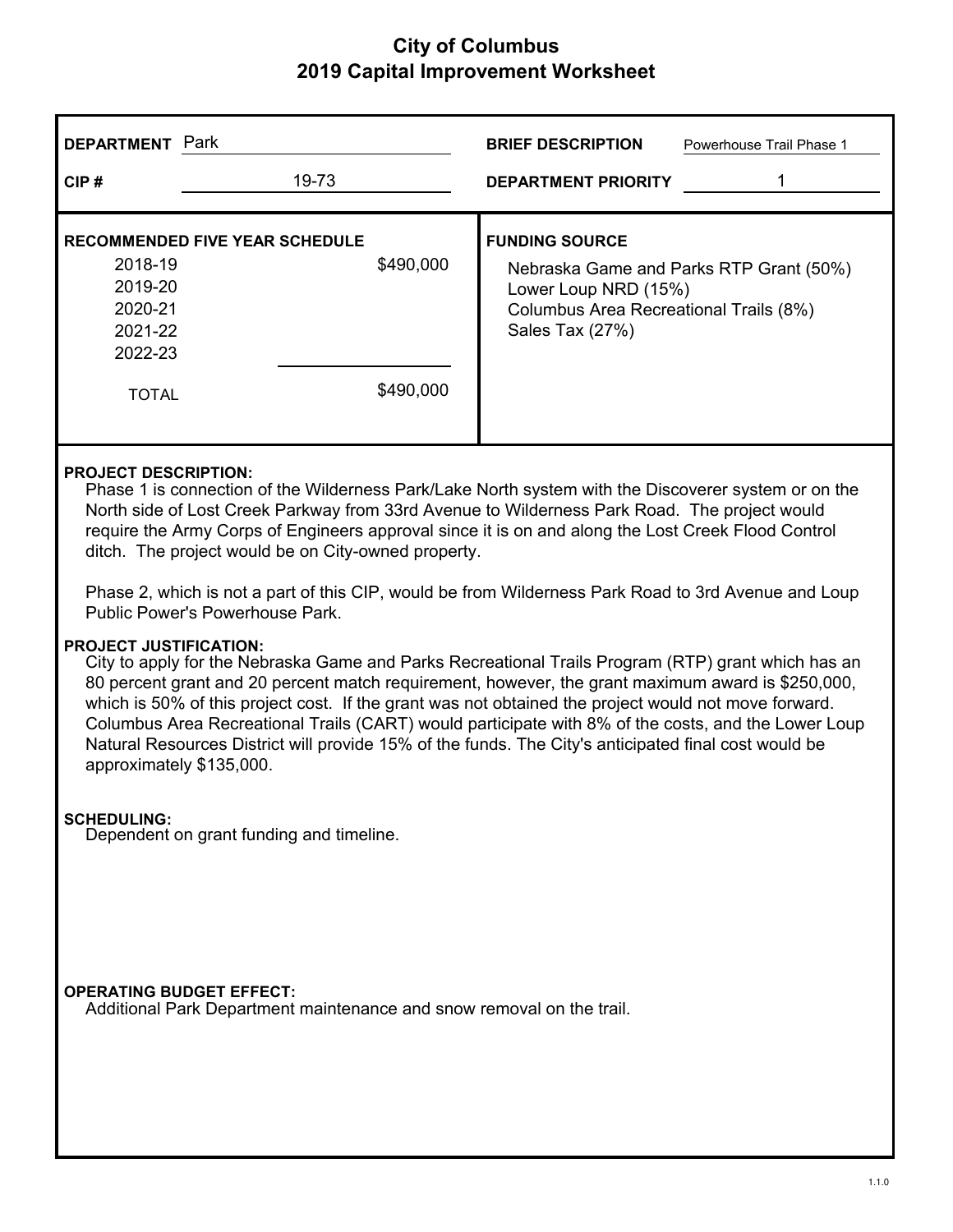| <b>DEPARTMENT</b> Park                                                                                                                                                                                               |                                                               | <b>BRIEF DESCRIPTION</b>   | Splash Pad Construction |  |  |
|----------------------------------------------------------------------------------------------------------------------------------------------------------------------------------------------------------------------|---------------------------------------------------------------|----------------------------|-------------------------|--|--|
| CIP#                                                                                                                                                                                                                 | 19-74                                                         | <b>DEPARTMENT PRIORITY</b> | $\overline{2}$          |  |  |
|                                                                                                                                                                                                                      | <b>RECOMMENDED FIVE YEAR SCHEDULE</b>                         | <b>FUNDING SOURCE</b>      |                         |  |  |
| 2018-19<br>2019-20<br>2020-21                                                                                                                                                                                        | \$120,000<br>\$120,000                                        | Sales Tax                  |                         |  |  |
| 2021-22<br>2022-23                                                                                                                                                                                                   | \$120,000                                                     |                            |                         |  |  |
| <b>TOTAL</b>                                                                                                                                                                                                         | \$360,000                                                     |                            |                         |  |  |
|                                                                                                                                                                                                                      | <b>PROJECT DESCRIPTION:</b><br>Add splash pads to area parks. |                            |                         |  |  |
| <b>PROJECT JUSTIFICATION:</b><br>Add a popular feature to neighborhood parks. Would add in different areas of the community so that<br>the splash pads would be within walking distance for a majority of residents. |                                                               |                            |                         |  |  |
| <b>SCHEDULING:</b><br>2018-19 - Glur Park<br>2021-22 - Bradshaw Park                                                                                                                                                 | 2019-20 - Centennial Park                                     |                            |                         |  |  |
| <b>OPERATING BUDGET EFFECT:</b>                                                                                                                                                                                      | Additional maintenance costs.                                 |                            |                         |  |  |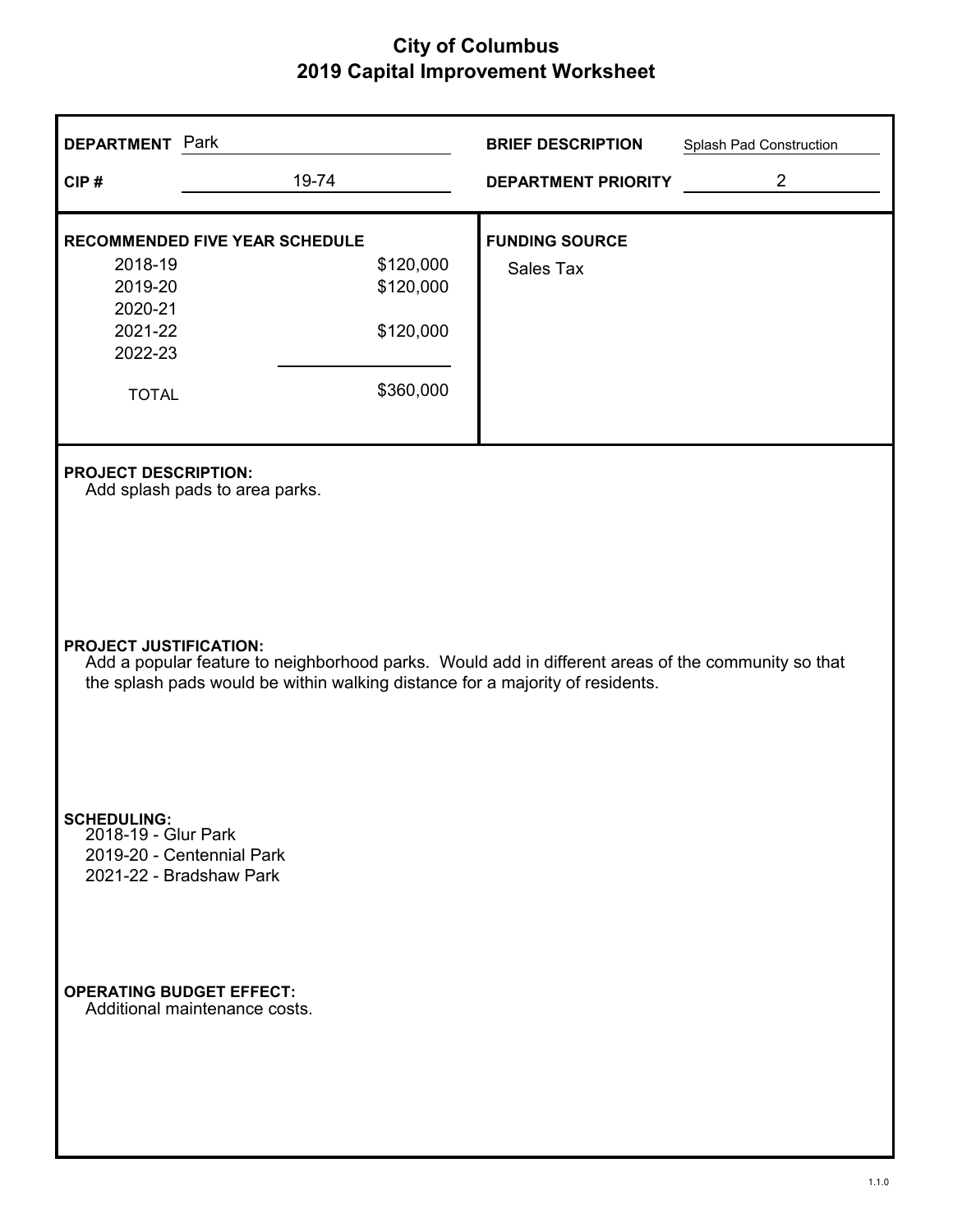| <b>DEPARTMENT</b> Park                                                                                                                                                                                                                                                                                                                                                                                                                    |                                                                                                      | <b>BRIEF DESCRIPTION</b>           | Frontier Park Restroom and<br>Shelter |  |  |
|-------------------------------------------------------------------------------------------------------------------------------------------------------------------------------------------------------------------------------------------------------------------------------------------------------------------------------------------------------------------------------------------------------------------------------------------|------------------------------------------------------------------------------------------------------|------------------------------------|---------------------------------------|--|--|
| CIP#                                                                                                                                                                                                                                                                                                                                                                                                                                      | 19-75                                                                                                | <b>DEPARTMENT PRIORITY</b>         | 3                                     |  |  |
| 2018-19<br>2019-20<br>2020-21<br>2021-22<br>2022-23                                                                                                                                                                                                                                                                                                                                                                                       | <b>RECOMMENDED FIVE YEAR SCHEDULE</b><br>\$350,000                                                   | <b>FUNDING SOURCE</b><br>Sales Tax |                                       |  |  |
| <b>TOTAL</b>                                                                                                                                                                                                                                                                                                                                                                                                                              | \$350,000                                                                                            |                                    |                                       |  |  |
|                                                                                                                                                                                                                                                                                                                                                                                                                                           | <b>PROJECT DESCRIPTION:</b><br>Build restroom/storage area/shelter for development of Frontier Park. |                                    |                                       |  |  |
| <b>PROJECT JUSTIFICATION:</b><br>Frontier Park will be developed starting in spring of 2019. Along with the restrooms, playground<br>equipment, tennis/basketball courts, covered horseshoe courts, baseball field and open practice space<br>will be constructed. Frontier Park will serve as the neighborhood park for the Thiele and Johannes<br>additions in East Columbus as well as any future residential development in the area. |                                                                                                      |                                    |                                       |  |  |
| <b>SCHEDULING:</b><br>Concept and design for the restrooms/storage area/shelter was completed in the 2016-17 budget year.<br>Completed Bradshaw Park project in 2018. The same building design will be used for the Frontier Park<br>project in 2019.                                                                                                                                                                                     |                                                                                                      |                                    |                                       |  |  |
| <b>OPERATING BUDGET EFFECT:</b><br>Additional park to maintain.                                                                                                                                                                                                                                                                                                                                                                           |                                                                                                      |                                    |                                       |  |  |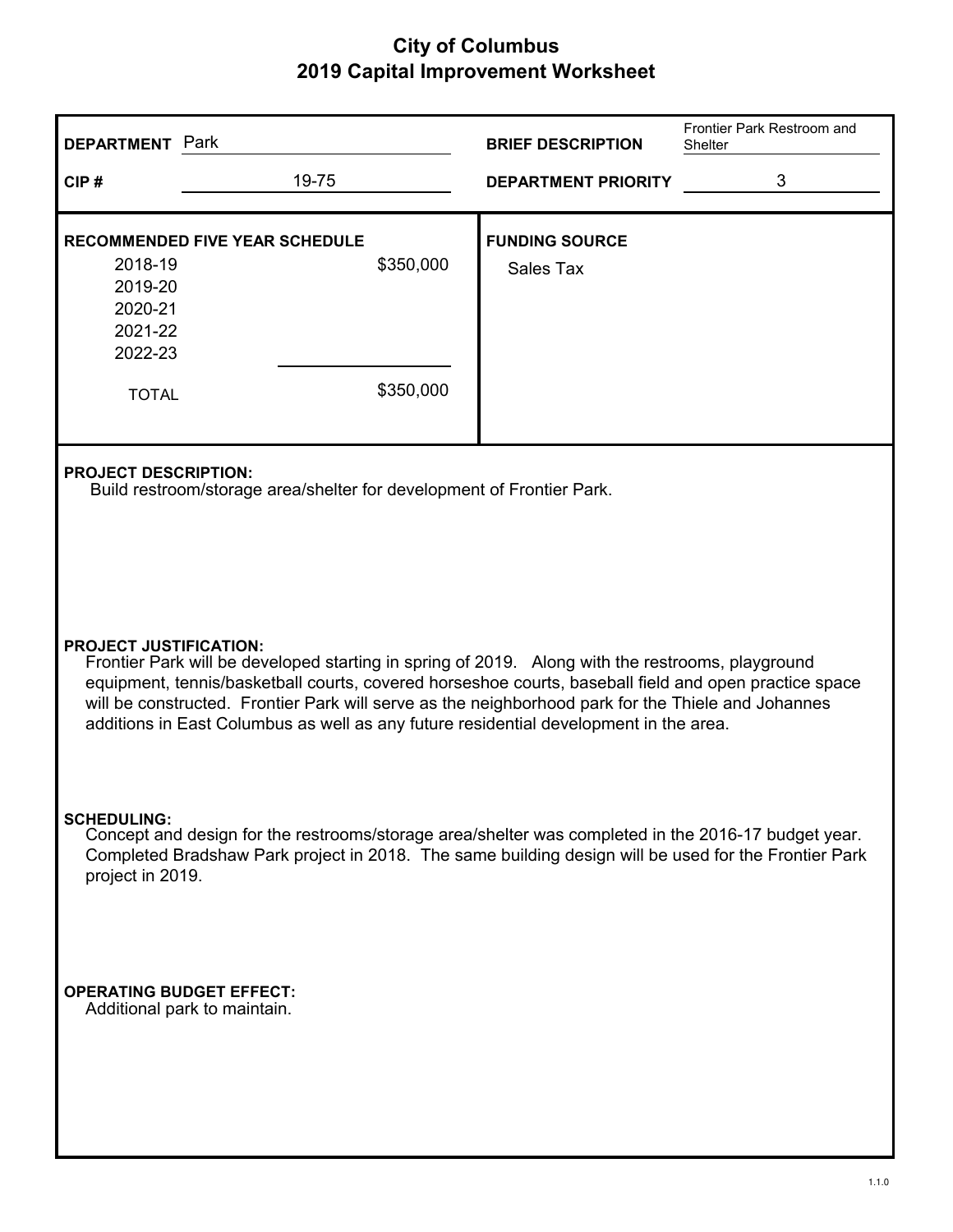| <b>DEPARTMENT</b> Park                                                                                                                                                     |                                                                                                                                                                                       | <b>BRIEF DESCRIPTION</b>           | <b>Tree Planting</b> |  |  |  |
|----------------------------------------------------------------------------------------------------------------------------------------------------------------------------|---------------------------------------------------------------------------------------------------------------------------------------------------------------------------------------|------------------------------------|----------------------|--|--|--|
| CIP#                                                                                                                                                                       | 19-76                                                                                                                                                                                 | <b>DEPARTMENT PRIORITY</b>         | $\overline{4}$       |  |  |  |
| <b>RECOMMENDED FIVE YEAR SCHEDULE</b><br>2018-19<br>2019-20<br>2020-21<br>2021-22<br>2022-23<br><b>TOTAL</b>                                                               | \$10,000<br>\$10,000<br>\$10,000<br>\$10,000<br>\$40,000                                                                                                                              | <b>FUNDING SOURCE</b><br>Sales Tax |                      |  |  |  |
| <b>PROJECT DESCRIPTION:</b><br>On-going successful program of the Tree Board to plant and replace trees in the City right-of-ways,<br>parks, golf courses, and cemeteries. |                                                                                                                                                                                       |                                    |                      |  |  |  |
|                                                                                                                                                                            | <b>PROJECT JUSTIFICATION:</b><br>We lose many trees each year due to weather, disease, and insects. We also need to plant trees at the<br>new parks that we are starting to maintain. |                                    |                      |  |  |  |
| <b>SCHEDULING:</b><br>Annually.                                                                                                                                            |                                                                                                                                                                                       |                                    |                      |  |  |  |
| <b>OPERATING BUDGET EFFECT:</b>                                                                                                                                            |                                                                                                                                                                                       |                                    |                      |  |  |  |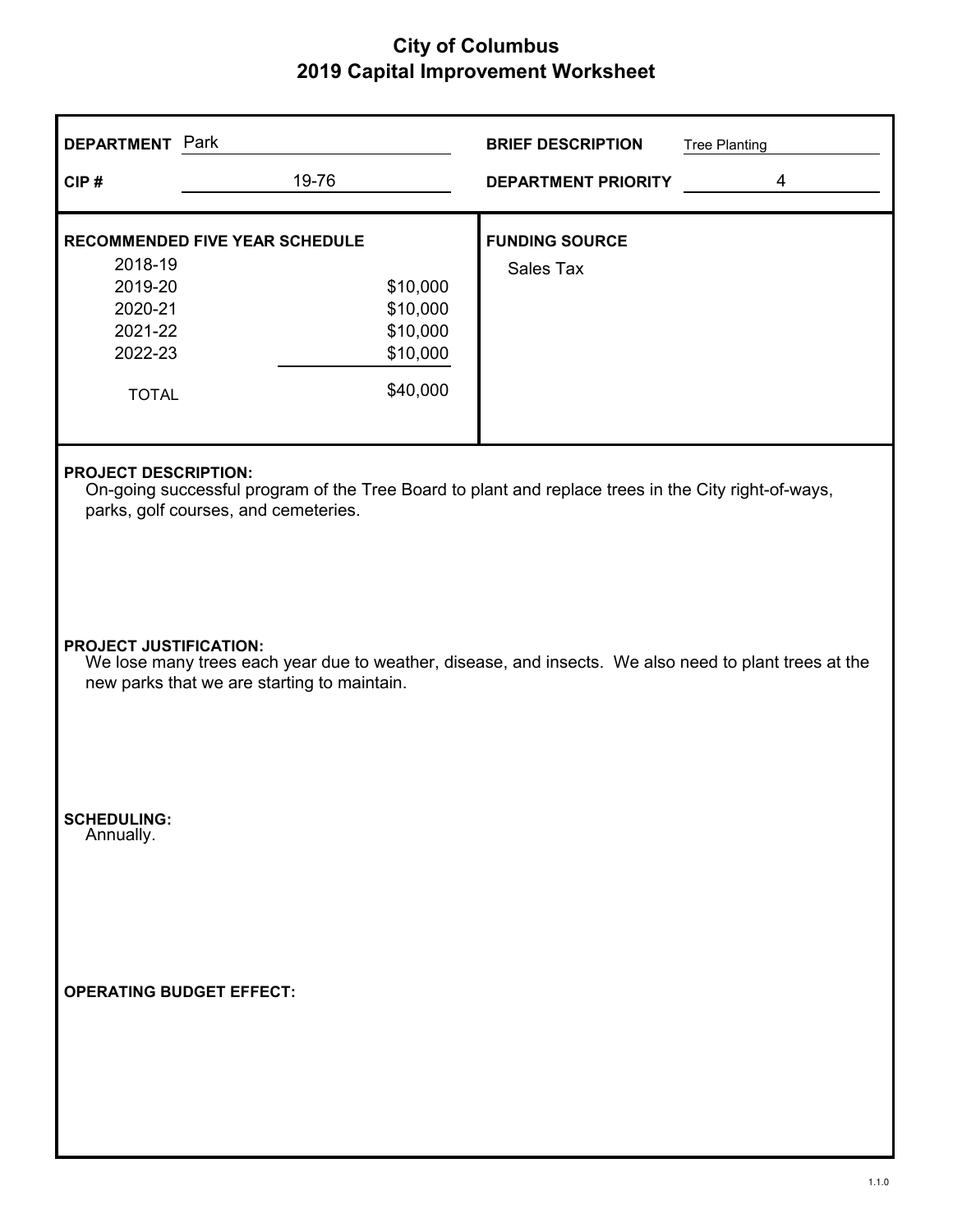| <b>DEPARTMENT</b> Park                                                                                                                                                                                                                                                                                                                                                  |                                                                      | <b>BRIEF DESCRIPTION</b>           | Picnic Tables |  |
|-------------------------------------------------------------------------------------------------------------------------------------------------------------------------------------------------------------------------------------------------------------------------------------------------------------------------------------------------------------------------|----------------------------------------------------------------------|------------------------------------|---------------|--|
| CIP#                                                                                                                                                                                                                                                                                                                                                                    | 19-77                                                                | <b>DEPARTMENT PRIORITY</b>         | 5             |  |
| <b>RECOMMENDED FIVE YEAR SCHEDULE</b><br>2018-19<br>2019-20<br>2020-21<br>2021-22<br>2022-23<br><b>TOTAL</b>                                                                                                                                                                                                                                                            | \$10,000<br>\$10,000<br>\$10,000<br>\$10,000<br>\$10,000<br>\$50,000 | <b>FUNDING SOURCE</b><br>Sales Tax |               |  |
| <b>PROJECT DESCRIPTION:</b>                                                                                                                                                                                                                                                                                                                                             | Re-establish the program to purchase picnic tables each year.        |                                    |               |  |
| <b>PROJECT JUSTIFICATION:</b><br>We discontinued the annual program to purchase picnic tables a number of years ago when we felt we<br>had enough tables in the Park system. We now need to begin the program again. Numerous tables<br>have started to show wear and tear and need to be replaced and additional tables are needed in new<br>areas of the Park system. |                                                                      |                                    |               |  |
| <b>SCHEDULING:</b>                                                                                                                                                                                                                                                                                                                                                      |                                                                      |                                    |               |  |
| <b>OPERATING BUDGET EFFECT:</b>                                                                                                                                                                                                                                                                                                                                         |                                                                      |                                    |               |  |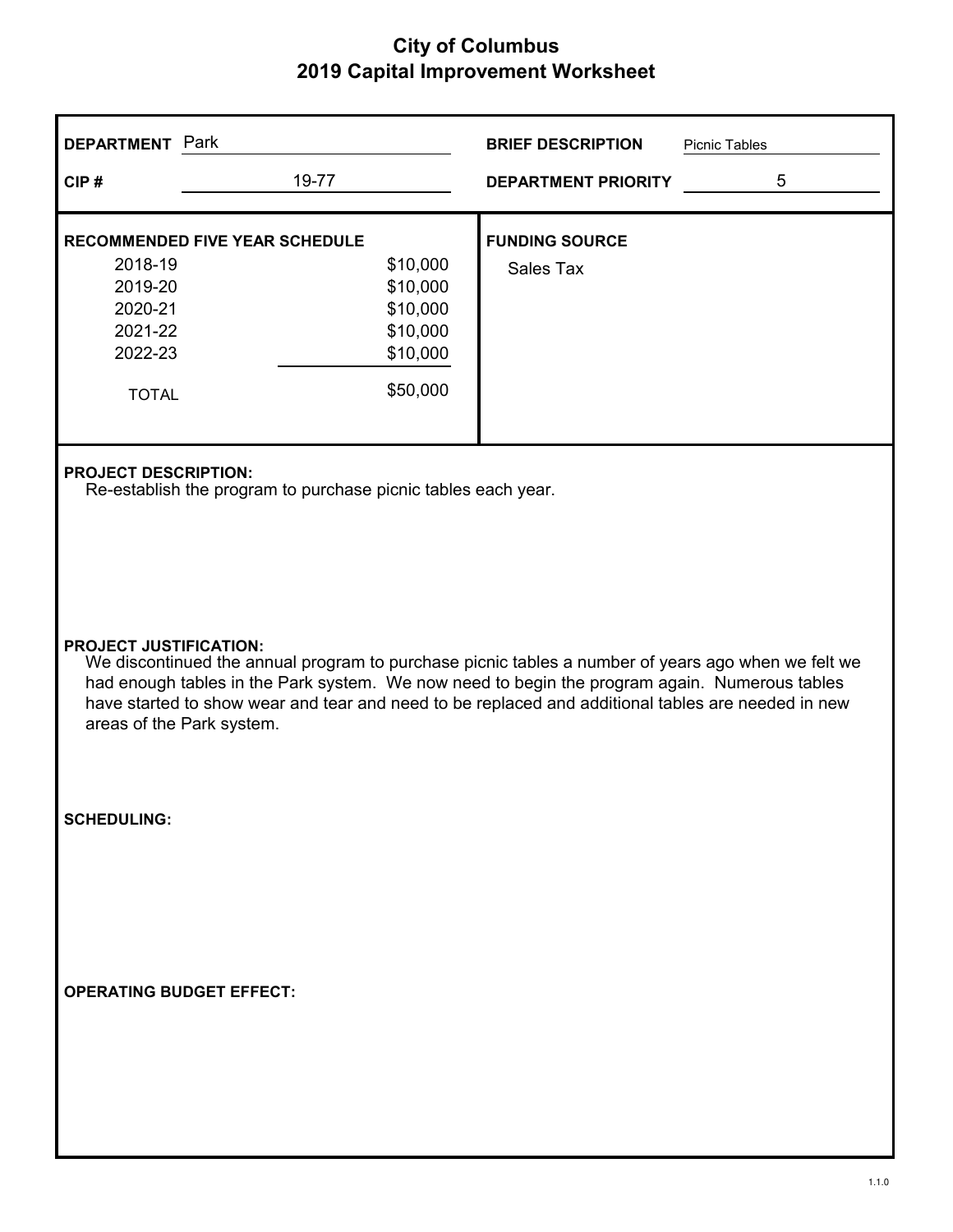| <b>DEPARTMENT</b> Park                                                                                                                                                                                                                                                                                        |                                                                                                    | <b>BRIEF DESCRIPTION</b>           | <b>Bleacher Shade Covers</b> |  |  |
|---------------------------------------------------------------------------------------------------------------------------------------------------------------------------------------------------------------------------------------------------------------------------------------------------------------|----------------------------------------------------------------------------------------------------|------------------------------------|------------------------------|--|--|
| CIP#                                                                                                                                                                                                                                                                                                          | 19-78                                                                                              | <b>DEPARTMENT PRIORITY</b>         | 6                            |  |  |
| 2018-19<br>2019-20<br>2020-21<br>2021-22<br>2022-23<br><b>TOTAL</b>                                                                                                                                                                                                                                           | <b>RECOMMENDED FIVE YEAR SCHEDULE</b><br>\$30,000<br>\$30,000<br>\$40,000<br>\$30,000<br>\$130,000 | <b>FUNDING SOURCE</b><br>Sales Tax |                              |  |  |
| <b>PROJECT DESCRIPTION:</b><br>Provide shade covers for spectators at parks with athletic events.<br>2019-20<br>Bradshaw Park - four fields<br>2020-21<br>Centennial Park - three fields<br>2021-22<br><b>Gerrard Park - six fields</b><br>2022-23<br><b>Wilderness Park</b><br><b>PROJECT JUSTIFICATION:</b> |                                                                                                    |                                    |                              |  |  |
| We do have trees in a lot of areas around athletic facilities, but receive numerous requests about<br>possible shade structures for spectators at our facilities.                                                                                                                                             |                                                                                                    |                                    |                              |  |  |
| <b>SCHEDULING:</b><br>Spring 2020.<br><b>OPERATING BUDGET EFFECT:</b>                                                                                                                                                                                                                                         |                                                                                                    |                                    |                              |  |  |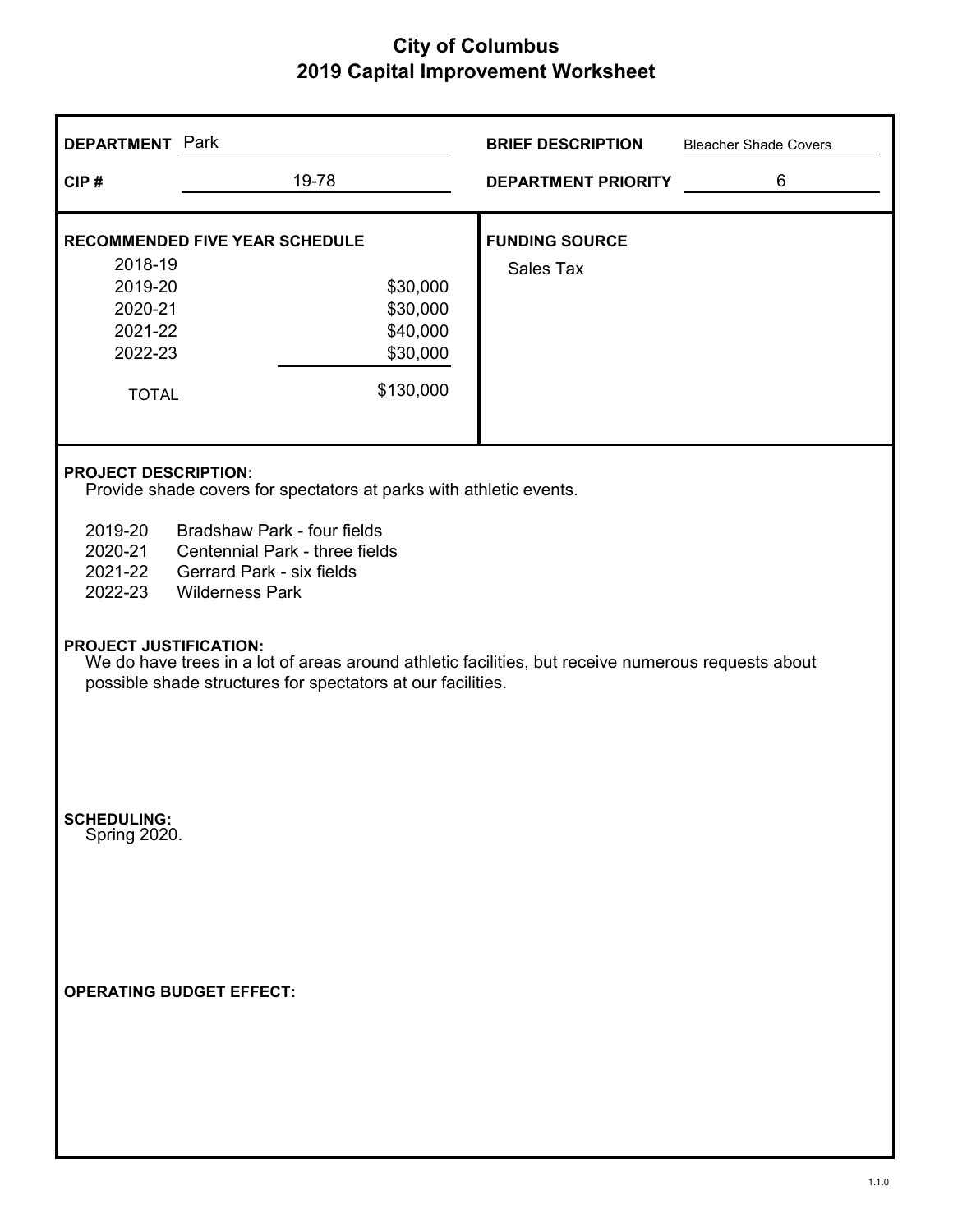| <b>DEPARTMENT</b> Park                                                                                                                                                                                                                                                                                                                                                                                                                                                                                                                                                                                                                                                                                                                            | <b>BRIEF DESCRIPTION</b><br><b>Tennis Court Renovations</b> |  |  |  |  |
|---------------------------------------------------------------------------------------------------------------------------------------------------------------------------------------------------------------------------------------------------------------------------------------------------------------------------------------------------------------------------------------------------------------------------------------------------------------------------------------------------------------------------------------------------------------------------------------------------------------------------------------------------------------------------------------------------------------------------------------------------|-------------------------------------------------------------|--|--|--|--|
| 19-79<br>CIP#                                                                                                                                                                                                                                                                                                                                                                                                                                                                                                                                                                                                                                                                                                                                     | $\overline{7}$<br><b>DEPARTMENT PRIORITY</b>                |  |  |  |  |
| <b>RECOMMENDED FIVE YEAR SCHEDULE</b><br>2018-19<br>2019-20<br>\$850,000<br>2020-21<br>2021-22<br>2022-23<br>\$850,000<br><b>TOTAL</b>                                                                                                                                                                                                                                                                                                                                                                                                                                                                                                                                                                                                            | <b>FUNDING SOURCE</b><br><b>Sales Tax</b>                   |  |  |  |  |
| <b>PROJECT DESCRIPTION:</b><br>Replace tennis courts at Glur Park and Hanover Square with post-tension court and add post-tension<br>basketball courts at each location. Add new fencing and lighting. Renovate six courts at Gerrard Park<br>with post-tension construction. Build a tennis court and a basketball court at the new Frontier Park.<br>There will be a total of 12 new or renovated courts in the Park system.                                                                                                                                                                                                                                                                                                                    |                                                             |  |  |  |  |
| <b>PROJECT JUSTIFICATION:</b><br>The courts at Glur Park and Hanover Square are in such poor shape they are no longer used for tennis.<br>Currently the concrete is cracked and uneven and the tennis surface over the concrete is worn.<br>Lighting needs to be updated. Gerrard Park courts have been renovated over the years with limited<br>success. As the tennis courts at Pawnee Park have shown us, post-tension construction is the way to<br>go. We have had ten years with no maintenance issues at the Pawnee Park tennis courts.<br>We have had issues of tennis nets being cut down to play full court basketball or soccer. We propose<br>to eliminate this issue by having a basketball court and tennis court at each location. |                                                             |  |  |  |  |
| <b>SCHEDULING:</b><br>Summer of 2020.                                                                                                                                                                                                                                                                                                                                                                                                                                                                                                                                                                                                                                                                                                             |                                                             |  |  |  |  |
| <b>OPERATING BUDGET EFFECT:</b><br>Less maintenance costs.                                                                                                                                                                                                                                                                                                                                                                                                                                                                                                                                                                                                                                                                                        |                                                             |  |  |  |  |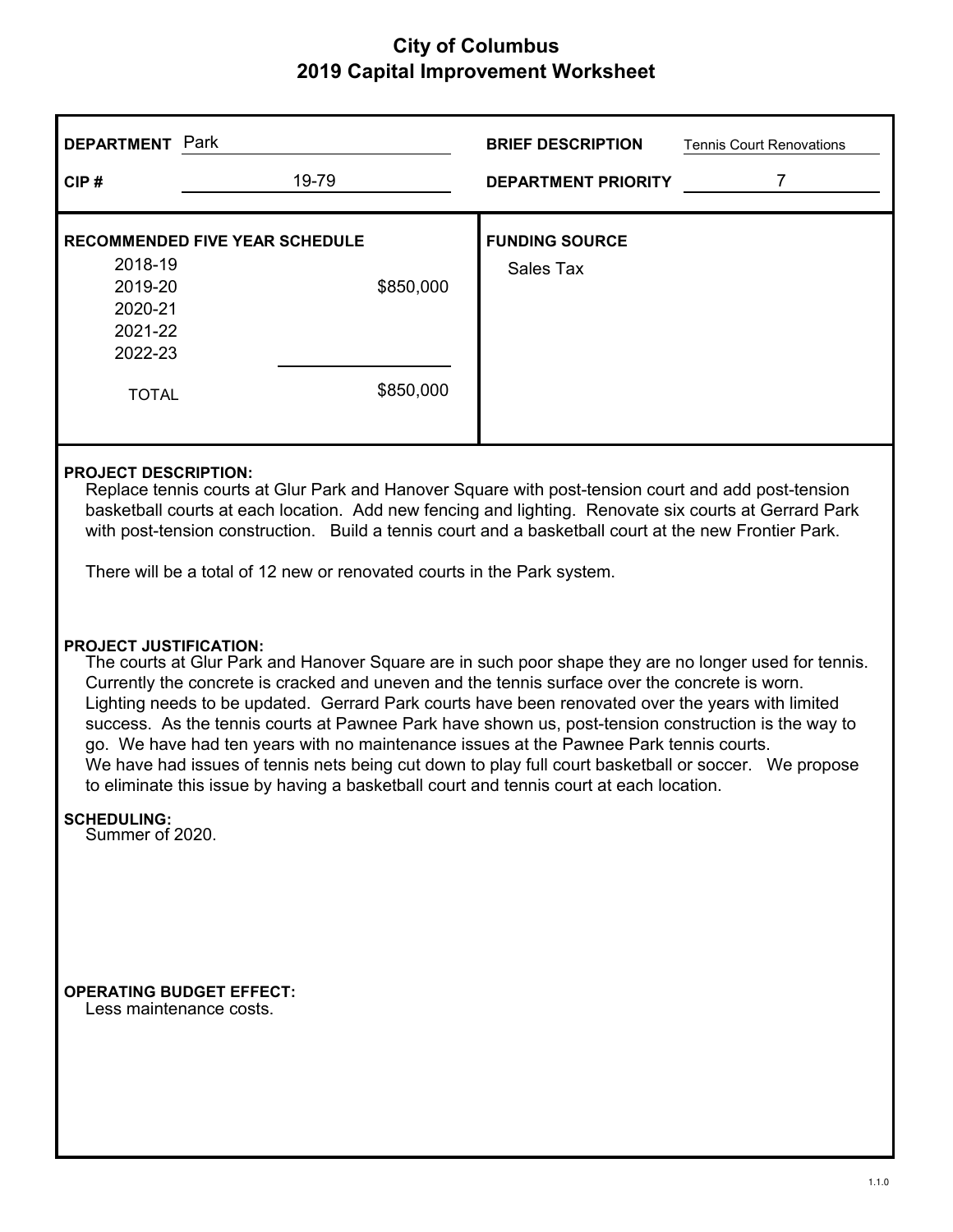| <b>DEPARTMENT</b> Park                                              |                                                                                                                                                                                                                                      | <b>BRIEF DESCRIPTION</b>                               | Playground Equipment |
|---------------------------------------------------------------------|--------------------------------------------------------------------------------------------------------------------------------------------------------------------------------------------------------------------------------------|--------------------------------------------------------|----------------------|
| CIP#                                                                | 19-80                                                                                                                                                                                                                                | <b>DEPARTMENT PRIORITY</b>                             | 8                    |
| 2018-19<br>2019-20<br>2020-21<br>2021-22<br>2022-23<br><b>TOTAL</b> | <b>RECOMMENDED FIVE YEAR SCHEDULE</b><br>\$70,000<br>\$120,000<br>\$50,000<br>\$240,000                                                                                                                                              | <b>FUNDING SOURCE</b><br>Sales Tax<br><b>Donations</b> |                      |
| <b>PROJECT DESCRIPTION:</b>                                         | Install playground equipment in the new parks in the Park system<br>2018-19 - Frontier Park - partnering with Sertoma - \$30,000 donation<br>2019-20 - Sunset Park - partnering with Young Kiwanis Club<br>2020-21 - Wilderness Park |                                                        |                      |
| <b>PROJECT JUSTIFICATION:</b>                                       | Provides playground equipment in new parks.                                                                                                                                                                                          |                                                        |                      |
| <b>SCHEDULING:</b><br>Summer 2018-2019.                             |                                                                                                                                                                                                                                      |                                                        |                      |
| <b>OPERATING BUDGET EFFECT:</b>                                     | Additional maintenance costs.                                                                                                                                                                                                        |                                                        |                      |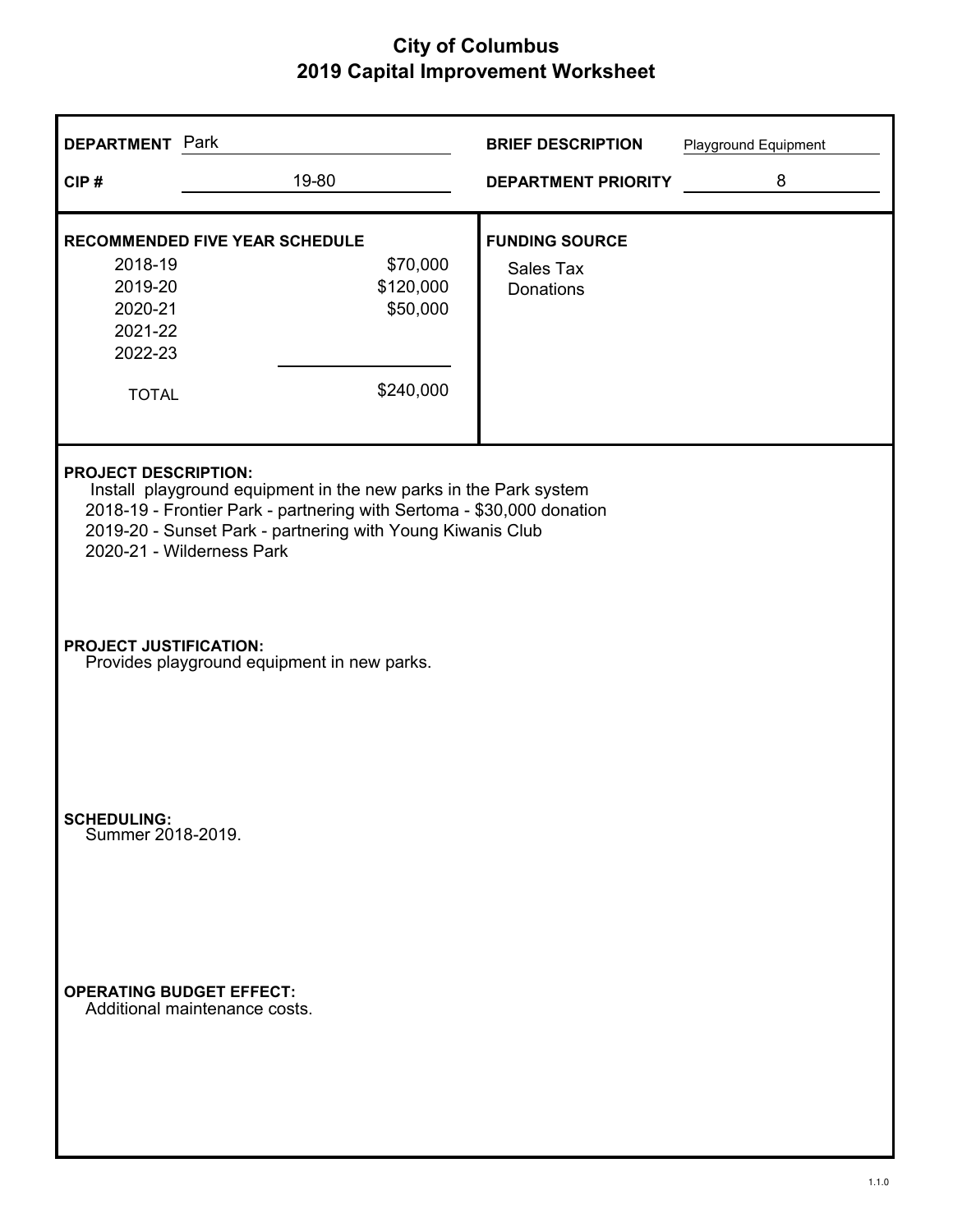| <b>DEPARTMENT</b> Park                                                                                                                                                                                                                                                                                                                                                                                                                                                                   |                                                                                                                                                                         | <b>BRIEF DESCRIPTION</b>   | <b>Bradshaw Park Batting Cage</b> |  |  |  |
|------------------------------------------------------------------------------------------------------------------------------------------------------------------------------------------------------------------------------------------------------------------------------------------------------------------------------------------------------------------------------------------------------------------------------------------------------------------------------------------|-------------------------------------------------------------------------------------------------------------------------------------------------------------------------|----------------------------|-----------------------------------|--|--|--|
| CIP#                                                                                                                                                                                                                                                                                                                                                                                                                                                                                     | 19-81                                                                                                                                                                   | <b>DEPARTMENT PRIORITY</b> | 9                                 |  |  |  |
| <b>RECOMMENDED FIVE YEAR SCHEDULE</b>                                                                                                                                                                                                                                                                                                                                                                                                                                                    |                                                                                                                                                                         | <b>FUNDING SOURCE</b>      |                                   |  |  |  |
| 2018-19<br>2019-20<br>2020-21<br>2021-22<br>2022-23                                                                                                                                                                                                                                                                                                                                                                                                                                      | \$35,000                                                                                                                                                                | Sales Tax                  |                                   |  |  |  |
| <b>TOTAL</b>                                                                                                                                                                                                                                                                                                                                                                                                                                                                             | \$35,000                                                                                                                                                                |                            |                                   |  |  |  |
| <b>PROJECT DESCRIPTION:</b><br>Add two additional batting cages at Bradshaw Park. There are currently two batting cages at Bradshaw<br>Park located on the East end of the park. The new batting cages would be located on the Southwest<br>corner of the softball complex. With the high number of teams using Bradshaw Park, there is not<br>enough batting cage space for teams during league play nights and it gets more difficult during large<br>tournaments during the weekends. |                                                                                                                                                                         |                            |                                   |  |  |  |
| the community.                                                                                                                                                                                                                                                                                                                                                                                                                                                                           | <b>PROJECT JUSTIFICATION:</b><br>Columbus Youth Softball request.<br>This improvement will help keep tournaments in Columbus, which helps to bring additional events to |                            |                                   |  |  |  |
| <b>SCHEDULING:</b><br>Summer 2020.                                                                                                                                                                                                                                                                                                                                                                                                                                                       |                                                                                                                                                                         |                            |                                   |  |  |  |
| <b>OPERATING BUDGET EFFECT:</b><br>Low maintenance structure.                                                                                                                                                                                                                                                                                                                                                                                                                            |                                                                                                                                                                         |                            |                                   |  |  |  |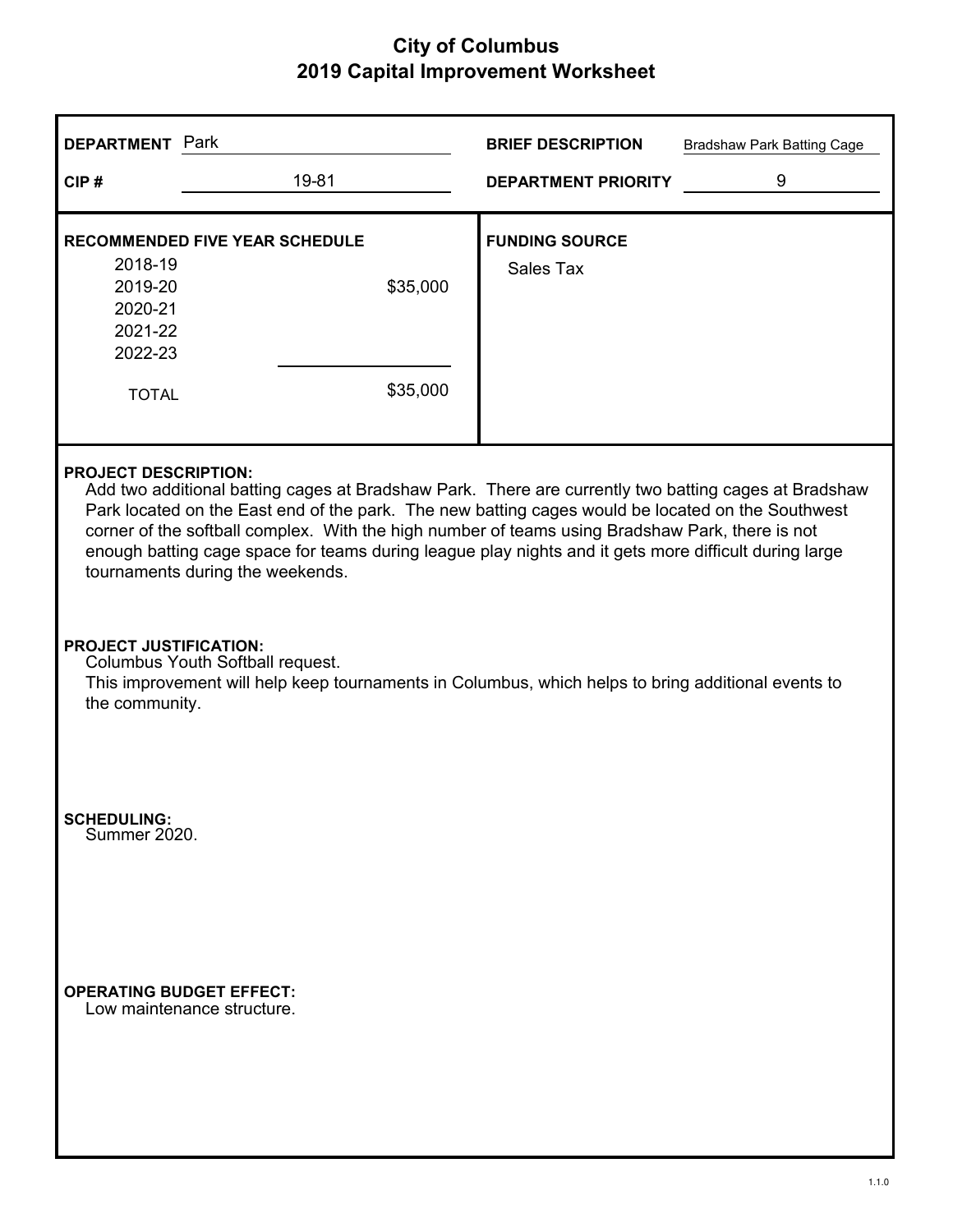| <b>DEPARTMENT</b> Park                                                                                       |                                                                                                                                                                                                                                                      | <b>BRIEF DESCRIPTION</b>           | Pro Gator Cab |  |  |  |
|--------------------------------------------------------------------------------------------------------------|------------------------------------------------------------------------------------------------------------------------------------------------------------------------------------------------------------------------------------------------------|------------------------------------|---------------|--|--|--|
| CIP#                                                                                                         | 19-82                                                                                                                                                                                                                                                | <b>DEPARTMENT PRIORITY</b>         | 10            |  |  |  |
| <b>RECOMMENDED FIVE YEAR SCHEDULE</b><br>2018-19<br>2019-20<br>2020-21<br>2021-22<br>2022-23<br><b>TOTAL</b> | \$10,000<br>\$10,000                                                                                                                                                                                                                                 | <b>FUNDING SOURCE</b><br>Sales Tax |               |  |  |  |
|                                                                                                              | <b>PROJECT DESCRIPTION:</b><br>Put a cab on the Park department John Deere Gator.                                                                                                                                                                    |                                    |               |  |  |  |
|                                                                                                              | <b>PROJECT JUSTIFICATION:</b><br>Unit is used for spraying, field maintenance, hauling and snow removal. Cab would make the unit safer<br>and easier to use during the winter months.<br>Unit is used to spray downtown sidewalks during ice events. |                                    |               |  |  |  |
| <b>SCHEDULING:</b>                                                                                           |                                                                                                                                                                                                                                                      |                                    |               |  |  |  |
| <b>OPERATING BUDGET EFFECT:</b>                                                                              |                                                                                                                                                                                                                                                      |                                    |               |  |  |  |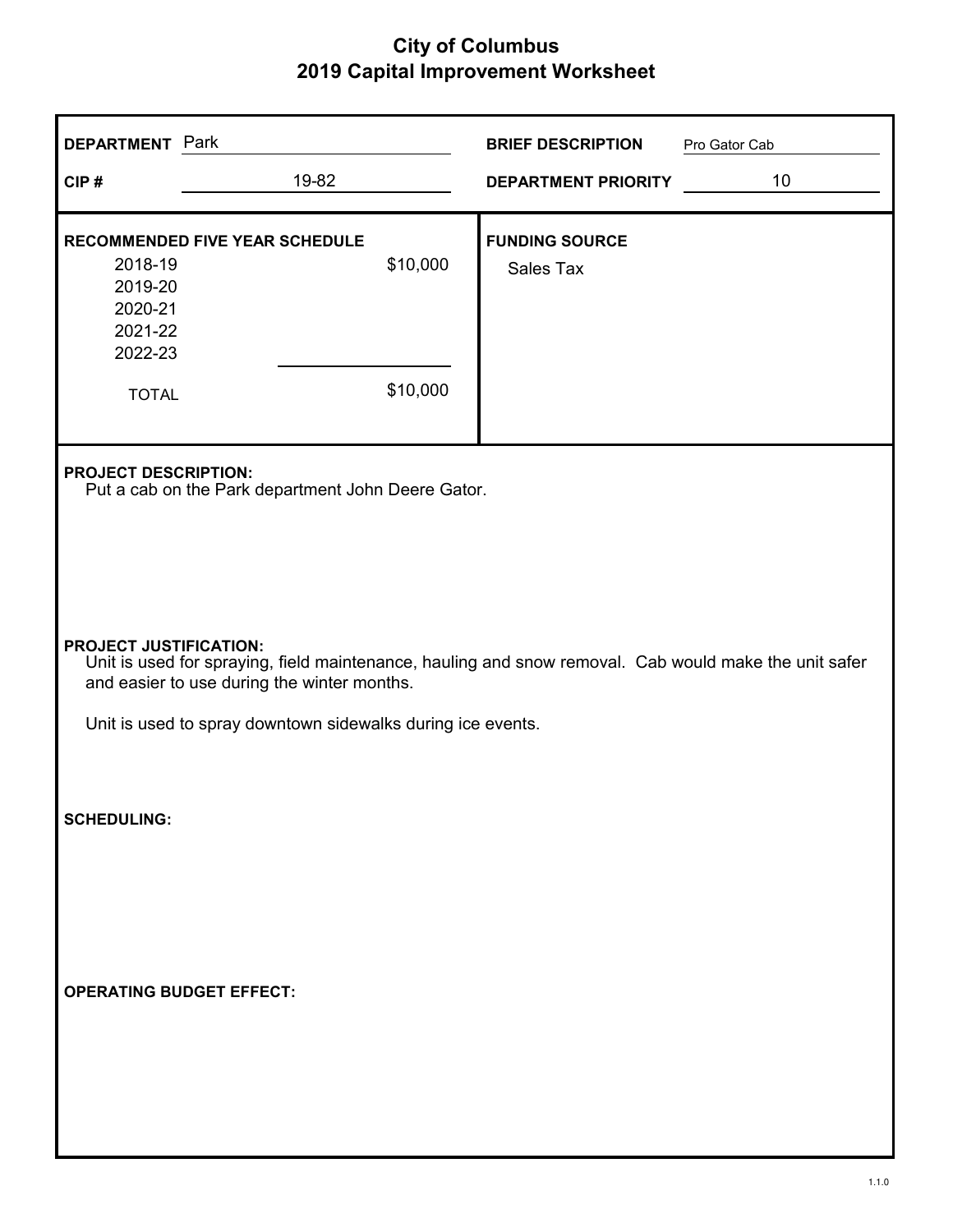| <b>DEPARTMENT</b> Park                                              |                                                                                                                                                                                                   |                      | <b>BRIEF DESCRIPTION</b>           | Pawnee Park Baseball Field<br>Concrete Replacement |
|---------------------------------------------------------------------|---------------------------------------------------------------------------------------------------------------------------------------------------------------------------------------------------|----------------------|------------------------------------|----------------------------------------------------|
| CIP#                                                                | 19-83                                                                                                                                                                                             |                      | <b>DEPARTMENT PRIORITY</b>         | 11                                                 |
| 2018-19<br>2019-20<br>2020-21<br>2021-22<br>2022-23<br><b>TOTAL</b> | <b>RECOMMENDED FIVE YEAR SCHEDULE</b>                                                                                                                                                             | \$30,000<br>\$30,000 | <b>FUNDING SOURCE</b><br>Sales Tax |                                                    |
| <b>PROJECT DESCRIPTION:</b>                                         | Replace broken concrete around the concession stand and install concrete under the current bleachers<br>behind home plate and along the first base line. Present concrete doesn't drain properly. |                      |                                    |                                                    |
| <b>PROJECT JUSTIFICATION:</b>                                       | This is a request by the Columbus Baseball Association.                                                                                                                                           |                      |                                    |                                                    |
| <b>SCHEDULING:</b>                                                  | Late fall 2018 or early spring 2019.                                                                                                                                                              |                      |                                    |                                                    |
| <b>OPERATING BUDGET EFFECT:</b><br>Less maintenance costs.          |                                                                                                                                                                                                   |                      |                                    |                                                    |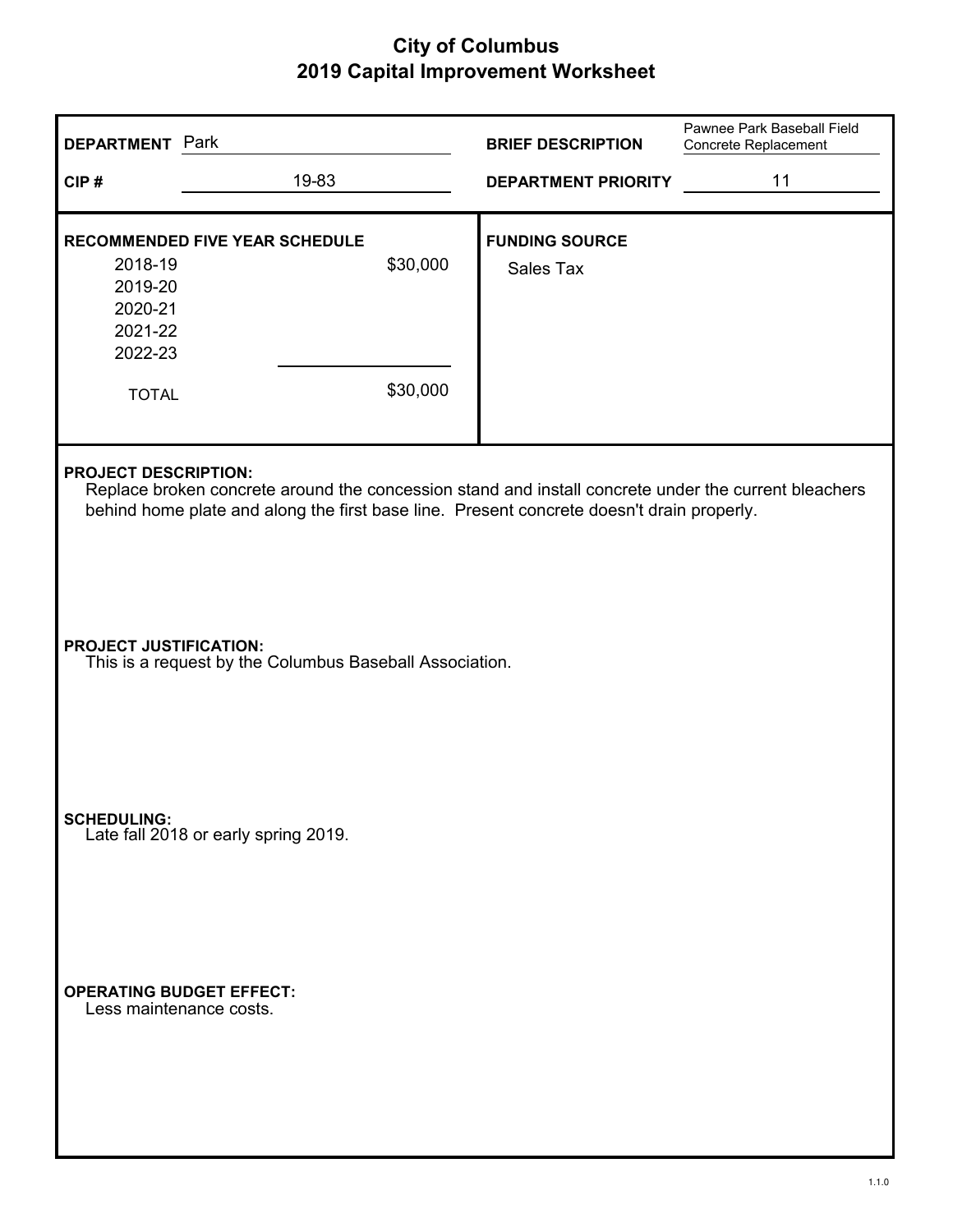| <b>DEPARTMENT</b> Park                                              |                                                                                                                                                                  | <b>BRIEF DESCRIPTION</b>           | Wilderness Park Storage<br>Expansion<br>12 |  |  |
|---------------------------------------------------------------------|------------------------------------------------------------------------------------------------------------------------------------------------------------------|------------------------------------|--------------------------------------------|--|--|
| CIP#                                                                | 19-84                                                                                                                                                            | <b>DEPARTMENT PRIORITY</b>         |                                            |  |  |
| 2018-19<br>2019-20<br>2020-21<br>2021-22<br>2022-23<br><b>TOTAL</b> | RECOMMENDED FIVE YEAR SCHEDULE<br>\$150,000<br>\$150,000                                                                                                         | <b>FUNDING SOURCE</b><br>Sales Tax |                                            |  |  |
| <b>PROJECT DESCRIPTION:</b>                                         | Expand storage area at Wilderness Park because there is not enough room for equipment and<br>supplies. Would also like to add an area for officials locker room. |                                    |                                            |  |  |
|                                                                     | <b>PROJECT JUSTIFICATION:</b><br>Request by Wilderness Park Operations Committee.                                                                                |                                    |                                            |  |  |
| <b>SCHEDULING:</b>                                                  |                                                                                                                                                                  |                                    |                                            |  |  |
| <b>OPERATING BUDGET EFFECT:</b>                                     |                                                                                                                                                                  |                                    |                                            |  |  |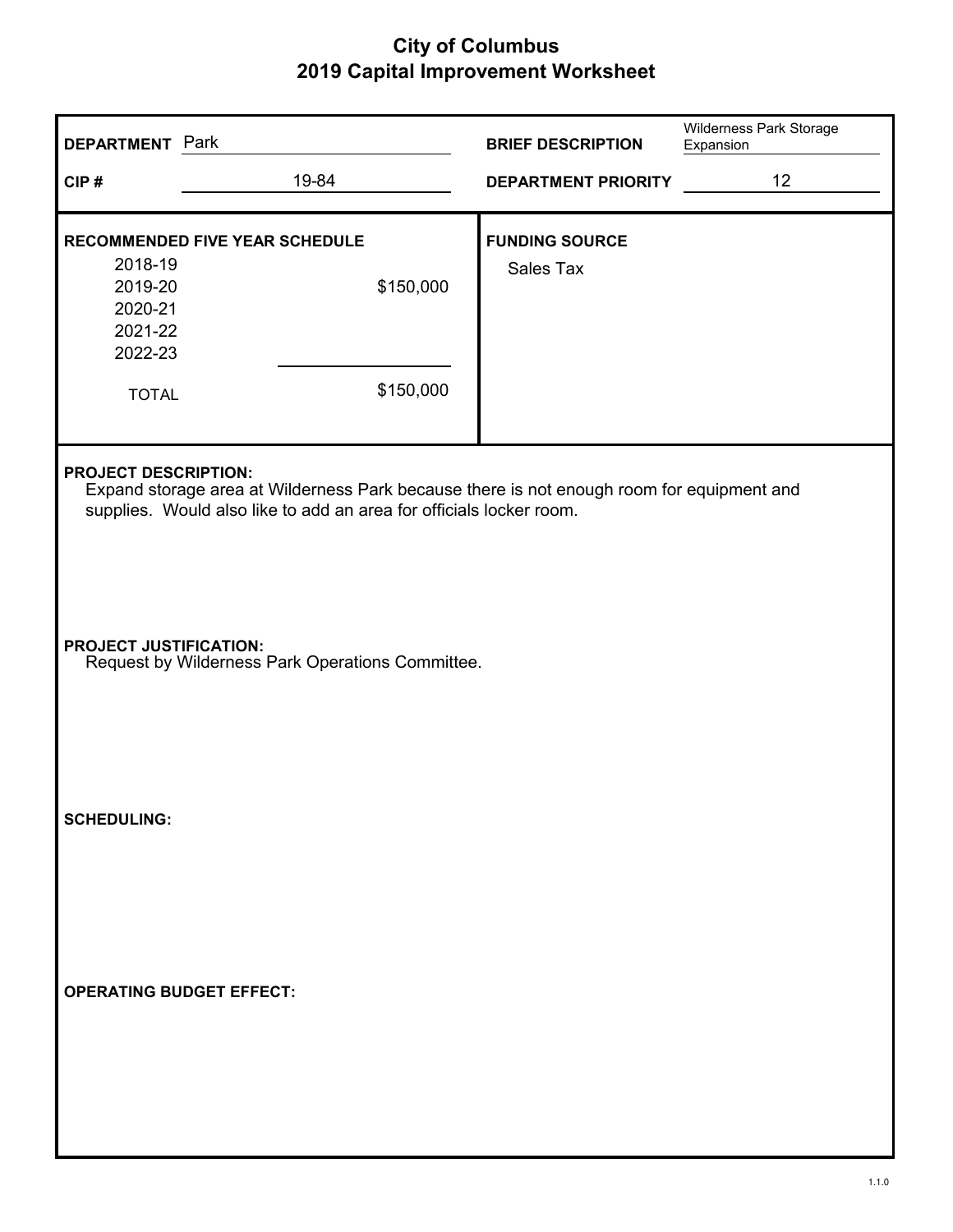| <b>DEPARTMENT</b> Park                                                                                                                                                                                                                                                       |                                                                                  | <b>BRIEF DESCRIPTION</b>           | Centennial Park Minor League<br>Backstop |  |  |
|------------------------------------------------------------------------------------------------------------------------------------------------------------------------------------------------------------------------------------------------------------------------------|----------------------------------------------------------------------------------|------------------------------------|------------------------------------------|--|--|
| CIP#                                                                                                                                                                                                                                                                         | 19-85                                                                            | <b>DEPARTMENT PRIORITY</b>         | 13                                       |  |  |
| 2018-19<br>2019-20<br>2020-21<br>2021-22<br>2022-23                                                                                                                                                                                                                          | <b>RECOMMENDED FIVE YEAR SCHEDULE</b><br>\$35,000                                | <b>FUNDING SOURCE</b><br>Sales Tax |                                          |  |  |
| <b>TOTAL</b>                                                                                                                                                                                                                                                                 | \$35,000                                                                         |                                    |                                          |  |  |
| <b>PROJECT DESCRIPTION:</b><br>The Minor League backstop at Centennial Park is shorter than the backstops on the Major and Pony<br>League fields, so foul balls have a greater chance of leaving the playing field and hitting spectators<br>watching games on other fields. |                                                                                  |                                    |                                          |  |  |
| <b>PROJECT JUSTIFICATION:</b>                                                                                                                                                                                                                                                | This is a request from the Columbus Youth Baseball League and is a safety issue. |                                    |                                          |  |  |
| <b>SCHEDULING:</b><br>Spring 2020.                                                                                                                                                                                                                                           |                                                                                  |                                    |                                          |  |  |
| <b>OPERATING BUDGET EFFECT:</b>                                                                                                                                                                                                                                              |                                                                                  |                                    |                                          |  |  |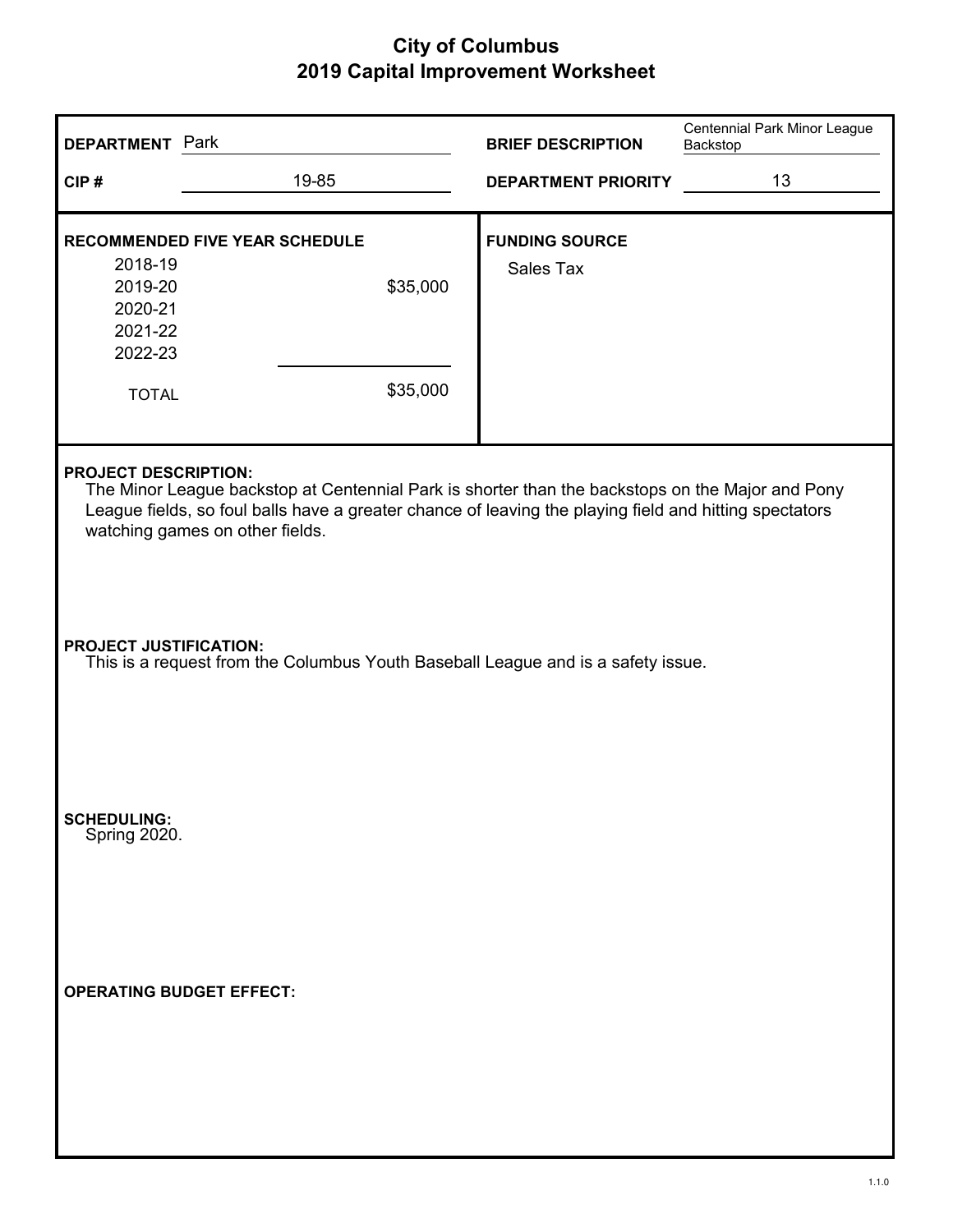| <b>DEPARTMENT</b> Park                                              |                                                                                                                                                                |                    | <b>BRIEF DESCRIPTION</b>           | Paint Lines on Memorial<br>Stadium Track |
|---------------------------------------------------------------------|----------------------------------------------------------------------------------------------------------------------------------------------------------------|--------------------|------------------------------------|------------------------------------------|
| CIP#                                                                | 19-86                                                                                                                                                          |                    | <b>DEPARTMENT PRIORITY</b>         | 14                                       |
| 2018-19<br>2019-20<br>2020-21<br>2021-22<br>2022-23<br><b>TOTAL</b> | RECOMMENDED FIVE YEAR SCHEDULE                                                                                                                                 | \$8,500<br>\$8,500 | <b>FUNDING SOURCE</b><br>Sales Tax |                                          |
| <b>PROJECT DESCRIPTION:</b>                                         | The lines on the track were painted when the track was built seven years ago. They have begun to<br>fade and in the higher traffic areas are difficult to see. |                    |                                    |                                          |
| <b>PROJECT JUSTIFICATION:</b>                                       | This is a request by Columbus High School and Scotus High School.                                                                                              |                    |                                    |                                          |
| <b>SCHEDULING:</b><br>Fall 2018.                                    |                                                                                                                                                                |                    |                                    |                                          |
| <b>OPERATING BUDGET EFFECT:</b>                                     |                                                                                                                                                                |                    |                                    |                                          |
|                                                                     |                                                                                                                                                                |                    |                                    |                                          |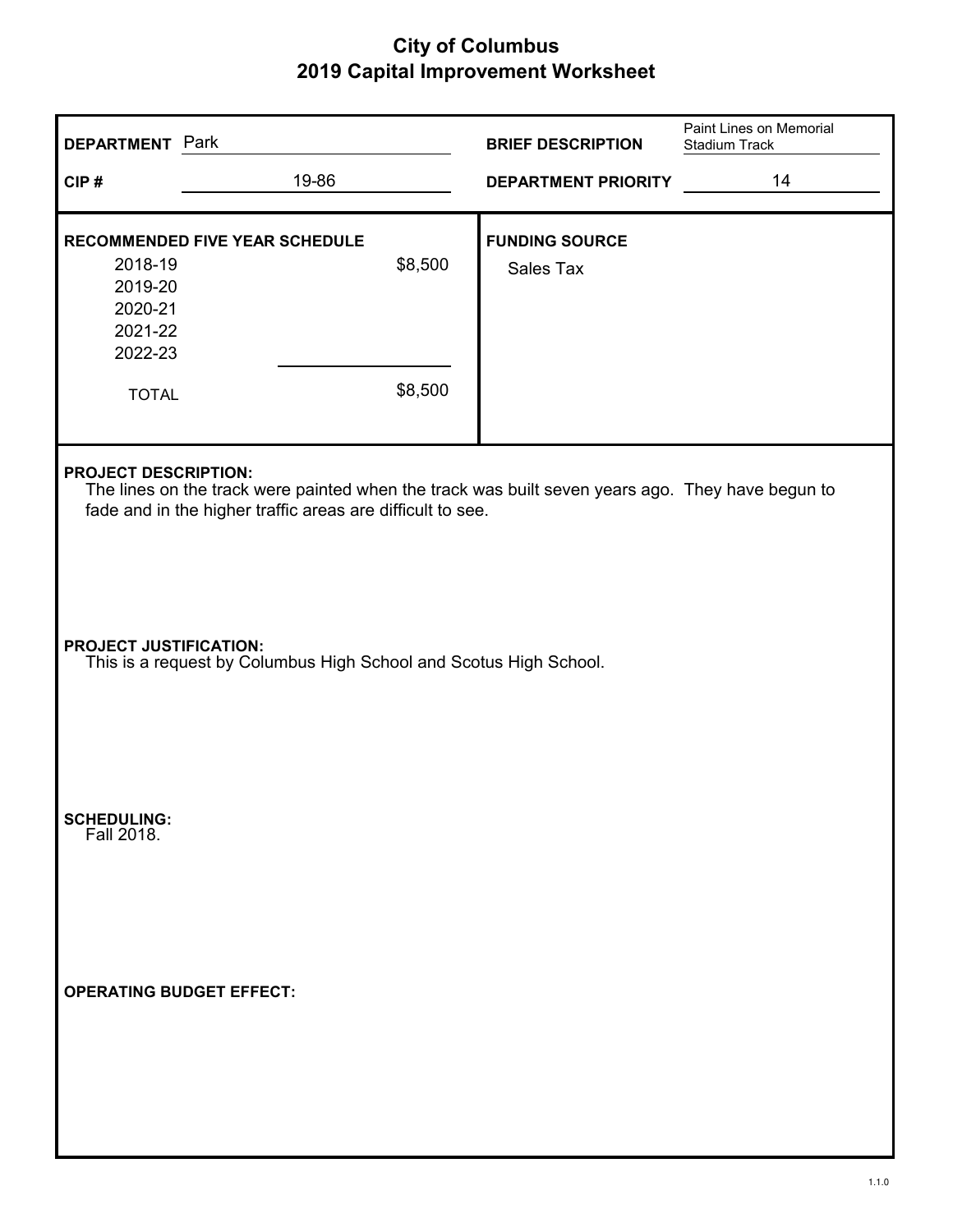| <b>DEPARTMENT</b> Park                                                                                                                                                                                                                                                                                                                                                                     |                                                                                          | <b>BRIEF DESCRIPTION</b><br>Gerrard Park Agri-Lime                         |  |  |  |
|--------------------------------------------------------------------------------------------------------------------------------------------------------------------------------------------------------------------------------------------------------------------------------------------------------------------------------------------------------------------------------------------|------------------------------------------------------------------------------------------|----------------------------------------------------------------------------|--|--|--|
| CIP#                                                                                                                                                                                                                                                                                                                                                                                       | 19-87                                                                                    | 15<br><b>DEPARTMENT PRIORITY</b>                                           |  |  |  |
| 2018-19<br>2019-20<br>2020-21<br>2021-22<br>2022-23<br><b>TOTAL</b>                                                                                                                                                                                                                                                                                                                        | <b>RECOMMENDED FIVE YEAR SCHEDULE</b><br>\$30,000<br>\$30,000                            | <b>FUNDING SOURCE</b><br><b>Sales Tax</b><br>Donation from Royal Charities |  |  |  |
| <b>PROJECT DESCRIPTION:</b><br>This is a two year project. There is \$30,000 in the current year budget to add agri-lime to the North<br>fields at Gerrard Park. This request will add agri-lime to the South fields at Gerrard Park. The plan is<br>to order all the agri-lime this fall to save money on shipping costs and use funds from this year's budget<br>and next year's budget. |                                                                                          |                                                                            |  |  |  |
|                                                                                                                                                                                                                                                                                                                                                                                            | <b>PROJECT JUSTIFICATION:</b><br>This is a request by the Columbus Softball Association. |                                                                            |  |  |  |
| <b>SCHEDULING:</b><br>Fall 2018.                                                                                                                                                                                                                                                                                                                                                           |                                                                                          |                                                                            |  |  |  |
| <b>OPERATING BUDGET EFFECT:</b>                                                                                                                                                                                                                                                                                                                                                            |                                                                                          |                                                                            |  |  |  |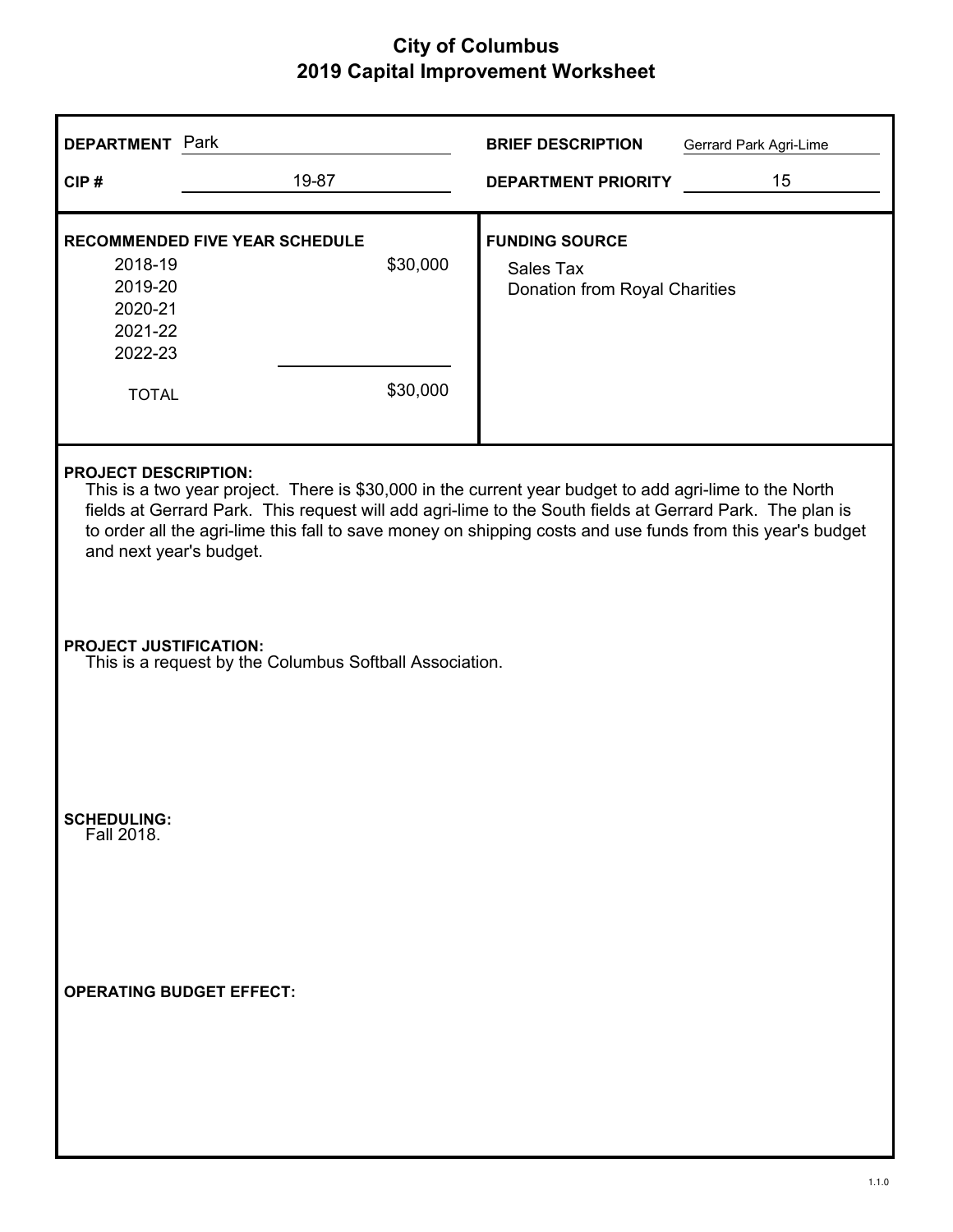| <b>DEPARTMENT</b> Park                                                                                                                                                   |                                                                                                                                                                                                                                                                            | <b>BRIEF DESCRIPTION</b>                                                                            | Covered Horseshoe Courts at<br><b>Frontier Park</b> |  |  |
|--------------------------------------------------------------------------------------------------------------------------------------------------------------------------|----------------------------------------------------------------------------------------------------------------------------------------------------------------------------------------------------------------------------------------------------------------------------|-----------------------------------------------------------------------------------------------------|-----------------------------------------------------|--|--|
| CIP#                                                                                                                                                                     | 19-88                                                                                                                                                                                                                                                                      | <b>DEPARTMENT PRIORITY</b>                                                                          | 16                                                  |  |  |
| 2018-19<br>2019-20<br>2020-21<br>2021-22<br>2022-23<br><b>TOTAL</b>                                                                                                      | <b>RECOMMENDED FIVE YEAR SCHEDULE</b><br>\$400,000<br>\$400,000                                                                                                                                                                                                            | <b>FUNDING SOURCE</b><br>Sales Tax - \$100,000<br>Grants - \$250,000<br>In-Kind Services - \$50,000 |                                                     |  |  |
|                                                                                                                                                                          | <b>PROJECT DESCRIPTION:</b><br>Construct a covered 24 horseshoe court facility with metal beams and metal roof, concrete floor,<br>lighting, and a chain link fence around the outside of the structure.<br>This facility would host state, regional, and national events. |                                                                                                     |                                                     |  |  |
| <b>PROJECT JUSTIFICATION:</b><br>Request by the Pawnee Ringers Horseshoe Club.<br>The Pawnee Ringers have currently supplied the design and engineering for the project. |                                                                                                                                                                                                                                                                            |                                                                                                     |                                                     |  |  |
| <b>SCHEDULING:</b>                                                                                                                                                       |                                                                                                                                                                                                                                                                            |                                                                                                     |                                                     |  |  |
| <b>OPERATING BUDGET EFFECT:</b>                                                                                                                                          | Additional maintenance and electrical costs for the building.                                                                                                                                                                                                              |                                                                                                     |                                                     |  |  |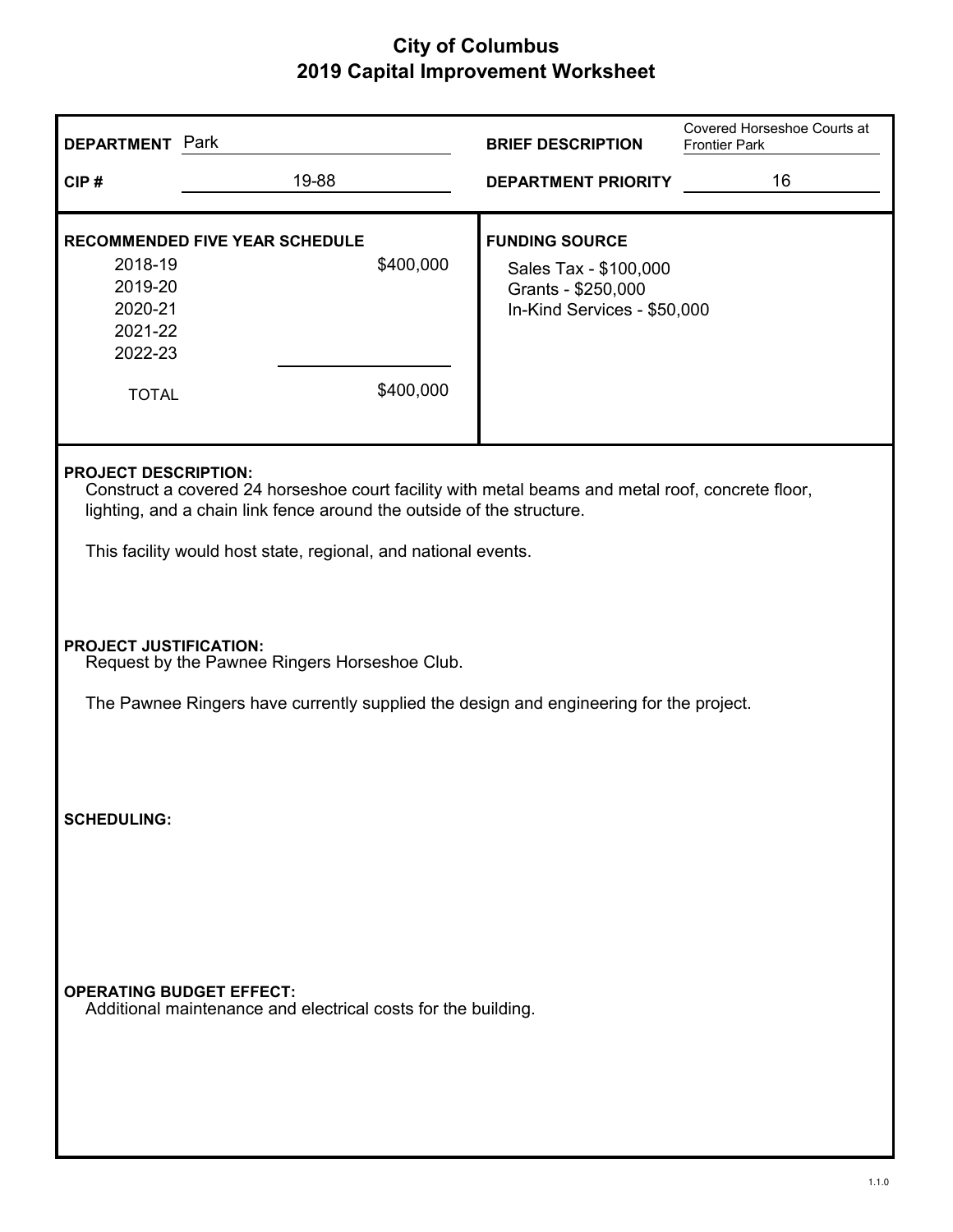| <b>DEPARTMENT</b> Park                                                                                                                                                                                                                                                  |                                                                                                                         | <b>BRIEF DESCRIPTION</b>           | Frankfort Square Improvement |  |  |
|-------------------------------------------------------------------------------------------------------------------------------------------------------------------------------------------------------------------------------------------------------------------------|-------------------------------------------------------------------------------------------------------------------------|------------------------------------|------------------------------|--|--|
| CIP#                                                                                                                                                                                                                                                                    | 19-89                                                                                                                   | <b>DEPARTMENT PRIORITY</b>         | 17                           |  |  |
| 2018-19<br>2019-20<br>2020-21<br>2021-22<br>2022-23<br><b>TOTAL</b>                                                                                                                                                                                                     | <b>RECOMMENDED FIVE YEAR SCHEDULE</b><br>\$35,000<br>\$35,000                                                           | <b>FUNDING SOURCE</b><br>Sales Tax |                              |  |  |
|                                                                                                                                                                                                                                                                         | <b>PROJECT DESCRIPTION:</b><br>Construction of a playground structure or other interactive feature in Frankfort Square. |                                    |                              |  |  |
| <b>PROJECT JUSTIFICATION:</b><br>Additional feature in downtown Columbus for patrons to use while visiting the area. The structure<br>would have poured-in-place rubber landing areas with handicap accessibility. It would be designed for<br>children five and under. |                                                                                                                         |                                    |                              |  |  |
| <b>SCHEDULING:</b><br>Summer 2020.                                                                                                                                                                                                                                      |                                                                                                                         |                                    |                              |  |  |
| <b>OPERATING BUDGET EFFECT:</b>                                                                                                                                                                                                                                         | Additional equipment to maintain.                                                                                       |                                    |                              |  |  |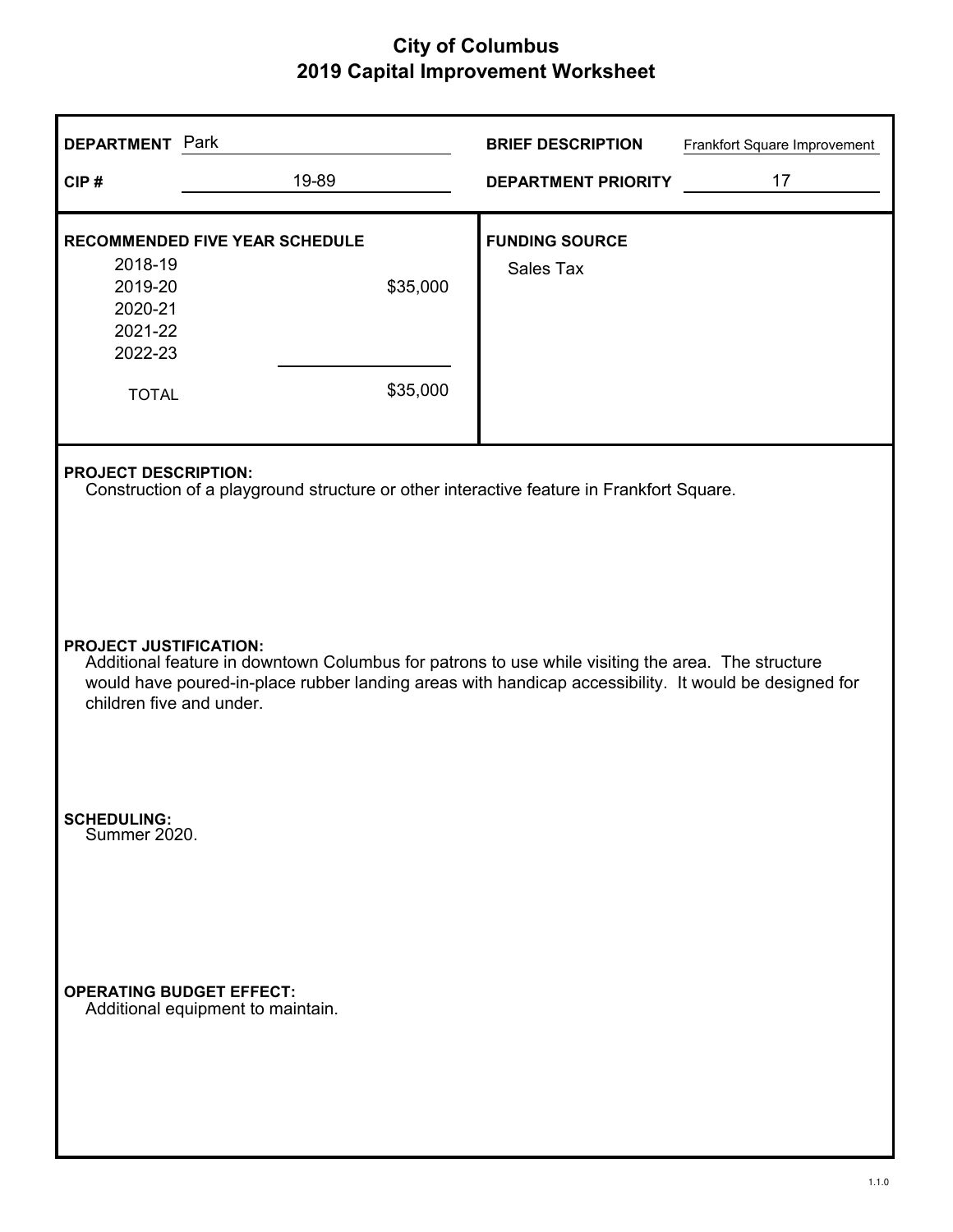| <b>BRIEF DESCRIPTION</b><br><b>Centennial Park Concrete</b>                                                                                                                        |  |  |  |  |
|------------------------------------------------------------------------------------------------------------------------------------------------------------------------------------|--|--|--|--|
| 18<br><b>DEPARTMENT PRIORITY</b>                                                                                                                                                   |  |  |  |  |
| <b>FUNDING SOURCE</b>                                                                                                                                                              |  |  |  |  |
| <b>Sales Tax</b>                                                                                                                                                                   |  |  |  |  |
|                                                                                                                                                                                    |  |  |  |  |
| <b>PROJECT DESCRIPTION:</b><br>Additional concrete to be poured to the Northeast of the current concession stand connecting the<br>dugouts on each field and to the batting cages. |  |  |  |  |
| <b>PROJECT JUSTIFICATION:</b><br>This is a request from the Columbus Youth Baseball League.                                                                                        |  |  |  |  |
|                                                                                                                                                                                    |  |  |  |  |
|                                                                                                                                                                                    |  |  |  |  |
|                                                                                                                                                                                    |  |  |  |  |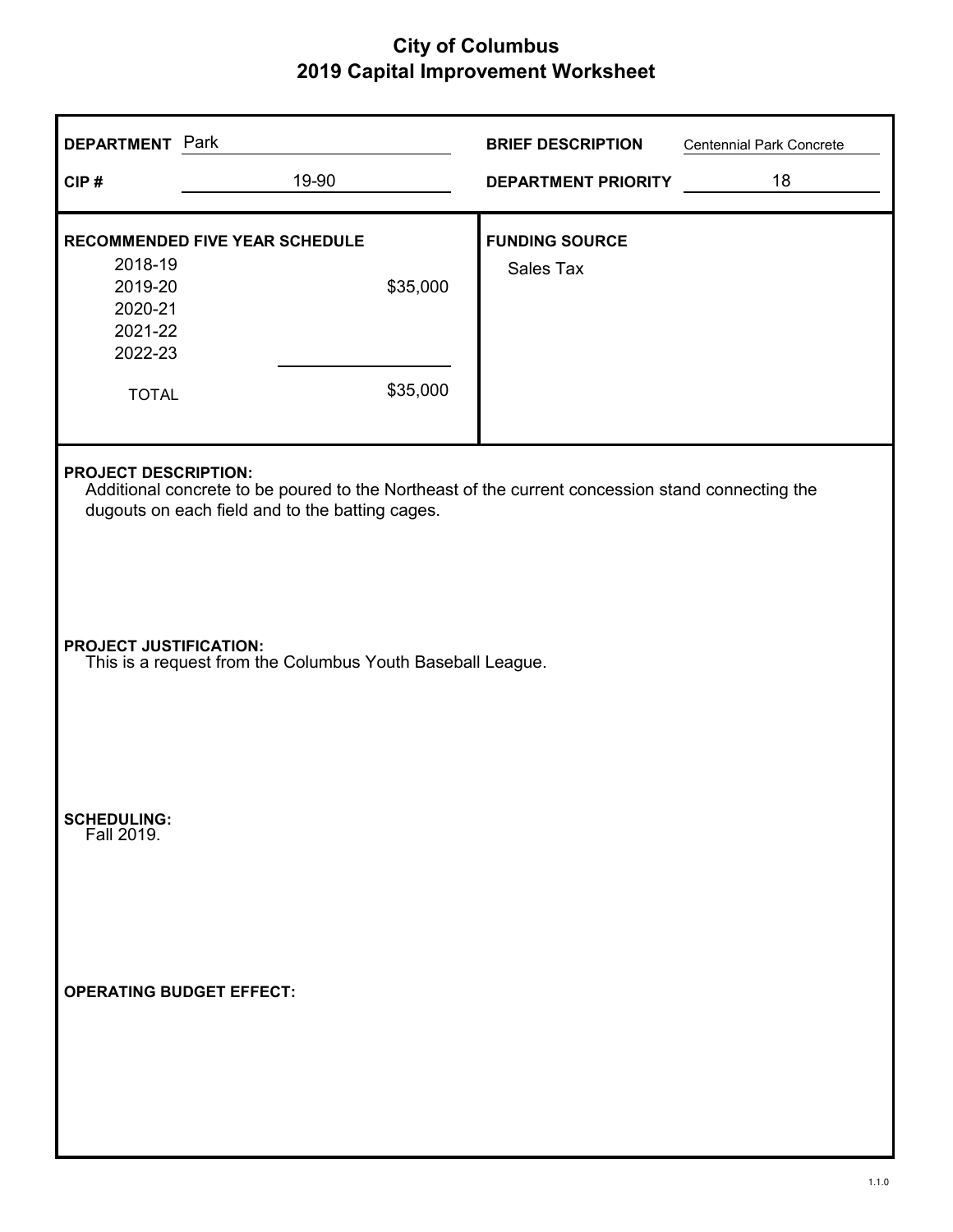| <b>DEPARTMENT Park</b>                                                                                                                                                                                                                                                                         |                                                                          | <b>BRIEF DESCRIPTION</b>                  | <b>Centennial Park Outfield</b><br>Netting/Fence Padding |  |
|------------------------------------------------------------------------------------------------------------------------------------------------------------------------------------------------------------------------------------------------------------------------------------------------|--------------------------------------------------------------------------|-------------------------------------------|----------------------------------------------------------|--|
| CIP#                                                                                                                                                                                                                                                                                           | 19-91                                                                    | <b>DEPARTMENT PRIORITY</b>                | 19                                                       |  |
| 2018-19<br>2019-20<br>2020-21<br>2021-22<br>2022-23<br><b>TOTAL</b>                                                                                                                                                                                                                            | <b>RECOMMENDED FIVE YEAR SCHEDULE</b><br>\$30,000<br>\$30,000            | <b>FUNDING SOURCE</b><br><b>Sales Tax</b> |                                                          |  |
| <b>PROJECT DESCRIPTION:</b><br>Provide outfield netting between the light poles on the major and minor league fields so that balls flying<br>over the fences don't land in the adjacent property owners back yards. Add padding on top of the fence<br>to provide a safer environment to play. |                                                                          |                                           |                                                          |  |
| <b>PROJECT JUSTIFICATION:</b>                                                                                                                                                                                                                                                                  | Columbus Youth Baseball League request.                                  |                                           |                                                          |  |
| <b>SCHEDULING:</b>                                                                                                                                                                                                                                                                             |                                                                          |                                           |                                                          |  |
| <b>OPERATING BUDGET EFFECT:</b>                                                                                                                                                                                                                                                                | Will take additional time to install each spring and remove in the fall. |                                           |                                                          |  |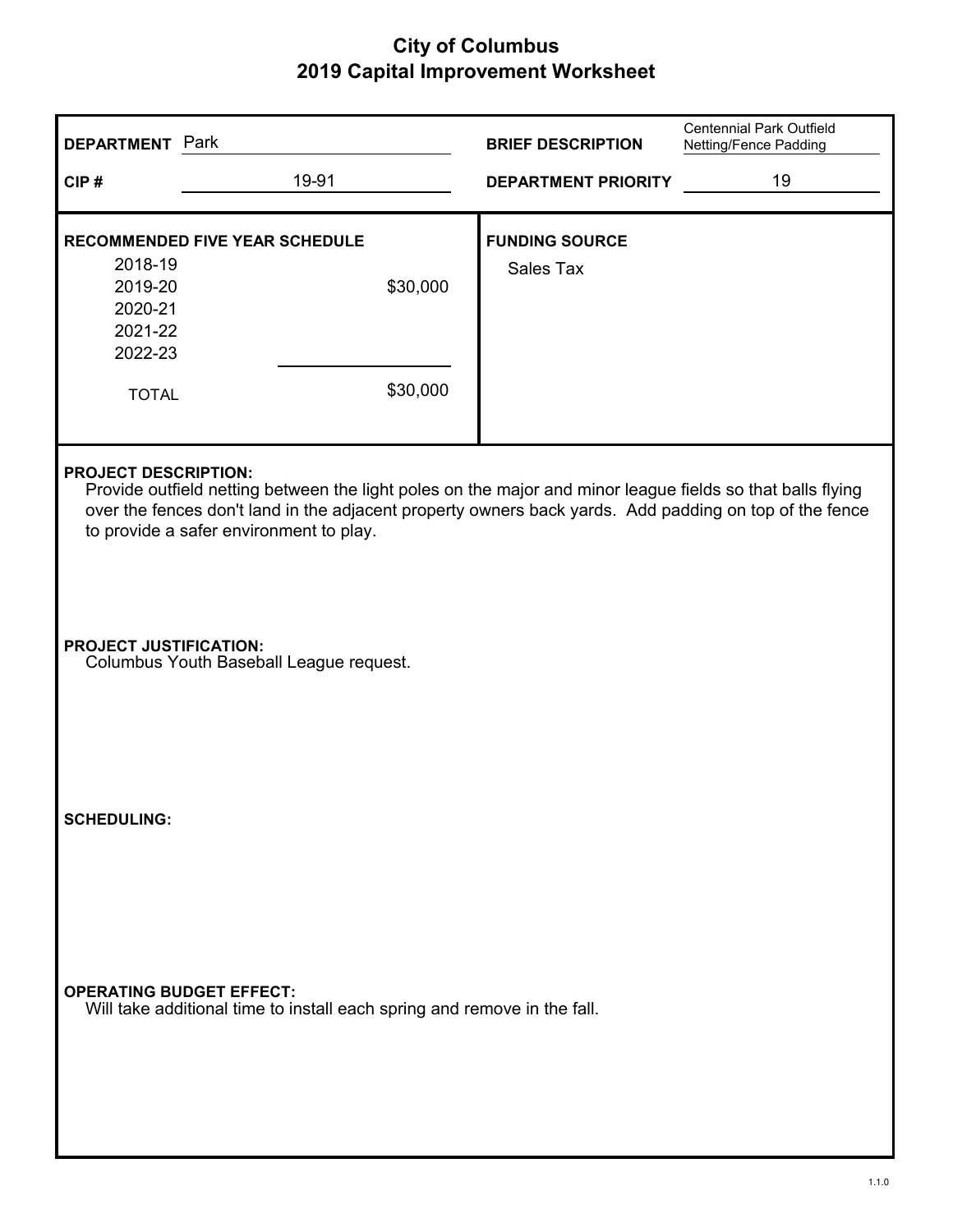| <b>DEPARTMENT</b> Park                                              |                                                                    |                               | <b>BRIEF DESCRIPTION</b>           | Computers |
|---------------------------------------------------------------------|--------------------------------------------------------------------|-------------------------------|------------------------------------|-----------|
| CIP#                                                                | 19-92                                                              |                               | <b>DEPARTMENT PRIORITY</b>         | 20        |
| 2018-19<br>2019-20<br>2020-21<br>2021-22<br>2022-23<br><b>TOTAL</b> | <b>RECOMMENDED FIVE YEAR SCHEDULE</b>                              | \$2,000<br>\$2,000<br>\$4,000 | <b>FUNDING SOURCE</b><br>Sales Tax |           |
| <b>PROJECT DESCRIPTION:</b>                                         | 2018-2019 Public Properties Director<br>2019-2020 Parks Department |                               |                                    |           |
| <b>PROJECT JUSTIFICATION:</b>                                       | Regular schedule of replacement.                                   |                               |                                    |           |
| <b>SCHEDULING:</b>                                                  |                                                                    |                               |                                    |           |
| <b>OPERATING BUDGET EFFECT:</b>                                     |                                                                    |                               |                                    |           |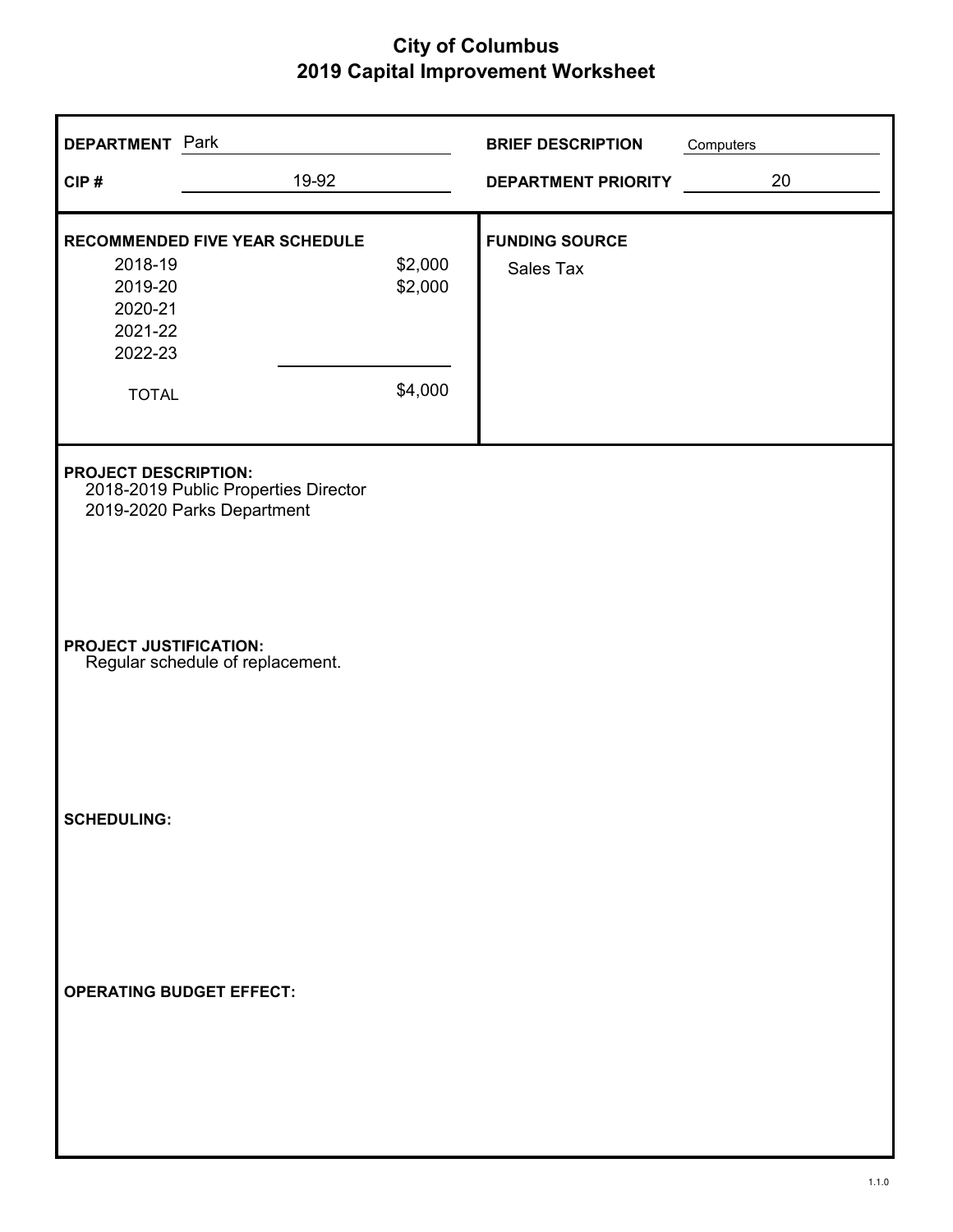| <b>DEPARTMENT</b> Park                                                                                                                                                                                                                                                                                 |                                                                                                                                                                                                       | <b>BRIEF DESCRIPTION</b>                                         | Remote Control Car Track |  |  |
|--------------------------------------------------------------------------------------------------------------------------------------------------------------------------------------------------------------------------------------------------------------------------------------------------------|-------------------------------------------------------------------------------------------------------------------------------------------------------------------------------------------------------|------------------------------------------------------------------|--------------------------|--|--|
| CIP#                                                                                                                                                                                                                                                                                                   | 19-93                                                                                                                                                                                                 | <b>DEPARTMENT PRIORITY</b>                                       |                          |  |  |
| <b>RECOMMENDED FIVE YEAR SCHEDULE</b><br>2018-19<br>2019-20<br>2020-21<br>2021-22<br>2022-23<br><b>TOTAL</b>                                                                                                                                                                                           | \$70,000<br>\$70,000                                                                                                                                                                                  | <b>FUNDING SOURCE</b><br>Sales Tax<br><b>Private Fundraising</b> |                          |  |  |
| <b>PROJECT DESCRIPTION:</b><br>Build remote control car track for local racers.                                                                                                                                                                                                                        |                                                                                                                                                                                                       |                                                                  |                          |  |  |
| <b>PROJECT JUSTIFICATION:</b><br>Local group of racers would like to build a track. They would host weekly events for different types of<br>remote control cars. They would also host weekend events that would bring in regional racers. They<br>will be fundraising to help with construction costs. |                                                                                                                                                                                                       |                                                                  |                          |  |  |
| <b>SCHEDULING:</b>                                                                                                                                                                                                                                                                                     |                                                                                                                                                                                                       |                                                                  |                          |  |  |
| <b>OPERATING BUDGET EFFECT:</b>                                                                                                                                                                                                                                                                        | Once the track is constructed, the local racers will maintain the facility. The Park Department will be<br>responsible for garbage removal and possibly the additional dirt or clay for the facility. |                                                                  |                          |  |  |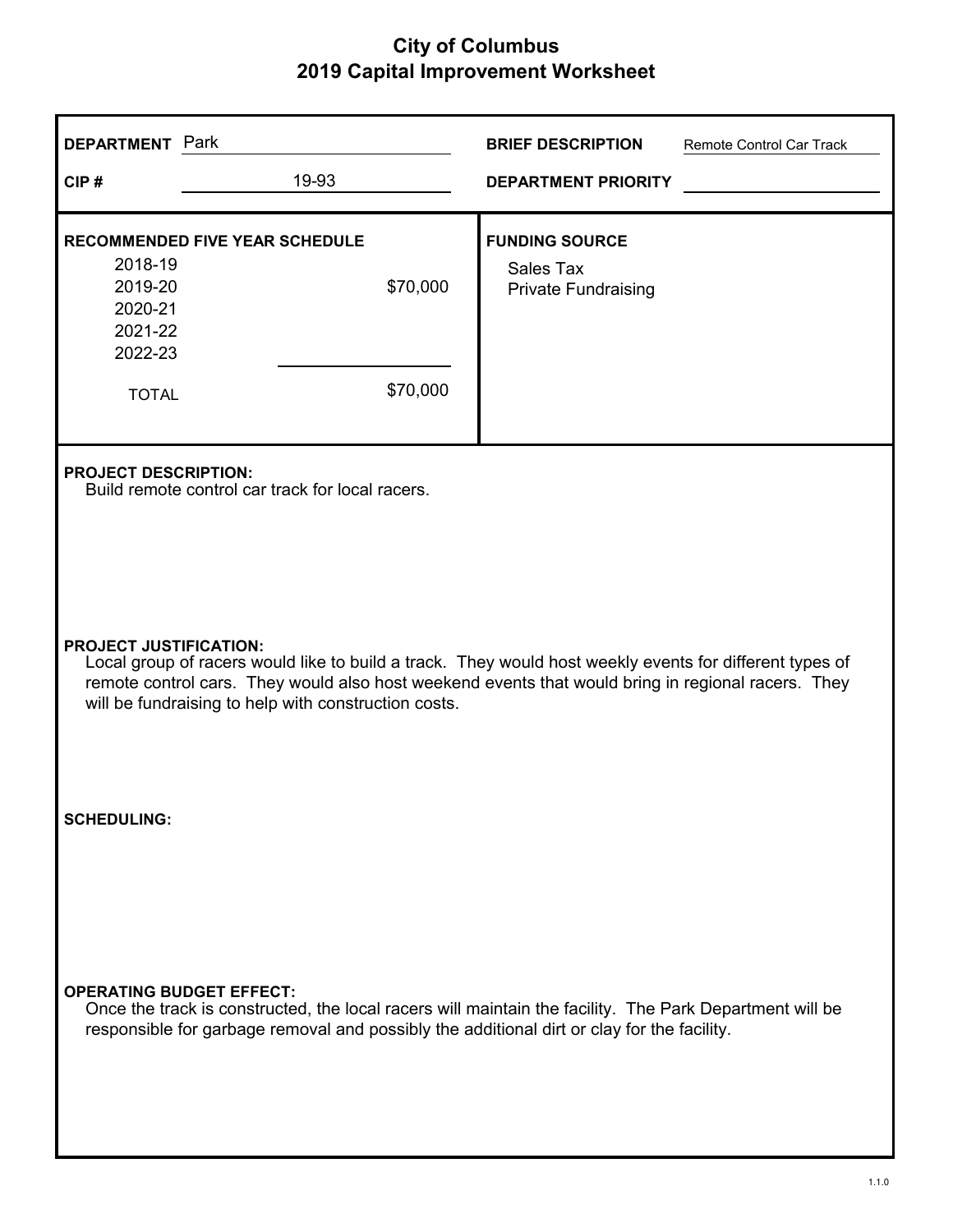| <b>DEPARTMENT</b> Park                                                                  |                                                                                                                                                 | <b>BRIEF DESCRIPTION</b>                                             | Sunset Park Playground<br>Equipment |  |  |
|-----------------------------------------------------------------------------------------|-------------------------------------------------------------------------------------------------------------------------------------------------|----------------------------------------------------------------------|-------------------------------------|--|--|
| CIP#                                                                                    | 19-94                                                                                                                                           | <b>DEPARTMENT PRIORITY</b>                                           |                                     |  |  |
| 2018-19<br>2019-20<br>2020-21<br>2021-22<br>2022-23<br><b>TOTAL</b>                     | RECOMMENDED FIVE YEAR SCHEDULE<br>\$120,000<br>\$120,000                                                                                        | <b>FUNDING SOURCE</b><br>Sales Tax (\$60,000)<br>Donation (\$60,000) |                                     |  |  |
|                                                                                         | <b>PROJECT DESCRIPTION:</b><br>Purchase playground equipment for Sunset Park with cooperative funding from the Next Generation<br>Kiwanis Club. |                                                                      |                                     |  |  |
| <b>PROJECT JUSTIFICATION:</b><br>Provides for new playground equipment at the new park. |                                                                                                                                                 |                                                                      |                                     |  |  |
| <b>SCHEDULING:</b>                                                                      |                                                                                                                                                 |                                                                      |                                     |  |  |
| <b>OPERATING BUDGET EFFECT:</b>                                                         |                                                                                                                                                 |                                                                      |                                     |  |  |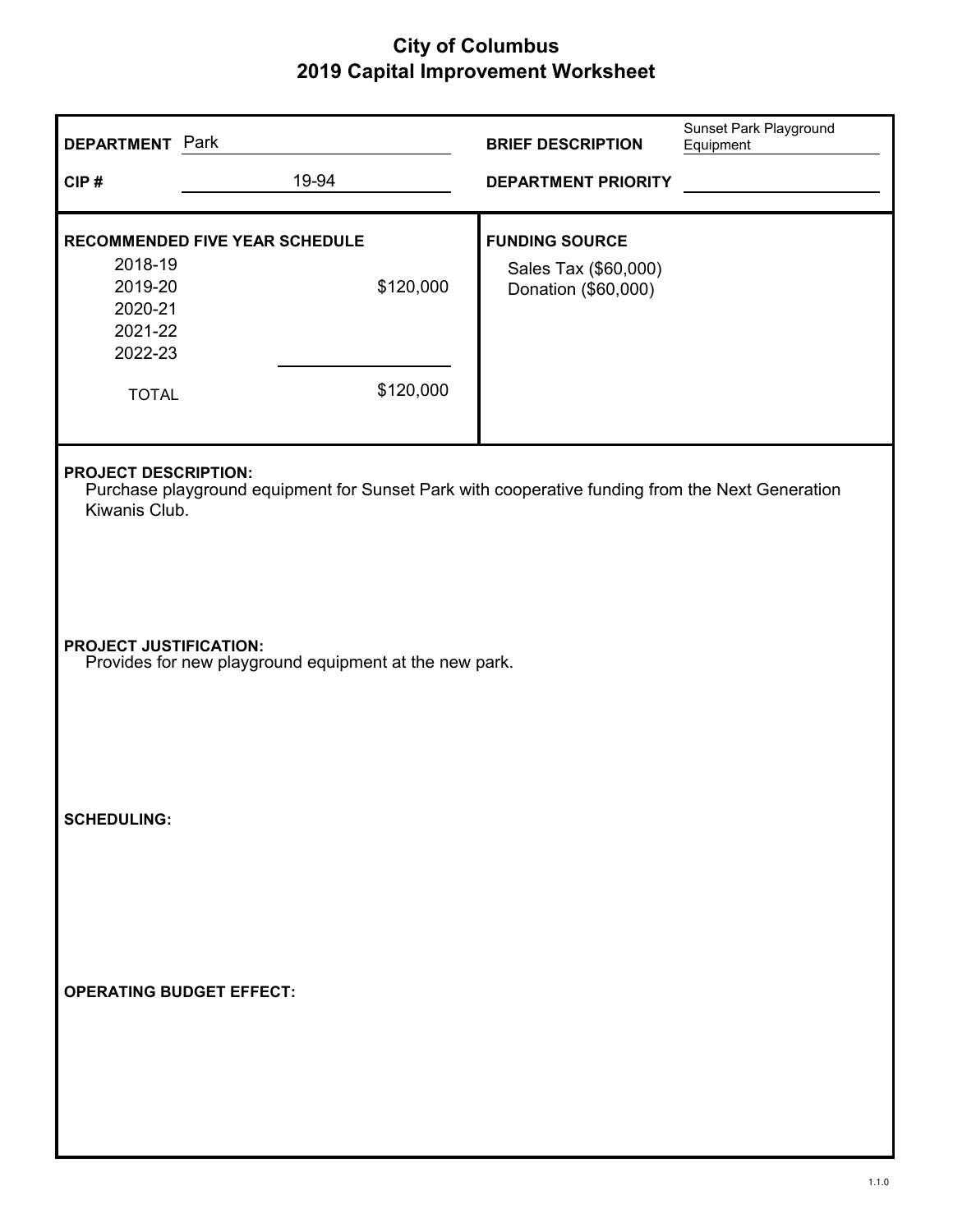| <b>DEPARTMENT</b> Park                                                                                                                                                                                                                                            |                                                                  | <b>BRIEF DESCRIPTION</b>                  | ADA Transition Plan Phase 2<br><b>Residential Park Review</b> |  |
|-------------------------------------------------------------------------------------------------------------------------------------------------------------------------------------------------------------------------------------------------------------------|------------------------------------------------------------------|-------------------------------------------|---------------------------------------------------------------|--|
| CIP#                                                                                                                                                                                                                                                              | 19-95                                                            | <b>DEPARTMENT PRIORITY</b>                |                                                               |  |
| 2018-19<br>2019-20<br>2020-21<br>2021-22<br>2022-23<br><b>TOTAL</b>                                                                                                                                                                                               | <b>RECOMMENDED FIVE YEAR SCHEDULE</b><br>\$15,000<br>\$15,000    | <b>FUNDING SOURCE</b><br><b>Sales Tax</b> |                                                               |  |
| <b>PROJECT DESCRIPTION:</b><br>Continuation of the Update City's Civil Rights Act Title VI including the Restoration Act and the<br>Americans with Disability Act (ADA) & Section 504 of the Rehabilitation Act.<br>Phase 2 are reviews of the residential parks. |                                                                  |                                           |                                                               |  |
| <b>PROJECT JUSTIFICATION:</b><br>Required to receive Federal and State funding.<br>Annual reporting is required to be submitted to the Nebraska Department of Transportation (NDOT).                                                                              |                                                                  |                                           |                                                               |  |
| <b>SCHEDULING:</b>                                                                                                                                                                                                                                                | Deliverables in early 2020.                                      |                                           |                                                               |  |
| <b>OPERATING BUDGET EFFECT:</b>                                                                                                                                                                                                                                   | Study will lead to implementation in parks improvement projects. |                                           |                                                               |  |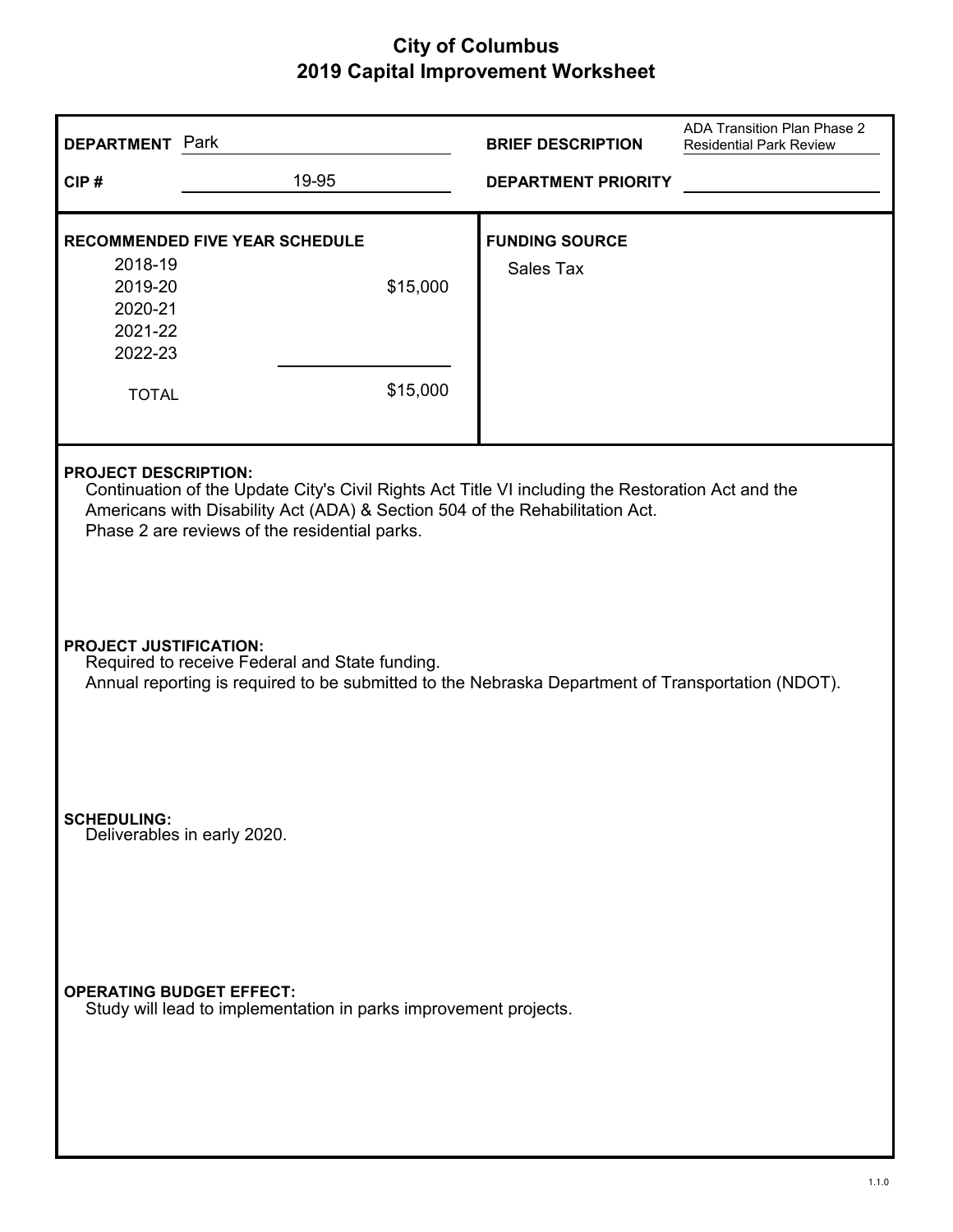| <b>DEPARTMENT</b> Park                                              |                                                                                                                                                                                                                                                                                                                                                                                            | <b>BRIEF DESCRIPTION</b>                  | 4 Wheel Drive Utility Vehicle |  |  |
|---------------------------------------------------------------------|--------------------------------------------------------------------------------------------------------------------------------------------------------------------------------------------------------------------------------------------------------------------------------------------------------------------------------------------------------------------------------------------|-------------------------------------------|-------------------------------|--|--|
| CIP#                                                                | 19-96                                                                                                                                                                                                                                                                                                                                                                                      | <b>DEPARTMENT PRIORITY</b>                |                               |  |  |
| 2018-19<br>2019-20<br>2020-21<br>2021-22<br>2022-23<br><b>TOTAL</b> | <b>RECOMMENDED FIVE YEAR SCHEDULE</b><br>\$52,000<br>\$52,000                                                                                                                                                                                                                                                                                                                              | <b>FUNDING SOURCE</b><br><b>Sales Tax</b> |                               |  |  |
|                                                                     | <b>PROJECT DESCRIPTION:</b><br>Purchase utility vehicle that all Bobcat attachments can be used on.                                                                                                                                                                                                                                                                                        |                                           |                               |  |  |
|                                                                     | <b>PROJECT JUSTIFICATION:</b><br>Vehicle would be used for numerous applications in conjunction with the Bobcat skid loader the Park<br>Department uses. All the attachments used by the skid loader can be used on a Bobcat utility vehicle.<br>Vehicle is more flexible regarding travel and will be used for snow removal, mainly on viaduct sidewalks<br>as construction is completed. |                                           |                               |  |  |
| <b>SCHEDULING:</b>                                                  |                                                                                                                                                                                                                                                                                                                                                                                            |                                           |                               |  |  |
| <b>OPERATING BUDGET EFFECT:</b>                                     |                                                                                                                                                                                                                                                                                                                                                                                            |                                           |                               |  |  |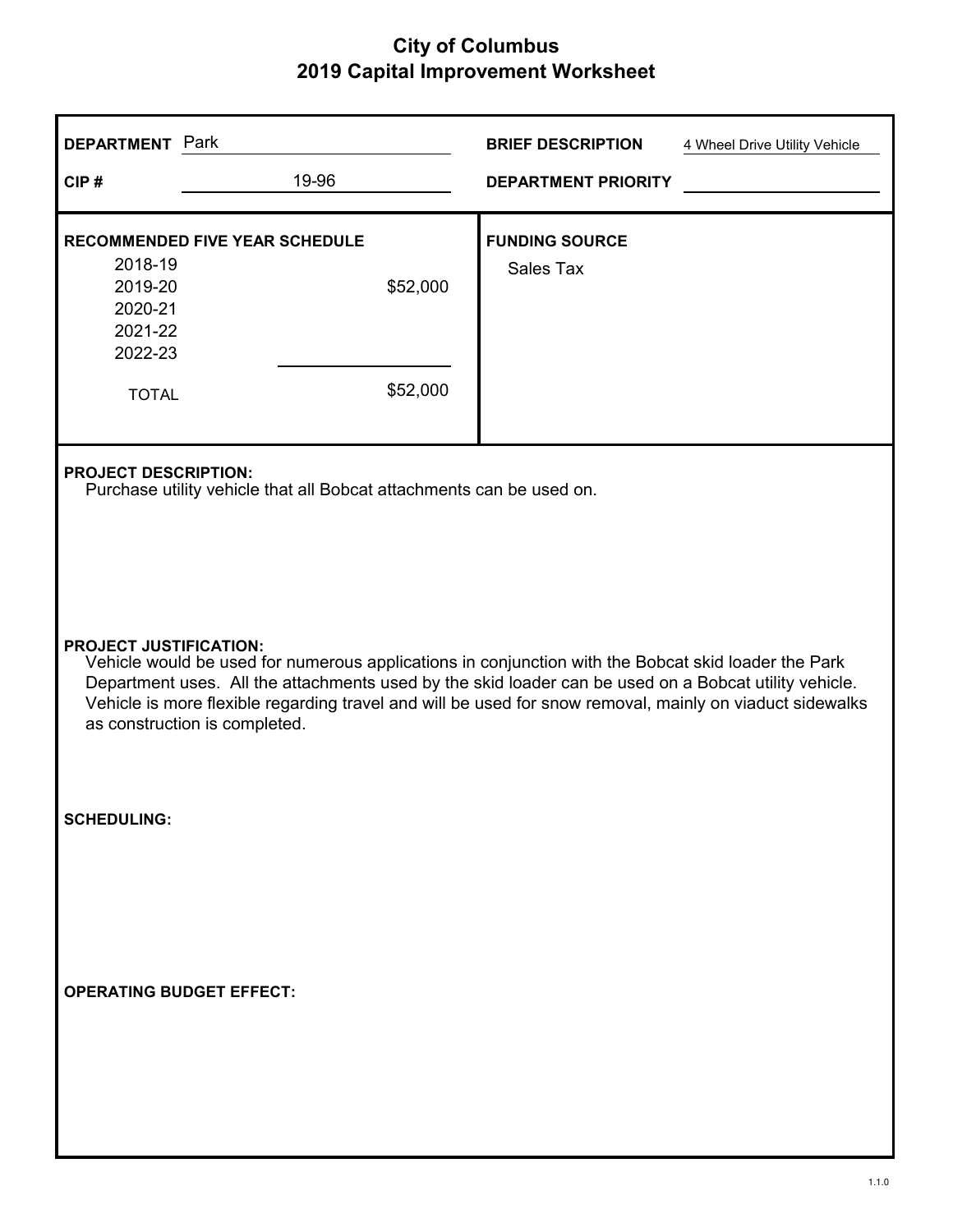| <b>DEPARTMENT</b> Park                                              |                                |                      | <b>BRIEF DESCRIPTION</b>           | 72" Mower |
|---------------------------------------------------------------------|--------------------------------|----------------------|------------------------------------|-----------|
| CIP#                                                                | 19-97                          |                      | <b>DEPARTMENT PRIORITY</b>         |           |
| 2018-19<br>2019-20<br>2020-21<br>2021-22<br>2022-23<br><b>TOTAL</b> | RECOMMENDED FIVE YEAR SCHEDULE | \$18,500<br>\$18,500 | <b>FUNDING SOURCE</b><br>Sales Tax |           |
| <b>PROJECT DESCRIPTION:</b><br>72" mower.                           |                                |                      |                                    |           |
| <b>PROJECT JUSTIFICATION:</b>                                       | Replace 1992 Jacobsen mower.   |                      |                                    |           |
| <b>SCHEDULING:</b>                                                  |                                |                      |                                    |           |
| <b>OPERATING BUDGET EFFECT:</b><br>Less maintenance.                |                                |                      |                                    |           |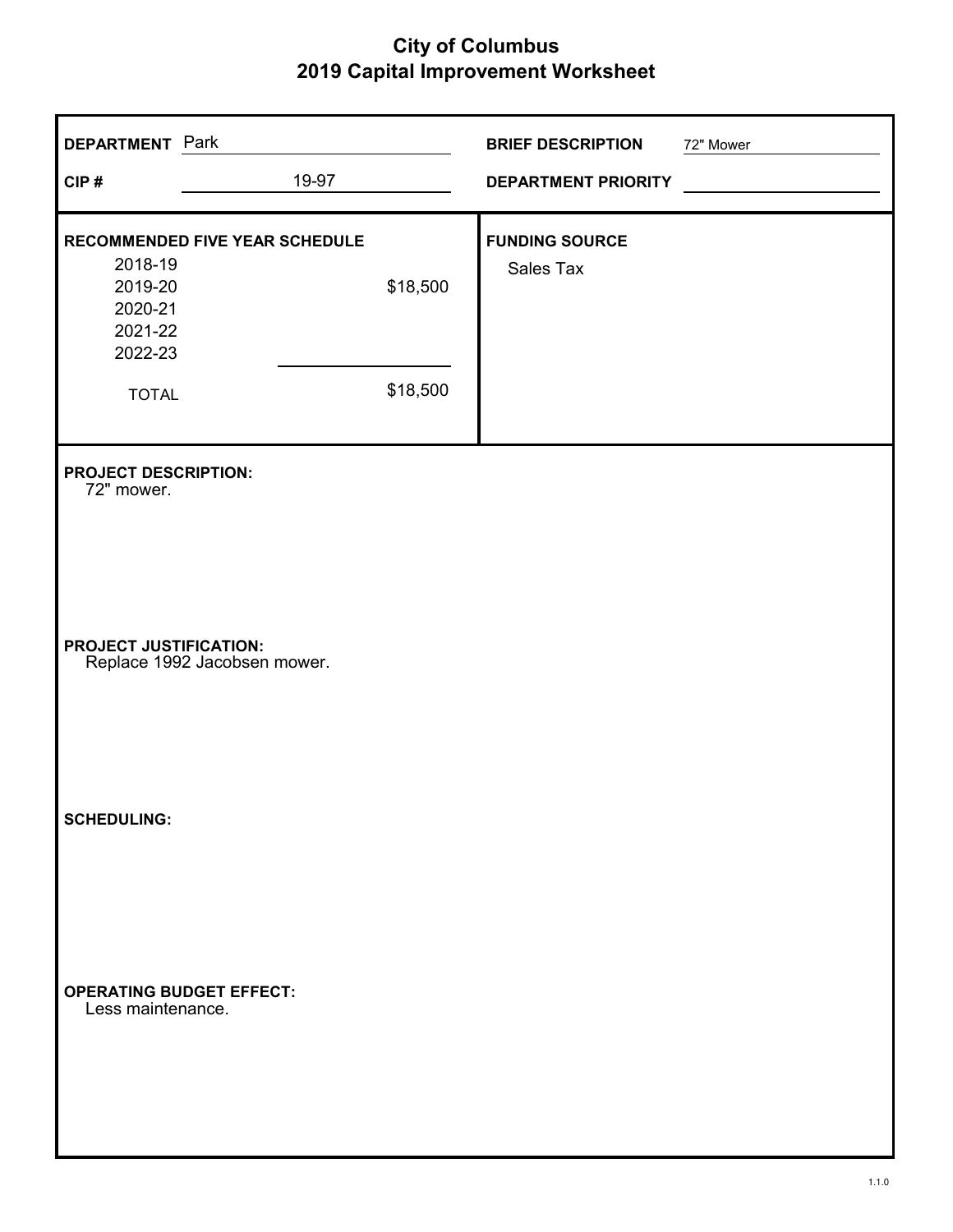| <b>DEPARTMENT</b><br>CIP#                                                                                    | Park | 19-98                      | <b>BRIEF DESCRIPTION</b><br><b>DEPARTMENT PRIORITY</b>   | <b>Memorial Stadium Renovations</b> |
|--------------------------------------------------------------------------------------------------------------|------|----------------------------|----------------------------------------------------------|-------------------------------------|
| <b>RECOMMENDED FIVE YEAR SCHEDULE</b><br>2018-19<br>2019-20<br>2020-21<br>2021-22<br>2022-23<br><b>TOTAL</b> |      | \$1,000,000<br>\$1,000,000 | <b>FUNDING SOURCE</b><br>Sales Tax<br>Scoreboard Revenue |                                     |

#### **PROJECT DESCRIPTION:**

Reconstruct the main entry to the West stadium to eliminate major water leakage occurring between the original stadium and the complex extension. Work would include roof and wall repairs; reconstruction of the concessions area, ticketing, and main entrance; press box relocation and expansion; and seating addition. It is proposed that the Memorial Stadium wording along the front remain viewable for historic purposes and provide a more aesthetic and functional main entry into the stadium.

#### **PROJECT JUSTIFICATION:**

Deterioration of the concessions area, ticketing and main entrances is causing structural damage, annual rehabilitation maintenance costs, and potential mold concerns. The press box does not meet the Americans with Disability Act (ADA) requirements. It is undersized for the size of the facility; has no sound barriers between coaches, radio, TV, and public address announcers; and standing patrons in the grandstand block vision of all above noted.

#### **SCHEDULING:**

Proposed work would begin at the end of one football season for completion prior to the start of the next football season. The field, track, restrooms, locker rooms, and most of the bleachers would remain usable. Temporary concessions, main entrances, and press box would be required during construction.

#### **OPERATING BUDGET EFFECT:**

Park Department time and material expenses for cleaning, caulking, and patching damage from leaking roof line would be lessened.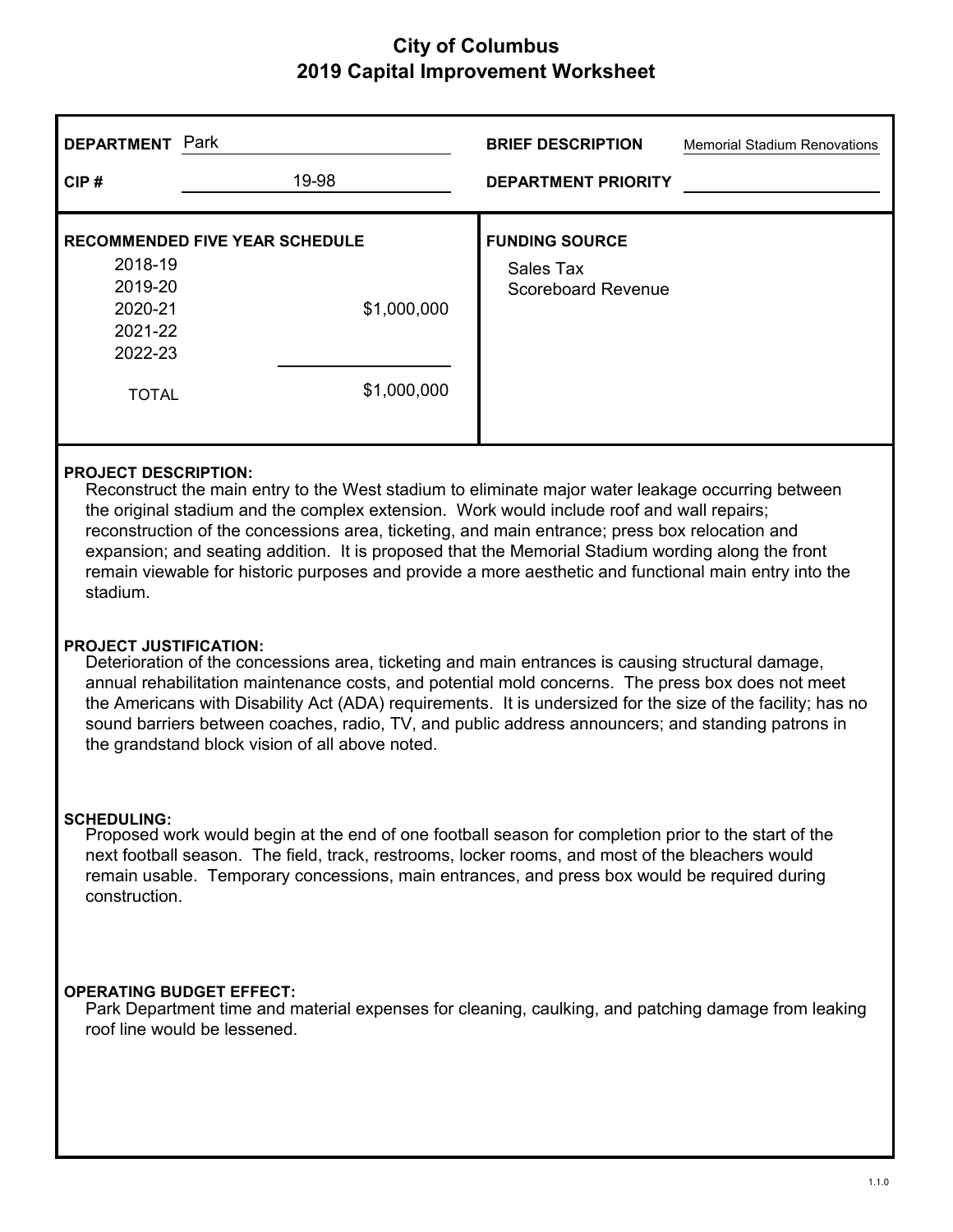| <b>DEPARTMENT</b> Park                                              |                                                                                                                                                                                                                                                                            | <b>BRIEF DESCRIPTION</b>                                  | Indoor Tennis Facility |  |  |
|---------------------------------------------------------------------|----------------------------------------------------------------------------------------------------------------------------------------------------------------------------------------------------------------------------------------------------------------------------|-----------------------------------------------------------|------------------------|--|--|
| CIP#                                                                | 19-99                                                                                                                                                                                                                                                                      | <b>DEPARTMENT PRIORITY</b>                                |                        |  |  |
| 2018-19<br>2019-20<br>2020-21<br>2021-22<br>2022-23<br><b>TOTAL</b> | <b>RECOMMENDED FIVE YEAR SCHEDULE</b><br>\$1,000,000<br>\$1,000,000                                                                                                                                                                                                        | <b>FUNDING SOURCE</b><br>Sales Tax<br>Grants<br>Donations |                        |  |  |
| <b>PROJECT DESCRIPTION:</b>                                         | Construction of an indoor tennis facility.                                                                                                                                                                                                                                 |                                                           |                        |  |  |
|                                                                     | <b>PROJECT JUSTIFICATION:</b><br>This is a request from the Columbus Tennis Association.<br>With the closing of the tennis facility at the 1C Church, tennis players must travel to Fremont, Lincoln,<br>or Omaha to play during the winter months or during poor weather. |                                                           |                        |  |  |
| <b>SCHEDULING:</b>                                                  |                                                                                                                                                                                                                                                                            |                                                           |                        |  |  |
| <b>OPERATING BUDGET EFFECT:</b>                                     |                                                                                                                                                                                                                                                                            |                                                           |                        |  |  |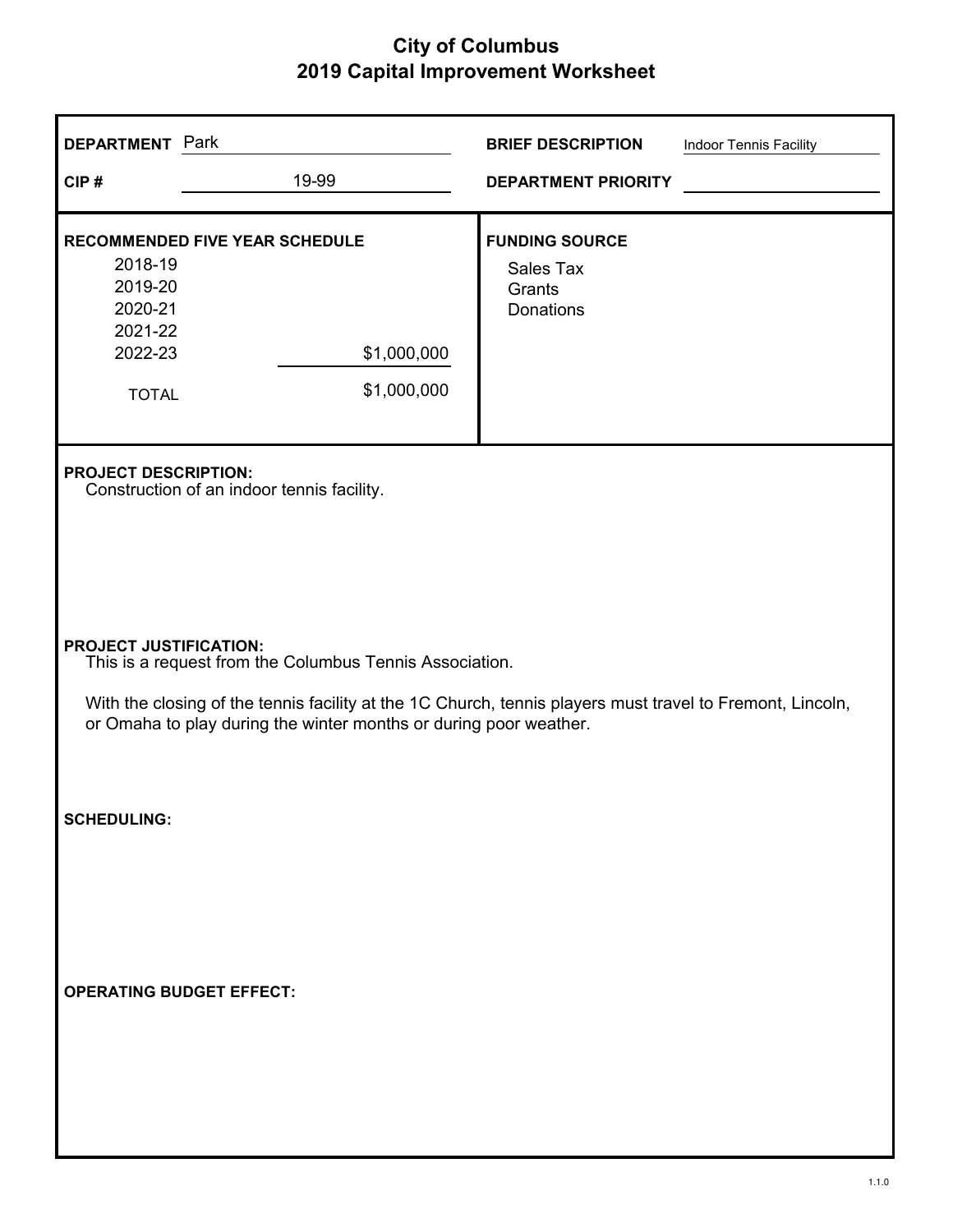| <b>DEPARTMENT</b> Park                                                                                                                                                                                                                                                                                                                |                                                                                                                                                                                                                                                                                                              | <b>BRIEF DESCRIPTION</b>                                                | <b>Baseball Field</b> |  |  |
|---------------------------------------------------------------------------------------------------------------------------------------------------------------------------------------------------------------------------------------------------------------------------------------------------------------------------------------|--------------------------------------------------------------------------------------------------------------------------------------------------------------------------------------------------------------------------------------------------------------------------------------------------------------|-------------------------------------------------------------------------|-----------------------|--|--|
| CIP#                                                                                                                                                                                                                                                                                                                                  | 19-100                                                                                                                                                                                                                                                                                                       | <b>DEPARTMENT PRIORITY</b>                                              |                       |  |  |
| 2018-19<br>2019-20<br>2020-21<br>2021-22<br>2022-23<br><b>TOTAL</b>                                                                                                                                                                                                                                                                   | <b>RECOMMENDED FIVE YEAR SCHEDULE</b><br>\$500,000<br>\$500,000<br>\$1,000,000                                                                                                                                                                                                                               | <b>FUNDING SOURCE</b><br><b>Sales Tax</b><br>Grants<br><b>Donations</b> |                       |  |  |
| <b>PROJECT DESCRIPTION:</b><br>Construction of a new baseball field.<br>Discussion with Columbus Public Schools on a possible baseball complex at the new Columbus High<br>School site and the City partnering with CPS and Columbus Baseball Association, thus not needing to<br>build a new baseball field in the Pawnee Park area. |                                                                                                                                                                                                                                                                                                              |                                                                         |                       |  |  |
|                                                                                                                                                                                                                                                                                                                                       | <b>PROJECT JUSTIFICATION:</b><br>Current baseball field is not large enough to host major events. We also need to improve the visitor<br>side seating at Memorial Stadium, which will use some of the current baseball field space to accomplish<br>that. The current baseball field has no room for growth. |                                                                         |                       |  |  |
| <b>SCHEDULING:</b>                                                                                                                                                                                                                                                                                                                    |                                                                                                                                                                                                                                                                                                              |                                                                         |                       |  |  |
| <b>OPERATING BUDGET EFFECT:</b>                                                                                                                                                                                                                                                                                                       | None, CPS would be in charge of maintenance.                                                                                                                                                                                                                                                                 |                                                                         |                       |  |  |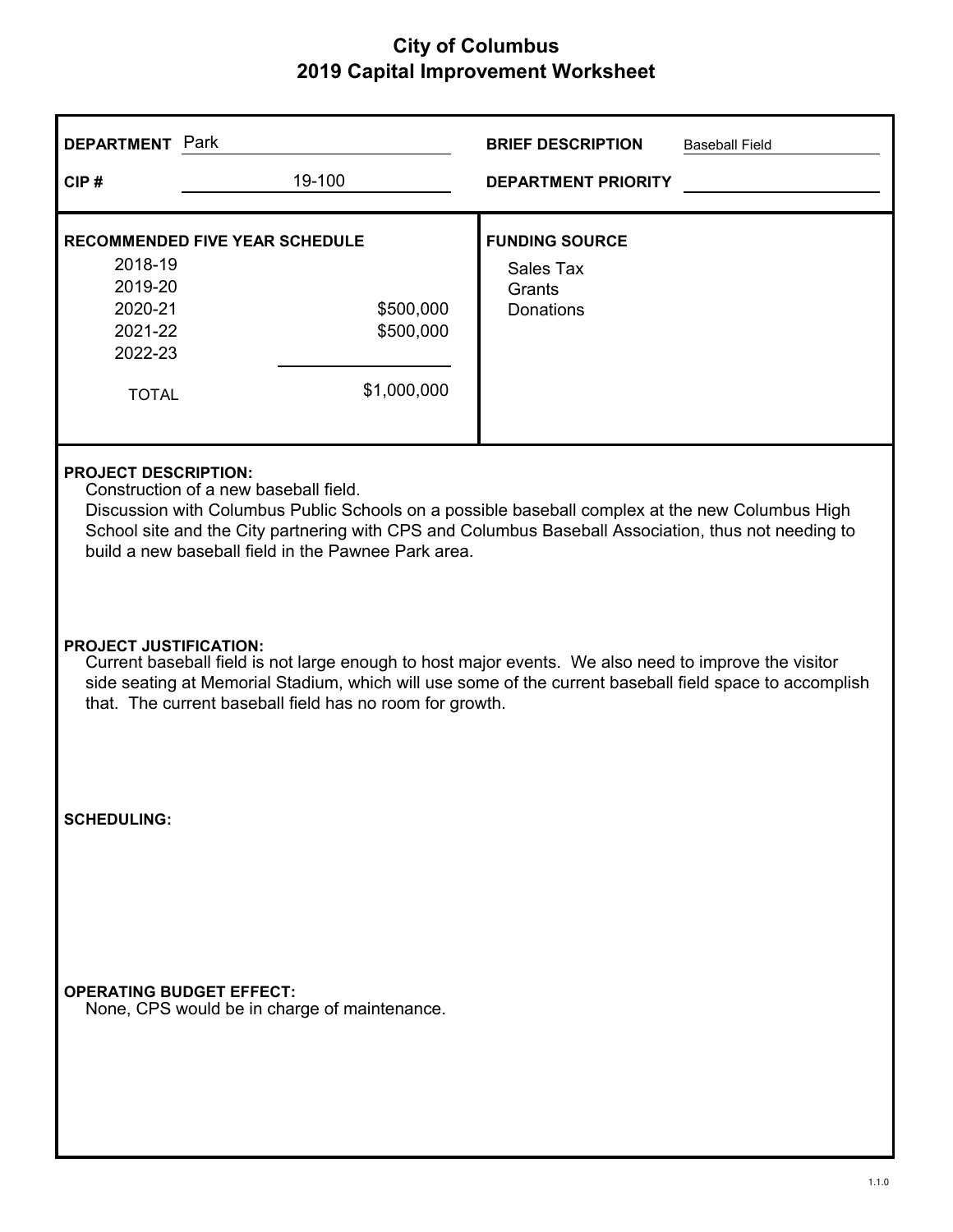| <b>DEPARTMENT Park</b>                                              |                                                                                                                             | <b>BRIEF DESCRIPTION</b>           | Playground Equipment<br>Pawnee Park |  |  |  |
|---------------------------------------------------------------------|-----------------------------------------------------------------------------------------------------------------------------|------------------------------------|-------------------------------------|--|--|--|
| CIP#                                                                | 19-101                                                                                                                      | <b>DEPARTMENT PRIORITY</b>         |                                     |  |  |  |
| 2018-19<br>2019-20<br>2020-21<br>2021-22<br>2022-23<br><b>TOTAL</b> | RECOMMENDED FIVE YEAR SCHEDULE<br>\$100,000<br>\$100,000                                                                    | <b>FUNDING SOURCE</b><br>Sales Tax |                                     |  |  |  |
|                                                                     | <b>PROJECT DESCRIPTION:</b><br>Replace playground equipment in Pawnee Park near the Higgins Memorial and South Picnic area. |                                    |                                     |  |  |  |
|                                                                     | <b>PROJECT JUSTIFICATION:</b><br>Due to normal wear and tear, equipment needs replacing. Saves on maintenance costs.        |                                    |                                     |  |  |  |
| <b>SCHEDULING:</b>                                                  |                                                                                                                             |                                    |                                     |  |  |  |
| <b>OPERATING BUDGET EFFECT:</b>                                     |                                                                                                                             |                                    |                                     |  |  |  |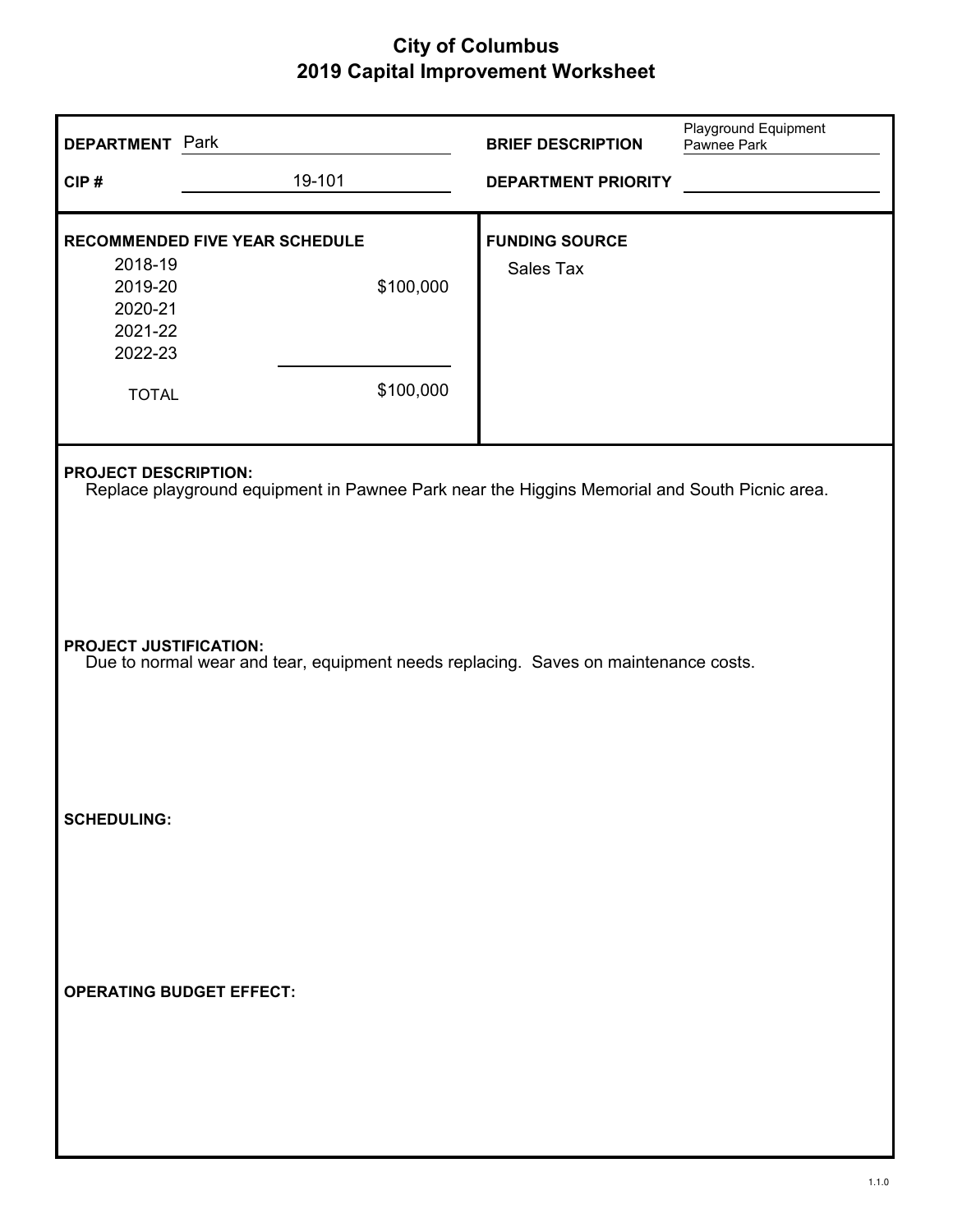| <b>DEPARTMENT</b> Park                              |                                                                                     | <b>BRIEF DESCRIPTION</b>   | Wilderness Park Parking Lot |  |  |
|-----------------------------------------------------|-------------------------------------------------------------------------------------|----------------------------|-----------------------------|--|--|
| CIP#                                                | 19-102                                                                              | <b>DEPARTMENT PRIORITY</b> |                             |  |  |
|                                                     | <b>RECOMMENDED FIVE YEAR SCHEDULE</b>                                               | <b>FUNDING SOURCE</b>      |                             |  |  |
| 2018-19<br>2019-20<br>2020-21<br>2021-22<br>2022-23 | \$50,000                                                                            | Sales Tax                  |                             |  |  |
| <b>TOTAL</b>                                        | \$50,000                                                                            |                            |                             |  |  |
| <b>PROJECT DESCRIPTION:</b>                         | Place asphalt or milled asphalt in the grass parking area north of Wilderness Park. |                            |                             |  |  |
|                                                     | <b>PROJECT JUSTIFICATION:</b><br>Request by Wilderness Park Operations Committee.   |                            |                             |  |  |
| <b>SCHEDULING:</b>                                  |                                                                                     |                            |                             |  |  |
| <b>OPERATING BUDGET EFFECT:</b>                     |                                                                                     |                            |                             |  |  |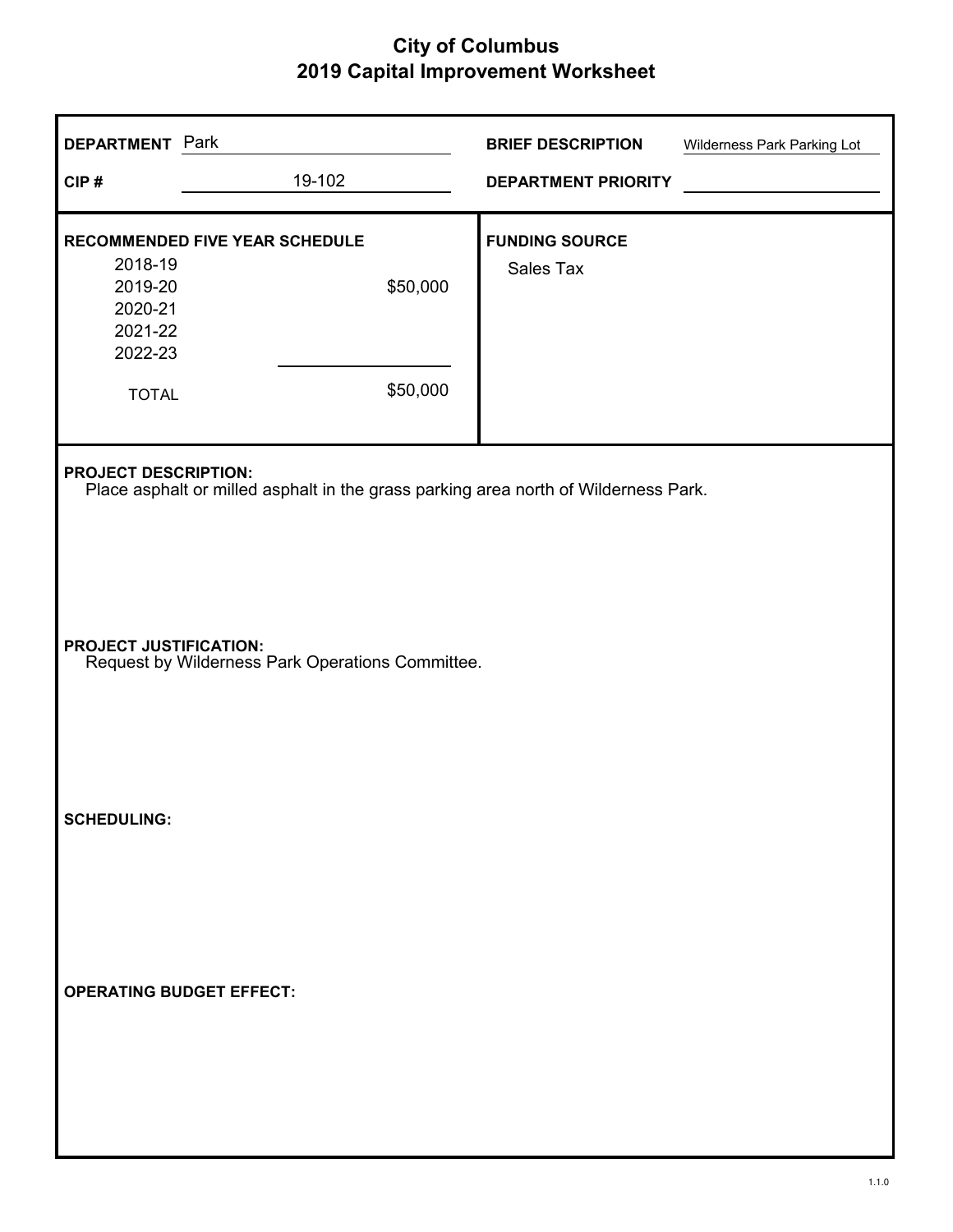| CIP#                                                                                                                                         | <b>DEPARTMENT</b> Pawnee Plunge Water Park<br>19-103                                        | <b>BRIEF DESCRIPTION</b><br>DEPARTMENT PRIORITY | Paint Pool Basins<br>1 |  |
|----------------------------------------------------------------------------------------------------------------------------------------------|---------------------------------------------------------------------------------------------|-------------------------------------------------|------------------------|--|
| 2018-19<br>2019-20<br>2020-21<br>2021-22<br>2022-23<br><b>TOTAL</b>                                                                          | RECOMMENDED FIVE YEAR SCHEDULE<br>\$200,000<br>\$200,000<br>\$400,000                       | <b>FUNDING SOURCE</b><br>Sales Tax              |                        |  |
| <b>PROJECT DESCRIPTION:</b><br>Paint the pool basins (lazy river, lap pool, recreational pool & drop pool).<br><b>PROJECT JUSTIFICATION:</b> |                                                                                             |                                                 |                        |  |
| <b>SCHEDULING:</b>                                                                                                                           | The paint on the pool basins begin to chip and fade and need to be repainted every 3 years. |                                                 |                        |  |
|                                                                                                                                              | <b>OPERATING BUDGET EFFECT:</b>                                                             |                                                 |                        |  |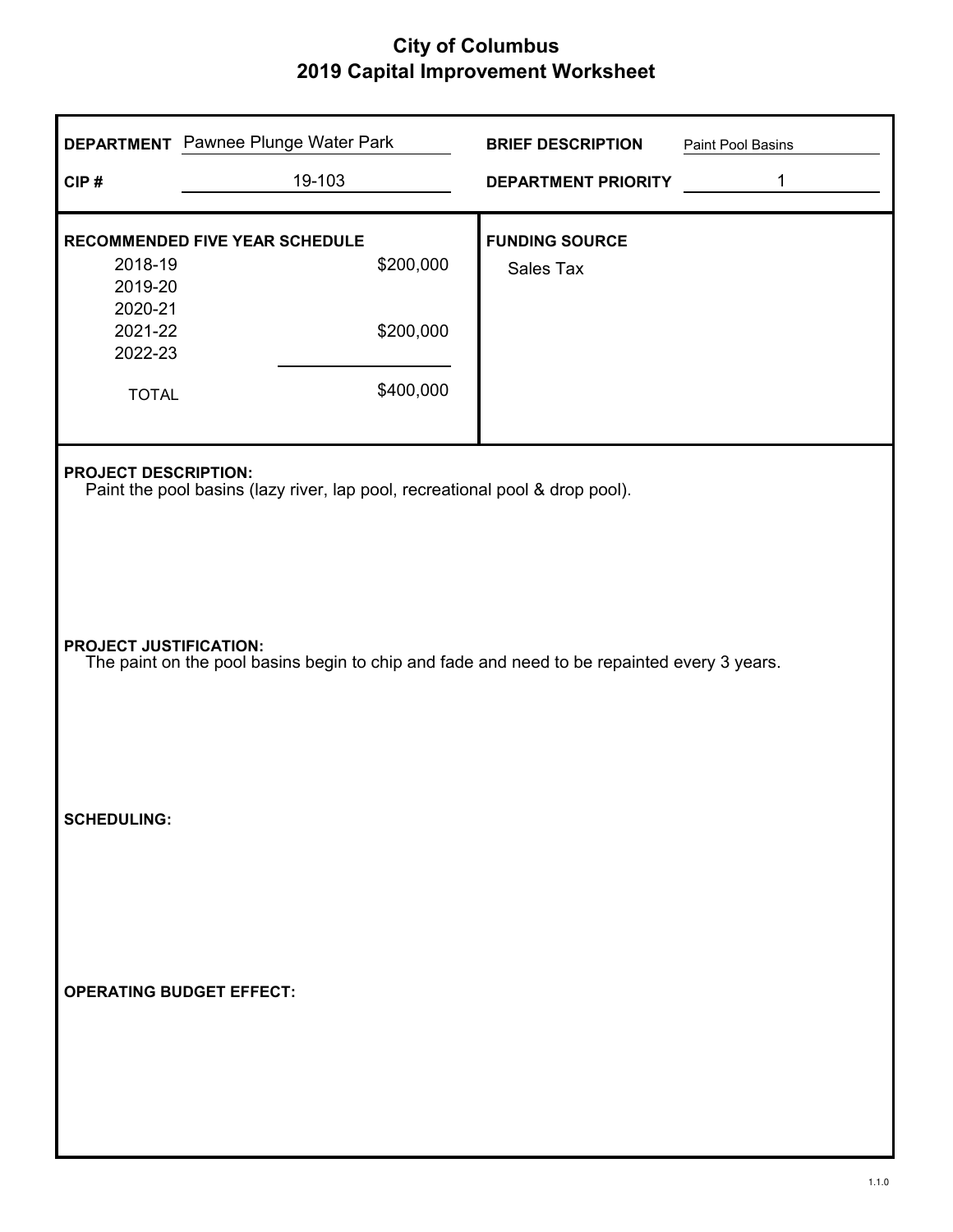| CIP#                                                                                                                                                                                                    | <b>DEPARTMENT</b> Pawnee Plunge Water Park<br>19-104   | <b>BRIEF DESCRIPTION</b><br><b>DEPARTMENT PRIORITY</b> | <b>Check Valves</b><br>$\overline{2}$ |  |
|---------------------------------------------------------------------------------------------------------------------------------------------------------------------------------------------------------|--------------------------------------------------------|--------------------------------------------------------|---------------------------------------|--|
| 2018-19<br>2019-20<br>2020-21<br>2021-22<br>2022-23<br><b>TOTAL</b>                                                                                                                                     | RECOMMENDED FIVE YEAR SCHEDULE<br>\$25,000<br>\$25,000 | <b>FUNDING SOURCE</b><br>Sales Tax                     |                                       |  |
| <b>PROJECT DESCRIPTION:</b><br>Replace all check valves at Pawnee Plunge.<br><b>PROJECT JUSTIFICATION:</b><br>Original cast iron valves are failing. Replacing with more durable plastic type of valve. |                                                        |                                                        |                                       |  |
| <b>SCHEDULING:</b>                                                                                                                                                                                      |                                                        |                                                        |                                       |  |
| <b>OPERATING BUDGET EFFECT:</b>                                                                                                                                                                         |                                                        |                                                        |                                       |  |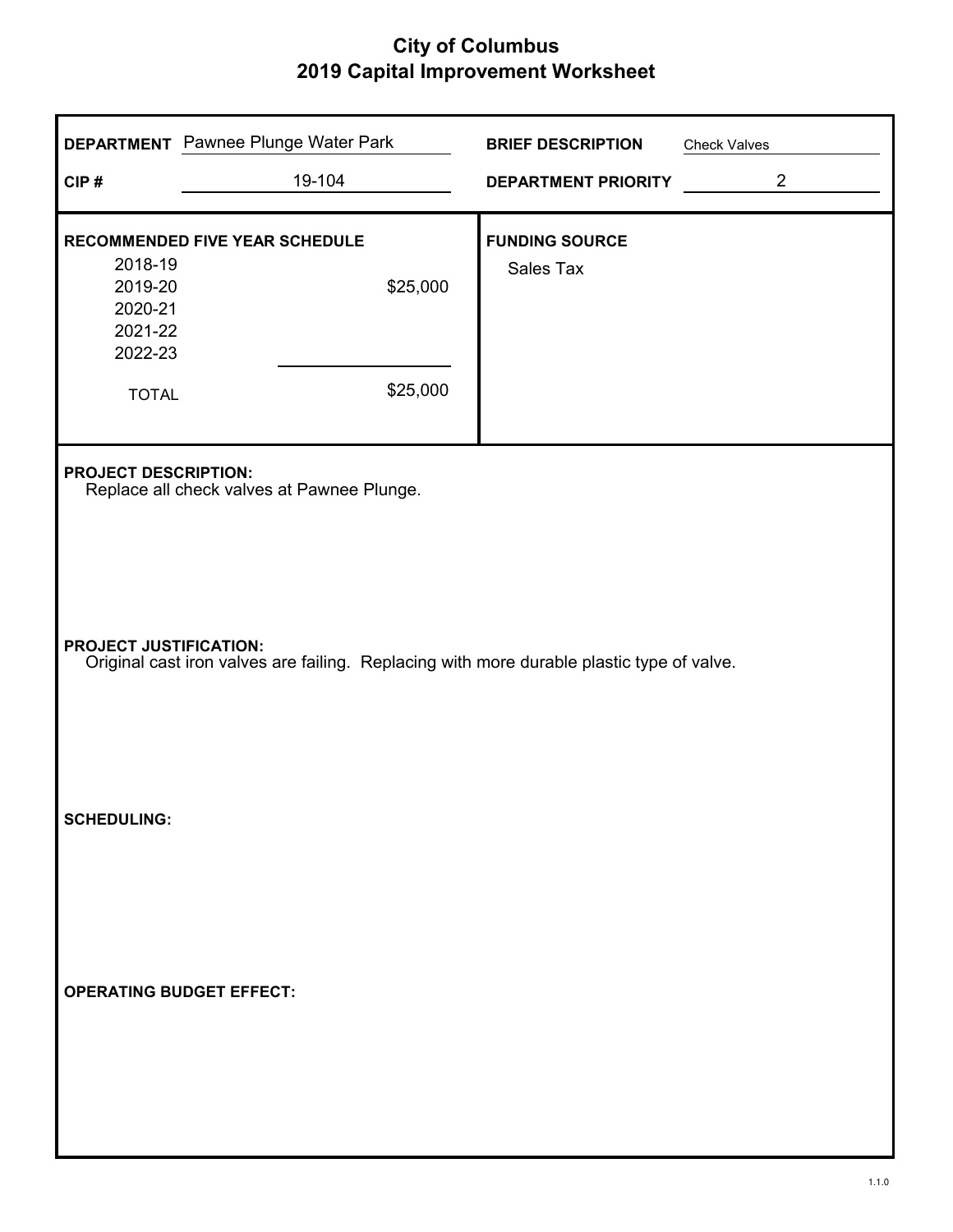| CIP#                                                                                                                                                                                                                                              | <b>DEPARTMENT</b> Pawnee Plunge Water Park<br>19-105          | <b>BRIEF DESCRIPTION</b><br><b>DEPARTMENT PRIORITY</b> | Heat Pump (Phase 2)<br>$\mathfrak{S}$ |  |
|---------------------------------------------------------------------------------------------------------------------------------------------------------------------------------------------------------------------------------------------------|---------------------------------------------------------------|--------------------------------------------------------|---------------------------------------|--|
| 2018-19<br>2019-20<br>2020-21<br>2021-22<br>2022-23<br><b>TOTAL</b>                                                                                                                                                                               | <b>RECOMMENDED FIVE YEAR SCHEDULE</b><br>\$25,000<br>\$25,000 | <b>FUNDING SOURCE</b><br>Sales Tax                     |                                       |  |
| <b>PROJECT DESCRIPTION:</b><br>Replace the last two heat pumps that do not work with a single, more efficient heat pump.<br><b>PROJECT JUSTIFICATION:</b><br>Finish the heat pump project. Less use of the boilers should be more cost efficient. |                                                               |                                                        |                                       |  |
| <b>SCHEDULING:</b>                                                                                                                                                                                                                                |                                                               |                                                        |                                       |  |
|                                                                                                                                                                                                                                                   | <b>OPERATING BUDGET EFFECT:</b>                               |                                                        |                                       |  |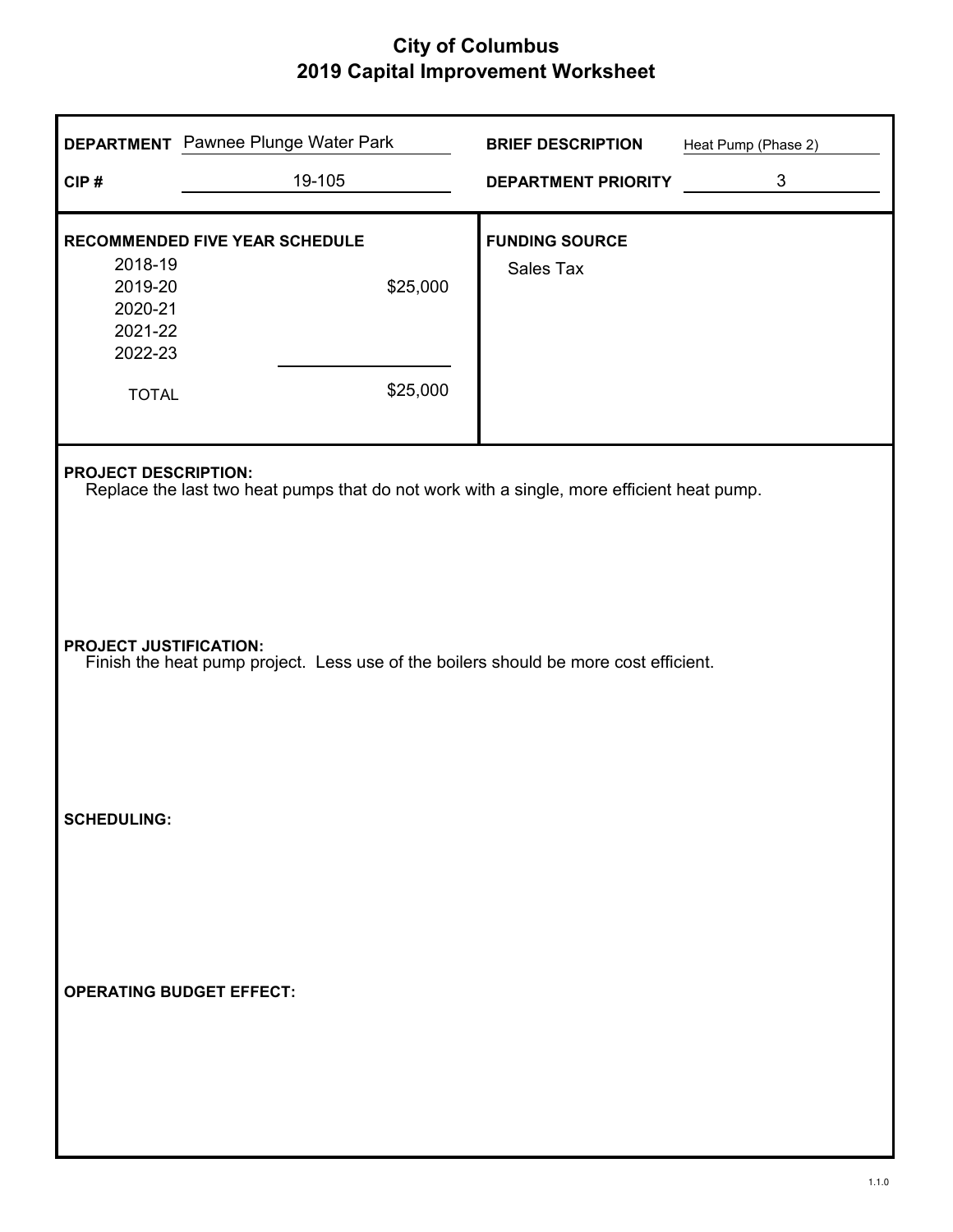|                                                     | <b>DEPARTMENT</b> Pawnee Plunge Water Park                                                                                                                         |          | <b>BRIEF DESCRIPTION</b>                  | Hot Water Heaters |  |  |
|-----------------------------------------------------|--------------------------------------------------------------------------------------------------------------------------------------------------------------------|----------|-------------------------------------------|-------------------|--|--|
| CIP#                                                | 19-106                                                                                                                                                             |          | DEPARTMENT PRIORITY                       | 4                 |  |  |
| 2018-19<br>2019-20<br>2020-21<br>2021-22<br>2022-23 | <b>RECOMMENDED FIVE YEAR SCHEDULE</b>                                                                                                                              | \$10,000 | <b>FUNDING SOURCE</b><br><b>Sales Tax</b> |                   |  |  |
| <b>TOTAL</b>                                        |                                                                                                                                                                    | \$10,000 |                                           |                   |  |  |
|                                                     | <b>PROJECT DESCRIPTION:</b><br>Replace current hot water heaters.                                                                                                  |          |                                           |                   |  |  |
| <b>PROJECT JUSTIFICATION:</b>                       | The original hot water heaters are rusting out and deteriorating. We are not in compliance with state<br>regulations when the heaters are not working/being fixed. |          |                                           |                   |  |  |
| <b>SCHEDULING:</b>                                  |                                                                                                                                                                    |          |                                           |                   |  |  |
|                                                     | <b>OPERATING BUDGET EFFECT:</b>                                                                                                                                    |          |                                           |                   |  |  |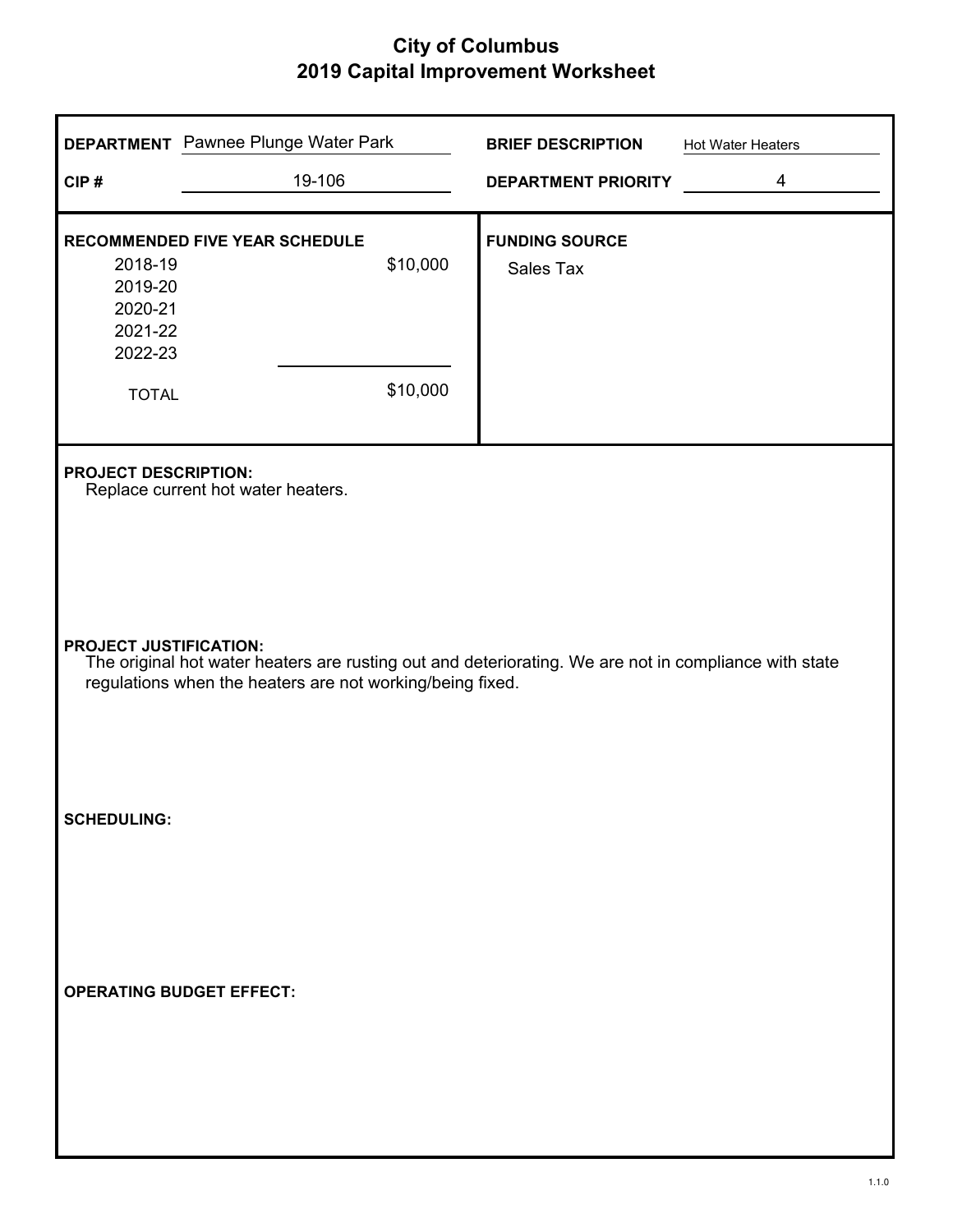| CIP#                                                                | <b>DEPARTMENT</b> Pawnee Plunge Water Park<br>19-107                                                 | <b>BRIEF DESCRIPTION</b><br>DEPARTMENT PRIORITY | Canopies - Shade Areas<br>5 |  |  |  |
|---------------------------------------------------------------------|------------------------------------------------------------------------------------------------------|-------------------------------------------------|-----------------------------|--|--|--|
| 2018-19<br>2019-20<br>2020-21<br>2021-22<br>2022-23<br><b>TOTAL</b> | <b>RECOMMENDED FIVE YEAR SCHEDULE</b><br>\$40,000<br>\$40,000                                        | <b>FUNDING SOURCE</b><br>Sales Tax              |                             |  |  |  |
|                                                                     | <b>PROJECT DESCRIPTION:</b><br>Replace all the original shade canopies.                              |                                                 |                             |  |  |  |
|                                                                     | <b>PROJECT JUSTIFICATION:</b><br>Canopies are wearing out and starting to tear. Need to be replaced. |                                                 |                             |  |  |  |
| <b>SCHEDULING:</b>                                                  |                                                                                                      |                                                 |                             |  |  |  |
|                                                                     | <b>OPERATING BUDGET EFFECT:</b>                                                                      |                                                 |                             |  |  |  |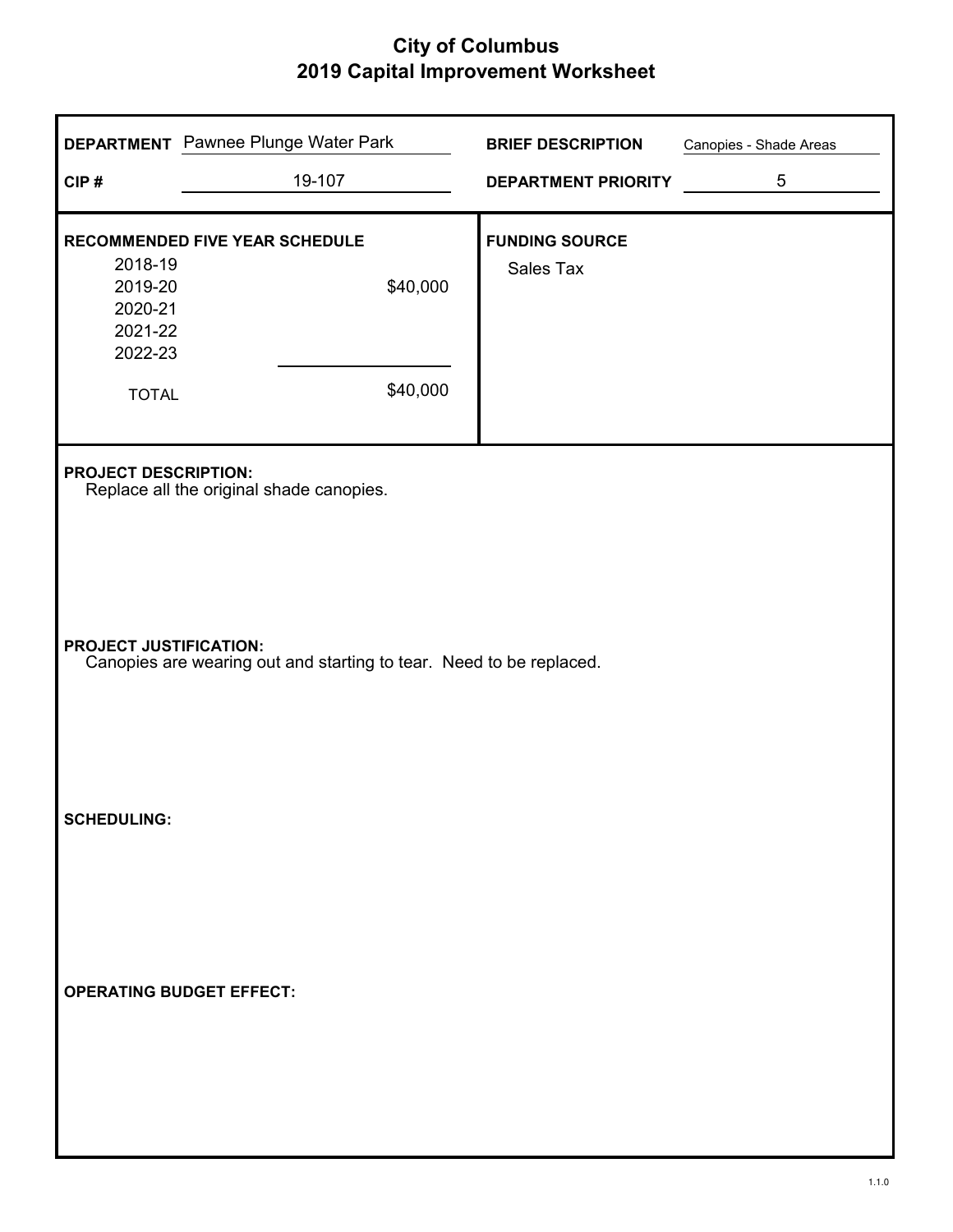|                               | <b>DEPARTMENT</b> Pawnee Plunge Water Park                                                                                                                                         | <b>BRIEF DESCRIPTION</b>   | Tubes for Lazy River/Tube<br>Slide |  |  |
|-------------------------------|------------------------------------------------------------------------------------------------------------------------------------------------------------------------------------|----------------------------|------------------------------------|--|--|
| CIP#                          | 19-108                                                                                                                                                                             | <b>DEPARTMENT PRIORITY</b> | 5                                  |  |  |
|                               | <b>RECOMMENDED FIVE YEAR SCHEDULE</b>                                                                                                                                              | <b>FUNDING SOURCE</b>      |                                    |  |  |
| 2018-19                       | \$4,000                                                                                                                                                                            | Sales Tax                  |                                    |  |  |
| 2019-20                       | \$4,000                                                                                                                                                                            |                            |                                    |  |  |
| 2020-21                       | \$4,000                                                                                                                                                                            |                            |                                    |  |  |
| 2021-22                       | \$4,000                                                                                                                                                                            |                            |                                    |  |  |
| 2022-23                       | \$4,000                                                                                                                                                                            |                            |                                    |  |  |
| <b>TOTAL</b>                  | \$20,000                                                                                                                                                                           |                            |                                    |  |  |
|                               |                                                                                                                                                                                    |                            |                                    |  |  |
|                               | <b>PROJECT DESCRIPTION:</b><br>Need to replace tubes that are breaking or wearing out due to age. Past experience shows us that if<br>they don't break, tubes will last 3-4 years. |                            |                                    |  |  |
| <b>PROJECT JUSTIFICATION:</b> | We would like to budget replacing 200 tubes each year.                                                                                                                             |                            |                                    |  |  |
| <b>SCHEDULING:</b>            | Purchase 200 tubes each year.                                                                                                                                                      |                            |                                    |  |  |
|                               | <b>OPERATING BUDGET EFFECT:</b>                                                                                                                                                    |                            |                                    |  |  |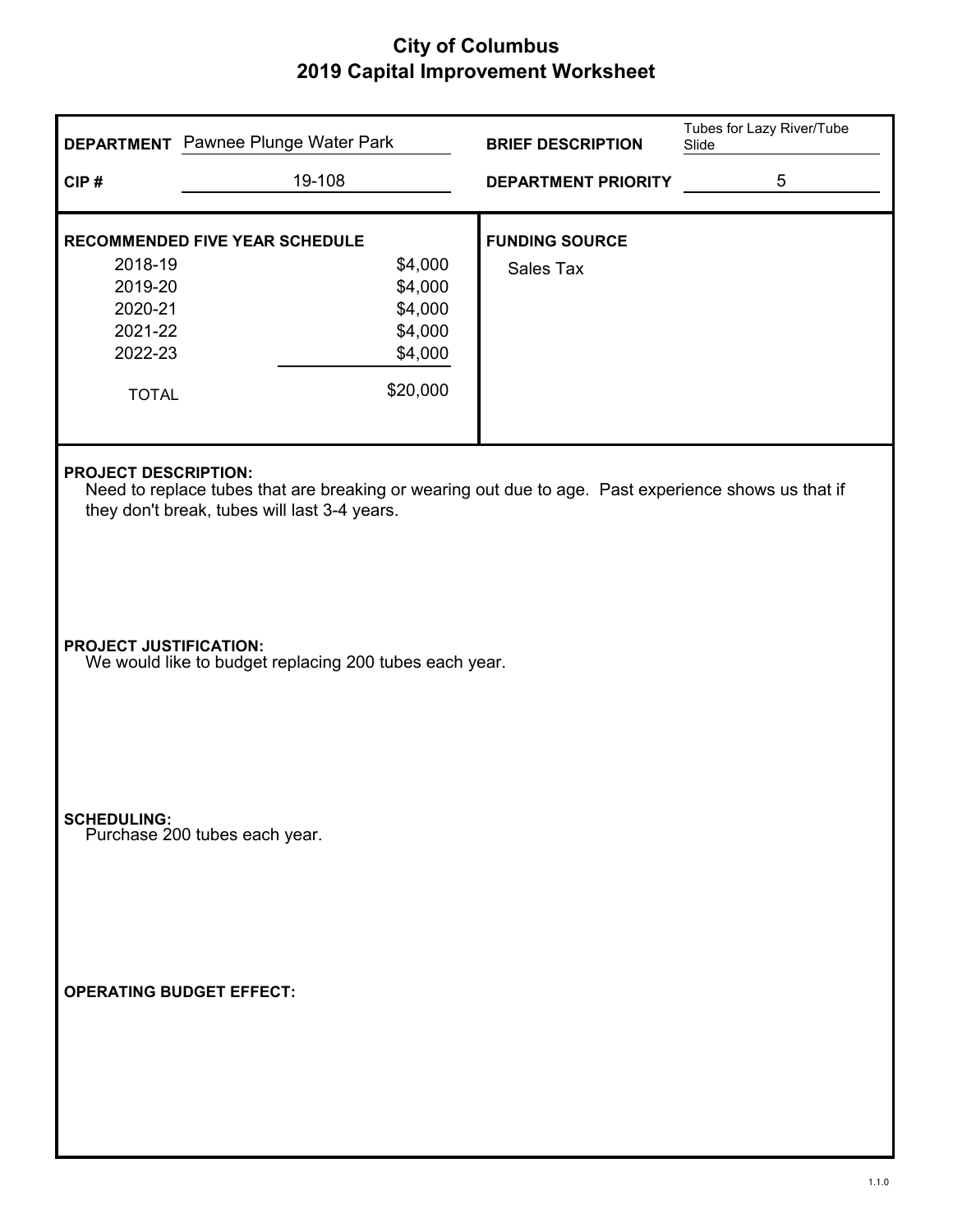| CIP#                                                                                                       | <b>DEPARTMENT</b> Pawnee Plunge Water Park<br>19-109                     |                      | <b>BRIEF DESCRIPTION</b><br><b>DEPARTMENT PRIORITY</b> | Floatables | 6 |
|------------------------------------------------------------------------------------------------------------|--------------------------------------------------------------------------|----------------------|--------------------------------------------------------|------------|---|
| 2018-19<br>2019-20<br>2020-21<br>2021-22<br>2022-23<br><b>TOTAL</b>                                        | RECOMMENDED FIVE YEAR SCHEDULE                                           | \$10,000<br>\$10,000 | <b>FUNDING SOURCE</b><br>Sales Tax                     |            |   |
|                                                                                                            | <b>PROJECT DESCRIPTION:</b><br>Replace the last two floatable creatures. |                      |                                                        |            |   |
| <b>PROJECT JUSTIFICATION:</b><br>Current floatables are cracking and becoming unsafe. Need to be replaced. |                                                                          |                      |                                                        |            |   |
| <b>SCHEDULING:</b>                                                                                         |                                                                          |                      |                                                        |            |   |
| <b>OPERATING BUDGET EFFECT:</b>                                                                            |                                                                          |                      |                                                        |            |   |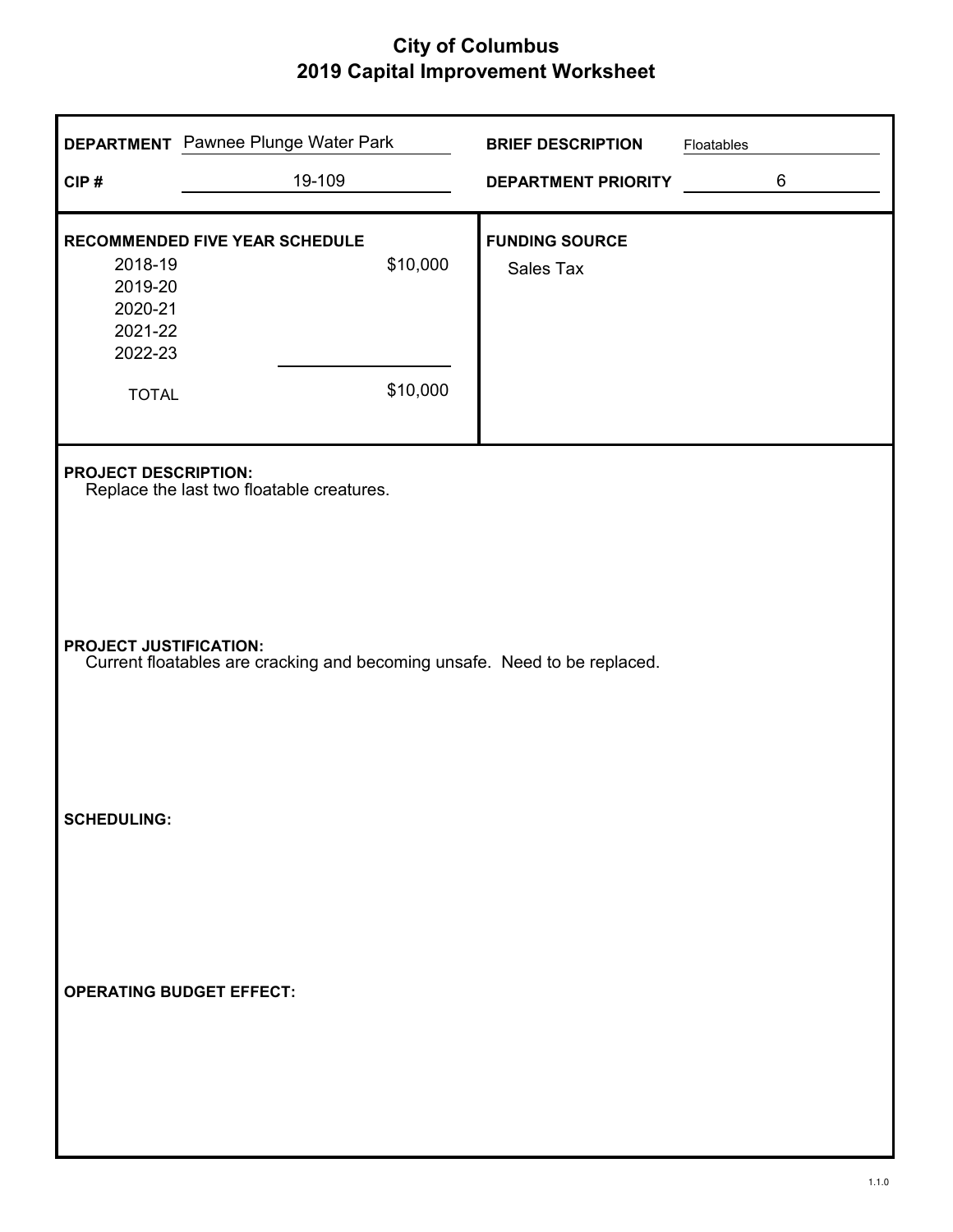|                                                                     | <b>DEPARTMENT</b> Pawnee Plunge Water Park                                                                                                                                   | <b>BRIEF DESCRIPTION</b>           | Chaise Lounge Chairs |  |  |  |
|---------------------------------------------------------------------|------------------------------------------------------------------------------------------------------------------------------------------------------------------------------|------------------------------------|----------------------|--|--|--|
| CIP#                                                                | 19-110                                                                                                                                                                       | <b>DEPARTMENT PRIORITY</b>         | 6                    |  |  |  |
| 2018-19<br>2019-20<br>2020-21<br>2021-22<br>2022-23<br><b>TOTAL</b> | <b>RECOMMENDED FIVE YEAR SCHEDULE</b><br>\$6,000<br>\$6,000<br>\$6,000<br>\$6,000<br>\$24,000                                                                                | <b>FUNDING SOURCE</b><br>Sales Tax |                      |  |  |  |
|                                                                     | <b>PROJECT DESCRIPTION:</b><br>Need to replace broken chairs.                                                                                                                |                                    |                      |  |  |  |
|                                                                     | <b>PROJECT JUSTIFICATION:</b><br>We would like to budget replacing chairs each year.<br>2019 trying a adirondack chair that is so durable it should last a couple lifetimes. |                                    |                      |  |  |  |
| SCHEDULING:<br>Purchase replacements each year.                     |                                                                                                                                                                              |                                    |                      |  |  |  |
| <b>OPERATING BUDGET EFFECT:</b>                                     |                                                                                                                                                                              |                                    |                      |  |  |  |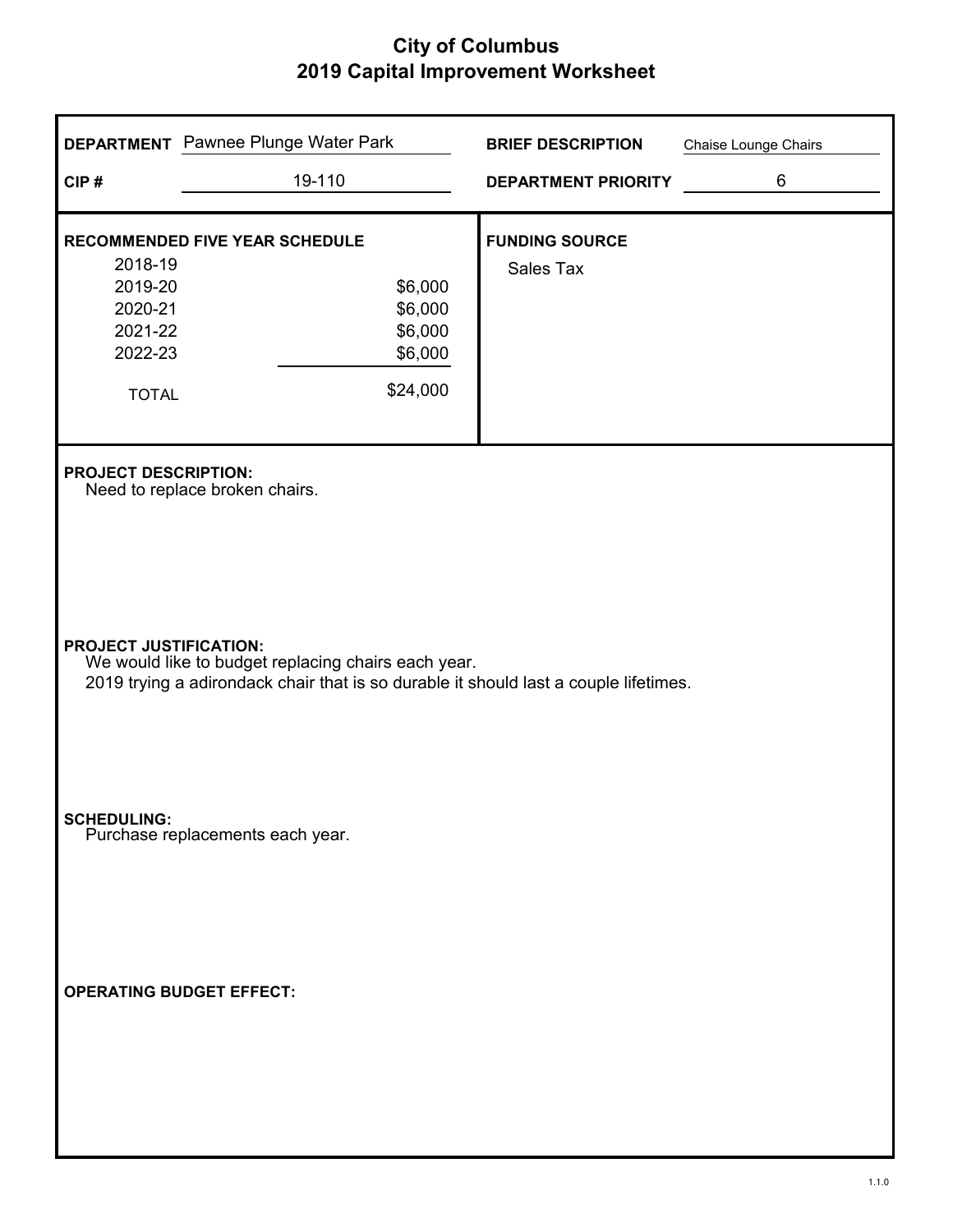|                                                     | <b>DEPARTMENT</b> Pawnee Plunge Water Park                                                                                                                                                                                                    | <b>BRIEF DESCRIPTION</b>   | Mower          |  |  |  |
|-----------------------------------------------------|-----------------------------------------------------------------------------------------------------------------------------------------------------------------------------------------------------------------------------------------------|----------------------------|----------------|--|--|--|
| CIP#                                                | 19-111                                                                                                                                                                                                                                        | <b>DEPARTMENT PRIORITY</b> | $\overline{7}$ |  |  |  |
|                                                     | <b>RECOMMENDED FIVE YEAR SCHEDULE</b>                                                                                                                                                                                                         | <b>FUNDING SOURCE</b>      |                |  |  |  |
| 2018-19<br>2019-20<br>2020-21<br>2021-22<br>2022-23 | \$11,000                                                                                                                                                                                                                                      | Sales Tax                  |                |  |  |  |
| <b>TOTAL</b>                                        | \$11,000                                                                                                                                                                                                                                      |                            |                |  |  |  |
| <b>PROJECT DESCRIPTION:</b>                         | Replace a mower at Pawnee Plunge.                                                                                                                                                                                                             |                            |                |  |  |  |
|                                                     | <b>PROJECT JUSTIFICATION:</b><br>Old mower is broken and does not mow well.<br>If we get a new mower, it will be one that can get into tight spaces and turn sharper.<br>This mower will be used at both Pawnee Plune and the Aquatic Center. |                            |                |  |  |  |
| <b>SCHEDULING:</b>                                  |                                                                                                                                                                                                                                               |                            |                |  |  |  |
|                                                     | <b>OPERATING BUDGET EFFECT:</b>                                                                                                                                                                                                               |                            |                |  |  |  |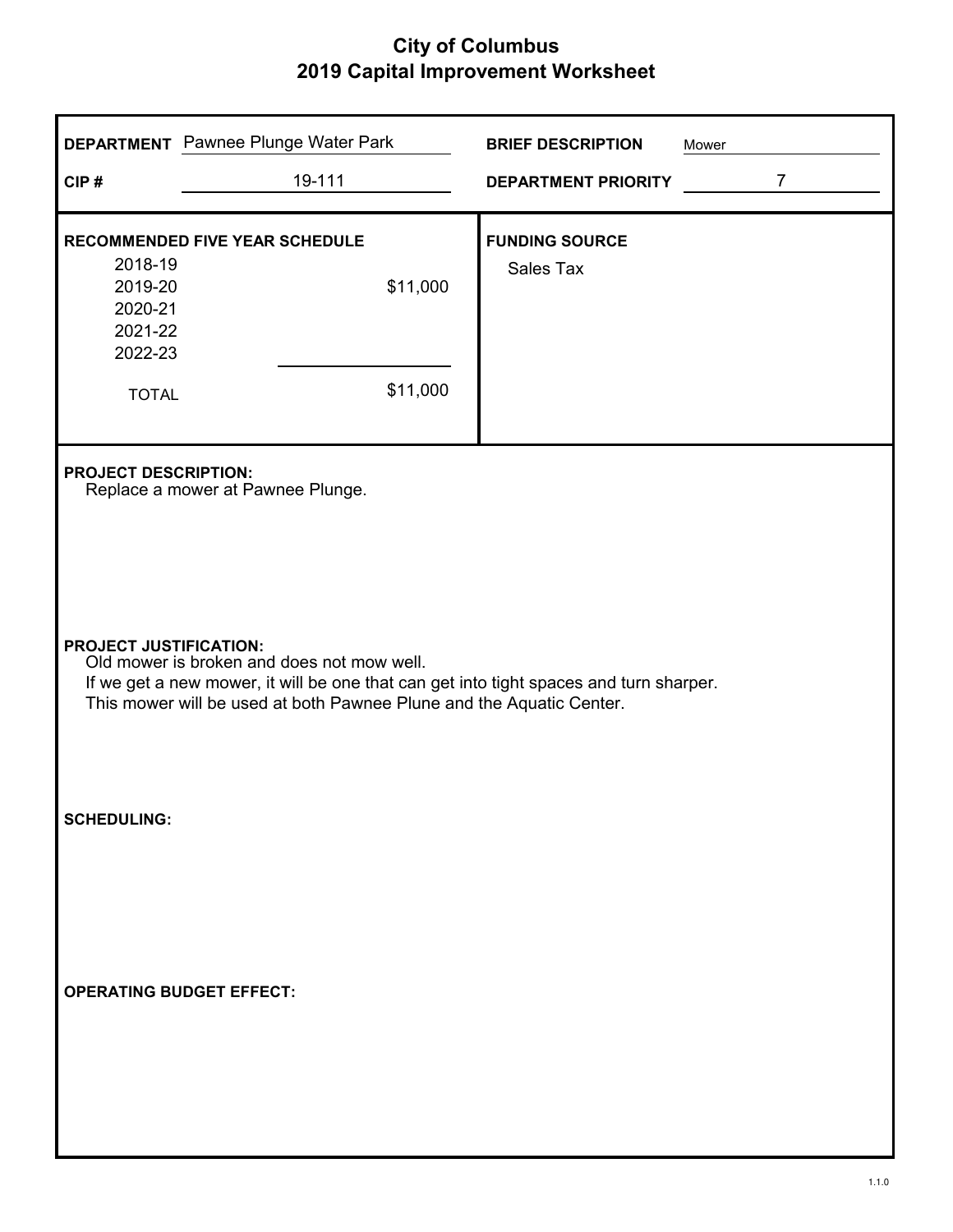| CIP#                                                                   | <b>DEPARTMENT</b> Pawnee Plunge Water Park<br>19-112                            |                               | <b>BRIEF DESCRIPTION</b><br><b>DEPARTMENT PRIORITY</b> | Computers |  |
|------------------------------------------------------------------------|---------------------------------------------------------------------------------|-------------------------------|--------------------------------------------------------|-----------|--|
| 2018-19<br>2019-20<br>2020-21<br>2021-22<br>2022-23<br><b>TOTAL</b>    | RECOMMENDED FIVE YEAR SCHEDULE                                                  | \$2,000<br>\$5,000<br>\$7,000 | <b>FUNDING SOURCE</b><br>Sales Tax                     |           |  |
| <b>PROJECT DESCRIPTION:</b><br>Replace the computers at Pawnee Plunge. |                                                                                 |                               |                                                        |           |  |
| <b>PROJECT JUSTIFICATION:</b>                                          | Equipment replacement due to age of the computers and conditions at the Plunge. |                               |                                                        |           |  |
| <b>SCHEDULING:</b>                                                     |                                                                                 |                               |                                                        |           |  |
|                                                                        | <b>OPERATING BUDGET EFFECT:</b>                                                 |                               |                                                        |           |  |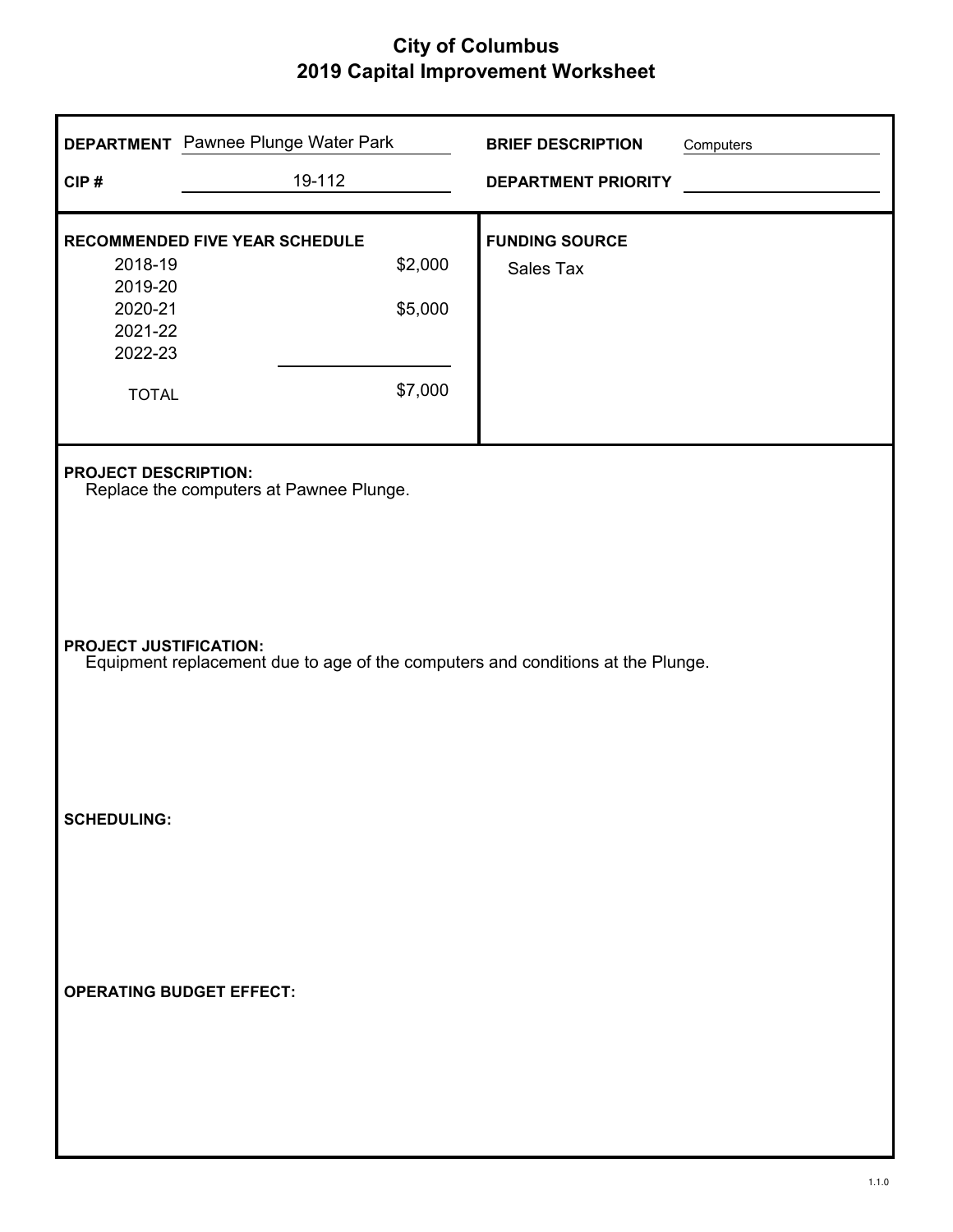| CIP#                                                | <b>DEPARTMENT</b> Pawnee Plunge Water Park<br>19-113                      | <b>BRIEF DESCRIPTION</b><br><b>DEPARTMENT PRIORITY</b> | <b>Family Slide</b> |
|-----------------------------------------------------|---------------------------------------------------------------------------|--------------------------------------------------------|---------------------|
| 2018-19<br>2019-20<br>2020-21<br>2021-22<br>2022-23 | <b>RECOMMENDED FIVE YEAR SCHEDULE</b><br>\$30,000                         | <b>FUNDING SOURCE</b><br>Sales Tax                     |                     |
| <b>TOTAL</b><br><b>PROJECT DESCRIPTION:</b>         | \$30,000                                                                  |                                                        |                     |
| <b>PROJECT JUSTIFICATION:</b>                       | Add a family slide to the waterpark.                                      |                                                        |                     |
| <b>SCHEDULING:</b>                                  | A new item for the patrons.<br>A slide that all ages and groups can ride. |                                                        |                     |
|                                                     |                                                                           |                                                        |                     |
|                                                     | <b>OPERATING BUDGET EFFECT:</b>                                           |                                                        |                     |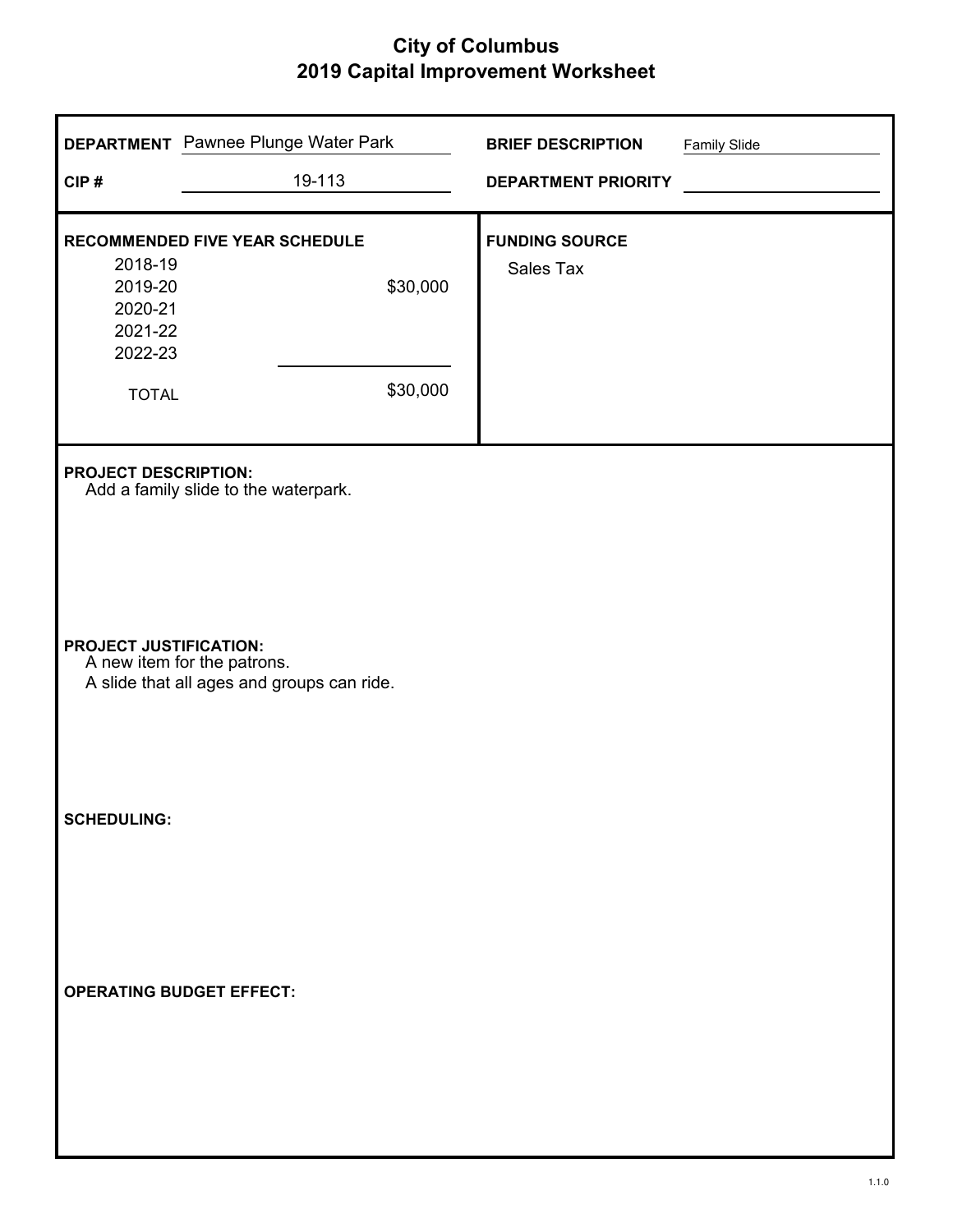| CIP#                                                                                                                                                                           | <b>DEPARTMENT</b> Pawnee Plunge Water Park<br>19-114                                   | <b>BRIEF DESCRIPTION</b><br><b>DEPARTMENT PRIORITY</b> | Outside Lights |  |  |  |
|--------------------------------------------------------------------------------------------------------------------------------------------------------------------------------|----------------------------------------------------------------------------------------|--------------------------------------------------------|----------------|--|--|--|
| 2018-19<br>2019-20<br>2020-21<br>2021-22<br>2022-23<br><b>TOTAL</b>                                                                                                            | RECOMMENDED FIVE YEAR SCHEDULE<br>\$6,000<br>\$6,000                                   | <b>FUNDING SOURCE</b><br>Sales Tax                     |                |  |  |  |
|                                                                                                                                                                                | <b>PROJECT DESCRIPTION:</b><br>Add five lights to the northwest area of Pawnee Plunge. |                                                        |                |  |  |  |
| <b>PROJECT JUSTIFICATION:</b><br>The northwest area is very dark. Safety issues; break ins are jumping fence in this area and it is too<br>dark for the cameras to pick it up. |                                                                                        |                                                        |                |  |  |  |
| <b>SCHEDULING:</b>                                                                                                                                                             |                                                                                        |                                                        |                |  |  |  |
| <b>OPERATING BUDGET EFFECT:</b>                                                                                                                                                |                                                                                        |                                                        |                |  |  |  |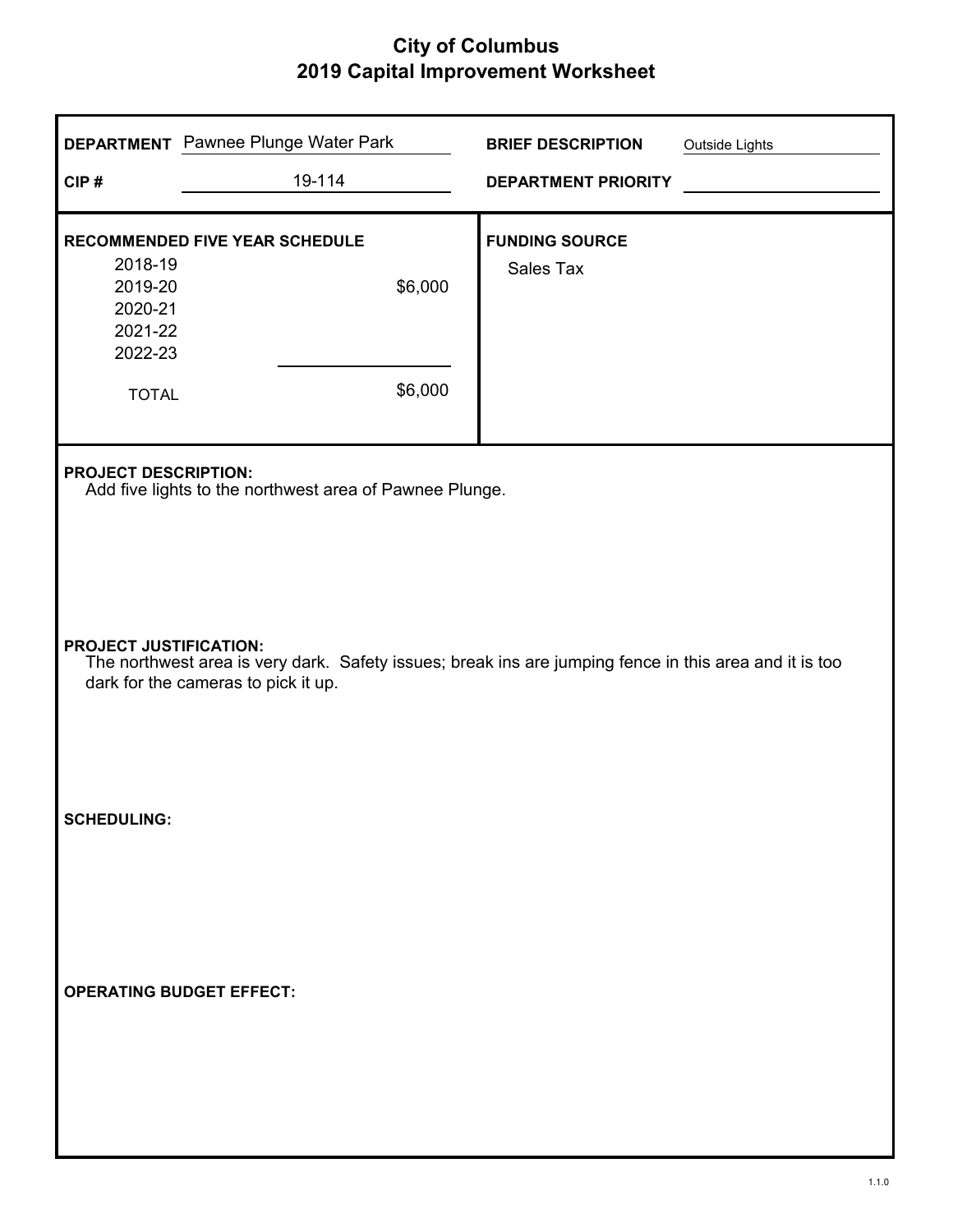| CIP#                                                                                                          | <b>DEPARTMENT</b> Pawnee Plunge Water Park<br>19-115                                                 | <b>BRIEF DESCRIPTION</b><br><b>DEPARTMENT PRIORITY</b> | Cargo Net |
|---------------------------------------------------------------------------------------------------------------|------------------------------------------------------------------------------------------------------|--------------------------------------------------------|-----------|
| 2018-19<br>2019-20<br>2020-21<br>2021-22<br>2022-23<br><b>TOTAL</b>                                           | <b>RECOMMENDED FIVE YEAR SCHEDULE</b><br>\$5,000<br>\$5,000                                          | <b>FUNDING SOURCE</b><br>Sales Tax                     |           |
| <b>PROJECT DESCRIPTION:</b><br>Replace cargo net.<br><b>PROJECT JUSTIFICATION:</b><br>and pokes/cuts patrons. | Cargo net needs replaced every 5 years. It becomes brittle and the plastic threading comes unraveled |                                                        |           |
| <b>SCHEDULING:</b>                                                                                            | <b>OPERATING BUDGET EFFECT:</b>                                                                      |                                                        |           |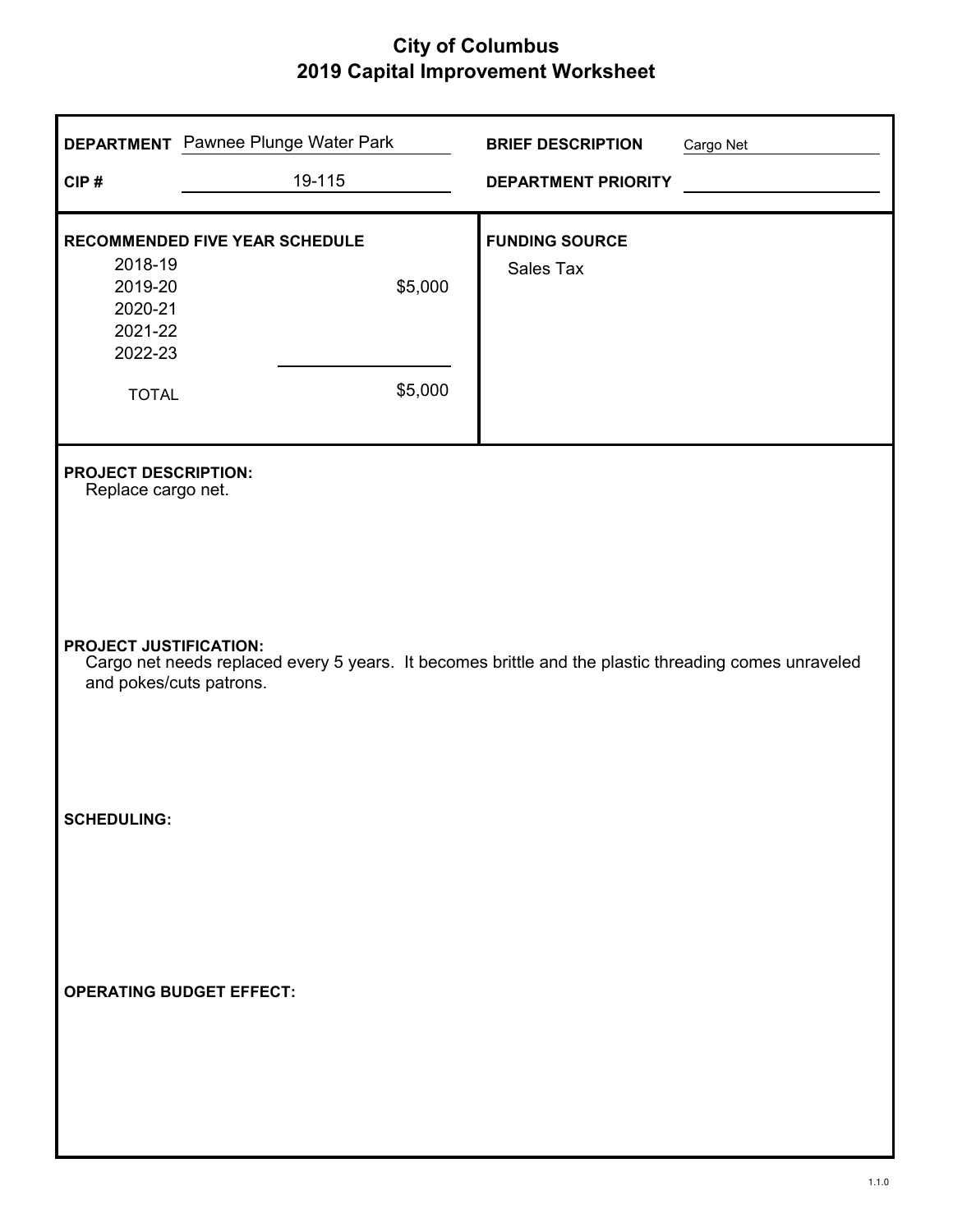| CIP#                                                | <b>DEPARTMENT</b> Pawnee Plunge Water Park<br>19-116 |          | <b>BRIEF DESCRIPTION</b><br><b>DEPARTMENT PRIORITY</b> | Cameras |
|-----------------------------------------------------|------------------------------------------------------|----------|--------------------------------------------------------|---------|
| 2018-19<br>2019-20<br>2020-21<br>2021-22<br>2022-23 | RECOMMENDED FIVE YEAR SCHEDULE                       | \$10,000 | <b>FUNDING SOURCE</b><br>Sales Tax                     |         |
| <b>TOTAL</b><br><b>PROJECT DESCRIPTION:</b>         |                                                      | \$10,000 |                                                        |         |
| <b>PROJECT JUSTIFICATION:</b><br>Safety             | Add cameras to blind areas.                          |          |                                                        |         |
| <b>SCHEDULING:</b>                                  |                                                      |          |                                                        |         |
| <b>OPERATING BUDGET EFFECT:</b>                     |                                                      |          |                                                        |         |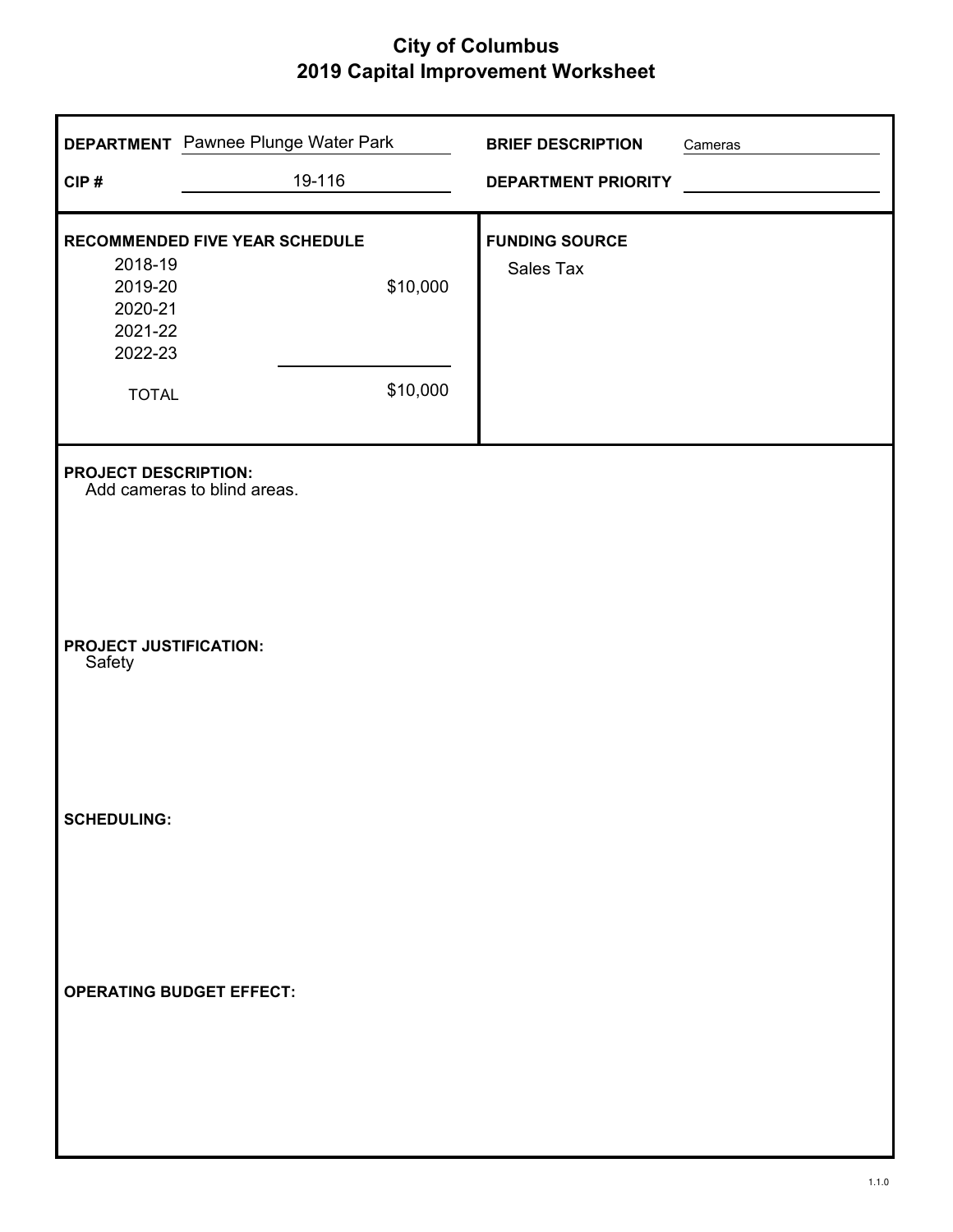| CIP#                                                                                     | <b>DEPARTMENT</b> Pawnee Plunge Water Park<br>19-117                                       | <b>BRIEF DESCRIPTION</b><br><b>DEPARTMENT PRIORITY</b> | <b>Wall Grates</b> |
|------------------------------------------------------------------------------------------|--------------------------------------------------------------------------------------------|--------------------------------------------------------|--------------------|
| 2018-19<br>2019-20<br>2020-21<br>2021-22<br>2022-23<br><b>TOTAL</b>                      | RECOMMENDED FIVE YEAR SCHEDULE<br>\$10,000<br>\$10,000                                     | <b>FUNDING SOURCE</b><br>Sales Tax                     |                    |
| <b>PROJECT DESCRIPTION:</b><br>Replace the wall grates.<br><b>PROJECT JUSTIFICATION:</b> | Grates are to be replaced every 10 years in accordance with the Virginia Graeme Baker Act. |                                                        |                    |
| <b>SCHEDULING:</b><br>2020-2021 budget year.<br><b>OPERATING BUDGET EFFECT:</b>          |                                                                                            |                                                        |                    |
|                                                                                          |                                                                                            |                                                        |                    |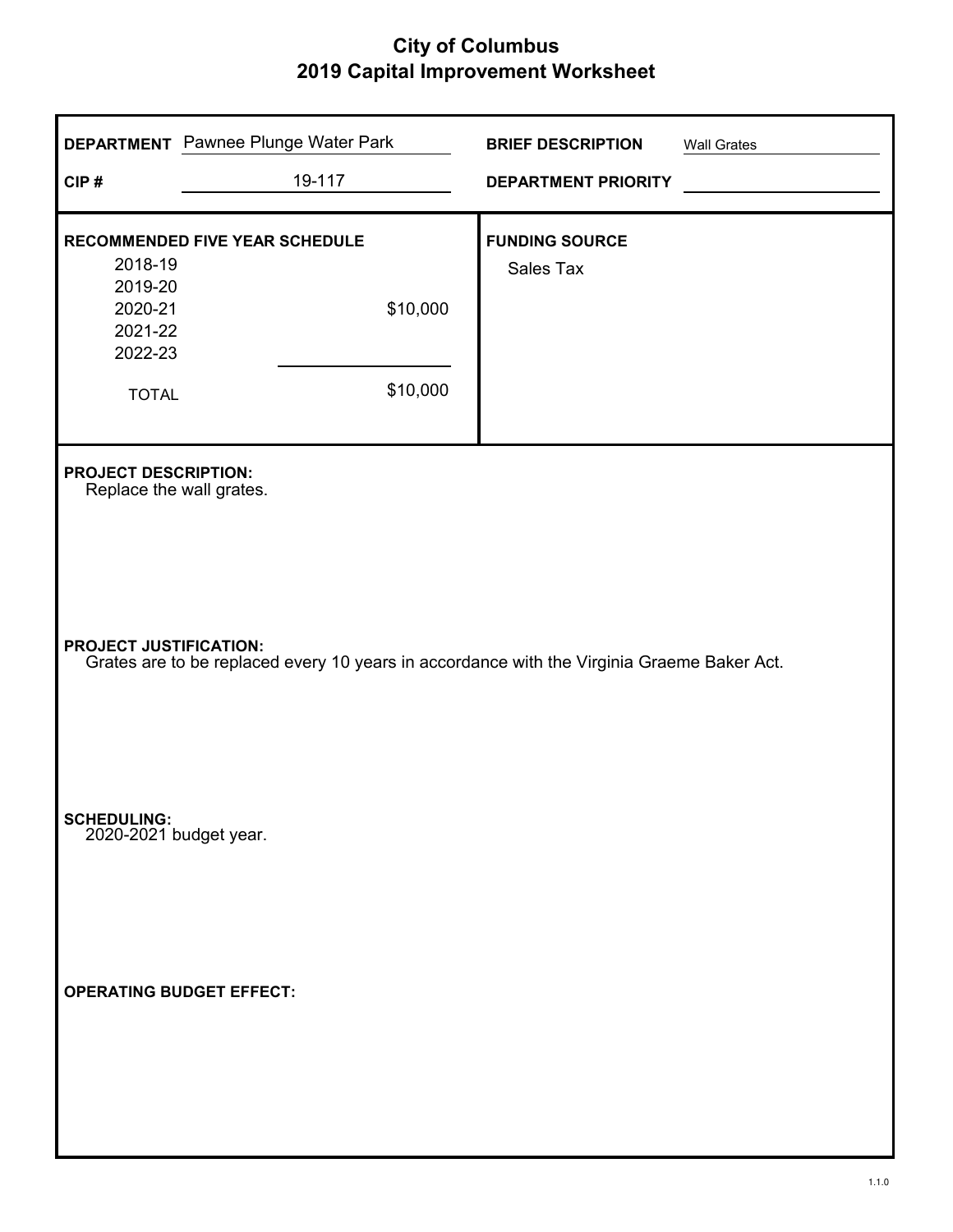| CIP#                                                                           | <b>DEPARTMENT</b> Pawnee Plunge Water Park<br>19-118                                    | <b>BRIEF DESCRIPTION</b><br><b>DEPARTMENT PRIORITY</b> | <b>Boilers</b> |  |  |
|--------------------------------------------------------------------------------|-----------------------------------------------------------------------------------------|--------------------------------------------------------|----------------|--|--|
| 2018-19<br>2019-20<br>2020-21<br>2021-22<br>2022-23<br><b>TOTAL</b>            | RECOMMENDED FIVE YEAR SCHEDULE<br>\$25,000<br>\$25,000                                  | <b>FUNDING SOURCE</b><br>Sales Tax                     |                |  |  |
|                                                                                | <b>PROJECT DESCRIPTION:</b><br>Replace current boilers with new more efficient boilers. |                                                        |                |  |  |
| <b>PROJECT JUSTIFICATION:</b><br>Worn out; not working well; cost to maintain. |                                                                                         |                                                        |                |  |  |
| <b>SCHEDULING:</b>                                                             |                                                                                         |                                                        |                |  |  |
| <b>OPERATING BUDGET EFFECT:</b>                                                |                                                                                         |                                                        |                |  |  |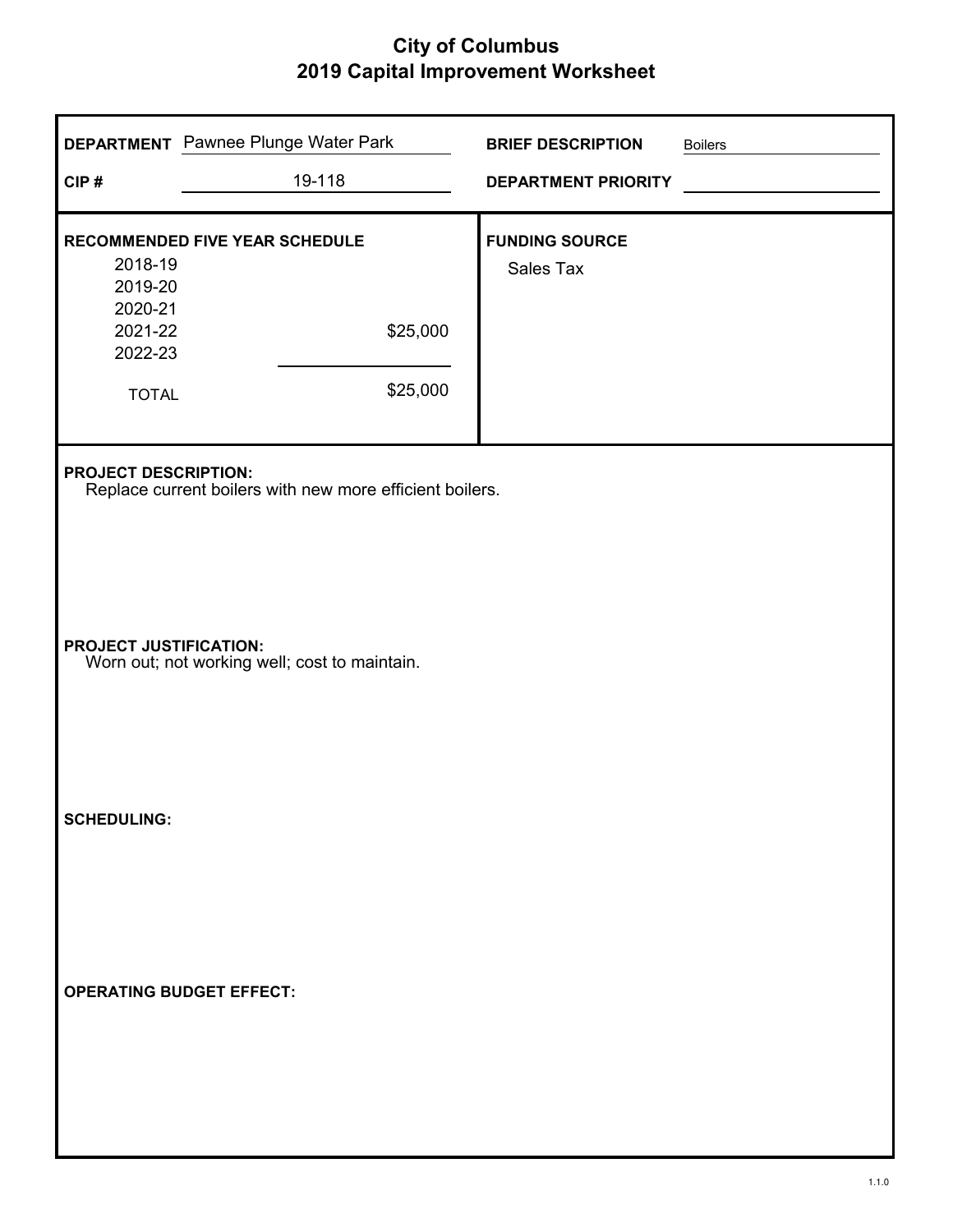| <b>DEPARTMENT</b> Aquatic Center                                                                             |                                                                                                                                                                                                                                                                                                       | <b>BRIEF DESCRIPTION</b>           | Portable Slide |  |  |  |
|--------------------------------------------------------------------------------------------------------------|-------------------------------------------------------------------------------------------------------------------------------------------------------------------------------------------------------------------------------------------------------------------------------------------------------|------------------------------------|----------------|--|--|--|
| CIP#                                                                                                         | 19-119                                                                                                                                                                                                                                                                                                | <b>DEPARTMENT PRIORITY</b>         | 1              |  |  |  |
| <b>RECOMMENDED FIVE YEAR SCHEDULE</b><br>2018-19<br>2019-20<br>2020-21<br>2021-22<br>2022-23<br><b>TOTAL</b> | \$10,000<br>\$10,000                                                                                                                                                                                                                                                                                  | <b>FUNDING SOURCE</b><br>Sales Tax |                |  |  |  |
| <b>PROJECT DESCRIPTION:</b><br>Replace current slide with a portable slide.                                  |                                                                                                                                                                                                                                                                                                       |                                    |                |  |  |  |
|                                                                                                              | <b>PROJECT JUSTIFICATION:</b><br>Current slide is becoming unsafe. It was used at Pawnee Park pool and is over 30 years old.<br>A portable slide would allow a slide to be in use all year, including swim team season. It would be<br>possible to move it for a meet, then replace it for open swim. |                                    |                |  |  |  |
| <b>SCHEDULING:</b>                                                                                           |                                                                                                                                                                                                                                                                                                       |                                    |                |  |  |  |
| <b>OPERATING BUDGET EFFECT:</b>                                                                              |                                                                                                                                                                                                                                                                                                       |                                    |                |  |  |  |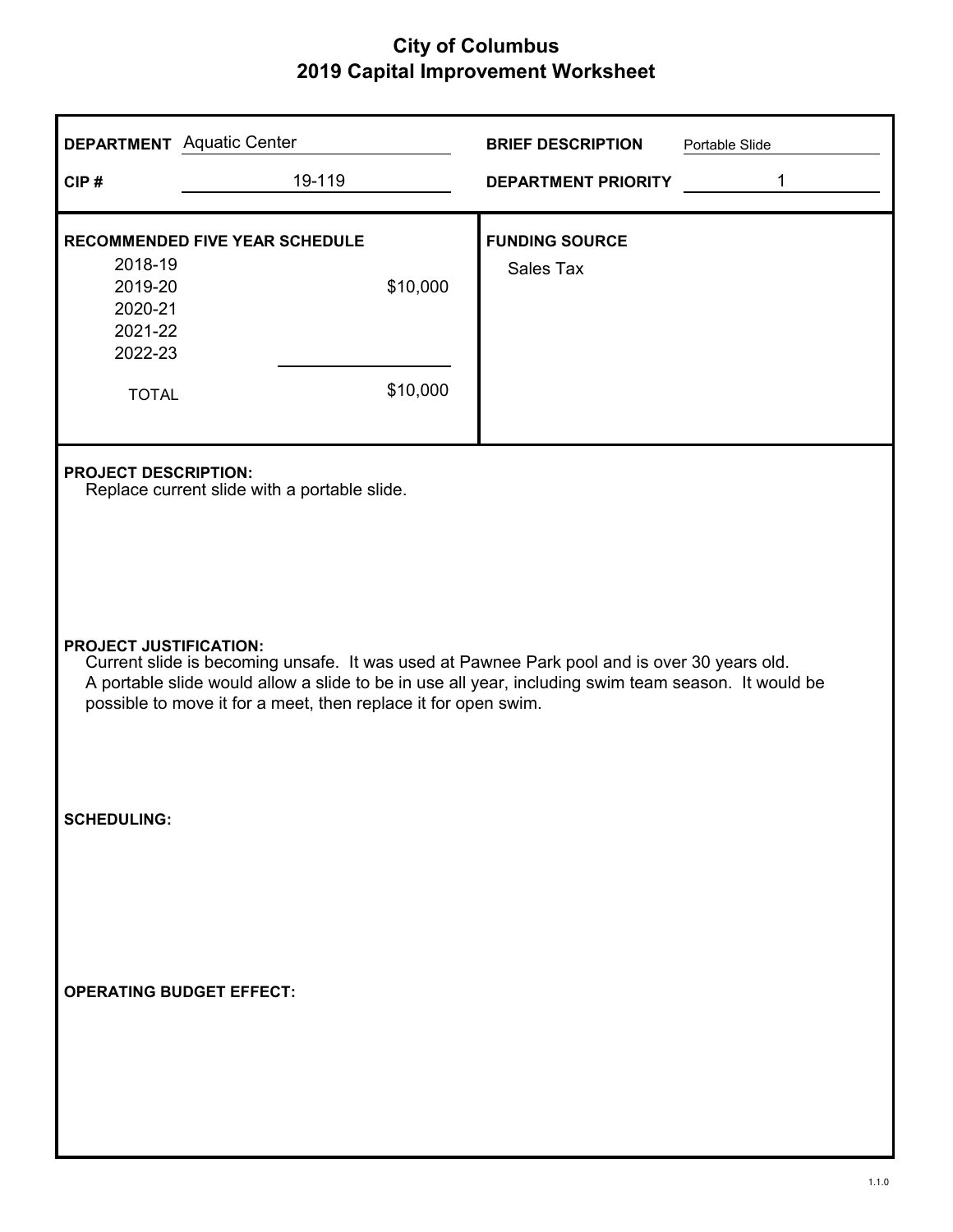| <b>DEPARTMENT</b> Aquatic Center                    |                                                                                                                                                                                                                                | <b>BRIEF DESCRIPTION</b>   | <b>Teaching Platform</b> |  |  |
|-----------------------------------------------------|--------------------------------------------------------------------------------------------------------------------------------------------------------------------------------------------------------------------------------|----------------------------|--------------------------|--|--|
| CIP#                                                | 19-120                                                                                                                                                                                                                         | <b>DEPARTMENT PRIORITY</b> | $\overline{2}$           |  |  |
| <b>RECOMMENDED FIVE YEAR SCHEDULE</b>               |                                                                                                                                                                                                                                | <b>FUNDING SOURCE</b>      |                          |  |  |
| 2018-19<br>2019-20<br>2020-21<br>2021-22<br>2022-23 | \$4,000                                                                                                                                                                                                                        | Sales Tax                  |                          |  |  |
| <b>TOTAL</b>                                        | \$4,000                                                                                                                                                                                                                        |                            |                          |  |  |
| <b>PROJECT DESCRIPTION:</b>                         | Teaching platform for swim lessons.                                                                                                                                                                                            |                            |                          |  |  |
|                                                     | <b>PROJECT JUSTIFICATION:</b><br>Platform will allow small children or children that are afraid of water to stand on a platform in the water.<br>This will aid in the student's leaning ability and their safety in the water. |                            |                          |  |  |
| <b>SCHEDULING:</b>                                  |                                                                                                                                                                                                                                |                            |                          |  |  |
| <b>OPERATING BUDGET EFFECT:</b>                     |                                                                                                                                                                                                                                |                            |                          |  |  |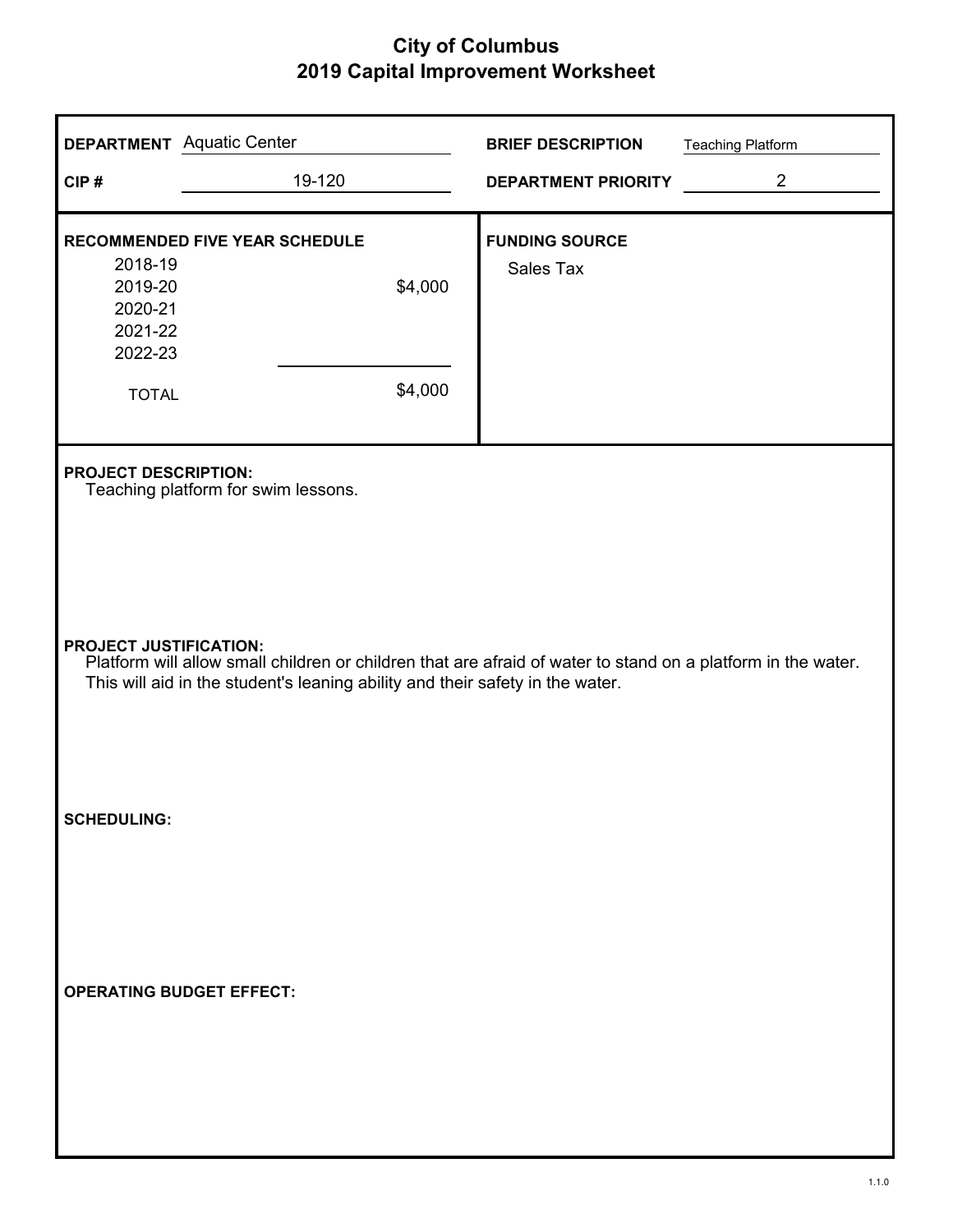| CIP#                                                                | <b>DEPARTMENT</b> Aquatic Center<br>19-121                                                          |                               | <b>BRIEF DESCRIPTION</b><br><b>DEPARTMENT PRIORITY</b> | Computers |  |  |
|---------------------------------------------------------------------|-----------------------------------------------------------------------------------------------------|-------------------------------|--------------------------------------------------------|-----------|--|--|
| 2018-19<br>2019-20<br>2020-21<br>2021-22<br>2022-23<br><b>TOTAL</b> | <b>RECOMMENDED FIVE YEAR SCHEDULE</b>                                                               | \$4,000<br>\$2,000<br>\$6,000 | <b>FUNDING SOURCE</b><br>Sales Tax                     |           |  |  |
|                                                                     | <b>PROJECT DESCRIPTION:</b><br>Replace the computers at the Aquatic Center.                         |                               |                                                        |           |  |  |
|                                                                     | <b>PROJECT JUSTIFICATION:</b><br>Equipment replacement due to age of the computers and environment. |                               |                                                        |           |  |  |
| <b>SCHEDULING:</b>                                                  |                                                                                                     |                               |                                                        |           |  |  |
| <b>OPERATING BUDGET EFFECT:</b>                                     |                                                                                                     |                               |                                                        |           |  |  |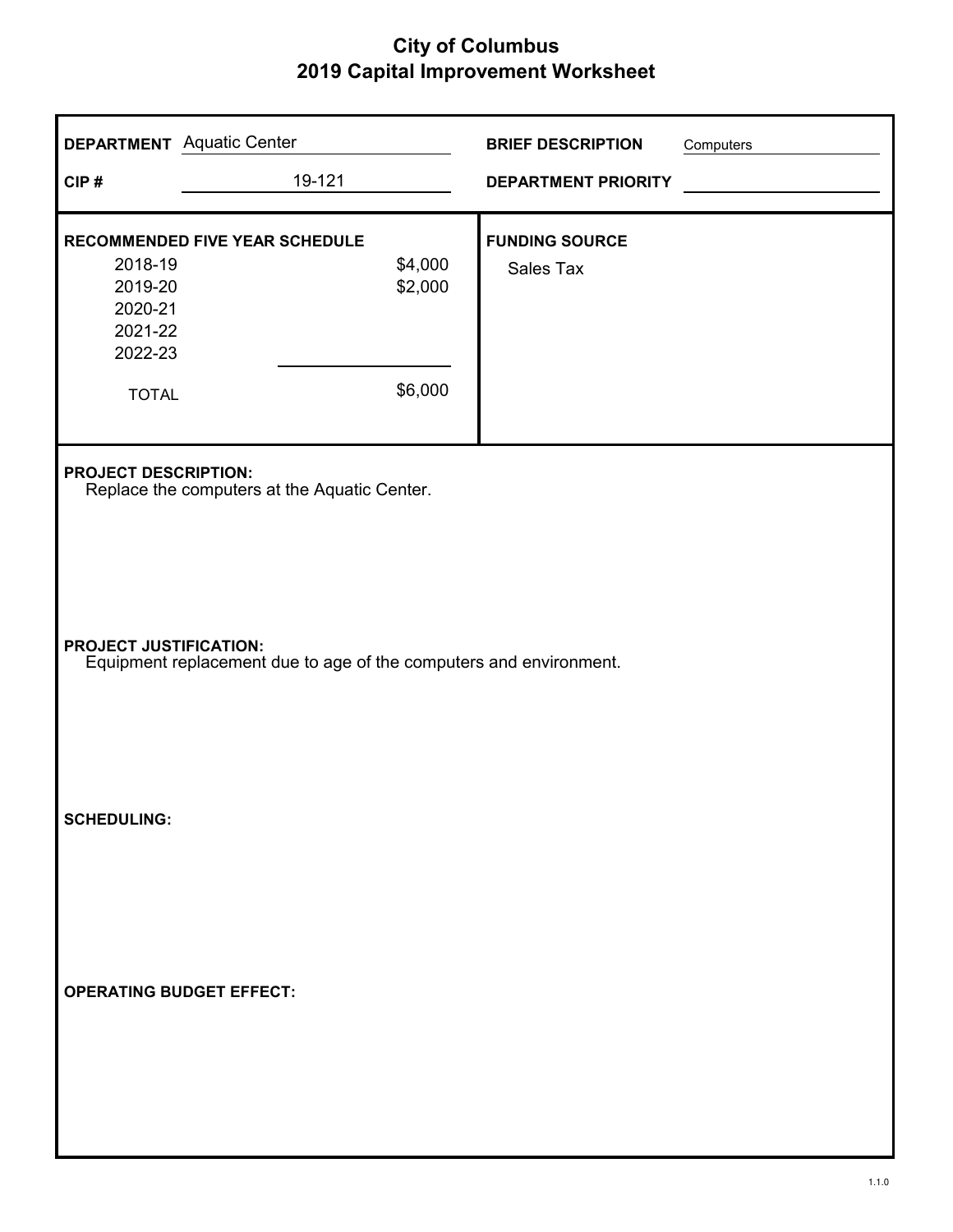| <b>DEPARTMENT</b> Aquatic Center                                    |                                                                                                                | <b>BRIEF DESCRIPTION</b>           | Renovate Bleachers |  |  |
|---------------------------------------------------------------------|----------------------------------------------------------------------------------------------------------------|------------------------------------|--------------------|--|--|
| CIP#                                                                | 19-122                                                                                                         | DEPARTMENT PRIORITY                | $\overline{4}$     |  |  |
| 2018-19<br>2019-20<br>2020-21<br>2021-22<br>2022-23<br><b>TOTAL</b> | RECOMMENDED FIVE YEAR SCHEDULE<br>\$15,000<br>\$15,000                                                         | <b>FUNDING SOURCE</b><br>Sales Tax |                    |  |  |
| <b>PROJECT DESCRIPTION:</b><br>Renovate bleachers.                  |                                                                                                                |                                    |                    |  |  |
|                                                                     | <b>PROJECT JUSTIFICATION:</b><br>Benches are worn and cracked; the metal/steel parts are rusting and breaking. |                                    |                    |  |  |
| <b>SCHEDULING:</b>                                                  |                                                                                                                |                                    |                    |  |  |
| <b>OPERATING BUDGET EFFECT:</b>                                     |                                                                                                                |                                    |                    |  |  |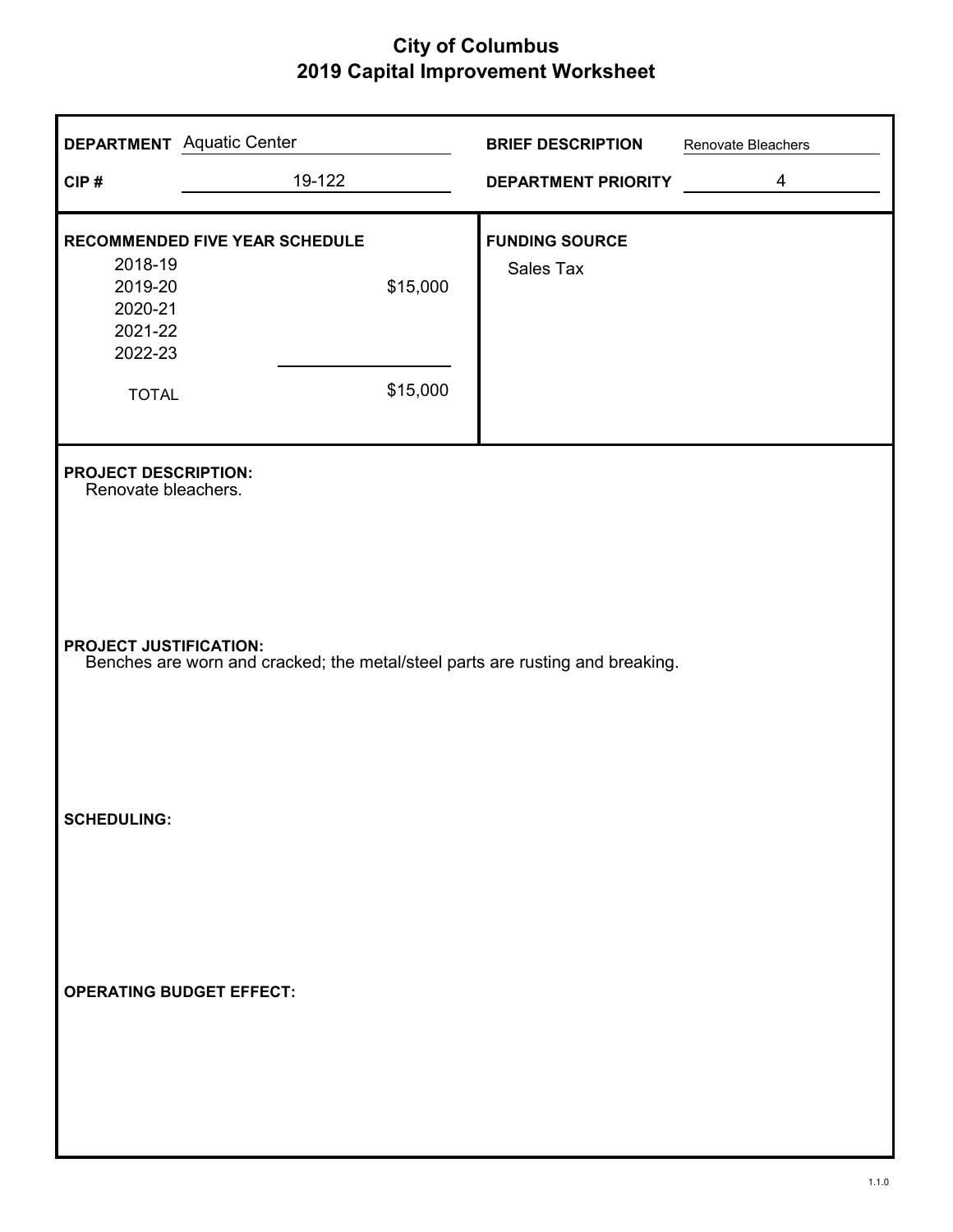|                                 | <b>DEPARTMENT</b> Aquatic Center                                                                                                                                     | <b>BRIEF DESCRIPTION</b>                  | LED Lighting - Pool Deck |
|---------------------------------|----------------------------------------------------------------------------------------------------------------------------------------------------------------------|-------------------------------------------|--------------------------|
| CIP#                            | 19-123                                                                                                                                                               | <b>DEPARTMENT PRIORITY</b>                |                          |
| 2018-19<br>2019-20<br>2020-21   | RECOMMENDED FIVE YEAR SCHEDULE<br>\$25,000                                                                                                                           | <b>FUNDING SOURCE</b><br><b>Sales Tax</b> |                          |
| 2021-22<br>2022-23              |                                                                                                                                                                      |                                           |                          |
| <b>TOTAL</b>                    | \$25,000                                                                                                                                                             |                                           |                          |
| <b>PROJECT DESCRIPTION:</b>     | Replace current lights with LED lighting on pool deck.                                                                                                               |                                           |                          |
| <b>PROJECT JUSTIFICATION:</b>   | Proper lighting is essential for patron safety. Current lights are dim and cast dark areas on the pool<br>surface making it difficult to see the bottom of the pool. |                                           |                          |
| <b>SCHEDULING:</b>              |                                                                                                                                                                      |                                           |                          |
| <b>OPERATING BUDGET EFFECT:</b> |                                                                                                                                                                      |                                           |                          |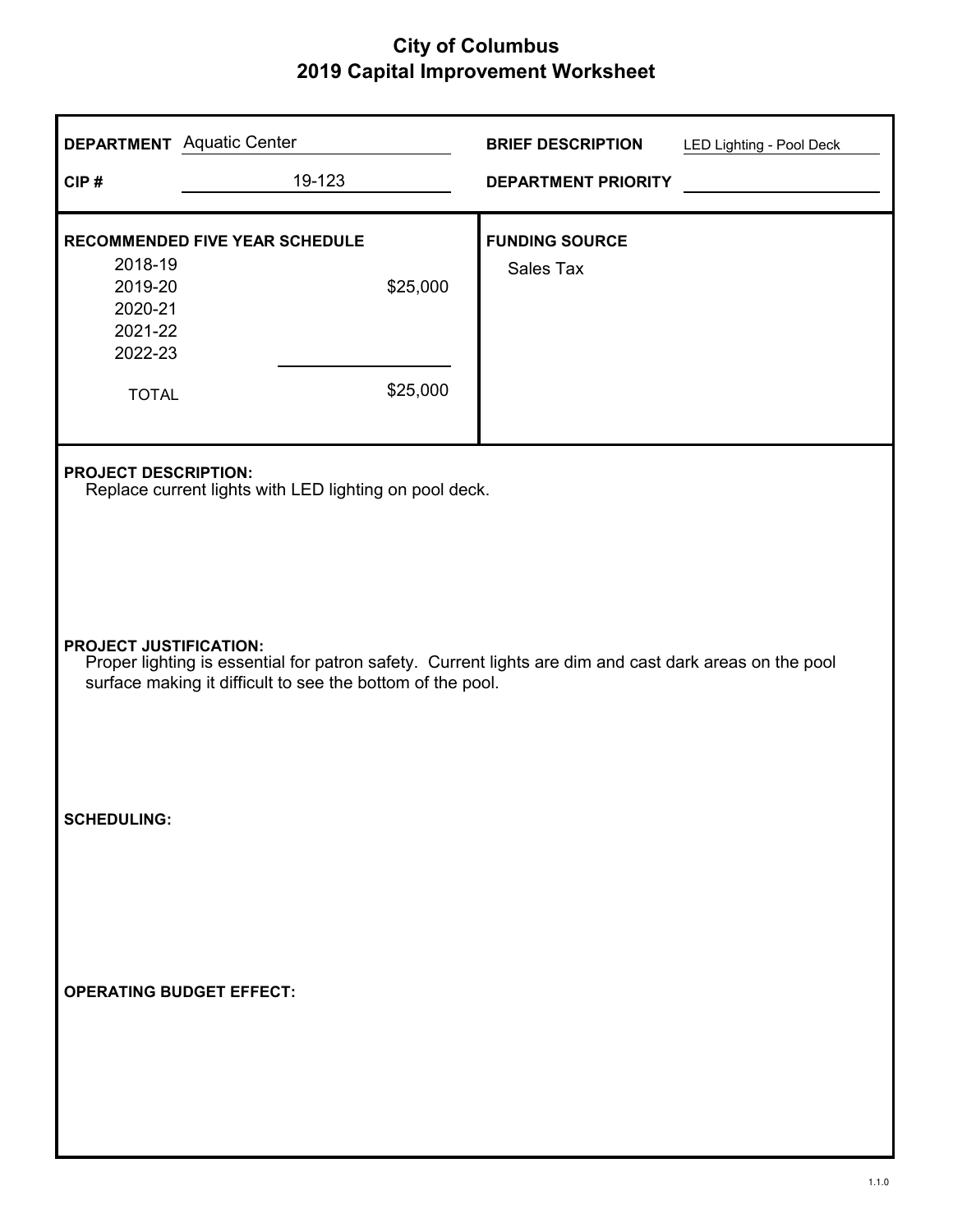| <b>DEPARTMENT</b> Aquatic Center                                                                                                                 |                                                                     | <b>BRIEF DESCRIPTION</b>           | Replace Filter Pump |
|--------------------------------------------------------------------------------------------------------------------------------------------------|---------------------------------------------------------------------|------------------------------------|---------------------|
| CIP#                                                                                                                                             | 19-124                                                              | <b>DEPARTMENT PRIORITY</b>         |                     |
| 2018-19<br>2019-20<br>2020-21<br>2021-22<br>2022-23<br><b>TOTAL</b>                                                                              | <b>RECOMMENDED FIVE YEAR SCHEDULE</b><br>\$30,000<br>\$30,000       | <b>FUNDING SOURCE</b><br>Sales Tax |                     |
| <b>PROJECT DESCRIPTION:</b>                                                                                                                      | Replace current filter pump with two smaller, more efficient pumps. |                                    |                     |
| <b>PROJECT JUSTIFICATION:</b><br>Allow circulation if one pump goes down.<br>Current pump is oversized and causes cavitation; ruining impellers. |                                                                     |                                    |                     |
| <b>SCHEDULING:</b>                                                                                                                               |                                                                     |                                    |                     |
| <b>OPERATING BUDGET EFFECT:</b>                                                                                                                  |                                                                     |                                    |                     |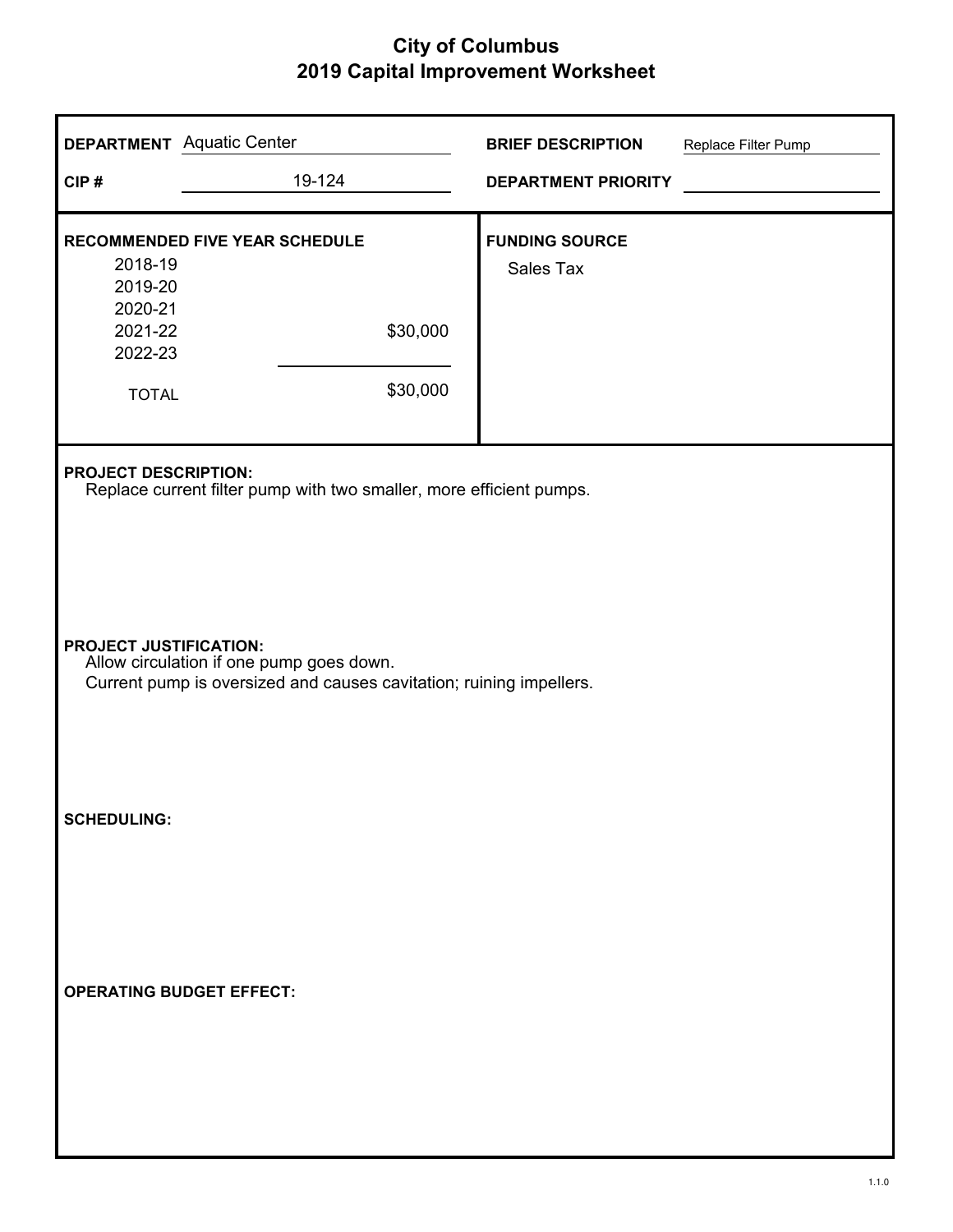| CIP#                                                                | <b>DEPARTMENT</b> Van Berg Golf Course<br>19-125                                                                                     | <b>BRIEF DESCRIPTION</b><br><b>DEPARTMENT PRIORITY</b> | Sand Trap Rake<br>1 |
|---------------------------------------------------------------------|--------------------------------------------------------------------------------------------------------------------------------------|--------------------------------------------------------|---------------------|
| 2018-19<br>2019-20<br>2020-21<br>2021-22<br>2022-23<br><b>TOTAL</b> | RECOMMENDED FIVE YEAR SCHEDULE<br>\$20,000<br>\$20,000                                                                               | <b>FUNDING SOURCE</b><br>Sales Tax                     |                     |
| <b>PROJECT DESCRIPTION:</b><br><b>PROJECT JUSTIFICATION:</b>        | Purchase Sand trap rake.<br>Van Berg doesn't have a sand trap rake. This will also be used to rake the volleyball courts at Pawnee   |                                                        |                     |
| Park.<br><b>SCHEDULING:</b><br>2019-20 Budget.                      |                                                                                                                                      |                                                        |                     |
|                                                                     | <b>OPERATING BUDGET EFFECT:</b><br>Shawn wont need to drive back and forth to get our Sand trap rake. This will save time and labor. |                                                        |                     |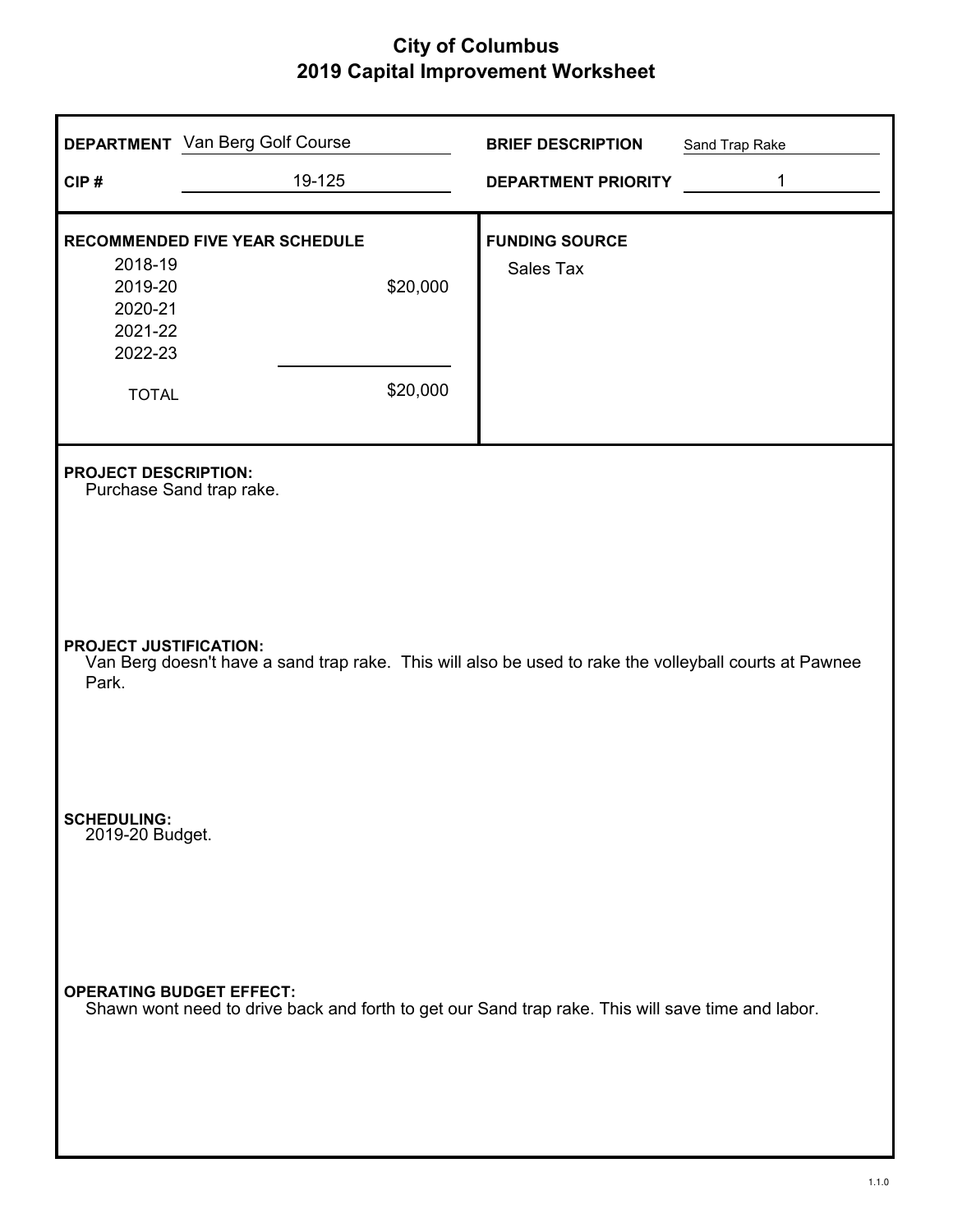| CIP#                                                                | <b>DEPARTMENT</b> Van Berg Golf Course<br>19-126                                                                          |                    | <b>BRIEF DESCRIPTION</b><br><b>DEPARTMENT PRIORITY</b> | Fertilizer Spreader<br>$\overline{2}$ |
|---------------------------------------------------------------------|---------------------------------------------------------------------------------------------------------------------------|--------------------|--------------------------------------------------------|---------------------------------------|
| 2018-19<br>2019-20<br>2020-21<br>2021-22<br>2022-23<br><b>TOTAL</b> | <b>RECOMMENDED FIVE YEAR SCHEDULE</b>                                                                                     | \$4,000<br>\$4,000 | <b>FUNDING SOURCE</b><br>Sales Tax                     |                                       |
| <b>PROJECT DESCRIPTION:</b>                                         | Purchase pull-behind fertilizer spreader.                                                                                 |                    |                                                        |                                       |
| <b>PROJECT JUSTIFICATION:</b>                                       | Replace the 1991 spreader.                                                                                                |                    |                                                        |                                       |
| <b>SCHEDULING:</b><br>2019-20 Budget.                               |                                                                                                                           |                    |                                                        |                                       |
|                                                                     | <b>OPERATING BUDGET EFFECT:</b><br>The spreader we use now has been rebuilt twice. If it breaks down, we can't buy parts. |                    |                                                        |                                       |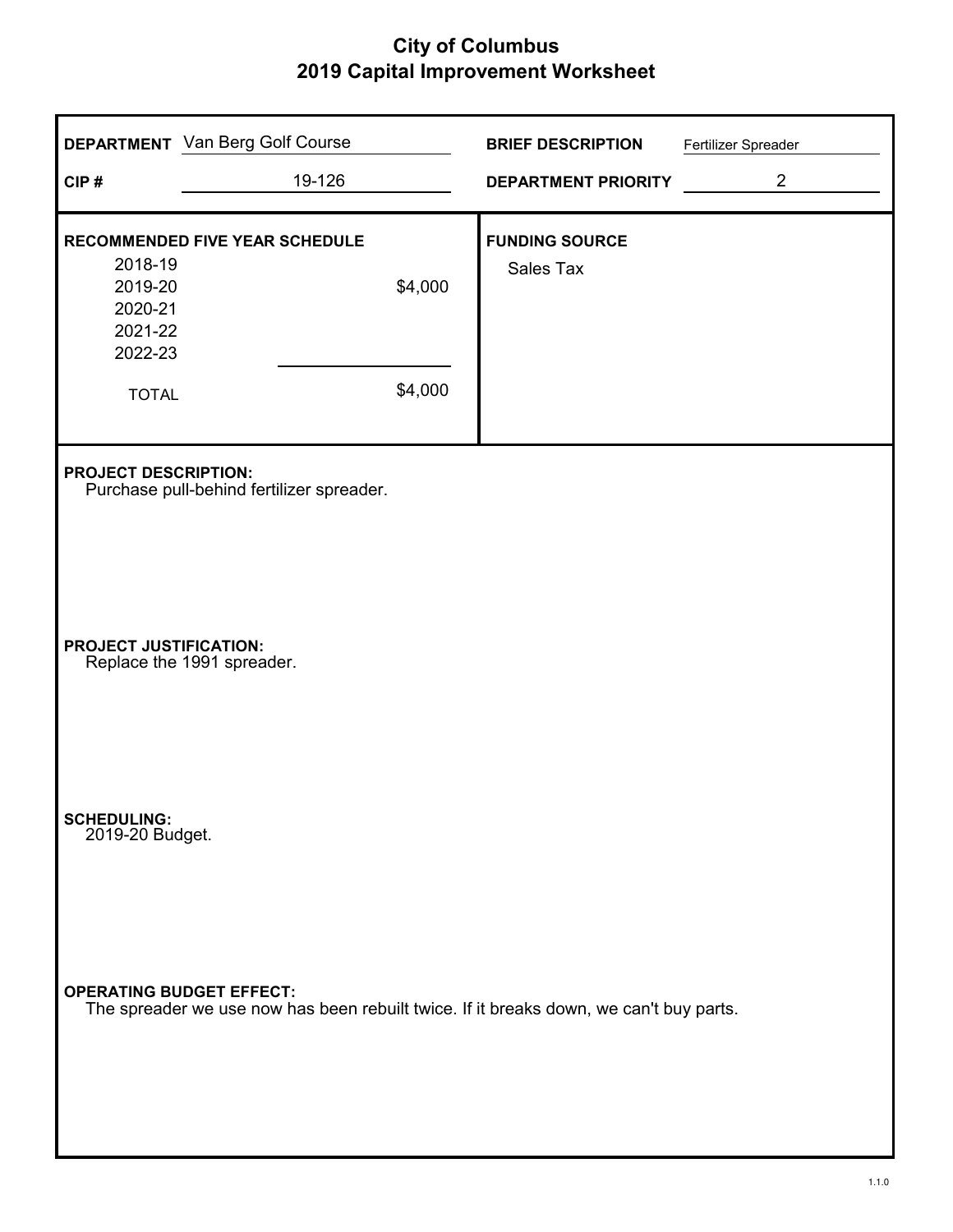| CIP#                                                                | <b>DEPARTMENT</b> Van Berg Golf Course<br>19-127                                     | <b>BRIEF DESCRIPTION</b><br><b>DEPARTMENT PRIORITY</b> | Sand Trap Renovation<br>$\mathfrak{S}$ |
|---------------------------------------------------------------------|--------------------------------------------------------------------------------------|--------------------------------------------------------|----------------------------------------|
| 2018-19<br>2019-20<br>2020-21<br>2021-22<br>2022-23<br><b>TOTAL</b> | <b>RECOMMENDED FIVE YEAR SCHEDULE</b><br>\$4,000<br>\$4,000                          | <b>FUNDING SOURCE</b><br><b>Sales Tax</b>              |                                        |
| <b>PROJECT DESCRIPTION:</b>                                         | Rebuild one of Van Berg sand traps.                                                  |                                                        |                                        |
| <b>PROJECT JUSTIFICATION:</b>                                       | Van Berg sand traps are old, small, and look bad. We would do all the work in-house. |                                                        |                                        |
| <b>SCHEDULING:</b><br>2019-20 Budget.                               |                                                                                      |                                                        |                                        |
| <b>OPERATING BUDGET EFFECT:</b>                                     | This would make the sand trap more playable, look nicer, and be easer to maintain.   |                                                        |                                        |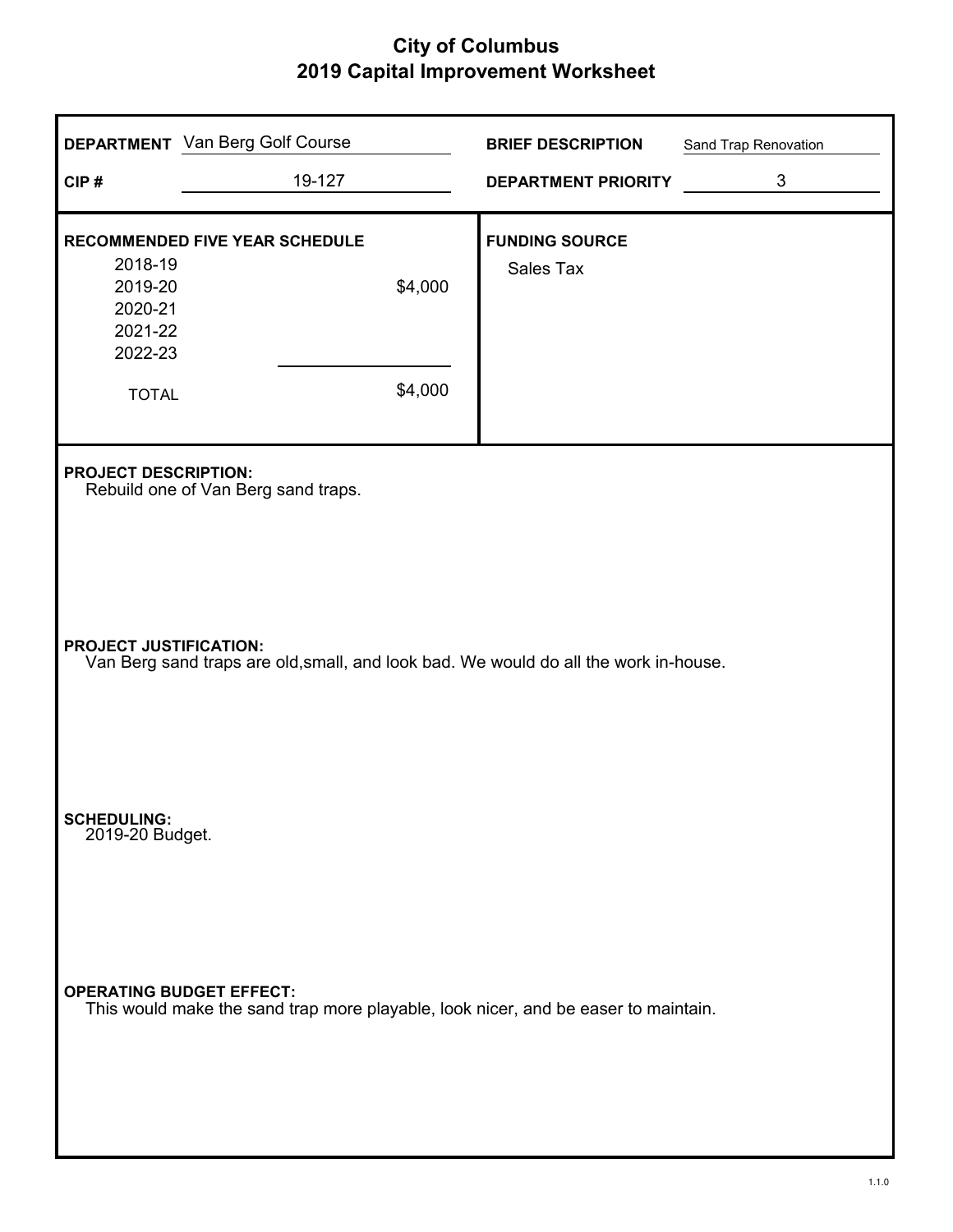| CIP#                                                                | <b>DEPARTMENT</b> Van Berg Golf Course<br>19-128                                                                                | <b>BRIEF DESCRIPTION</b><br><b>DEPARTMENT PRIORITY</b> | 4-Wheel Drive Pickup<br>1 |
|---------------------------------------------------------------------|---------------------------------------------------------------------------------------------------------------------------------|--------------------------------------------------------|---------------------------|
| 2018-19<br>2019-20<br>2020-21<br>2021-22<br>2022-23<br><b>TOTAL</b> | RECOMMENDED FIVE YEAR SCHEDULE<br>\$25,000<br>\$25,000                                                                          | <b>FUNDING SOURCE</b><br><b>Sales Tax</b>              |                           |
| <b>PROJECT DESCRIPTION:</b>                                         | Purchase one 4 wheel drive pickup.                                                                                              |                                                        |                           |
| <b>PROJECT JUSTIFICATION:</b>                                       | Replace the 2000 2-wheel drive pickup.                                                                                          |                                                        |                           |
| <b>SCHEDULING:</b><br>2019-20 Budget.                               |                                                                                                                                 |                                                        |                           |
|                                                                     | <b>OPERATING BUDGET EFFECT:</b><br>Less maintenance, better performance, and more reliable. Can also be used to help move snow. |                                                        |                           |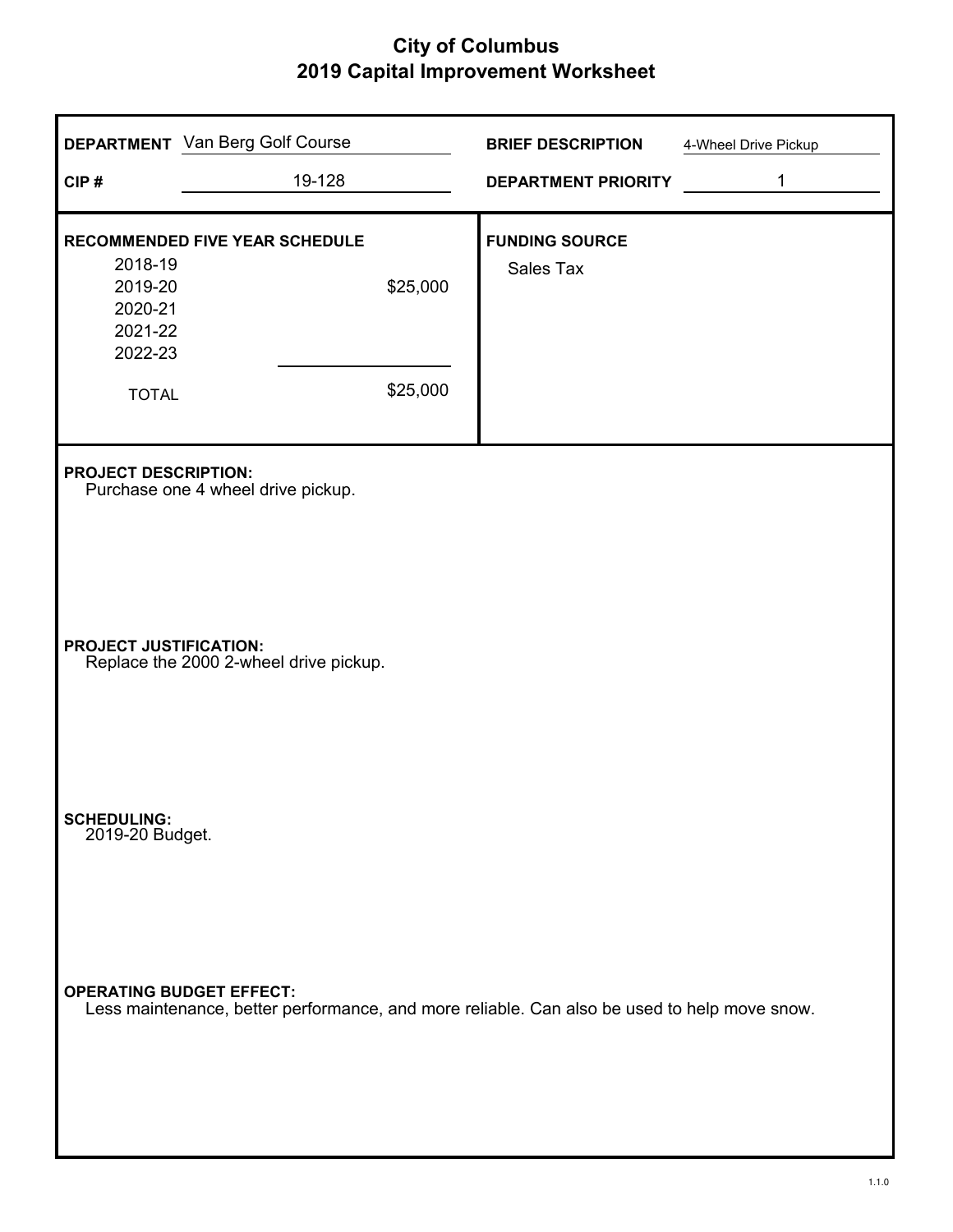| CIP#                                                | <b>DEPARTMENT</b> Van Berg Golf Course<br>19-129                                                            | <b>BRIEF DESCRIPTION</b><br>DEPARTMENT PRIORITY | <b>Tee Renovation</b><br>$\overline{2}$ |  |  |
|-----------------------------------------------------|-------------------------------------------------------------------------------------------------------------|-------------------------------------------------|-----------------------------------------|--|--|
| 2018-19<br>2019-20<br>2020-21<br>2021-22<br>2022-23 | <b>RECOMMENDED FIVE YEAR SCHEDULE</b><br>\$4,000<br>\$4,000                                                 | <b>FUNDING SOURCE</b><br>Sales Tax              |                                         |  |  |
| <b>TOTAL</b><br><b>PROJECT DESCRIPTION:</b>         | Rebuild a flat ground level tee box.                                                                        |                                                 |                                         |  |  |
|                                                     | <b>PROJECT JUSTIFICATION:</b><br>Would make a better more playable teeing surface. Would be built in-house. |                                                 |                                         |  |  |
| <b>SCHEDULING:</b><br>2019-20 Budget.               |                                                                                                             |                                                 |                                         |  |  |
| <b>OPERATING BUDGET EFFECT:</b>                     | Better golfing experience for the golfers that looks nicer.                                                 |                                                 |                                         |  |  |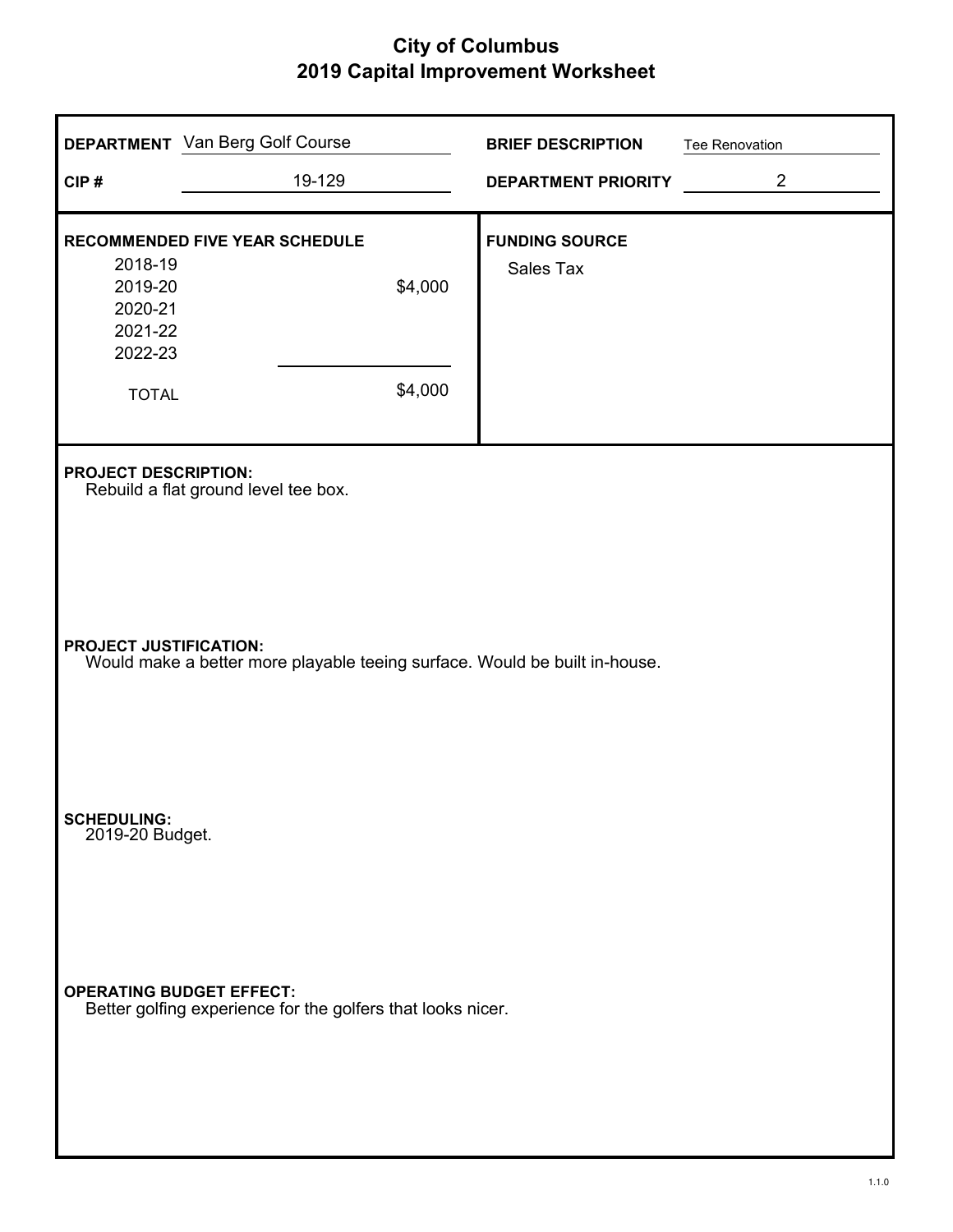| CIP#                                                                | <b>DEPARTMENT</b> Van Berg Golf Course<br>19-130              | <b>BRIEF DESCRIPTION</b><br><b>DEPARTMENT PRIORITY</b> | 72" Rotary Mower<br>3 |
|---------------------------------------------------------------------|---------------------------------------------------------------|--------------------------------------------------------|-----------------------|
| 2018-19<br>2019-20<br>2020-21<br>2021-22<br>2022-23<br><b>TOTAL</b> | <b>RECOMMENDED FIVE YEAR SCHEDULE</b><br>\$26,000<br>\$26,000 | <b>FUNDING SOURCE</b><br>Sales Tax                     |                       |
| <b>PROJECT DESCRIPTION:</b>                                         | Purchase 72" rotary mower.                                    |                                                        |                       |
| <b>PROJECT JUSTIFICATION:</b>                                       | Replace a 2004 72" rotary mower.                              |                                                        |                       |
| <b>SCHEDULING:</b><br>2019-20 Budget.                               |                                                               |                                                        |                       |
| <b>OPERATING BUDGET EFFECT:</b>                                     | Less maintenance, better performance, and more reliable.      |                                                        |                       |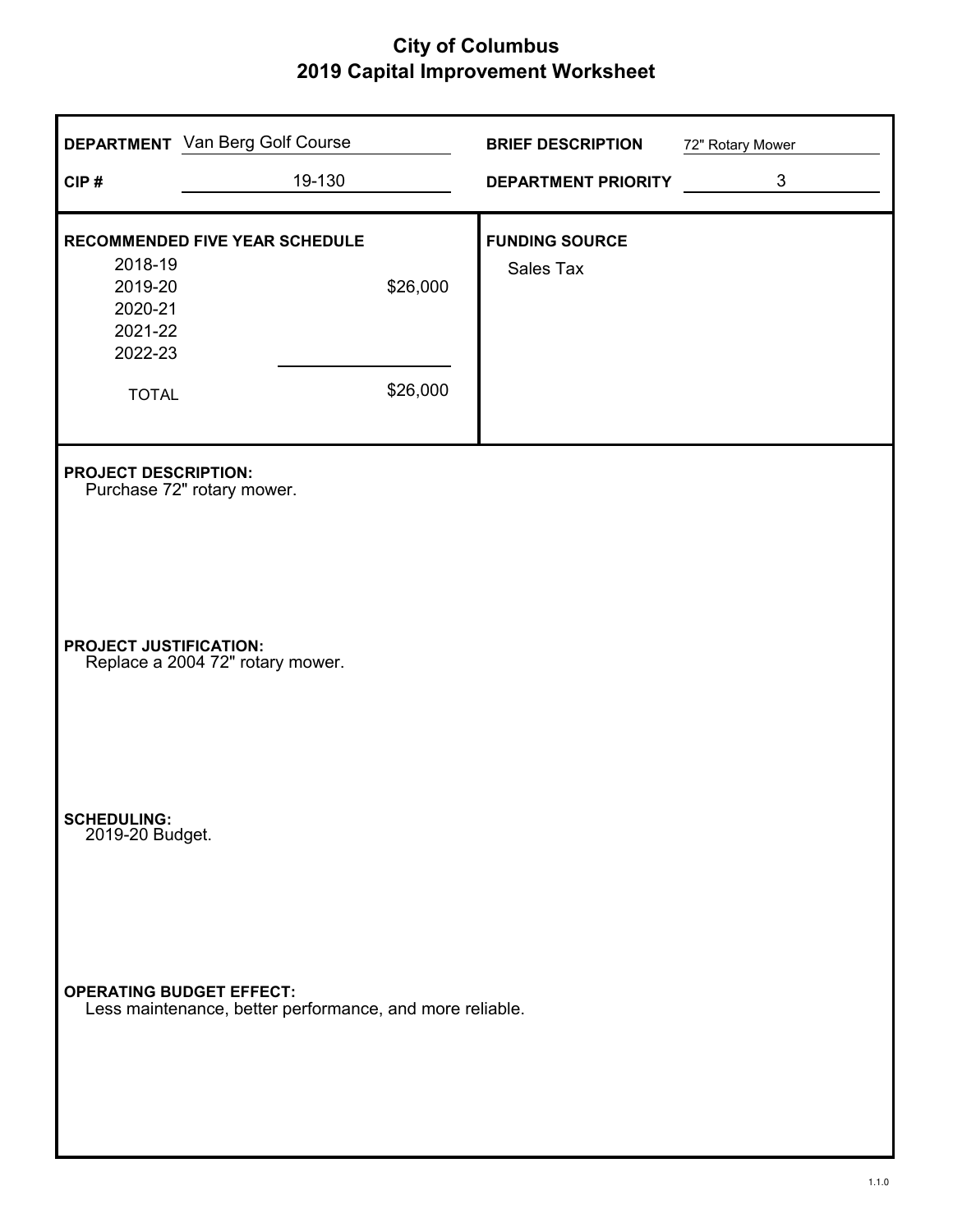| CIP#                                                                | <b>DEPARTMENT</b> Van Berg Golf Course<br>19-131                                                                                     |                    | <b>BRIEF DESCRIPTION</b><br><b>DEPARTMENT PRIORITY</b> | Snow Plow<br>4 |
|---------------------------------------------------------------------|--------------------------------------------------------------------------------------------------------------------------------------|--------------------|--------------------------------------------------------|----------------|
| 2018-19<br>2019-20<br>2020-21<br>2021-22<br>2022-23<br><b>TOTAL</b> | RECOMMENDED FIVE YEAR SCHEDULE                                                                                                       | \$5,000<br>\$5,000 | <b>FUNDING SOURCE</b><br>Sales Tax                     |                |
| <b>PROJECT DESCRIPTION:</b>                                         | Purchase a snow plow for pickup.                                                                                                     |                    |                                                        |                |
| <b>PROJECT JUSTIFICATION:</b>                                       | Have a second snow plow in our fleet for the 4-wheel drive pickup we would like to purchase.                                         |                    |                                                        |                |
| <b>SCHEDULING:</b><br>2019-20 Budget.                               |                                                                                                                                      |                    |                                                        |                |
| with snow removal.                                                  | <b>OPERATING BUDGET EFFECT:</b><br>If we get a 4-wheel drive pickup and snow plow we could help the parks and the street departments |                    |                                                        |                |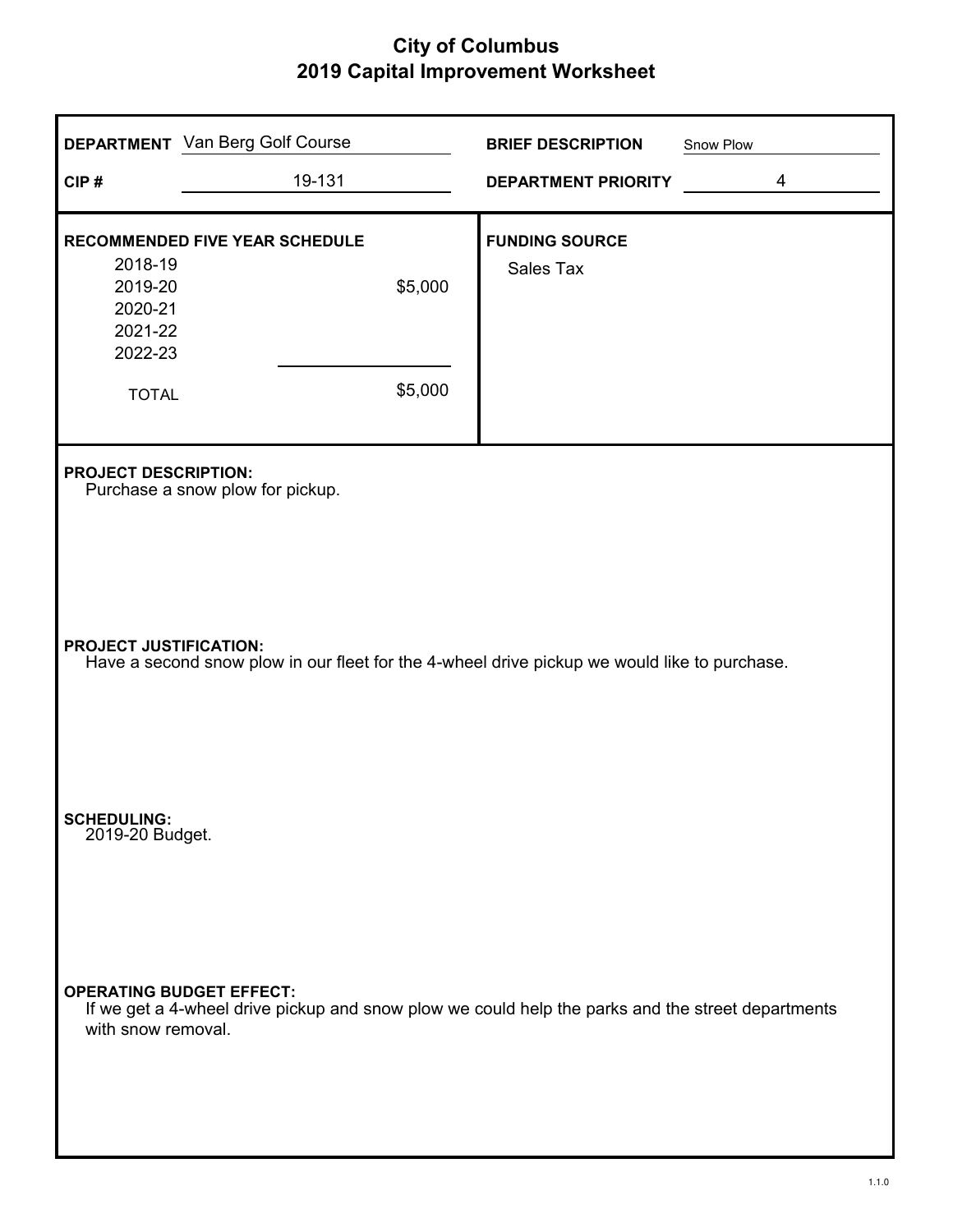| CIP#                                                                     | <b>DEPARTMENT</b> Van Berg Golf Course<br>19-132                                                                               | <b>BRIEF DESCRIPTION</b><br><b>DEPARTMENT PRIORITY</b> | <b>Greens Mower</b><br>$\mathbf{1}$ |
|--------------------------------------------------------------------------|--------------------------------------------------------------------------------------------------------------------------------|--------------------------------------------------------|-------------------------------------|
| 2018-19<br>2019-20<br>2020-21<br>2021-22<br>2022-23<br><b>TOTAL</b>      | RECOMMENDED FIVE YEAR SCHEDULE<br>\$25,000<br>\$25,000                                                                         | <b>FUNDING SOURCE</b><br>Sales Tax                     |                                     |
| <b>PROJECT DESCRIPTION:</b><br><b>PROJECT JUSTIFICATION:</b>             | Purchase one Greens mower.<br>Quail Run took Van Berg's backup greens mower last year to put a set of verticutter units on it. |                                                        |                                     |
| <b>SCHEDULING:</b><br>2020-21 Budget.<br><b>OPERATING BUDGET EFFECT:</b> | With two mowers Van Berg will have a back up mower if something happens to the first mower.                                    |                                                        |                                     |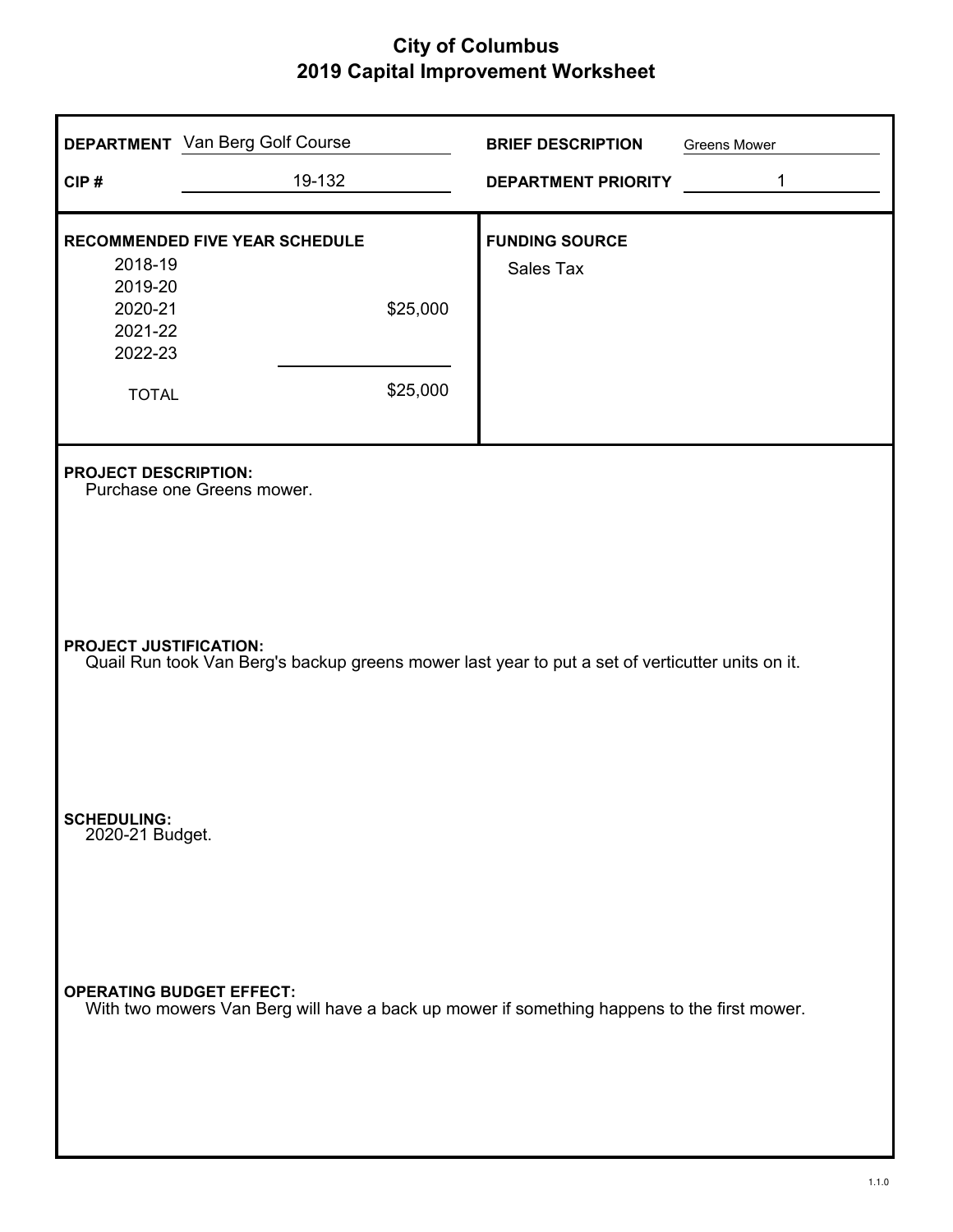|                                       | <b>DEPARTMENT</b> Van Berg Golf Course                                                                                                                                                                   | <b>BRIEF DESCRIPTION</b>   | Leaf Blower    |
|---------------------------------------|----------------------------------------------------------------------------------------------------------------------------------------------------------------------------------------------------------|----------------------------|----------------|
| CIP#                                  | 19-133                                                                                                                                                                                                   | <b>DEPARTMENT PRIORITY</b> | $\overline{2}$ |
|                                       | RECOMMENDED FIVE YEAR SCHEDULE                                                                                                                                                                           | <b>FUNDING SOURCE</b>      |                |
| 2018-19<br>2019-20<br>2020-21         |                                                                                                                                                                                                          | Sales Tax                  |                |
| 2021-22<br>2022-23                    | \$7,000                                                                                                                                                                                                  |                            |                |
| <b>TOTAL</b>                          | \$7,000                                                                                                                                                                                                  |                            |                |
| <b>PROJECT DESCRIPTION:</b>           | Purchase one leaf blower.                                                                                                                                                                                |                            |                |
| <b>PROJECT JUSTIFICATION:</b>         | Replace a 2008 blower. We put a lot of hours on our blowers as we use them daily for course clean-up.                                                                                                    |                            |                |
| <b>SCHEDULING:</b><br>2020-21 Budget. |                                                                                                                                                                                                          |                            |                |
| <b>OPERATING BUDGET EFFECT:</b>       | The blowers are a vital part of our operation. If one went down in fall it does effect golf. With the<br>amount of leaves we have, it's almost impossible to find a golf ball without using the blowers. |                            |                |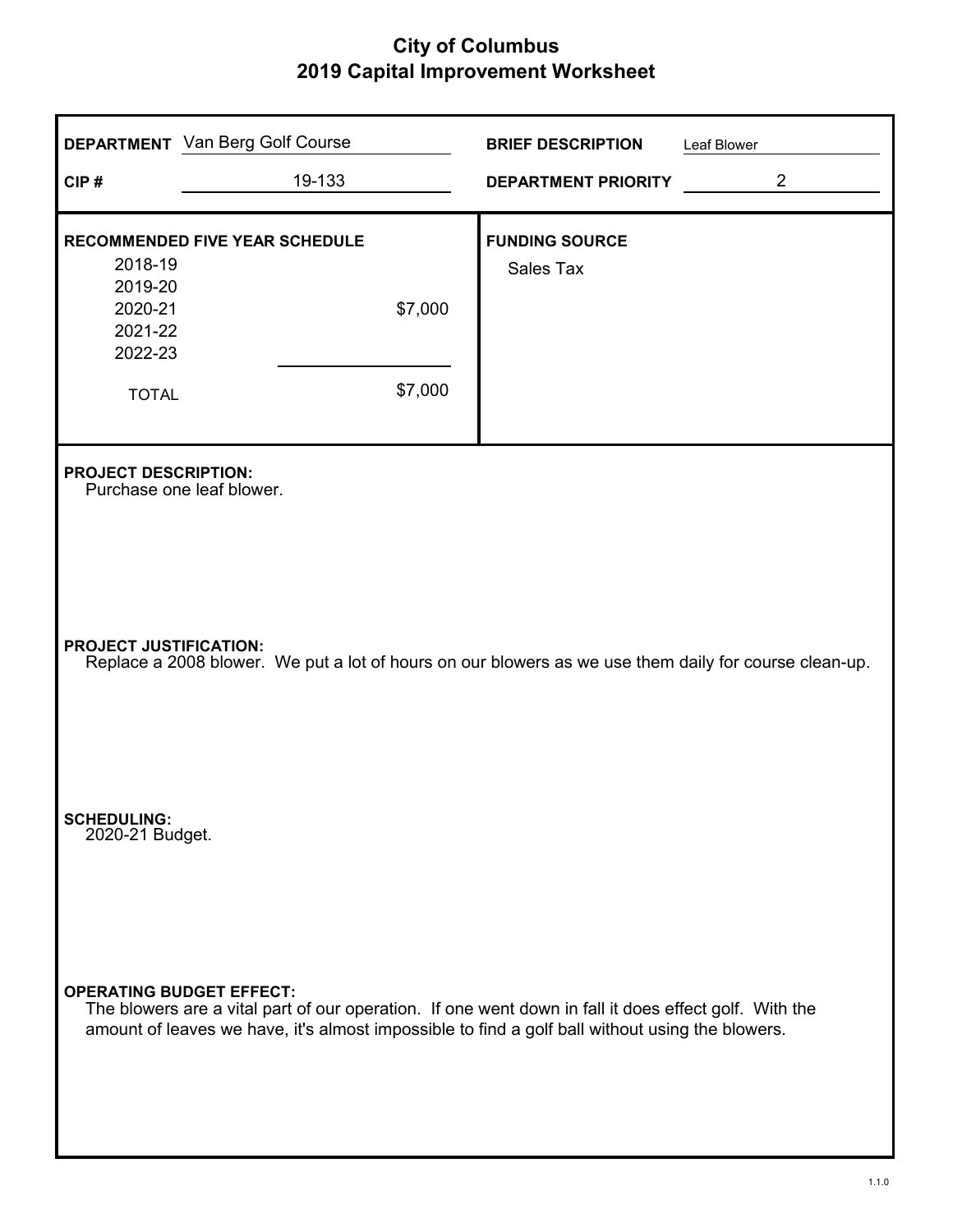| CIP#                                                                | <b>DEPARTMENT</b> Van Berg Golf Course<br>19-134              | <b>BRIEF DESCRIPTION</b><br><b>DEPARTMENT PRIORITY</b> | <b>Fairway Mower</b><br>$\mathbf{1}$ |
|---------------------------------------------------------------------|---------------------------------------------------------------|--------------------------------------------------------|--------------------------------------|
| 2018-19<br>2019-20<br>2020-21<br>2021-22<br>2022-23<br><b>TOTAL</b> | <b>RECOMMENDED FIVE YEAR SCHEDULE</b><br>\$40,000<br>\$40,000 | <b>FUNDING SOURCE</b><br>Sales Tax                     |                                      |
| <b>PROJECT DESCRIPTION:</b>                                         | Purchase one Fairway mower.                                   |                                                        |                                      |
| <b>PROJECT JUSTIFICATION:</b><br>Replace a 2011 mower.              |                                                               |                                                        |                                      |
| <b>SCHEDULING:</b><br>2021-22 Budget.                               |                                                               |                                                        |                                      |
| <b>OPERATING BUDGET EFFECT:</b>                                     | Less maintenance, better performance, and more reliable.      |                                                        |                                      |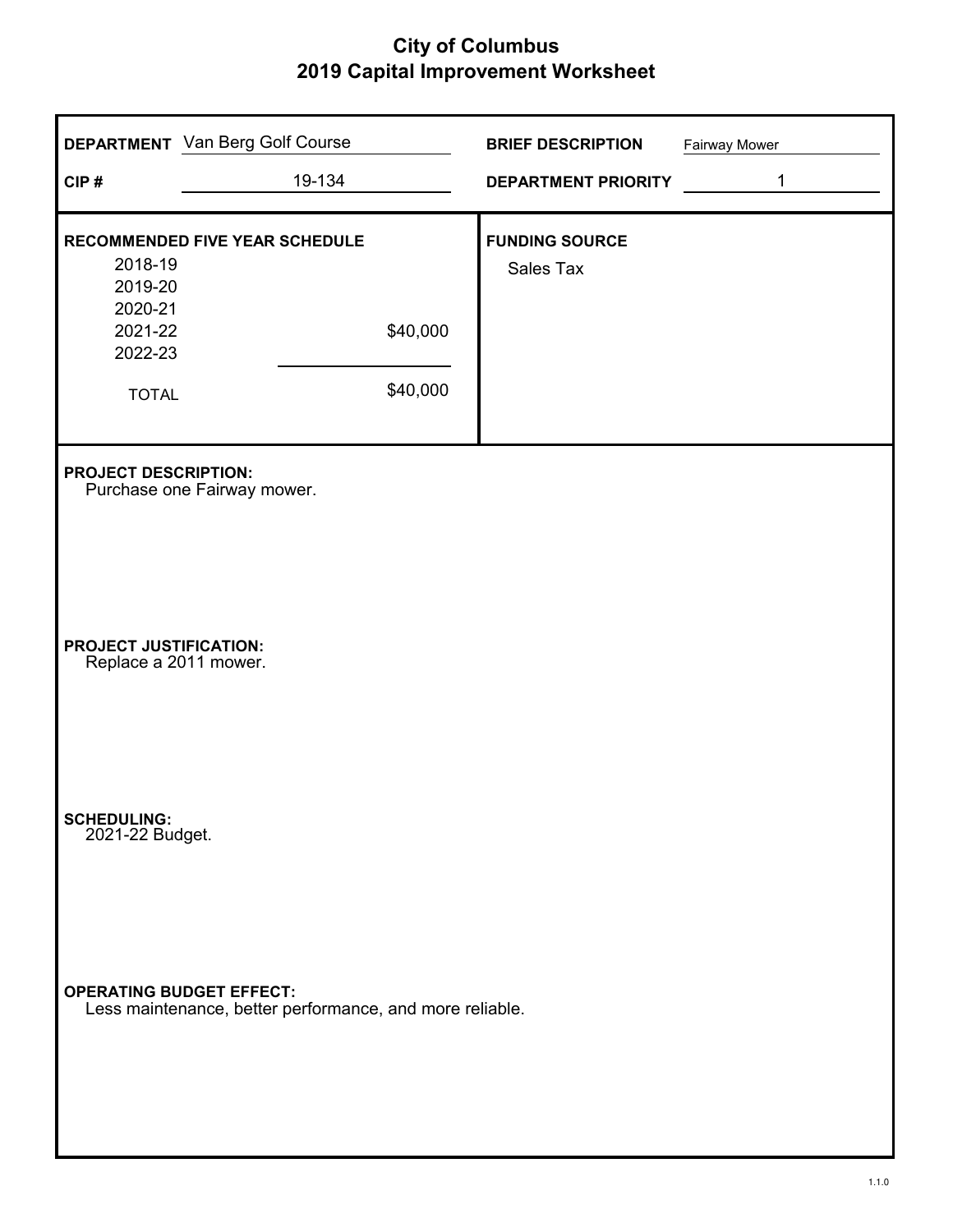| CIP#                                                                | <b>DEPARTMENT</b> Van Berg Golf Course<br>19-135         |                      | <b>BRIEF DESCRIPTION</b><br><b>DEPARTMENT PRIORITY</b> | Greens Roller | $\overline{2}$ |
|---------------------------------------------------------------------|----------------------------------------------------------|----------------------|--------------------------------------------------------|---------------|----------------|
| 2018-19<br>2019-20<br>2020-21<br>2021-22<br>2022-23<br><b>TOTAL</b> | RECOMMENDED FIVE YEAR SCHEDULE                           | \$14,000<br>\$14,000 | <b>FUNDING SOURCE</b><br>Sales Tax                     |               |                |
| <b>PROJECT DESCRIPTION:</b>                                         | Purchase one greens roller.                              |                      |                                                        |               |                |
| <b>PROJECT JUSTIFICATION:</b>                                       | Replace a 2009 Greens roller.                            |                      |                                                        |               |                |
| <b>SCHEDULING:</b><br>2021-22 Budget.                               |                                                          |                      |                                                        |               |                |
| <b>OPERATING BUDGET EFFECT:</b>                                     | Less maintenance, better performance, and more reliable. |                      |                                                        |               |                |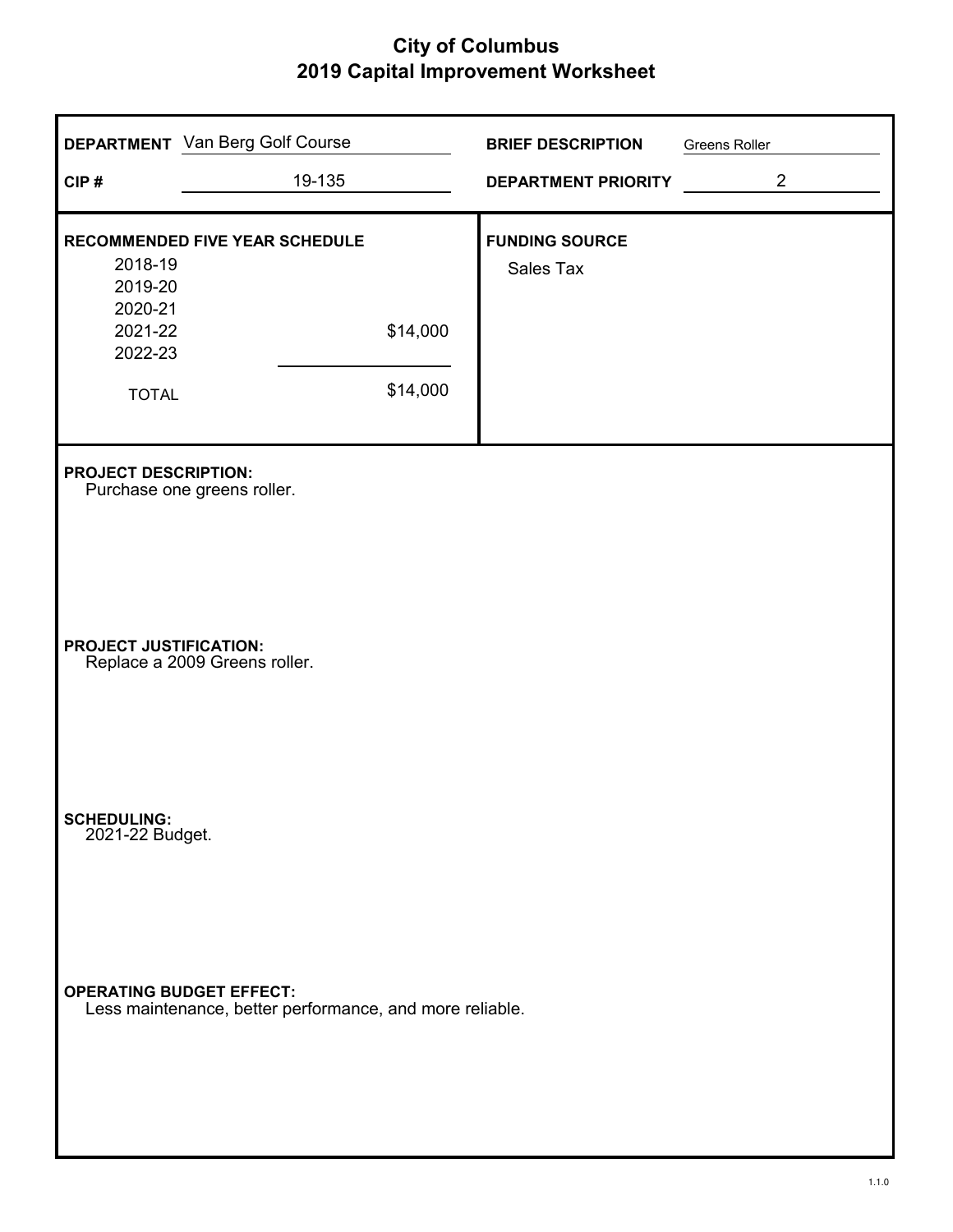| CIP#                                                                | <b>DEPARTMENT</b> Van Berg Golf Course<br>19-136         |                      | <b>BRIEF DESCRIPTION</b><br><b>DEPARTMENT PRIORITY</b> | Tee Mower | 1 |
|---------------------------------------------------------------------|----------------------------------------------------------|----------------------|--------------------------------------------------------|-----------|---|
| 2018-19<br>2019-20<br>2020-21<br>2021-22<br>2022-23<br><b>TOTAL</b> | <b>RECOMMENDED FIVE YEAR SCHEDULE</b>                    | \$35,000<br>\$35,000 | <b>FUNDING SOURCE</b><br>Sales Tax                     |           |   |
| <b>PROJECT DESCRIPTION:</b>                                         | Purchase one tee mower.                                  |                      |                                                        |           |   |
| <b>PROJECT JUSTIFICATION:</b>                                       | Replace a 2002 tee mower.                                |                      |                                                        |           |   |
| <b>SCHEDULING:</b><br>2022-23 Budget.                               |                                                          |                      |                                                        |           |   |
| <b>OPERATING BUDGET EFFECT:</b>                                     | Less maintenance, better performance, and more reliable. |                      |                                                        |           |   |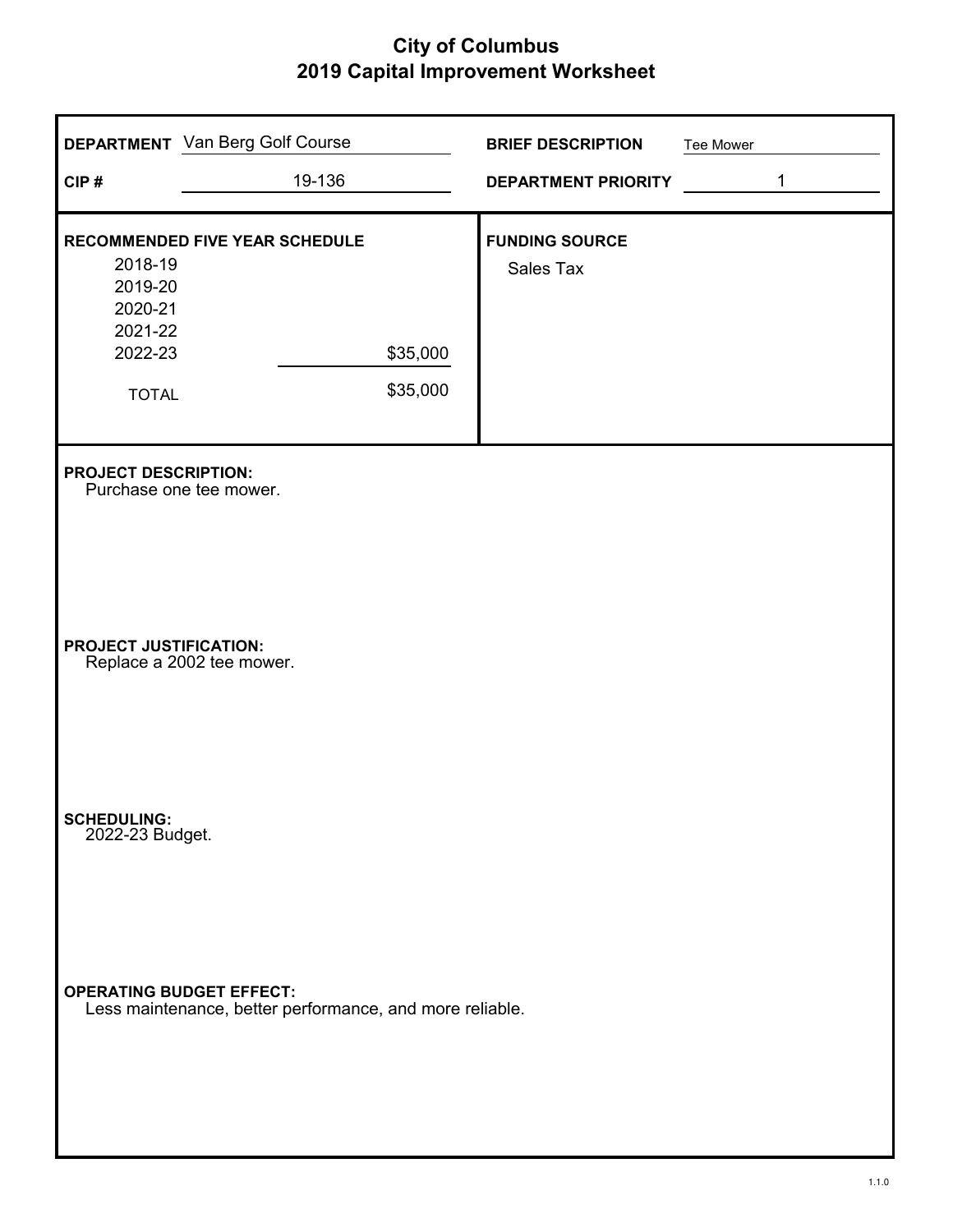| CIP#                                  | <b>DEPARTMENT</b> Van Berg Golf Course<br>19-137         |          | <b>BRIEF DESCRIPTION</b><br><b>DEPARTMENT PRIORITY</b> | <b>Top Dresser</b><br>$\overline{2}$ |
|---------------------------------------|----------------------------------------------------------|----------|--------------------------------------------------------|--------------------------------------|
|                                       |                                                          |          |                                                        |                                      |
| 2018-19                               | RECOMMENDED FIVE YEAR SCHEDULE                           |          | <b>FUNDING SOURCE</b>                                  |                                      |
| 2019-20<br>2020-21                    |                                                          |          | Sales Tax                                              |                                      |
| 2021-22<br>2022-23                    |                                                          | \$15,000 |                                                        |                                      |
| <b>TOTAL</b>                          |                                                          | \$15,000 |                                                        |                                      |
| <b>PROJECT DESCRIPTION:</b>           | Purchase one Top dresser.                                |          |                                                        |                                      |
| <b>PROJECT JUSTIFICATION:</b>         | Replace a 1999 Top dresser.                              |          |                                                        |                                      |
| <b>SCHEDULING:</b><br>2022-23 Budget. |                                                          |          |                                                        |                                      |
| <b>OPERATING BUDGET EFFECT:</b>       | Less maintenance, better performance, and more reliable. |          |                                                        |                                      |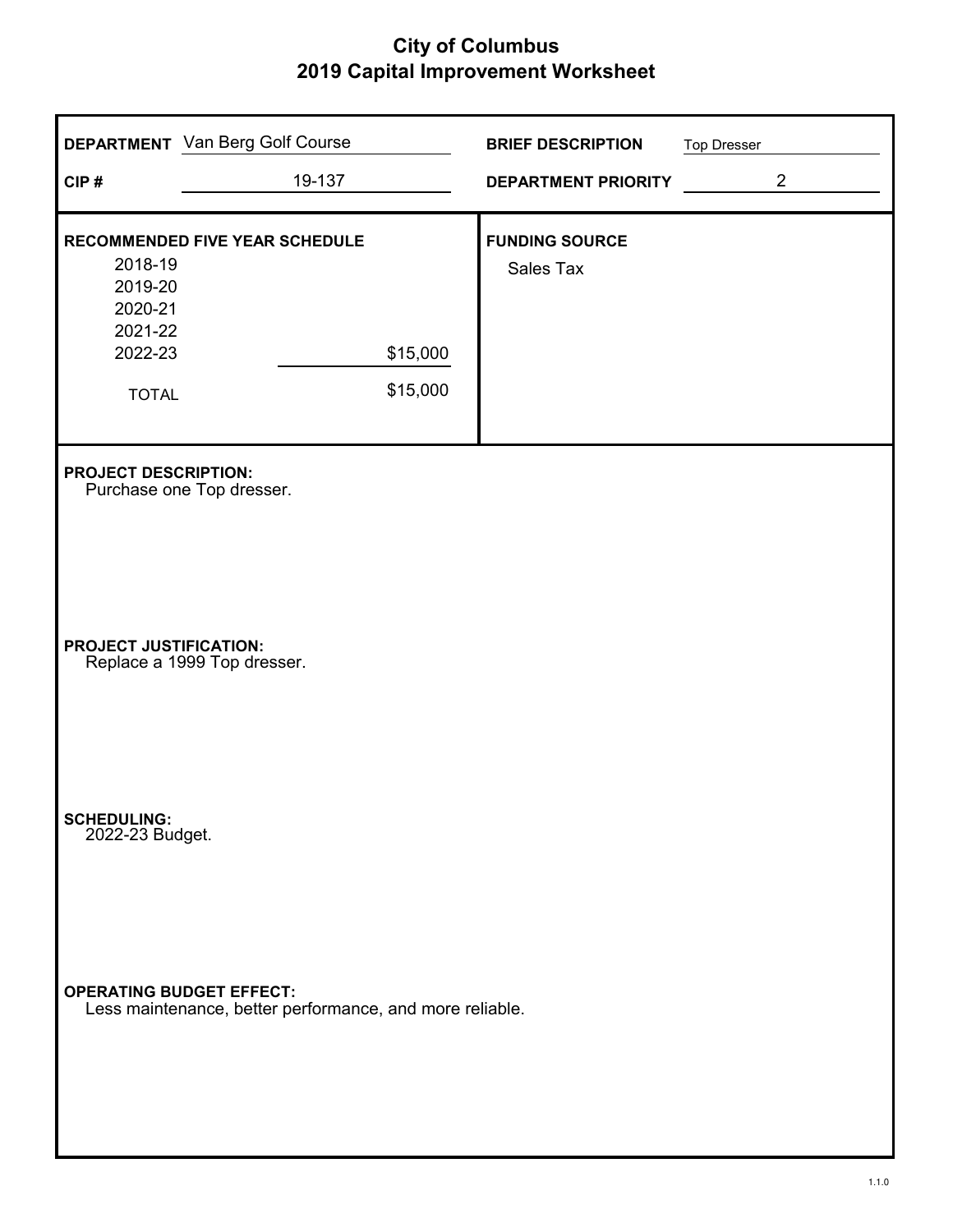|                                                                     | <b>DEPARTMENT</b> Quail Run Golf Course                                                                                                                                                                                                                                                                                                            | <b>BRIEF DESCRIPTION</b>                  | <b>Irrigation Filtration</b> |  |  |
|---------------------------------------------------------------------|----------------------------------------------------------------------------------------------------------------------------------------------------------------------------------------------------------------------------------------------------------------------------------------------------------------------------------------------------|-------------------------------------------|------------------------------|--|--|
| CIP#                                                                | 19-138                                                                                                                                                                                                                                                                                                                                             | <b>DEPARTMENT PRIORITY</b>                | 1                            |  |  |
| 2018-19<br>2019-20<br>2020-21<br>2021-22<br>2022-23<br><b>TOTAL</b> | <b>RECOMMENDED FIVE YEAR SCHEDULE</b><br>\$100,000<br>\$100,000                                                                                                                                                                                                                                                                                    | <b>FUNDING SOURCE</b><br><b>Sales Tax</b> |                              |  |  |
| <b>PROJECT DESCRIPTION:</b>                                         | Filtration system for Irrigation system.                                                                                                                                                                                                                                                                                                           |                                           |                              |  |  |
|                                                                     | <b>PROJECT JUSTIFICATION:</b><br>Our irrigation system uses water drawn from a sandpit lake and it isn't the cleanest water. There is a lot<br>of debris that blows in from the wind & the lake has algae also. This will cause the nozzle in the head to<br>plug. Then we have to clean the irrigation head out. That takes a lot of labor hours. |                                           |                              |  |  |
| <b>SCHEDULING:</b><br>2018-2019 Budget.                             |                                                                                                                                                                                                                                                                                                                                                    |                                           |                              |  |  |
| <b>OPERATING BUDGET EFFECT:</b>                                     | Less maintenance, better irrigation performance, and less labor.                                                                                                                                                                                                                                                                                   |                                           |                              |  |  |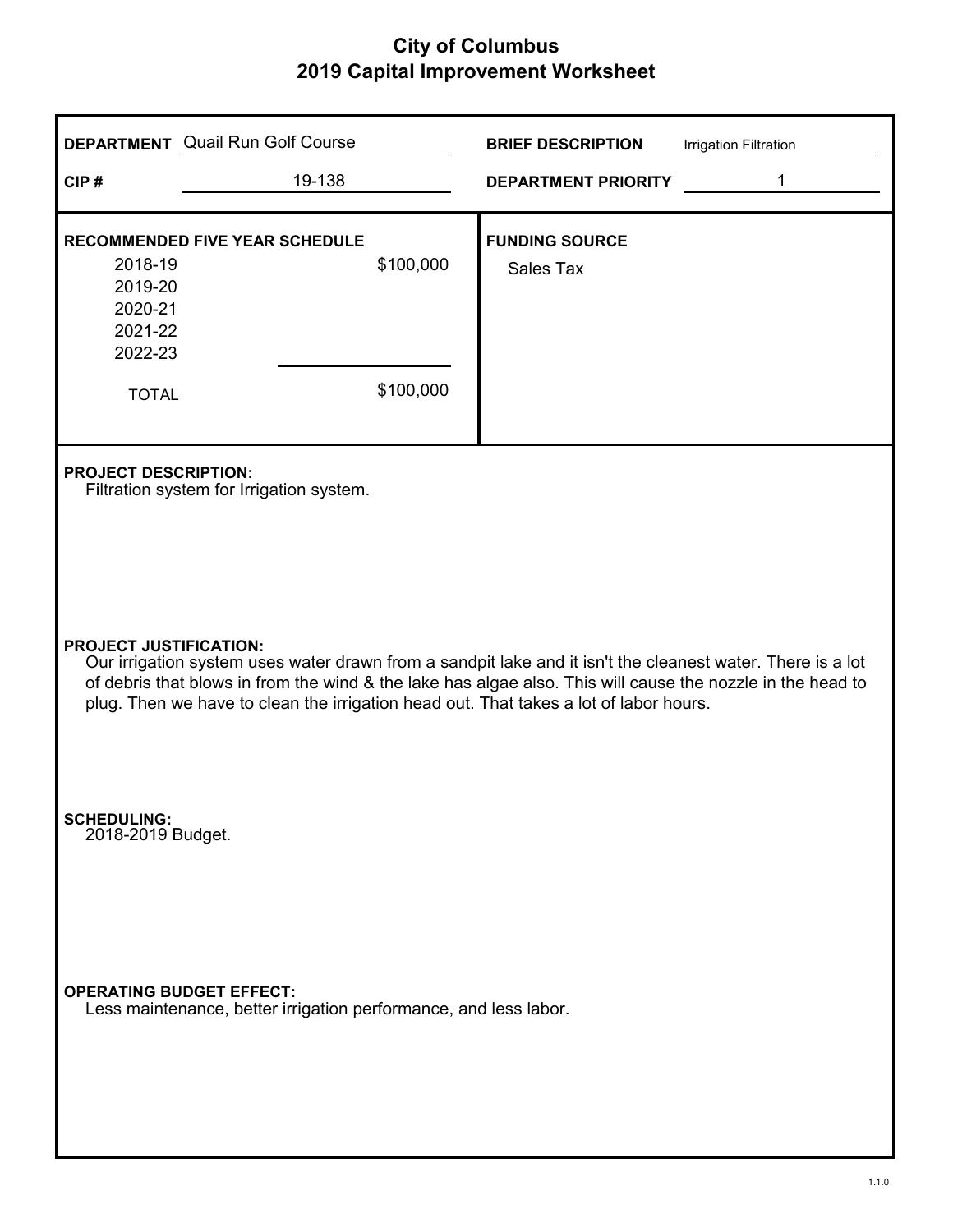| <b>DEPARTMENT</b> Quail Run Golf Course                      |                                                          | <b>BRIEF DESCRIPTION</b>   | <b>Greens Roller</b> |
|--------------------------------------------------------------|----------------------------------------------------------|----------------------------|----------------------|
| CIP#                                                         | 19-139                                                   | <b>DEPARTMENT PRIORITY</b> | $\overline{2}$       |
| <b>RECOMMENDED FIVE YEAR SCHEDULE</b>                        |                                                          | <b>FUNDING SOURCE</b>      |                      |
| 2018-19<br>2019-20<br>2020-21<br>2021-22<br>2022-23          | \$14,000                                                 | Sales Tax                  |                      |
| <b>TOTAL</b>                                                 | \$14,000                                                 |                            |                      |
| <b>PROJECT DESCRIPTION:</b><br>Purchase one greens roller.   |                                                          |                            |                      |
| <b>PROJECT JUSTIFICATION:</b><br>Replace 2009 greens roller. |                                                          |                            |                      |
| SCHEDULING:<br>2019-2020 Budget.                             |                                                          |                            |                      |
| <b>OPERATING BUDGET EFFECT:</b>                              | Less maintenance, better performance, and more reliable. |                            |                      |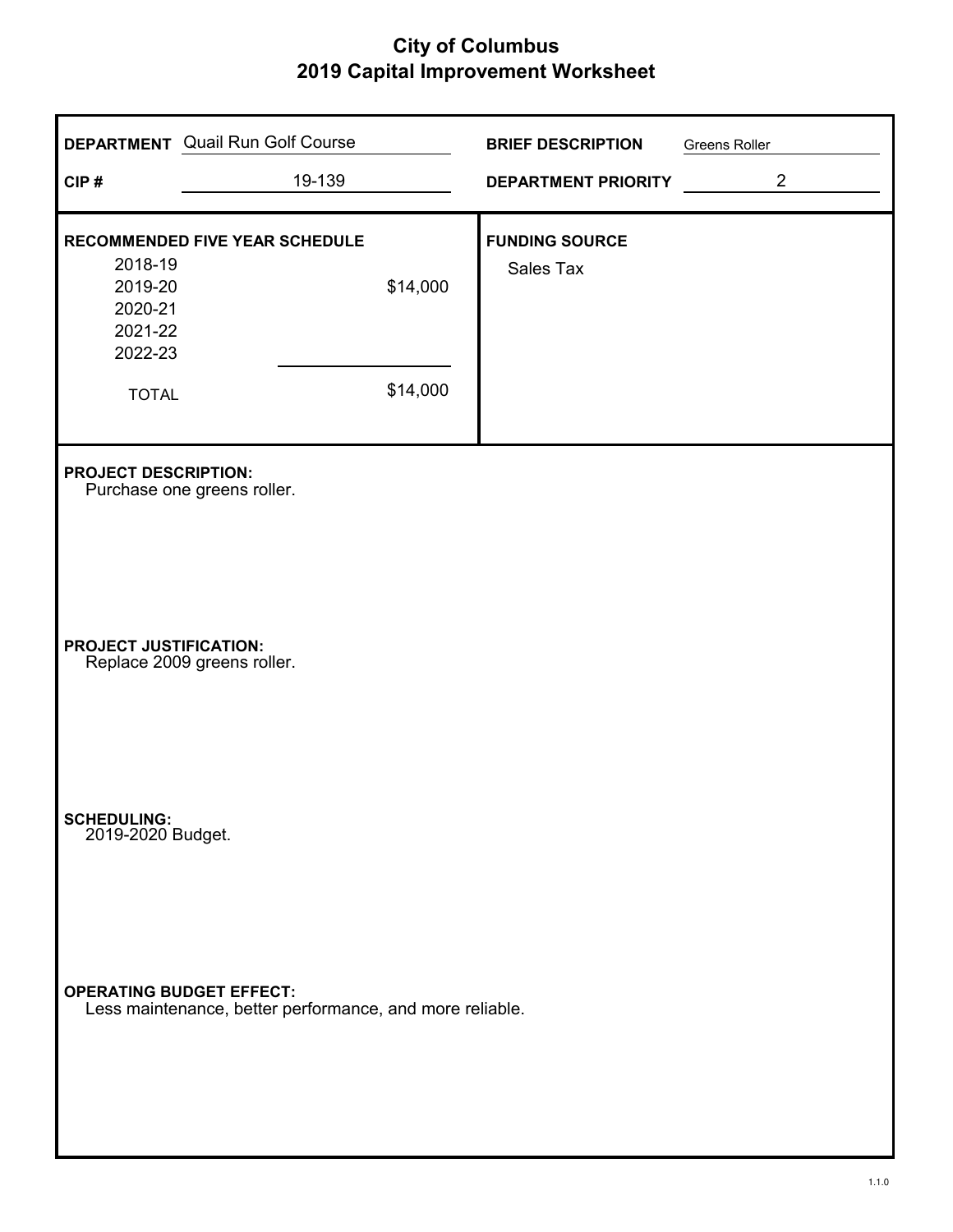| CIP#                                                | <b>DEPARTMENT</b> Quail Run Golf Course<br>19-140                                                 |         | <b>BRIEF DESCRIPTION</b><br><b>DEPARTMENT PRIORITY</b> | <b>Airway Main Shaft</b><br>$\mathfrak{B}$ |
|-----------------------------------------------------|---------------------------------------------------------------------------------------------------|---------|--------------------------------------------------------|--------------------------------------------|
|                                                     |                                                                                                   |         |                                                        |                                            |
| 2018-19<br>2019-20<br>2020-21<br>2021-22<br>2022-23 | RECOMMENDED FIVE YEAR SCHEDULE                                                                    | \$4,500 | <b>FUNDING SOURCE</b><br>Sales Tax                     |                                            |
| <b>TOTAL</b>                                        |                                                                                                   | \$4,500 |                                                        |                                            |
| <b>PROJECT DESCRIPTION:</b>                         | Replace airway main shaft.                                                                        |         |                                                        |                                            |
| <b>PROJECT JUSTIFICATION:</b>                       | The old shaft has welded-on tines. We need to be able to change tines for different applications. |         |                                                        |                                            |
| <b>SCHEDULING:</b><br>2018-2019 Budget.             |                                                                                                   |         |                                                        |                                            |
| <b>OPERATING BUDGET EFFECT:</b>                     | Better use of the piece of equipment. Save time when aerating both golf courses.                  |         |                                                        |                                            |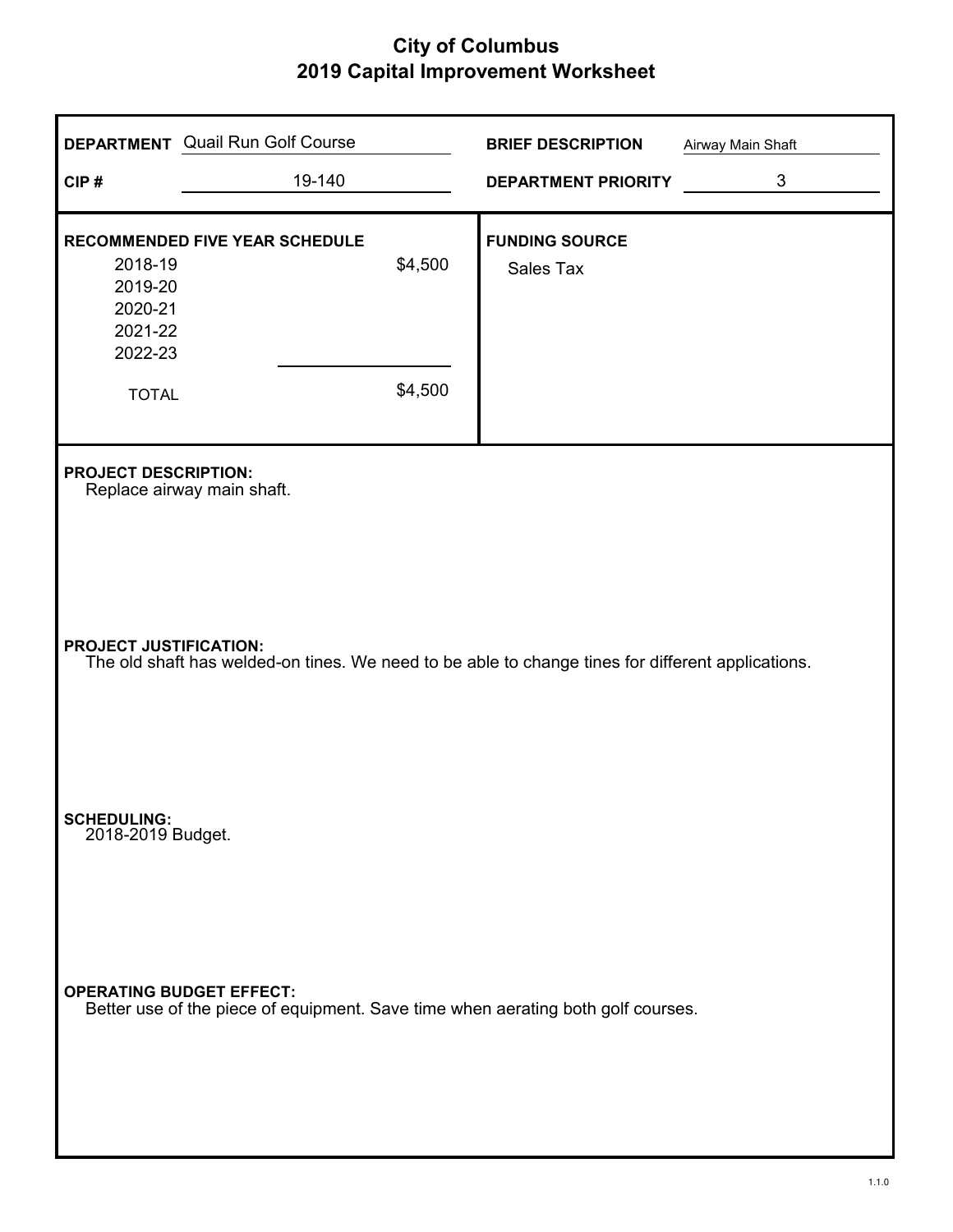| CIP#                                                                | <b>DEPARTMENT</b> Quail Run Golf Course<br>19-141                                                                                                                                                                                                                                        | <b>BRIEF DESCRIPTION</b><br><b>DEPARTMENT PRIORITY</b> | LED Lights for South Half of<br>the Maintenance Shop<br>3 |
|---------------------------------------------------------------------|------------------------------------------------------------------------------------------------------------------------------------------------------------------------------------------------------------------------------------------------------------------------------------------|--------------------------------------------------------|-----------------------------------------------------------|
| 2018-19<br>2019-20<br>2020-21<br>2021-22<br>2022-23<br><b>TOTAL</b> | <b>RECOMMENDED FIVE YEAR SCHEDULE</b><br>\$4,500<br>\$4,500                                                                                                                                                                                                                              | <b>FUNDING SOURCE</b><br>Sales Tax                     |                                                           |
| <b>PROJECT DESCRIPTION:</b><br><b>PROJECT JUSTIFICATION:</b>        | Replace old fluorescent lights with LED fixtures in the South side of the maintenance shop.<br>The old fluorescent lights don't light very well in the winter, so when you have to work on something<br>back there you can't see. You need to use a trouble light just to check the oil. |                                                        |                                                           |
| <b>SCHEDULING:</b><br>2019-2020 Budget.                             |                                                                                                                                                                                                                                                                                          |                                                        |                                                           |
|                                                                     | <b>OPERATING BUDGET EFFECT:</b><br>This will make it more efficient and safer to work in the South end of the shop.                                                                                                                                                                      |                                                        |                                                           |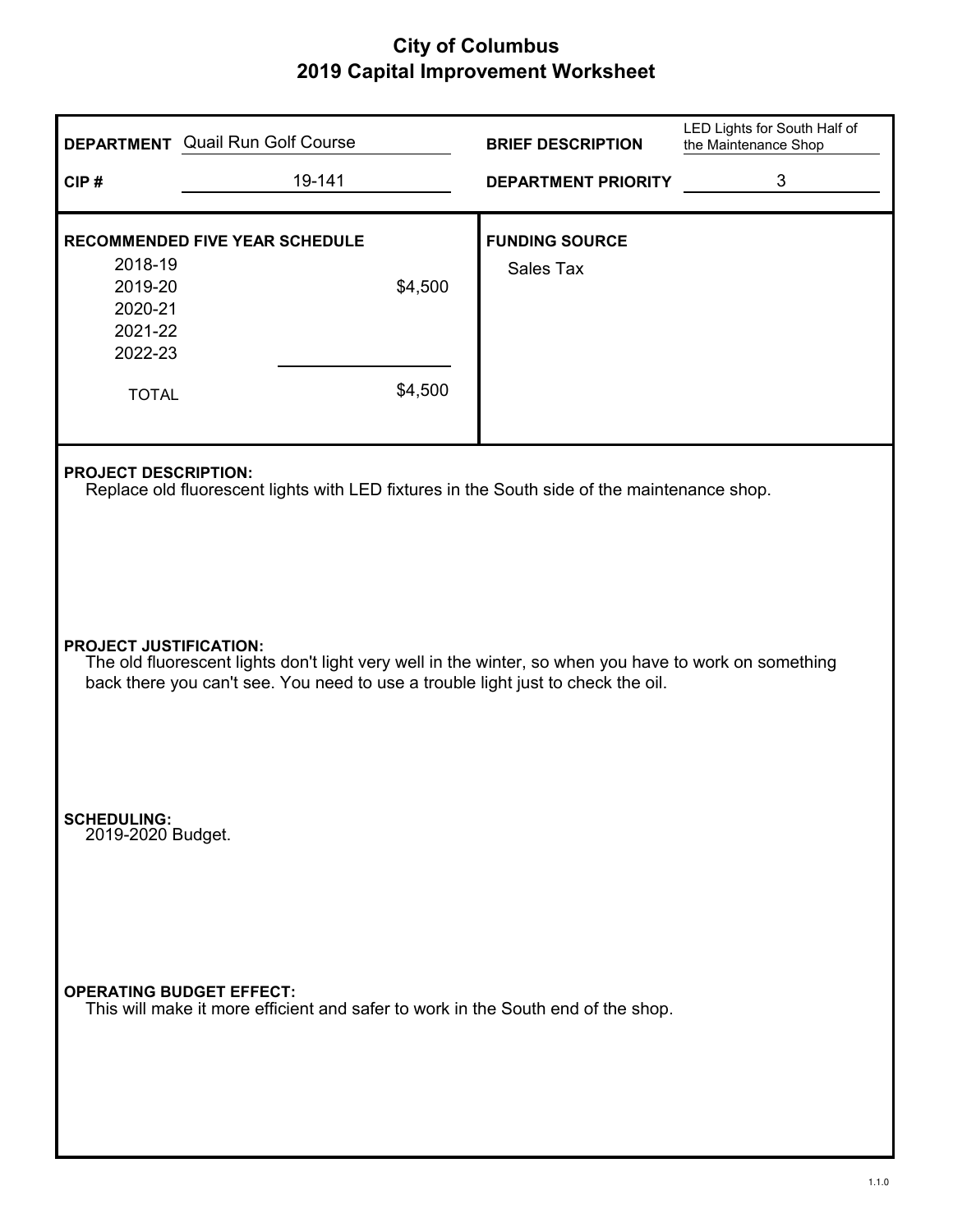| CIP#                                                                | <b>DEPARTMENT</b> Quail Run Golf Course<br>19-142                                                                                                 | <b>BRIEF DESCRIPTION</b><br><b>DEPARTMENT PRIORITY</b> | Sand Trap Revitalization<br>$\overline{4}$ |
|---------------------------------------------------------------------|---------------------------------------------------------------------------------------------------------------------------------------------------|--------------------------------------------------------|--------------------------------------------|
| 2018-19<br>2019-20<br>2020-21<br>2021-22<br>2022-23<br><b>TOTAL</b> | <b>RECOMMENDED FIVE YEAR SCHEDULE</b><br>\$4,000<br>\$4,000<br>\$4,000<br>\$4,000<br>\$16,000                                                     | <b>FUNDING SOURCE</b><br>Sales Tax                     |                                            |
| <b>PROJECT DESCRIPTION:</b><br>Rebuild sand traps.                  |                                                                                                                                                   |                                                        |                                            |
| <b>PROJECT JUSTIFICATION:</b>                                       | Sand traps are 26 years old and need to be rebuilt. We have renovated 8 traps to date. We need to<br>continue to complete the remaining 14 traps. |                                                        |                                            |
| <b>SCHEDULING:</b><br>2019-20 Budget.                               |                                                                                                                                                   |                                                        |                                            |
|                                                                     | <b>OPERATING BUDGET EFFECT:</b><br>Better playing conditions and less complaints.                                                                 |                                                        |                                            |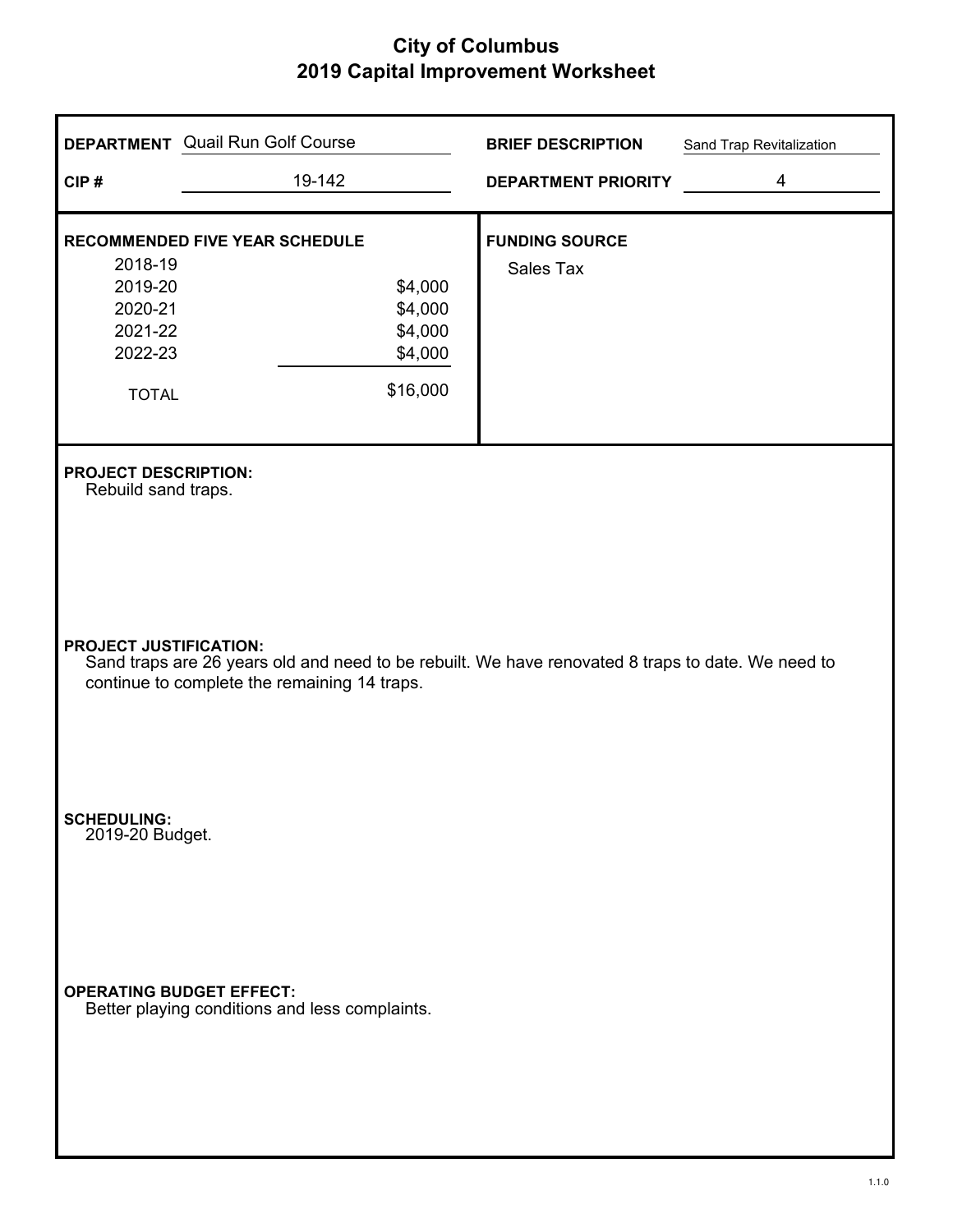| CIP#                                                                | <b>DEPARTMENT</b> Quail Run Golf Course<br>19-143                            | <b>BRIEF DESCRIPTION</b><br><b>DEPARTMENT PRIORITY</b> | Tractor with Loader<br>1 |  |  |
|---------------------------------------------------------------------|------------------------------------------------------------------------------|--------------------------------------------------------|--------------------------|--|--|
| 2018-19<br>2019-20<br>2020-21<br>2021-22<br>2022-23<br><b>TOTAL</b> | RECOMMENDED FIVE YEAR SCHEDULE<br>\$42,000<br>\$42,000                       | <b>FUNDING SOURCE</b><br>Sales Tax                     |                          |  |  |
| <b>PROJECT DESCRIPTION:</b>                                         | Purchase tractor and loader.                                                 |                                                        |                          |  |  |
|                                                                     | <b>PROJECT JUSTIFICATION:</b><br>Replace a 1990 395 Case tractor and loader. |                                                        |                          |  |  |
| <b>SCHEDULING:</b><br>2019-20 Budget.                               |                                                                              |                                                        |                          |  |  |
| <b>OPERATING BUDGET EFFECT:</b>                                     | Less maintenance, better performance, and more reliable.                     |                                                        |                          |  |  |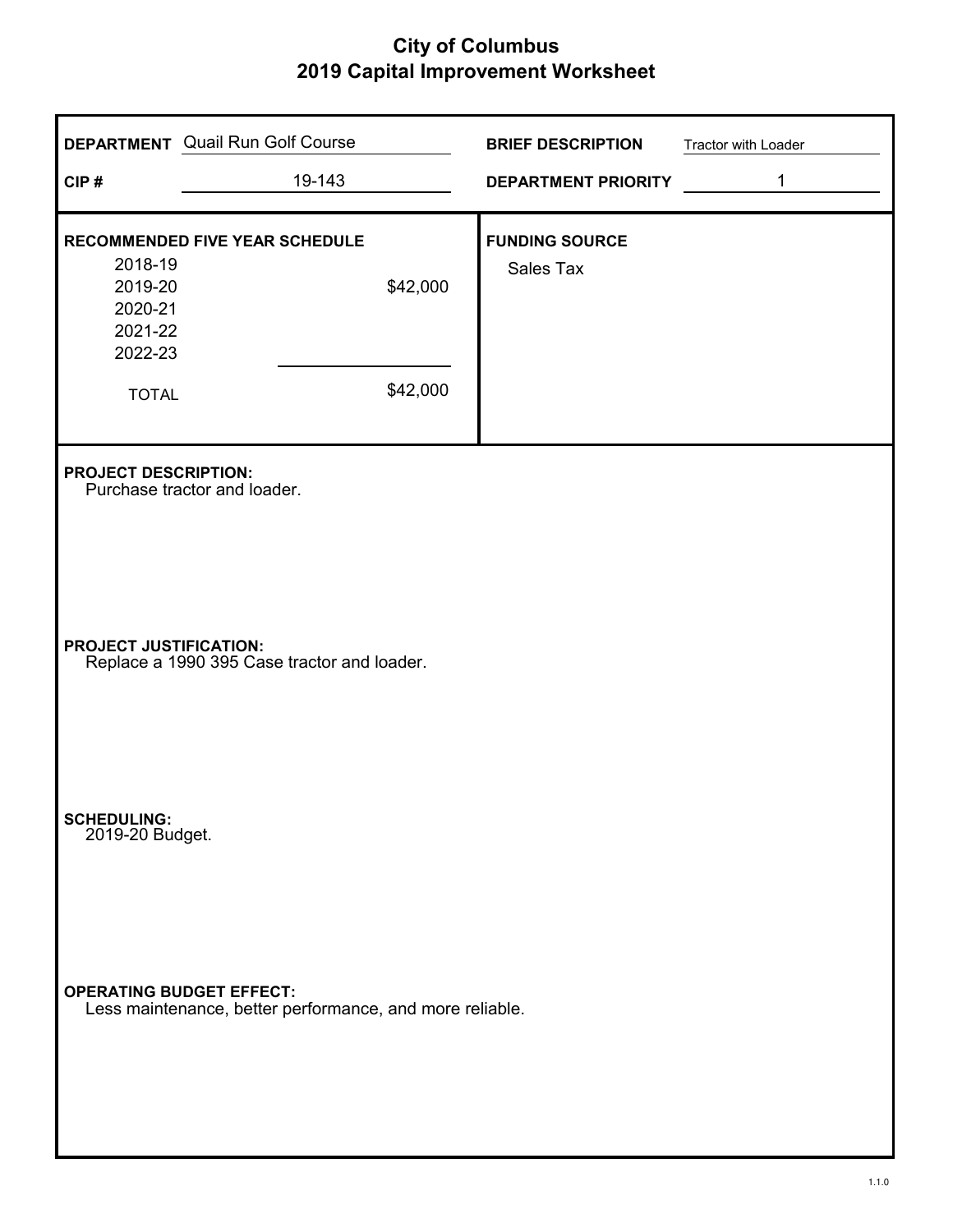| CIP#                                                | <b>DEPARTMENT</b> Quail Run Golf Course<br>19-144        |          | <b>BRIEF DESCRIPTION</b><br><b>DEPARTMENT PRIORITY</b> | Tee Mower | $\overline{2}$ |
|-----------------------------------------------------|----------------------------------------------------------|----------|--------------------------------------------------------|-----------|----------------|
| 2018-19<br>2019-20<br>2020-21<br>2021-22<br>2022-23 | <b>RECOMMENDED FIVE YEAR SCHEDULE</b>                    | \$33,000 | <b>FUNDING SOURCE</b><br>Sales Tax                     |           |                |
| <b>TOTAL</b>                                        |                                                          | \$33,000 |                                                        |           |                |
| <b>PROJECT DESCRIPTION:</b><br>Purchase tee mower.  |                                                          |          |                                                        |           |                |
| <b>PROJECT JUSTIFICATION:</b>                       | Replace 2007 tee mower.                                  |          |                                                        |           |                |
| <b>SCHEDULING:</b><br>2019-20 Budget.               |                                                          |          |                                                        |           |                |
| <b>OPERATING BUDGET EFFECT:</b>                     | Less maintenance, better performance, and more reliable. |          |                                                        |           |                |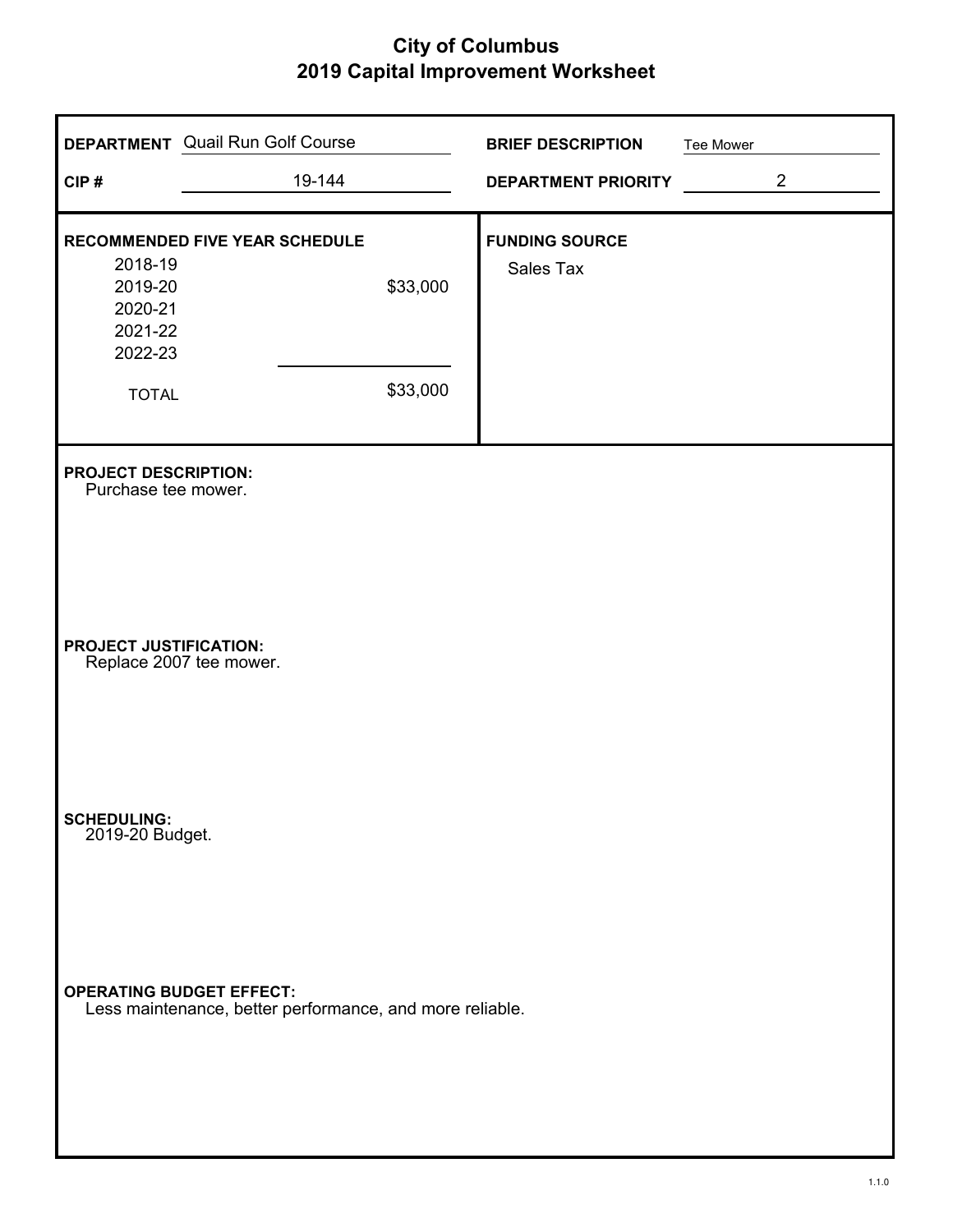|                                                       | <b>DEPARTMENT</b> Quail Run Golf Course                                        |         | <b>BRIEF DESCRIPTION</b>   | <b>Buffalo Blower</b> |
|-------------------------------------------------------|--------------------------------------------------------------------------------|---------|----------------------------|-----------------------|
| CIP#                                                  | 19-145                                                                         |         | <b>DEPARTMENT PRIORITY</b> | $\mathbf{3}$          |
|                                                       | RECOMMENDED FIVE YEAR SCHEDULE                                                 |         | <b>FUNDING SOURCE</b>      |                       |
| 2018-19<br>2019-20<br>2020-21<br>2021-22<br>2022-23   |                                                                                | \$7,000 | Sales Tax                  |                       |
| <b>TOTAL</b>                                          |                                                                                | \$7,000 |                            |                       |
| <b>PROJECT DESCRIPTION:</b>                           | Purchase one leaf blower.                                                      |         |                            |                       |
| <b>PROJECT JUSTIFICATION:</b><br>Replace 2008 blower. |                                                                                |         |                            |                       |
| <b>SCHEDULING:</b><br>2019-20 Budget.                 |                                                                                |         |                            |                       |
|                                                       | <b>OPERATING BUDGET EFFECT:</b><br>Remove leaves and other debris from course. |         |                            |                       |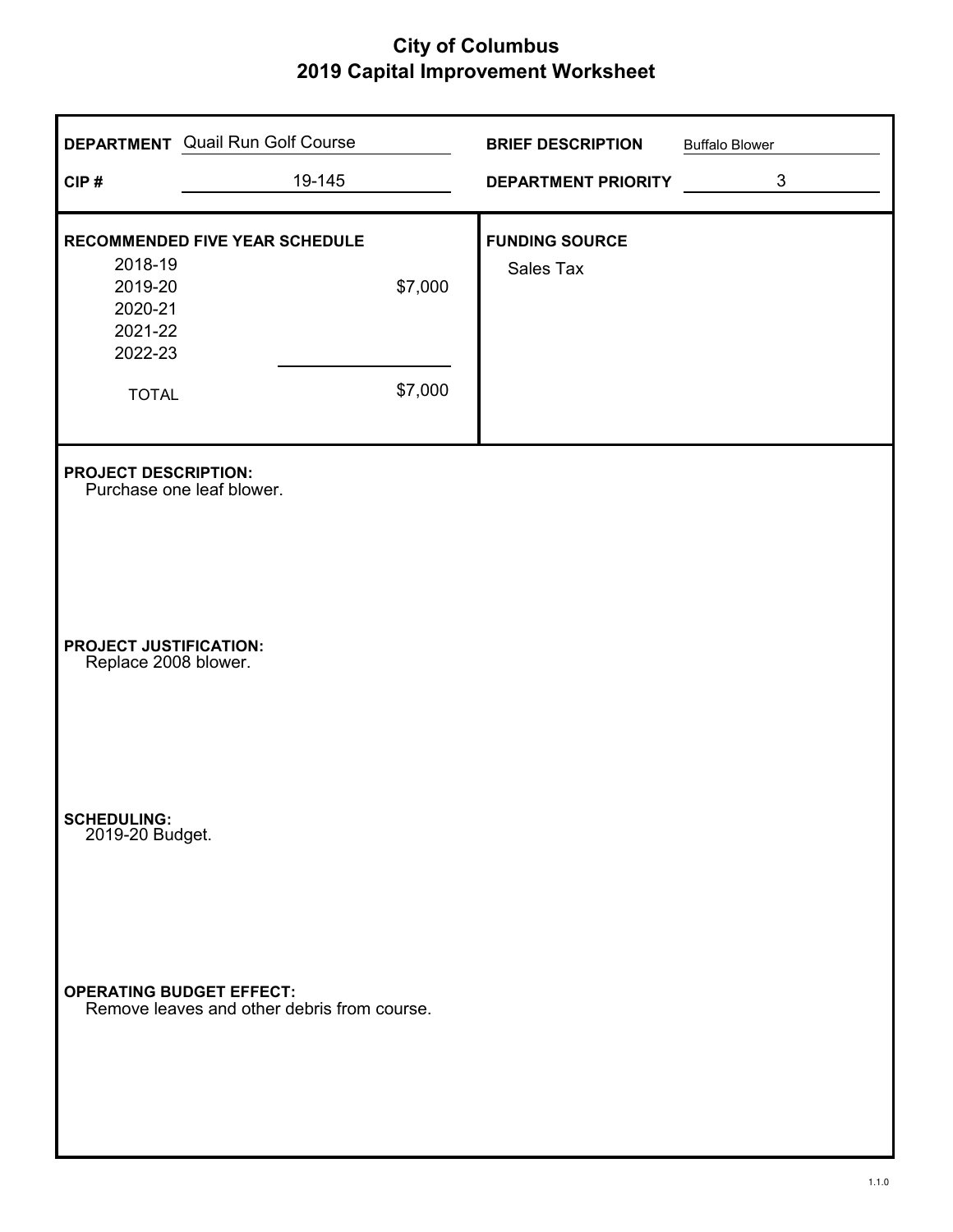|                                                                     | <b>DEPARTMENT</b> Quail Run Golf Course                                   | <b>BRIEF DESCRIPTION</b>           | Fairway Mower |
|---------------------------------------------------------------------|---------------------------------------------------------------------------|------------------------------------|---------------|
| CIP#                                                                | 19-146                                                                    | <b>DEPARTMENT PRIORITY</b>         | 1             |
| 2018-19<br>2019-20<br>2020-21<br>2021-22<br>2022-23<br><b>TOTAL</b> | <b>RECOMMENDED FIVE YEAR SCHEDULE</b><br>\$40,000<br>\$40,000<br>\$80,000 | <b>FUNDING SOURCE</b><br>Sales Tax |               |
| <b>PROJECT DESCRIPTION:</b>                                         | Purchase one fairway mower.                                               |                                    |               |
| <b>PROJECT JUSTIFICATION:</b>                                       | Replace 2011 fairway mower.                                               |                                    |               |
| <b>SCHEDULING:</b><br>2020-21 Budget.                               |                                                                           |                                    |               |
| <b>OPERATING BUDGET EFFECT:</b>                                     | Less maintenance, better performance, and more reliable.                  |                                    |               |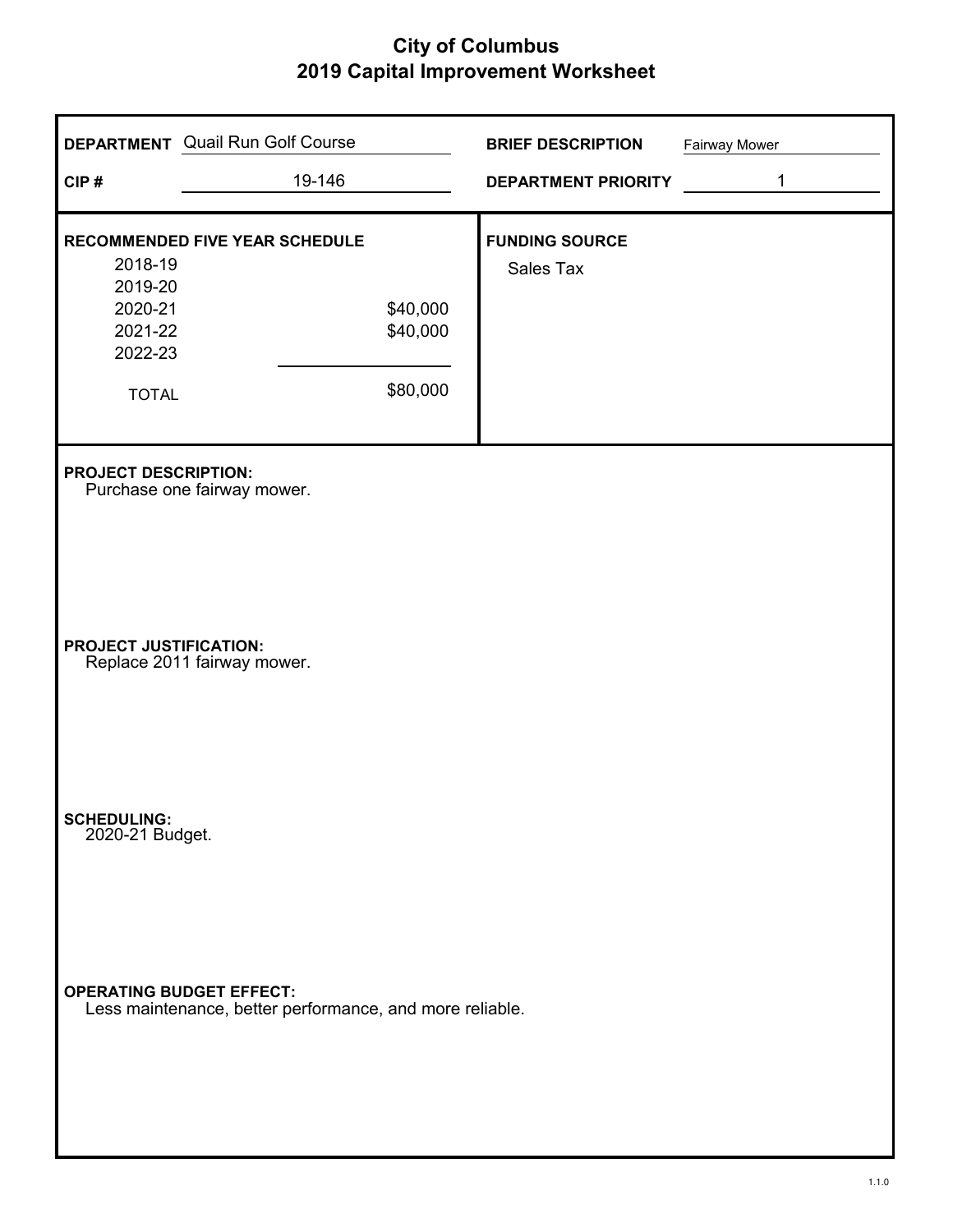| CIP#                                  | <b>DEPARTMENT</b> Quail Run Golf Course<br>19-147                               |          | <b>BRIEF DESCRIPTION</b><br><b>DEPARTMENT PRIORITY</b> | <b>Golf Cart Batteries</b><br>$\overline{2}$ |  |  |
|---------------------------------------|---------------------------------------------------------------------------------|----------|--------------------------------------------------------|----------------------------------------------|--|--|
| 2018-19<br>2019-20<br>2020-21         | RECOMMENDED FIVE YEAR SCHEDULE                                                  | \$17,000 | <b>FUNDING SOURCE</b><br>Sales Tax                     |                                              |  |  |
| 2021-22<br>2022-23<br><b>TOTAL</b>    |                                                                                 | \$17,000 |                                                        |                                              |  |  |
| <b>PROJECT DESCRIPTION:</b>           | Purchase 120 golf cart batteries.                                               |          |                                                        |                                              |  |  |
|                                       | <b>PROJECT JUSTIFICATION:</b><br>The current batteries will be 6 & 7 years old. |          |                                                        |                                              |  |  |
| <b>SCHEDULING:</b><br>2020-21 Budget. |                                                                                 |          |                                                        |                                              |  |  |
| <b>OPERATING BUDGET EFFECT:</b>       | Less maintenance, better performance, & more reliable.                          |          |                                                        |                                              |  |  |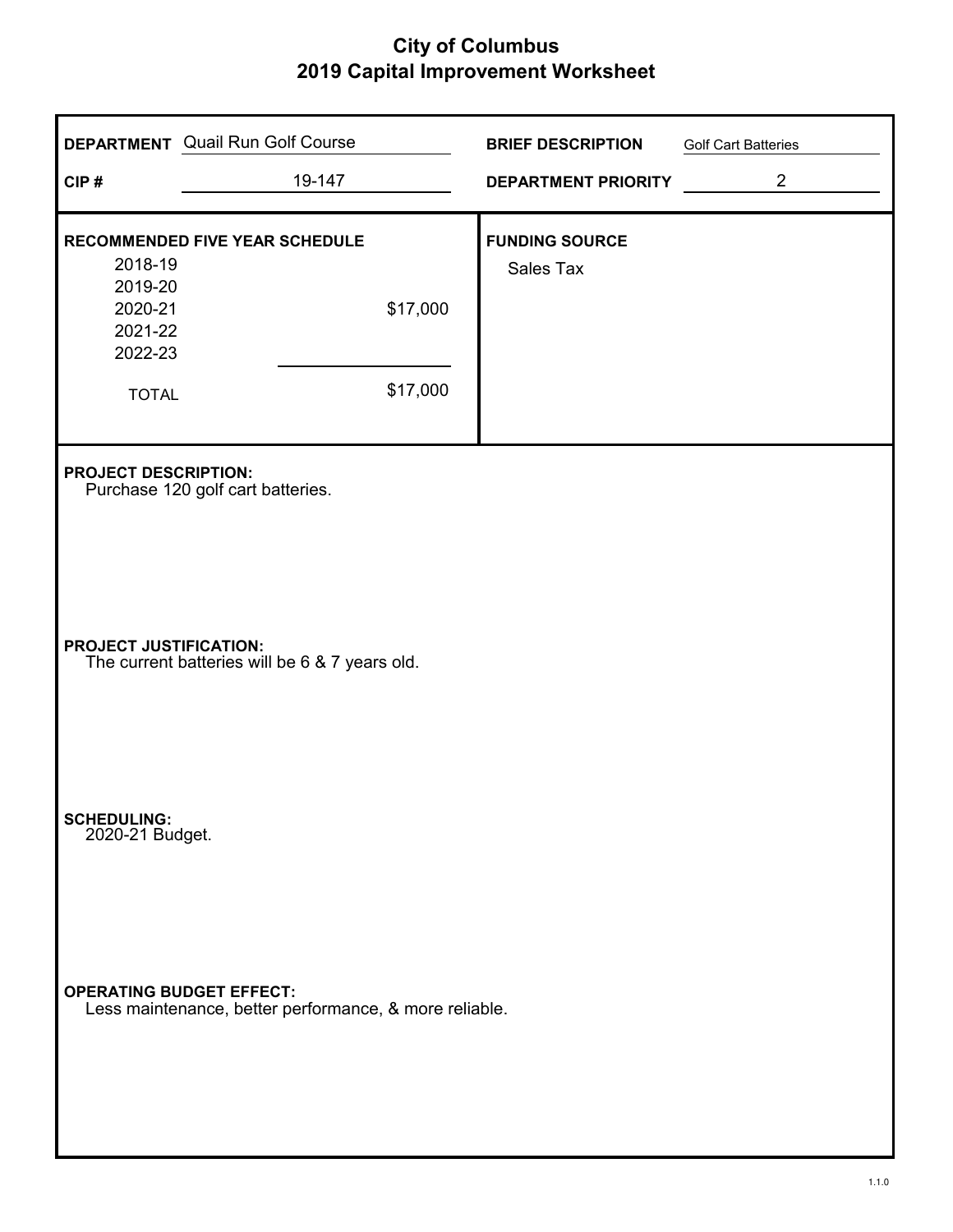| CIP#                                                                | <b>DEPARTMENT</b> Quail Run Golf Course<br>19-148  |                      | <b>BRIEF DESCRIPTION</b><br><b>DEPARTMENT PRIORITY</b> | 16' Rotary Mower<br>1 |
|---------------------------------------------------------------------|----------------------------------------------------|----------------------|--------------------------------------------------------|-----------------------|
| 2018-19<br>2019-20<br>2020-21<br>2021-22<br>2022-23<br><b>TOTAL</b> | RECOMMENDED FIVE YEAR SCHEDULE                     | \$90,000<br>\$90,000 | <b>FUNDING SOURCE</b><br>Sales Tax                     |                       |
| <b>PROJECT DESCRIPTION:</b>                                         | Purchase one 16" rotary mower.                     |                      |                                                        |                       |
| <b>PROJECT JUSTIFICATION:</b>                                       | Replace 2012 11" rotary mower.                     |                      |                                                        |                       |
| <b>SCHEDULING:</b><br>2021-22 Budget.                               |                                                    |                      |                                                        |                       |
| <b>OPERATING BUDGET EFFECT:</b>                                     | Larger mowing capacity, more acres mowed in a day. |                      |                                                        |                       |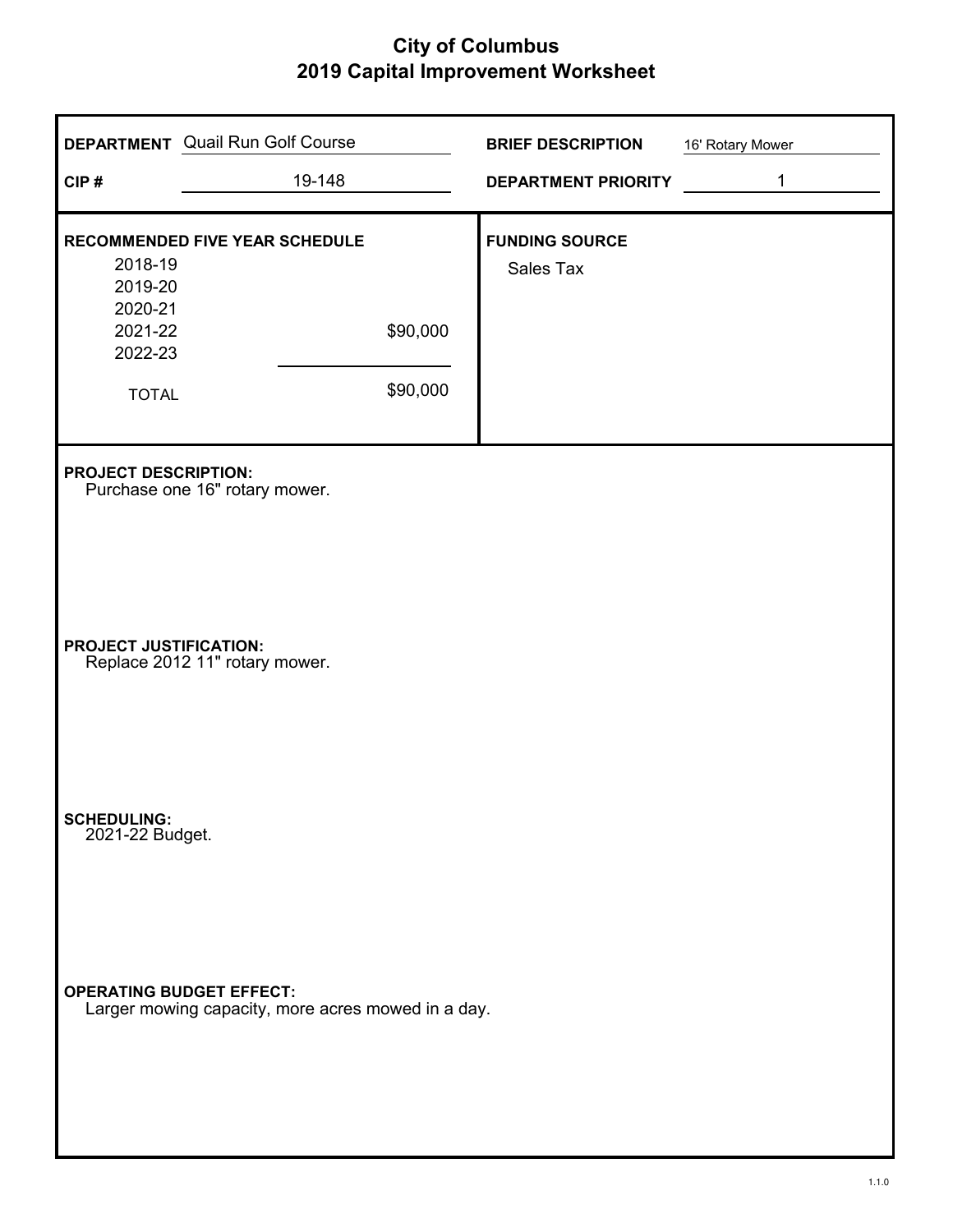| CIP#                                                                | <b>DEPARTMENT</b> Quail Run Golf Course<br>19-149                                           |                      | <b>BRIEF DESCRIPTION</b><br><b>DEPARTMENT PRIORITY</b> | Pickup | 1 |
|---------------------------------------------------------------------|---------------------------------------------------------------------------------------------|----------------------|--------------------------------------------------------|--------|---|
| 2018-19<br>2019-20<br>2020-21<br>2021-22<br>2022-23<br><b>TOTAL</b> | RECOMMENDED FIVE YEAR SCHEDULE                                                              | \$30,000<br>\$30,000 | <b>FUNDING SOURCE</b><br>Sales Tax                     |        |   |
| <b>PROJECT DESCRIPTION:</b>                                         | Purchase a 4-wheel drive pickup.                                                            |                      |                                                        |        |   |
| <b>PROJECT JUSTIFICATION:</b><br>Replace 2011 pickup.               |                                                                                             |                      |                                                        |        |   |
| <b>SCHEDULING:</b><br>2022-23 Budget.                               |                                                                                             |                      |                                                        |        |   |
|                                                                     | <b>OPERATING BUDGET EFFECT:</b><br>Less maintenance, better performance, and more reliable. |                      |                                                        |        |   |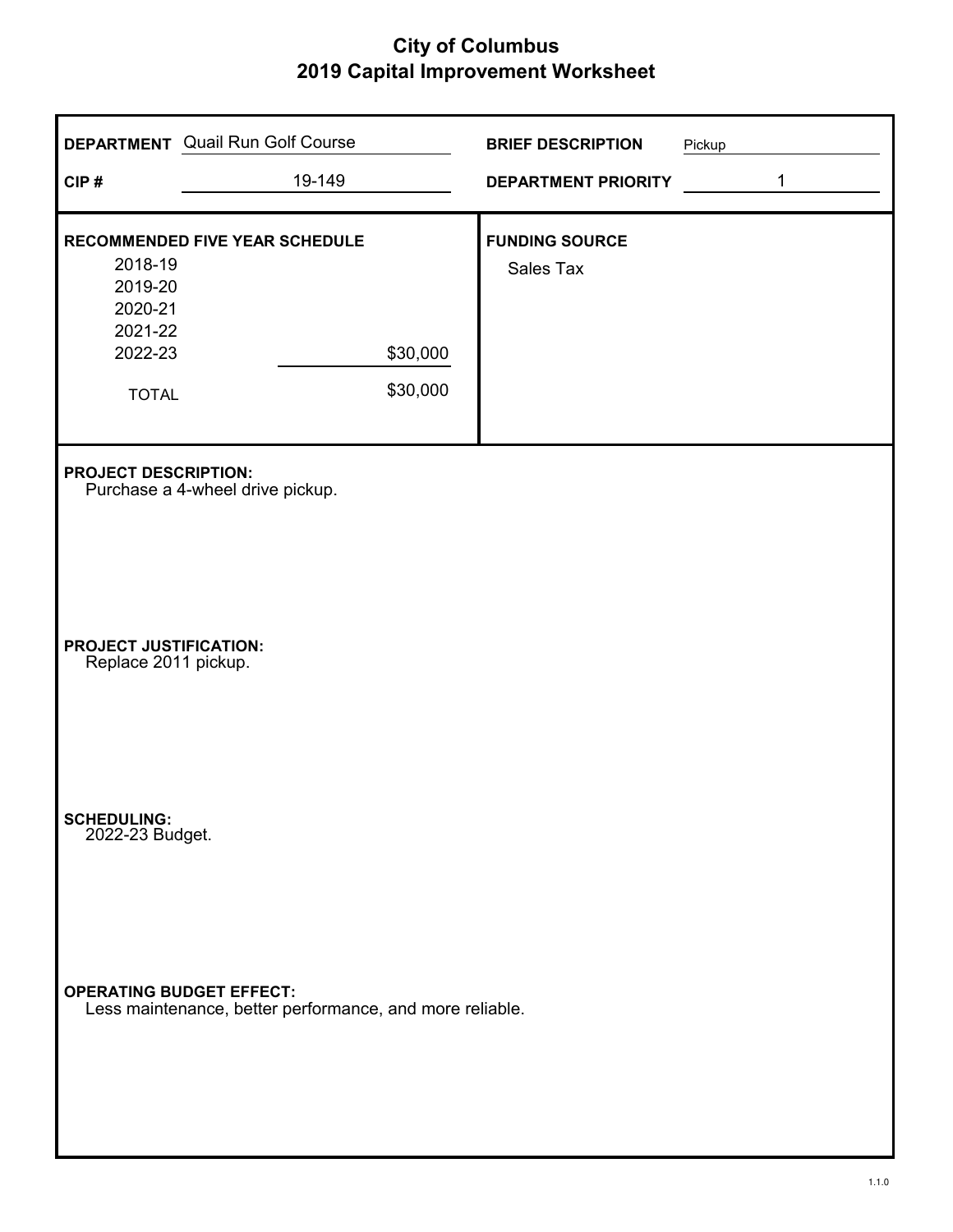|                                       | <b>DEPARTMENT</b> Quail Run Golf Course                  |          | <b>BRIEF DESCRIPTION</b>   | 72" Rotary Mower |
|---------------------------------------|----------------------------------------------------------|----------|----------------------------|------------------|
| CIP#                                  | 19-150                                                   |          | <b>DEPARTMENT PRIORITY</b> | $\overline{2}$   |
|                                       | RECOMMENDED FIVE YEAR SCHEDULE                           |          | <b>FUNDING SOURCE</b>      |                  |
| 2018-19<br>2019-20                    |                                                          |          | <b>Sales Tax</b>           |                  |
| 2020-21                               |                                                          |          |                            |                  |
| 2021-22                               |                                                          |          |                            |                  |
| 2022-23                               |                                                          | \$28,000 |                            |                  |
| <b>TOTAL</b>                          |                                                          | \$28,000 |                            |                  |
|                                       |                                                          |          |                            |                  |
| <b>PROJECT DESCRIPTION:</b>           | Purchase a 72 inch rotary mower.                         |          |                            |                  |
|                                       |                                                          |          |                            |                  |
|                                       |                                                          |          |                            |                  |
|                                       |                                                          |          |                            |                  |
|                                       |                                                          |          |                            |                  |
| <b>PROJECT JUSTIFICATION:</b>         | Replace old Grasshopper rotary mower.                    |          |                            |                  |
|                                       |                                                          |          |                            |                  |
|                                       |                                                          |          |                            |                  |
|                                       |                                                          |          |                            |                  |
|                                       |                                                          |          |                            |                  |
| <b>SCHEDULING:</b><br>2022-23 Budget. |                                                          |          |                            |                  |
|                                       |                                                          |          |                            |                  |
|                                       |                                                          |          |                            |                  |
|                                       |                                                          |          |                            |                  |
|                                       |                                                          |          |                            |                  |
| <b>OPERATING BUDGET EFFECT:</b>       | Less maintenance, better performance, and more reliable. |          |                            |                  |
|                                       |                                                          |          |                            |                  |
|                                       |                                                          |          |                            |                  |
|                                       |                                                          |          |                            |                  |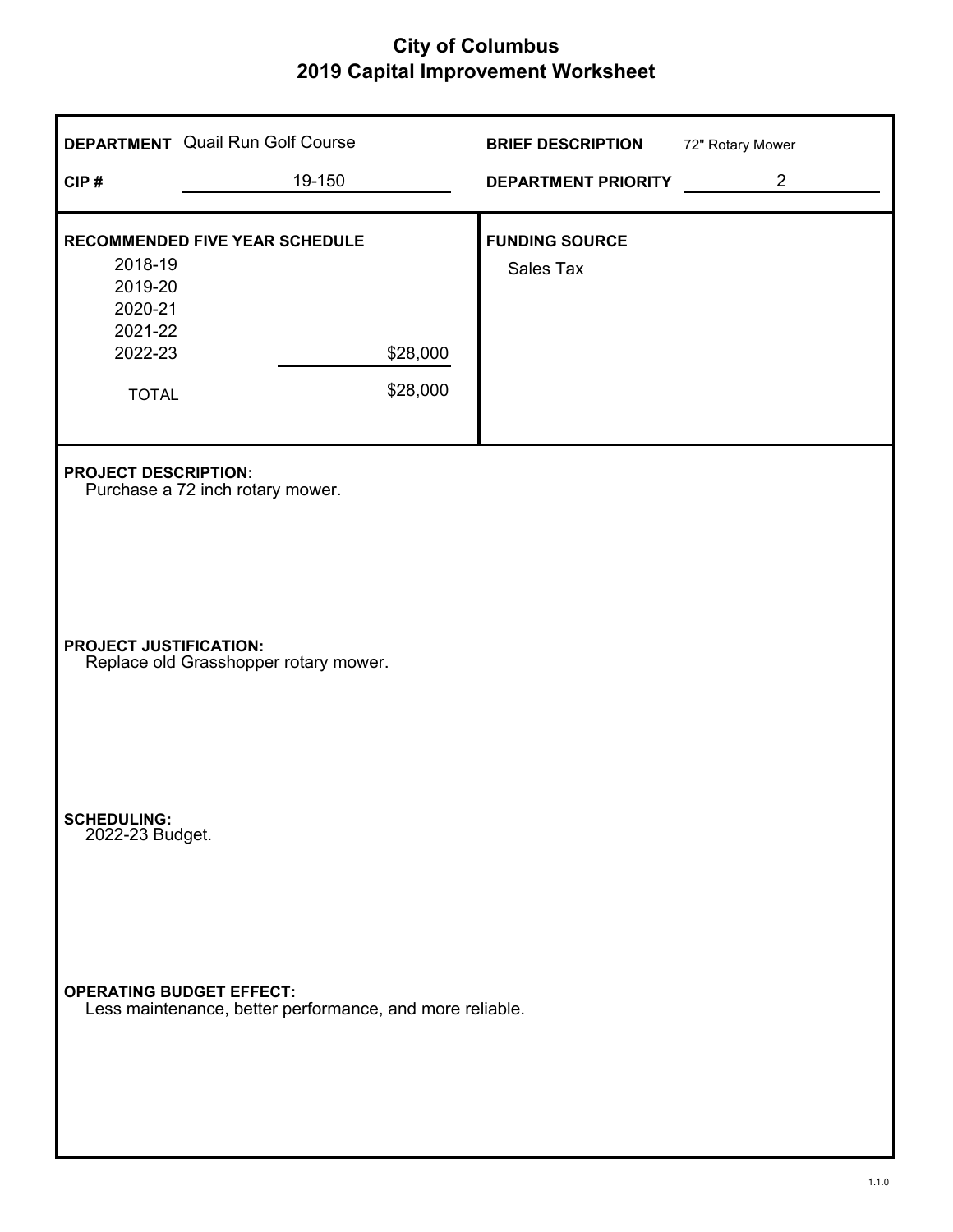| CIP#                                                                | <b>DEPARTMENT</b> Quail Run Golf Course<br>19-151      |                    | <b>BRIEF DESCRIPTION</b><br><b>DEPARTMENT PRIORITY</b> | Run-a-bout | $\mathfrak{B}$ |
|---------------------------------------------------------------------|--------------------------------------------------------|--------------------|--------------------------------------------------------|------------|----------------|
| 2018-19<br>2019-20<br>2020-21<br>2021-22<br>2022-23<br><b>TOTAL</b> | RECOMMENDED FIVE YEAR SCHEDULE                         | \$7,000<br>\$7,000 | <b>FUNDING SOURCE</b><br>Sales Tax                     |            |                |
| <b>PROJECT DESCRIPTION:</b>                                         | Purchase one run-a-bout utility vehicle.               |                    |                                                        |            |                |
| <b>PROJECT JUSTIFICATION:</b>                                       | Replace old run-a-bout utility vehicle.                |                    |                                                        |            |                |
| <b>SCHEDULING:</b><br>2022-23 Budget.                               |                                                        |                    |                                                        |            |                |
| <b>OPERATING BUDGET EFFECT:</b>                                     | Less maintenance, better performance, & more reliable. |                    |                                                        |            |                |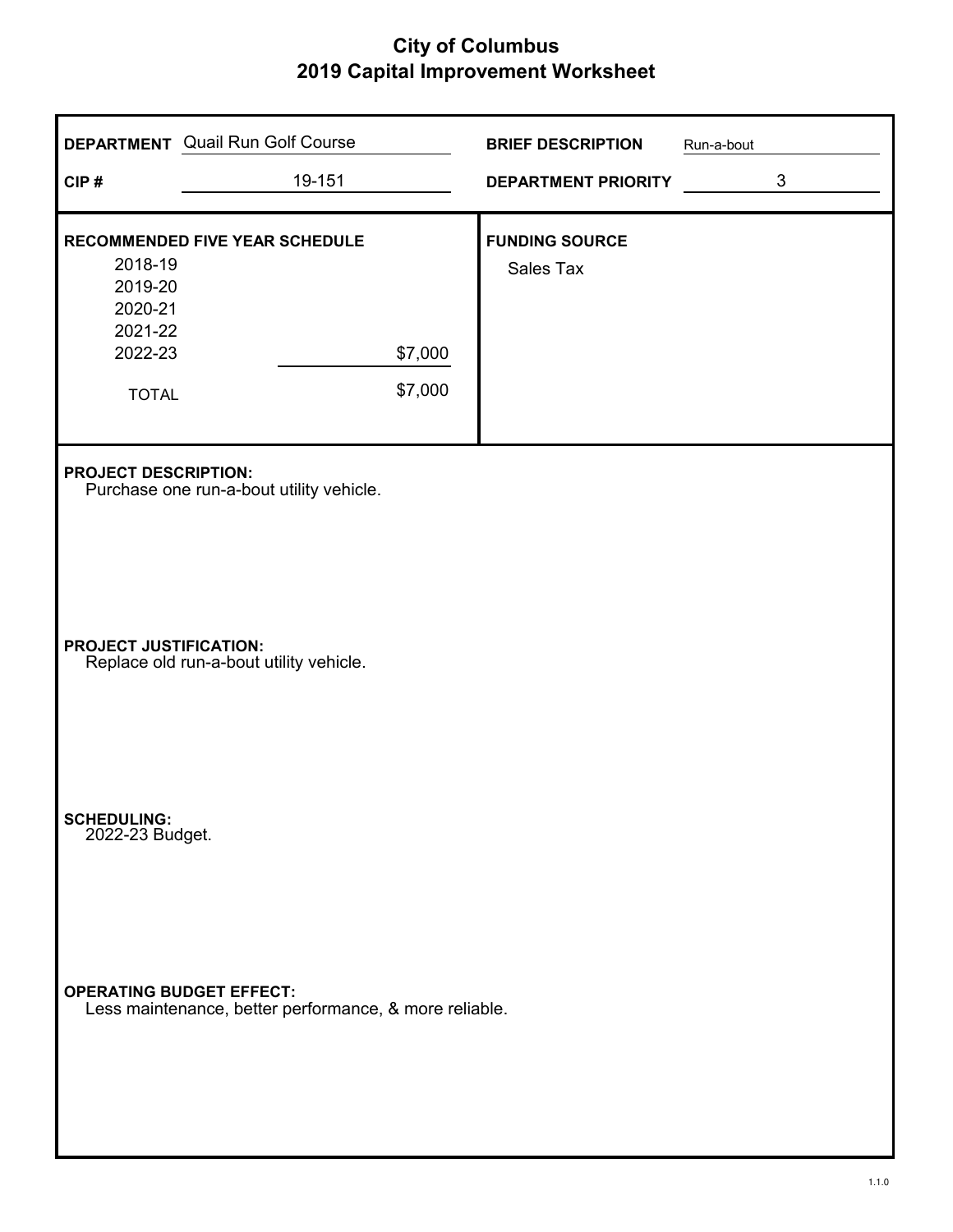| CIP#                                  | <b>DEPARTMENT</b> Quail Run Golf Course<br>19-152 |         | <b>BRIEF DESCRIPTION</b><br><b>DEPARTMENT PRIORITY</b> | Leaf Blower | $\overline{4}$ |
|---------------------------------------|---------------------------------------------------|---------|--------------------------------------------------------|-------------|----------------|
|                                       |                                                   |         |                                                        |             |                |
| 2018-19                               | RECOMMENDED FIVE YEAR SCHEDULE                    |         | <b>FUNDING SOURCE</b>                                  |             |                |
| 2019-20<br>2020-21                    |                                                   |         | Sales Tax                                              |             |                |
| 2021-22                               |                                                   |         |                                                        |             |                |
| 2022-23                               |                                                   | \$7,500 |                                                        |             |                |
| <b>TOTAL</b>                          |                                                   | \$7,500 |                                                        |             |                |
| <b>PROJECT DESCRIPTION:</b>           | Purchase one leaf blower.                         |         |                                                        |             |                |
| <b>PROJECT JUSTIFICATION:</b>         | Replace 2008 leaf blower.                         |         |                                                        |             |                |
| <b>SCHEDULING:</b><br>2022-23 Budget. |                                                   |         |                                                        |             |                |
| <b>OPERATING BUDGET EFFECT:</b>       | Move leaves and other debris off the course.      |         |                                                        |             |                |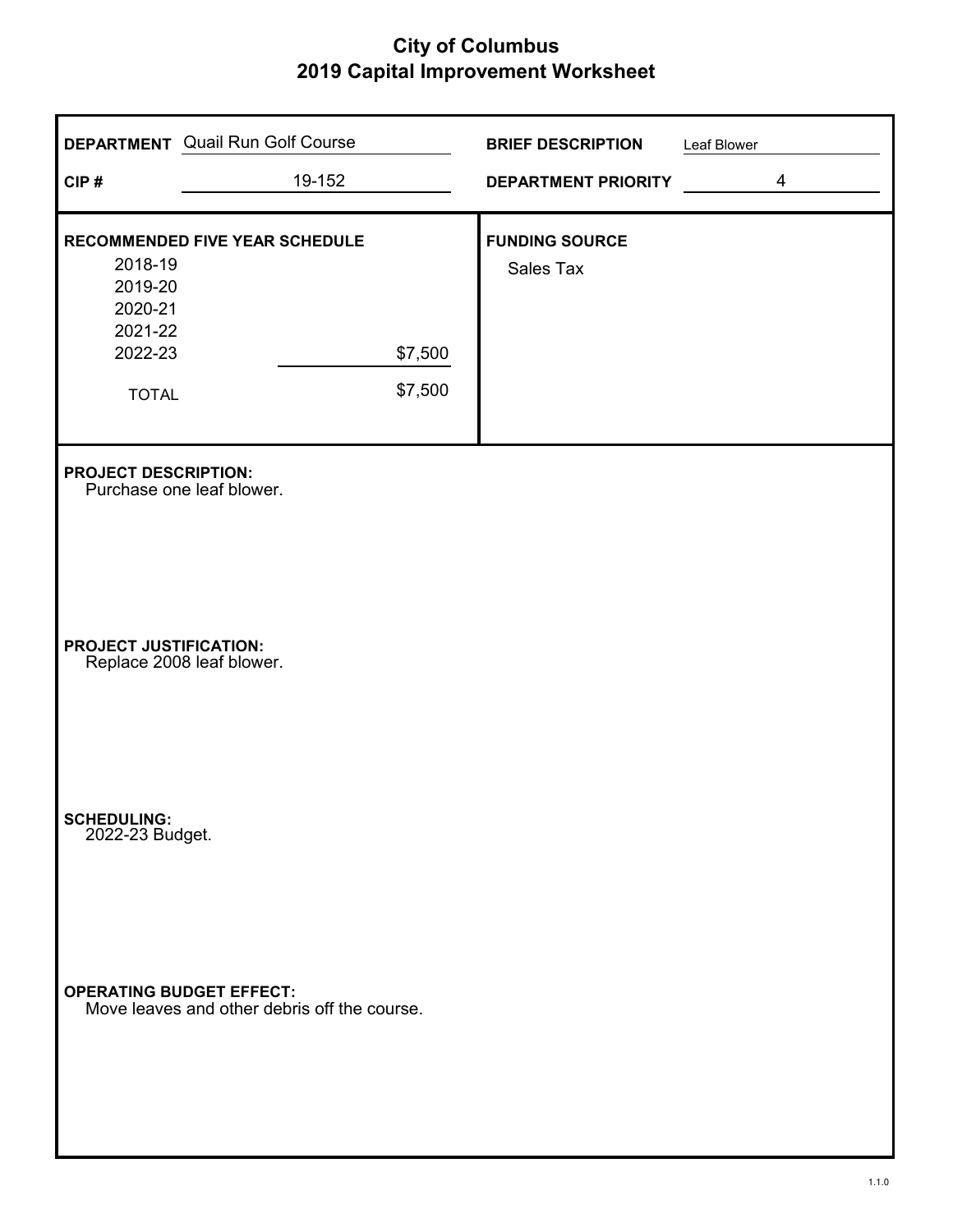|                                                                                                                                                                           | <b>DEPARTMENT</b> Platte County Library Service                      | <b>BRIEF DESCRIPTION</b><br>Bookmobile                                                                                                                                                                  |  |  |
|---------------------------------------------------------------------------------------------------------------------------------------------------------------------------|----------------------------------------------------------------------|---------------------------------------------------------------------------------------------------------------------------------------------------------------------------------------------------------|--|--|
| CIP#                                                                                                                                                                      | 19-153                                                               | <b>DEPARTMENT PRIORITY</b>                                                                                                                                                                              |  |  |
| 2018-19<br>2019-20<br>2020-21<br>2021-22<br>2022-23<br><b>TOTAL</b>                                                                                                       | <b>RECOMMENDED FIVE YEAR SCHEDULE</b><br>\$150,000<br>\$150,000      | <b>FUNDING SOURCE</b><br>Sales Tax - \$120,000<br>Platte County - \$30,000                                                                                                                              |  |  |
| <b>PROJECT DESCRIPTION:</b>                                                                                                                                               | contribute \$30,000 to the purchase of a used Bookmobile.            | \$10,000 annually has been set aside to replace the Bookmobile. This assumes that Platte County will                                                                                                    |  |  |
| <b>PROJECT JUSTIFICATION:</b><br>The library provides services to a large geographic area.<br>Mobile service is required to make quality service available to many users. |                                                                      |                                                                                                                                                                                                         |  |  |
| <b>SCHEDULING:</b>                                                                                                                                                        | continued maintenance and the performance of the current Bookmobile. | Purchase of used Bookmobile will be based on the availability and cost of a Bookmobile that meets the<br>needs of the patrons outside of the City of Columbus. Replacement will be based on the cost of |  |  |
| <b>OPERATING BUDGET EFFECT:</b>                                                                                                                                           | No increase (possible decrease) in maintenance.                      |                                                                                                                                                                                                         |  |  |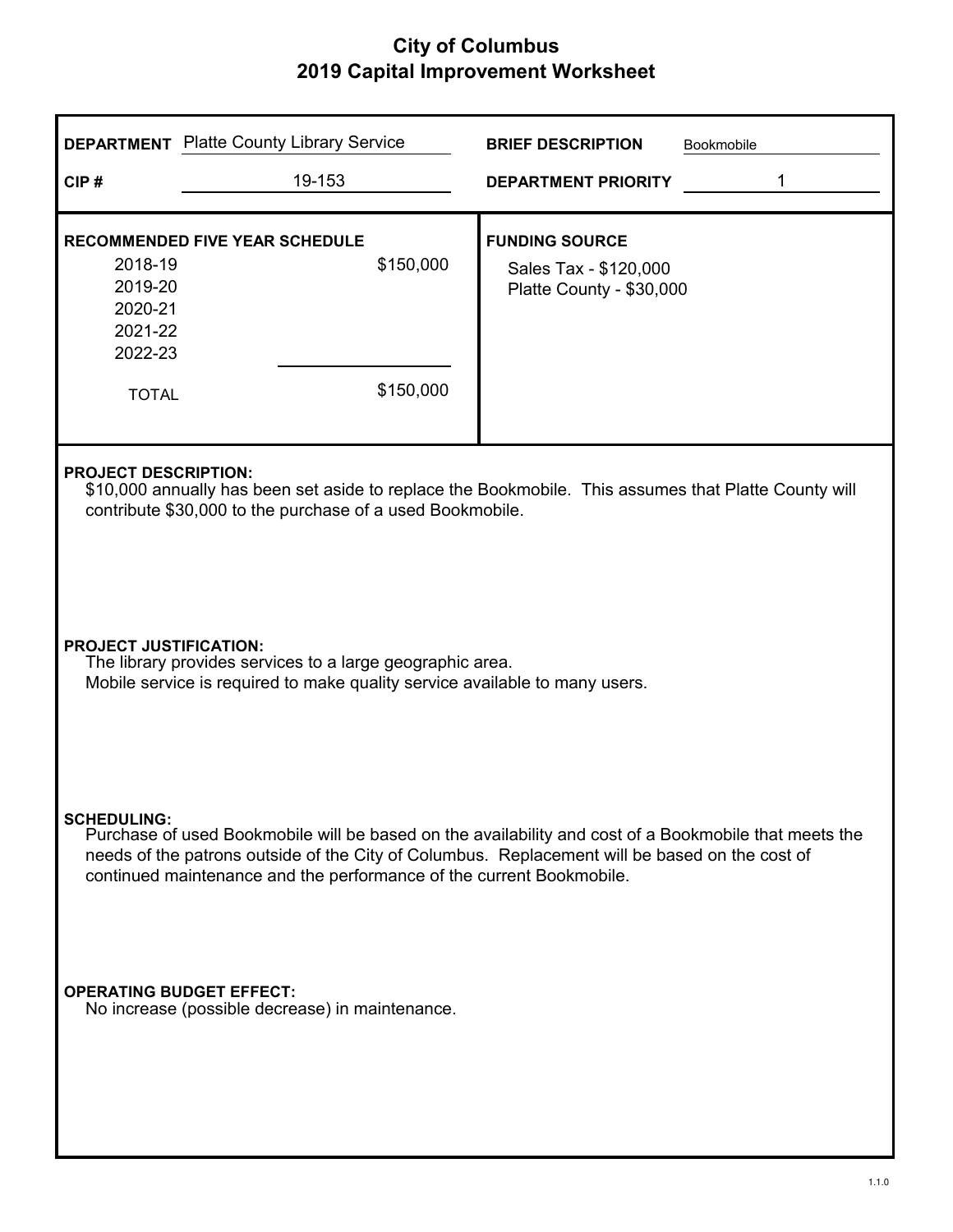| <b>DEPARTMENT</b> Street                                            |                                                                                                                                                                                                               | <b>BRIEF DESCRIPTION</b>                                              | Lease Purchase for Central<br>Maintenance Facility |
|---------------------------------------------------------------------|---------------------------------------------------------------------------------------------------------------------------------------------------------------------------------------------------------------|-----------------------------------------------------------------------|----------------------------------------------------|
| CIP#                                                                | 19-154                                                                                                                                                                                                        | <b>DEPARTMENT PRIORITY</b>                                            | 1                                                  |
| 2018-19<br>2019-20<br>2020-21<br>2021-22<br>2022-23<br><b>TOTAL</b> | <b>RECOMMENDED FIVE YEAR SCHEDULE</b><br>\$135,550<br>\$131,225<br>\$185,525<br>\$178,400<br>\$171,120<br>\$801,820                                                                                           | <b>FUNDING SOURCE</b><br>Sales Tax<br><b>Highway Allocation Funds</b> |                                                    |
| <b>PROJECT DESCRIPTION:</b>                                         | Lease purchase of Central Maintenance Facility per City Council adoption of Resolution R06-17.<br>These payments can be made with sales tax.<br>Payments are required through 2024 to make the bond payments. |                                                                       |                                                    |
| <b>PROJECT JUSTIFICATION:</b>                                       |                                                                                                                                                                                                               |                                                                       |                                                    |
| <b>SCHEDULING:</b>                                                  |                                                                                                                                                                                                               |                                                                       |                                                    |
| <b>OPERATING BUDGET EFFECT:</b>                                     |                                                                                                                                                                                                               |                                                                       |                                                    |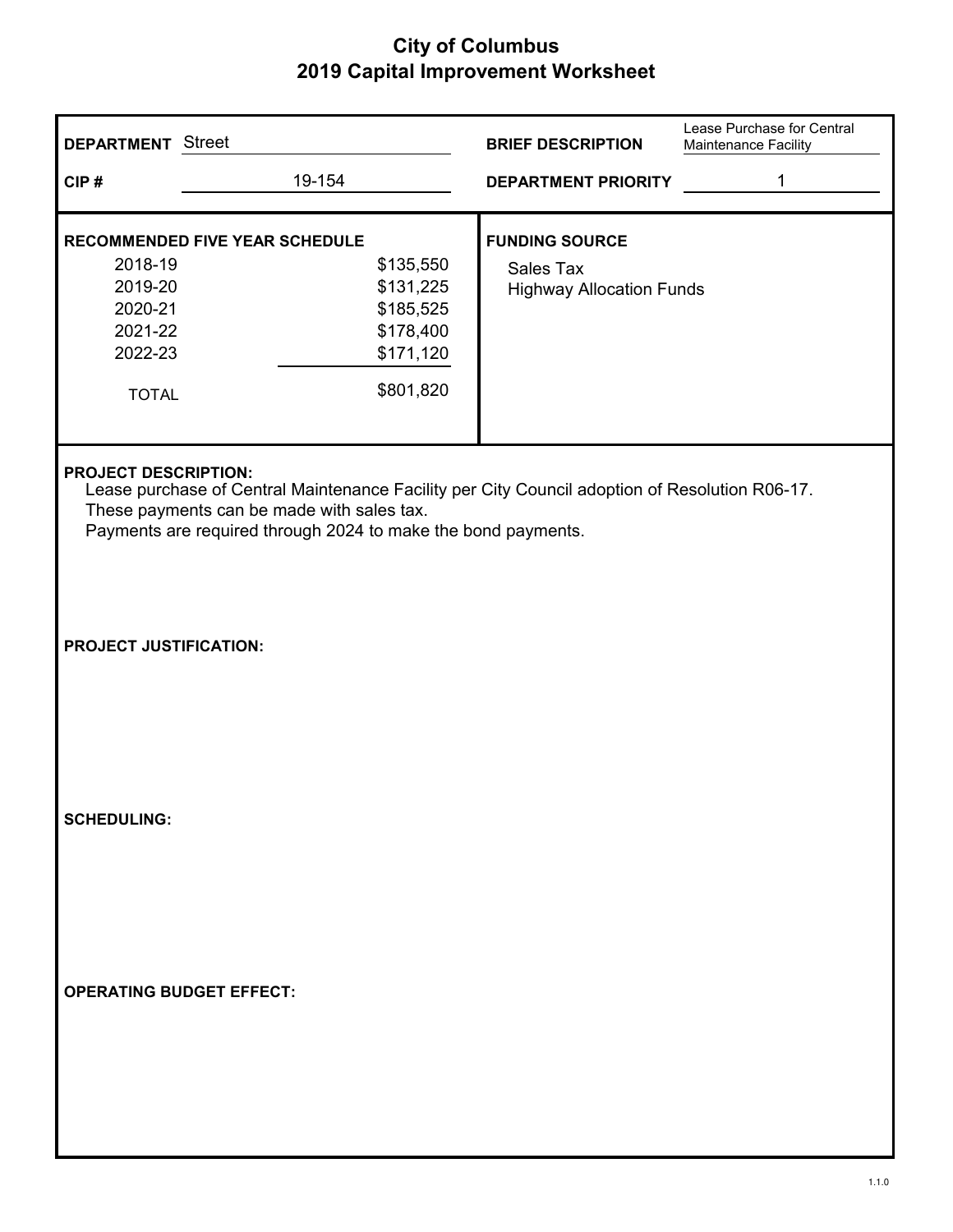| <b>DEPARTMENT</b> Street                                            |                                                                                                                                                                                   | <b>BRIEF DESCRIPTION</b>                                              | Aerial Bucket Truck |  |  |
|---------------------------------------------------------------------|-----------------------------------------------------------------------------------------------------------------------------------------------------------------------------------|-----------------------------------------------------------------------|---------------------|--|--|
| CIP#                                                                | 19-155                                                                                                                                                                            | DEPARTMENT PRIORITY                                                   | 1                   |  |  |
| 2018-19<br>2019-20<br>2020-21<br>2021-22<br>2022-23<br><b>TOTAL</b> | <b>RECOMMENDED FIVE YEAR SCHEDULE</b><br>\$220,000<br>\$220,000                                                                                                                   | <b>FUNDING SOURCE</b><br>Sales Tax<br><b>Highway Allocation Funds</b> |                     |  |  |
| <b>PROJECT DESCRIPTION:</b>                                         | Purchase a new aerial bucket truck.                                                                                                                                               |                                                                       |                     |  |  |
|                                                                     | <b>PROJECT JUSTIFICATION:</b><br>Replaces 2009 model (Unit 35).<br>Used for tree removal/trimming and sign/signal maintenance work.<br>Required to meet annual State inspections. |                                                                       |                     |  |  |
| <b>SCHEDULING:</b><br>2018-19 Budget.                               |                                                                                                                                                                                   |                                                                       |                     |  |  |
| <b>OPERATING BUDGET EFFECT:</b>                                     |                                                                                                                                                                                   |                                                                       |                     |  |  |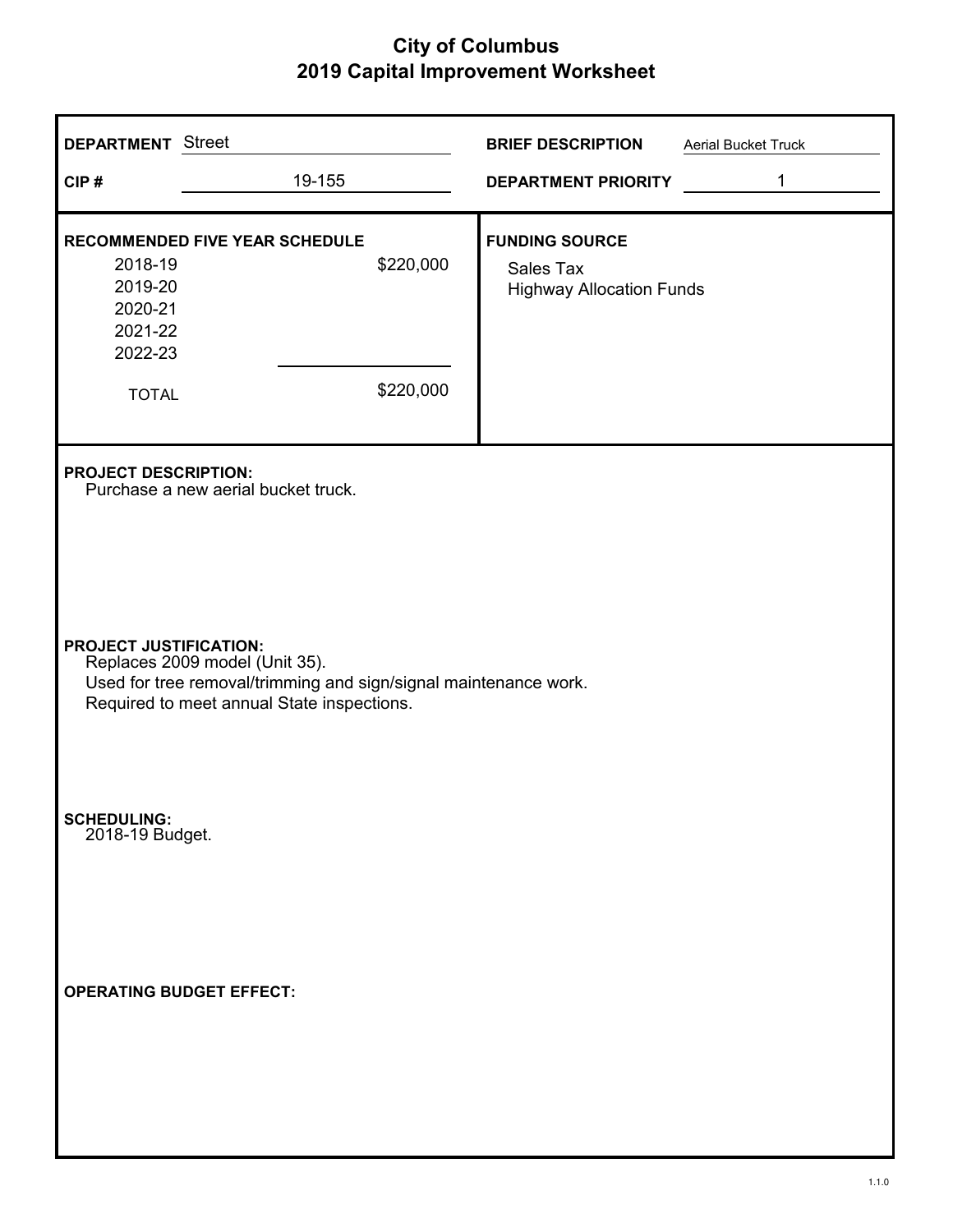| <b>DEPARTMENT</b> Street                                                                                     |                                                                                                                                                                                                                                                                                          | <b>BRIEF DESCRIPTION</b><br>Enclose Wash Area                                                                                 |  |  |  |
|--------------------------------------------------------------------------------------------------------------|------------------------------------------------------------------------------------------------------------------------------------------------------------------------------------------------------------------------------------------------------------------------------------------|-------------------------------------------------------------------------------------------------------------------------------|--|--|--|
| CIP#                                                                                                         | 19-156                                                                                                                                                                                                                                                                                   | 3<br><b>DEPARTMENT PRIORITY</b>                                                                                               |  |  |  |
| <b>RECOMMENDED FIVE YEAR SCHEDULE</b><br>2018-19<br>2019-20<br>2020-21<br>2021-22<br>2022-23<br><b>TOTAL</b> | \$90,000<br>\$90,000                                                                                                                                                                                                                                                                     | <b>FUNDING SOURCE</b><br>Sales Tax<br><b>Highway Allocation Funds</b><br>1/3 Street<br>1/3 Wastewater Collection<br>1/3 Water |  |  |  |
| <b>PROJECT DESCRIPTION:</b>                                                                                  | Enclose sanitary sewer Wash Area.<br>Cost to enclose the area will be shared with Water and Sewer Divisions.                                                                                                                                                                             |                                                                                                                               |  |  |  |
|                                                                                                              | <b>PROJECT JUSTIFICATION:</b><br>The Wash Area is required by the State of Nebraska and MS4 to clean the sweepers and heavily soiled<br>equipment. Also, it will store our salt brine-making equipment. The enclosure is needed to make brine<br>when temperatures are below 32 degrees. |                                                                                                                               |  |  |  |
| <b>SCHEDULING:</b><br>2018-19 Budget.                                                                        |                                                                                                                                                                                                                                                                                          |                                                                                                                               |  |  |  |
| <b>OPERATING BUDGET EFFECT:</b>                                                                              |                                                                                                                                                                                                                                                                                          |                                                                                                                               |  |  |  |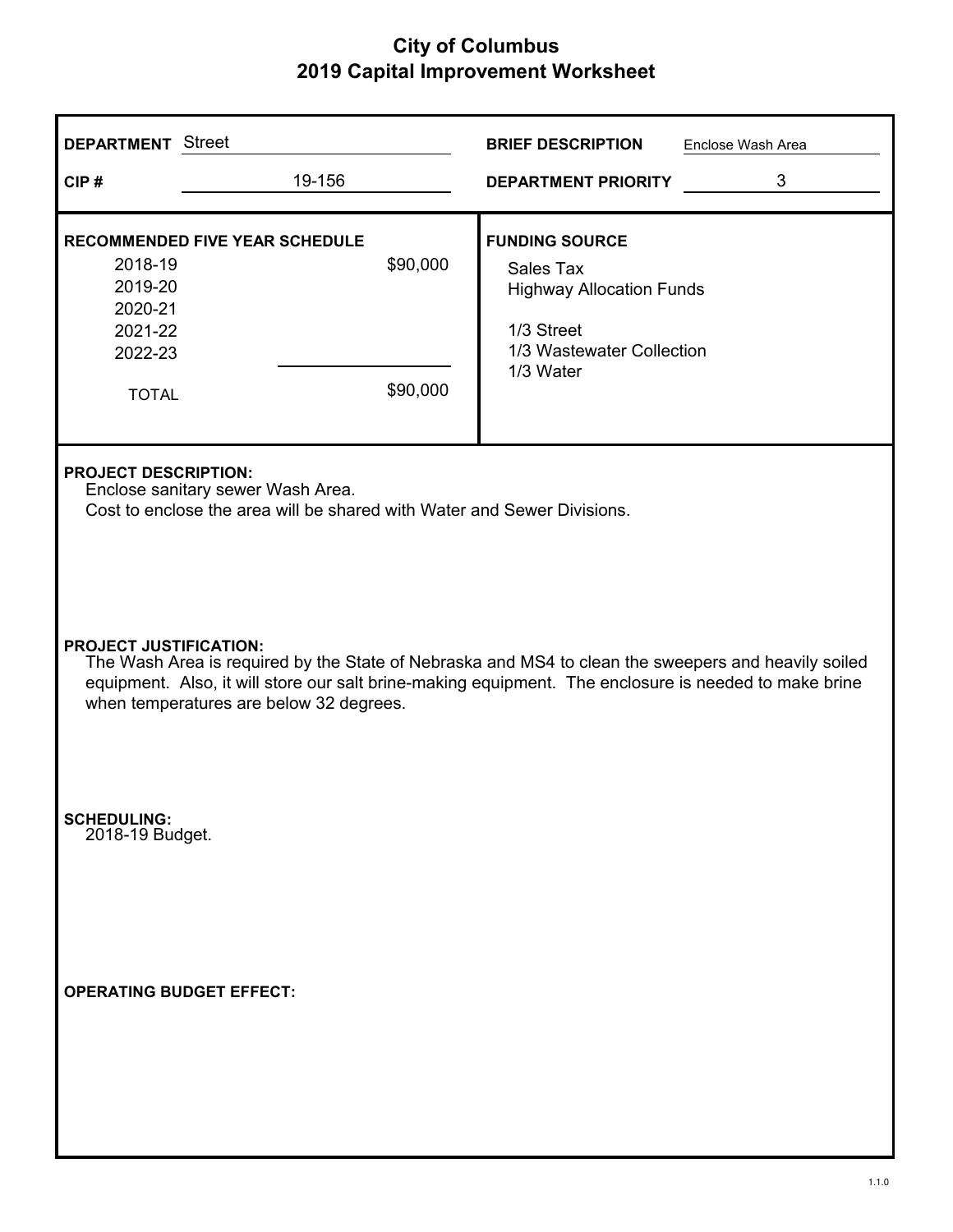| <b>DEPARTMENT</b> Street                                                                                                                                                                                                                                                                                                                     |                                       |                      | <b>BRIEF DESCRIPTION</b>                                              | 4x4 3/4 Ton 4WD Pickup with<br>Snow Package |  |
|----------------------------------------------------------------------------------------------------------------------------------------------------------------------------------------------------------------------------------------------------------------------------------------------------------------------------------------------|---------------------------------------|----------------------|-----------------------------------------------------------------------|---------------------------------------------|--|
| CIP#                                                                                                                                                                                                                                                                                                                                         | 19-157                                |                      | <b>DEPARTMENT PRIORITY</b>                                            | 4                                           |  |
| 2018-19<br>2019-20<br>2020-21<br>2021-22<br>2022-23<br><b>TOTAL</b>                                                                                                                                                                                                                                                                          | <b>RECOMMENDED FIVE YEAR SCHEDULE</b> | \$30,000<br>\$30,000 | <b>FUNDING SOURCE</b><br>Sales Tax<br><b>Highway Allocation Funds</b> |                                             |  |
| <b>PROJECT DESCRIPTION:</b><br>Purchase 4x4 3/4 Ton 4WD pickup with snow plow package.<br><b>PROJECT JUSTIFICATION:</b><br>Replace 2006 model (Unit 7).<br>Transmission issues, brakes, needs new tires, body rust, and 100,600 miles.<br>Used for snow removal on cul-de-sacs and intersections and also work on the Loup River Levee where |                                       |                      |                                                                       |                                             |  |
| <b>SCHEDULING:</b><br>2018-19 Budget.                                                                                                                                                                                                                                                                                                        |                                       |                      |                                                                       |                                             |  |
| <b>OPERATING BUDGET EFFECT:</b>                                                                                                                                                                                                                                                                                                              |                                       |                      |                                                                       |                                             |  |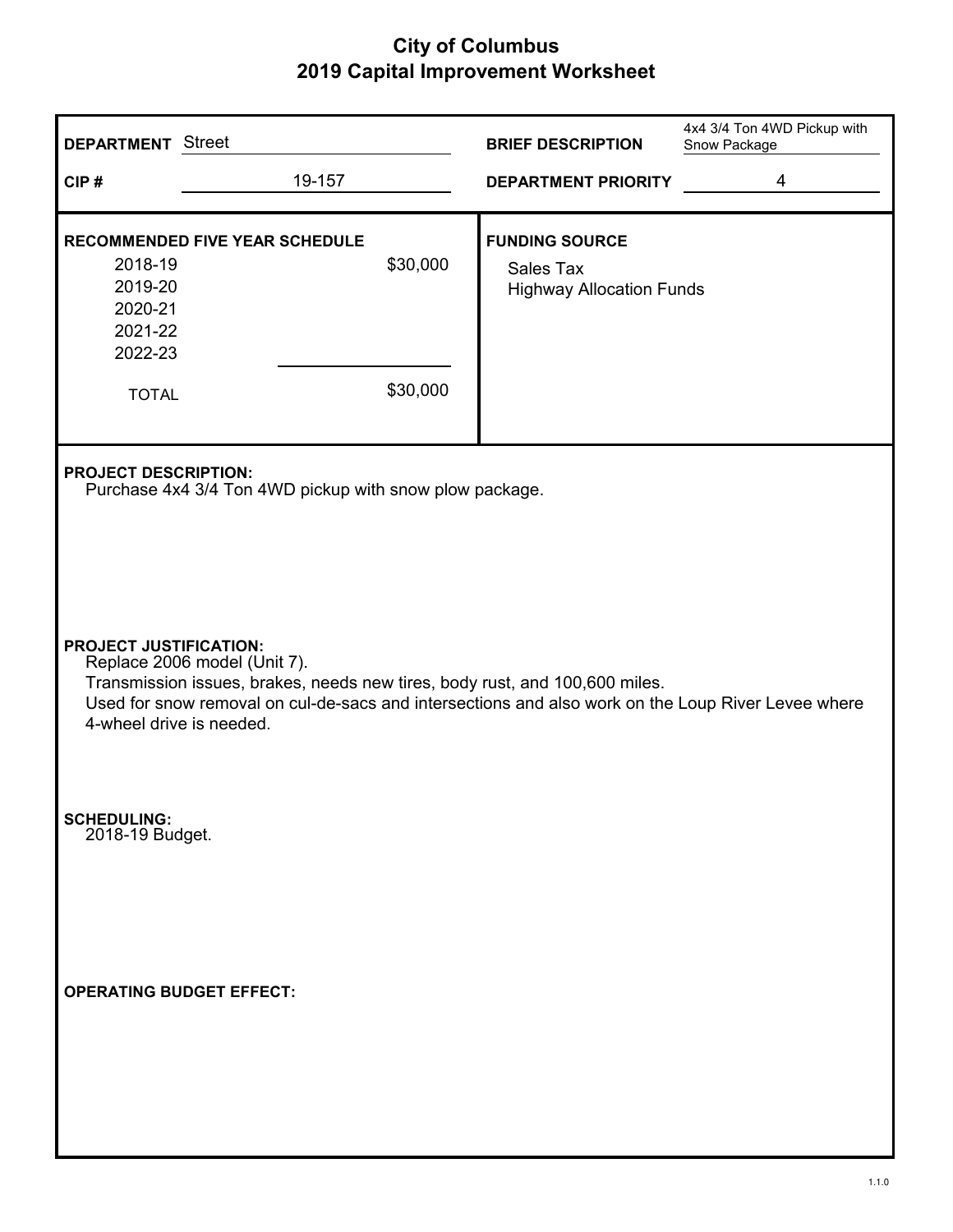| <b>DEPARTMENT</b> Street<br>CIP#                                    | 19-158                                                                                      |                      | <b>BRIEF DESCRIPTION</b><br><b>DEPARTMENT PRIORITY</b>                | V-Plow<br>5 |  |  |
|---------------------------------------------------------------------|---------------------------------------------------------------------------------------------|----------------------|-----------------------------------------------------------------------|-------------|--|--|
|                                                                     |                                                                                             |                      |                                                                       |             |  |  |
| 2018-19<br>2019-20<br>2020-21<br>2021-22<br>2022-23<br><b>TOTAL</b> | <b>RECOMMENDED FIVE YEAR SCHEDULE</b>                                                       | \$25,000<br>\$25,000 | <b>FUNDING SOURCE</b><br>Sales Tax<br><b>Highway Allocation Funds</b> |             |  |  |
| <b>PROJECT DESCRIPTION:</b>                                         |                                                                                             |                      |                                                                       |             |  |  |
|                                                                     | V-Plow with quick attach for motor grader.                                                  |                      |                                                                       |             |  |  |
|                                                                     | PROJECT JUSTIFICATION:<br>To keep arterial roads open when drifting snow becomes a problem. |                      |                                                                       |             |  |  |
| <b>SCHEDULING:</b><br>2018-19 Budget.                               |                                                                                             |                      |                                                                       |             |  |  |
| <b>OPERATING BUDGET EFFECT:</b>                                     |                                                                                             |                      |                                                                       |             |  |  |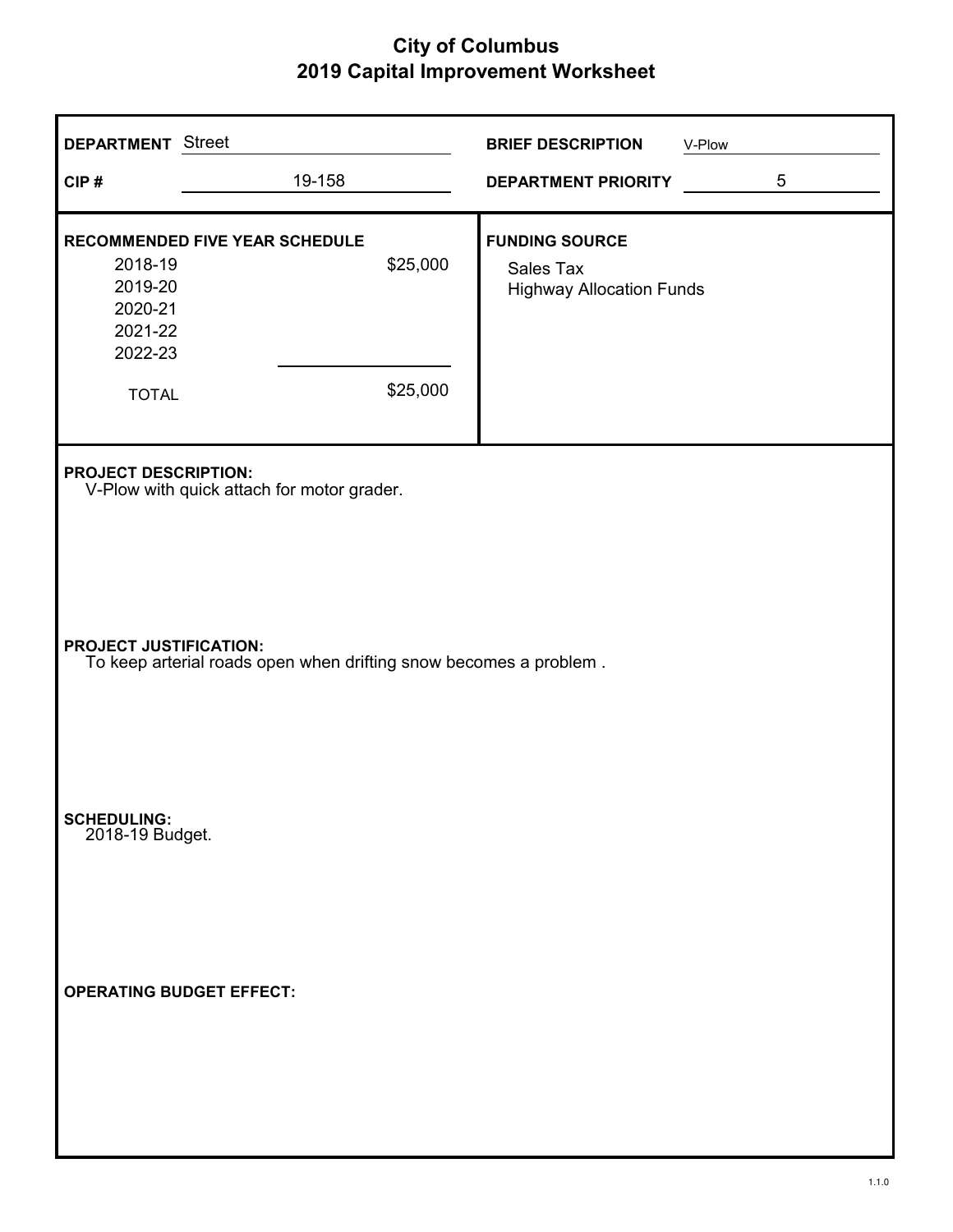| <b>DEPARTMENT</b> Street                                            |                                |                               | <b>BRIEF DESCRIPTION</b>                                              | Computers |         |
|---------------------------------------------------------------------|--------------------------------|-------------------------------|-----------------------------------------------------------------------|-----------|---------|
| CIP#                                                                | 19-159                         |                               | DEPARTMENT PRIORITY                                                   |           | $\,6\,$ |
| 2018-19<br>2019-20<br>2020-21<br>2021-22<br>2022-23<br><b>TOTAL</b> | RECOMMENDED FIVE YEAR SCHEDULE | \$2,000<br>\$4,000<br>\$6,000 | <b>FUNDING SOURCE</b><br>Sales Tax<br><b>Highway Allocation Funds</b> |           |         |
| <b>PROJECT DESCRIPTION:</b><br>Purchase computers.                  |                                |                               |                                                                       |           |         |
| <b>PROJECT JUSTIFICATION:</b>                                       |                                |                               |                                                                       |           |         |
| <b>SCHEDULING:</b>                                                  |                                |                               |                                                                       |           |         |
| <b>OPERATING BUDGET EFFECT:</b>                                     |                                |                               |                                                                       |           |         |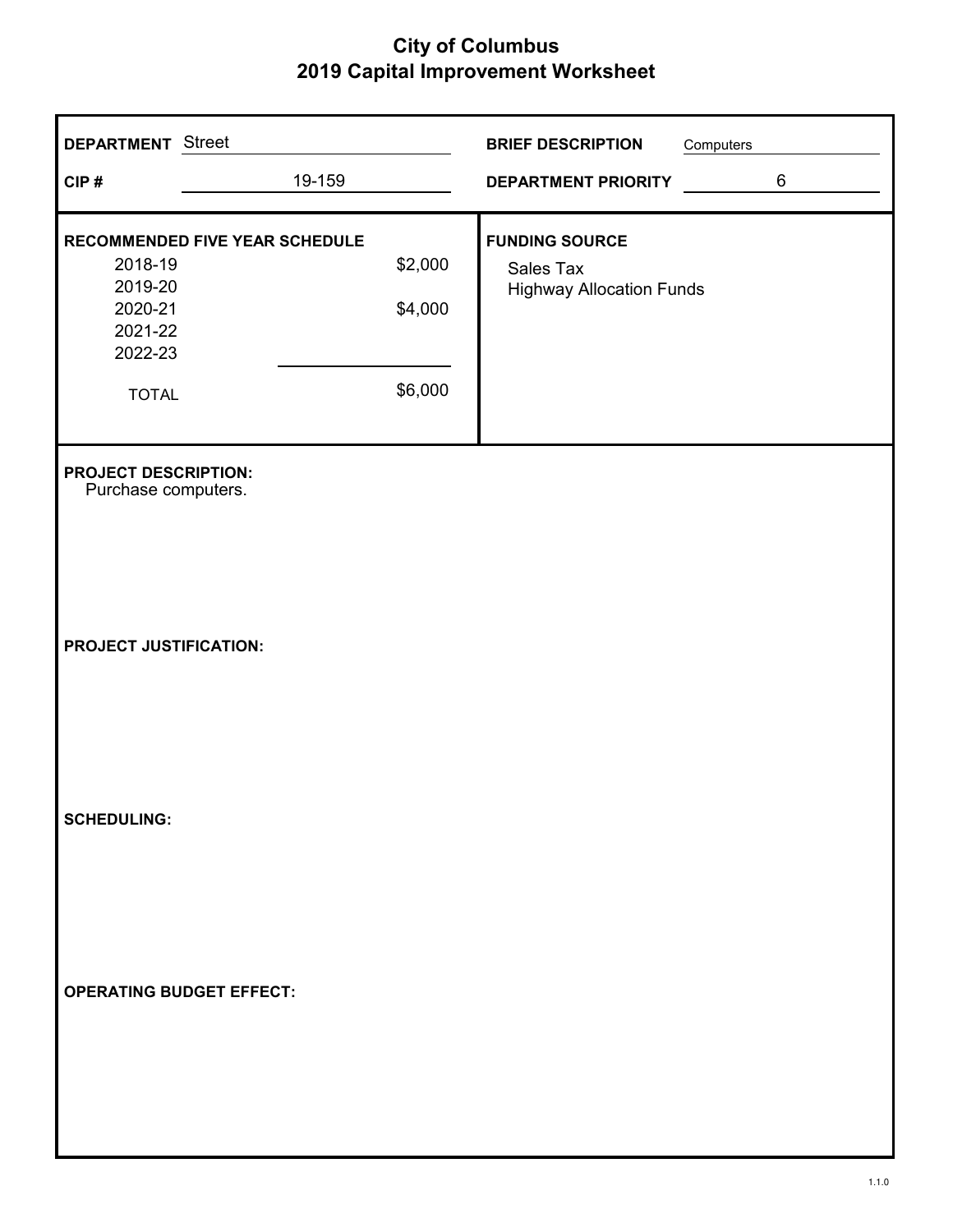| <b>DEPARTMENT</b> Street                                                                                                                                                                                                                                                                       |                                                                    | <b>BRIEF DESCRIPTION</b><br><b>Centralized Fleet Operations</b>                                                                               |  |  |
|------------------------------------------------------------------------------------------------------------------------------------------------------------------------------------------------------------------------------------------------------------------------------------------------|--------------------------------------------------------------------|-----------------------------------------------------------------------------------------------------------------------------------------------|--|--|
| CIP#                                                                                                                                                                                                                                                                                           | 19-160                                                             | 7<br><b>DEPARTMENT PRIORITY</b>                                                                                                               |  |  |
| 2018-19<br>2019-20<br>2020-21<br>2021-22<br>2022-23<br><b>TOTAL</b>                                                                                                                                                                                                                            | RECOMMENDED FIVE YEAR SCHEDULE<br>\$15,000<br>\$30,000<br>\$45,000 | <b>FUNDING SOURCE</b><br><b>Highway Allocation Funds</b><br>Department Transfers (Water, Sanitary<br>Sewer, Transfer Station, and Wastewater) |  |  |
| <b>PROJECT DESCRIPTION:</b><br>Centralized fleet operations for major/minor fleet operations and maintenance. (Centralizing material<br>purchases, diagnostic evaluations, and preventative maintenance.)                                                                                      |                                                                    |                                                                                                                                               |  |  |
| <b>PROJECT JUSTIFICATION:</b><br>The Department of Public Works fleet operations are decentralized. The intent is to take advantage of<br>the Central Maintenance Facility shop funds that would be provided to purchase and upgrade needed<br>equipment towards this centralized garage area. |                                                                    |                                                                                                                                               |  |  |
| <b>SCHEDULING:</b>                                                                                                                                                                                                                                                                             |                                                                    |                                                                                                                                               |  |  |
| <b>OPERATING BUDGET EFFECT:</b>                                                                                                                                                                                                                                                                |                                                                    |                                                                                                                                               |  |  |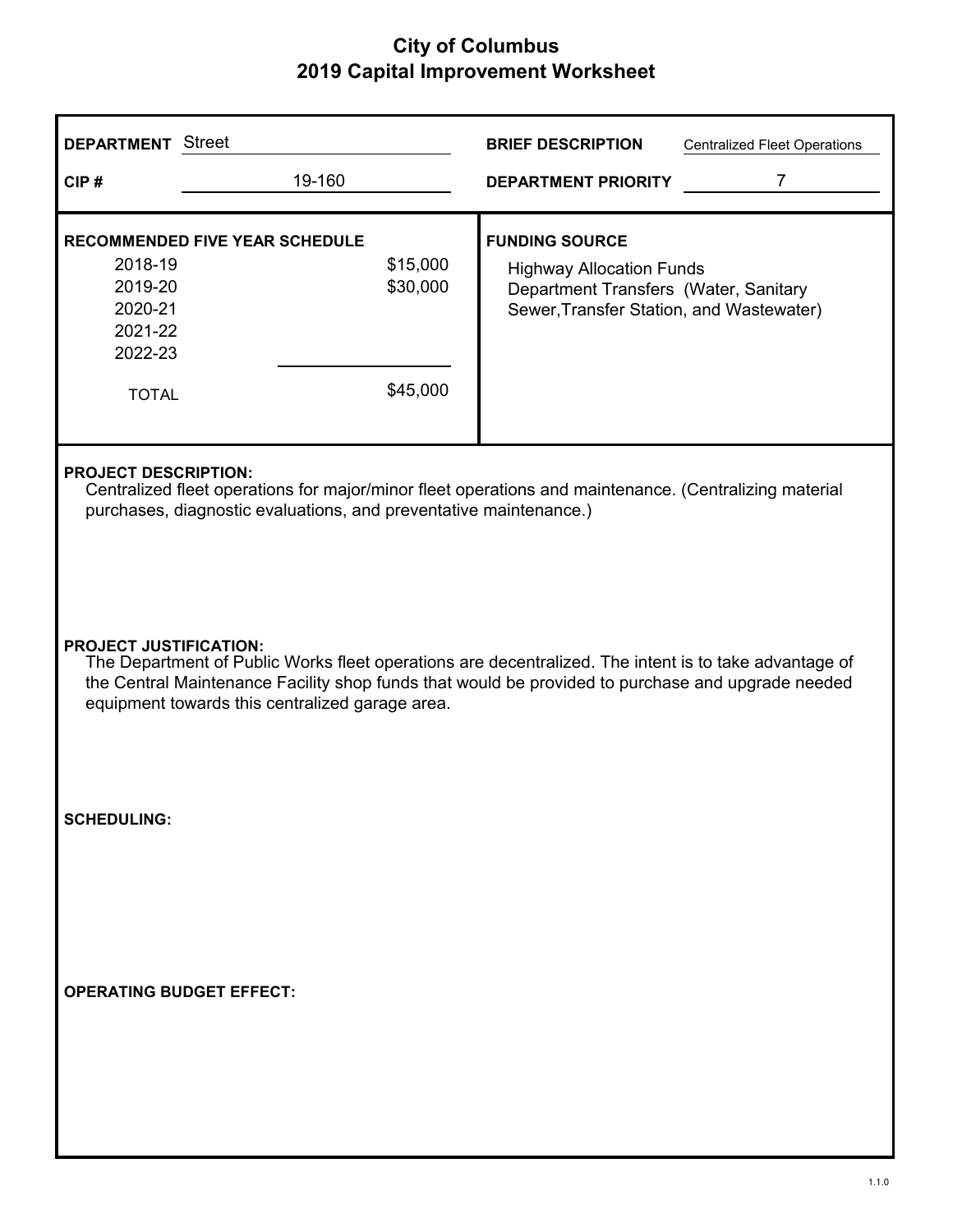| <b>DEPARTMENT</b> Street                                                                                                                                                                                                                |                                                                                                 | <b>BRIEF DESCRIPTION</b>                                                     | ADA Improvements and<br>Services |  |
|-----------------------------------------------------------------------------------------------------------------------------------------------------------------------------------------------------------------------------------------|-------------------------------------------------------------------------------------------------|------------------------------------------------------------------------------|----------------------------------|--|
| CIP#                                                                                                                                                                                                                                    | 19-161                                                                                          | <b>DEPARTMENT PRIORITY</b>                                                   | 8                                |  |
| 2018-19<br>2019-20<br>2020-21                                                                                                                                                                                                           | <b>RECOMMENDED FIVE YEAR SCHEDULE</b><br>\$40,000<br>\$45,000<br>\$50,000                       | <b>FUNDING SOURCE</b><br><b>Sales Tax</b><br><b>Highway Allocation Funds</b> |                                  |  |
| 2021-22<br>2022-23<br><b>TOTAL</b>                                                                                                                                                                                                      | \$55,000<br>\$60,000<br>\$250,000                                                               |                                                                              |                                  |  |
| <b>PROJECT DESCRIPTION:</b>                                                                                                                                                                                                             | Americans with Disability Act (ADA) related improvements and services.                          |                                                                              |                                  |  |
| *Updating of ADA Transition Plan.<br>*Annual replacement of non-compliant sidewalk/curb ramps program with ADA compliant ramps.<br>*City policy is to replace ADA Ramps in intersections when property owners replace or add sidewalks. |                                                                                                 |                                                                              |                                  |  |
| <b>PROJECT JUSTIFICATION:</b><br>As required by the ADA Transition Plan and in conjunction with the ADA Committee.                                                                                                                      |                                                                                                 |                                                                              |                                  |  |
| <b>SCHEDULING:</b><br>Annual work and services.                                                                                                                                                                                         |                                                                                                 |                                                                              |                                  |  |
| <b>OPERATING BUDGET EFFECT:</b><br>fees.                                                                                                                                                                                                | Design and construction phase services by the Engineering Department saves 16-20% in consultant |                                                                              |                                  |  |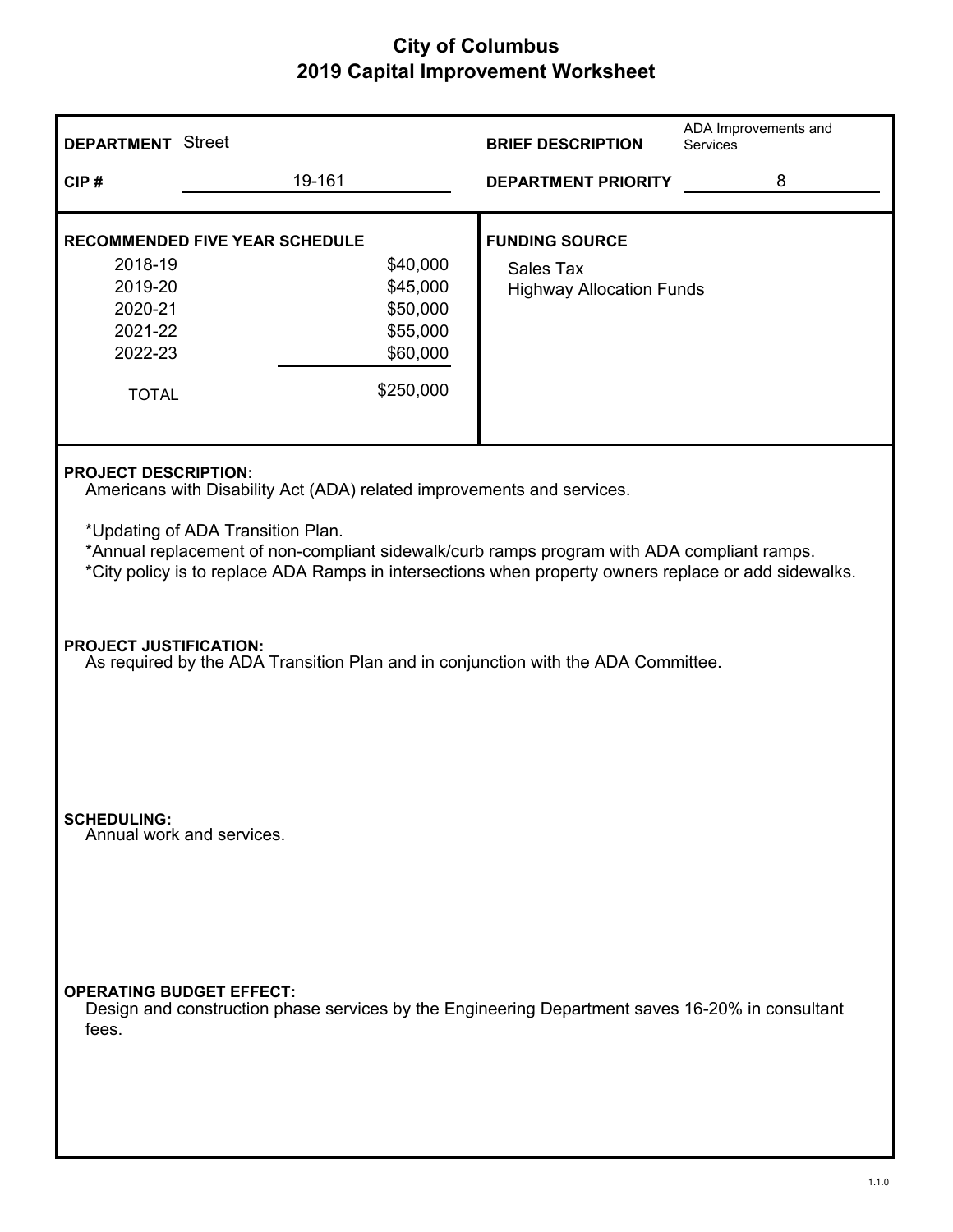| <b>DEPARTMENT</b> Street<br>CIP#                                                                  | 19-162                                                        | <b>BRIEF DESCRIPTION</b><br><b>DEPARTMENT PRIORITY</b>                | <b>Brine Storage Tank</b> |  |
|---------------------------------------------------------------------------------------------------|---------------------------------------------------------------|-----------------------------------------------------------------------|---------------------------|--|
| 2018-19<br>2019-20<br>2020-21<br>2021-22<br>2022-23<br><b>TOTAL</b>                               | <b>RECOMMENDED FIVE YEAR SCHEDULE</b><br>\$12,500<br>\$12,500 | <b>FUNDING SOURCE</b><br>Sales Tax<br><b>Highway Allocation Funds</b> |                           |  |
| <b>PROJECT DESCRIPTION:</b><br>10,500 gal salt brine storage tank and fittings.                   |                                                               |                                                                       |                           |  |
| <b>PROJECT JUSTIFICATION:</b><br>To assure adequate supply when needed for ice control for roads. |                                                               |                                                                       |                           |  |
| <b>SCHEDULING:</b><br>2019-2020 Budget.                                                           |                                                               |                                                                       |                           |  |
|                                                                                                   | <b>OPERATING BUDGET EFFECT:</b>                               |                                                                       |                           |  |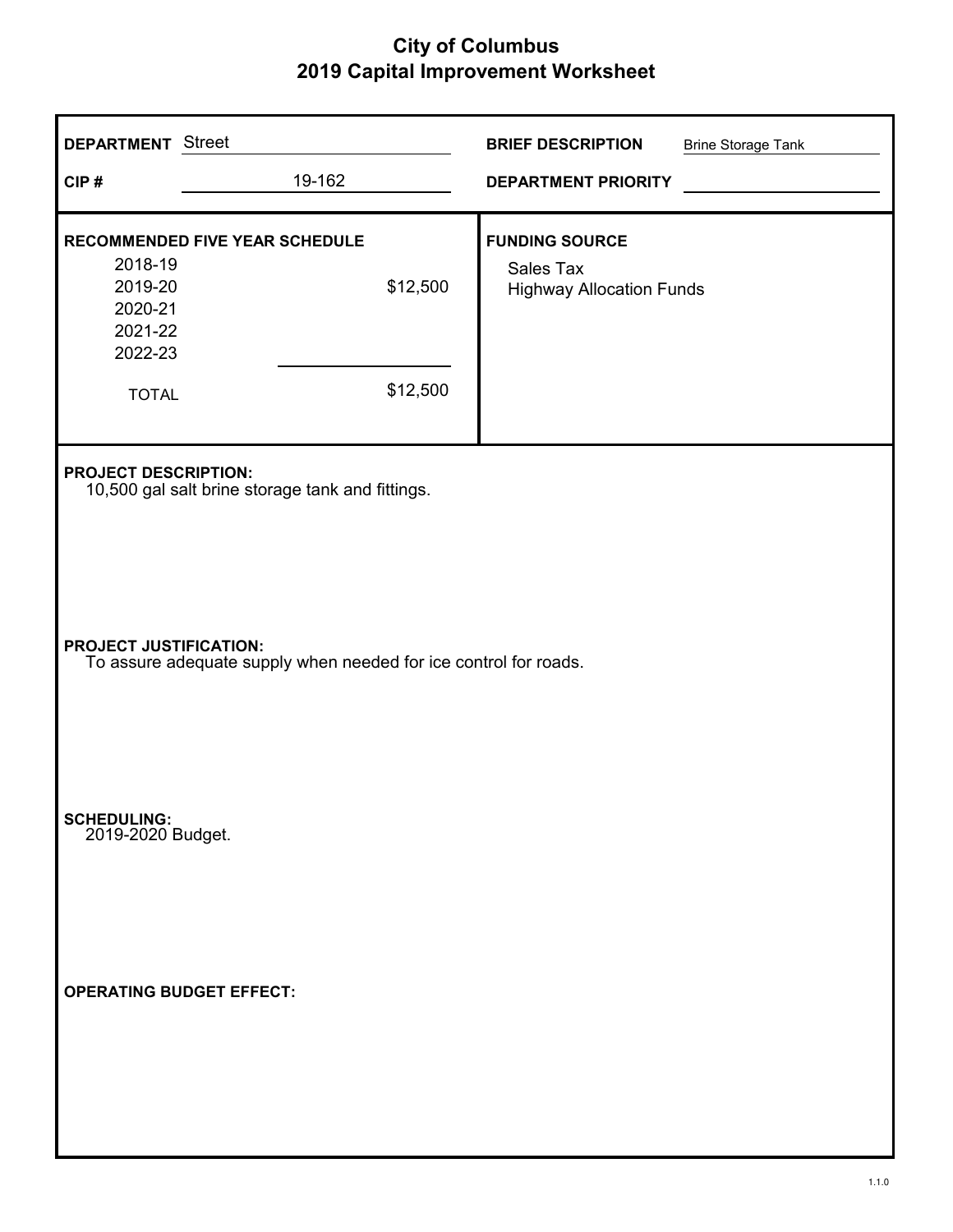| <b>DEPARTMENT</b> Street                                            |                                                                                              | <b>BRIEF DESCRIPTION</b>                                              | 4x4 3/4-Ton Pickup Truck with<br><b>Extended Cab</b> |
|---------------------------------------------------------------------|----------------------------------------------------------------------------------------------|-----------------------------------------------------------------------|------------------------------------------------------|
| CIP#                                                                | 19-163                                                                                       | <b>DEPARTMENT PRIORITY</b>                                            | 9                                                    |
| 2018-19<br>2019-20<br>2020-21<br>2021-22<br>2022-23<br><b>TOTAL</b> | <b>RECOMMENDED FIVE YEAR SCHEDULE</b><br>\$32,000<br>\$32,000                                | <b>FUNDING SOURCE</b><br>Sales Tax<br><b>Highway Allocation Funds</b> |                                                      |
| <b>PROJECT DESCRIPTION:</b>                                         | Purchase new 4x4 3/4-Ton pickup truck with extended cab.                                     |                                                                       |                                                      |
| <b>PROJECT JUSTIFICATION:</b>                                       | Replace 2010 pickup truck (Unit 9).<br>Used for snow removal and for tree removal clean-ups. |                                                                       |                                                      |
| <b>SCHEDULING:</b><br>2020-21 Budget.                               |                                                                                              |                                                                       |                                                      |
|                                                                     | <b>OPERATING BUDGET EFFECT:</b>                                                              |                                                                       |                                                      |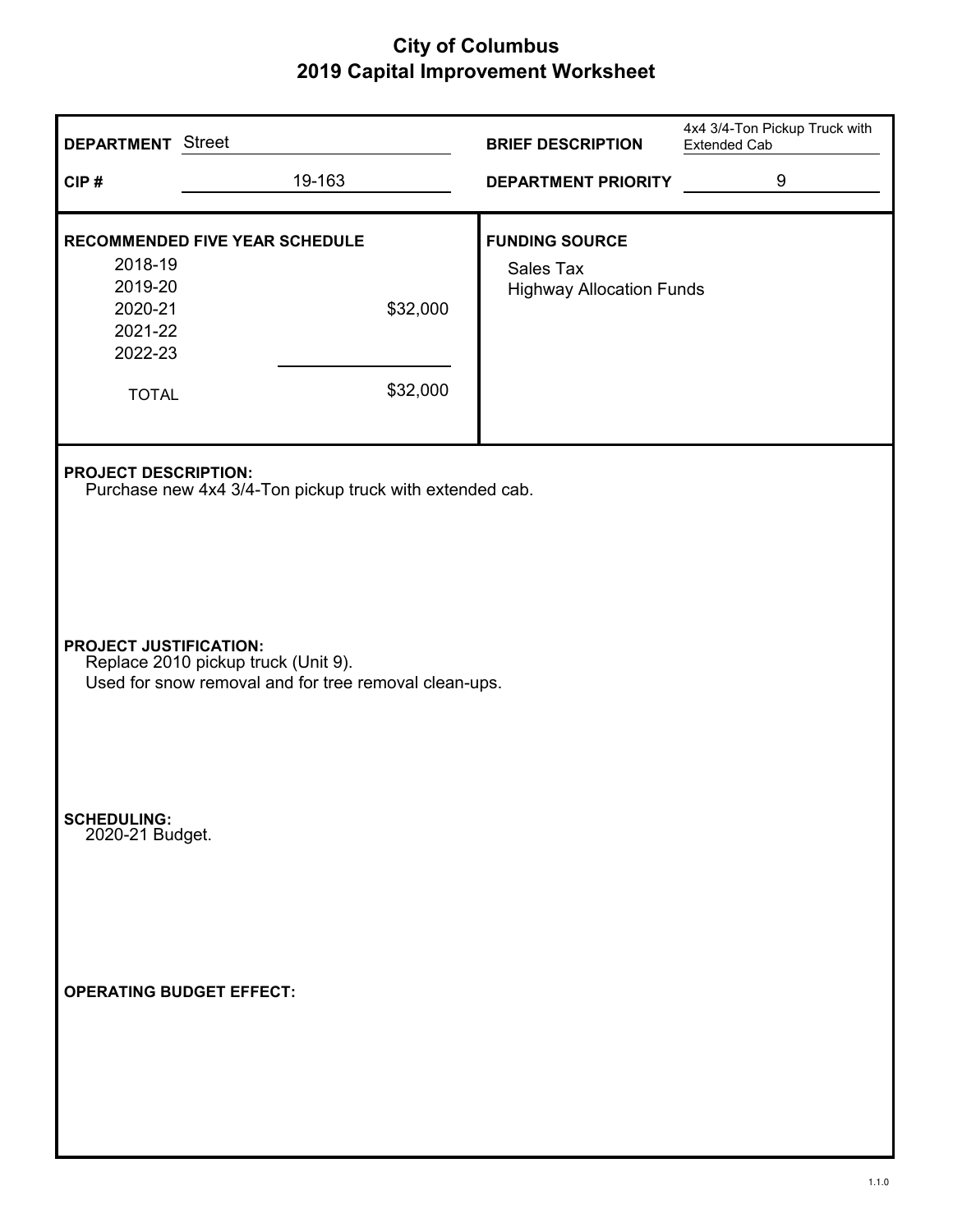| <b>DEPARTMENT</b> Street<br>CIP#                                    | 19-164                                                                       | <b>BRIEF DESCRIPTION</b><br>Loaders<br><b>DEPARTMENT PRIORITY</b>     |  |  |
|---------------------------------------------------------------------|------------------------------------------------------------------------------|-----------------------------------------------------------------------|--|--|
| 2018-19<br>2019-20<br>2020-21<br>2021-22<br>2022-23<br><b>TOTAL</b> | <b>RECOMMENDED FIVE YEAR SCHEDULE</b><br>\$140,000<br>\$150,000<br>\$290,000 | <b>FUNDING SOURCE</b><br>Sales Tax<br><b>Highway Allocation Funds</b> |  |  |
| <b>PROJECT DESCRIPTION:</b><br>Replacement of front-end loaders.    |                                                                              |                                                                       |  |  |
| <b>PROJECT JUSTIFICATION:</b>                                       | Replace 2006 model (Unit 41) and 2010 model (Unit 26).                       |                                                                       |  |  |
|                                                                     | SCHEDULING:<br>2019-20 and 2021-22 Budgets.                                  |                                                                       |  |  |
|                                                                     | <b>OPERATING BUDGET EFFECT:</b>                                              |                                                                       |  |  |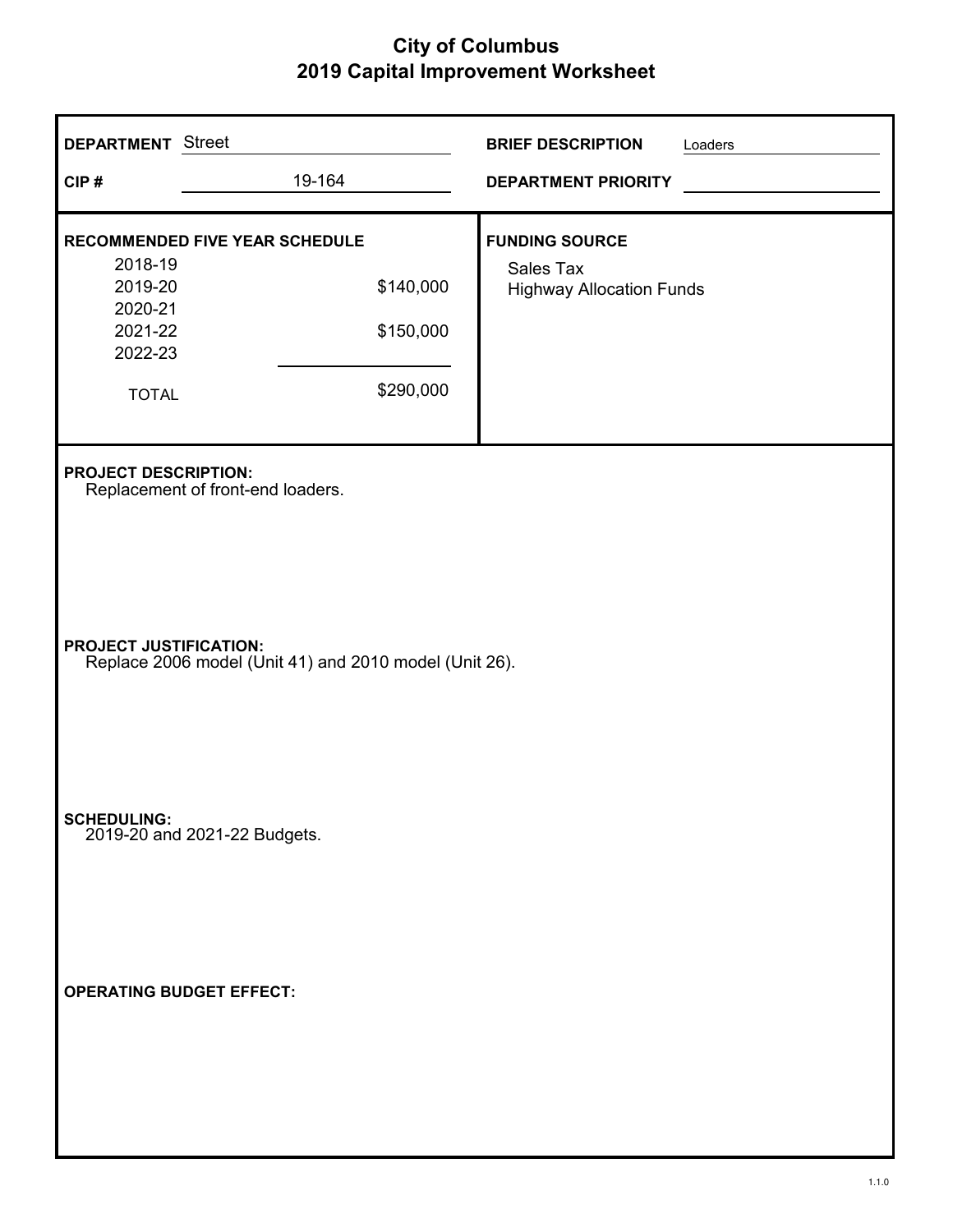| <b>DEPARTMENT</b> Street                                                                        |                                                                                                                                                  |  | <b>BRIEF DESCRIPTION</b>                                                     | 5 Yd Dump Trucks |  |
|-------------------------------------------------------------------------------------------------|--------------------------------------------------------------------------------------------------------------------------------------------------|--|------------------------------------------------------------------------------|------------------|--|
| CIP#                                                                                            | 19-165                                                                                                                                           |  | <b>DEPARTMENT PRIORITY</b>                                                   |                  |  |
| 2018-19<br>2019-20<br>2020-21<br>2021-22<br>2022-23<br><b>TOTAL</b>                             | <b>RECOMMENDED FIVE YEAR SCHEDULE</b><br>\$120,000<br>\$120,000<br>\$120,000<br>\$120,000<br>\$480,000                                           |  | <b>FUNDING SOURCE</b><br><b>Sales Tax</b><br><b>Highway Allocation Funds</b> |                  |  |
|                                                                                                 | <b>PROJECT DESCRIPTION:</b><br>Purchase new 5 yard dump trucks.                                                                                  |  |                                                                              |                  |  |
| <b>PROJECT JUSTIFICATION:</b><br>These units will be used for snow removal and general hauling. |                                                                                                                                                  |  |                                                                              |                  |  |
| <b>SCHEDULING:</b>                                                                              | 2019-20 one dump truck (Unit 34).<br>2020-21 one dump truck (Unit 36).<br>2021-22 one dump truck (Unit 71).<br>2022-23 one dump truck (Unit 55). |  |                                                                              |                  |  |
| <b>OPERATING BUDGET EFFECT:</b>                                                                 | Typical trade-in values have been \$12,000 per dump truck.                                                                                       |  |                                                                              |                  |  |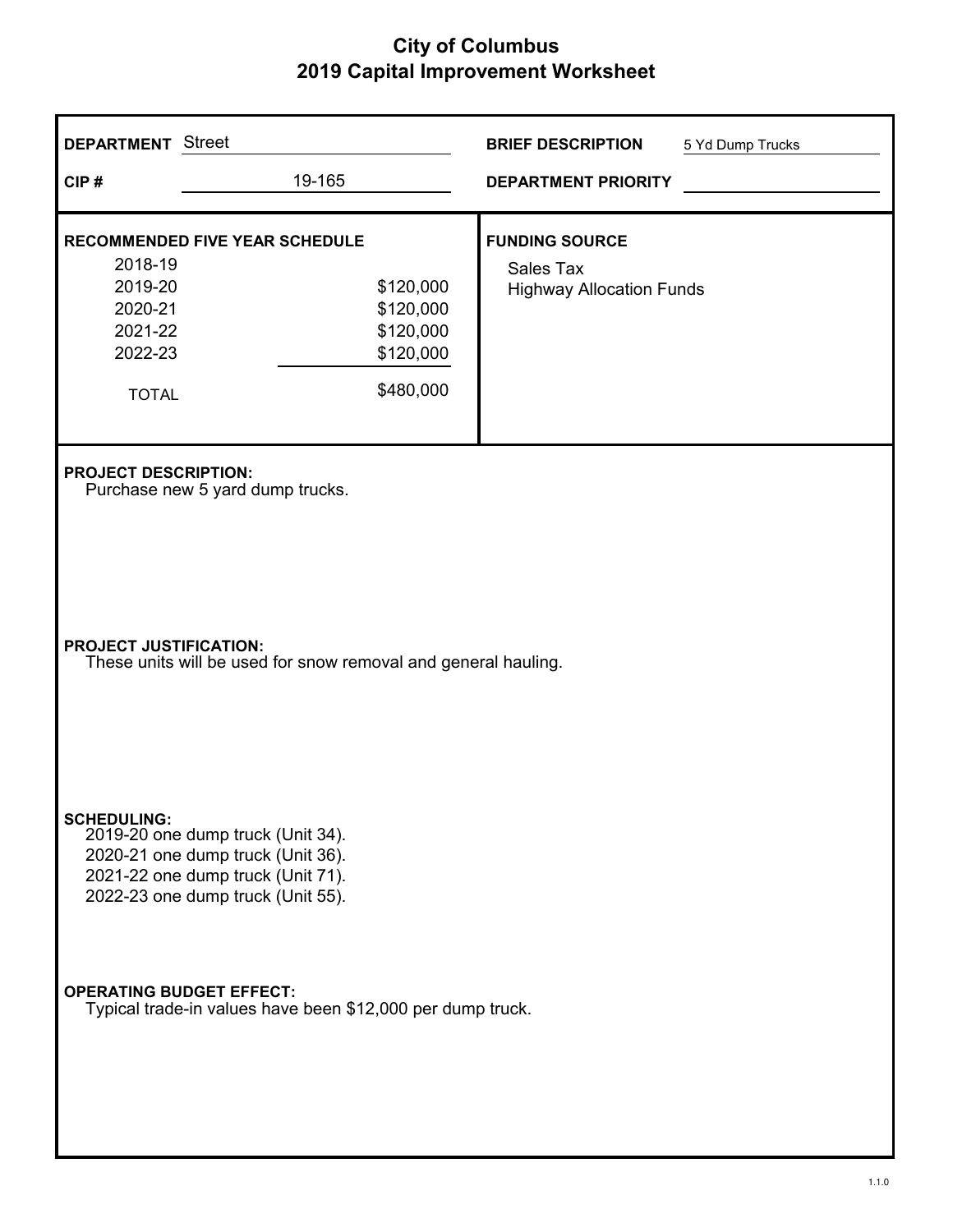| <b>DEPARTMENT</b> Street                                                                                                                                                                                            |                                                                    | <b>BRIEF DESCRIPTION</b><br>Backhoe                                   |  |  |  |
|---------------------------------------------------------------------------------------------------------------------------------------------------------------------------------------------------------------------|--------------------------------------------------------------------|-----------------------------------------------------------------------|--|--|--|
| CIP#                                                                                                                                                                                                                | 19-166                                                             | <b>DEPARTMENT PRIORITY</b>                                            |  |  |  |
| 2018-19<br>2019-20<br>2020-21<br>2021-22<br>2022-23<br><b>TOTAL</b>                                                                                                                                                 | <b>RECOMMENDED FIVE YEAR SCHEDULE</b><br>\$100,000<br>\$100,000    | <b>FUNDING SOURCE</b><br>Sales Tax<br><b>Highway Allocation Funds</b> |  |  |  |
|                                                                                                                                                                                                                     | <b>PROJECT DESCRIPTION:</b><br>Purchase a new 4x4 tractor backhoe. |                                                                       |  |  |  |
| <b>PROJECT JUSTIFICATION:</b><br>Replace the 2008 tractor backhoe (Unit 27) with 1,026 hours; condition assessment is fair.<br>Estimated cost of new is \$145,000 with the value of trade-in estimated at \$45,000. |                                                                    |                                                                       |  |  |  |
| <b>SCHEDULING:</b><br>2019-20 Budget.                                                                                                                                                                               |                                                                    |                                                                       |  |  |  |
|                                                                                                                                                                                                                     | <b>OPERATING BUDGET EFFECT:</b>                                    |                                                                       |  |  |  |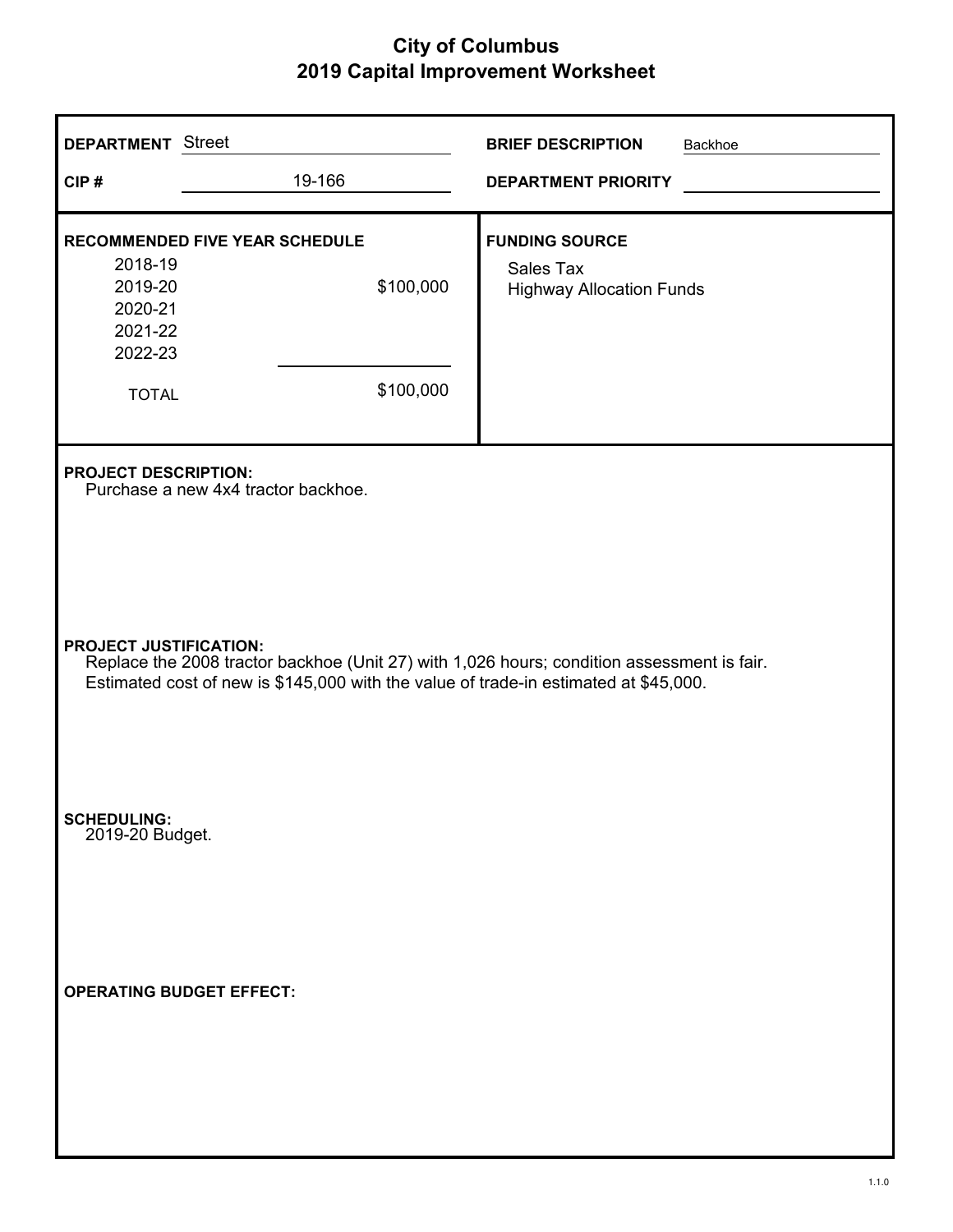| <b>DEPARTMENT</b> Street                                            |                                                                                                                                | <b>BRIEF DESCRIPTION</b>                                              | 4x2 1-Ton Utility Truck |  |  |
|---------------------------------------------------------------------|--------------------------------------------------------------------------------------------------------------------------------|-----------------------------------------------------------------------|-------------------------|--|--|
| CIP#                                                                | 19-167                                                                                                                         | <b>DEPARTMENT PRIORITY</b>                                            |                         |  |  |
| 2018-19<br>2019-20<br>2020-21<br>2021-22<br>2022-23<br><b>TOTAL</b> | <b>RECOMMENDED FIVE YEAR SCHEDULE</b><br>\$30,000<br>\$30,000                                                                  | <b>FUNDING SOURCE</b><br>Sales Tax<br><b>Highway Allocation Funds</b> |                         |  |  |
| <b>PROJECT DESCRIPTION:</b>                                         | Purchase 4x2 1-Ton utility truck.                                                                                              |                                                                       |                         |  |  |
|                                                                     | <b>PROJECT JUSTIFICATION:</b><br>Replace 2008 model (Unit 45).<br>Used in the various concrete repairs and related activities. |                                                                       |                         |  |  |
| <b>SCHEDULING:</b><br>2019-20 Budget.                               |                                                                                                                                |                                                                       |                         |  |  |
|                                                                     | <b>OPERATING BUDGET EFFECT:</b>                                                                                                |                                                                       |                         |  |  |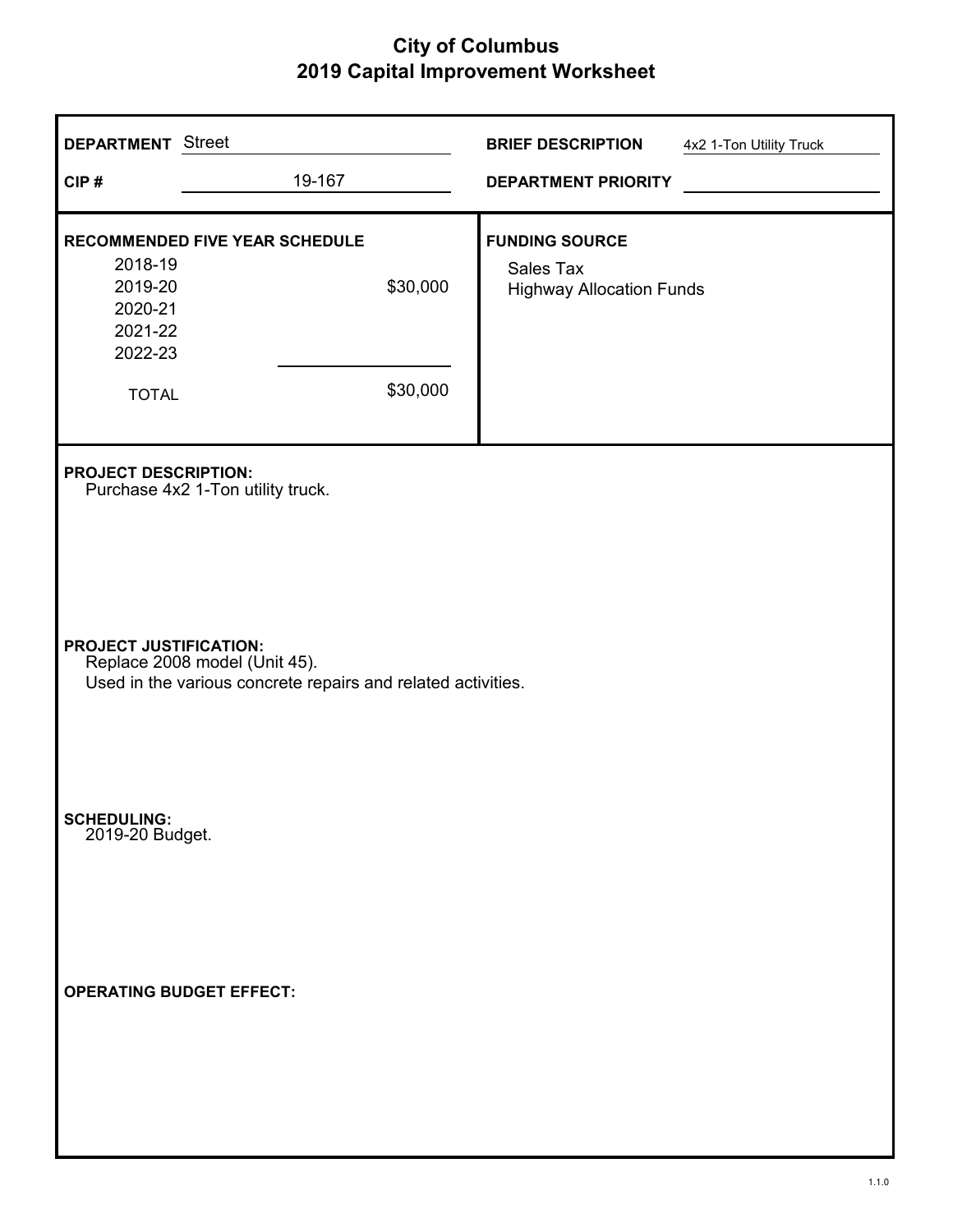| <b>DEPARTMENT</b> Street<br>CIP#                                    | 19-168                                                        | <b>BRIEF DESCRIPTION</b><br><b>DEPARTMENT PRIORITY</b>                | Tractor |
|---------------------------------------------------------------------|---------------------------------------------------------------|-----------------------------------------------------------------------|---------|
| 2018-19<br>2019-20<br>2020-21<br>2021-22<br>2022-23<br><b>TOTAL</b> | <b>RECOMMENDED FIVE YEAR SCHEDULE</b><br>\$25,000<br>\$25,000 | <b>FUNDING SOURCE</b><br>Sales Tax<br><b>Highway Allocation Funds</b> |         |
| <b>PROJECT DESCRIPTION:</b>                                         | Purchase tractor for roadside grading and mowing operations.  |                                                                       |         |
| PROJECT JUSTIFICATION:                                              | Replace the 2011 model (Unit 73).                             |                                                                       |         |
| <b>SCHEDULING:</b><br>2019-20 Budget.                               |                                                               |                                                                       |         |
| <b>OPERATING BUDGET EFFECT:</b>                                     |                                                               |                                                                       |         |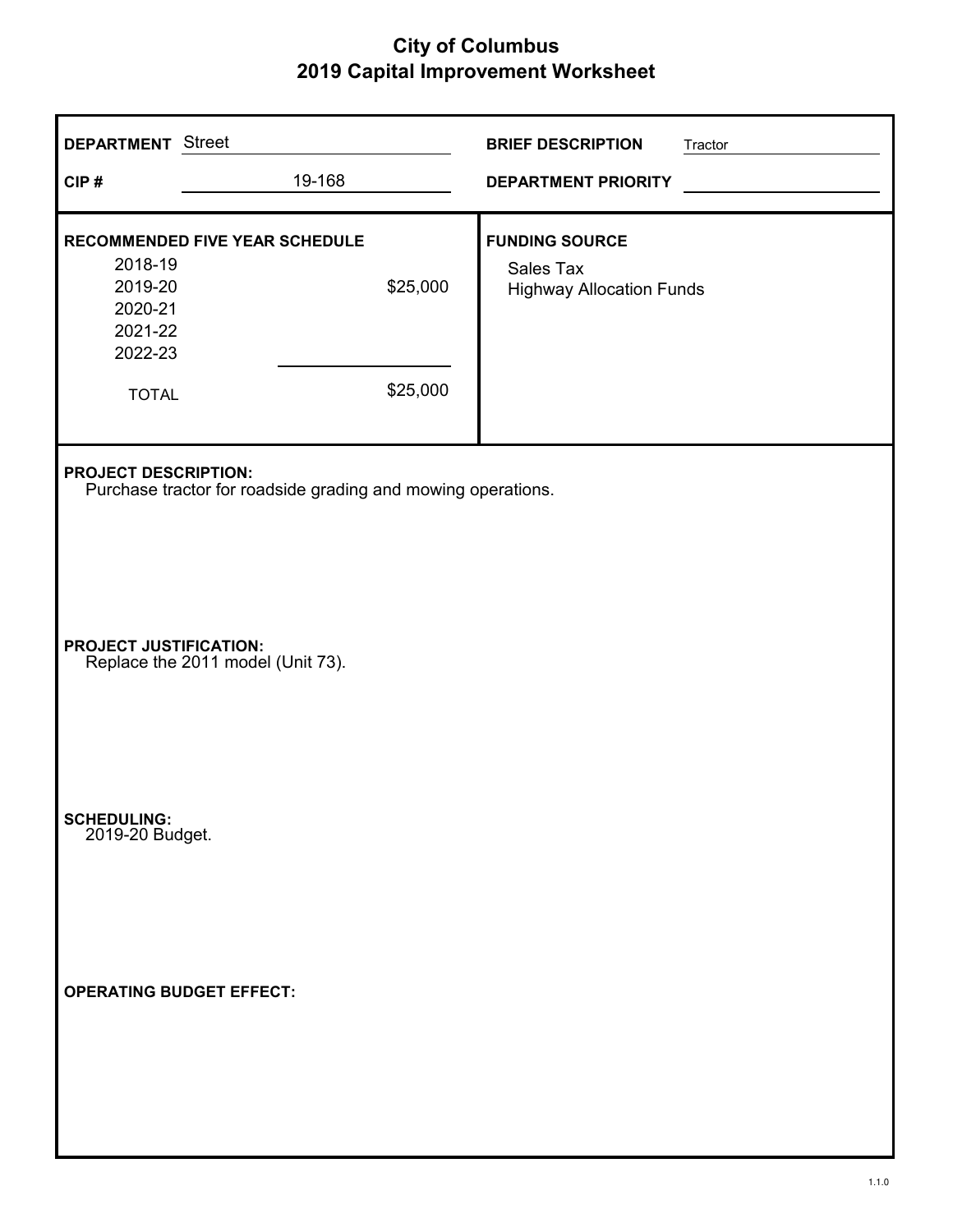| <b>DEPARTMENT</b> Street                                                                                                                              |                                                                       | <b>BRIEF DESCRIPTION</b>                                              | Motor Graders |  |
|-------------------------------------------------------------------------------------------------------------------------------------------------------|-----------------------------------------------------------------------|-----------------------------------------------------------------------|---------------|--|
| CIP#                                                                                                                                                  | 19-169                                                                | <b>DEPARTMENT PRIORITY</b>                                            |               |  |
| 2018-19<br>2019-20<br>2020-21<br>2021-22<br>2022-23<br><b>TOTAL</b>                                                                                   | RECOMMENDED FIVE YEAR SCHEDULE<br>\$190,000<br>\$200,000<br>\$390,000 | <b>FUNDING SOURCE</b><br>Sales Tax<br><b>Highway Allocation Funds</b> |               |  |
| <b>PROJECT DESCRIPTION:</b><br>Purchase motor grader.                                                                                                 |                                                                       |                                                                       |               |  |
| <b>PROJECT JUSTIFICATION:</b><br>Replace 1998 model (Unit 31).<br>Used for gravel streets and alley maintenance and also for snow removal operations. |                                                                       |                                                                       |               |  |
| <b>SCHEDULING:</b><br>2020-21 Budget.<br>2022-23 Budget.                                                                                              |                                                                       |                                                                       |               |  |
| <b>OPERATING BUDGET EFFECT:</b>                                                                                                                       |                                                                       |                                                                       |               |  |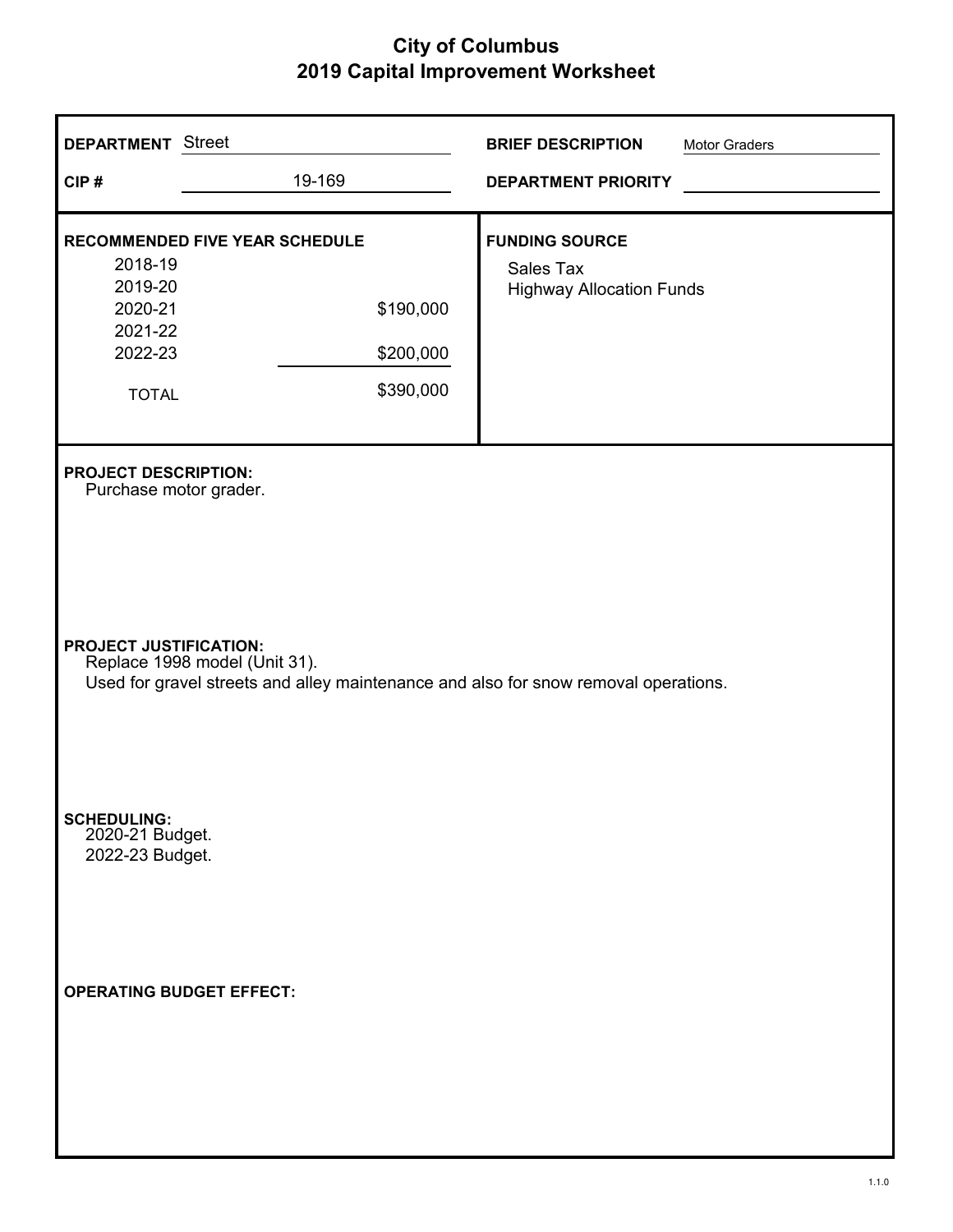| <b>DEPARTMENT</b> Street                                            |                                                                                                  | <b>BRIEF DESCRIPTION</b>                                              | 4x4 1/2-Ton Pickup Truck with<br><b>Extended Cab</b> |
|---------------------------------------------------------------------|--------------------------------------------------------------------------------------------------|-----------------------------------------------------------------------|------------------------------------------------------|
| CIP#                                                                | 19-170                                                                                           | <b>DEPARTMENT PRIORITY</b>                                            |                                                      |
| 2018-19<br>2019-20<br>2020-21<br>2021-22<br>2022-23<br><b>TOTAL</b> | <b>RECOMMENDED FIVE YEAR SCHEDULE</b><br>\$30,000<br>\$30,000                                    | <b>FUNDING SOURCE</b><br>Sales Tax<br><b>Highway Allocation Funds</b> |                                                      |
| <b>PROJECT DESCRIPTION:</b>                                         | Purchase new 4x4 1/2-Ton pickup truck with extended cab.                                         |                                                                       |                                                      |
| <b>PROJECT JUSTIFICATION:</b>                                       | Replace 2011 pickup truck (Unit 5).<br>Supervisor's truck used for inspections and service work. |                                                                       |                                                      |
| SCHEDULING:<br>2020-21 Budget.                                      |                                                                                                  |                                                                       |                                                      |
| <b>OPERATING BUDGET EFFECT:</b>                                     |                                                                                                  |                                                                       |                                                      |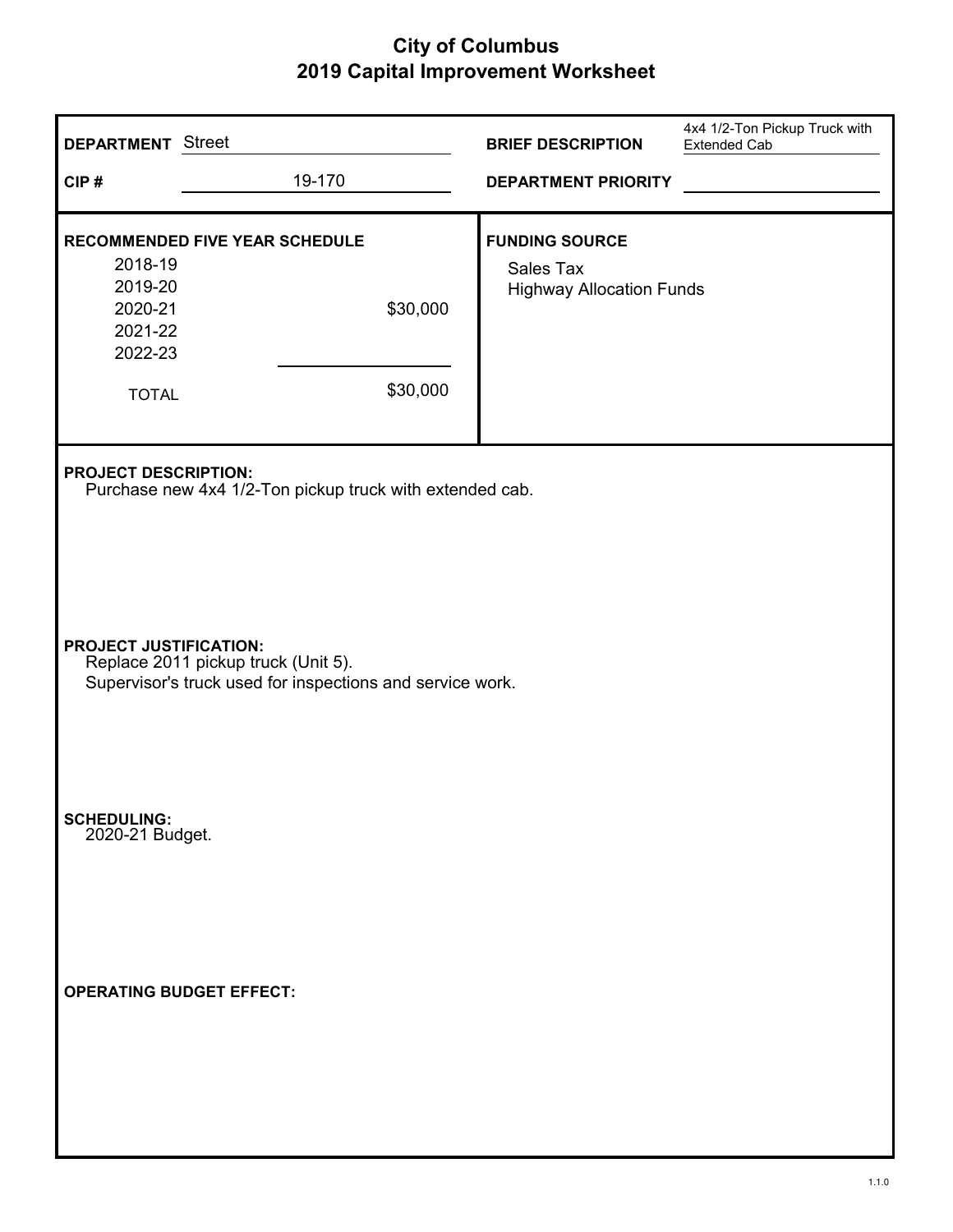| <b>DEPARTMENT</b> Street                                            |                                                         | <b>BRIEF DESCRIPTION</b>                                              | Concrete Saw |
|---------------------------------------------------------------------|---------------------------------------------------------|-----------------------------------------------------------------------|--------------|
| CIP#                                                                | 19-171                                                  | <b>DEPARTMENT PRIORITY</b>                                            |              |
| 2018-19<br>2019-20<br>2020-21<br>2021-22<br>2022-23<br><b>TOTAL</b> | RECOMMENDED FIVE YEAR SCHEDULE<br>\$12,000<br>\$12,000  | <b>FUNDING SOURCE</b><br>Sales Tax<br><b>Highway Allocation Funds</b> |              |
| <b>PROJECT DESCRIPTION:</b><br>Purchase concrete saw.               |                                                         |                                                                       |              |
| <b>PROJECT JUSTIFICATION:</b><br>Replace 2008 saw.                  | Saw is used in concrete, asphalt, curb and gutter work. |                                                                       |              |
| <b>SCHEDULING:</b><br>2020-21 Budget.                               |                                                         |                                                                       |              |
| <b>OPERATING BUDGET EFFECT:</b>                                     |                                                         |                                                                       |              |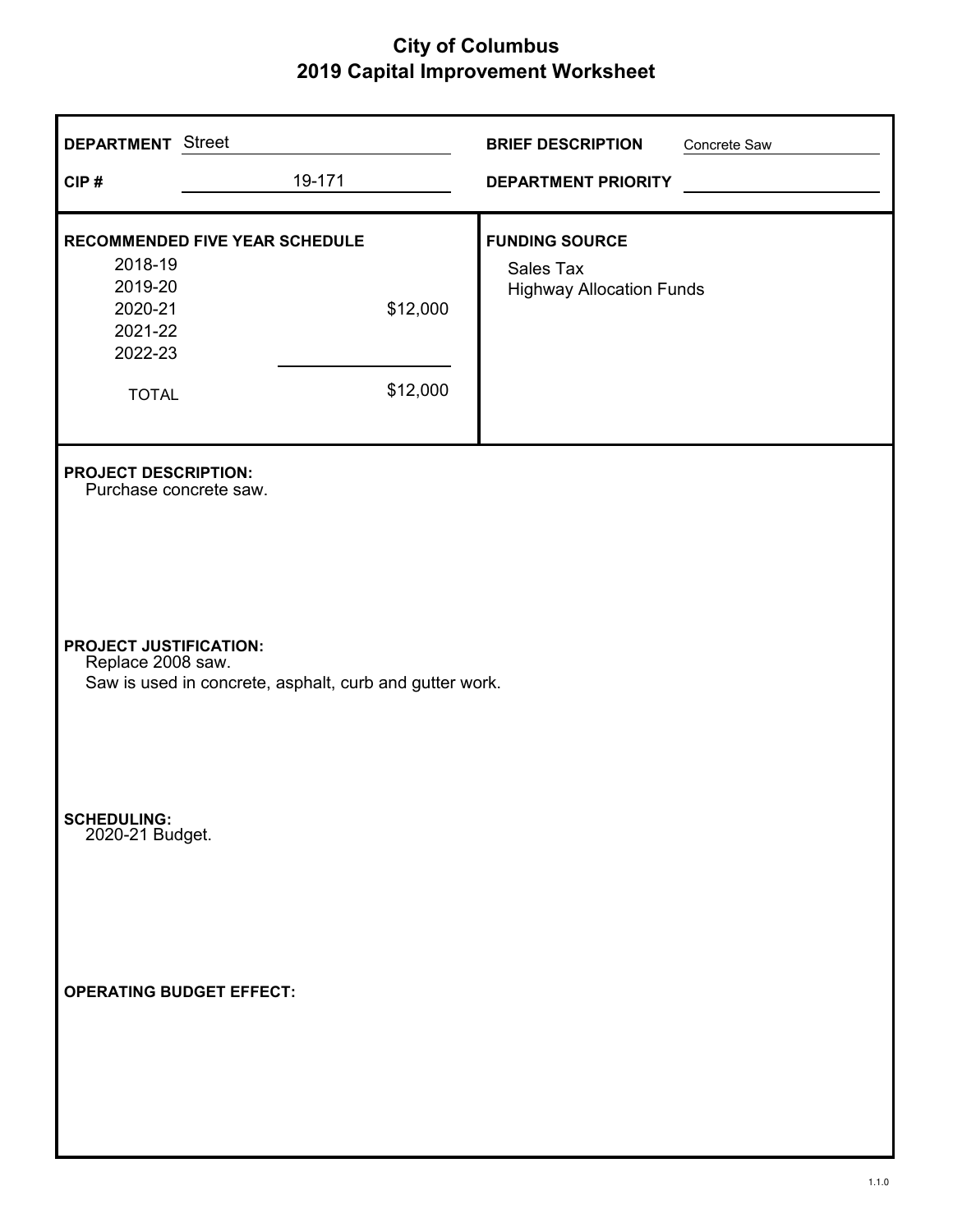| <b>DEPARTMENT</b> Street<br>CIP#                                                  | 19-172                                                                    | <b>BRIEF DESCRIPTION</b><br><b>DEPARTMENT PRIORITY</b>                | Skid Steer |
|-----------------------------------------------------------------------------------|---------------------------------------------------------------------------|-----------------------------------------------------------------------|------------|
| 2018-19<br>2019-20<br>2020-21<br>2021-22<br>2022-23<br><b>TOTAL</b>               | RECOMMENDED FIVE YEAR SCHEDULE<br>\$90,000<br>\$90,000                    | <b>FUNDING SOURCE</b><br>Sales Tax<br><b>Highway Allocation Funds</b> |            |
|                                                                                   | <b>PROJECT DESCRIPTION:</b><br>Replace skid steer with breaker & grinder. |                                                                       |            |
| PROJECT JUSTIFICATION:<br>This unit is used for concrete replacement and repairs. |                                                                           |                                                                       |            |
| <b>SCHEDULING:</b><br>2021-22 Budget.                                             |                                                                           |                                                                       |            |
| <b>OPERATING BUDGET EFFECT:</b>                                                   |                                                                           |                                                                       |            |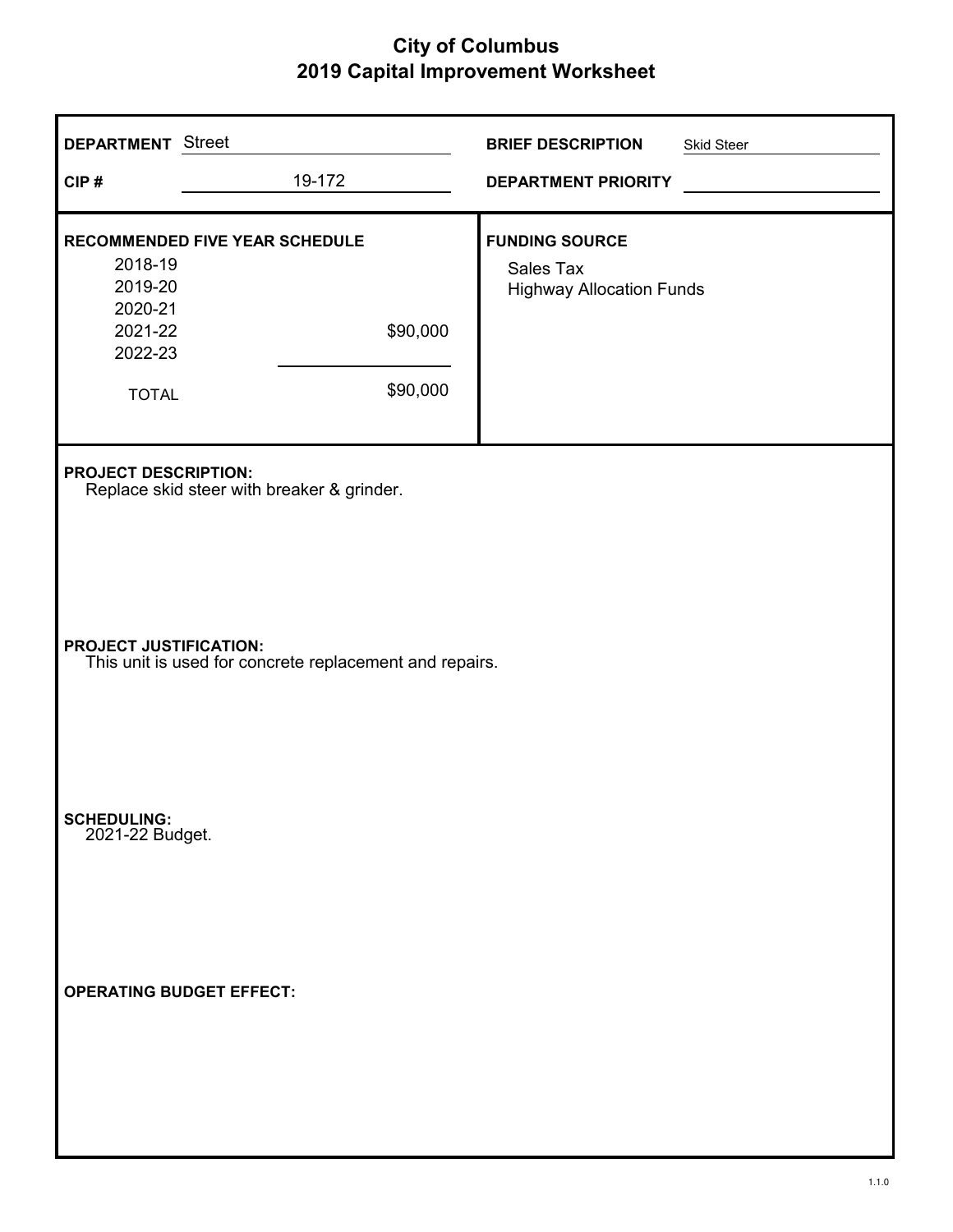| <b>DEPARTMENT</b> Street                                            |                                                                                         | <b>BRIEF DESCRIPTION</b>                                              | 4x2 3/4 Ton Pickup (Unit 6) |
|---------------------------------------------------------------------|-----------------------------------------------------------------------------------------|-----------------------------------------------------------------------|-----------------------------|
| CIP#                                                                | 19-173                                                                                  | <b>DEPARTMENT PRIORITY</b>                                            |                             |
| 2018-19<br>2019-20<br>2020-21<br>2021-22<br>2022-23<br><b>TOTAL</b> | <b>RECOMMENDED FIVE YEAR SCHEDULE</b><br>\$25,000<br>\$25,000                           | <b>FUNDING SOURCE</b><br>Sales Tax<br><b>Highway Allocation Funds</b> |                             |
| <b>PROJECT DESCRIPTION:</b><br>4X2 3/4 Ton pickup.                  |                                                                                         |                                                                       |                             |
| <b>PROJECT JUSTIFICATION:</b>                                       | Replace 2011 3/4 Ton pickup (Unit 6).<br>Used for ice control and other various duties. |                                                                       |                             |
| SCHEDULING:<br>2022 -23 Budget.                                     |                                                                                         |                                                                       |                             |
| <b>OPERATING BUDGET EFFECT:</b>                                     |                                                                                         |                                                                       |                             |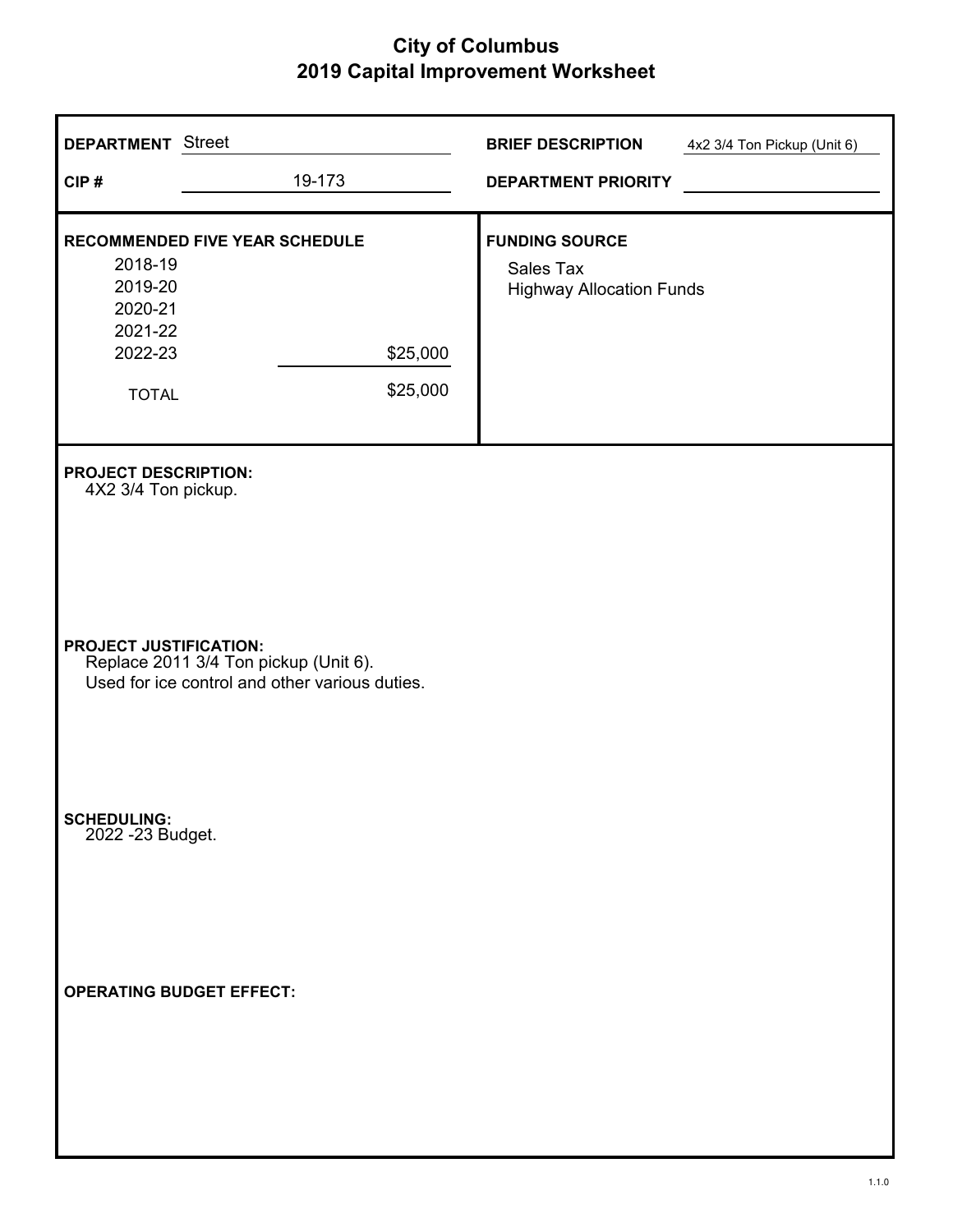| <b>DEPARTMENT</b> Street<br>CIP#                                    | 19-174                                                                                                                      | <b>BRIEF DESCRIPTION</b><br><b>DEPARTMENT PRIORITY</b>                | 4x2 3/4 Ton Pickup (Unit 78) |
|---------------------------------------------------------------------|-----------------------------------------------------------------------------------------------------------------------------|-----------------------------------------------------------------------|------------------------------|
| 2018-19<br>2019-20<br>2020-21<br>2021-22<br>2022-23<br><b>TOTAL</b> | RECOMMENDED FIVE YEAR SCHEDULE<br>\$25,000<br>\$25,000                                                                      | <b>FUNDING SOURCE</b><br>Sales Tax<br><b>Highway Allocation Funds</b> |                              |
| <b>PROJECT DESCRIPTION:</b><br><b>PROJECT JUSTIFICATION:</b>        | 4x2 3/4 Ton pickup truck.<br>Replace 2008 3/4 Ton pickup truck (Unit 78).<br>Used for ice control and other various duties. |                                                                       |                              |
| <b>SCHEDULING:</b><br>2022 - 23 Budget.                             |                                                                                                                             |                                                                       |                              |
| <b>OPERATING BUDGET EFFECT:</b>                                     |                                                                                                                             |                                                                       |                              |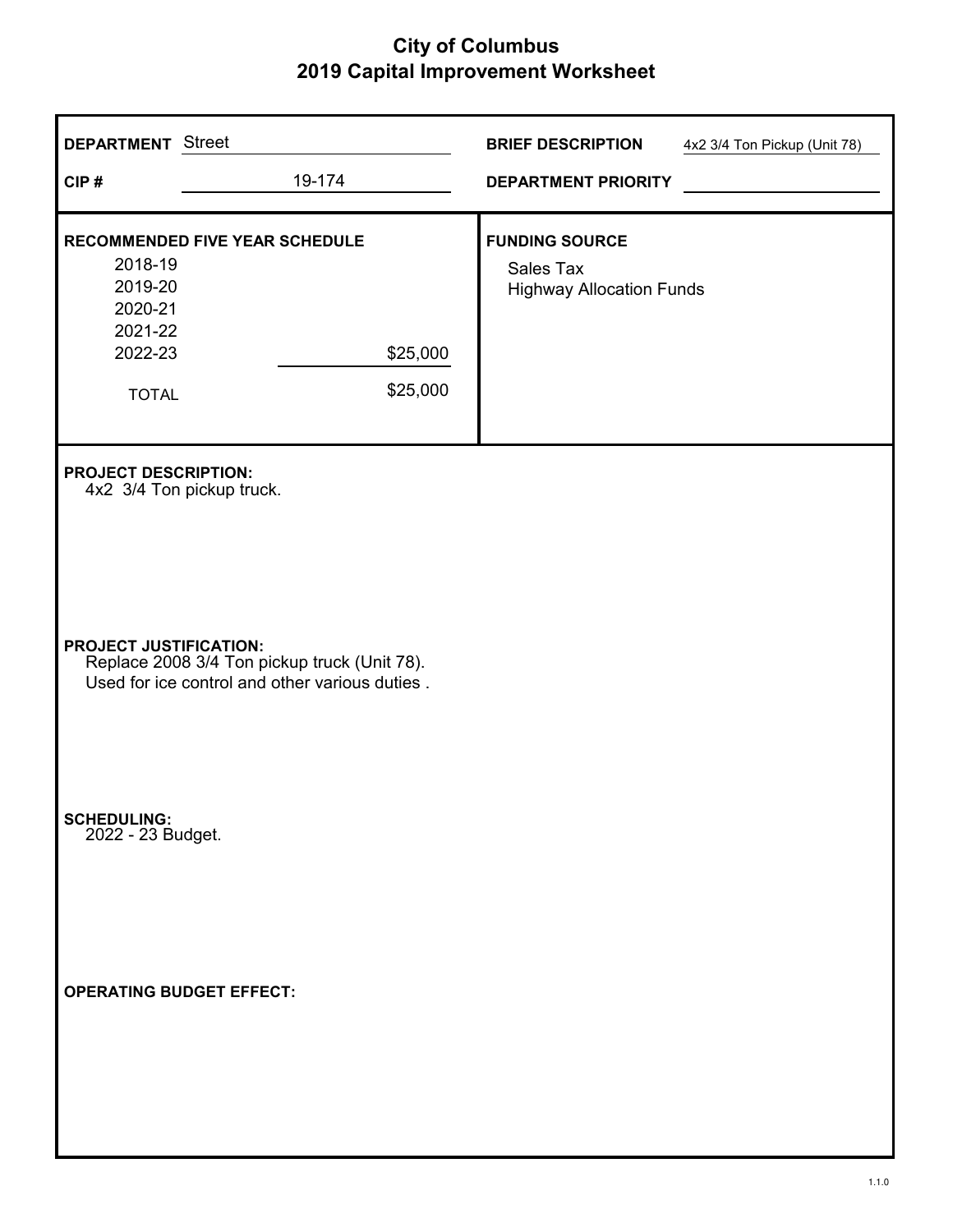| <b>DEPARTMENT</b> Street                                                                                                                                                                                                                              |                                                                                              | <b>BRIEF DESCRIPTION</b>                                                                           | 3rd & 18th Avenues UPRR<br><b>Viaducts</b> |
|-------------------------------------------------------------------------------------------------------------------------------------------------------------------------------------------------------------------------------------------------------|----------------------------------------------------------------------------------------------|----------------------------------------------------------------------------------------------------|--------------------------------------------|
| CIP#                                                                                                                                                                                                                                                  | 19-175                                                                                       | <b>DEPARTMENT PRIORITY</b>                                                                         |                                            |
| 2018-19<br>2019-20<br>2020-21<br>2021-22<br>2022-23<br><b>TOTAL</b>                                                                                                                                                                                   | <b>RECOMMENDED FIVE YEAR SCHEDULE</b><br>\$500,000<br>\$500,000                              | <b>FUNDING SOURCE</b><br>Federal and State Funds - 80%<br><b>UPRR - 13%</b><br>City Sales Tax - 7% |                                            |
| <b>PROJECT DESCRIPTION:</b><br>Union Pacific Railroad (UPRR) vehicle overpass at 3rd Avenue.<br>UPRR pedestrian overpass at 18th Avenue.<br>Agreement with UPRR and Nebraska Department of Transportation (NDOT).<br>Construction Engineering by HDR. |                                                                                              |                                                                                                    |                                            |
| <b>PROJECT JUSTIFICATION:</b><br>Engineering Dept is providing Local Public Agency (LPA) Project Liaison (PL) services.<br>Full federal oversight project. NDOT providing responsible charge (RC) services.                                           |                                                                                              |                                                                                                    |                                            |
| <b>SCHEDULING:</b><br>Construction began in April 2017.<br>Construction completion scheduled for September or October 2018.<br>Close out services projected in FY2018-2019.                                                                           |                                                                                              |                                                                                                    |                                            |
|                                                                                                                                                                                                                                                       | <b>OPERATING BUDGET EFFECT:</b><br>Marginal increase in Street Department maintenance costs. |                                                                                                    |                                            |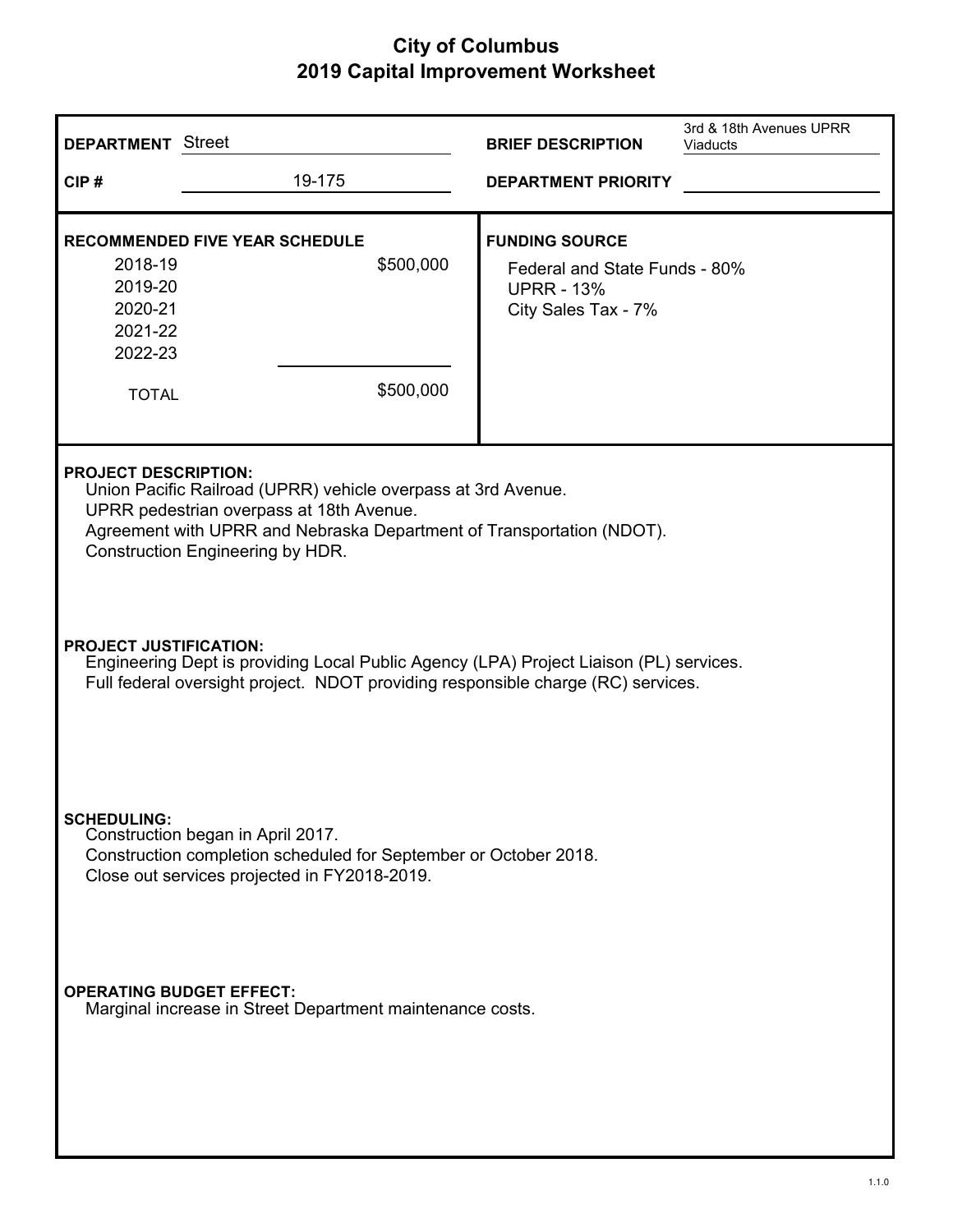| <b>DEPARTMENT</b> Street                                                                                                                                                                                                                                                               |                                                                                     | <b>BRIEF DESCRIPTION</b>                                                                    | 12th Avenue Viaduct |
|----------------------------------------------------------------------------------------------------------------------------------------------------------------------------------------------------------------------------------------------------------------------------------------|-------------------------------------------------------------------------------------|---------------------------------------------------------------------------------------------|---------------------|
| CIP#                                                                                                                                                                                                                                                                                   | 19-176                                                                              | <b>DEPARTMENT PRIORITY</b>                                                                  |                     |
| 2018-19<br>2019-20<br>2020-21<br>2021-22<br>2022-23<br><b>TOTAL</b>                                                                                                                                                                                                                    | <b>RECOMMENDED FIVE YEAR SCHEDULE</b><br>\$8,000,000<br>\$4,500,000<br>\$12,500,000 | <b>FUNDING SOURCE</b><br>Federal/State Funds - 80%<br>Railroad - 13%<br>City Sales Tax - 7% |                     |
| <b>PROJECT DESCRIPTION:</b><br>Construct a viaduct over the Union Pacific Railroad (UPRR) at 12th Avenue.<br>Agreement with Nebraska Department of Transportation (NDOT) and UPRR for majority payment of<br>eligible expenses.<br>2018-19 and 2019-20 - Construction and CE Services. |                                                                                     |                                                                                             |                     |
| <b>PROJECT JUSTIFICATION:</b><br>Voted on by the citizens.<br>Safety of the traveling public.                                                                                                                                                                                          |                                                                                     |                                                                                             |                     |
| <b>SCHEDULING:</b><br>3rd Avenue viaduct must be open for 12th Avenue to close due to detour route.<br>NDOT to be the responsible charge (RC) from bid letting through construction.<br>Engineering Dept. Local Public Agency (LPA) Project Liaison (PL) services.                     |                                                                                     |                                                                                             |                     |
| <b>OPERATING BUDGET EFFECT:</b><br>Marginally increase the Street Department maintenance budget.                                                                                                                                                                                       |                                                                                     |                                                                                             |                     |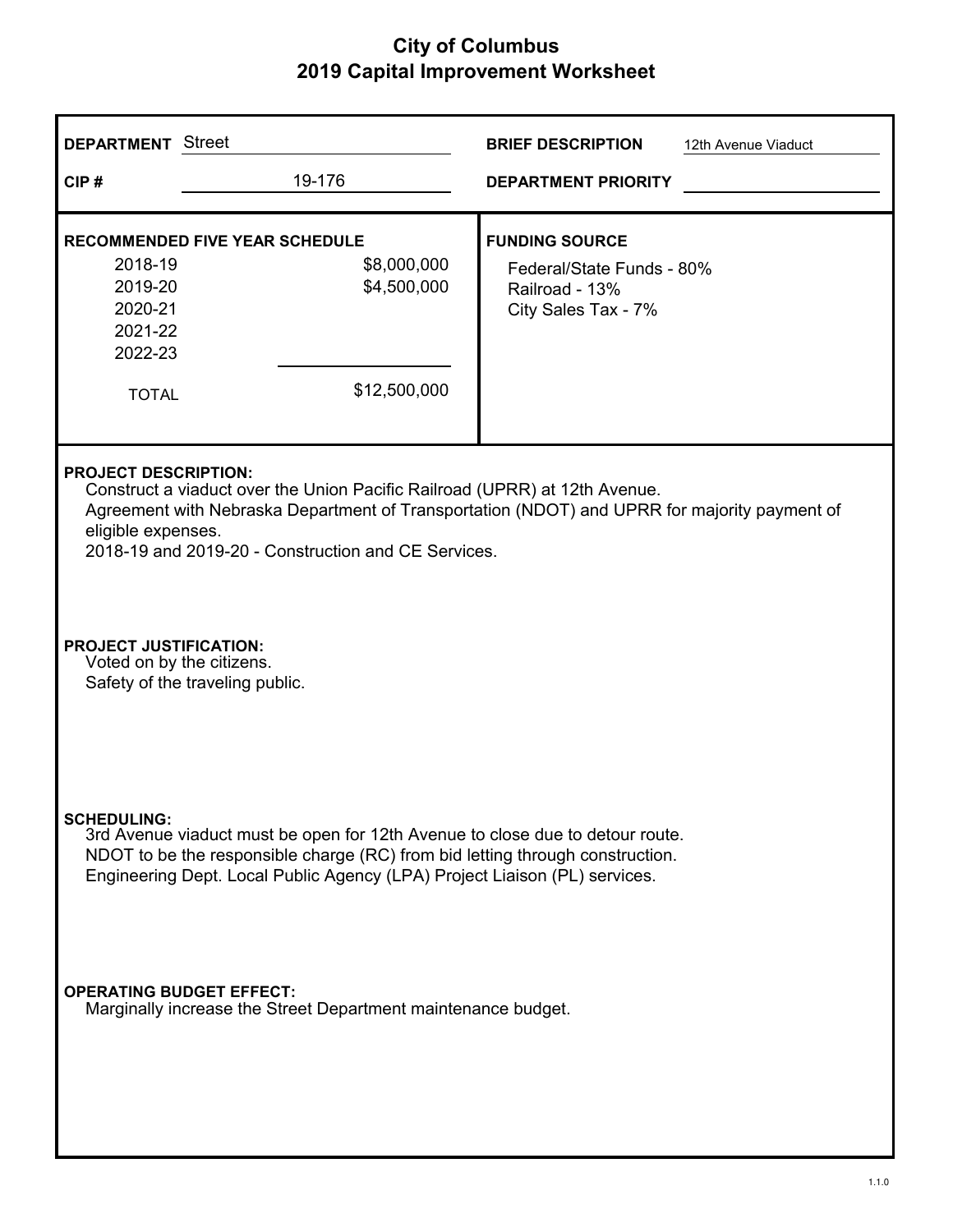| <b>DEPARTMENT</b> Street                                                                                                                                                                                                                                                                                                 |                                                                 | <b>BRIEF DESCRIPTION</b>           | 12th Ave South of 8th to 10th<br>Street and 16th to 17th Street |
|--------------------------------------------------------------------------------------------------------------------------------------------------------------------------------------------------------------------------------------------------------------------------------------------------------------------------|-----------------------------------------------------------------|------------------------------------|-----------------------------------------------------------------|
| CIP#                                                                                                                                                                                                                                                                                                                     | 19-177                                                          | <b>DEPARTMENT PRIORITY</b>         |                                                                 |
| 2018-19<br>2019-20<br>2020-21<br>2021-22<br>2022-23<br><b>TOTAL</b>                                                                                                                                                                                                                                                      | <b>RECOMMENDED FIVE YEAR SCHEDULE</b><br>\$440,000<br>\$440,000 | <b>FUNDING SOURCE</b><br>Sales Tax |                                                                 |
| <b>PROJECT DESCRIPTION:</b><br>Replacement of 12th Avenue from one-half block South of 8th to 10th Streets and between 16th and<br>17th Streets which will abut the improvements for the 12th Avenue viaduct and be constructed during<br>the same timeframe.                                                            |                                                                 |                                    |                                                                 |
| <b>PROJECT JUSTIFICATION:</b><br>These segments of 12th Avenue are badly broken and entire replacement is necessary.<br>Turn lanes to be constructed at 8th Street based on traffic study recommendations.<br>ADA ramps will be constructed to meet current regulations.<br>Minor property acquisition will be required. |                                                                 |                                    |                                                                 |
| <b>SCHEDULING:</b><br>Coordinate construction with 12th Avenue viaduct construction and associated 12th Avenue closure.                                                                                                                                                                                                  |                                                                 |                                    |                                                                 |
| <b>OPERATING BUDGET EFFECT:</b>                                                                                                                                                                                                                                                                                          | Less maintenance for the Street Department.                     |                                    |                                                                 |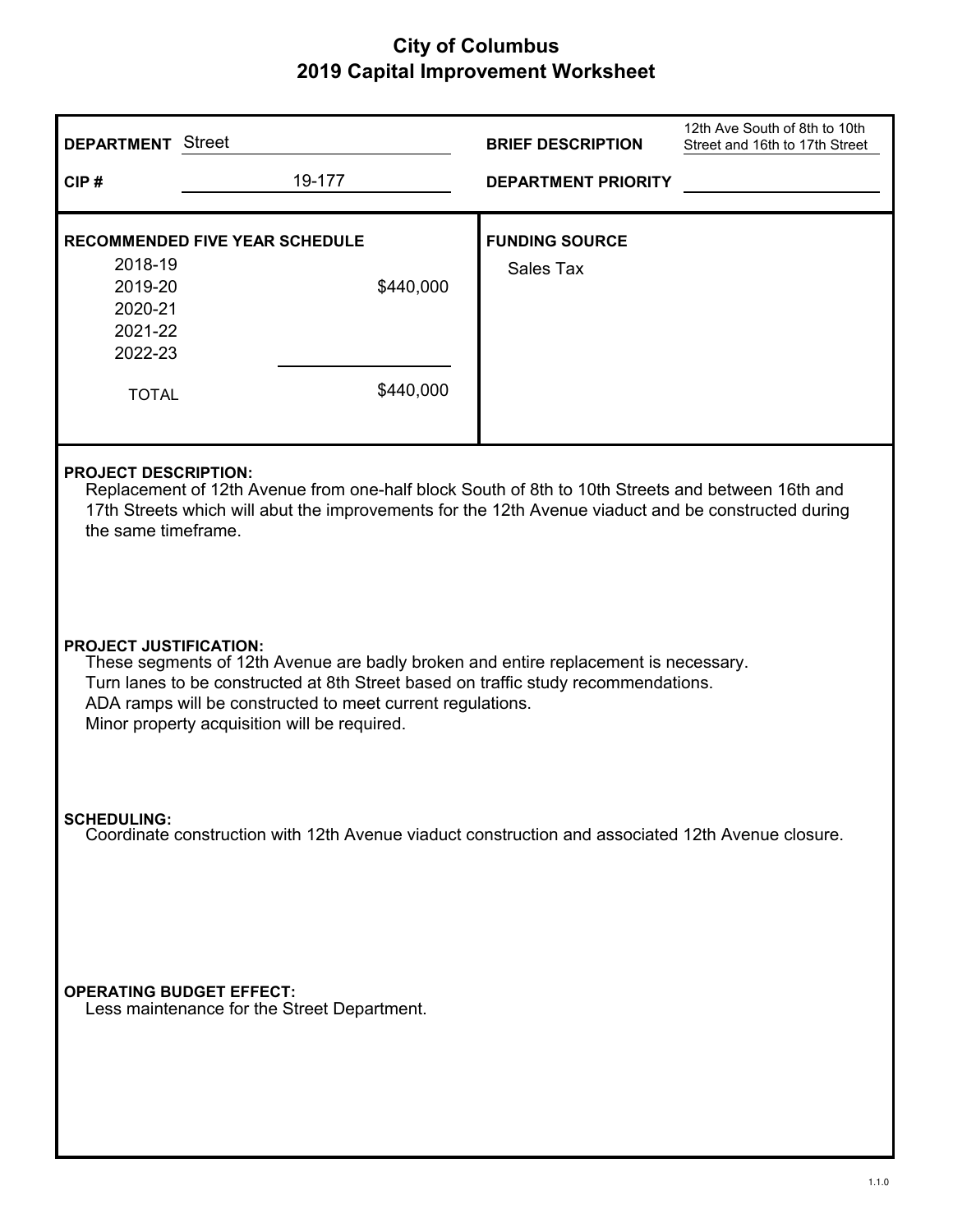| <b>DEPARTMENT</b> Street                                                                                                                                                                                                                                                                                                                                                                                                                                                             |                                                                 | <b>BRIEF DESCRIPTION</b>                                                       | 15th Street Reconstruction<br>from 27th to 33rd Avenues |
|--------------------------------------------------------------------------------------------------------------------------------------------------------------------------------------------------------------------------------------------------------------------------------------------------------------------------------------------------------------------------------------------------------------------------------------------------------------------------------------|-----------------------------------------------------------------|--------------------------------------------------------------------------------|---------------------------------------------------------|
| CIP#                                                                                                                                                                                                                                                                                                                                                                                                                                                                                 | 19-178                                                          | <b>DEPARTMENT PRIORITY</b>                                                     |                                                         |
| 2018-19<br>2019-20<br>2020-21<br>2021-22<br>2022-23<br><b>TOTAL</b>                                                                                                                                                                                                                                                                                                                                                                                                                  | <b>RECOMMENDED FIVE YEAR SCHEDULE</b><br>\$750,000<br>\$750,000 | <b>FUNDING SOURCE</b><br>Grant<br>Sales Tax<br><b>Highway Allocation Funds</b> |                                                         |
| <b>PROJECT DESCRIPTION:</b><br>Reconstruct 15th Street from 27th to 33rd Avenues, which is a minor arterial, due to square curb and<br>street failure. Widening street from 30 to an estimated 33 feet to allow for proper two way travel with<br>parking on one side. Grant 16-CD-101 amount is \$100,000 with minimum City funds of \$275,000 for<br>the grant for a total of \$375,000. Remaining work and cost to be covered by the City.                                        |                                                                 |                                                                                |                                                         |
| <b>PROJECT JUSTIFICATION:</b><br>Square curb is failing throughout. Stormwater upgrade required along with reconstruction of US Hwys<br>30 and 81 return. Water upgrades in Water Dept CIP and Sanitary Sewer upgrades in Wastewater<br>Collection CIP and not part of these costs. Tree removal to be required for construction and to meet<br>the State Board of Classifications Standards. Public Property Director to evaluate trees and suggest<br>replacement options, if any. |                                                                 |                                                                                |                                                         |
| <b>SCHEDULING:</b><br>Coordinate with water department upgrade project. NDOT permit required.<br>Bid Winter 2018 for Spring and Summer 2019 Construction.<br>Design and construction by Engineering Department savings about 16-20% consultant fees.                                                                                                                                                                                                                                 |                                                                 |                                                                                |                                                         |
| <b>OPERATING BUDGET EFFECT:</b>                                                                                                                                                                                                                                                                                                                                                                                                                                                      | Lessen street department budget.                                |                                                                                |                                                         |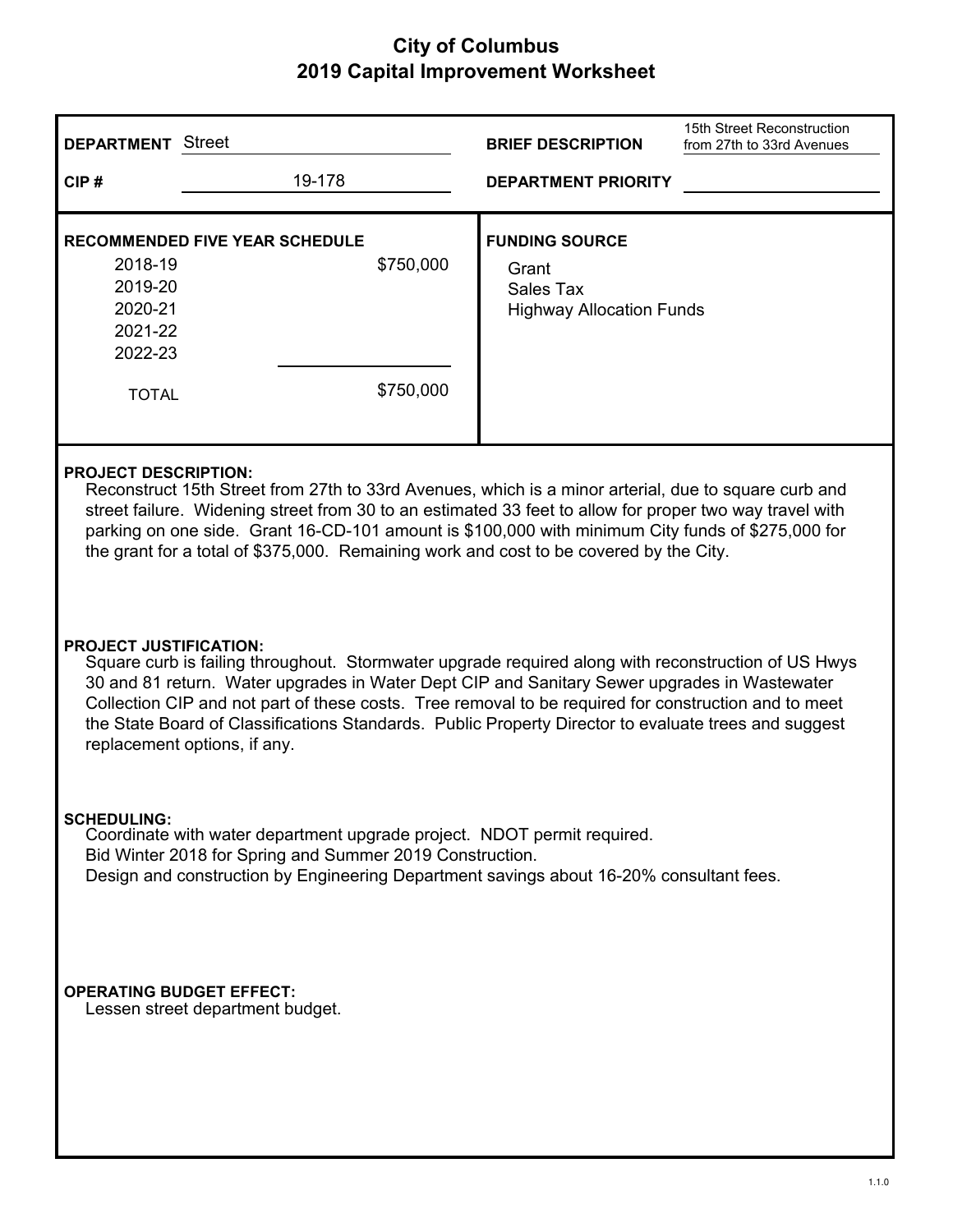| <b>DEPARTMENT</b> Street                                                                                                                                                                                                                                                                                                                                                                                                                 |                                                                                                                                                                                                                                                                                                     | <b>BRIEF DESCRIPTION</b>                                                                                                        | SID178 - 3rd Ave from 8th<br>Street to South 3rd Street |
|------------------------------------------------------------------------------------------------------------------------------------------------------------------------------------------------------------------------------------------------------------------------------------------------------------------------------------------------------------------------------------------------------------------------------------------|-----------------------------------------------------------------------------------------------------------------------------------------------------------------------------------------------------------------------------------------------------------------------------------------------------|---------------------------------------------------------------------------------------------------------------------------------|---------------------------------------------------------|
| CIP#                                                                                                                                                                                                                                                                                                                                                                                                                                     | 19-179                                                                                                                                                                                                                                                                                              | <b>DEPARTMENT PRIORITY</b>                                                                                                      |                                                         |
| 2018-19<br>2019-20<br>2020-21<br>2021-22<br>2022-23<br><b>TOTAL</b>                                                                                                                                                                                                                                                                                                                                                                      | <b>RECOMMENDED FIVE YEAR SCHEDULE</b><br>\$100,000<br>\$1,600,000<br>\$1,700,000                                                                                                                                                                                                                    | <b>FUNDING SOURCE</b><br>STP Federal Funds 80% (capped)<br>Debt/Sales Tax (general obligation and<br>overages of capped limits) | Benefiting Property Assessments 20% (capped)            |
| <b>PROJECT DESCRIPTION:</b><br>Continue with property acquisition, final design, and construction as part of the Nebraska Department of<br>Transportation (NDOT) Surface Transportation Program (STP) funding. The project is a Federal<br>Highway Administration (FHWA) full federal oversite project. Responsible charge (RC) services after<br>property acquisition transfers to NDOT.                                                |                                                                                                                                                                                                                                                                                                     |                                                                                                                                 |                                                         |
| <b>PROJECT JUSTIFICATION:</b><br>Approved SID178. Current roadway is in very bad condition requiring a lot of Street Department time<br>and maintenance. Gilmore & Associates, Inc. is providing preliminary design and right of way design<br>and will be obtained for final design. FHU provided National Environmental Policy Act (NEPA) services.<br>Midwest Right-of-Way Services to be obtained for property acquisition services. |                                                                                                                                                                                                                                                                                                     |                                                                                                                                 |                                                         |
| <b>SCHEDULING:</b><br>2018-2019: Property acquisitions.<br>2019-2020: Construction, subject to federal funding reauthorization and NDOT and FHWA timely<br>approvals.                                                                                                                                                                                                                                                                    |                                                                                                                                                                                                                                                                                                     |                                                                                                                                 |                                                         |
| <b>OPERATING BUDGET EFFECT:</b><br>of that CDBG grant.                                                                                                                                                                                                                                                                                                                                                                                   | NDOT STP is typically an 80-20 split; however, NDOT and benefiting property assessment amounts<br>are capped. General obligation to pay for excess amounts over capped limits and per agreement<br>assessments associated with Centennial Park 6th (NeighborWorks Northeast Nebraska) as City share |                                                                                                                                 |                                                         |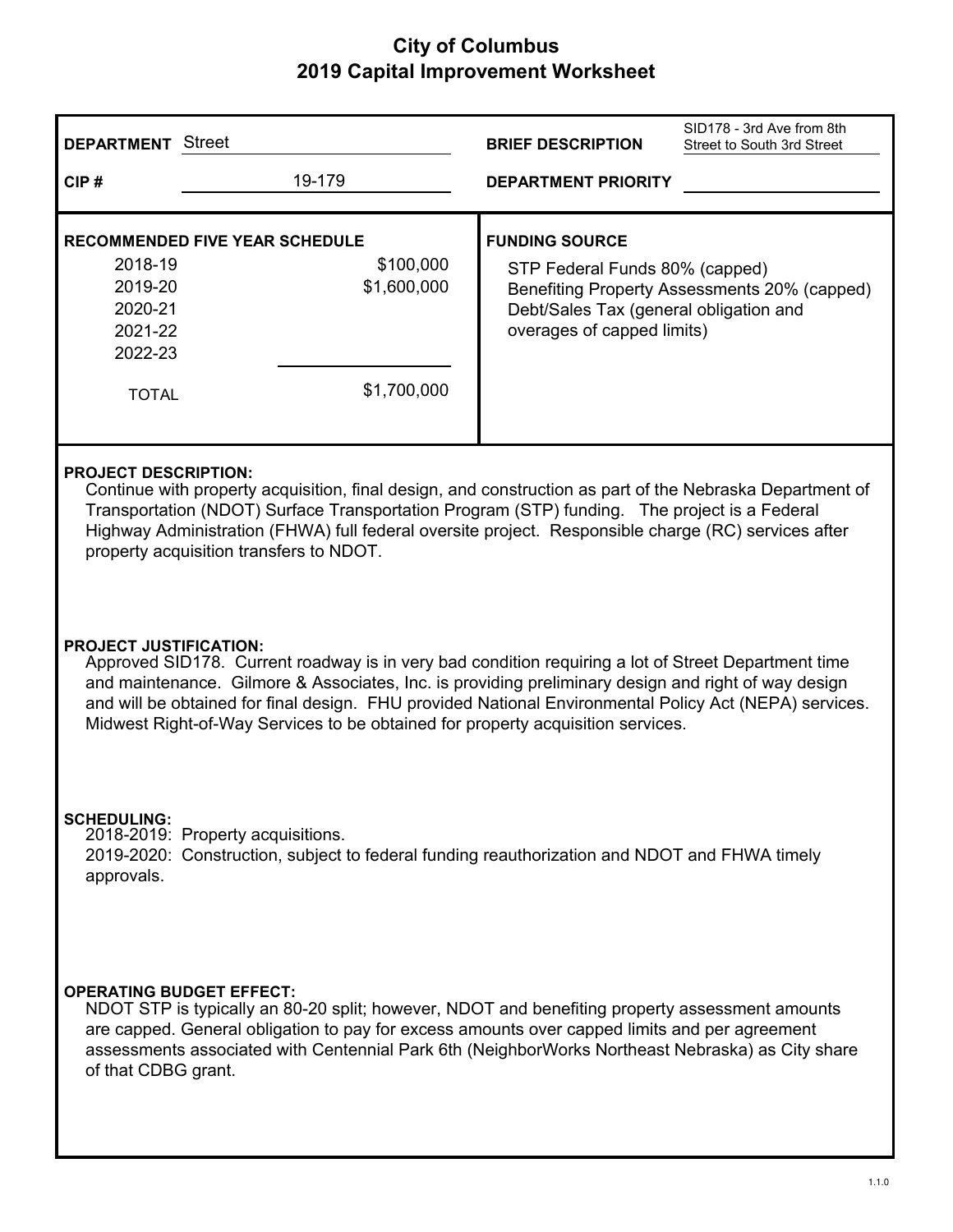| <b>DEPARTMENT</b> Street                                                                                                                                                                                                                                                                                                                                                                                                                    | SID 48th Ave from 38th St to<br><b>BRIEF DESCRIPTION</b><br>Lost Creek Pkwy                                                                          |  |
|---------------------------------------------------------------------------------------------------------------------------------------------------------------------------------------------------------------------------------------------------------------------------------------------------------------------------------------------------------------------------------------------------------------------------------------------|------------------------------------------------------------------------------------------------------------------------------------------------------|--|
| 19-180<br>CIP#                                                                                                                                                                                                                                                                                                                                                                                                                              | <b>DEPARTMENT PRIORITY</b>                                                                                                                           |  |
| <b>RECOMMENDED FIVE YEAR SCHEDULE</b><br>2018-19<br>\$1,900,000<br>2019-20<br>2020-21<br>2021-22<br>2022-23<br>\$1,900,000<br><b>TOTAL</b>                                                                                                                                                                                                                                                                                                  | <b>FUNDING SOURCE</b><br>Federal Funds Purchase Program (FFPP) funds<br>20% Special Assessments to benefiting<br>property owners<br><b>Sales Tax</b> |  |
| <b>PROJECT DESCRIPTION:</b><br>Requested Street Improvement District (SID) for concrete street paving, drainage improvements on<br>48th Avenue from 38th Street to Lost Creek Parkway. SID on 48th Avenue would be 3-lane, 41-foot<br>wide, urban section with pavement design to be heavy truck traffic as it is a truck route. Traffic signal at<br>48th Avenue and Lost Creek Parkway to be studied and constructed, if found warranted. |                                                                                                                                                      |  |
| <b>PROJECT JUSTIFICATION:</b><br>The proposed project and projected adjacent property developments will carry increased traffic<br>resulting in the need to construct an urban street section to meet the Board of Classification and<br>Standards guidelines.                                                                                                                                                                              |                                                                                                                                                      |  |
| <b>SCHEDULING:</b><br>SID would require approval prior to design phase services.<br>Traffic signal study, design, and construction engineering to be by a consultant.                                                                                                                                                                                                                                                                       |                                                                                                                                                      |  |
| <b>OPERATING BUDGET EFFECT:</b><br>FFPP funded 80% with remaining 20% assessed to benefiting properties along 48th Avenue.<br>Less Street Department maintenance.                                                                                                                                                                                                                                                                           |                                                                                                                                                      |  |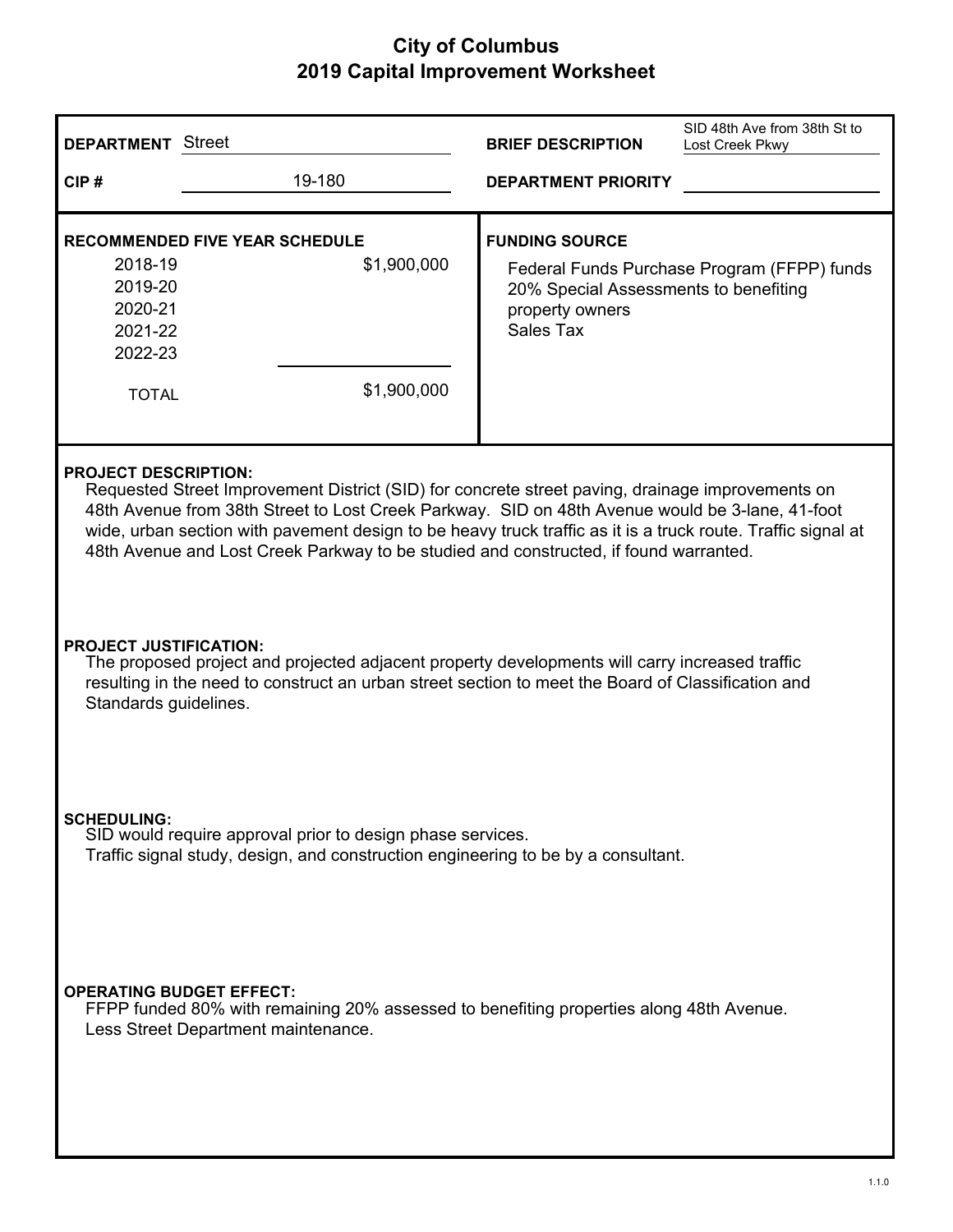| <b>DEPARTMENT</b> Street                                                                                                                                                    |                                                                                                                                                                                                                                                                                                                                                                                                                                                                                                                                                                                                                                                                                                                                                             | <b>BRIEF DESCRIPTION</b>                                             | US Highway 30/23rd Street<br><b>Reconstruction Betterment</b> |
|-----------------------------------------------------------------------------------------------------------------------------------------------------------------------------|-------------------------------------------------------------------------------------------------------------------------------------------------------------------------------------------------------------------------------------------------------------------------------------------------------------------------------------------------------------------------------------------------------------------------------------------------------------------------------------------------------------------------------------------------------------------------------------------------------------------------------------------------------------------------------------------------------------------------------------------------------------|----------------------------------------------------------------------|---------------------------------------------------------------|
| CIP#                                                                                                                                                                        | 19-181                                                                                                                                                                                                                                                                                                                                                                                                                                                                                                                                                                                                                                                                                                                                                      | <b>DEPARTMENT PRIORITY</b>                                           |                                                               |
| 2018-19<br>2019-20<br>2020-21<br>2021-22<br>2022-23<br><b>TOTAL</b>                                                                                                         | <b>RECOMMENDED FIVE YEAR SCHEDULE</b><br>\$150,000<br>\$100,000<br>\$100,000<br>\$4,400,000<br>\$1,000,000<br>\$5,750,000                                                                                                                                                                                                                                                                                                                                                                                                                                                                                                                                                                                                                                   | <b>FUNDING SOURCE</b><br>Sales Tax<br>Debt<br>Aesthetic Improvements | Possible Street Improvement Assessment for                    |
| of \$500,000.<br>50 years.                                                                                                                                                  | <b>PROJECT DESCRIPTION:</b><br>Nebraska Department of Transportation (NDOT) design project of 2.69 miles to include the total<br>removal and reconstruction of 23rd Street from near 32nd Avenue to East 11th Avenue. NDOT<br>estimated cost is \$20,000,000. City participation in any betterment and aesthetic improvements,<br>including streetscaping and side streets and 20% of non-betterment costs plus a streetscaping cost cap<br>Water and Sanitary Sewer improvements in respective department CIPs and are not part of this cost.<br>City evaluation and design consultants are the same as NDOT's.<br><b>PROJECT JUSTIFICATION:</b><br>Replace aging infrastructure and provide aesthetic improvements. The life expectancy of the project is |                                                                      |                                                               |
| <b>SCHEDULING:</b><br>Programmed and scheduled by Nebraska Department of Transportation.<br>Construction date subject to change. Anticipated construction over two seasons. |                                                                                                                                                                                                                                                                                                                                                                                                                                                                                                                                                                                                                                                                                                                                                             |                                                                      |                                                               |
| <b>OPERATING BUDGET EFFECT:</b>                                                                                                                                             | May result in increased Street and/or Park Department maintenance per NDOT-City Agreement.                                                                                                                                                                                                                                                                                                                                                                                                                                                                                                                                                                                                                                                                  |                                                                      |                                                               |

 $\overline{\phantom{a}}$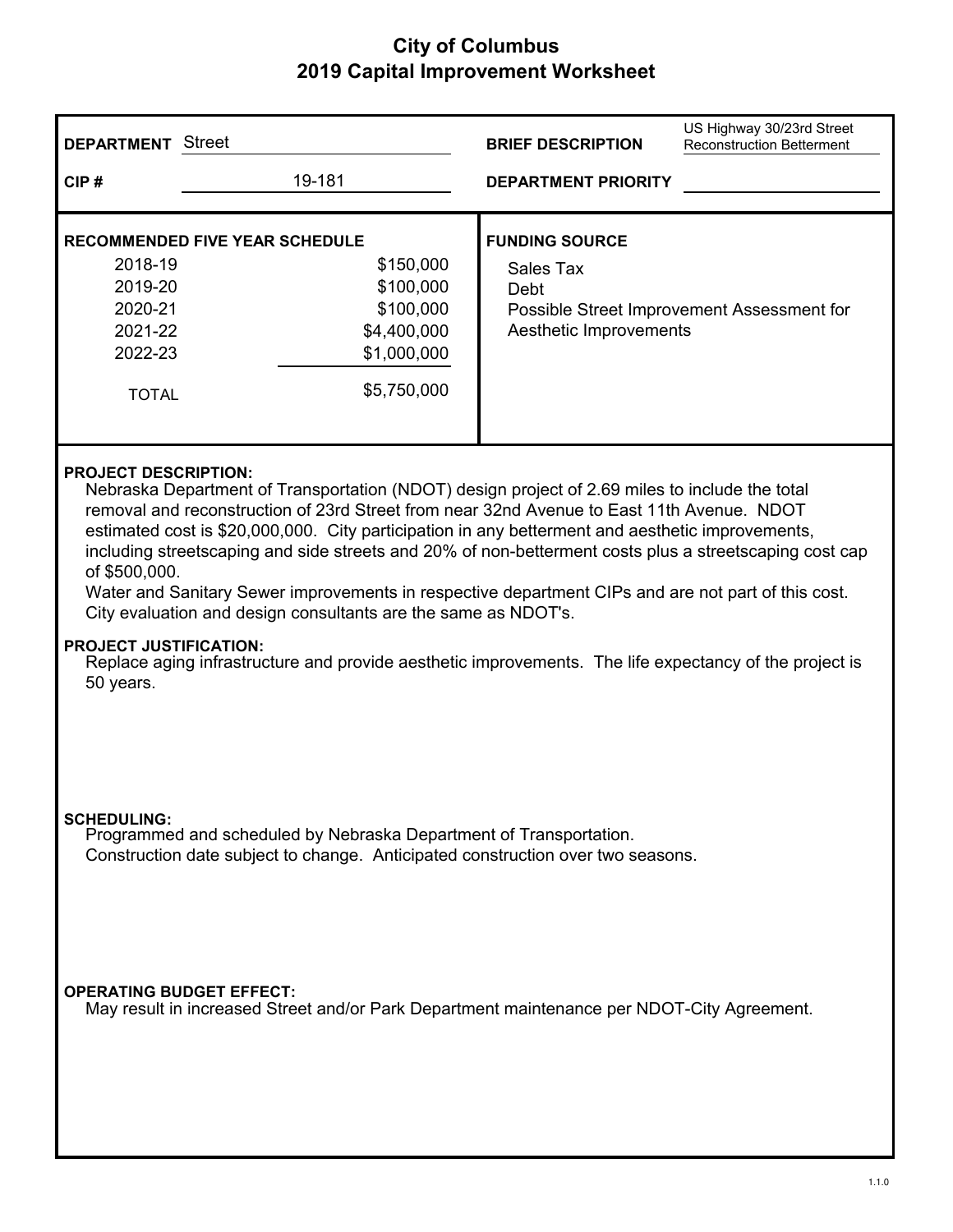| <b>DEPARTMENT</b> Street                                                                                                                                                                                                                                                                                                                                                                                                                                                                                     |                                                                     | <b>BRIEF DESCRIPTION</b><br>23rd St and 48th Avenue SID                                                                                            |
|--------------------------------------------------------------------------------------------------------------------------------------------------------------------------------------------------------------------------------------------------------------------------------------------------------------------------------------------------------------------------------------------------------------------------------------------------------------------------------------------------------------|---------------------------------------------------------------------|----------------------------------------------------------------------------------------------------------------------------------------------------|
| CIP#                                                                                                                                                                                                                                                                                                                                                                                                                                                                                                         | 19-182                                                              | <b>DEPARTMENT PRIORITY</b>                                                                                                                         |
| 2018-19<br>2019-20<br>2020-21<br>2021-22<br>2022-23<br><b>TOTAL</b>                                                                                                                                                                                                                                                                                                                                                                                                                                          | <b>RECOMMENDED FIVE YEAR SCHEDULE</b><br>\$1,900,000<br>\$1,900,000 | <b>FUNDING SOURCE</b><br>Federal Funds Purchase Program (FFPP) funds<br>20% special assessments to benefiting property<br>Sales Tax<br><b>Debt</b> |
| <b>PROJECT DESCRIPTION:</b><br>Requested Street Improvement District (SID) for concrete street paving and drainage improvements on<br>23rd Street from the Union Pacific Railroad (Nebraska Central) tracts to the west corporate limits and<br>on 48th Avenue from north of 23rd Street to south of Bradshaw Park entrance. 23rd Street would be 3-<br>lane, 41-foot wide, urban section and 48th Avenue would be 2-lane, 33-foot wide, urban section.<br>Pavement design would be for heavy truck traffic. |                                                                     |                                                                                                                                                    |
| <b>PROJECT JUSTIFICATION:</b><br>Majority adjacent property owner request. Both segments of 23rd Street and 48th Avenue paving are in<br>poor shape and is highly traveled. Current rural section does not meet the Board of Classification and<br>Standards guidelines and would be designed to meet them as an urban section.                                                                                                                                                                              |                                                                     |                                                                                                                                                    |
| <b>SCHEDULING:</b><br>SID must be approved prior to design phase services.                                                                                                                                                                                                                                                                                                                                                                                                                                   |                                                                     |                                                                                                                                                    |
| <b>OPERATING BUDGET EFFECT:</b><br>FFPP funded 80% with remaining 20% assessed to benefiting properties in the SID.<br>Less Street Department maintenance.                                                                                                                                                                                                                                                                                                                                                   |                                                                     |                                                                                                                                                    |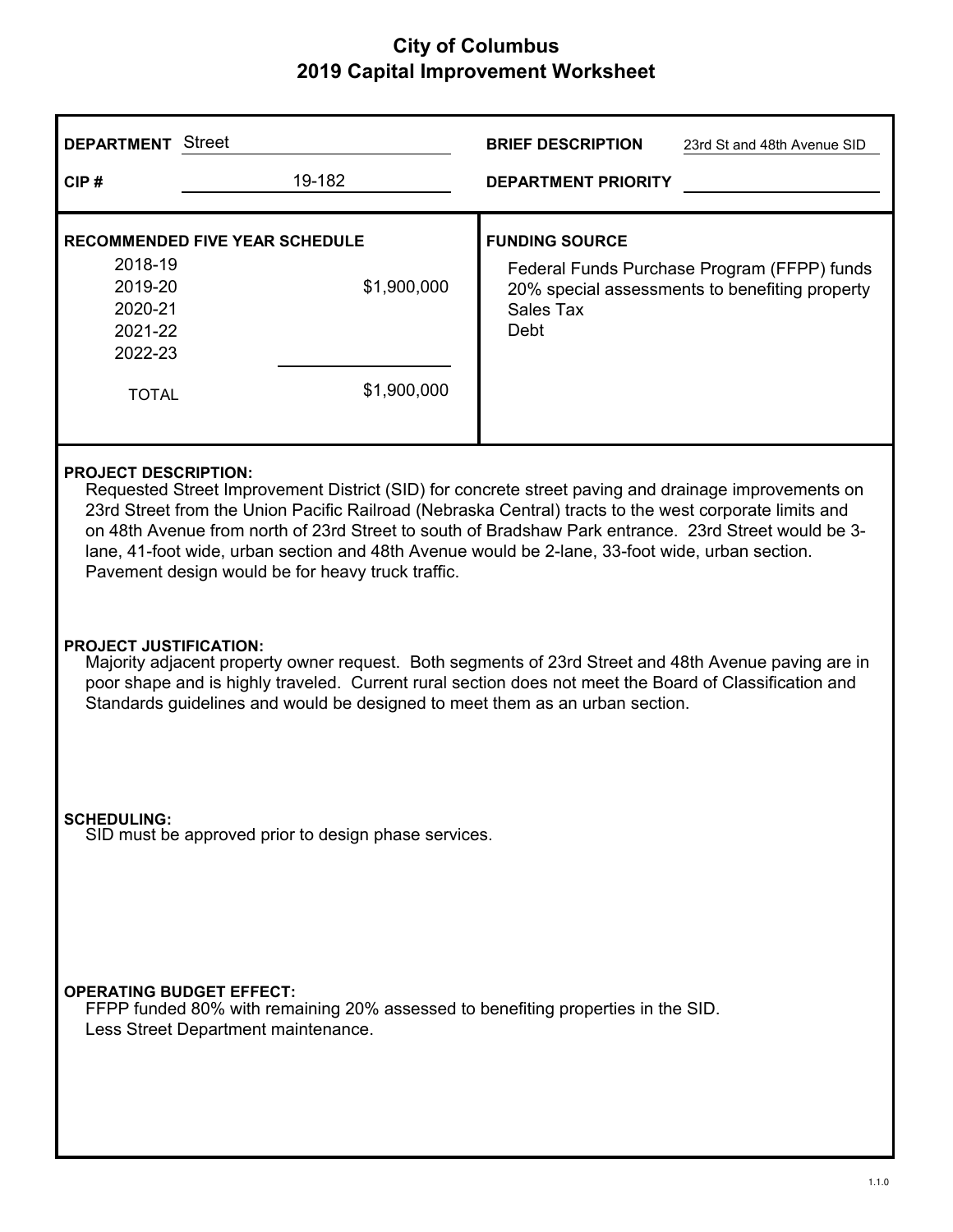| <b>DEPARTMENT</b> Street                                                                                                                                                                                                                                                                                                                                                                                                                                                               |                                                                                                                                 | <b>BRIEF DESCRIPTION</b>           | <b>City Wide Pavement</b><br>Rehabilitation |
|----------------------------------------------------------------------------------------------------------------------------------------------------------------------------------------------------------------------------------------------------------------------------------------------------------------------------------------------------------------------------------------------------------------------------------------------------------------------------------------|---------------------------------------------------------------------------------------------------------------------------------|------------------------------------|---------------------------------------------|
| CIP#                                                                                                                                                                                                                                                                                                                                                                                                                                                                                   | 19-183                                                                                                                          | <b>DEPARTMENT PRIORITY</b>         |                                             |
| 2018-19<br>2019-20<br>2020-21<br>2021-22<br>2022-23<br><b>TOTAL</b>                                                                                                                                                                                                                                                                                                                                                                                                                    | <b>RECOMMENDED FIVE YEAR SCHEDULE</b><br>\$1,000,000<br>\$1,800,000<br>\$1,900,000<br>\$1,900,000<br>\$1,900,000<br>\$8,500,000 | <b>FUNDING SOURCE</b><br>Sales Tax |                                             |
| <b>PROJECT DESCRIPTION:</b><br>Continuation of the City street maintenance program which includes the combination of concrete and<br>asphalt overlay.<br>Locations, as determined by annual evaluation, including arterial/collector and residential streets.                                                                                                                                                                                                                          |                                                                                                                                 |                                    |                                             |
| <b>PROJECT JUSTIFICATION:</b><br>Replace broken and cracked panel sections of paved streets to lessen water entering the subgrade,<br>which shortens the life span. Seal roadways with asphalt overlays or sealants.<br>Projects may be multi-phased to provide maximum efficiency in type of construction and timing of bids<br>and/or quotes. Asphalt construction is dependent on annual location of plants in proximity to the City,<br>thus overlays will be determined annually. |                                                                                                                                 |                                    |                                             |
| <b>SCHEDULING:</b><br>Prioritize on-going maintenance of degraded segments of the paved street system.<br>Design and construction phase services by the Engineering Department saves 16-20% in consultant<br>fees.                                                                                                                                                                                                                                                                     |                                                                                                                                 |                                    |                                             |
| <b>OPERATING BUDGET EFFECT:</b><br>Reduce maintenance expense for Street Department.                                                                                                                                                                                                                                                                                                                                                                                                   |                                                                                                                                 |                                    |                                             |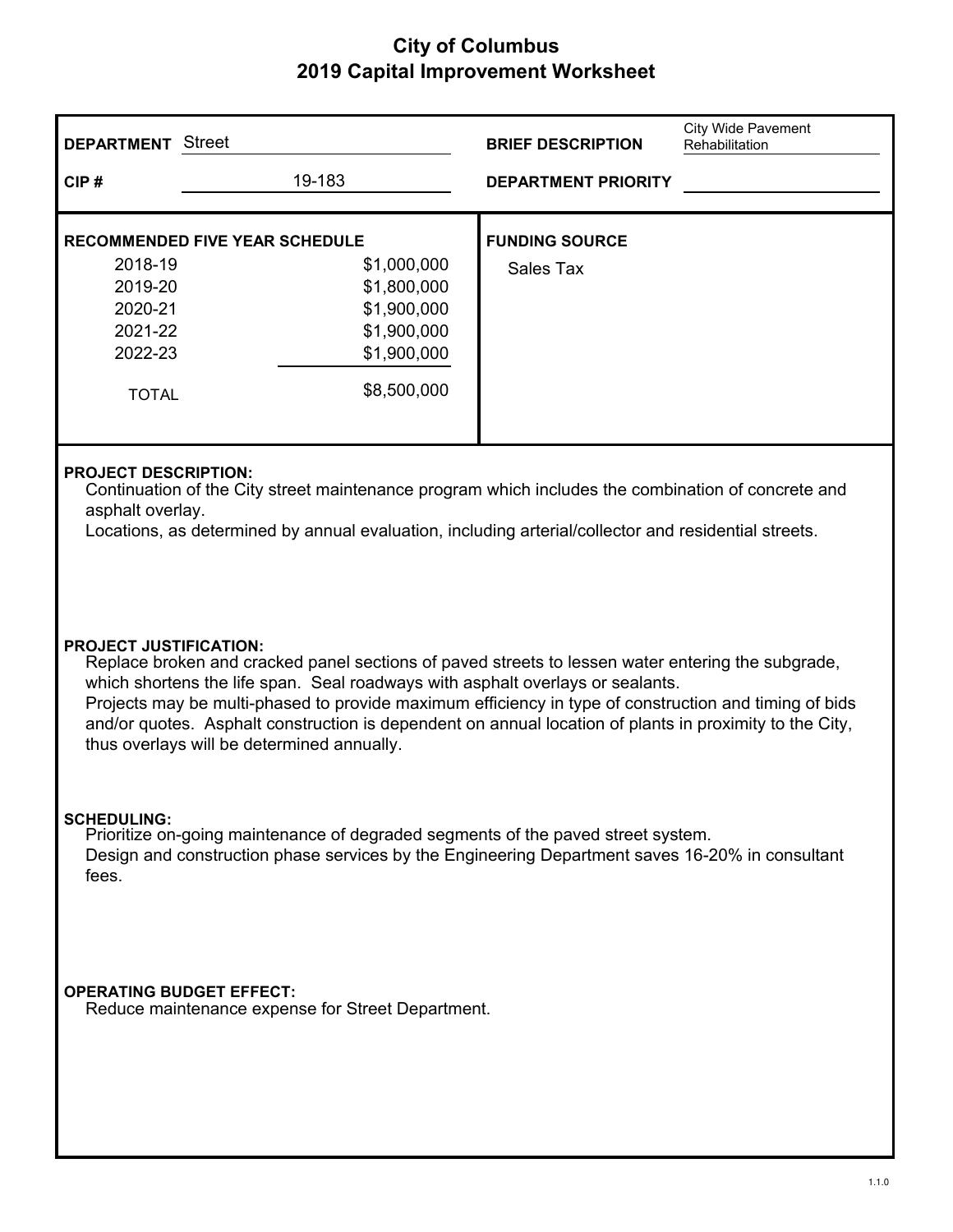| <b>DEPARTMENT</b> Street                                                                                                                                                                                                                                                                                                                                                                                                                                                                                                |                                       |                      | <b>BRIEF DESCRIPTION</b>           | South Thoroughfare Study |
|-------------------------------------------------------------------------------------------------------------------------------------------------------------------------------------------------------------------------------------------------------------------------------------------------------------------------------------------------------------------------------------------------------------------------------------------------------------------------------------------------------------------------|---------------------------------------|----------------------|------------------------------------|--------------------------|
| CIP#                                                                                                                                                                                                                                                                                                                                                                                                                                                                                                                    | 19-184                                |                      | <b>DEPARTMENT PRIORITY</b>         |                          |
| 2018-19<br>2019-20<br>2020-21<br>2021-22<br>2022-23<br><b>TOTAL</b>                                                                                                                                                                                                                                                                                                                                                                                                                                                     | <b>RECOMMENDED FIVE YEAR SCHEDULE</b> | \$75,000<br>\$75,000 | <b>FUNDING SOURCE</b><br>Sales Tax |                          |
| <b>PROJECT DESCRIPTION:</b><br>Traffic evaluation of the City's south traffic thoroughfare system to study the existing east-west system,<br>options for improvements, and budgetary cost estimates. The main south focus will be from the UPRR<br>tracks south to the corporate limits and from 33rd Avenue (US Highways 30 & 81) east to the corporate<br>limits. Options will include expansions of existing and/or additional thoroughfares.                                                                        |                                       |                      |                                    |                          |
| <b>PROJECT JUSTIFICATION:</b><br>The 3rd Avenue viaduct is scheduled to open by the start of the 2018-2019 fiscal year; the 12th Avenue<br>viaduct is scheduled to open in late 2020; and 21st and 25th Avenues at grade crossings are schedule<br>to close in late 2020. The changes may result in revised traffic patterns and volumes on the south<br>thoroughfare system than was anticipated in the viaduct traffic analysis. The result is the need for an<br>evaluation of the southern east-west thoroughfares. |                                       |                      |                                    |                          |
| <b>SCHEDULING:</b><br>2019 deliverables.                                                                                                                                                                                                                                                                                                                                                                                                                                                                                |                                       |                      |                                    |                          |
| <b>OPERATING BUDGET EFFECT:</b>                                                                                                                                                                                                                                                                                                                                                                                                                                                                                         |                                       |                      |                                    |                          |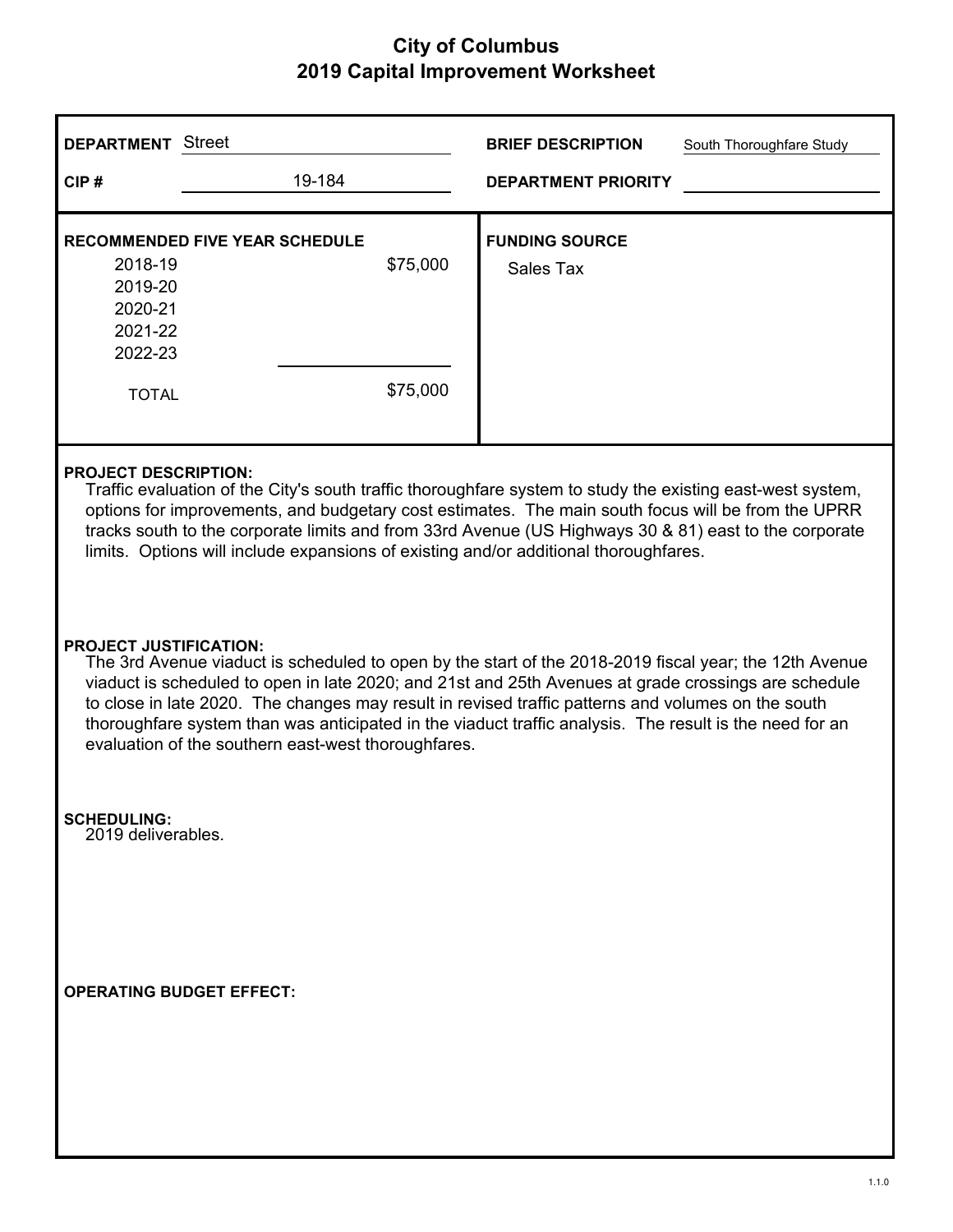| <b>DEPARTMENT</b> Street                                                                                                                                                                                                                                                                                                                                                                                                                                                   |                                                                     | <b>BRIEF DESCRIPTION</b>                                               | 48th Ave and Lost Creek Pkwy<br>Private Development Imps. |
|----------------------------------------------------------------------------------------------------------------------------------------------------------------------------------------------------------------------------------------------------------------------------------------------------------------------------------------------------------------------------------------------------------------------------------------------------------------------------|---------------------------------------------------------------------|------------------------------------------------------------------------|-----------------------------------------------------------|
| CIP#                                                                                                                                                                                                                                                                                                                                                                                                                                                                       | 19-185                                                              | <b>DEPARTMENT PRIORITY</b>                                             |                                                           |
| 2018-19<br>2019-20<br>2020-21<br>2021-22<br>2022-23<br><b>TOTAL</b>                                                                                                                                                                                                                                                                                                                                                                                                        | <b>RECOMMENDED FIVE YEAR SCHEDULE</b><br>\$1,600,000<br>\$1,600,000 | <b>FUNDING SOURCE</b><br><b>Private Development Funds</b><br>Sales Tax |                                                           |
| <b>PROJECT DESCRIPTION:</b><br>Paving, storm sewer, water, sanitary sewer of internal development within public right-of-way.<br>Development is located in the southeast corner of 48th Avenue and Lost Creek Parkway. Internal<br>street to connect 48th Avenue to 42nd Street. Street widths will be 33-feet wide, urban section. Water<br>8-inch in diameter. Sewer 8-inch in diameter. Storm sewer system to include inlets, piping, and<br>detention/treatment cells. |                                                                     |                                                                        |                                                           |
| <b>PROJECT JUSTIFICATION:</b><br>Urban street section to meet the Board of Classification and Standards guidelines.<br>Water design to meet Nebraska Department of Health and Human Services standards.<br>Sewer design to meet Nebraska Department of Environmental Quality standards.                                                                                                                                                                                    |                                                                     |                                                                        |                                                           |
| <b>SCHEDULING:</b><br>Projected 2019 construction season to correspond to private development work.                                                                                                                                                                                                                                                                                                                                                                        |                                                                     |                                                                        |                                                           |
| <b>OPERATING BUDGET EFFECT:</b><br>Internal development costs to be reimbursement to City by developer.<br>Slight increase in street, water, and sewer departments maintenance.                                                                                                                                                                                                                                                                                            |                                                                     |                                                                        |                                                           |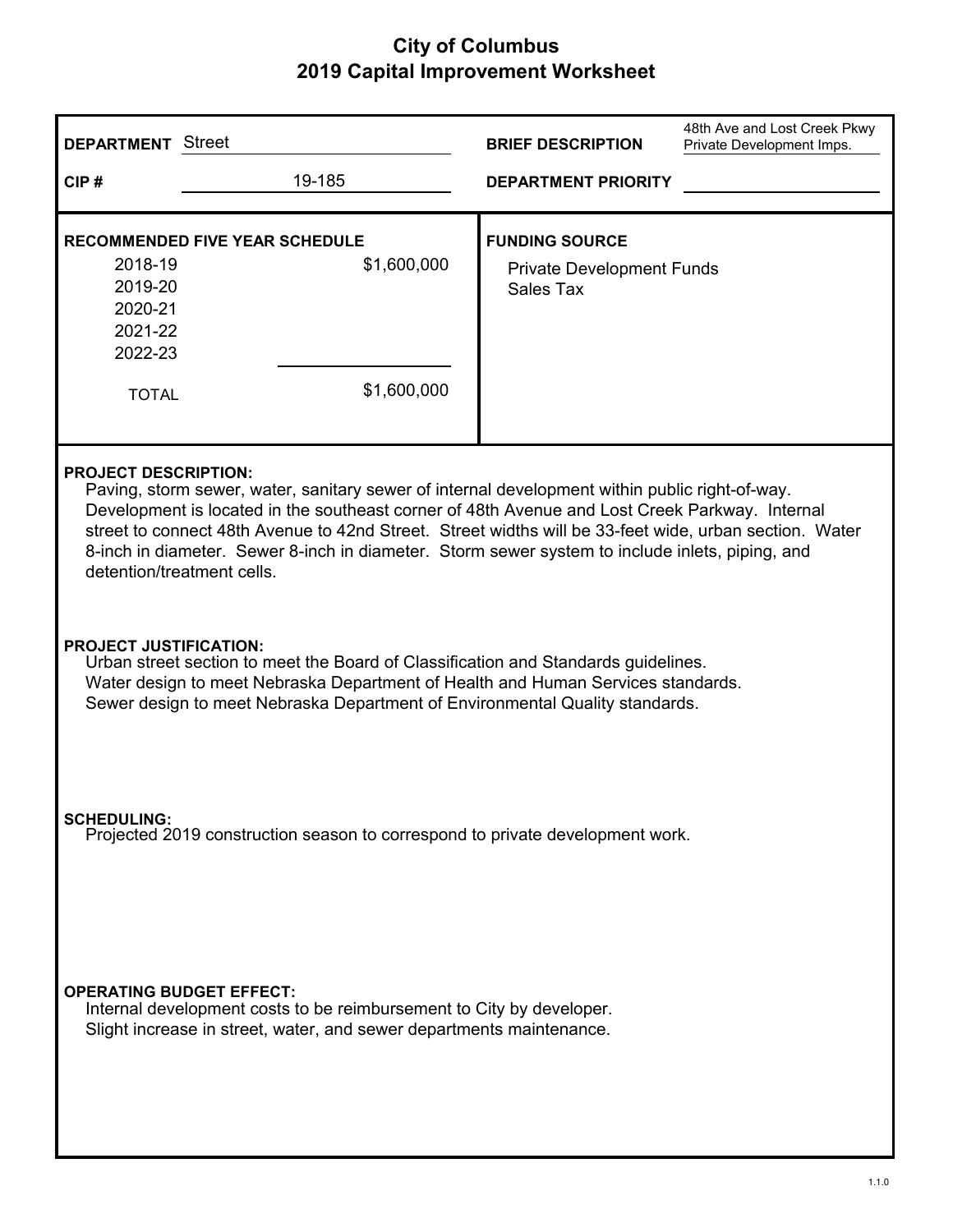| <b>DEPARTMENT</b> Street                                                                                                                                                                                                                                                                                                                                | <b>BRIEF DESCRIPTION</b><br>East Pawnee Park Paving                           |  |
|---------------------------------------------------------------------------------------------------------------------------------------------------------------------------------------------------------------------------------------------------------------------------------------------------------------------------------------------------------|-------------------------------------------------------------------------------|--|
| 19-186<br>CIP#                                                                                                                                                                                                                                                                                                                                          | <b>DEPARTMENT PRIORITY</b>                                                    |  |
| <b>RECOMMENDED FIVE YEAR SCHEDULE</b><br>2018-19<br>\$800,000<br>2019-20<br>2020-21<br>2021-22<br>2022-23<br>\$800,000<br><b>TOTAL</b>                                                                                                                                                                                                                  | <b>FUNDING SOURCE</b><br>Sales Tax<br><b>Highway Allocation Funds</b><br>Debt |  |
| <b>PROJECT DESCRIPTION:</b><br>Concrete pave East Pawnee Park roadways and parking areas.<br>East Pawnee Park Drive (North) from US Hwy 81/30 undercrossing to north line of the park at 26th<br>Avenue (does not include paving 26th Avenue from the park to 5th Street) and East Pawnee Park Drive<br>(South) connecting to East Pawnee Park (North). |                                                                               |  |
| <b>PROJECT JUSTIFICATION:</b><br>Added traffic and maintenance in Pawnee Park.<br>Road deterioration is increasing.<br>Park roads are part of the City lane miles and design to meet Board of Classifications and Standards.                                                                                                                            |                                                                               |  |
| <b>SCHEDULING:</b><br>Design and construction phase services by Engineering Department saves 16-20% in consultant fees.                                                                                                                                                                                                                                 |                                                                               |  |
| <b>OPERATING BUDGET EFFECT:</b><br>Lessen Park Department maintenance.                                                                                                                                                                                                                                                                                  |                                                                               |  |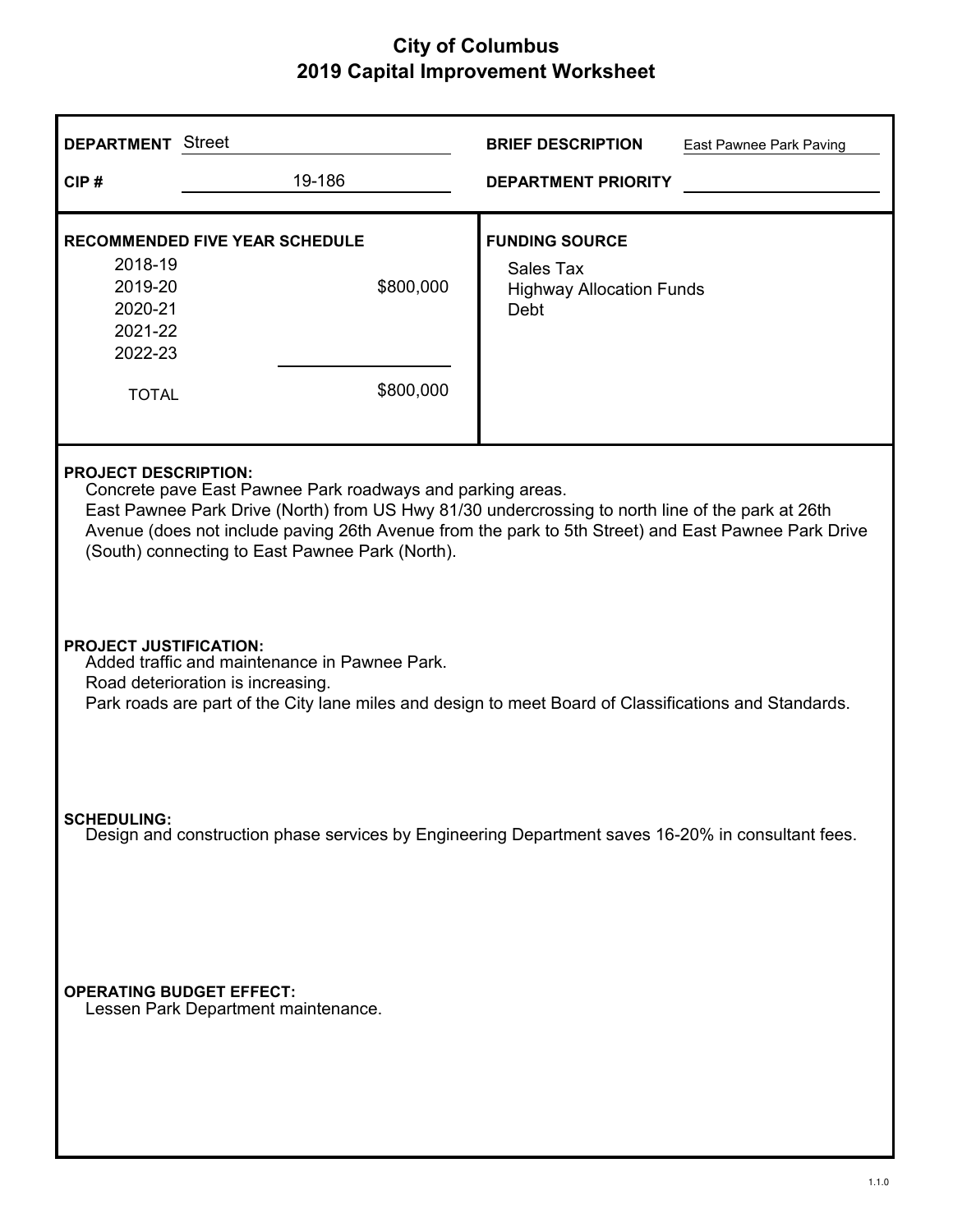| <b>DEPARTMENT</b> Street                                                                                                                                                                                                                                                                                                                                                                                    |                                                                 | <b>BRIEF DESCRIPTION</b>                  | Downtown Traffic Signal and<br>Intersection Improvements |
|-------------------------------------------------------------------------------------------------------------------------------------------------------------------------------------------------------------------------------------------------------------------------------------------------------------------------------------------------------------------------------------------------------------|-----------------------------------------------------------------|-------------------------------------------|----------------------------------------------------------|
| CIP#                                                                                                                                                                                                                                                                                                                                                                                                        | 19-187                                                          | <b>DEPARTMENT PRIORITY</b>                |                                                          |
| 2018-19<br>2019-20<br>2020-21<br>2021-22<br>2022-23<br><b>TOTAL</b>                                                                                                                                                                                                                                                                                                                                         | <b>RECOMMENDED FIVE YEAR SCHEDULE</b><br>\$900,000<br>\$900,000 | <b>FUNDING SOURCE</b><br><b>Sales Tax</b> |                                                          |
| <b>PROJECT DESCRIPTION:</b><br>Continuation of downtown signal study and evaluations.<br>Removal or replacement of traffic signals including associated intersection improvements to meet ADA<br>(Americans with Disability Act) compliance and line of sight for signage and the safety of pedestrians.<br>Replace traffic signals in old models with hard to locate parts and having electrical problems. |                                                                 |                                           |                                                          |
| <b>PROJECT JUSTIFICATION:</b><br>Previous downtown traffic signal study recommendation implementation.<br>Downtown signals continue to fail causing large increases in service calls and expense.<br>Signals causing vehicles delays and increased costs to the public.                                                                                                                                     |                                                                 |                                           |                                                          |
| <b>SCHEDULING:</b><br>Signal replacement in Winter 2018-2019. ADA ramp replacement Spring/Summer 2019.                                                                                                                                                                                                                                                                                                      |                                                                 |                                           |                                                          |
| <b>OPERATING BUDGET EFFECT:</b>                                                                                                                                                                                                                                                                                                                                                                             | Lessen Street Department maintenance costs.                     |                                           |                                                          |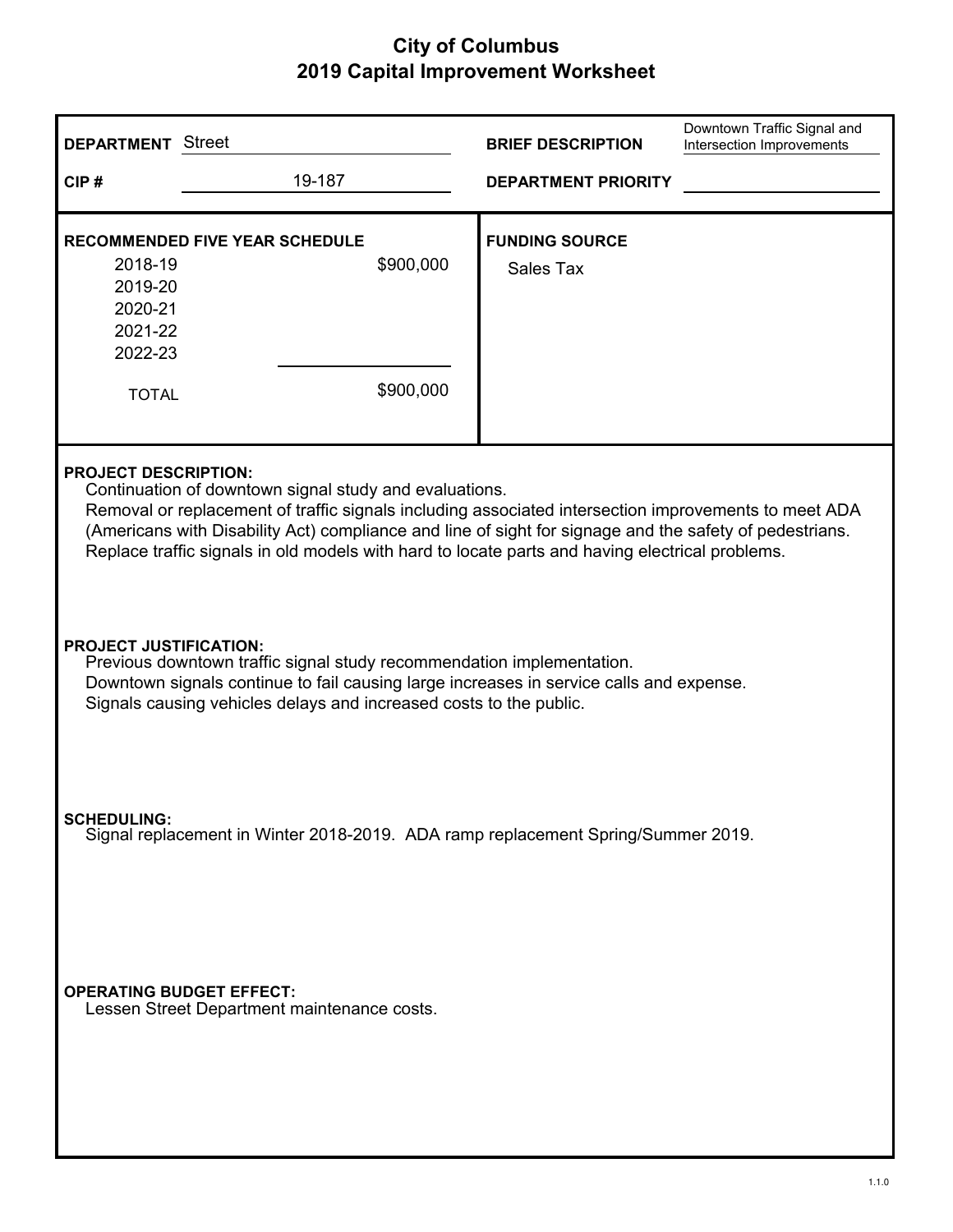| <b>DEPARTMENT</b> Street<br>CIP#                                                                                                                                                                                                             | 19-189                                                                                                               | <b>BRIEF DESCRIPTION</b><br><b>DEPARTMENT PRIORITY</b> | Subdivisions or Miscellaneous<br>Improvements - City Share |
|----------------------------------------------------------------------------------------------------------------------------------------------------------------------------------------------------------------------------------------------|----------------------------------------------------------------------------------------------------------------------|--------------------------------------------------------|------------------------------------------------------------|
| 2018-19<br>2019-20<br>2020-21<br>2021-22<br>2022-23<br><b>TOTAL</b>                                                                                                                                                                          | <b>RECOMMENDED FIVE YEAR SCHEDULE</b><br>\$50,000<br>\$250,000<br>\$250,000<br>\$250,000<br>\$250,000<br>\$1,050,000 | <b>FUNDING SOURCE</b><br><b>Sales Tax</b>              |                                                            |
| <b>PROJECT DESCRIPTION:</b><br>City share of subdivisions paving including extra width, extra depth intersections, and storm sewer<br>oversizing.<br>City share of negotiated improvements.<br>City adjacent property share of improvements. |                                                                                                                      |                                                        |                                                            |
| <b>PROJECT JUSTIFICATION:</b><br>In accordance with City Resolution or agreement.                                                                                                                                                            |                                                                                                                      |                                                        |                                                            |
| <b>SCHEDULING:</b><br>As required due to subdivision development or agreement.                                                                                                                                                               |                                                                                                                      |                                                        |                                                            |
| <b>OPERATING BUDGET EFFECT:</b>                                                                                                                                                                                                              |                                                                                                                      |                                                        |                                                            |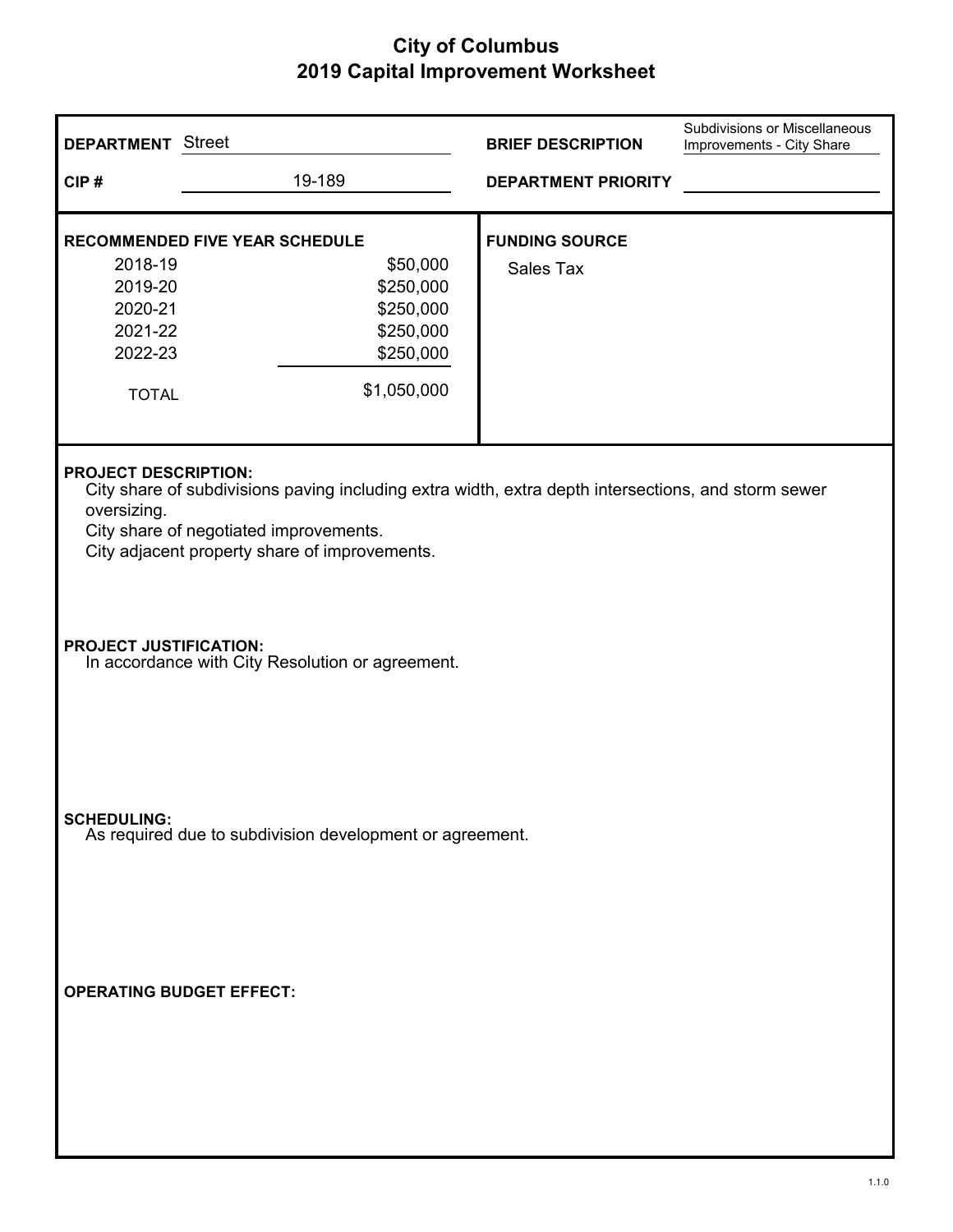| <b>DEPARTMENT</b> Street                                                                                                                                                                                                                                                                                                                        |                                                                         | <b>BRIEF DESCRIPTION</b>   | <b>School Crossing Signal</b><br>Upgrades |
|-------------------------------------------------------------------------------------------------------------------------------------------------------------------------------------------------------------------------------------------------------------------------------------------------------------------------------------------------|-------------------------------------------------------------------------|----------------------------|-------------------------------------------|
| CIP#                                                                                                                                                                                                                                                                                                                                            | 19-190                                                                  | <b>DEPARTMENT PRIORITY</b> |                                           |
|                                                                                                                                                                                                                                                                                                                                                 |                                                                         |                            |                                           |
|                                                                                                                                                                                                                                                                                                                                                 | <b>RECOMMENDED FIVE YEAR SCHEDULE</b>                                   | <b>FUNDING SOURCE</b>      |                                           |
| 2018-19<br>2019-20                                                                                                                                                                                                                                                                                                                              | \$150,000<br>\$250,000                                                  | Sales Tax                  |                                           |
| 2020-21                                                                                                                                                                                                                                                                                                                                         | \$250,000                                                               |                            |                                           |
| 2021-22                                                                                                                                                                                                                                                                                                                                         | \$150,000                                                               |                            |                                           |
| 2022-23                                                                                                                                                                                                                                                                                                                                         | \$150,000                                                               |                            |                                           |
| <b>TOTAL</b>                                                                                                                                                                                                                                                                                                                                    | \$950,000                                                               |                            |                                           |
|                                                                                                                                                                                                                                                                                                                                                 |                                                                         |                            |                                           |
| <b>PROJECT DESCRIPTION:</b><br>Pending the recommendation of the School and Pedestrian Study, remove, re-construct, or add school<br>and pedestrian actuated or timed crossings and signage in and around schools and churches.                                                                                                                 |                                                                         |                            |                                           |
| <b>PROJECT JUSTIFICATION:</b><br>The need to bring the crossing signals and signage up to meet the Manual of Uniform Traffic Control<br>Devices and the Americans with Disability Act. The design would be Public Rights of Way Accessibility<br>Guidelines (PROWAG) ready. Parts for many of the existing system are not being made currently. |                                                                         |                            |                                           |
| <b>SCHEDULING:</b><br>Annual as need and budget allows until project completion.                                                                                                                                                                                                                                                                |                                                                         |                            |                                           |
| <b>OPERATING BUDGET EFFECT:</b>                                                                                                                                                                                                                                                                                                                 | Lessen Street Department time and maintenance expense on these systems. |                            |                                           |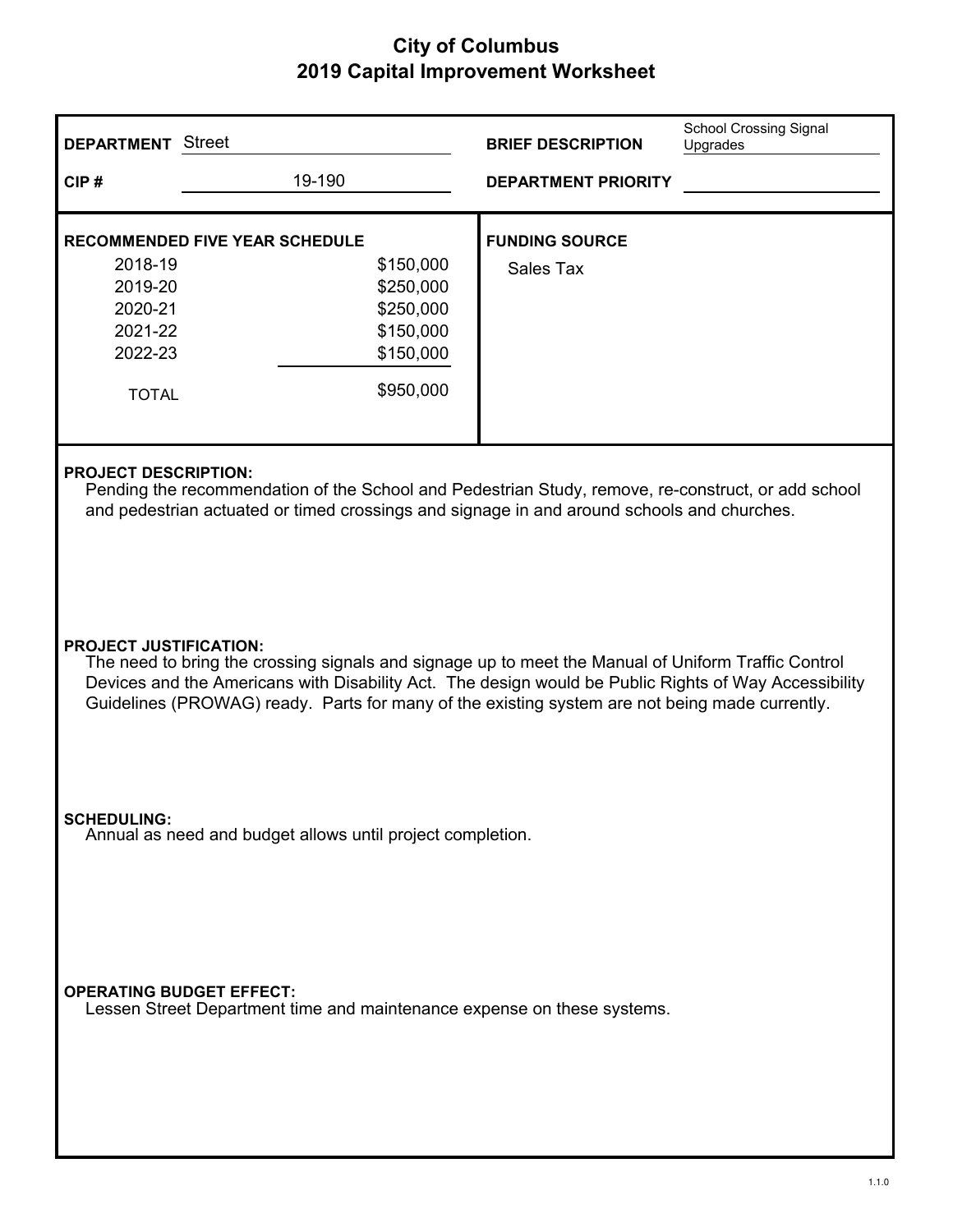| <b>DEPARTMENT</b> Street                                                                                                                                                                                                                                                                                                                                                                                                                   |                                                                                              | <b>BRIEF DESCRIPTION</b>                   | Howard Blvd and 14th St, 33rd<br>Ave to Howard Blvd |  |
|--------------------------------------------------------------------------------------------------------------------------------------------------------------------------------------------------------------------------------------------------------------------------------------------------------------------------------------------------------------------------------------------------------------------------------------------|----------------------------------------------------------------------------------------------|--------------------------------------------|-----------------------------------------------------|--|
| CIP#                                                                                                                                                                                                                                                                                                                                                                                                                                       | 19-191                                                                                       | <b>DEPARTMENT PRIORITY</b>                 |                                                     |  |
| 2018-19<br>2019-20<br>2020-21<br>2021-22<br>2022-23<br><b>TOTAL</b>                                                                                                                                                                                                                                                                                                                                                                        | <b>RECOMMENDED FIVE YEAR SCHEDULE</b><br>\$40,000<br>\$160,000<br>\$2,300,000<br>\$2,500,000 | <b>FUNDING SOURCE</b><br>Sales Tax<br>Debt |                                                     |  |
| <b>PROJECT DESCRIPTION:</b><br>Temporary maintenance asphalt overlay in 2016 in attempt to extend life of the paving from 33rd to<br>41st Avenues.<br>Determination on lane configuration, possible 3-lane, 41-foot wide road by consultant.<br>Roadway, drainage, and sidewalk with Americans with Disability Act (ADA) ramp improvements.<br>Howard Boulevard from 33rd Avenue to 23rd Street.                                           |                                                                                              |                                            |                                                     |  |
| <b>PROJECT JUSTIFICATION:</b><br>Sub-base to paving has failed. Life expectancy of sub-base and paving (prior to maintenance lift)<br>extended beyond typical pavement life.<br>Minor arterial designation due to traffic counts.<br>2018-19: Traffic consultant and geotechnical engineering evaluation and data collection.<br>2019-20: Design phase services.<br>2020-21: Construction, construction engineering, and testing services. |                                                                                              |                                            |                                                     |  |
| <b>SCHEDULING:</b><br>Annual review of maintenance asphalt overlay to determine final schedule.<br>Design and construction years may vary based on pavement evaluation and funding.                                                                                                                                                                                                                                                        |                                                                                              |                                            |                                                     |  |
| <b>OPERATING BUDGET EFFECT:</b><br>Less Street Department maintenance.                                                                                                                                                                                                                                                                                                                                                                     |                                                                                              |                                            |                                                     |  |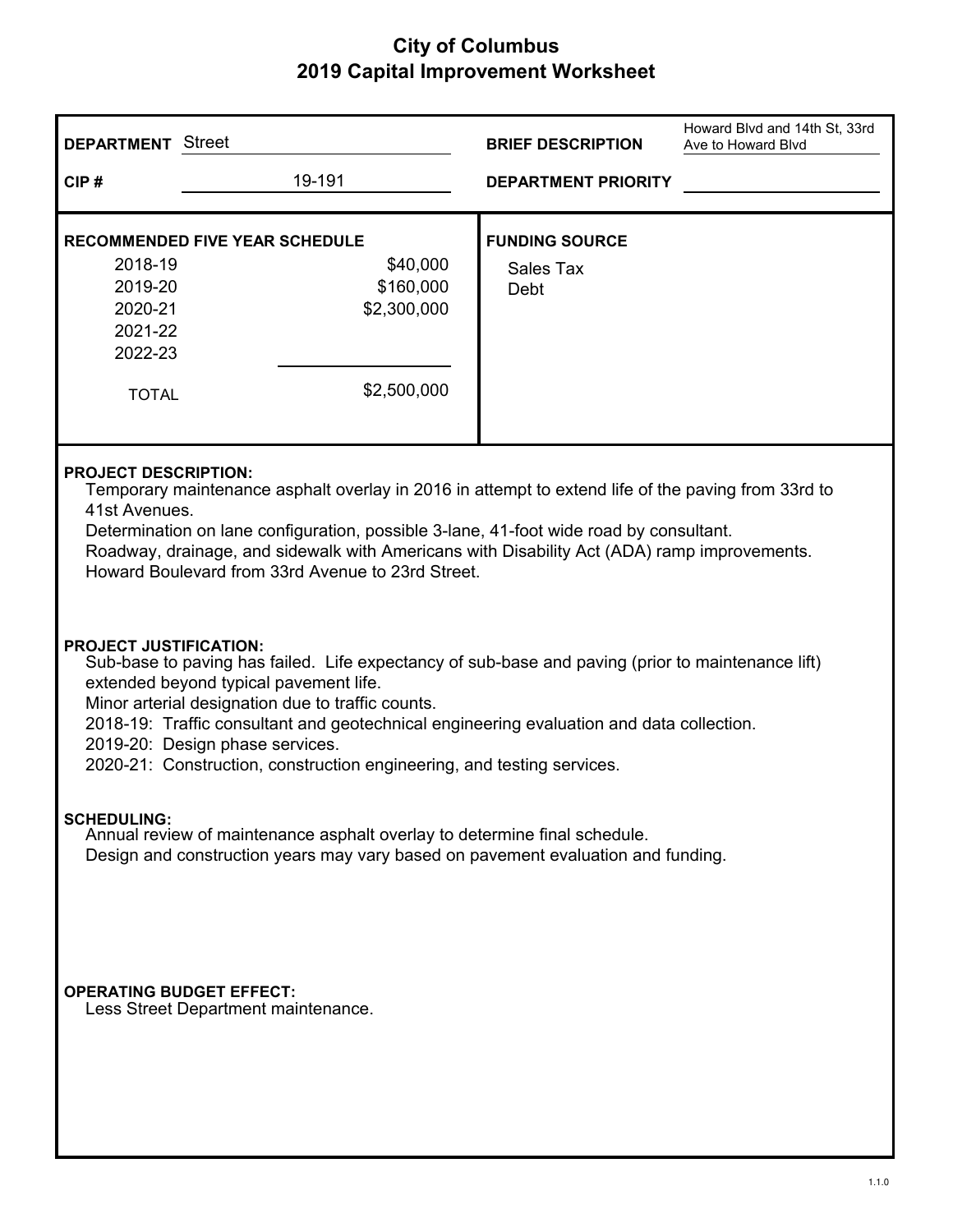| 19-192<br>CIP#<br><b>DEPARTMENT PRIORITY</b><br><b>FUNDING SOURCE</b><br><b>RECOMMENDED FIVE YEAR SCHEDULE</b><br>2018-19<br>\$40,000<br>Federal Funds Purchase Program (FFPP) funds<br>2019-20<br>\$1,960,000<br>20% special assessments to benefiting property<br>2020-21<br>owners<br><b>Sales Tax</b><br>2021-22<br>2022-23<br>\$2,000,000<br><b>TOTAL</b><br><b>PROJECT DESCRIPTION:</b><br>Roadway and drainage improvements of East 14th Avenue from 23rd Street to North corporate limits.<br>Concrete pavement and widening to 3-lanes, 41-foot wide urban section.<br>Storm water drainage improvements.<br>Roadway is presently a 2-lane asphalt rural section roadway in deteriorating condition. Design would<br>be urban section with curbs.<br><b>PROJECT JUSTIFICATION:</b><br>Reconstruction to accomodate growth.<br>Rural type section does not meet State Board of Classification standards.<br><b>SCHEDULING:</b><br>2018-19: Traffic and geotechnical evaluation, signal warrant evaluation at 48th Avenue and 23rd<br>Street, design phase services, and formation of Street Improvement District for assessment to<br>benefiting properties.<br>2019-20: Construction and construction engineering services. | <b>DEPARTMENT</b> Street |  | <b>BRIEF DESCRIPTION</b> | East 14th Ave & 23rd Street to<br>1/8 mile South of the Canal |
|--------------------------------------------------------------------------------------------------------------------------------------------------------------------------------------------------------------------------------------------------------------------------------------------------------------------------------------------------------------------------------------------------------------------------------------------------------------------------------------------------------------------------------------------------------------------------------------------------------------------------------------------------------------------------------------------------------------------------------------------------------------------------------------------------------------------------------------------------------------------------------------------------------------------------------------------------------------------------------------------------------------------------------------------------------------------------------------------------------------------------------------------------------------------------------------------------------------------------------------|--------------------------|--|--------------------------|---------------------------------------------------------------|
|                                                                                                                                                                                                                                                                                                                                                                                                                                                                                                                                                                                                                                                                                                                                                                                                                                                                                                                                                                                                                                                                                                                                                                                                                                      |                          |  |                          |                                                               |
|                                                                                                                                                                                                                                                                                                                                                                                                                                                                                                                                                                                                                                                                                                                                                                                                                                                                                                                                                                                                                                                                                                                                                                                                                                      |                          |  |                          |                                                               |
|                                                                                                                                                                                                                                                                                                                                                                                                                                                                                                                                                                                                                                                                                                                                                                                                                                                                                                                                                                                                                                                                                                                                                                                                                                      |                          |  |                          |                                                               |
| <b>OPERATING BUDGET EFFECT:</b><br>FFPP funded 80% with remaining 20% assessed to benefiting properties.<br>Less Street Department maintenance.                                                                                                                                                                                                                                                                                                                                                                                                                                                                                                                                                                                                                                                                                                                                                                                                                                                                                                                                                                                                                                                                                      |                          |  |                          |                                                               |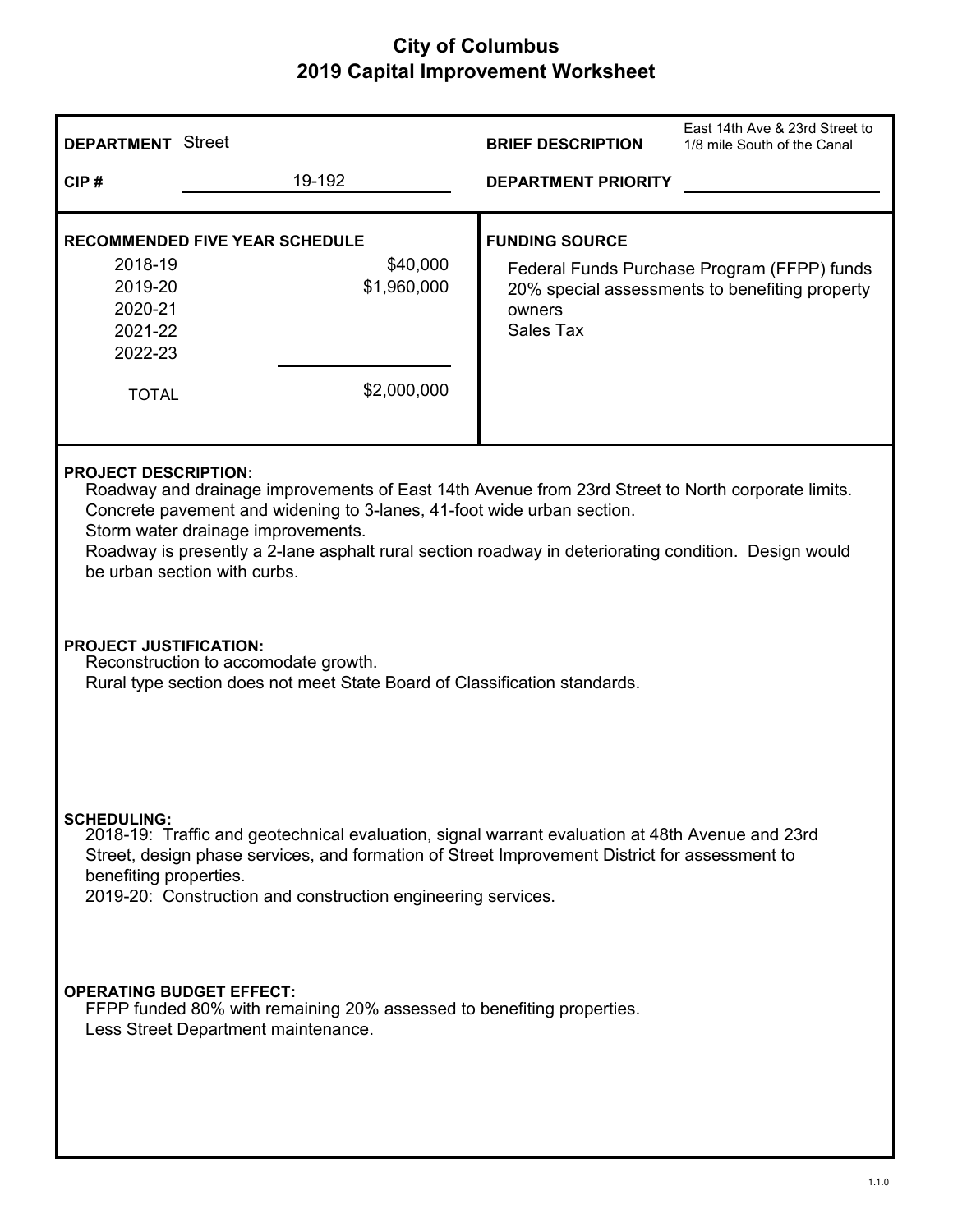| <b>DEPARTMENT</b> Street                                                                                                                                                                                                                                                                                                                                                                                                                                                                                                                                                                               |                                                                                                                                                                                             | <b>BRIEF DESCRIPTION</b><br><b>Regional Transportation Study</b>             |                                            |
|--------------------------------------------------------------------------------------------------------------------------------------------------------------------------------------------------------------------------------------------------------------------------------------------------------------------------------------------------------------------------------------------------------------------------------------------------------------------------------------------------------------------------------------------------------------------------------------------------------|---------------------------------------------------------------------------------------------------------------------------------------------------------------------------------------------|------------------------------------------------------------------------------|--------------------------------------------|
| CIP#                                                                                                                                                                                                                                                                                                                                                                                                                                                                                                                                                                                                   | 19-193                                                                                                                                                                                      | <b>DEPARTMENT PRIORITY</b>                                                   |                                            |
| 2018-19<br>2019-20<br>2020-21<br>2021-22<br>2022-23<br><b>TOTAL</b>                                                                                                                                                                                                                                                                                                                                                                                                                                                                                                                                    | <b>RECOMMENDED FIVE YEAR SCHEDULE</b><br>\$500,000<br>\$500,000                                                                                                                             | <b>FUNDING SOURCE</b><br>80% Federal Funding<br>Estimated 10% City Sales Tax | Projected 10% Local Communities & Counties |
| <b>PROJECT DESCRIPTION:</b><br>Expansion of existing business enterprises and the attractiveness of Columbus as a place to do<br>business lead to a growing community, necessitating a study of existing transportation routes outside of<br>City limits. This will include, but is not limited to, Platte and/or Loup Rivers and railroad crossings and<br>regional highway access considerations.<br>The study would be undertaken in cooperation with adjacent counties and communities, with partial<br>funding from benefiting counties, villages, and the Nebraska Department of Transportation. |                                                                                                                                                                                             |                                                                              |                                            |
| <b>PROJECT JUSTIFICATION:</b><br>Regional study outside City limits for planning purposes.<br><b>SCHEDULING:</b><br>Consultant study to be requested when State funding or Federal funding becomes available.<br>Local area communities and county funding to be budgeted and appropriated prior to proceeding.<br><b>OPERATING BUDGET EFFECT:</b>                                                                                                                                                                                                                                                     |                                                                                                                                                                                             |                                                                              |                                            |
| and NDOT.                                                                                                                                                                                                                                                                                                                                                                                                                                                                                                                                                                                              | The City of Columbus would be the lead agency for the regional transportation study.<br>City share to vary depending on amount committed by Federal assistance, area communities, counties, |                                                                              |                                            |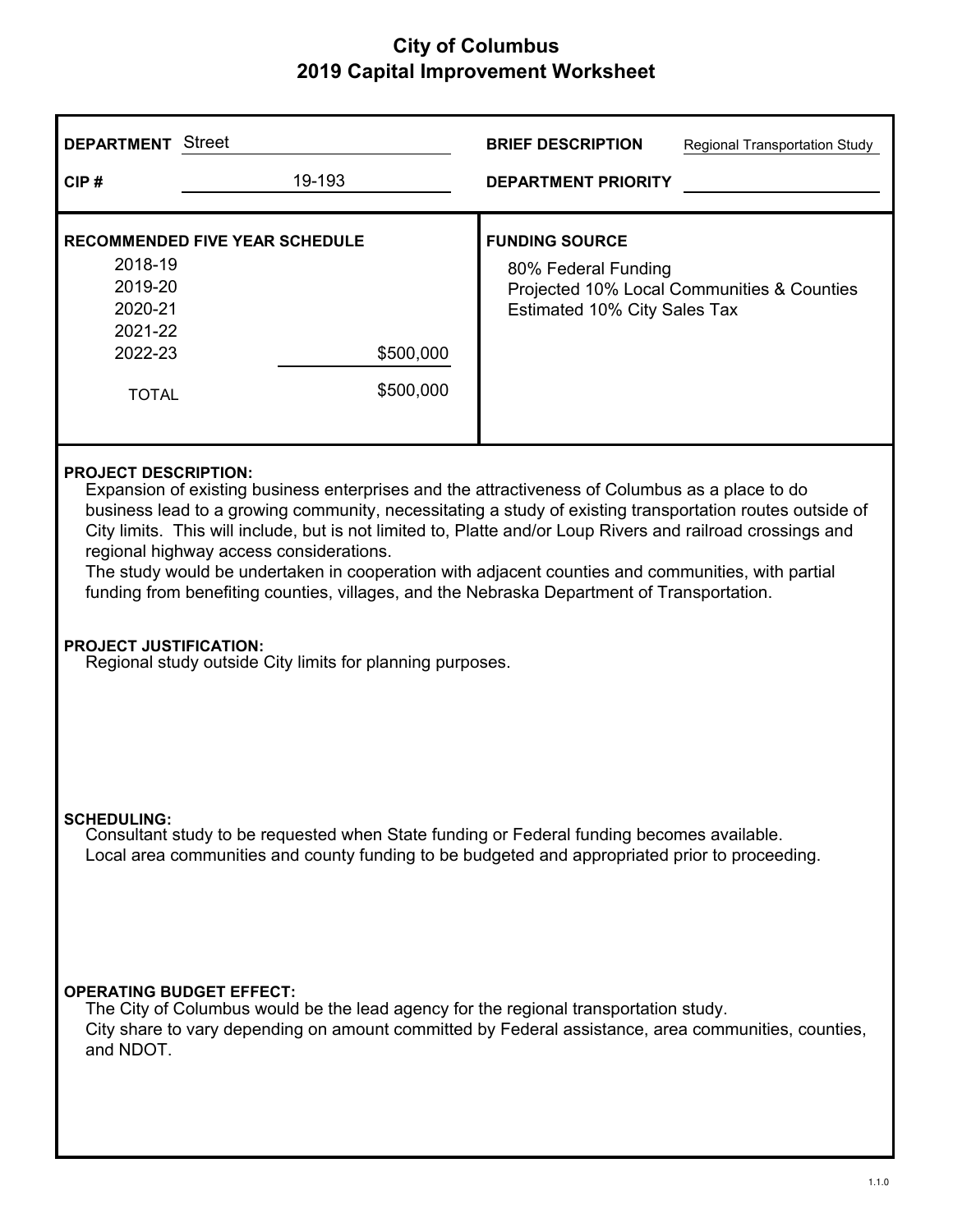| <b>DEPARTMENT</b> Street                                                             |                                                                                       | <b>BRIEF DESCRIPTION</b>                                                   | Christopher Cove Bridge<br>Painting |
|--------------------------------------------------------------------------------------|---------------------------------------------------------------------------------------|----------------------------------------------------------------------------|-------------------------------------|
| CIP#                                                                                 | 19-194                                                                                | <b>DEPARTMENT PRIORITY</b>                                                 |                                     |
| 2018-19<br>2019-20<br>2020-21<br>2021-22<br>2022-23<br><b>TOTAL</b>                  | <b>RECOMMENDED FIVE YEAR SCHEDULE</b><br>\$40,000<br>\$40,000                         | <b>FUNDING SOURCE</b><br><b>State Bridge Allocation Funds</b><br>Sales Tax |                                     |
| <b>PROJECT DESCRIPTION:</b><br>Painting of Christopher Cove bridge for preservation. |                                                                                       |                                                                            |                                     |
| <b>PROJECT JUSTIFICATION:</b>                                                        | Preservation of the bridge structure requires painting to extend the life expectancy. |                                                                            |                                     |
| <b>SCHEDULING:</b><br>Spring or Summer 2020.                                         |                                                                                       |                                                                            |                                     |
| <b>OPERATING BUDGET EFFECT:</b>                                                      | Less Street department maintenance.                                                   |                                                                            |                                     |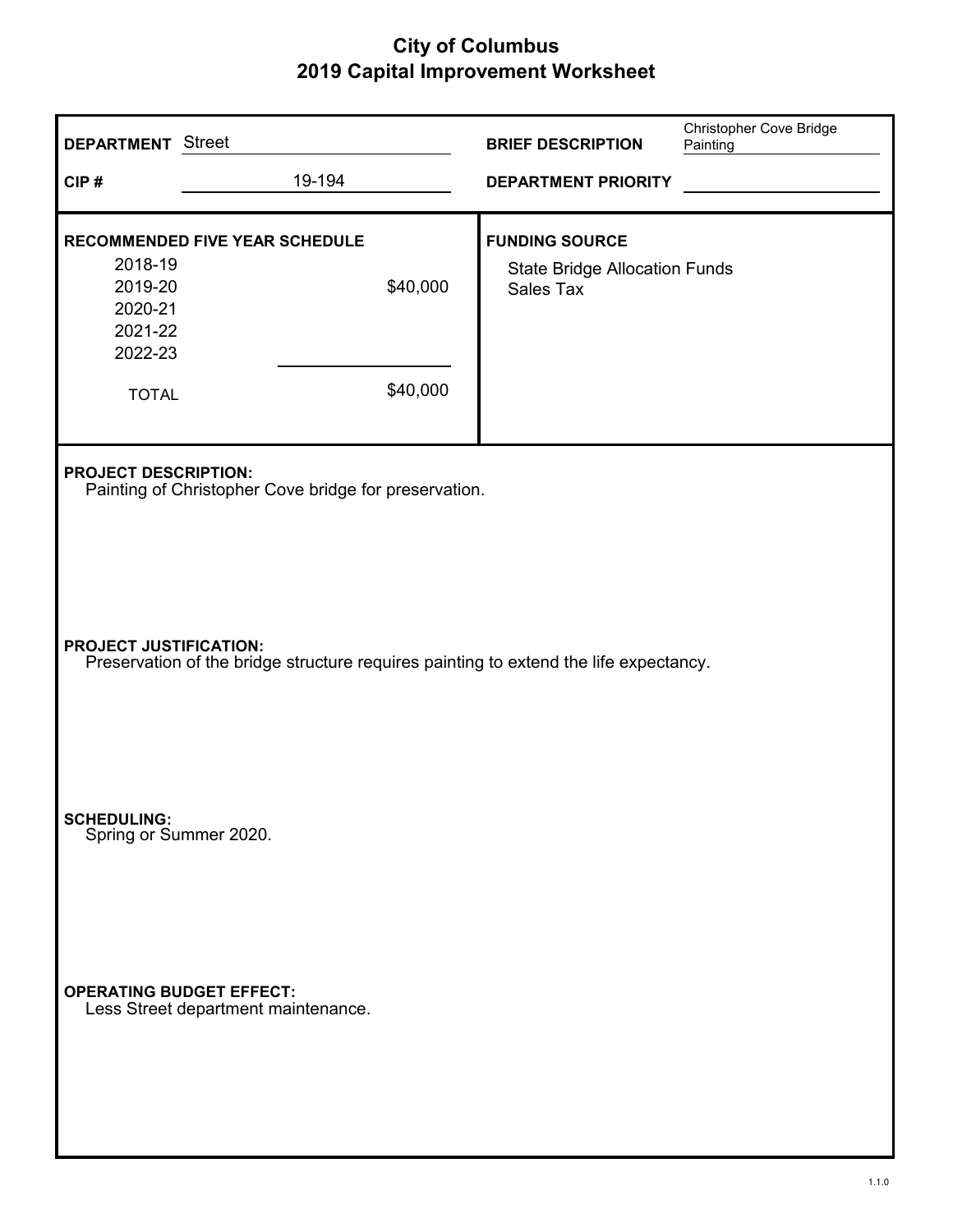| <b>DEPARTMENT</b> Airport                                                                                                                                                                                                                                                                                                                |                                                                 | <b>BRIEF DESCRIPTION</b><br>Snow Removal Building                                    |  |
|------------------------------------------------------------------------------------------------------------------------------------------------------------------------------------------------------------------------------------------------------------------------------------------------------------------------------------------|-----------------------------------------------------------------|--------------------------------------------------------------------------------------|--|
| CIP#                                                                                                                                                                                                                                                                                                                                     | 19-195                                                          | 1<br><b>DEPARTMENT PRIORITY</b>                                                      |  |
| 2018-19<br>2019-20<br>2020-21<br>2021-22<br>2022-23<br><b>TOTAL</b>                                                                                                                                                                                                                                                                      | <b>RECOMMENDED FIVE YEAR SCHEDULE</b><br>\$650,000<br>\$650,000 | <b>FUNDING SOURCE</b><br>Federal Funds (90%)<br>585,000<br>Sales Tax (10%)<br>65,000 |  |
| <b>PROJECT DESCRIPTION:</b><br>Construct a snow removal equipment building to house equipment.<br>The Airport has banked 3 years of federal entitlement funds to gain maximum federal assistance to<br>house and maintain the snow removal equipment for the runway and grounds, as this equipment was<br>purchased using federal funds. |                                                                 |                                                                                      |  |
| <b>PROJECT JUSTIFICATION:</b><br>Equipment stays out on the ramp in cold weather. It is hard on the equipment.<br>Also, if equipment breaks down, we have to work on it outside during inclement weather.                                                                                                                                |                                                                 |                                                                                      |  |
| <b>SCHEDULING:</b>                                                                                                                                                                                                                                                                                                                       |                                                                 |                                                                                      |  |
|                                                                                                                                                                                                                                                                                                                                          | <b>OPERATING BUDGET EFFECT:</b>                                 |                                                                                      |  |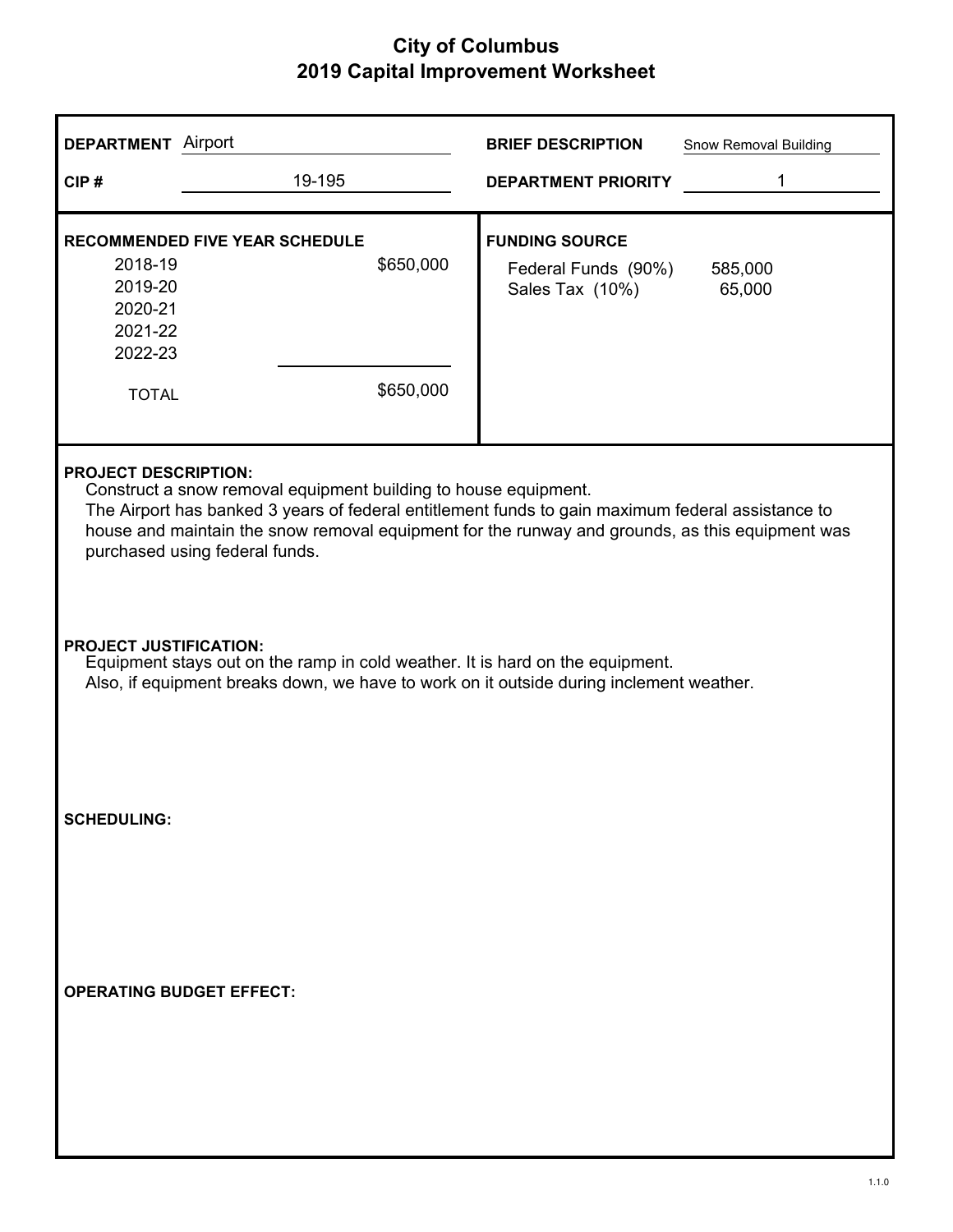| <b>DEPARTMENT</b> Airport                                                                                                                                                                                                                                                                                                                                                                                                  |                                       | <b>BRIEF DESCRIPTION</b>   | Zero Turn Mower |  |
|----------------------------------------------------------------------------------------------------------------------------------------------------------------------------------------------------------------------------------------------------------------------------------------------------------------------------------------------------------------------------------------------------------------------------|---------------------------------------|----------------------------|-----------------|--|
| CIP#                                                                                                                                                                                                                                                                                                                                                                                                                       | 19-196                                | <b>DEPARTMENT PRIORITY</b> | $\overline{2}$  |  |
|                                                                                                                                                                                                                                                                                                                                                                                                                            | <b>RECOMMENDED FIVE YEAR SCHEDULE</b> | <b>FUNDING SOURCE</b>      |                 |  |
| 2018-19<br>2019-20<br>2020-21<br>2021-22<br>2022-23                                                                                                                                                                                                                                                                                                                                                                        | \$21,000                              | Sales Tax                  |                 |  |
| <b>TOTAL</b>                                                                                                                                                                                                                                                                                                                                                                                                               | \$21,000                              |                            |                 |  |
| <b>PROJECT DESCRIPTION:</b><br>Replacement of mower.                                                                                                                                                                                                                                                                                                                                                                       |                                       |                            |                 |  |
| <b>PROJECT JUSTIFICATION:</b><br>Mower will be 7 years old. Repairs and down time are an issue when mowing time is critical for Airport<br>appearance. Need to upgrade mower before motor or drive unit need total replacement. Mower has<br>over 1,200 hours on it. The wear on key items justifies total upgrade as compared to replacement of<br>parts. We spent \$980 to replace the seal on the drive unit last year. |                                       |                            |                 |  |
| <b>SCHEDULING:</b>                                                                                                                                                                                                                                                                                                                                                                                                         |                                       |                            |                 |  |
| <b>OPERATING BUDGET EFFECT:</b>                                                                                                                                                                                                                                                                                                                                                                                            |                                       |                            |                 |  |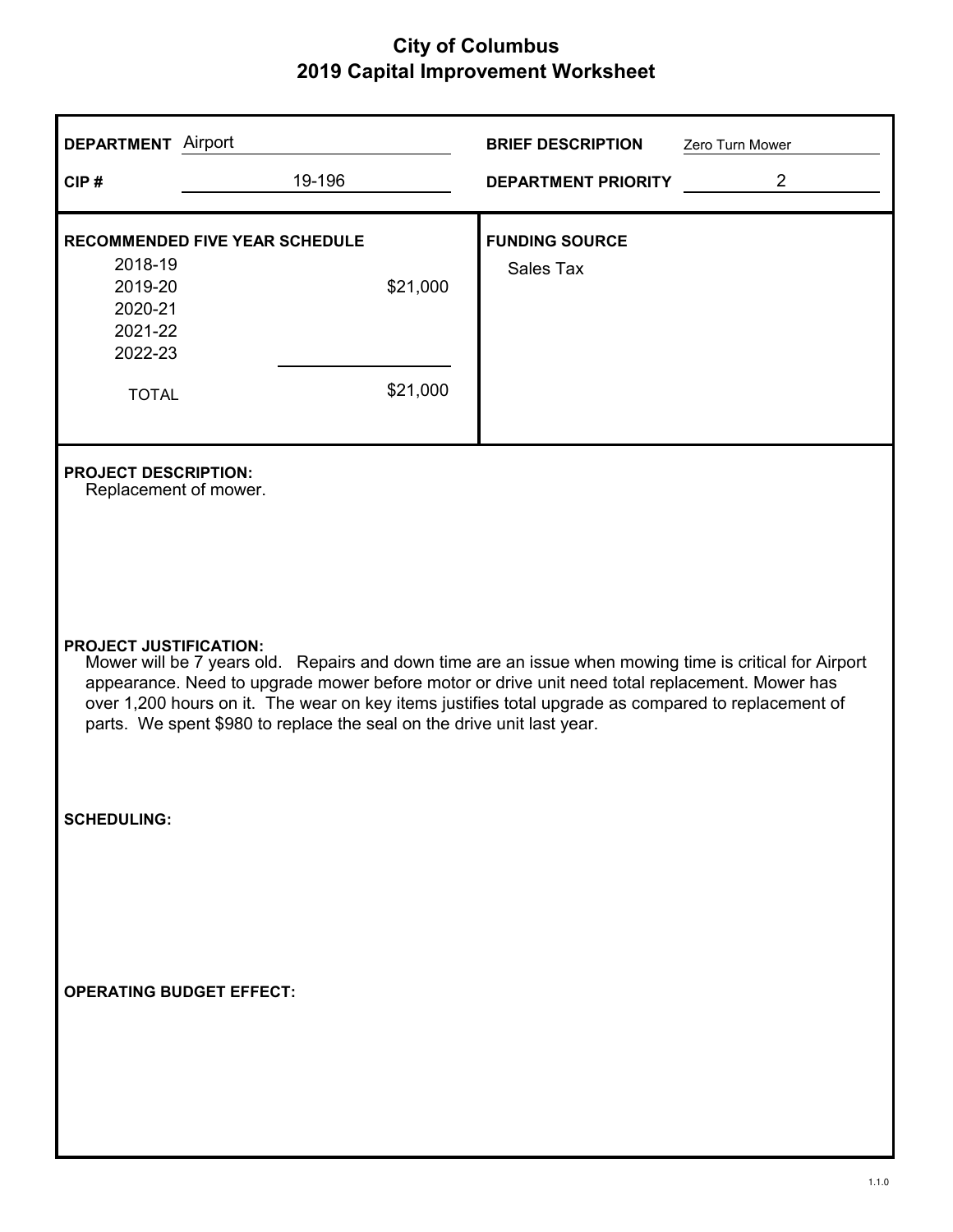| <b>DEPARTMENT</b> Airport                             |                                       |         | <b>BRIEF DESCRIPTION</b>   | Computer |                |
|-------------------------------------------------------|---------------------------------------|---------|----------------------------|----------|----------------|
| CIP#                                                  | 19-197                                |         | <b>DEPARTMENT PRIORITY</b> |          | $\mathfrak{S}$ |
|                                                       | <b>RECOMMENDED FIVE YEAR SCHEDULE</b> |         | <b>FUNDING SOURCE</b>      |          |                |
| 2018-19<br>2019-20<br>2020-21<br>2021-22<br>2022-23   |                                       | \$2,000 | <b>Sales Tax</b>           |          |                |
| <b>TOTAL</b>                                          |                                       | \$2,000 |                            |          |                |
| <b>PROJECT DESCRIPTION:</b><br>Computer replacements. |                                       |         |                            |          |                |
| <b>PROJECT JUSTIFICATION:</b>                         |                                       |         |                            |          |                |
| <b>SCHEDULING:</b>                                    |                                       |         |                            |          |                |
| <b>OPERATING BUDGET EFFECT:</b>                       |                                       |         |                            |          |                |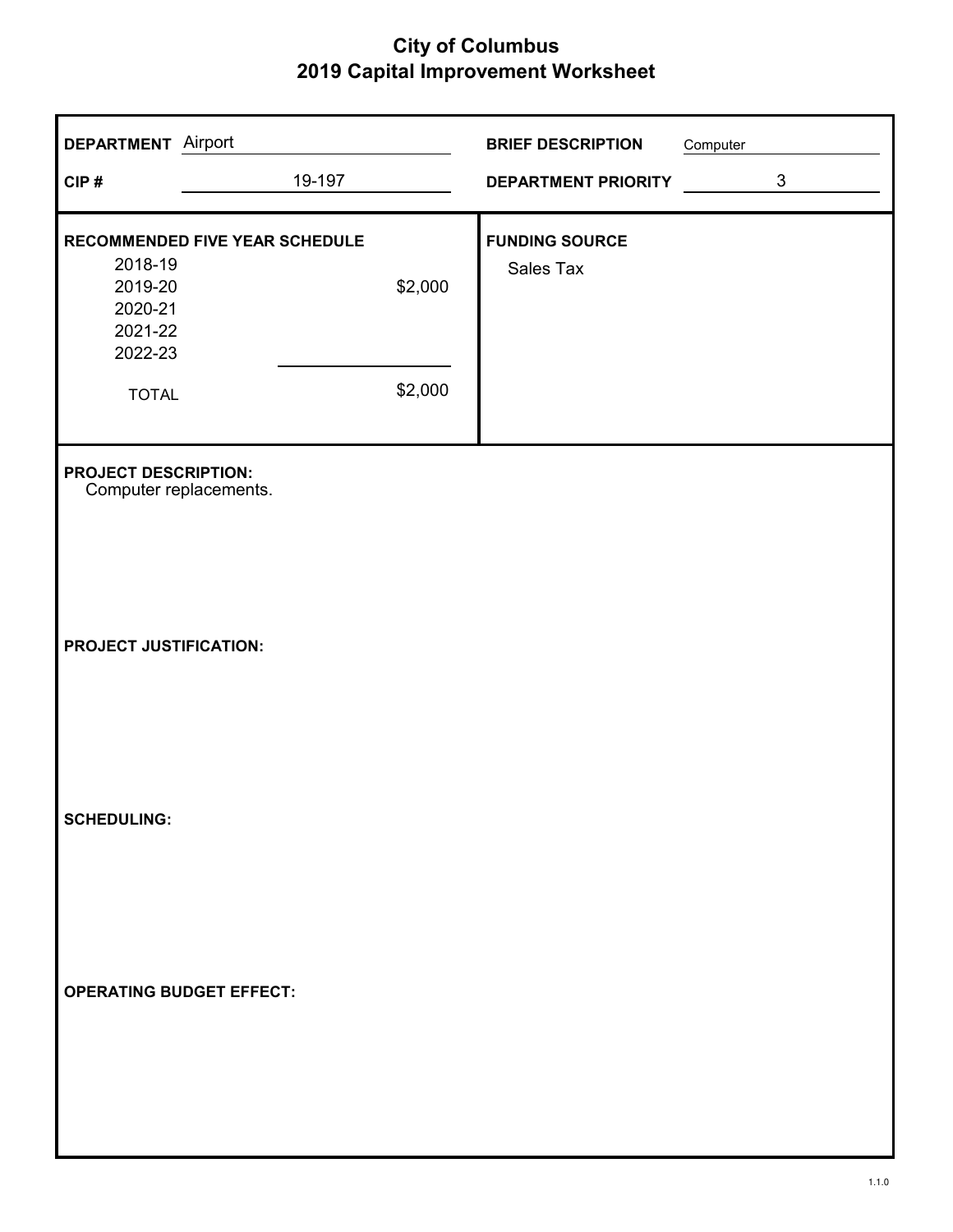| <b>DEPARTMENT</b> Airport                                           |                                                                                                                                                                                | <b>BRIEF DESCRIPTION</b>                  | A-Frame Demolition      |
|---------------------------------------------------------------------|--------------------------------------------------------------------------------------------------------------------------------------------------------------------------------|-------------------------------------------|-------------------------|
| CIP#                                                                | 19-198                                                                                                                                                                         | <b>DEPARTMENT PRIORITY</b>                | $\overline{\mathbf{4}}$ |
| 2018-19<br>2019-20<br>2020-21<br>2021-22<br>2022-23<br><b>TOTAL</b> | <b>RECOMMENDED FIVE YEAR SCHEDULE</b><br>\$30,000<br>\$30,000                                                                                                                  | <b>FUNDING SOURCE</b><br><b>Sales Tax</b> |                         |
| <b>PROJECT DESCRIPTION:</b>                                         | Demolish the A-frame building following construction of the new snow removal equipment building.<br>Tools and supplies will be moved into the snow removal equipment building. |                                           |                         |
| <b>PROJECT JUSTIFICATION:</b>                                       | Building is in poor shape.                                                                                                                                                     |                                           |                         |
|                                                                     | <b>SCHEDULING:</b><br>Upon completion of the snow removal equipment building.                                                                                                  |                                           |                         |
|                                                                     | <b>OPERATING BUDGET EFFECT:</b>                                                                                                                                                |                                           |                         |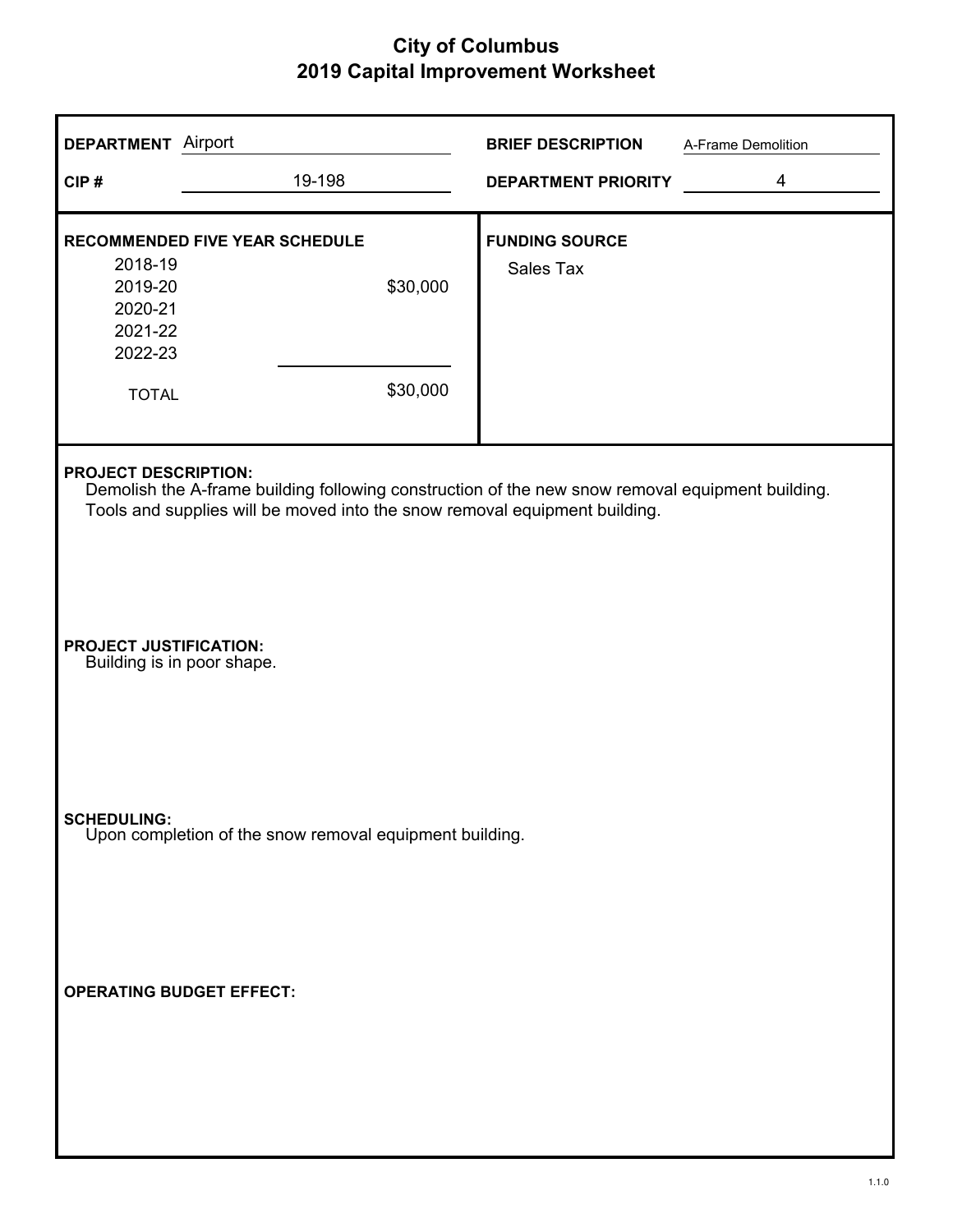| <b>DEPARTMENT</b> Airport                                           |                                                                                                                                                           | <b>BRIEF DESCRIPTION</b>                                                                                    | 10 Place Nested T-Hangar |
|---------------------------------------------------------------------|-----------------------------------------------------------------------------------------------------------------------------------------------------------|-------------------------------------------------------------------------------------------------------------|--------------------------|
| CIP#                                                                | 19-199                                                                                                                                                    | <b>DEPARTMENT PRIORITY</b>                                                                                  | 5                        |
| 2018-19<br>2019-20<br>2020-21<br>2021-22<br>2022-23<br><b>TOTAL</b> | RECOMMENDED FIVE YEAR SCHEDULE<br>\$620,000<br>\$620,000                                                                                                  | <b>FUNDING SOURCE</b><br>FAA Eligible \$600,000<br>\$320,000<br>Sales Tax<br>Airport Reserve Fund \$600,000 |                          |
| <b>PROJECT DESCRIPTION:</b><br>Sales tax \$320,000                  | Construct a new 10 place nested T-hangar.<br>Total project with taxi-way is \$1,520,000<br>Federal maximum is \$600,000<br>Airport reserve fund \$600,000 |                                                                                                             |                          |
| <b>PROJECT JUSTIFICATION:</b>                                       | The airport hangars are currently full and there is a waiting list.                                                                                       |                                                                                                             |                          |
| <b>SCHEDULING:</b>                                                  |                                                                                                                                                           |                                                                                                             |                          |
| <b>OPERATING BUDGET EFFECT:</b>                                     |                                                                                                                                                           |                                                                                                             |                          |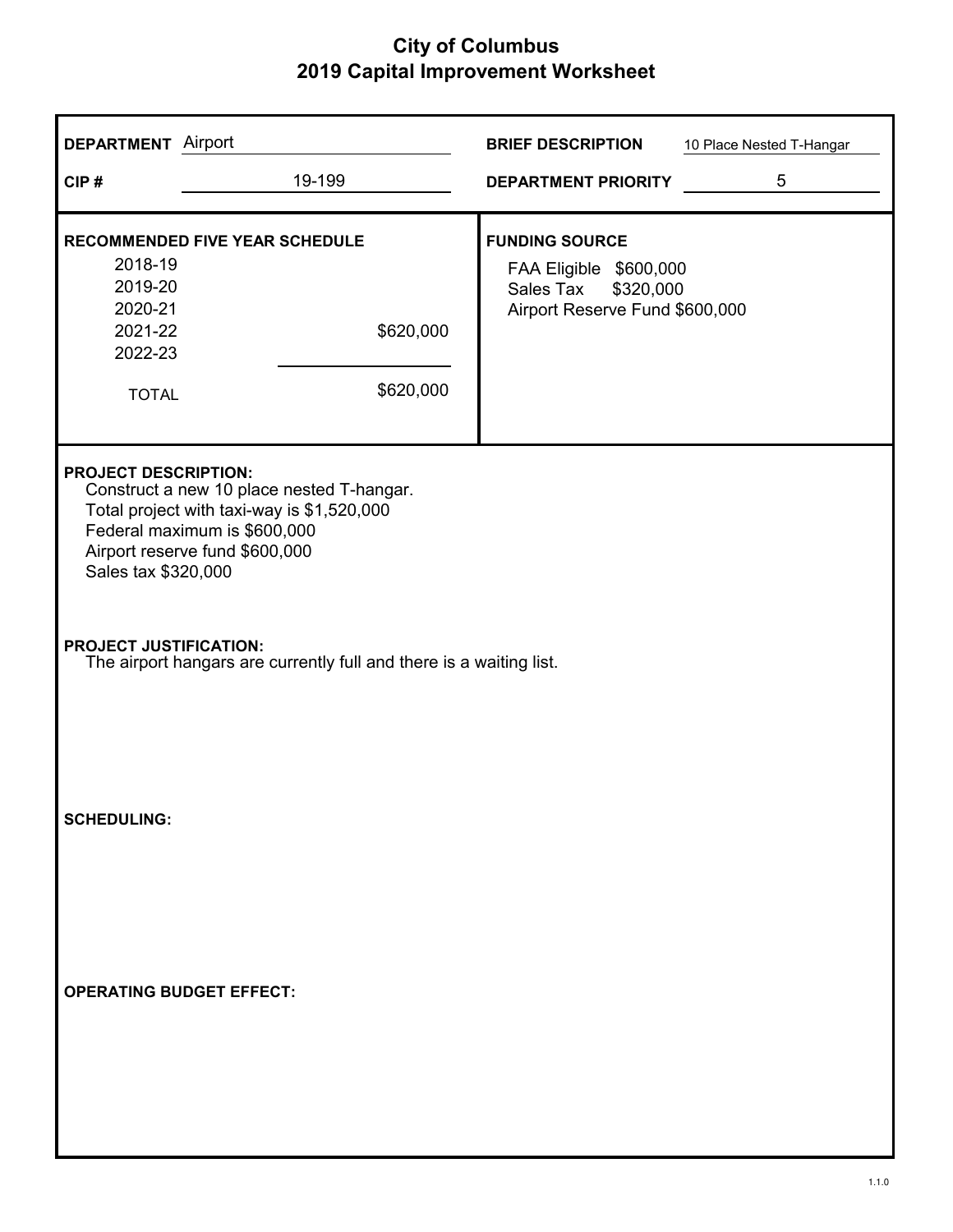| <b>DEPARTMENT</b> Airport                                           |                                                                                                                   | <b>BRIEF DESCRIPTION</b>                                                                                  | Taxilane to T-Hangar |
|---------------------------------------------------------------------|-------------------------------------------------------------------------------------------------------------------|-----------------------------------------------------------------------------------------------------------|----------------------|
| CIP#                                                                | 19-200                                                                                                            | <b>DEPARTMENT PRIORITY</b>                                                                                | 6                    |
| 2018-19<br>2019-20<br>2020-21<br>2021-22<br>2022-23<br><b>TOTAL</b> | RECOMMENDED FIVE YEAR SCHEDULE<br>\$940,000<br>\$940,000                                                          | <b>FUNDING SOURCE</b><br>Federal Funds \$600,000<br>Airport Reserve Fund \$600,000<br>Sales Tax \$320,000 |                      |
| <b>PROJECT DESCRIPTION:</b>                                         | Construct taxiway to a new 10 place nested T-hangar.<br>This total project is \$1,520,000 with 10 place T-hangar. |                                                                                                           |                      |
| <b>PROJECT JUSTIFICATION:</b>                                       | The airport hangars are currently full.                                                                           |                                                                                                           |                      |
| <b>SCHEDULING:</b>                                                  |                                                                                                                   |                                                                                                           |                      |
|                                                                     | <b>OPERATING BUDGET EFFECT:</b>                                                                                   |                                                                                                           |                      |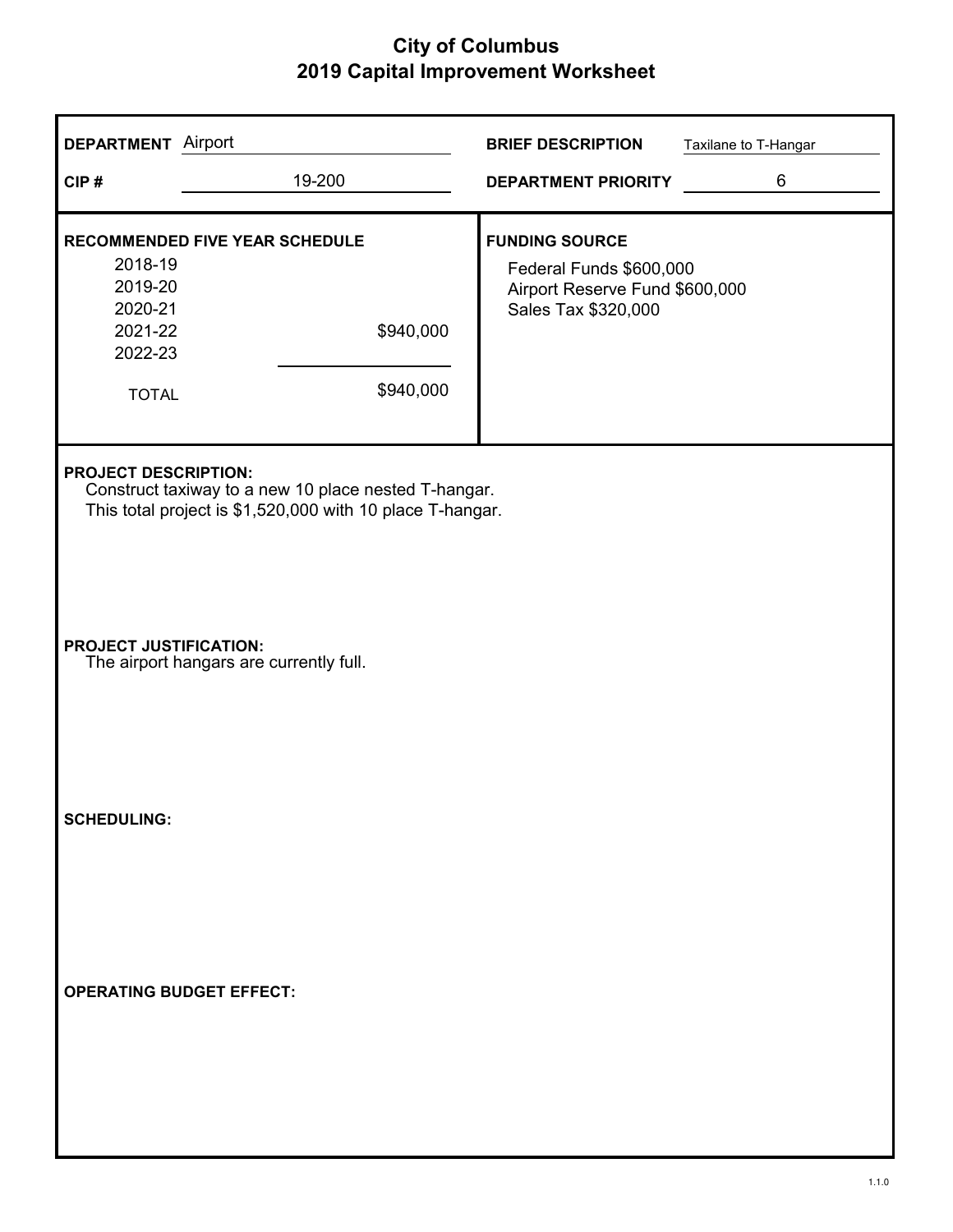| <b>DEPARTMENT</b> Airport                                           |                                                                                                                                     | <b>BRIEF DESCRIPTION</b>                                                   | <b>Construct Terminal Building</b> |  |  |
|---------------------------------------------------------------------|-------------------------------------------------------------------------------------------------------------------------------------|----------------------------------------------------------------------------|------------------------------------|--|--|
| CIP#                                                                | 19-201                                                                                                                              | <b>DEPARTMENT PRIORITY</b>                                                 | $\overline{7}$                     |  |  |
| 2018-19<br>2019-20<br>2020-21<br>2021-22<br>2022-23<br><b>TOTAL</b> | RECOMMENDED FIVE YEAR SCHEDULE<br>\$650,000<br>\$650,000                                                                            | <b>FUNDING SOURCE</b><br>FAA Eligible - \$150,000<br>Sales Tax - \$500,000 |                                    |  |  |
| <b>PROJECT DESCRIPTION:</b><br>New terminal building.               |                                                                                                                                     |                                                                            |                                    |  |  |
|                                                                     | <b>PROJECT JUSTIFICATION:</b><br>The terminal building will be a place for flight planning for pilots and a passenger waiting area. |                                                                            |                                    |  |  |
| <b>SCHEDULING:</b>                                                  |                                                                                                                                     |                                                                            |                                    |  |  |
| <b>OPERATING BUDGET EFFECT:</b>                                     |                                                                                                                                     |                                                                            |                                    |  |  |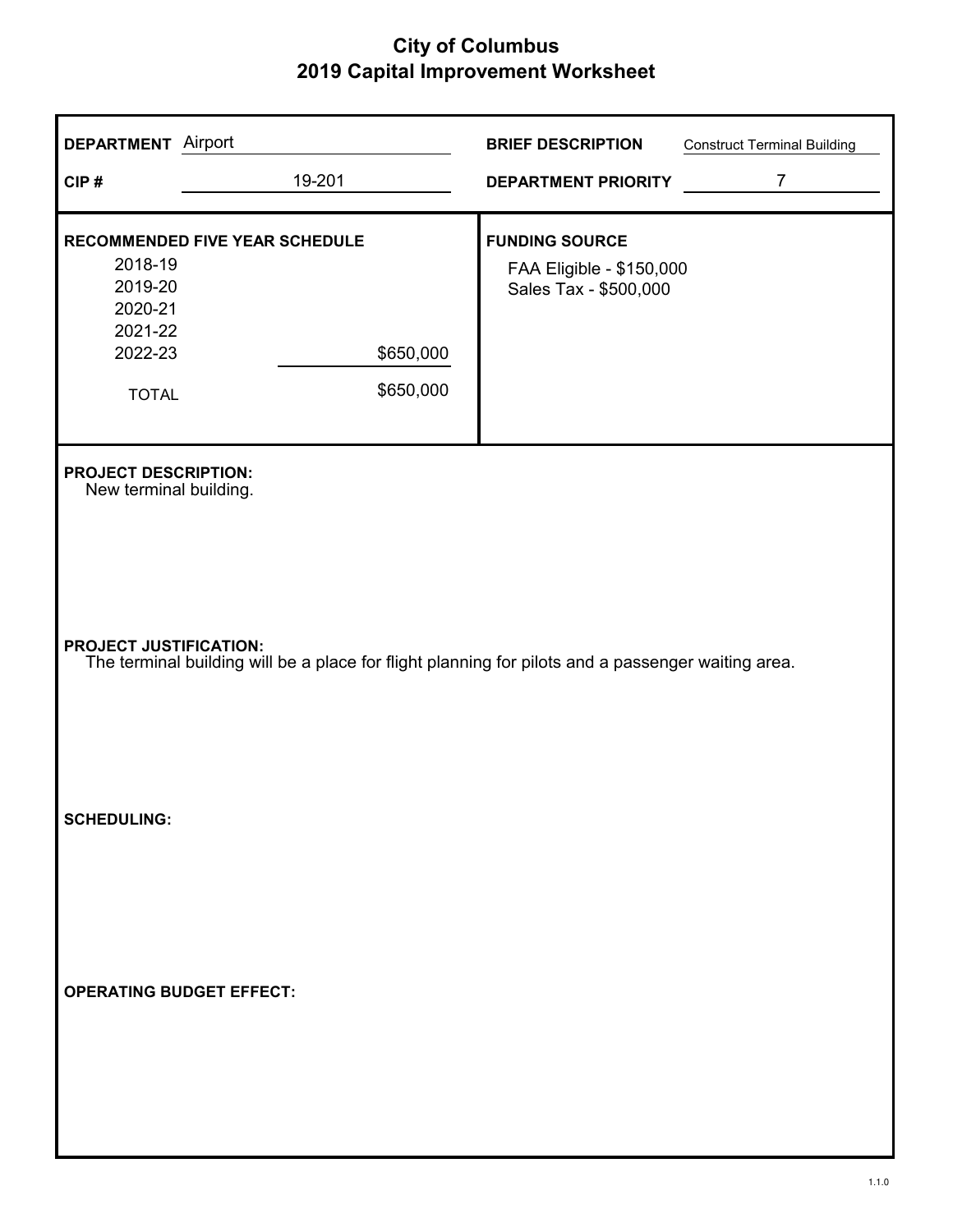| <b>DEPARTMENT</b> Airport                                                         |                                                                   | <b>BRIEF DESCRIPTION</b>                                                  | <b>Perimeter Fencing</b> |  |
|-----------------------------------------------------------------------------------|-------------------------------------------------------------------|---------------------------------------------------------------------------|--------------------------|--|
| CIP#                                                                              | 19-202                                                            | <b>DEPARTMENT PRIORITY</b>                                                | 8                        |  |
| 2018-19<br>2019-20<br>2020-21<br>2021-22<br>2022-23<br><b>TOTAL</b>               | RECOMMENDED FIVE YEAR SCHEDULE<br>\$450,000<br>\$450,000          | <b>FUNDING SOURCE</b><br>FAA Eligible - \$405,000<br>Sales Tax - \$45,000 |                          |  |
| <b>PROJECT DESCRIPTION:</b><br>Security fencing for the perimeter of the airport. |                                                                   |                                                                           |                          |  |
| <b>PROJECT JUSTIFICATION:</b>                                                     | The airport is surrounded by commercial and residential property. |                                                                           |                          |  |
| <b>SCHEDULING:</b>                                                                |                                                                   |                                                                           |                          |  |
| <b>OPERATING BUDGET EFFECT:</b>                                                   |                                                                   |                                                                           |                          |  |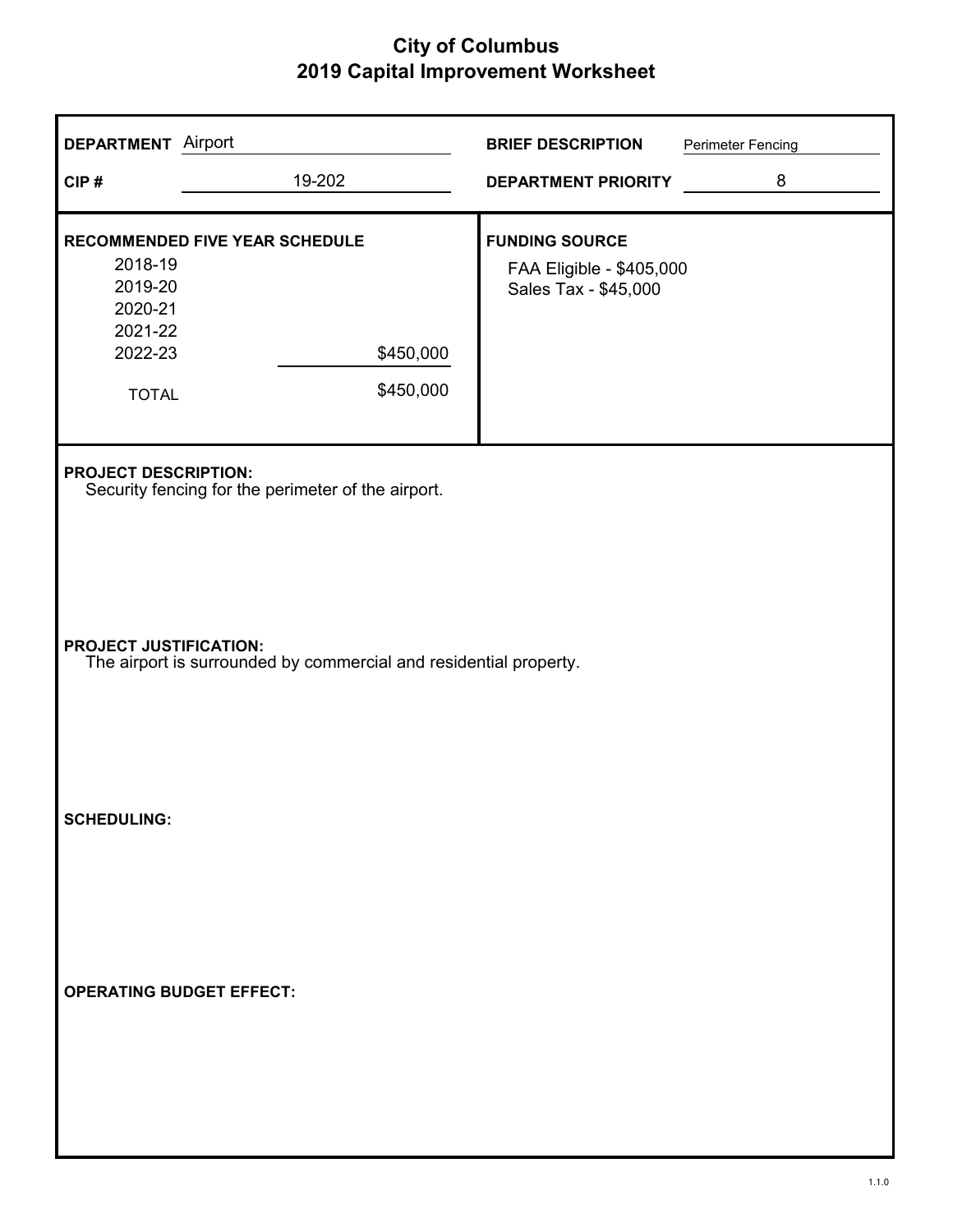| <b>DEPARTMENT</b> Airport                                           |                                                                                           | <b>BRIEF DESCRIPTION</b>          | State Fly-In |  |
|---------------------------------------------------------------------|-------------------------------------------------------------------------------------------|-----------------------------------|--------------|--|
| CIP#                                                                | 19-203                                                                                    | DEPARTMENT PRIORITY               | 9            |  |
| 2018-19<br>2019-20<br>2020-21<br>2021-22<br>2022-23<br><b>TOTAL</b> | RECOMMENDED FIVE YEAR SCHEDULE<br>\$30,000<br>\$30,000                                    | <b>FUNDING SOURCE</b><br>Sponsors |              |  |
| <b>PROJECT DESCRIPTION:</b><br>Host the Nebraska State Fly-In.      |                                                                                           |                                   |              |  |
| <b>PROJECT JUSTIFICATION:</b><br>Columbus.                          | Community involvement. Promotes the Columbus Municipal Airport. Helps promote the City of |                                   |              |  |
| <b>SCHEDULING:</b>                                                  |                                                                                           |                                   |              |  |
| <b>OPERATING BUDGET EFFECT:</b>                                     |                                                                                           |                                   |              |  |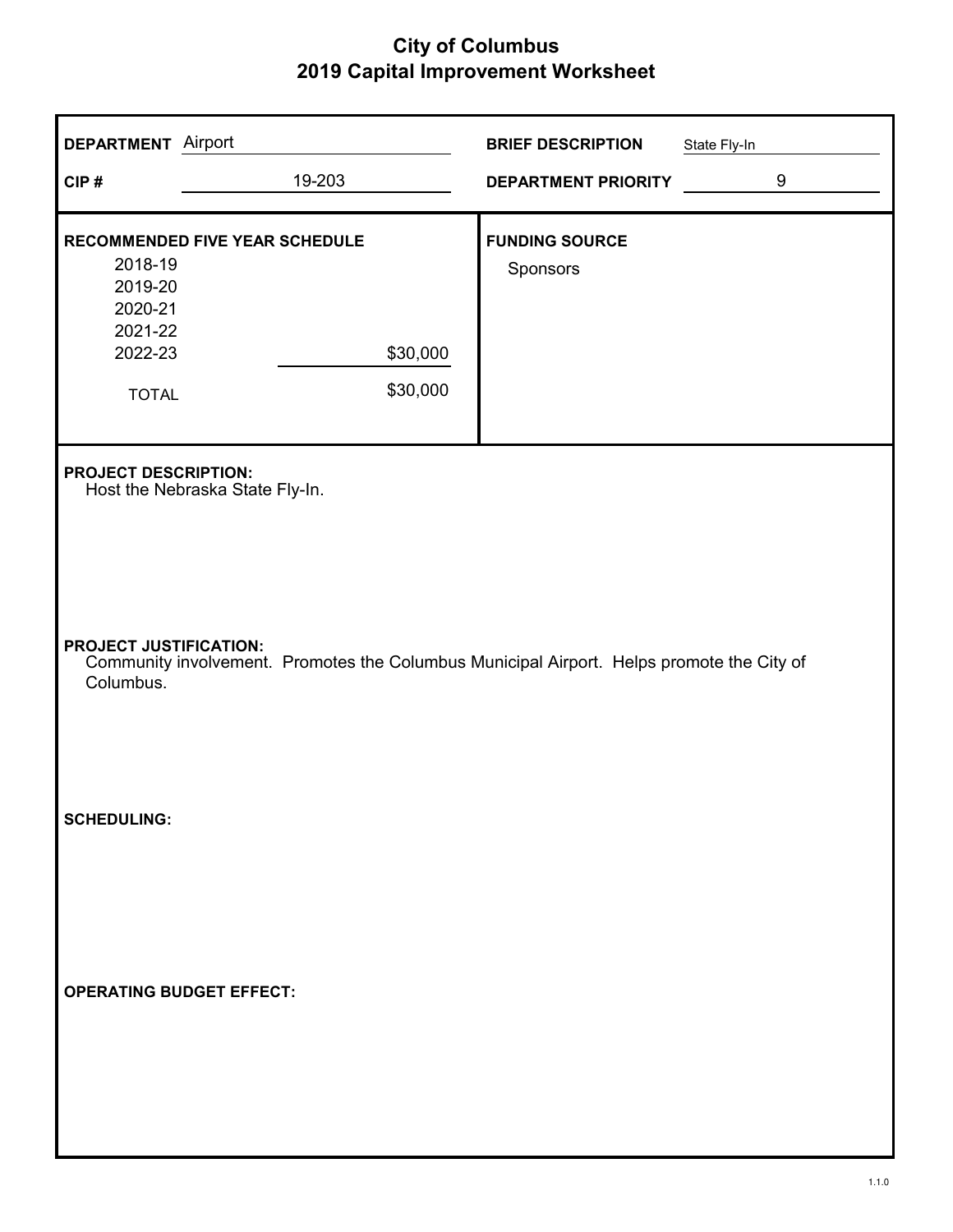| <b>DEPARTMENT</b> Sales Tax                                                                                                     |                                                                                                                                               | <b>BRIEF DESCRIPTION</b>                          | Police Station |  |
|---------------------------------------------------------------------------------------------------------------------------------|-----------------------------------------------------------------------------------------------------------------------------------------------|---------------------------------------------------|----------------|--|
| CIP#                                                                                                                            | 19-204                                                                                                                                        | <b>DEPARTMENT PRIORITY</b>                        | 1              |  |
| 2018-19<br>2019-20<br>2020-21<br>2021-22<br>2022-23<br><b>TOTAL</b>                                                             | <b>RECOMMENDED FIVE YEAR SCHEDULE</b><br>\$7,785,000<br>\$7,785,000                                                                           | <b>FUNDING SOURCE</b><br><b>Sales Tax</b><br>Debt |                |  |
| <b>PROJECT DESCRIPTION:</b>                                                                                                     | New Police Station as per the vote of the citizens. This includes design and site acquisition.<br>\$10,000 is for upgrading the phone system. |                                                   |                |  |
| <b>PROJECT JUSTIFICATION:</b><br>The current police station is in disrepair and there is a significant need for a new facility. |                                                                                                                                               |                                                   |                |  |
| <b>SCHEDULING:</b><br>When approved.                                                                                            |                                                                                                                                               |                                                   |                |  |
| <b>OPERATING BUDGET EFFECT:</b><br>project.                                                                                     | It should be noted that the "special" .5% sales tax that was approved by the voters would pay for the                                         |                                                   |                |  |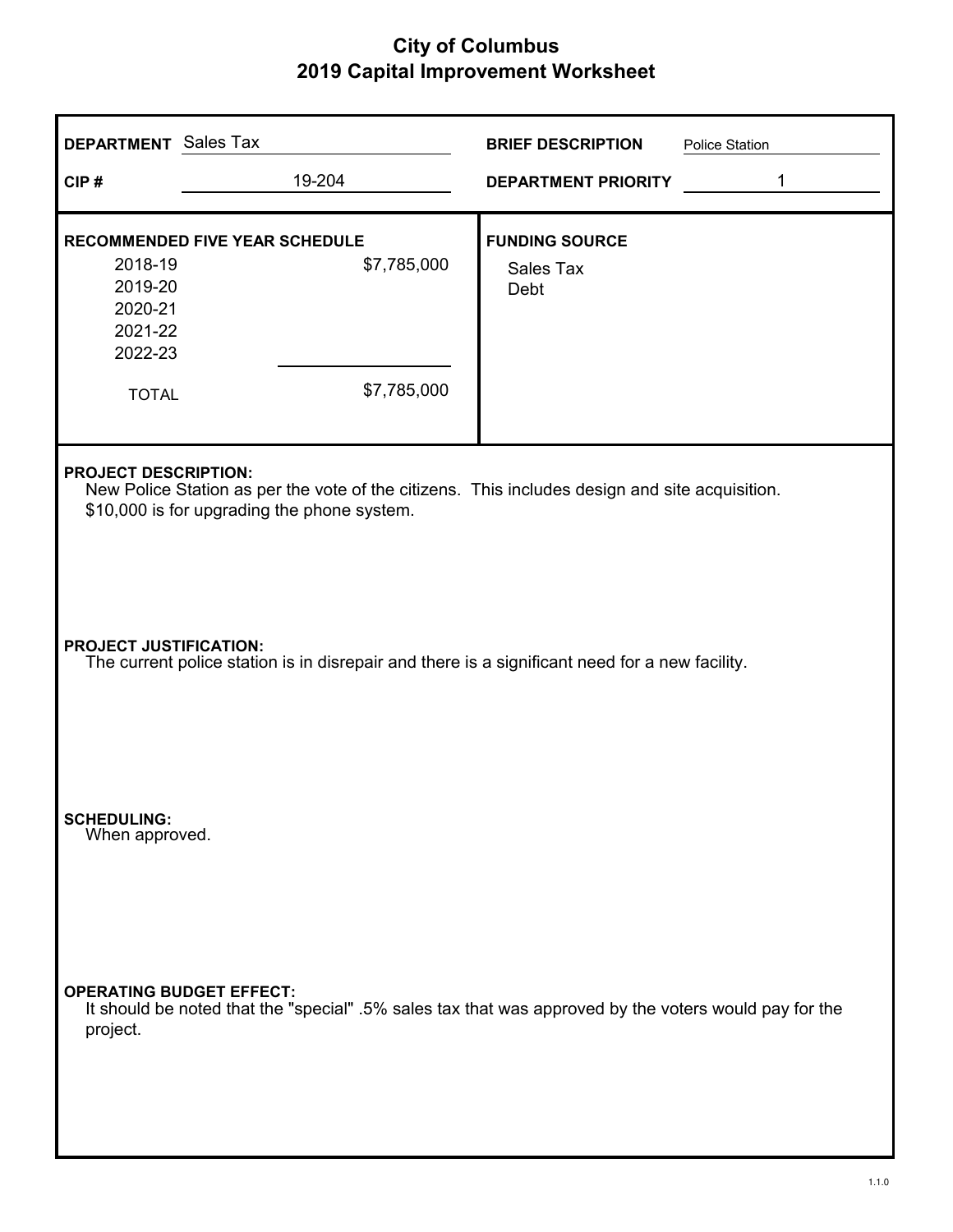| <b>DEPARTMENT</b> Sales Tax                                                                                                                                                                                                                                                                                                                        |                                                                     | <b>BRIEF DESCRIPTION</b><br><b>Fire Station</b>                                                       |  |  |
|----------------------------------------------------------------------------------------------------------------------------------------------------------------------------------------------------------------------------------------------------------------------------------------------------------------------------------------------------|---------------------------------------------------------------------|-------------------------------------------------------------------------------------------------------|--|--|
| CIP#                                                                                                                                                                                                                                                                                                                                               | 19-205                                                              | <b>DEPARTMENT PRIORITY</b>                                                                            |  |  |
| 2018-19<br>2019-20<br>2020-21<br>2021-22<br>2022-23<br><b>TOTAL</b>                                                                                                                                                                                                                                                                                | <b>RECOMMENDED FIVE YEAR SCHEDULE</b><br>\$7,775,635<br>\$7,775,635 | <b>FUNDING SOURCE</b><br><b>Sales Tax</b><br>Debt                                                     |  |  |
| <b>PROJECT DESCRIPTION:</b><br>New Fire Station as per the vote of the citizens. This includes design and site acquisition. This is<br>located adjacent to Highway 81 and approximately 47th Avenue.<br>\$10,000 is for upgrading the phone system.                                                                                                |                                                                     |                                                                                                       |  |  |
| <b>PROJECT JUSTIFICATION:</b><br>The current fire department is in disrepair and there is a significant need for a new facility. The bond<br>vote is a referendum of the wishes of the public to replace the current facility immediately. It is partially<br>condemned, too small, and is in the wrong location to serve the community correctly. |                                                                     |                                                                                                       |  |  |
| <b>SCHEDULING:</b><br>When approved.                                                                                                                                                                                                                                                                                                               |                                                                     |                                                                                                       |  |  |
| <b>OPERATING BUDGET EFFECT:</b><br>project.                                                                                                                                                                                                                                                                                                        |                                                                     | It should be noted that the "special" .5% sales tax that was approved by the voters would pay for the |  |  |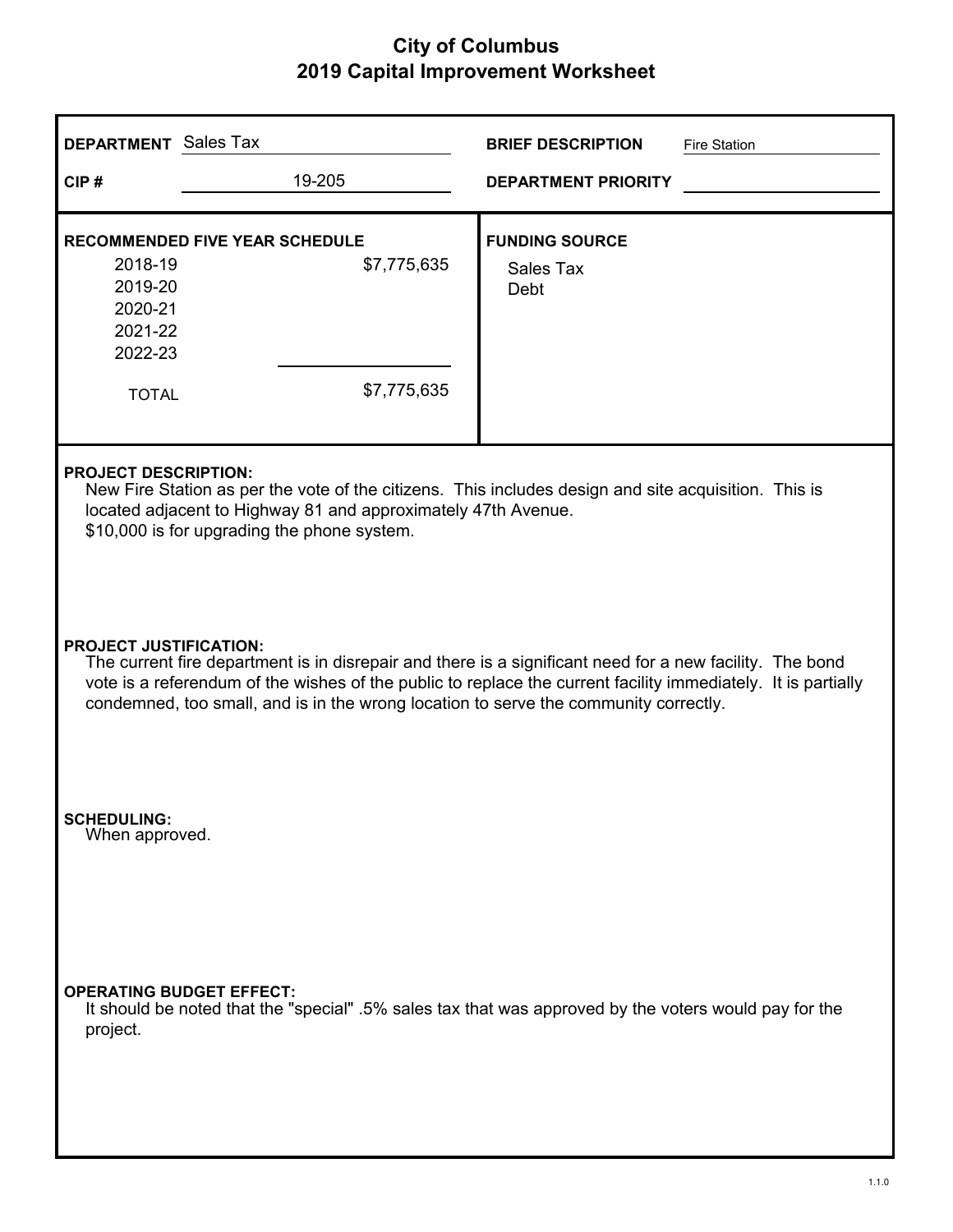| CIP#                                                                                                                                                   | <b>DEPARTMENT</b> Communications-Wireless<br>19-206                                                                       | <b>BRIEF DESCRIPTION</b><br><b>DEPARTMENT PRIORITY</b> | Voice Recorder                                  |  |
|--------------------------------------------------------------------------------------------------------------------------------------------------------|---------------------------------------------------------------------------------------------------------------------------|--------------------------------------------------------|-------------------------------------------------|--|
| 2018-19<br>2019-20<br>2020-21<br>2021-22<br>2022-23<br><b>TOTAL</b>                                                                                    | RECOMMENDED FIVE YEAR SCHEDULE<br>\$40,000<br>\$40,000                                                                    | <b>FUNDING SOURCE</b><br>to exist.                     | 911 wireless and wired funding if they continue |  |
| <b>PROJECT DESCRIPTION:</b><br>Purchase new audio and NG911 logging recorder.                                                                          |                                                                                                                           |                                                        |                                                 |  |
| <b>PROJECT JUSTIFICATION:</b><br>Previous logger was purchased in 8/2016 with six years of service. This unit will be going out of service<br>in 2022. |                                                                                                                           |                                                        |                                                 |  |
| <b>SCHEDULING:</b>                                                                                                                                     |                                                                                                                           |                                                        |                                                 |  |
|                                                                                                                                                        | <b>OPERATING BUDGET EFFECT:</b><br>Should be paid out of PSC permanent funding mechanism if it still exists at this time. |                                                        |                                                 |  |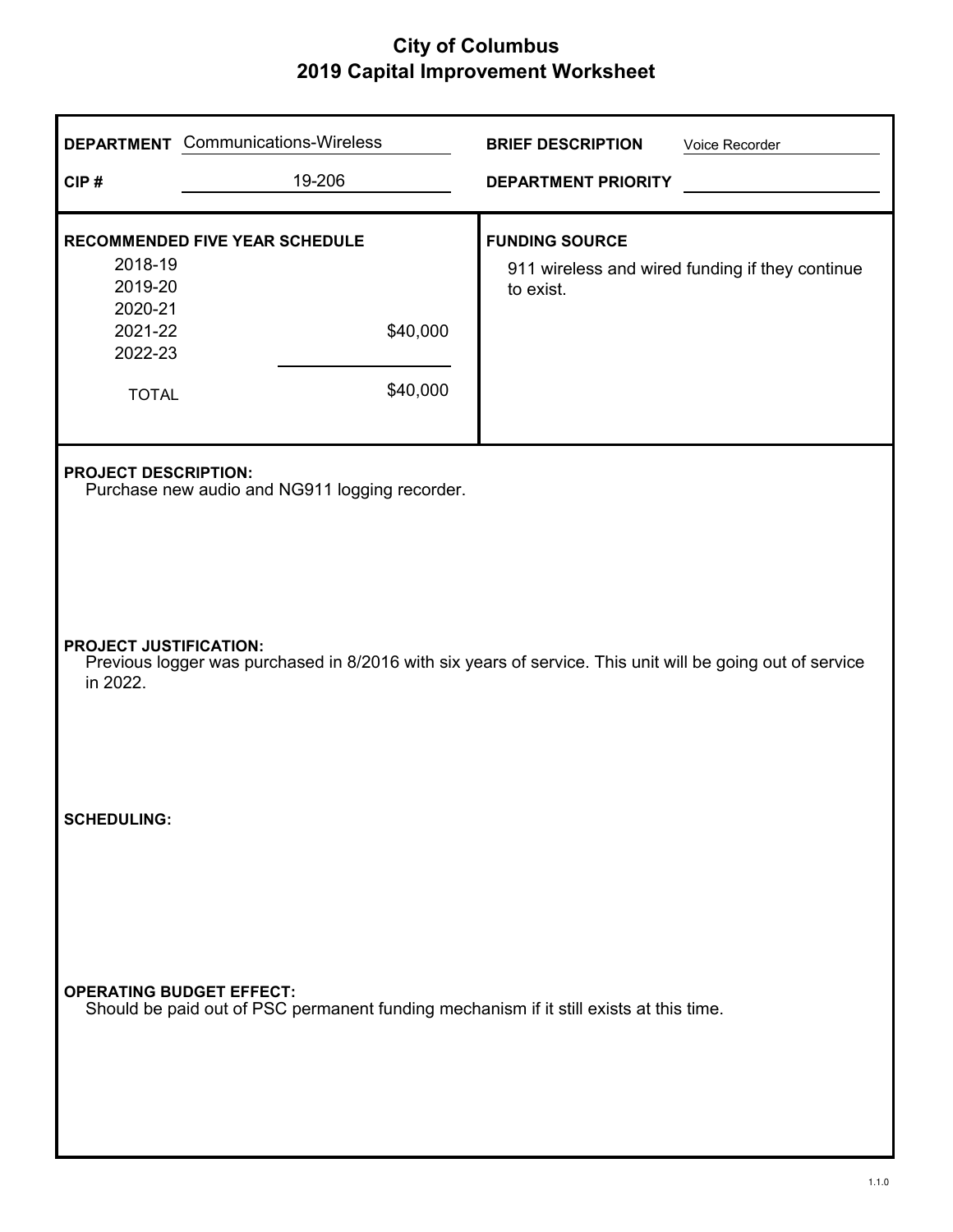|                                                                     | <b>DEPARTMENT</b> Progress and Jobs Growth                                                                                                                                                                                                                                               | <b>BRIEF DESCRIPTION</b>                                                                     | Rail Served Site |
|---------------------------------------------------------------------|------------------------------------------------------------------------------------------------------------------------------------------------------------------------------------------------------------------------------------------------------------------------------------------|----------------------------------------------------------------------------------------------|------------------|
| CIP#                                                                | 19-207                                                                                                                                                                                                                                                                                   | <b>DEPARTMENT PRIORITY</b>                                                                   |                  |
| 2018-19<br>2019-20<br>2020-21<br>2021-22<br>2022-23<br><b>TOTAL</b> | <b>RECOMMENDED FIVE YEAR SCHEDULE</b><br>\$1,500,000<br>\$1,500,000                                                                                                                                                                                                                      | <b>FUNDING SOURCE</b><br><b>NDED Grant</b><br><b>Sales Tax</b><br><b>Local Contributions</b> |                  |
| <b>PROJECT DESCRIPTION:</b>                                         | The industrial area adjacent to 8th Street, North and South between East 14th Avenue and East 29th<br>Avenue, was approved for a planning grant to determine the feasibility of development with rail service.<br>Future site development needs may be eligible for a second NDED grant. |                                                                                              |                  |
| <b>PROJECT JUSTIFICATION:</b>                                       |                                                                                                                                                                                                                                                                                          |                                                                                              |                  |
| <b>SCHEDULING:</b>                                                  |                                                                                                                                                                                                                                                                                          |                                                                                              |                  |
| <b>OPERATING BUDGET EFFECT:</b>                                     |                                                                                                                                                                                                                                                                                          |                                                                                              |                  |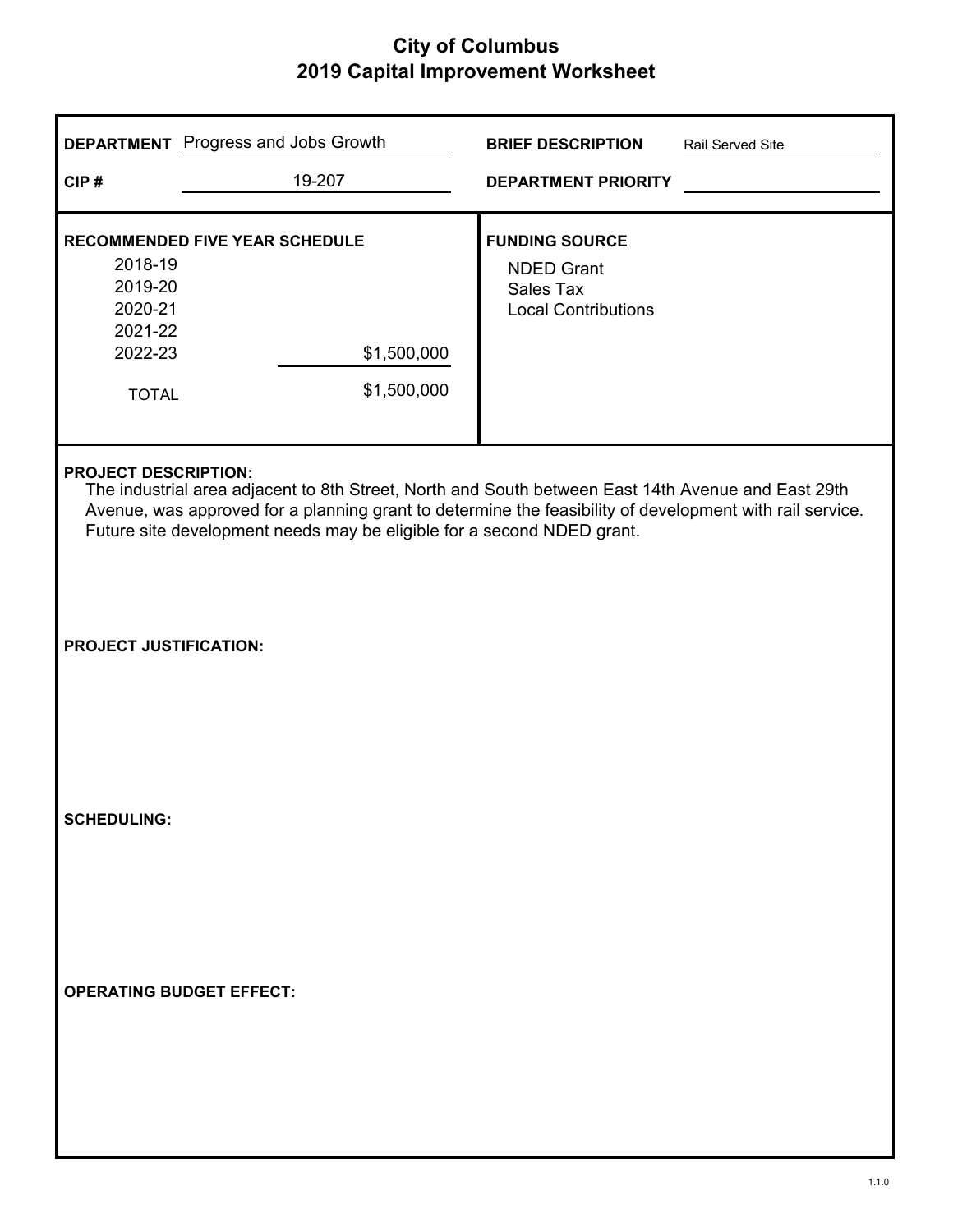|                                                                     | <b>DEPARTMENT</b> Wastewater Collection                                                                                                                                                                 |                      | <b>BRIEF DESCRIPTION</b>                                                                | Enclose Wash Area |
|---------------------------------------------------------------------|---------------------------------------------------------------------------------------------------------------------------------------------------------------------------------------------------------|----------------------|-----------------------------------------------------------------------------------------|-------------------|
| CIP#                                                                | 19-208                                                                                                                                                                                                  |                      | <b>DEPARTMENT PRIORITY</b>                                                              |                   |
| 2018-19<br>2019-20<br>2020-21<br>2021-22<br>2022-23<br><b>TOTAL</b> | <b>RECOMMENDED FIVE YEAR SCHEDULE</b>                                                                                                                                                                   | \$90,000<br>\$90,000 | <b>FUNDING SOURCE</b><br><b>Utility Revenue</b><br>1/3 Street<br>1/3 Sewer<br>1/3 Water |                   |
| <b>PROJECT DESCRIPTION:</b>                                         | Enclose the wash area at the Central Maintenance Facility.<br>Cost to enclose the area will be shared with the Streets and Water Departments.                                                           |                      |                                                                                         |                   |
| <b>PROJECT JUSTIFICATION:</b><br>below 32 degrees.                  | A sanitary sewer wash area is needed to clean sweepers and heavily soiled equipment. The enclosure<br>will also store the salt brine making equipment. It is needed to make brine when temperatures are |                      |                                                                                         |                   |
| <b>SCHEDULING:</b><br>2018-19 Budget.                               |                                                                                                                                                                                                         |                      |                                                                                         |                   |
|                                                                     | <b>OPERATING BUDGET EFFECT:</b>                                                                                                                                                                         |                      |                                                                                         |                   |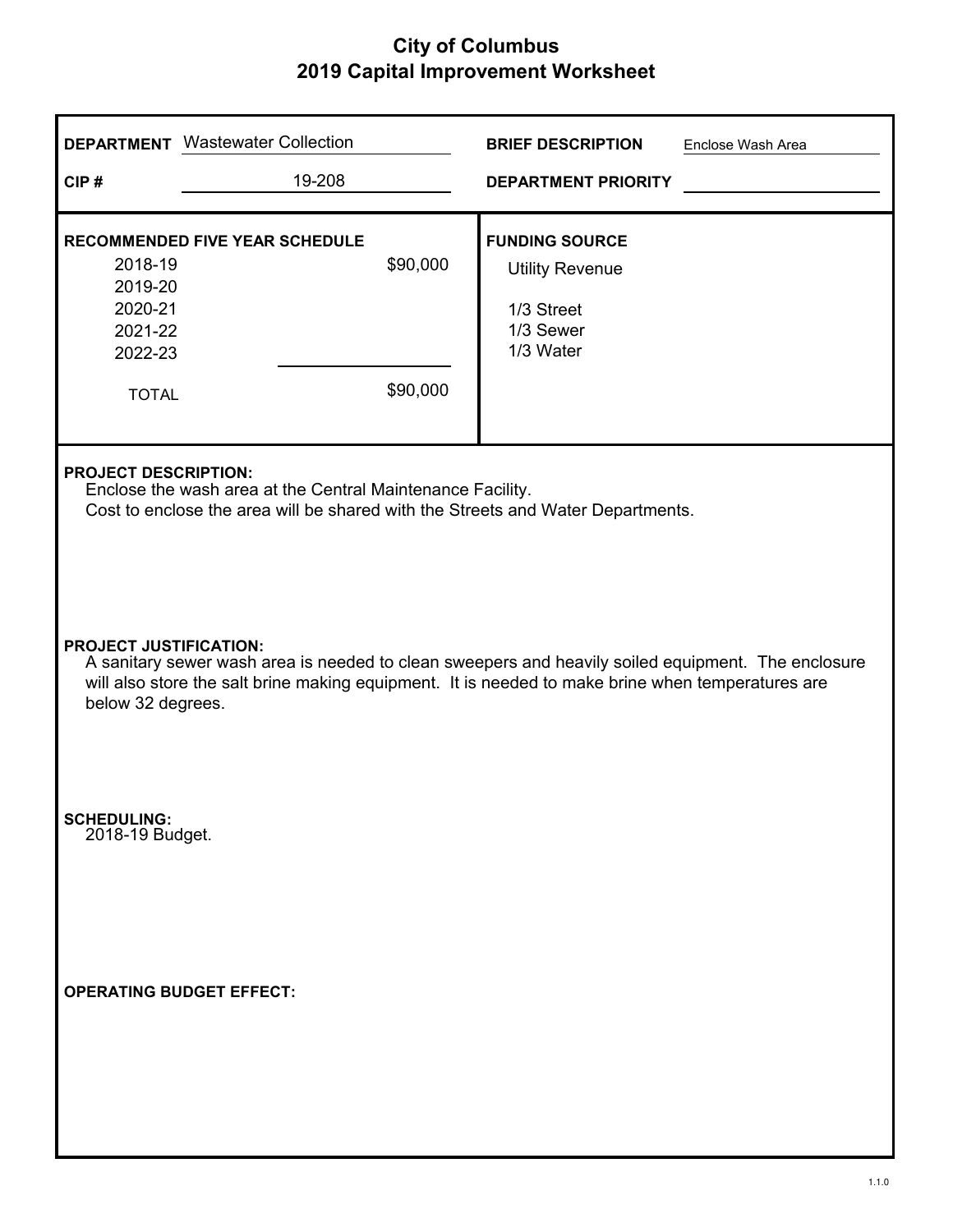|                                                                                                                                                                                                                                                                                                                                                                                                                                           | <b>DEPARTMENT</b> Wastewater Collection                                   |                        | <b>BRIEF DESCRIPTION</b>                        | East 11th Avenue Sanitary<br>Sewer |
|-------------------------------------------------------------------------------------------------------------------------------------------------------------------------------------------------------------------------------------------------------------------------------------------------------------------------------------------------------------------------------------------------------------------------------------------|---------------------------------------------------------------------------|------------------------|-------------------------------------------------|------------------------------------|
| CIP#                                                                                                                                                                                                                                                                                                                                                                                                                                      | 19-209                                                                    |                        | <b>DEPARTMENT PRIORITY</b>                      |                                    |
| 2018-19<br>2019-20<br>2020-21<br>2021-22<br>2022-23<br><b>TOTAL</b>                                                                                                                                                                                                                                                                                                                                                                       | <b>RECOMMENDED FIVE YEAR SCHEDULE</b>                                     | \$129,000<br>\$129,000 | <b>FUNDING SOURCE</b><br><b>Utility Revenue</b> |                                    |
| <b>PROJECT DESCRIPTION:</b><br>Up-size (through pipe bursting) 1,150' of 8" sewer main to 12" pipe to accommodate the increase in<br>flows from the various truck washes and other surrounding commercial businesses.                                                                                                                                                                                                                     |                                                                           |                        |                                                 |                                    |
| <b>PROJECT JUSTIFICATION:</b><br>During various times of the year, high flows are experienced by the existing 8" sanitary sewer along<br>East 11th Street. This is as a result of the increased truck washes and other surrounding commercial<br>businesses. The downstream sanitary sewer is a 15" diameter sewer which does not have the high<br>flow issues, thereby, this additional 12" sewer will provide for much needed capacity. |                                                                           |                        |                                                 |                                    |
| <b>SCHEDULING:</b><br>2018-19 Budget.                                                                                                                                                                                                                                                                                                                                                                                                     |                                                                           |                        |                                                 |                                    |
|                                                                                                                                                                                                                                                                                                                                                                                                                                           | <b>OPERATING BUDGET EFFECT:</b><br>Reduction in possible sewer overflows. |                        |                                                 |                                    |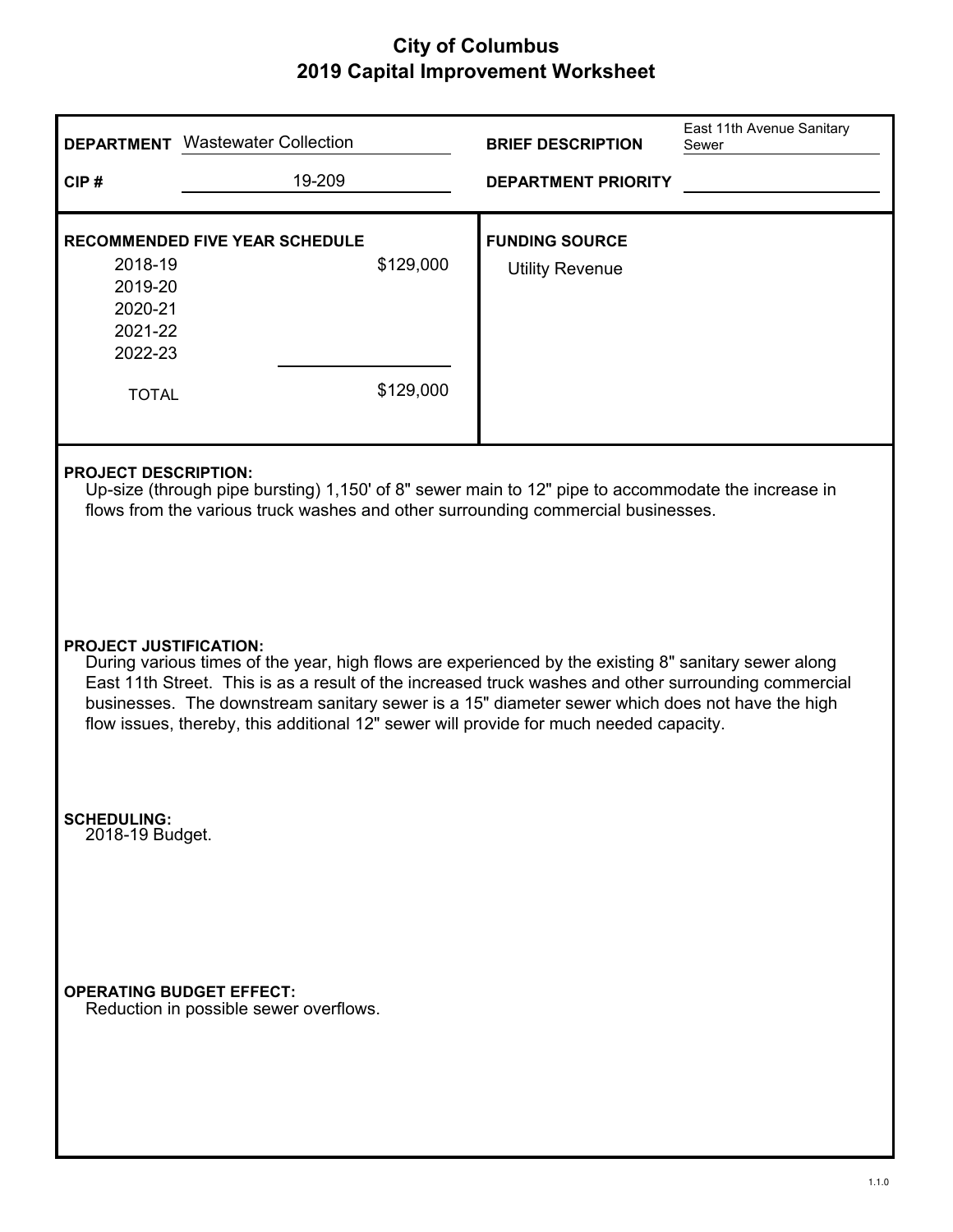| CIP#                                                                | <b>DEPARTMENT</b> Wastewater Collection<br>19-210                                              |                      | <b>BRIEF DESCRIPTION</b><br><b>DEPARTMENT PRIORITY</b> | Sanitary Sewer Extend Bent<br>Sewer Line |
|---------------------------------------------------------------------|------------------------------------------------------------------------------------------------|----------------------|--------------------------------------------------------|------------------------------------------|
| 2018-19<br>2019-20<br>2020-21<br>2021-22<br>2022-23<br><b>TOTAL</b> | <b>RECOMMENDED FIVE YEAR SCHEDULE</b>                                                          | \$40,000<br>\$40,000 | <b>FUNDING SOURCE</b><br><b>Utility Revenue</b>        |                                          |
| <b>PROJECT DESCRIPTION:</b>                                         | Extend Sanitary Sewer line to bypass bent sanitary sewer line South of the City's impound lot. |                      |                                                        |                                          |
| <b>PROJECT JUSTIFICATION:</b>                                       | Improve service/reduce maintenance.                                                            |                      |                                                        |                                          |
| <b>SCHEDULING:</b>                                                  |                                                                                                |                      |                                                        |                                          |
| <b>OPERATING BUDGET EFFECT:</b>                                     |                                                                                                |                      |                                                        |                                          |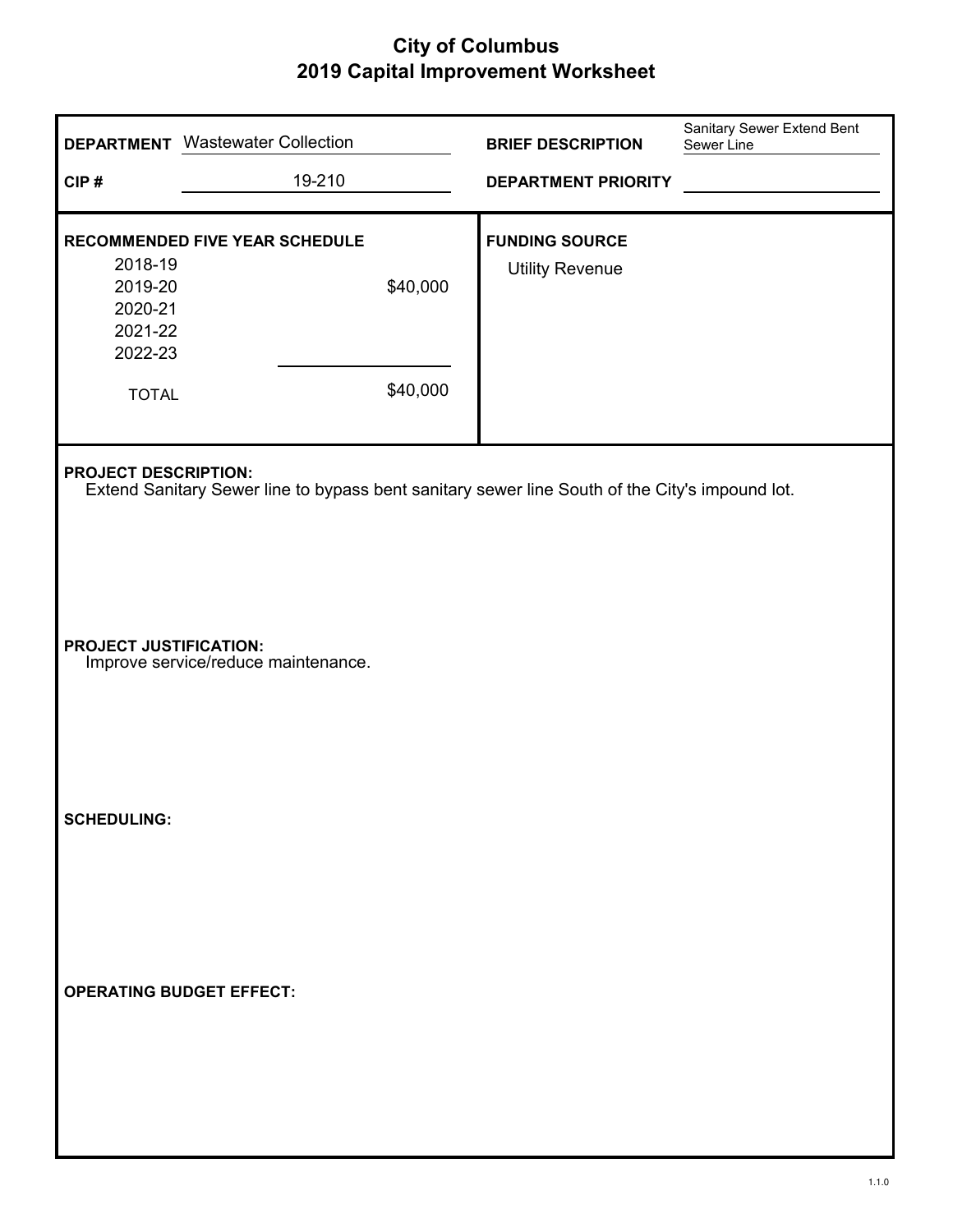|                                                                     | <b>DEPARTMENT</b> Wastewater Collection                                                                                                                                                                                                   |                      | <b>BRIEF DESCRIPTION</b>                        | 15th Street Sanitary Sewer<br>Improvements |
|---------------------------------------------------------------------|-------------------------------------------------------------------------------------------------------------------------------------------------------------------------------------------------------------------------------------------|----------------------|-------------------------------------------------|--------------------------------------------|
| CIP#                                                                | 19-211                                                                                                                                                                                                                                    |                      | <b>DEPARTMENT PRIORITY</b>                      |                                            |
| 2018-19<br>2019-20<br>2020-21<br>2021-22<br>2022-23<br><b>TOTAL</b> | <b>RECOMMENDED FIVE YEAR SCHEDULE</b>                                                                                                                                                                                                     | \$30,000<br>\$30,000 | <b>FUNDING SOURCE</b><br><b>Utility Revenue</b> |                                            |
|                                                                     | <b>PROJECT DESCRIPTION:</b><br>Coordinate with paving, stormwater, and water improvements to do the reconstruction of sanitary sewer<br>manholes and sewer main replacement as part of the 15th Street from 27th to 33rd Avenues project. |                      |                                                 |                                            |
| <b>PROJECT JUSTIFICATION:</b>                                       | Replace underground utilities prior to paving reconstruction. Manholes are in need of replacement.                                                                                                                                        |                      |                                                 |                                            |
| <b>SCHEDULING:</b><br>improvements.                                 | 2018-19 construction years with work to be done concurrently with water, paving, and storm water<br>Design and construction services by Engineering Department saves 16-20% in consultant fees.                                           |                      |                                                 |                                            |
| <b>OPERATING BUDGET EFFECT:</b>                                     | Less maintenance required by the department.                                                                                                                                                                                              |                      |                                                 |                                            |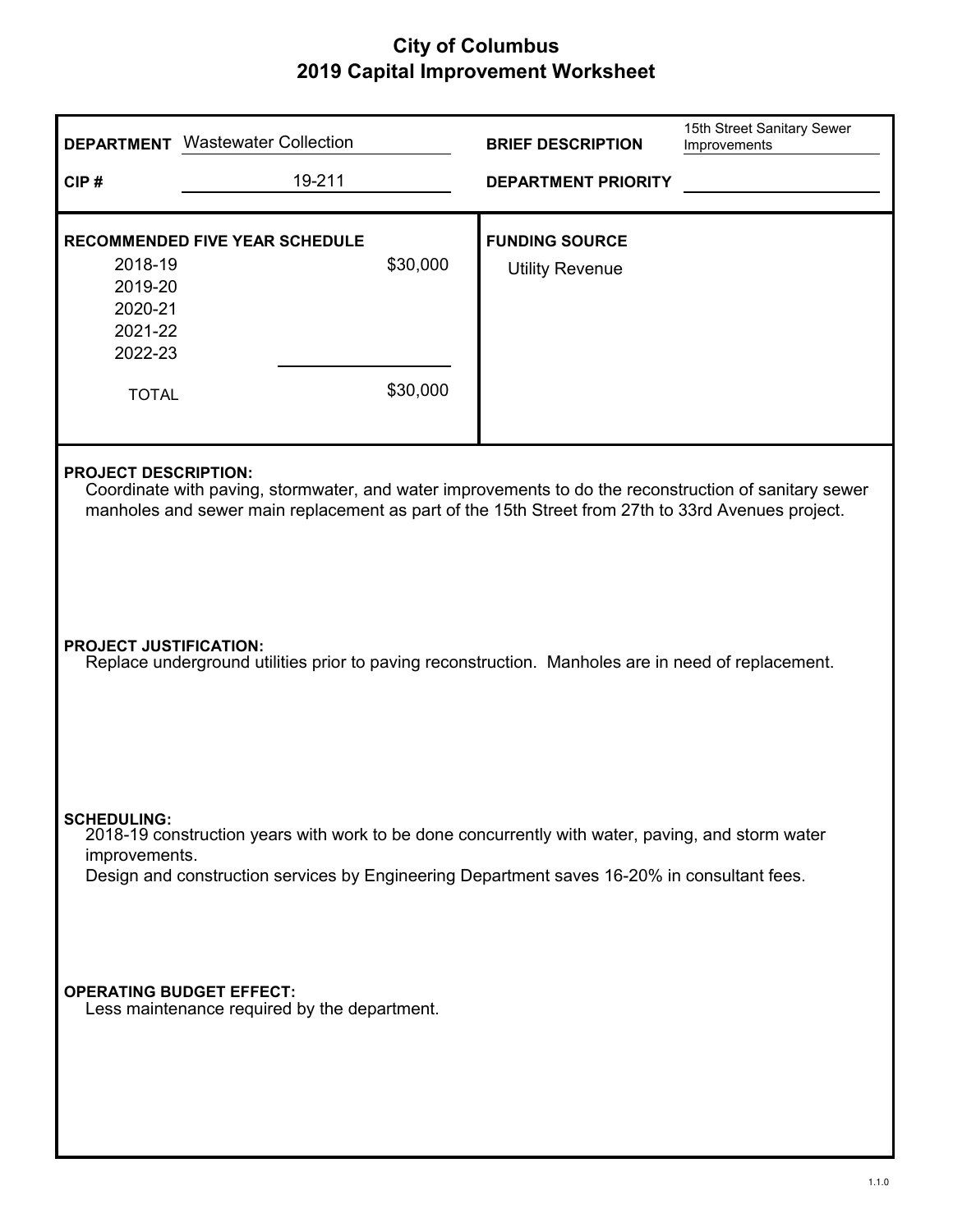|                                                       | <b>DEPARTMENT</b> Wastewater Collection                                                                                                                                                                                                          | <b>BRIEF DESCRIPTION</b>                        | <b>Lift Station Renovation</b> |  |
|-------------------------------------------------------|--------------------------------------------------------------------------------------------------------------------------------------------------------------------------------------------------------------------------------------------------|-------------------------------------------------|--------------------------------|--|
| CIP#                                                  | 19-212                                                                                                                                                                                                                                           | <b>DEPARTMENT PRIORITY</b>                      | $\overline{2}$                 |  |
| 2018-19<br>2019-20<br>2020-21<br>2021-22<br>2022-23   | <b>RECOMMENDED FIVE YEAR SCHEDULE</b><br>\$350,000<br>\$350,000<br>\$350,000<br>\$350,000                                                                                                                                                        | <b>FUNDING SOURCE</b><br><b>Utility Revenue</b> |                                |  |
| <b>TOTAL</b>                                          | \$1,400,000                                                                                                                                                                                                                                      |                                                 |                                |  |
|                                                       | <b>PROJECT DESCRIPTION:</b><br>On-going program in the rehabilitation of the City's existing lift stations.<br>The project would include the engineering design and reconstruction of the wet well, pumps, piping,<br>controls, and valve boxes. |                                                 |                                |  |
| <b>PROJECT JUSTIFICATION:</b><br>and electrical work. | Deterioration of existing lift stations has resulted in many of these stations reaching their design life.<br>Several of the lift stations are 25-35 years old and are in need of new pumps, motors, piping, controls,                           |                                                 |                                |  |
| <b>SCHEDULING</b>                                     | 2018-19 - 18th Avenue Lift Station<br>2019-20 - Westbrook Area Lift Station<br>2020-21 - To be determined.<br>2021-22 - To be determined.                                                                                                        |                                                 |                                |  |
|                                                       | <b>OPERATING BUDGET EFFECT:</b><br>Minimizing emergency repairs and possible lift station failures.                                                                                                                                              |                                                 |                                |  |
|                                                       |                                                                                                                                                                                                                                                  |                                                 |                                |  |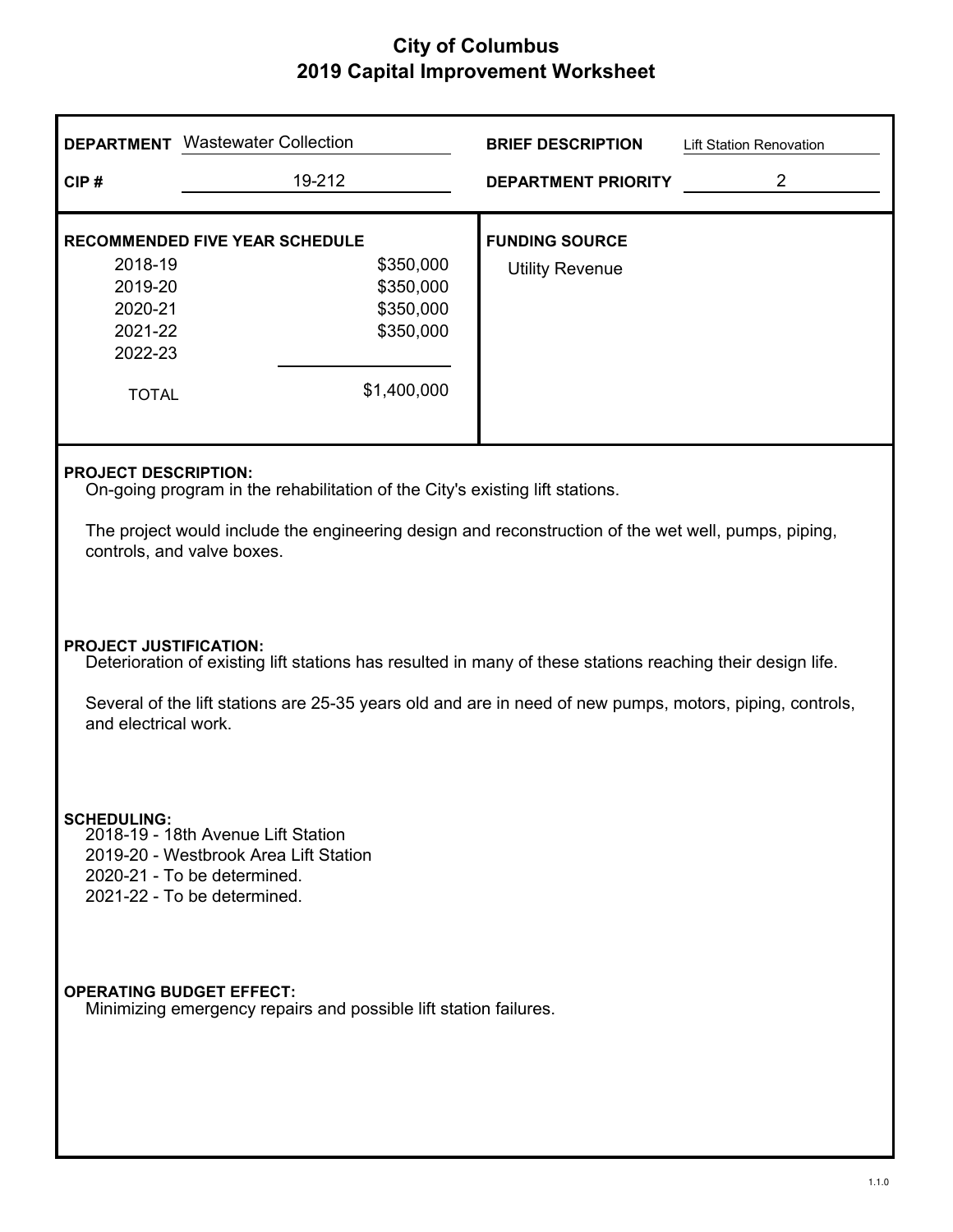|                                                                                                                                                                                                                                                                                                                                                                                                                                                    | <b>DEPARTMENT</b> Wastewater Collection                                                                | <b>BRIEF DESCRIPTION</b>                        | System CIP Lining |
|----------------------------------------------------------------------------------------------------------------------------------------------------------------------------------------------------------------------------------------------------------------------------------------------------------------------------------------------------------------------------------------------------------------------------------------------------|--------------------------------------------------------------------------------------------------------|-------------------------------------------------|-------------------|
| CIP#                                                                                                                                                                                                                                                                                                                                                                                                                                               | 19-213                                                                                                 | <b>DEPARTMENT PRIORITY</b>                      | 5                 |
| 2018-19<br>2019-20<br>2020-21<br>2021-22<br>2022-23<br><b>TOTAL</b>                                                                                                                                                                                                                                                                                                                                                                                | <b>RECOMMENDED FIVE YEAR SCHEDULE</b><br>\$215,000<br>\$150,000<br>\$150,000<br>\$150,000<br>\$665,000 | <b>FUNDING SOURCE</b><br><b>Utility Revenue</b> |                   |
| <b>PROJECT DESCRIPTION:</b><br>Revitalization grants.                                                                                                                                                                                                                                                                                                                                                                                              | Lining of the gravity sewer system.                                                                    |                                                 |                   |
| <b>PROJECT JUSTIFICATION:</b><br>The System is inundated with root infiltration, cracks, broken tile, and offset joints. The most efficient<br>and economical means of restoring integrity to the infrastructure, is by slip-lining the pipe with a<br>continuous run of Cured-In-Place (CIP) Liner that would eliminate joints between manhole-to-manhole<br>runs. We will also review the pipe-bursting process where it may be more beneficial. |                                                                                                        |                                                 |                   |
| <b>SCHEDULING:</b><br>On-going.                                                                                                                                                                                                                                                                                                                                                                                                                    |                                                                                                        |                                                 |                   |
| Reduce budget.                                                                                                                                                                                                                                                                                                                                                                                                                                     | <b>OPERATING BUDGET EFFECT:</b>                                                                        |                                                 |                   |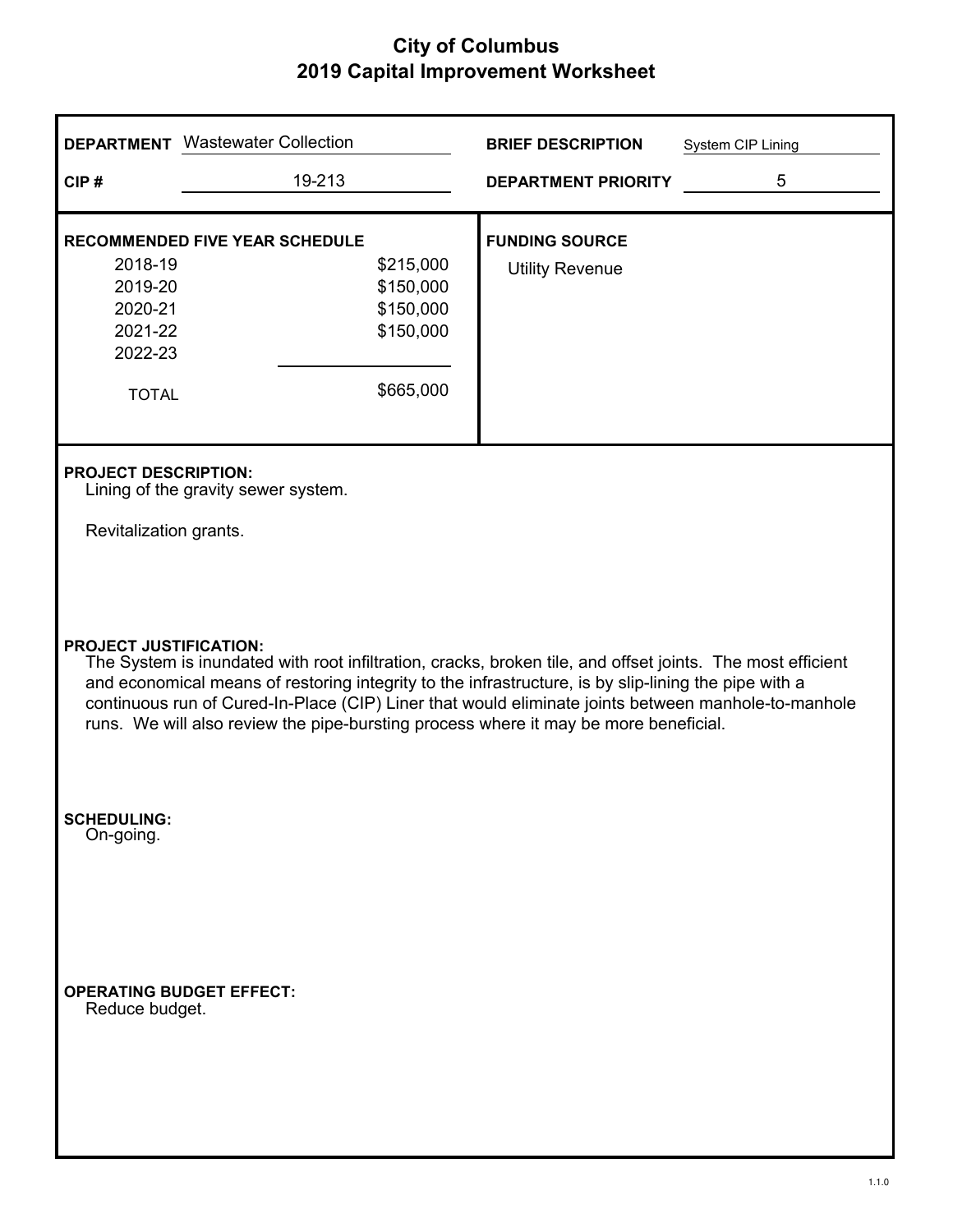|                                                                     | <b>DEPARTMENT</b> Wastewater Collection                 |                               | <b>BRIEF DESCRIPTION</b>                        | Computers |   |
|---------------------------------------------------------------------|---------------------------------------------------------|-------------------------------|-------------------------------------------------|-----------|---|
| CIP#                                                                | 19-214                                                  |                               | <b>DEPARTMENT PRIORITY</b>                      |           | 8 |
| 2018-19<br>2019-20<br>2020-21<br>2021-22<br>2022-23<br><b>TOTAL</b> | RECOMMENDED FIVE YEAR SCHEDULE                          | \$4,000<br>\$4,000<br>\$8,000 | <b>FUNDING SOURCE</b><br><b>Utility Revenue</b> |           |   |
| <b>PROJECT DESCRIPTION:</b>                                         | Replace computers and add tablets for field operations. |                               |                                                 |           |   |
| <b>PROJECT JUSTIFICATION:</b>                                       | Equipment replacement due to age of the computers.      |                               |                                                 |           |   |
| <b>SCHEDULING:</b>                                                  |                                                         |                               |                                                 |           |   |
|                                                                     | <b>OPERATING BUDGET EFFECT:</b>                         |                               |                                                 |           |   |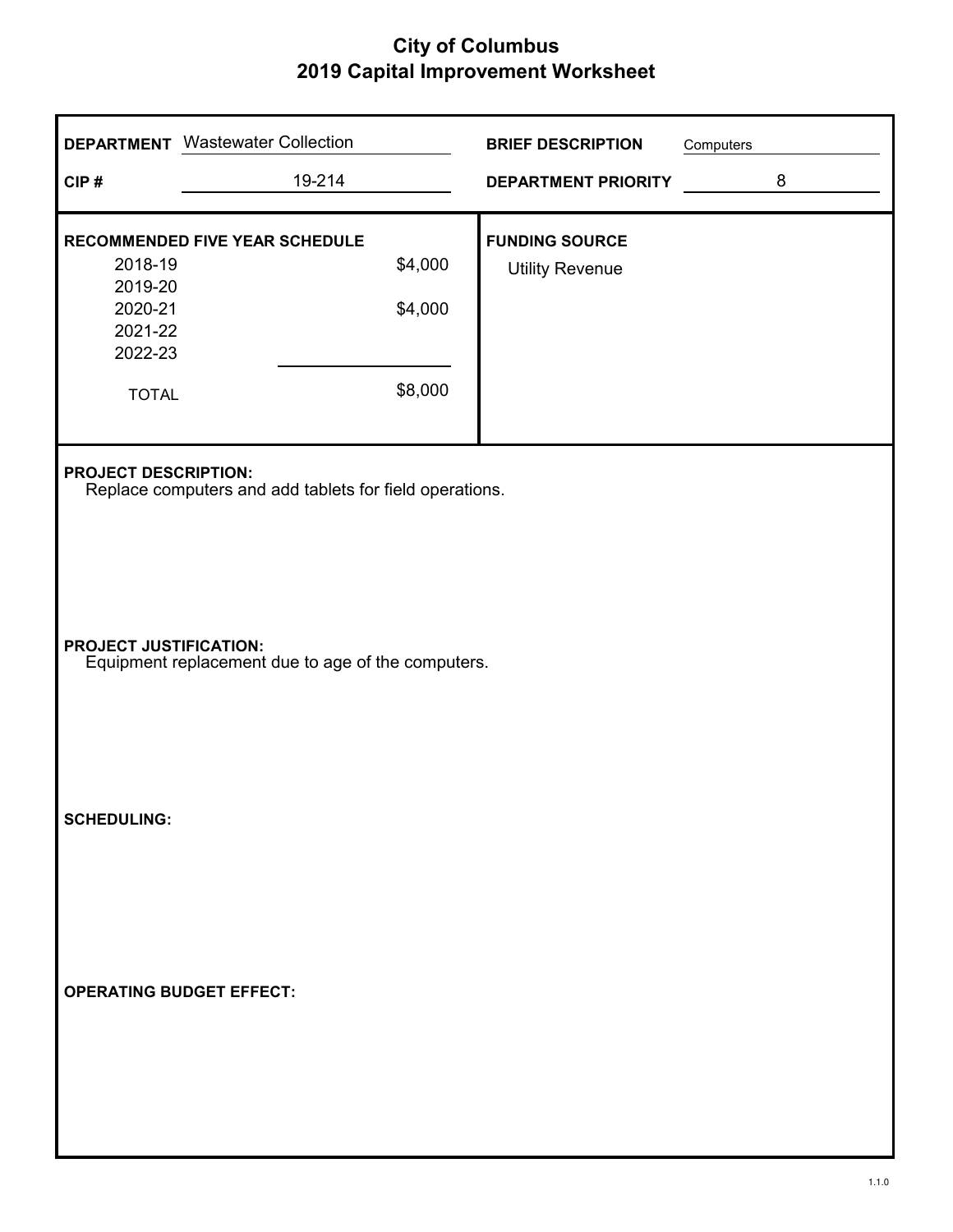|                                                                                                                                                                                                                                                                                                                     | <b>DEPARTMENT</b> Wastewater Collection                                                                                                                                                                                                                                                                                                                                                                                                                                                            | <b>BRIEF DESCRIPTION</b>                        | 10th Avenue Sanitary Sewer<br>Improvements |
|---------------------------------------------------------------------------------------------------------------------------------------------------------------------------------------------------------------------------------------------------------------------------------------------------------------------|----------------------------------------------------------------------------------------------------------------------------------------------------------------------------------------------------------------------------------------------------------------------------------------------------------------------------------------------------------------------------------------------------------------------------------------------------------------------------------------------------|-------------------------------------------------|--------------------------------------------|
| CIP#                                                                                                                                                                                                                                                                                                                | 19-215                                                                                                                                                                                                                                                                                                                                                                                                                                                                                             | <b>DEPARTMENT PRIORITY</b>                      | 9                                          |
| 2018-19<br>2019-20<br>2020-21<br>2021-22<br>2022-23<br><b>TOTAL</b>                                                                                                                                                                                                                                                 | <b>RECOMMENDED FIVE YEAR SCHEDULE</b><br>\$350,000<br>\$350,000                                                                                                                                                                                                                                                                                                                                                                                                                                    | <b>FUNDING SOURCE</b><br><b>Utility Revenue</b> |                                            |
| <b>PROJECT DESCRIPTION:</b><br>Up-size approximately 1,780' of 8" sewer main to 10" to accommodate the increased flows from Becton<br>Dickinson (BD) Medical facility and the surrounding commercial and residential properties. The<br>Sanitary Sewer is located on 10th Avenue south of 23rd Street thence south. |                                                                                                                                                                                                                                                                                                                                                                                                                                                                                                    |                                                 |                                            |
|                                                                                                                                                                                                                                                                                                                     | <b>PROJECT JUSTIFICATION:</b><br>During various times of the year, high flows are experienced along the existing 8" Sanitary Sewer along<br>10th Avenue. This is as a result of the BD Medical facility build-up, the increased commercial facilities<br>within the area, and the existing residential properties. The downstream sanitary sewer is a 10"<br>diameter sewer which does not have the high flow issues, thereby, this additional 10" sewer will provide<br>for much needed capacity. |                                                 |                                            |
| <b>SCHEDULING:</b><br>2018-19 Budget.                                                                                                                                                                                                                                                                               |                                                                                                                                                                                                                                                                                                                                                                                                                                                                                                    |                                                 |                                            |
|                                                                                                                                                                                                                                                                                                                     | <b>OPERATING BUDGET EFFECT:</b><br>Reduction in possible sewer overflows.                                                                                                                                                                                                                                                                                                                                                                                                                          |                                                 |                                            |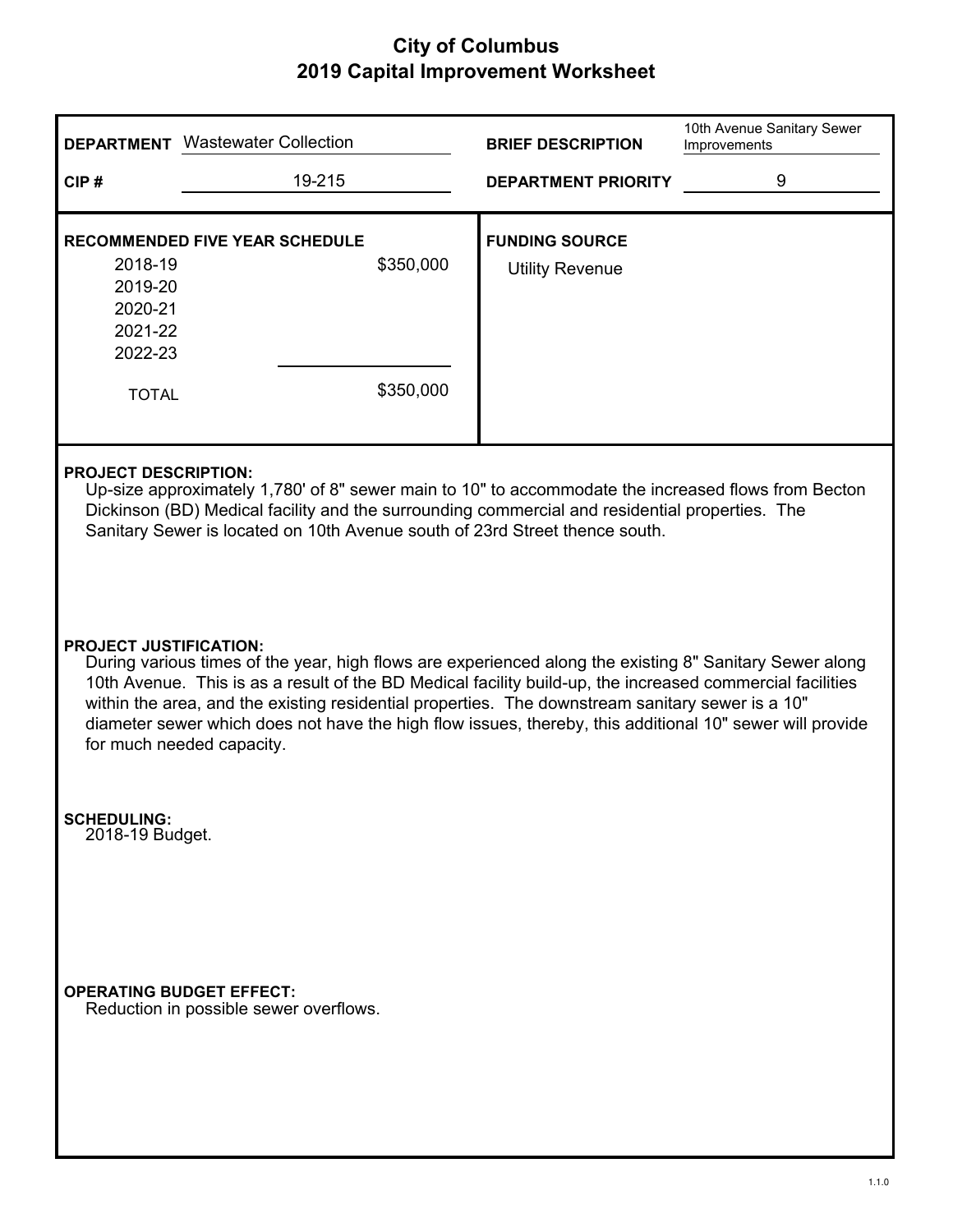|                                                                     | <b>DEPARTMENT</b> Wastewater Collection                                                        |                        | <b>BRIEF DESCRIPTION</b>                        | 17th Street Lift Station<br>Removal |
|---------------------------------------------------------------------|------------------------------------------------------------------------------------------------|------------------------|-------------------------------------------------|-------------------------------------|
| CIP#                                                                | 19-216                                                                                         |                        | <b>DEPARTMENT PRIORITY</b>                      | 11                                  |
| 2018-19<br>2019-20<br>2020-21<br>2021-22<br>2022-23<br><b>TOTAL</b> | RECOMMENDED FIVE YEAR SCHEDULE                                                                 | \$100,000<br>\$100,000 | <b>FUNDING SOURCE</b><br><b>Utility Revenue</b> |                                     |
| <b>PROJECT DESCRIPTION:</b>                                         | Re-align existing piping system and removal of existing lift station system along 17th Street. |                        |                                                 |                                     |
| PROJECT JUSTIFICATION:                                              | Address on-going maintenance-related issues within this lift station/piping system.            |                        |                                                 |                                     |
| <b>SCHEDULING:</b><br>2018-19 Budget.                               |                                                                                                |                        |                                                 |                                     |
|                                                                     | <b>OPERATING BUDGET EFFECT:</b><br>Would decrease the department maintenance and operations.   |                        |                                                 |                                     |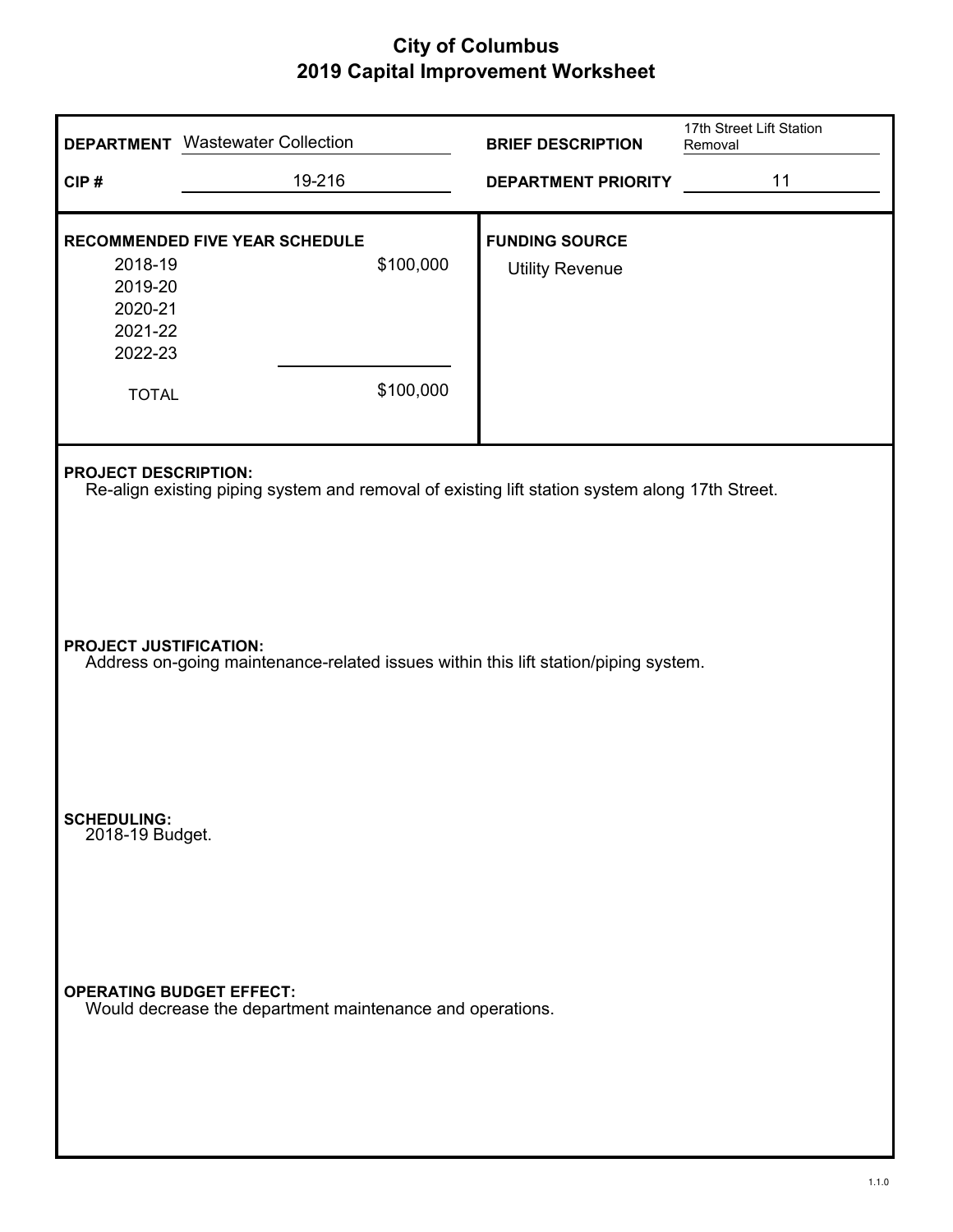|                                                                                                                                                                                                                                                                                                                                                                               | <b>DEPARTMENT</b> Wastewater Collection                                               |                      | <b>BRIEF DESCRIPTION</b>                        | <b>CCTV Transporter</b> |
|-------------------------------------------------------------------------------------------------------------------------------------------------------------------------------------------------------------------------------------------------------------------------------------------------------------------------------------------------------------------------------|---------------------------------------------------------------------------------------|----------------------|-------------------------------------------------|-------------------------|
| CIP#                                                                                                                                                                                                                                                                                                                                                                          | 19-217                                                                                |                      | <b>DEPARTMENT PRIORITY</b>                      |                         |
| 2018-19<br>2019-20<br>2020-21<br>2021-22<br>2022-23                                                                                                                                                                                                                                                                                                                           | <b>RECOMMENDED FIVE YEAR SCHEDULE</b>                                                 | \$10,000<br>\$10,000 | <b>FUNDING SOURCE</b><br><b>Utility Revenue</b> |                         |
| <b>TOTAL</b>                                                                                                                                                                                                                                                                                                                                                                  |                                                                                       |                      |                                                 |                         |
|                                                                                                                                                                                                                                                                                                                                                                               | <b>PROJECT DESCRIPTION:</b><br>Purchase new USill transporter for OZIII sewer camera. |                      |                                                 |                         |
| <b>PROJECT JUSTIFICATION:</b><br>This is a smaller sized transporter that will fit into the sewer pipes that we have lined thus far in the<br>system. Current transporter is oversized and will not fit into a majority of the lined 6" pipe we now have<br>in the system. We need this unit to inspect work done and follow-up on calls or any other issues that<br>come up. |                                                                                       |                      |                                                 |                         |
| <b>SCHEDULING:</b><br>2018--2019                                                                                                                                                                                                                                                                                                                                              |                                                                                       |                      |                                                 |                         |
|                                                                                                                                                                                                                                                                                                                                                                               | <b>OPERATING BUDGET EFFECT:</b>                                                       |                      |                                                 |                         |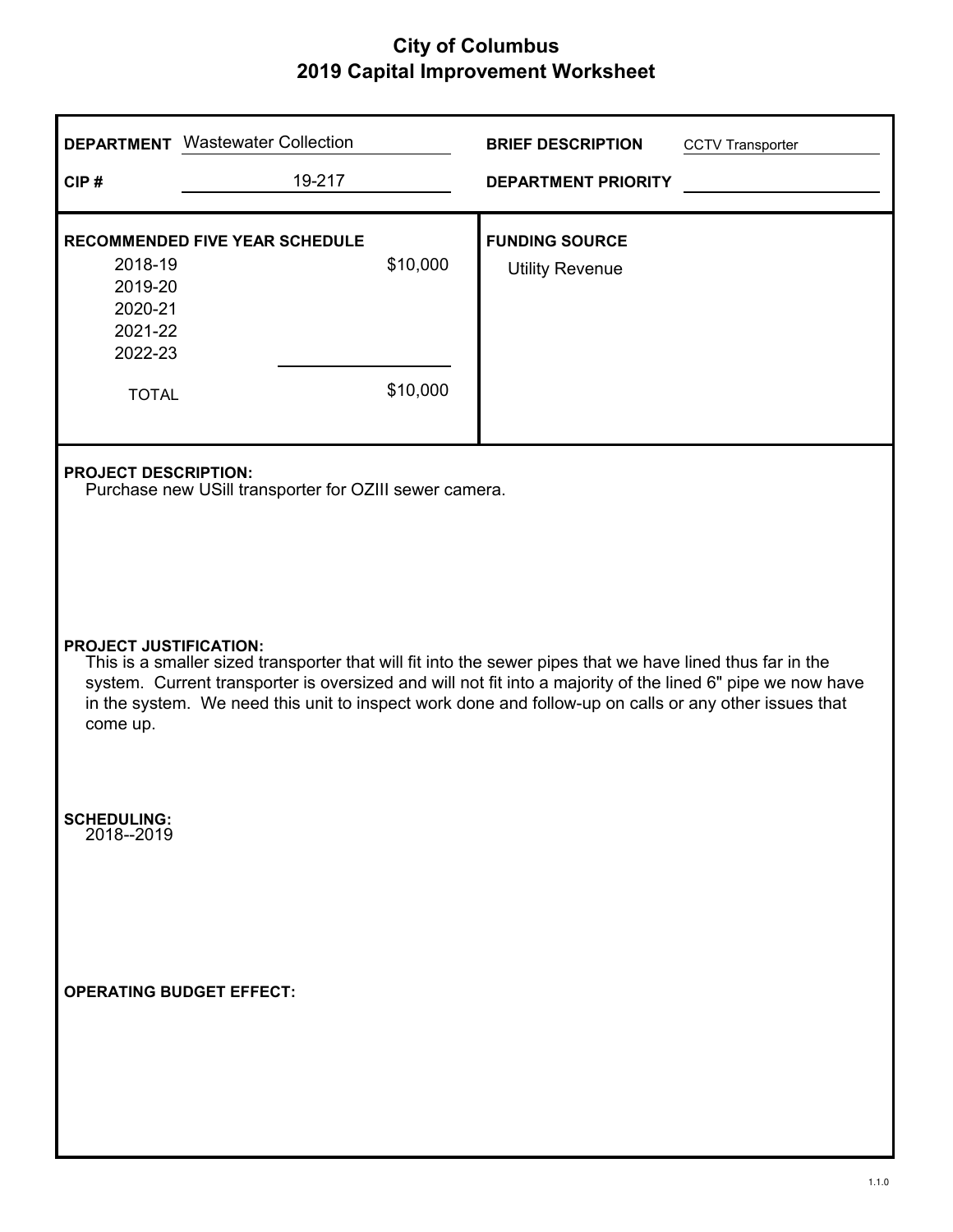|                                                                                                                                                                                                                                                                                                                                                                                                                                                                                                                     | <b>DEPARTMENT</b> Wastewater Collection                                                                          | <b>BRIEF DESCRIPTION</b>                                                                              | North Sanitary Sewer<br><b>Collection System Imp</b> |  |
|---------------------------------------------------------------------------------------------------------------------------------------------------------------------------------------------------------------------------------------------------------------------------------------------------------------------------------------------------------------------------------------------------------------------------------------------------------------------------------------------------------------------|------------------------------------------------------------------------------------------------------------------|-------------------------------------------------------------------------------------------------------|------------------------------------------------------|--|
| CIP#                                                                                                                                                                                                                                                                                                                                                                                                                                                                                                                | 19-218                                                                                                           | <b>DEPARTMENT PRIORITY</b>                                                                            |                                                      |  |
| 2018-19<br>2019-20<br>2020-21<br>2021-22<br>2022-23<br><b>TOTAL</b>                                                                                                                                                                                                                                                                                                                                                                                                                                                 | <b>RECOMMENDED FIVE YEAR SCHEDULE</b><br>\$1,100,000<br>\$2,500,000<br>\$2,000,000<br>\$1,500,000<br>\$7,100,000 | <b>FUNDING SOURCE</b><br><b>Utility Revenue</b><br><b>Assessment to Benefiting Properties</b><br>Debt |                                                      |  |
| <b>PROJECT DESCRIPTION:</b><br>Construction of sewer interceptor and collector mains, lift stations, and force mains generally along the<br>Lost Creek Parkway and areas to the north to service development. Systems built prior to this work will<br>require private sanitary sewer septic systems which will need to be connected to the City system when<br>built. Improvements will also need to be made downstream to mains, lift stations, and force mains<br>possibly to the Wastewater Treatment Facility. |                                                                                                                  |                                                                                                       |                                                      |  |
| <b>PROJECT JUSTIFICATION:</b>                                                                                                                                                                                                                                                                                                                                                                                                                                                                                       | Provide sanitary sewer connection to property and development brought into the corporate limits.                 |                                                                                                       |                                                      |  |
| <b>SCHEDULING:</b>                                                                                                                                                                                                                                                                                                                                                                                                                                                                                                  | Pending final report of the North Sanitary Sewer Collection system study. Projects could be phased.              |                                                                                                       |                                                      |  |
|                                                                                                                                                                                                                                                                                                                                                                                                                                                                                                                     | <b>OPERATING BUDGET EFFECT:</b><br>Increase Wastewater Collection maintenance. Added Sewer fees.                 |                                                                                                       |                                                      |  |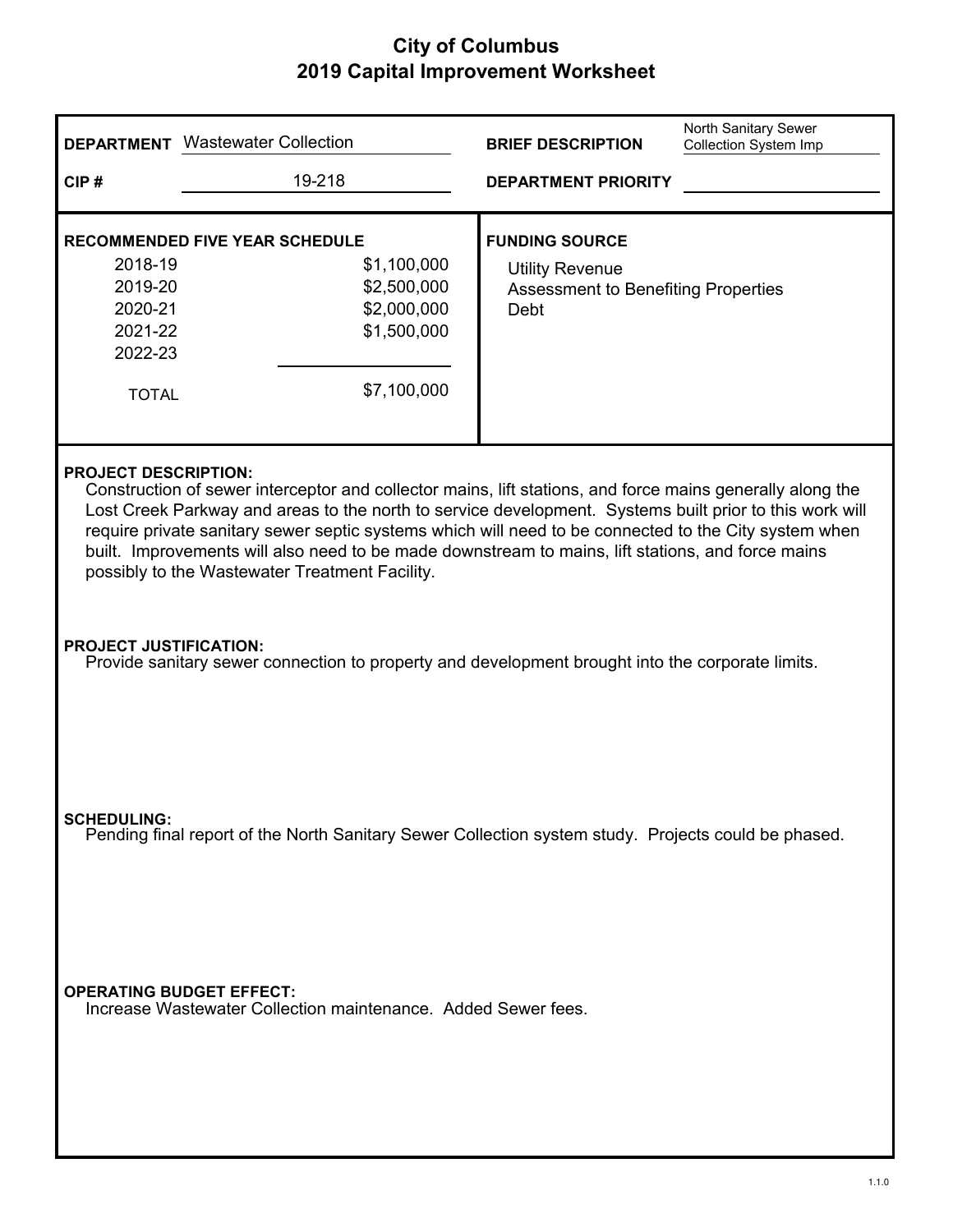| <b>DEPARTMENT</b> Wastewater Collection                                                                                                                                                                                                                                                                                                                                                       |                                                                                             | <b>BRIEF DESCRIPTION</b><br><b>Lift Stations</b>                                                |  |  |
|-----------------------------------------------------------------------------------------------------------------------------------------------------------------------------------------------------------------------------------------------------------------------------------------------------------------------------------------------------------------------------------------------|---------------------------------------------------------------------------------------------|-------------------------------------------------------------------------------------------------|--|--|
| CIP#                                                                                                                                                                                                                                                                                                                                                                                          | 19-219                                                                                      | 12<br><b>DEPARTMENT PRIORITY</b>                                                                |  |  |
| 2018-19<br>2019-20<br>2020-21<br>2021-22<br>2022-23<br><b>TOTAL</b>                                                                                                                                                                                                                                                                                                                           | <b>RECOMMENDED FIVE YEAR SCHEDULE</b><br>\$600,000<br>\$600,000<br>\$600,000<br>\$1,800,000 | <b>FUNDING SOURCE</b><br><b>Utility Revenue</b><br><b>Assessment to Benefiting Properties</b>   |  |  |
| <b>PROJECT DESCRIPTION:</b><br>Lift station, force main, and sewer main to service the region west of 3rd Avenue South of Lost Creek<br>Parkway in 2019-20. Work on the region East of 33rd Avenue South of Lost Creek Parkway in<br>2020-21. Work on the region South of 38th Street and East of 48th Avenue in 2021-22.<br>City standard lift station model with modifications as required. |                                                                                             |                                                                                                 |  |  |
| <b>PROJECT JUSTIFICATION:</b><br>property develops.                                                                                                                                                                                                                                                                                                                                           |                                                                                             | Allow for development to connect to the City sewer. Assessment to benefiting property owners as |  |  |
| <b>SCHEDULING:</b><br>2019-20 Budget.                                                                                                                                                                                                                                                                                                                                                         |                                                                                             |                                                                                                 |  |  |
|                                                                                                                                                                                                                                                                                                                                                                                               | <b>OPERATING BUDGET EFFECT:</b><br>Increased sewer maintenance and operations.              |                                                                                                 |  |  |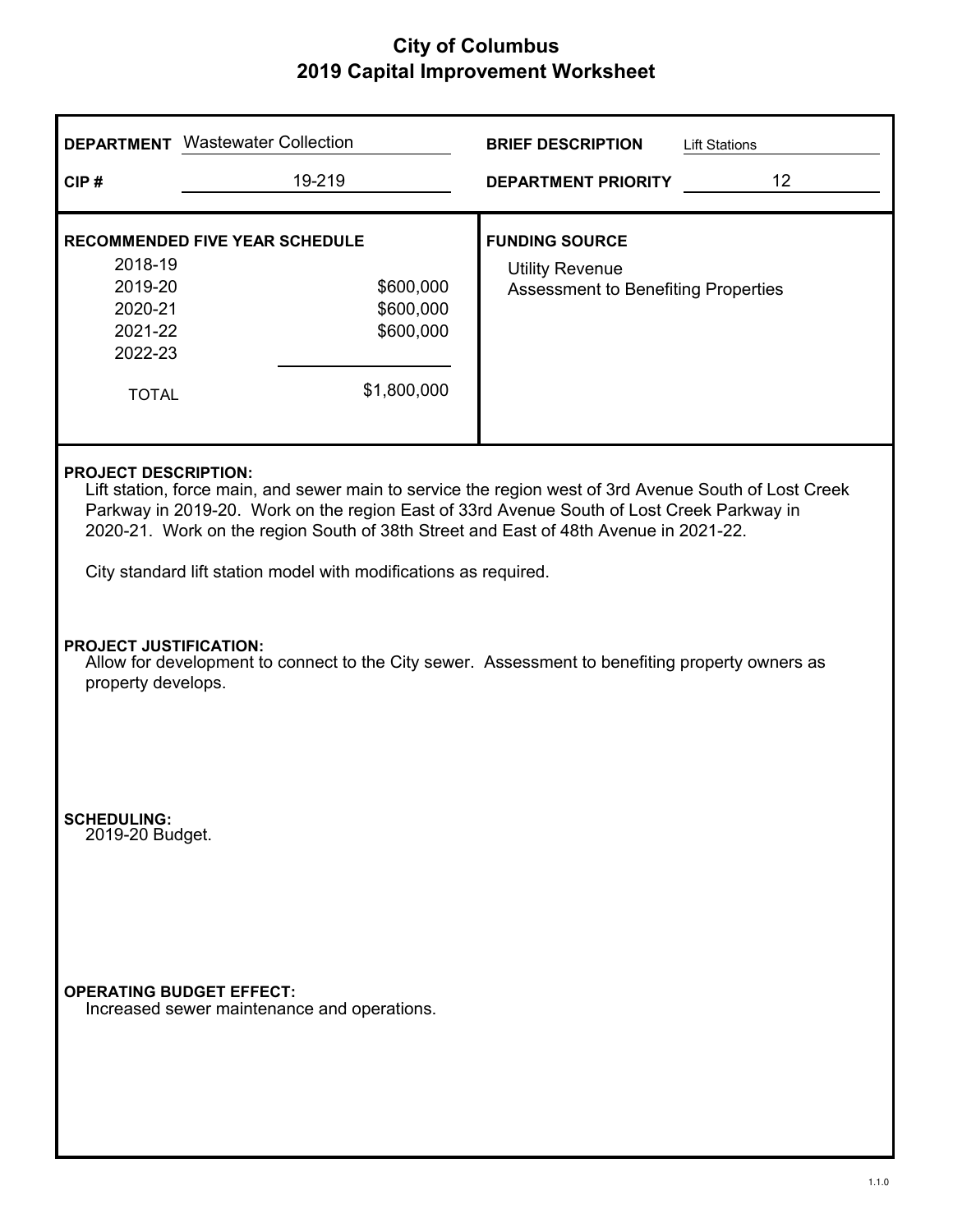| CIP#                                                                | <b>DEPARTMENT</b> Wastewater Collection<br>19-220            | <b>BRIEF DESCRIPTION</b><br>DEPARTMENT PRIORITY         | 8th Street Sewer<br>15 |
|---------------------------------------------------------------------|--------------------------------------------------------------|---------------------------------------------------------|------------------------|
| 2018-19<br>2019-20<br>2020-21<br>2021-22<br>2022-23<br><b>TOTAL</b> | RECOMMENDED FIVE YEAR SCHEDULE<br>\$1,200,000<br>\$1,200,000 | <b>FUNDING SOURCE</b><br><b>Utility Revenue</b><br>Debt |                        |
| <b>PROJECT DESCRIPTION:</b>                                         | Extend Sanitary Sewer along 8th Street.                      |                                                         |                        |
| <b>PROJECT JUSTIFICATION:</b>                                       | Economic development.                                        |                                                         |                        |
|                                                                     | <b>SCHEDULING:</b><br>As required by development.            |                                                         |                        |
|                                                                     | <b>OPERATING BUDGET EFFECT:</b>                              |                                                         |                        |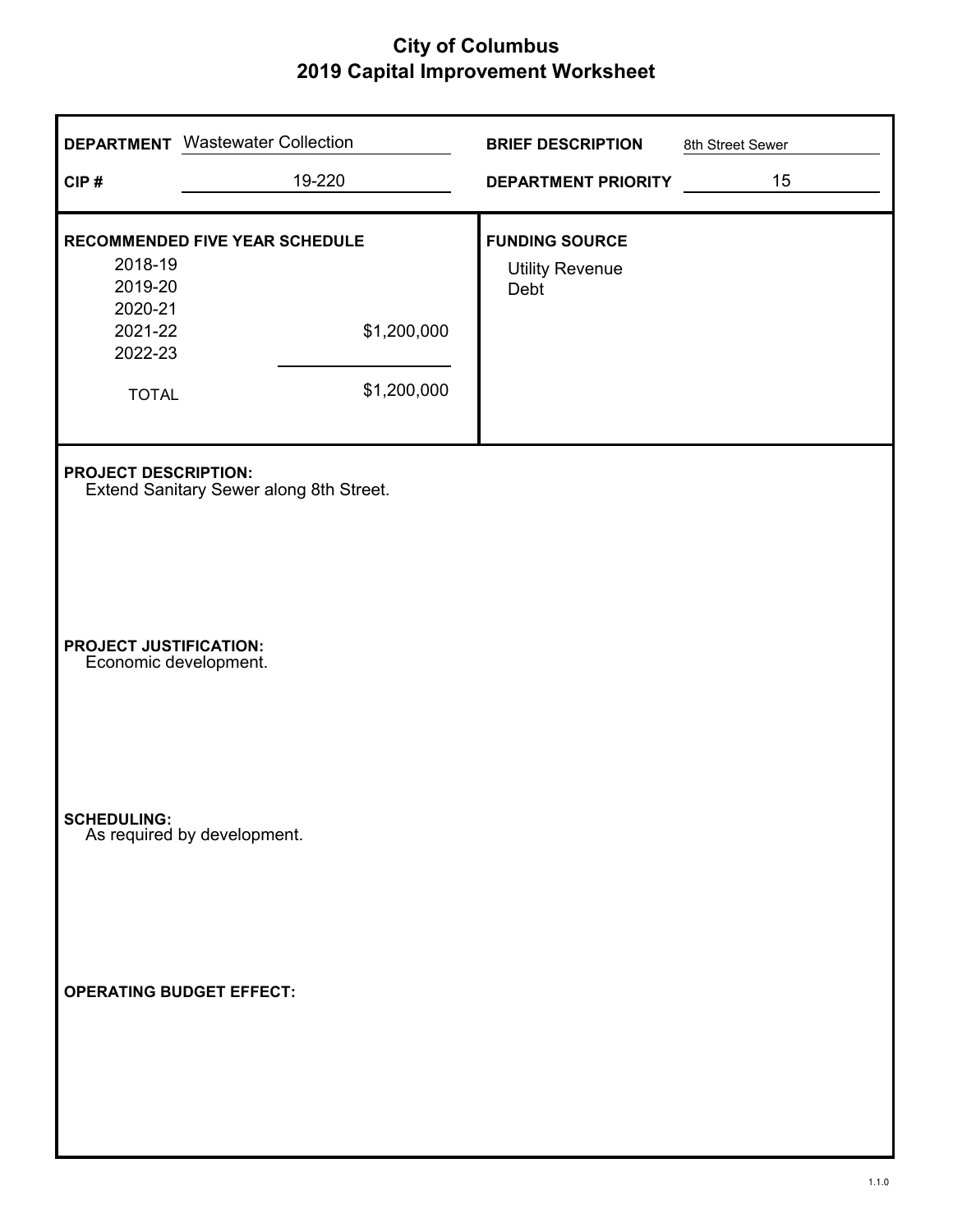|                                                                     | <b>DEPARTMENT</b> Wastewater Collection |                      | <b>BRIEF DESCRIPTION</b>                                                                                  | Spare Lift Pump |
|---------------------------------------------------------------------|-----------------------------------------|----------------------|-----------------------------------------------------------------------------------------------------------|-----------------|
| CIP#                                                                | 19-221                                  |                      | <b>DEPARTMENT PRIORITY</b>                                                                                |                 |
| 2018-19<br>2019-20<br>2020-21<br>2021-22<br>2022-23<br><b>TOTAL</b> | RECOMMENDED FIVE YEAR SCHEDULE          | \$38,000<br>\$38,000 | <b>FUNDING SOURCE</b><br><b>Utility Revenue</b>                                                           |                 |
| <b>PROJECT DESCRIPTION:</b><br>Spare lift station motor.            |                                         |                      |                                                                                                           |                 |
| <b>PROJECT JUSTIFICATION:</b><br>are ten (10) weeks out.            |                                         |                      | Spare lift station motor for one of our top priority lifts to use in case of emergency. Parts and repairs |                 |
| <b>SCHEDULING:</b>                                                  |                                         |                      |                                                                                                           |                 |
| <b>OPERATING BUDGET EFFECT:</b>                                     |                                         |                      |                                                                                                           |                 |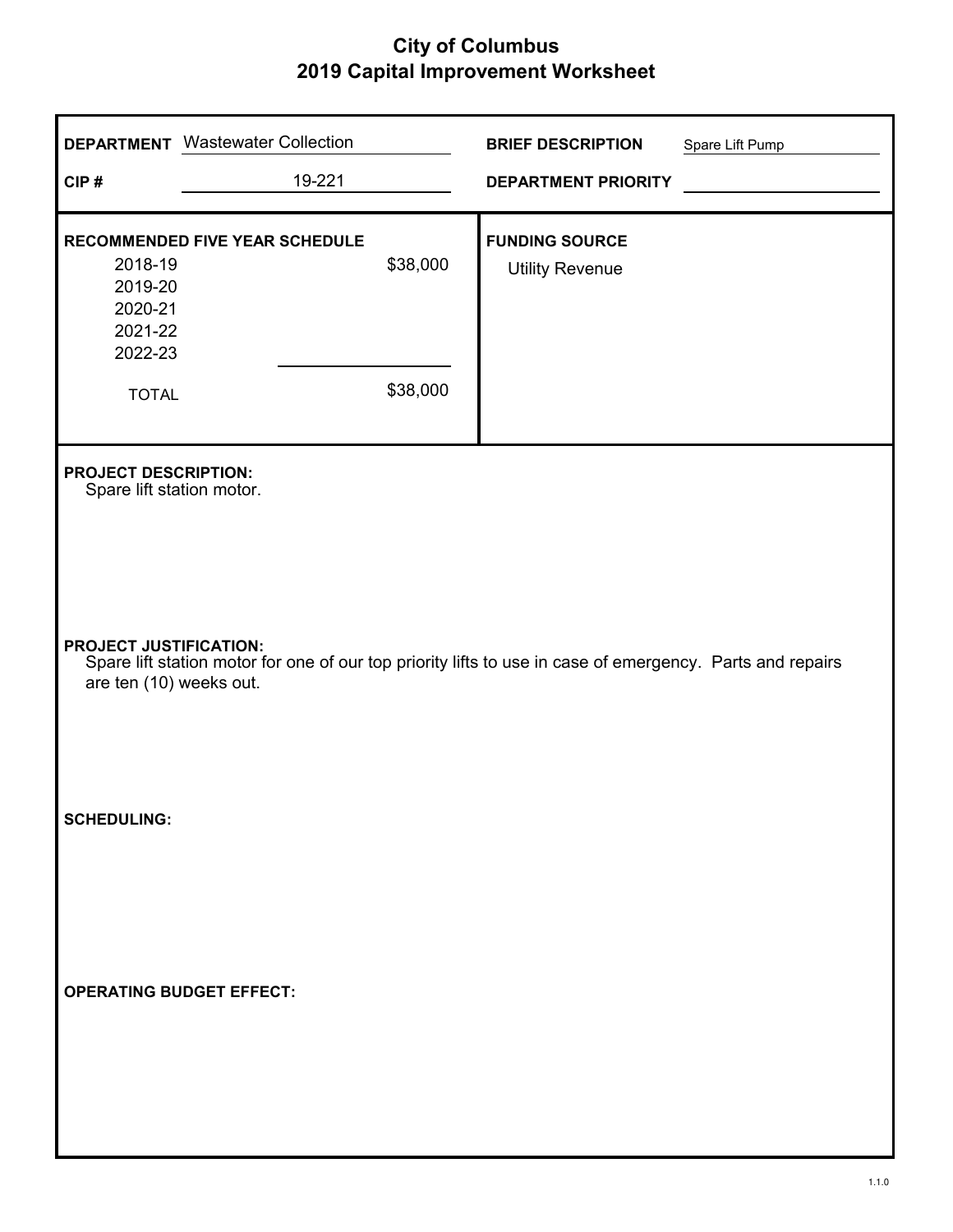|                                                                     | <b>DEPARTMENT</b> Wastewater Collection                                                                                                               | <b>BRIEF DESCRIPTION</b>                        | 23rd Street Sanitary Sewer<br><b>Main Reconstruction</b> |
|---------------------------------------------------------------------|-------------------------------------------------------------------------------------------------------------------------------------------------------|-------------------------------------------------|----------------------------------------------------------|
| CIP#                                                                | 19-222                                                                                                                                                | <b>DEPARTMENT PRIORITY</b>                      |                                                          |
| 2018-19<br>2019-20<br>2020-21<br>2021-22<br>2022-23<br><b>TOTAL</b> | <b>RECOMMENDED FIVE YEAR SCHEDULE</b><br>\$400,000<br>\$400,000                                                                                       | <b>FUNDING SOURCE</b><br><b>Utility Revenue</b> |                                                          |
| <b>PROJECT DESCRIPTION:</b>                                         | Replace sanitary sewer from 33rd Avenue to 18th Avenue in conjunction with Nebraska Department of<br>Transportation (NDOT) Highway 30 reconstruction. |                                                 |                                                          |
| <b>PROJECT JUSTIFICATION:</b>                                       | Replace with NDOT Highway reconstruction.                                                                                                             |                                                 |                                                          |
| <b>SCHEDULING:</b>                                                  | To be coordinated with the Highway 30 reconstruction.                                                                                                 |                                                 |                                                          |
|                                                                     | <b>OPERATING BUDGET EFFECT:</b>                                                                                                                       |                                                 |                                                          |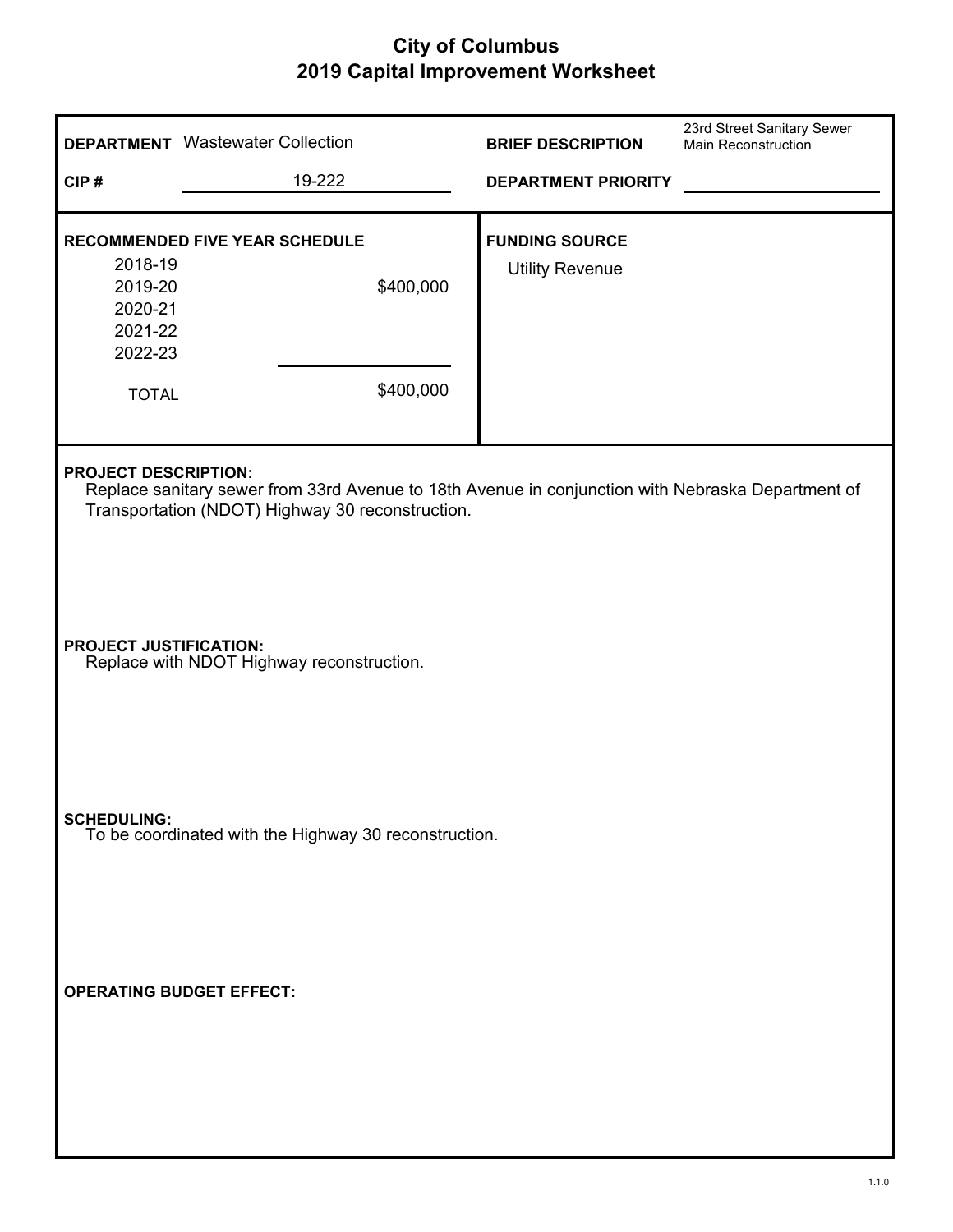|                                                                     | <b>DEPARTMENT</b> Wastewater Collection                                                                                                                                                                             | <b>BRIEF DESCRIPTION</b>                                                                       | SED 48th Ave from 42nd St to<br>Lost Creek Parkway |  |  |
|---------------------------------------------------------------------|---------------------------------------------------------------------------------------------------------------------------------------------------------------------------------------------------------------------|------------------------------------------------------------------------------------------------|----------------------------------------------------|--|--|
| CIP#                                                                | 19-222A                                                                                                                                                                                                             | <b>DEPARTMENT PRIORITY</b>                                                                     |                                                    |  |  |
| 2018-19<br>2019-20<br>2020-21<br>2021-22<br>2022-23<br><b>TOTAL</b> | <b>RECOMMENDED FIVE YEAR SCHEDULE</b><br>\$310,000<br>\$310,000                                                                                                                                                     | <b>FUNDING SOURCE</b><br><b>Assessments to Benefiting Properties</b><br><b>Utility Revenue</b> |                                                    |  |  |
|                                                                     | <b>PROJECT DESCRIPTION:</b><br>Requested sewer extension district (SED) on 48th Avenue from 42nd Street to Lost Creek Parkway.<br>Sewer main is 8-inch diameter.                                                    |                                                                                                |                                                    |  |  |
|                                                                     | <b>PROJECT JUSTIFICATION:</b><br>The proposed developments in the area result in the need for the extension to provide adequate<br>capacity. Design to meet Nebraska Department of Environmental Quality standards. |                                                                                                |                                                    |  |  |
| <b>SCHEDULING:</b>                                                  | Design and bid in Winter 2019 for construction season 2019 placement.                                                                                                                                               |                                                                                                |                                                    |  |  |
|                                                                     | <b>OPERATING BUDGET EFFECT:</b><br>Sewer maintenance slight increase.                                                                                                                                               |                                                                                                |                                                    |  |  |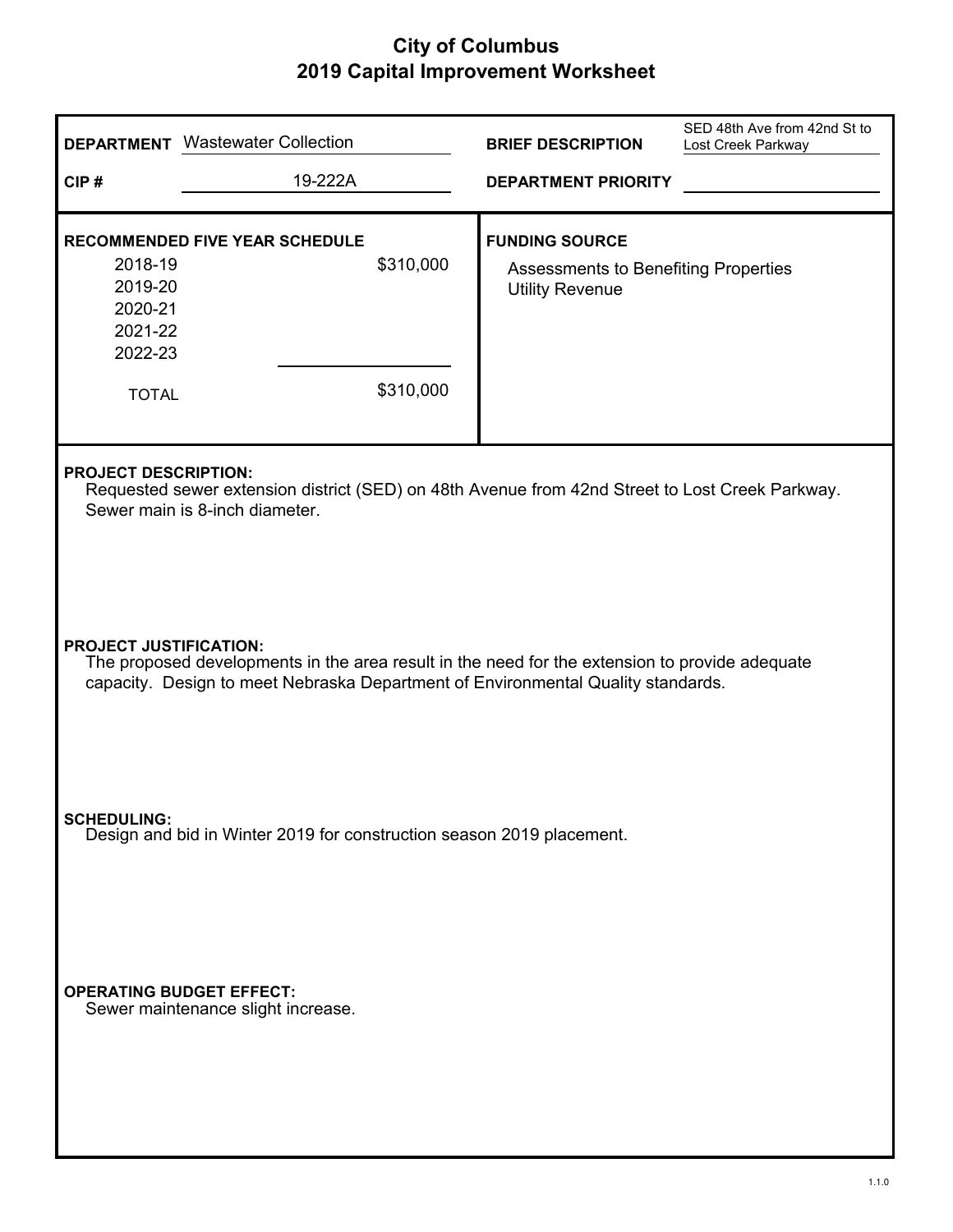|                                                                     | <b>DEPARTMENT</b> Wastewater Collection                                                                                                                                                                                                                                     |                      | <b>BRIEF DESCRIPTION</b>                                                                       | <b>SED Deer Run Estates</b> |  |
|---------------------------------------------------------------------|-----------------------------------------------------------------------------------------------------------------------------------------------------------------------------------------------------------------------------------------------------------------------------|----------------------|------------------------------------------------------------------------------------------------|-----------------------------|--|
| CIP#                                                                | 19-222B                                                                                                                                                                                                                                                                     |                      | <b>DEPARTMENT PRIORITY</b>                                                                     |                             |  |
| 2018-19<br>2019-20<br>2020-21<br>2021-22<br>2022-23<br><b>TOTAL</b> | <b>RECOMMENDED FIVE YEAR SCHEDULE</b>                                                                                                                                                                                                                                       | \$90,000<br>\$90,000 | <b>FUNDING SOURCE</b><br><b>Assessments to Benefiting Properties</b><br><b>Utility Revenue</b> |                             |  |
|                                                                     | <b>PROJECT DESCRIPTION:</b><br>Private developer requested sewer extension district (SED) on 23rd Street/Shady Lake Road to service<br>Deer Run Estates. The costs assume the sewer extension improvements for Shady Lake Meadows<br>Addition are complete and operational. |                      |                                                                                                |                             |  |
|                                                                     | <b>PROJECT JUSTIFICATION:</b><br>Residential private development requiring connection to the City system.<br>Sewer main size is 12-inch diameter.<br>Sewer design to meet Nebraska Department of Environmental Quality Standards.                                           |                      |                                                                                                |                             |  |
| <b>SCHEDULING:</b>                                                  | Projected construction in 2019.                                                                                                                                                                                                                                             |                      |                                                                                                |                             |  |
| <b>OPERATING BUDGET EFFECT:</b>                                     | Minor increase in sewer department maintenance.                                                                                                                                                                                                                             |                      |                                                                                                |                             |  |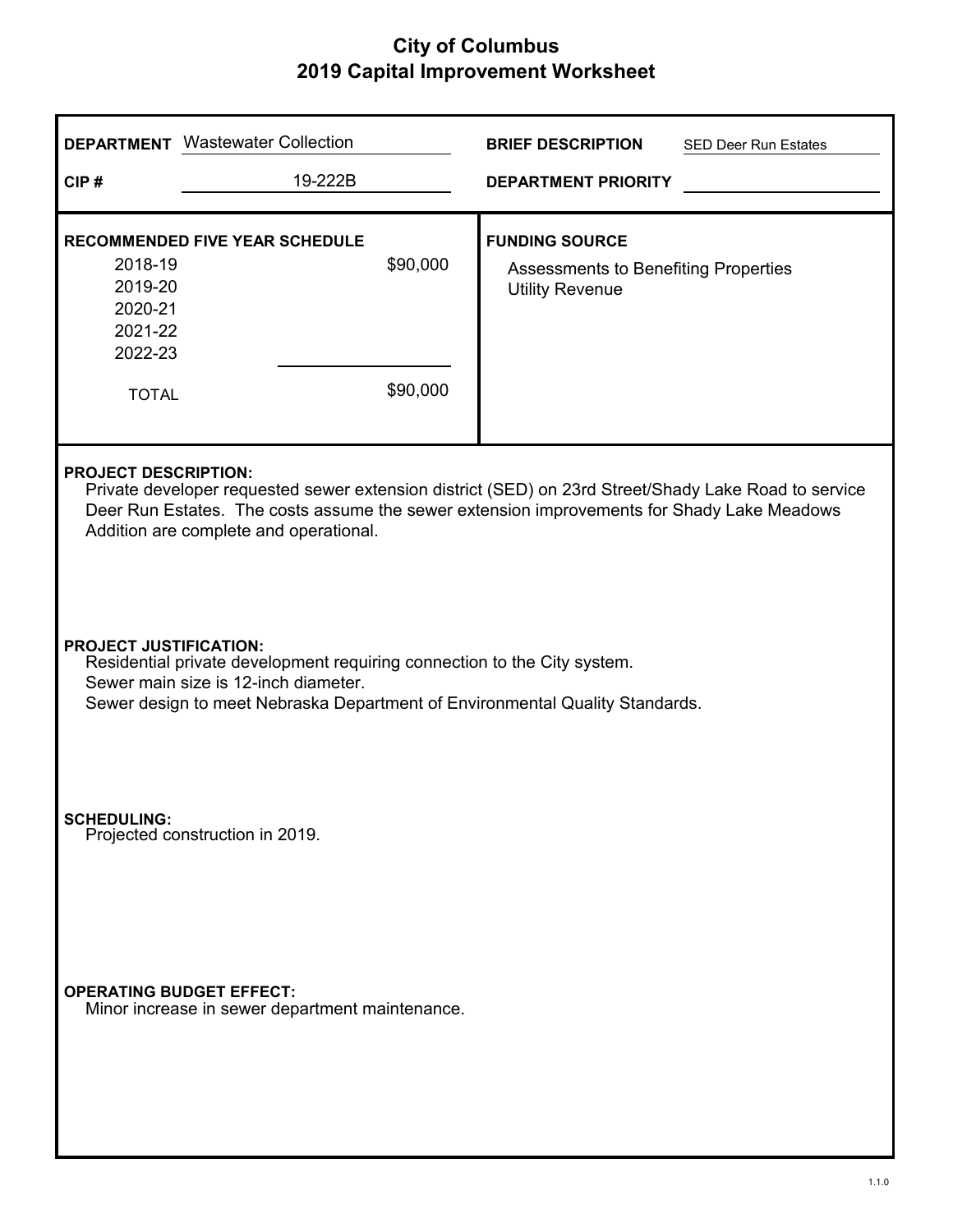$\overline{a}$ 

|                                                                                                                                                                                           | <b>DEPARTMENT</b> Wastewater Treatment Facility                                                                                                                                                                                                                                                                                                                       | <b>BRIEF DESCRIPTION</b>                                | <b>WWTF Expansion Phase 4</b> |  |  |
|-------------------------------------------------------------------------------------------------------------------------------------------------------------------------------------------|-----------------------------------------------------------------------------------------------------------------------------------------------------------------------------------------------------------------------------------------------------------------------------------------------------------------------------------------------------------------------|---------------------------------------------------------|-------------------------------|--|--|
| CIP#                                                                                                                                                                                      | 19-223                                                                                                                                                                                                                                                                                                                                                                | <b>DEPARTMENT PRIORITY</b>                              | 1                             |  |  |
| 2018-19<br>2019-20<br>2020-21<br>2021-22<br>2022-23<br><b>TOTAL</b>                                                                                                                       | <b>RECOMMENDED FIVE YEAR SCHEDULE</b><br>\$8,000,000<br>\$4,500,000<br>\$12,500,000                                                                                                                                                                                                                                                                                   | <b>FUNDING SOURCE</b><br><b>Utility Revenue</b><br>Debt |                               |  |  |
|                                                                                                                                                                                           | <b>PROJECT DESCRIPTION:</b><br>Relocation of the aerated sludge basins and blower building to the North/protected side of the levee.<br>Work also includes sludge belt press, basin covers, demolition of the plant South of the levee, and<br>irrigation pumping and piping of the discharge to Quail Run Golf Course, which is included in the Quail<br>Run budget. |                                                         |                               |  |  |
| <b>PROJECT JUSTIFICATION:</b><br>Final Phase to relocate the last process - the aerated sludge storage basins and blower building to the<br>North/protected side of the Loup River levee. |                                                                                                                                                                                                                                                                                                                                                                       |                                                         |                               |  |  |
| <b>SCHEDULING:</b><br>Upon revision and implementation of the Sewer Rate Study.                                                                                                           |                                                                                                                                                                                                                                                                                                                                                                       |                                                         |                               |  |  |
|                                                                                                                                                                                           | <b>OPERATING BUDGET EFFECT:</b><br>Relocate tanks with covers, belt filter press, blower and pump building, and facility storage -<br>estimate construction and engineering \$10,100,000.<br>Demolition of South Wastewater Treatment Plant -<br>estimated construction and engineering \$2,300,000.                                                                  |                                                         |                               |  |  |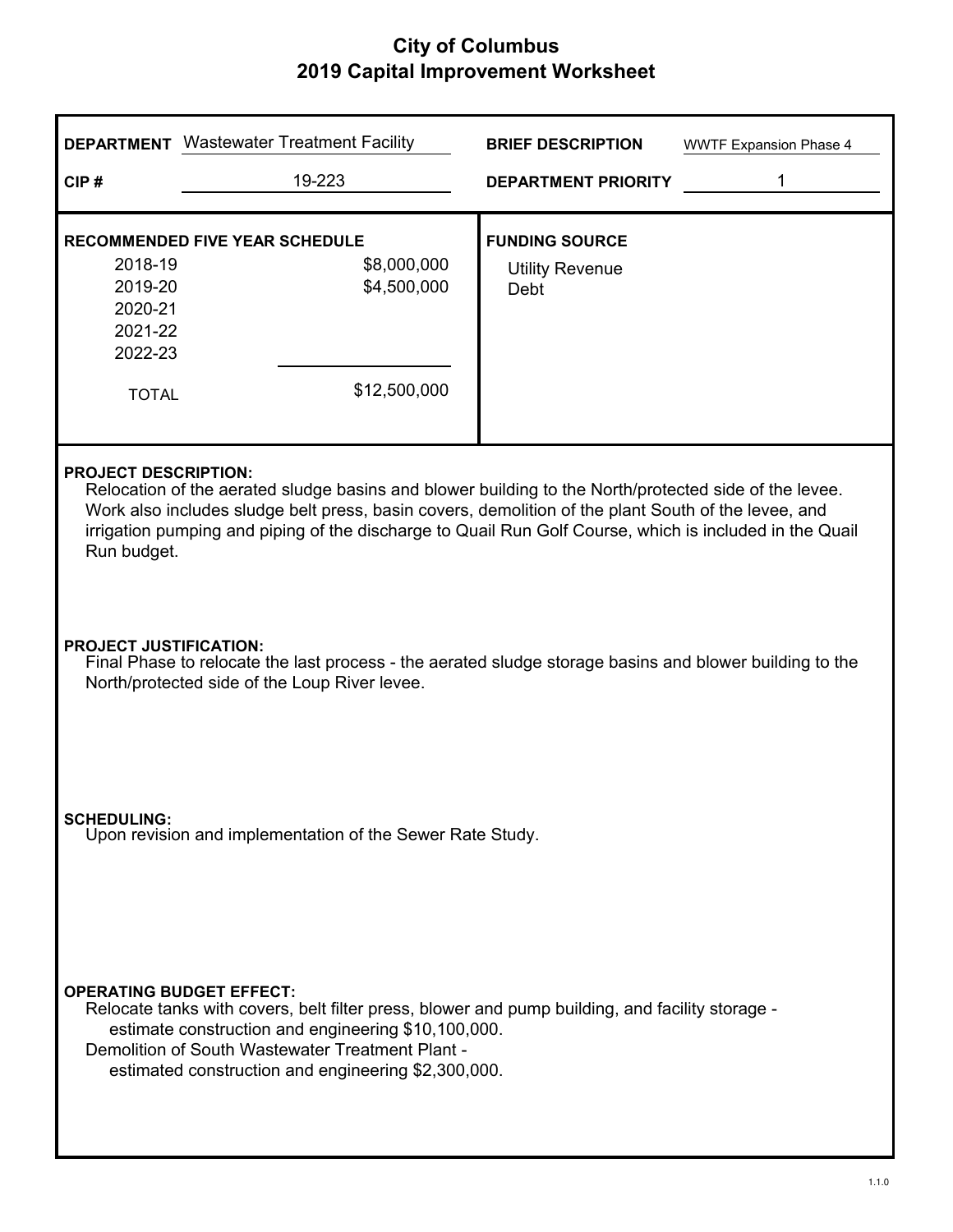|                                                                                                                                                                                                                                                                                                                          | <b>DEPARTMENT</b> Wastewater Treatment Facility                                                                                                                                                                                                                                           | <b>BRIEF DESCRIPTION</b>                        | <b>WWTF Phase 3 Water Main</b> |  |  |  |
|--------------------------------------------------------------------------------------------------------------------------------------------------------------------------------------------------------------------------------------------------------------------------------------------------------------------------|-------------------------------------------------------------------------------------------------------------------------------------------------------------------------------------------------------------------------------------------------------------------------------------------|-------------------------------------------------|--------------------------------|--|--|--|
| CIP#                                                                                                                                                                                                                                                                                                                     | 19-224                                                                                                                                                                                                                                                                                    | <b>DEPARTMENT PRIORITY</b>                      |                                |  |  |  |
| 2018-19<br>2019-20<br>2020-21<br>2021-22<br>2022-23<br><b>TOTAL</b>                                                                                                                                                                                                                                                      | <b>RECOMMENDED FIVE YEAR SCHEDULE</b><br>\$375,000<br>\$375,000                                                                                                                                                                                                                           | <b>FUNDING SOURCE</b><br><b>Utility Revenue</b> |                                |  |  |  |
|                                                                                                                                                                                                                                                                                                                          | <b>PROJECT DESCRIPTION:</b><br>Construction of a looped water main from South 14th Avenue to the intersection of 3rd Avenue and<br>South 5th Street for WWTF fire protection purposes.                                                                                                    |                                                 |                                |  |  |  |
|                                                                                                                                                                                                                                                                                                                          | <b>PROJECT JUSTIFICATION:</b><br>Water main loop to provide Nebraska Department of Environmental Quality (NDEQ) required flow rates<br>and pressure for fire protection to the wastewater treatment plant.<br>Main will run through private property in which easements will be required. |                                                 |                                |  |  |  |
| <b>SCHEDULING:</b><br>Construction in either Fall/Winter 2018 or Spring 2019 for completion by plant start up in June 2018.<br>Design and construction phase services by Engineering Dept saves 16-20% in consultant fees.<br>Property acquisition consultant may be required if easement cannot be negotiated by staff. |                                                                                                                                                                                                                                                                                           |                                                 |                                |  |  |  |
| <b>OPERATING BUDGET EFFECT:</b><br>Water department maintenance increase.                                                                                                                                                                                                                                                |                                                                                                                                                                                                                                                                                           |                                                 |                                |  |  |  |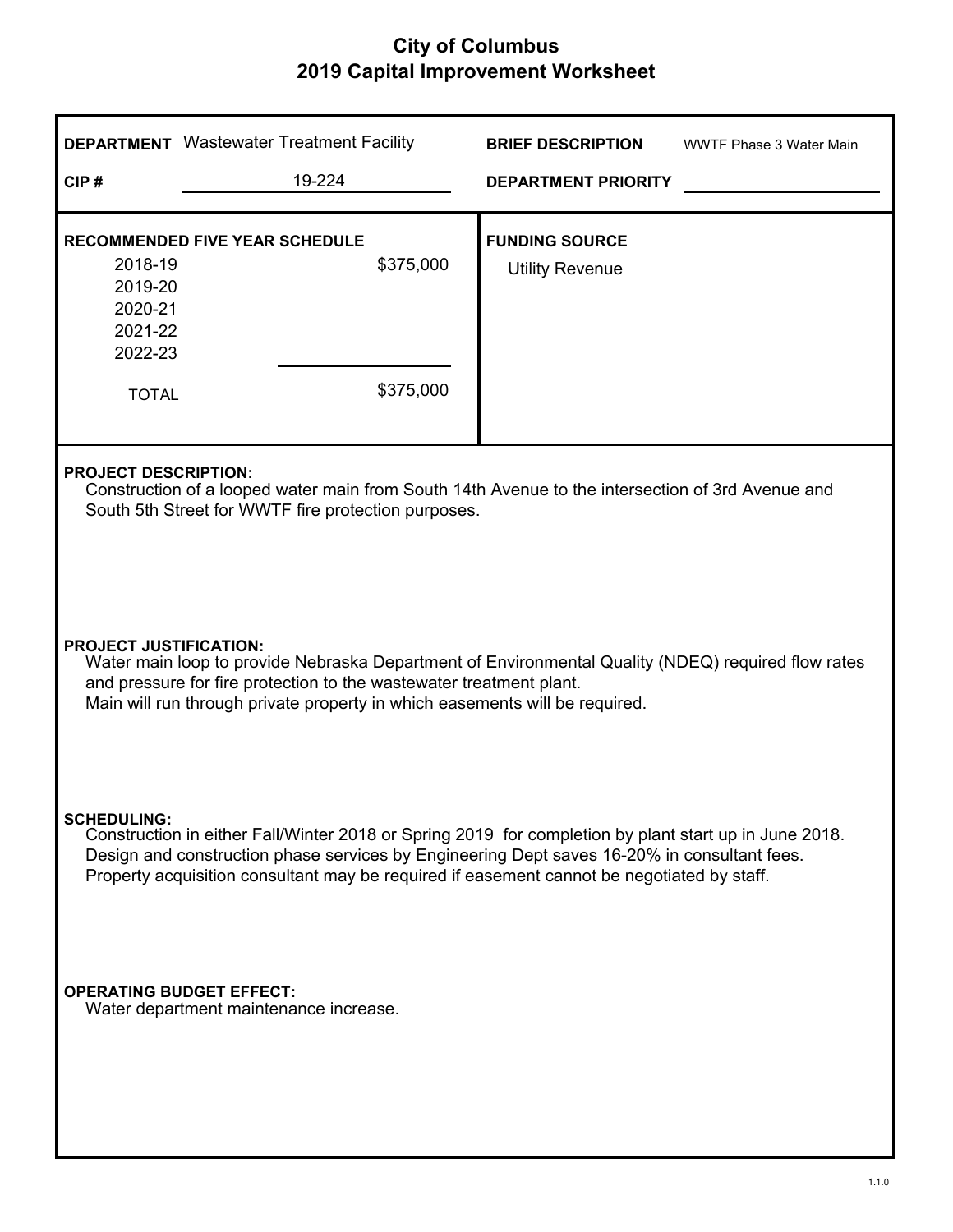|                                                                     | <b>DEPARTMENT</b> Wastewater Treatment Facility                                                                                                                                   |  | <b>BRIEF DESCRIPTION</b>                        | Camera Security at New Dump<br>Station |  |  |
|---------------------------------------------------------------------|-----------------------------------------------------------------------------------------------------------------------------------------------------------------------------------|--|-------------------------------------------------|----------------------------------------|--|--|
| CIP#                                                                | 19-225                                                                                                                                                                            |  | <b>DEPARTMENT PRIORITY</b>                      | 1                                      |  |  |
| 2018-19<br>2019-20<br>2020-21<br>2021-22<br>2022-23<br><b>TOTAL</b> | RECOMMENDED FIVE YEAR SCHEDULE<br>\$6,000<br>\$6,000                                                                                                                              |  | <b>FUNDING SOURCE</b><br><b>Utility Revenue</b> |                                        |  |  |
|                                                                     | <b>PROJECT DESCRIPTION:</b><br>Install new security cameras on new Head works building dump station. Update or replace our out-<br>dated monitor from the 2004 Phase 1 expansion. |  |                                                 |                                        |  |  |
| <b>PROJECT JUSTIFICATION:</b>                                       | These new cameras will keep 24-hour video surveillance of septic haulers dumping at the new septic<br>dump station (from Phase 3) and will also keep video of grease haulers.     |  |                                                 |                                        |  |  |
| <b>SCHEDULING:</b><br>2018-2019.                                    |                                                                                                                                                                                   |  |                                                 |                                        |  |  |
|                                                                     | <b>OPERATING BUDGET EFFECT:</b>                                                                                                                                                   |  |                                                 |                                        |  |  |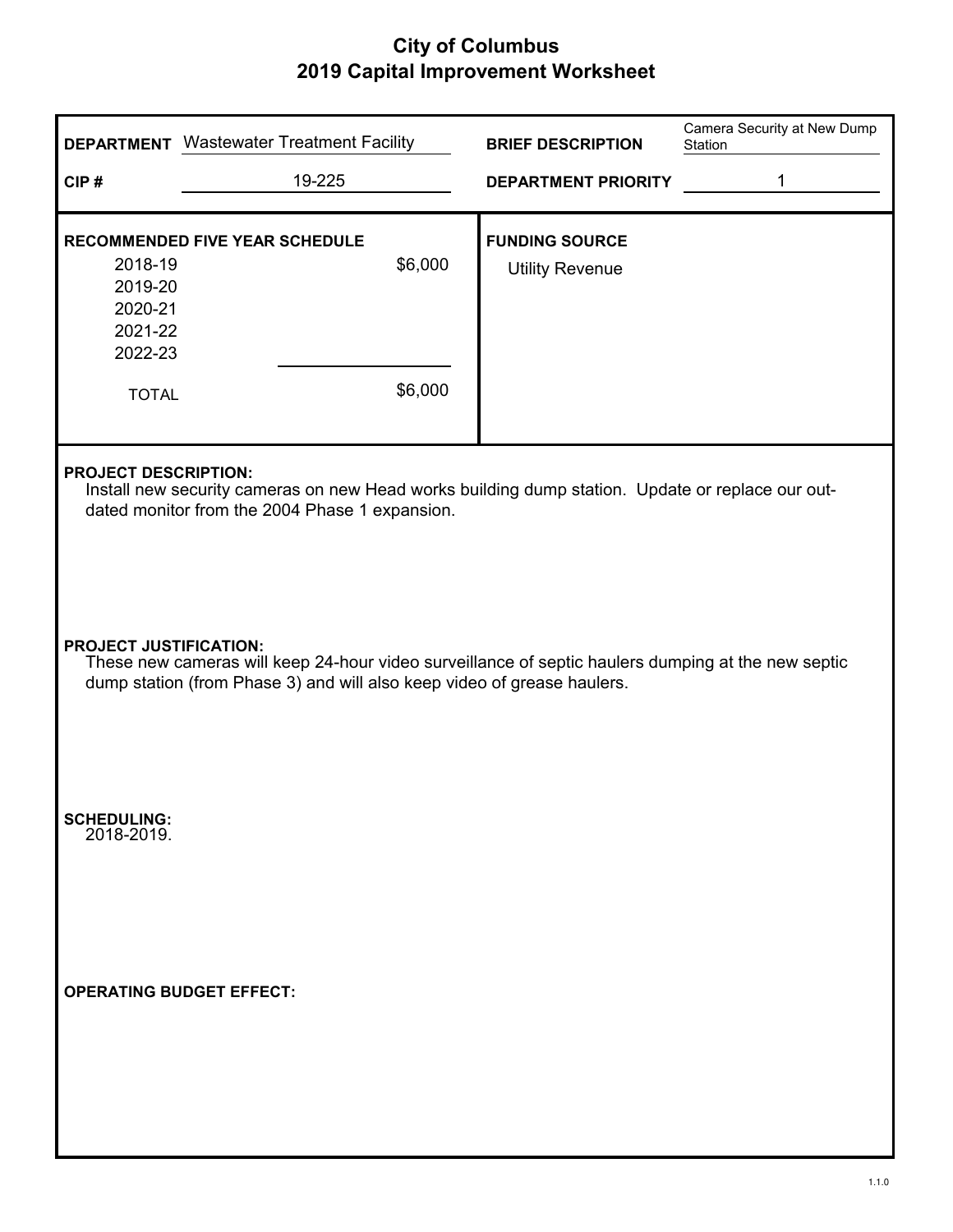|                                                                     | <b>DEPARTMENT</b> Wastewater Treatment Facility                                                                                                                                                                                |                    | <b>BRIEF DESCRIPTION</b>                        | LDO and ORP Meter |  |
|---------------------------------------------------------------------|--------------------------------------------------------------------------------------------------------------------------------------------------------------------------------------------------------------------------------|--------------------|-------------------------------------------------|-------------------|--|
| CIP#                                                                | 19-226                                                                                                                                                                                                                         |                    | <b>DEPARTMENT PRIORITY</b>                      | $\overline{2}$    |  |
| 2018-19<br>2019-20<br>2020-21<br>2021-22<br>2022-23<br><b>TOTAL</b> | RECOMMENDED FIVE YEAR SCHEDULE                                                                                                                                                                                                 | \$2,000<br>\$2,000 | <b>FUNDING SOURCE</b><br><b>Utility Revenue</b> |                   |  |
|                                                                     | <b>PROJECT DESCRIPTION:</b><br>Update and Replace the Luminescent Dissolved Oxygen (LDO) and Oxidation Reduction Potential<br>(ORP) Meter in the Wastewater Lab.                                                               |                    |                                                 |                   |  |
|                                                                     | <b>PROJECT JUSTIFICATION:</b><br>This LDO and ORP meter is used in the Lab and is also used to calibrate the probes on the orbals, it<br>has been in service since 2008 and is reaching the end of it's expected service life. |                    |                                                 |                   |  |
| <b>SCHEDULING:</b>                                                  |                                                                                                                                                                                                                                |                    |                                                 |                   |  |
|                                                                     | <b>OPERATING BUDGET EFFECT:</b>                                                                                                                                                                                                |                    |                                                 |                   |  |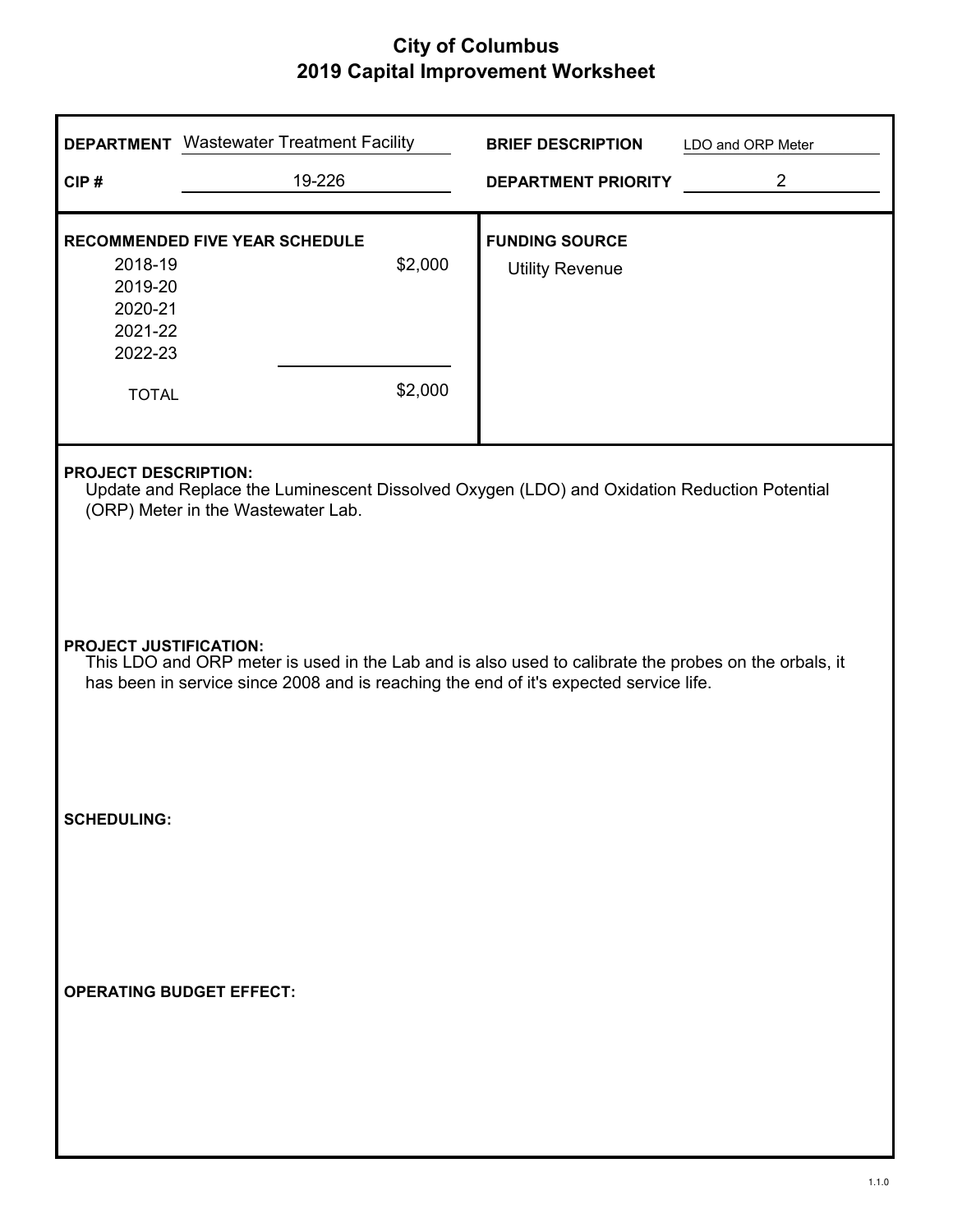| CIP#                                                                | <b>DEPARTMENT</b> Wastewater Treatment Facility<br>19-227                                                                                                                                         | <b>BRIEF DESCRIPTION</b><br><b>DEPARTMENT PRIORITY</b> | LDO and ORP Probes<br>3 |  |  |
|---------------------------------------------------------------------|---------------------------------------------------------------------------------------------------------------------------------------------------------------------------------------------------|--------------------------------------------------------|-------------------------|--|--|
| 2018-19<br>2019-20<br>2020-21<br>2021-22<br>2022-23<br><b>TOTAL</b> | <b>RECOMMENDED FIVE YEAR SCHEDULE</b><br>\$11,000<br>\$11,000                                                                                                                                     | <b>FUNDING SOURCE</b><br><b>Utility Revenue</b>        |                         |  |  |
| <b>PROJECT DESCRIPTION:</b>                                         | Replace the existing Luminescent Dissolved Oxygen (LDO) and Oxidation Reduction Potential (ORP)<br>Probes in the South orbal.                                                                     |                                                        |                         |  |  |
|                                                                     | <b>PROJECT JUSTIFICATION:</b><br>Routine equipment replacement schedule. these probes have been in service since 2013 and are<br>reaching the end of their expected service life of 6 to 8 years. |                                                        |                         |  |  |
| <b>SCHEDULING:</b>                                                  |                                                                                                                                                                                                   |                                                        |                         |  |  |
|                                                                     | <b>OPERATING BUDGET EFFECT:</b>                                                                                                                                                                   |                                                        |                         |  |  |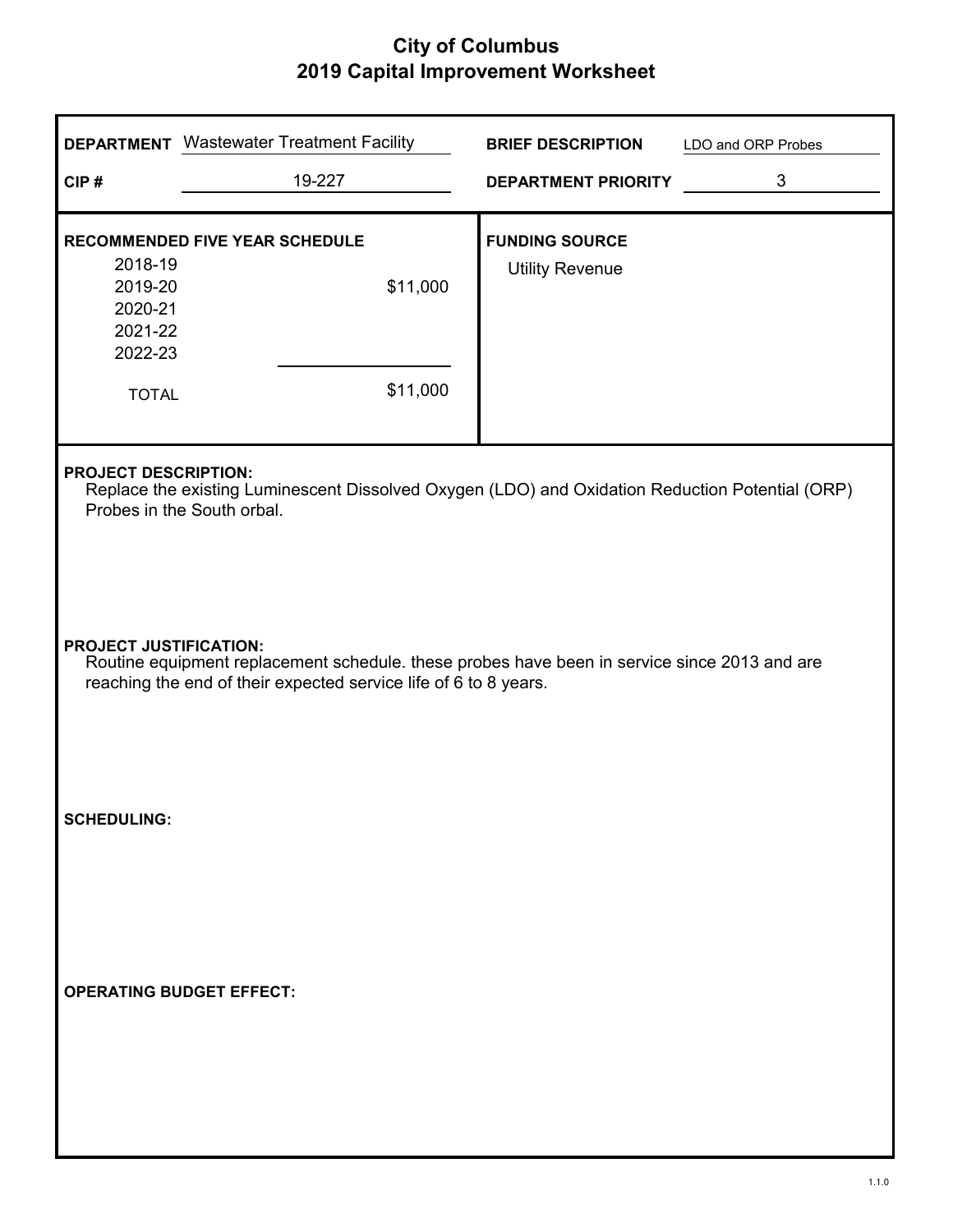| CIP#                                                                | <b>DEPARTMENT</b> Wastewater Treatment Facility<br>19-228                                                                                                                  | <b>BRIEF DESCRIPTION</b><br><b>DEPARTMENT PRIORITY</b> | <b>Ultraviolet Bulbs</b><br>3 |  |  |
|---------------------------------------------------------------------|----------------------------------------------------------------------------------------------------------------------------------------------------------------------------|--------------------------------------------------------|-------------------------------|--|--|
| 2018-19<br>2019-20<br>2020-21<br>2021-22<br>2022-23<br><b>TOTAL</b> | <b>RECOMMENDED FIVE YEAR SCHEDULE</b><br>\$25,000<br>\$25,000                                                                                                              | <b>FUNDING SOURCE</b><br><b>Utility Revenue</b>        |                               |  |  |
|                                                                     | <b>PROJECT DESCRIPTION:</b><br>Replacement of 72 ultraviolet light bulbs used in final treatment process.                                                                  |                                                        |                               |  |  |
|                                                                     | <b>PROJECT JUSTIFICATION:</b><br>Bulbs are required for final treatment and disinfection of effluent water.<br>Bulbs with over 12,000 hours start to lose their intensity. |                                                        |                               |  |  |
| <b>SCHEDULING:</b>                                                  |                                                                                                                                                                            |                                                        |                               |  |  |
|                                                                     | <b>OPERATING BUDGET EFFECT:</b>                                                                                                                                            |                                                        |                               |  |  |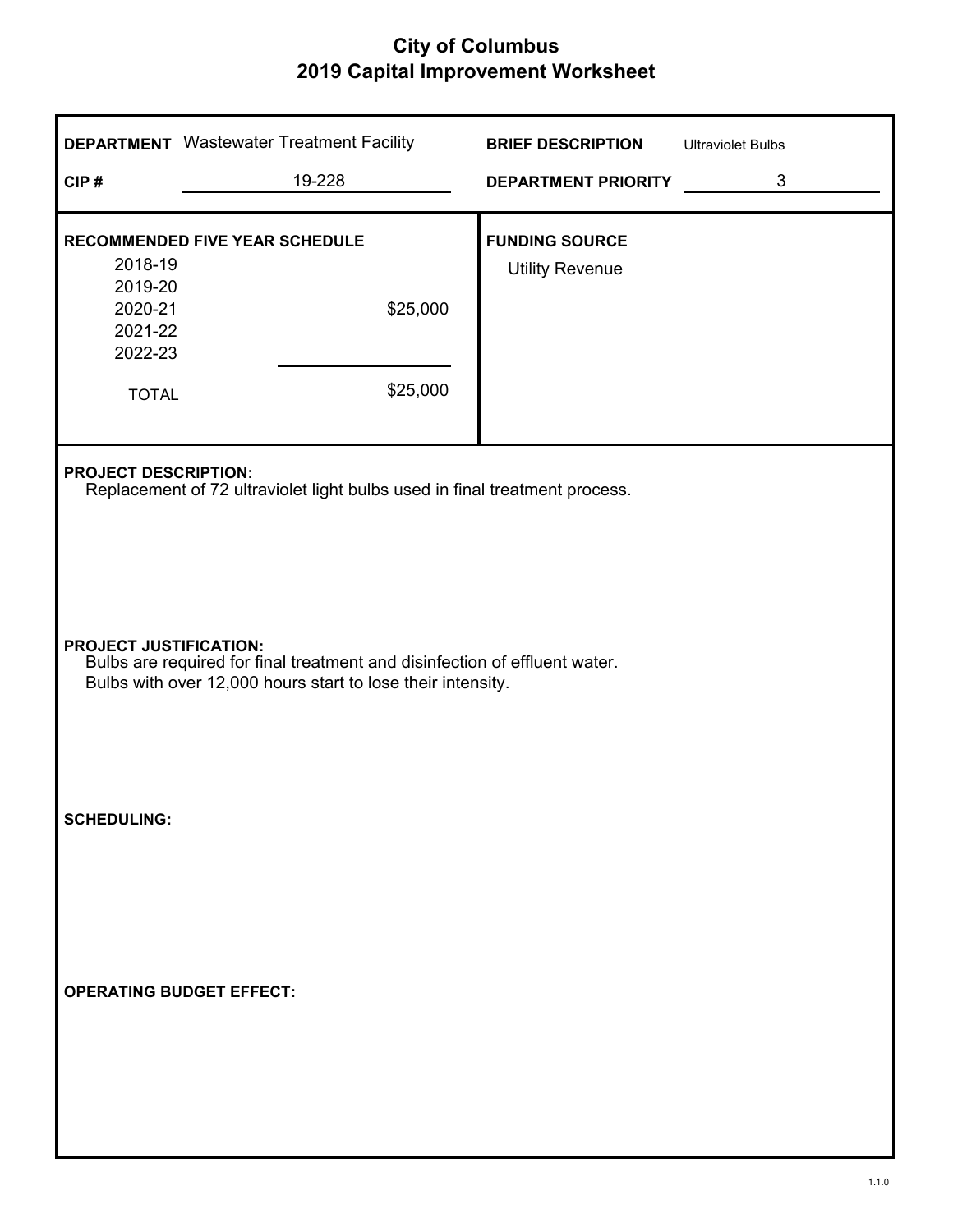| CIP#                                                                | <b>DEPARTMENT</b> Wastewater Treatment Facility<br>19-229                                       |                               | <b>BRIEF DESCRIPTION</b><br><b>DEPARTMENT PRIORITY</b> | <b>Computers and Software</b><br>4 |
|---------------------------------------------------------------------|-------------------------------------------------------------------------------------------------|-------------------------------|--------------------------------------------------------|------------------------------------|
| 2018-19<br>2019-20<br>2020-21<br>2021-22<br>2022-23<br><b>TOTAL</b> | RECOMMENDED FIVE YEAR SCHEDULE                                                                  | \$2,000<br>\$4,000<br>\$6,000 | <b>FUNDING SOURCE</b><br><b>Utility Revenue</b>        |                                    |
| <b>PROJECT DESCRIPTION:</b><br>plant after hours.                   | Computer replacement and Wonderware software for computer that is used for remote access to the |                               |                                                        |                                    |
| <b>PROJECT JUSTIFICATION:</b>                                       | Equipment replacement due to age.                                                               |                               |                                                        |                                    |
| <b>SCHEDULING:</b>                                                  |                                                                                                 |                               |                                                        |                                    |
|                                                                     | <b>OPERATING BUDGET EFFECT:</b>                                                                 |                               |                                                        |                                    |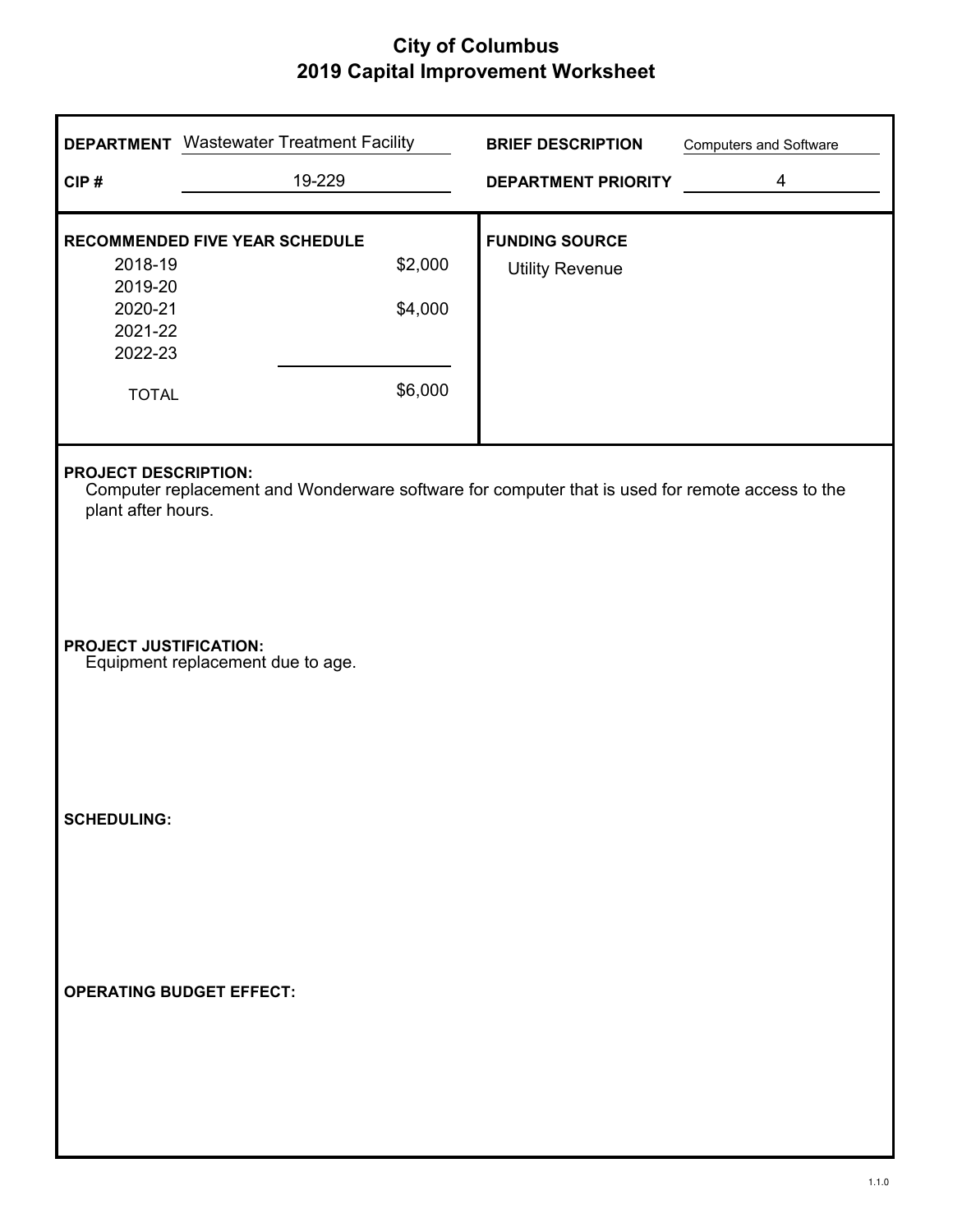| CIP#                                                                                                                                                               | <b>DEPARTMENT</b> Wastewater Treatment Facility<br>19-230 |          | <b>BRIEF DESCRIPTION</b><br><b>DEPARTMENT PRIORITY</b> | 72" Mower | 5 |
|--------------------------------------------------------------------------------------------------------------------------------------------------------------------|-----------------------------------------------------------|----------|--------------------------------------------------------|-----------|---|
| 2018-19<br>2019-20<br>2020-21<br>2021-22<br>2022-23                                                                                                                | RECOMMENDED FIVE YEAR SCHEDULE                            | \$15,000 | <b>FUNDING SOURCE</b><br><b>Utility Revenue</b>        |           |   |
| <b>TOTAL</b>                                                                                                                                                       |                                                           | \$15,000 |                                                        |           |   |
| <b>PROJECT DESCRIPTION:</b>                                                                                                                                        | Replace existing lawn mower.                              |          |                                                        |           |   |
| <b>PROJECT JUSTIFICATION:</b><br>Routine equipment replacement schedule.<br>Existing mower is a 2005 model with over 1,026 hours.<br>Site to mow is over 29 acres. |                                                           |          |                                                        |           |   |
| <b>SCHEDULING:</b>                                                                                                                                                 |                                                           |          |                                                        |           |   |
|                                                                                                                                                                    | <b>OPERATING BUDGET EFFECT:</b>                           |          |                                                        |           |   |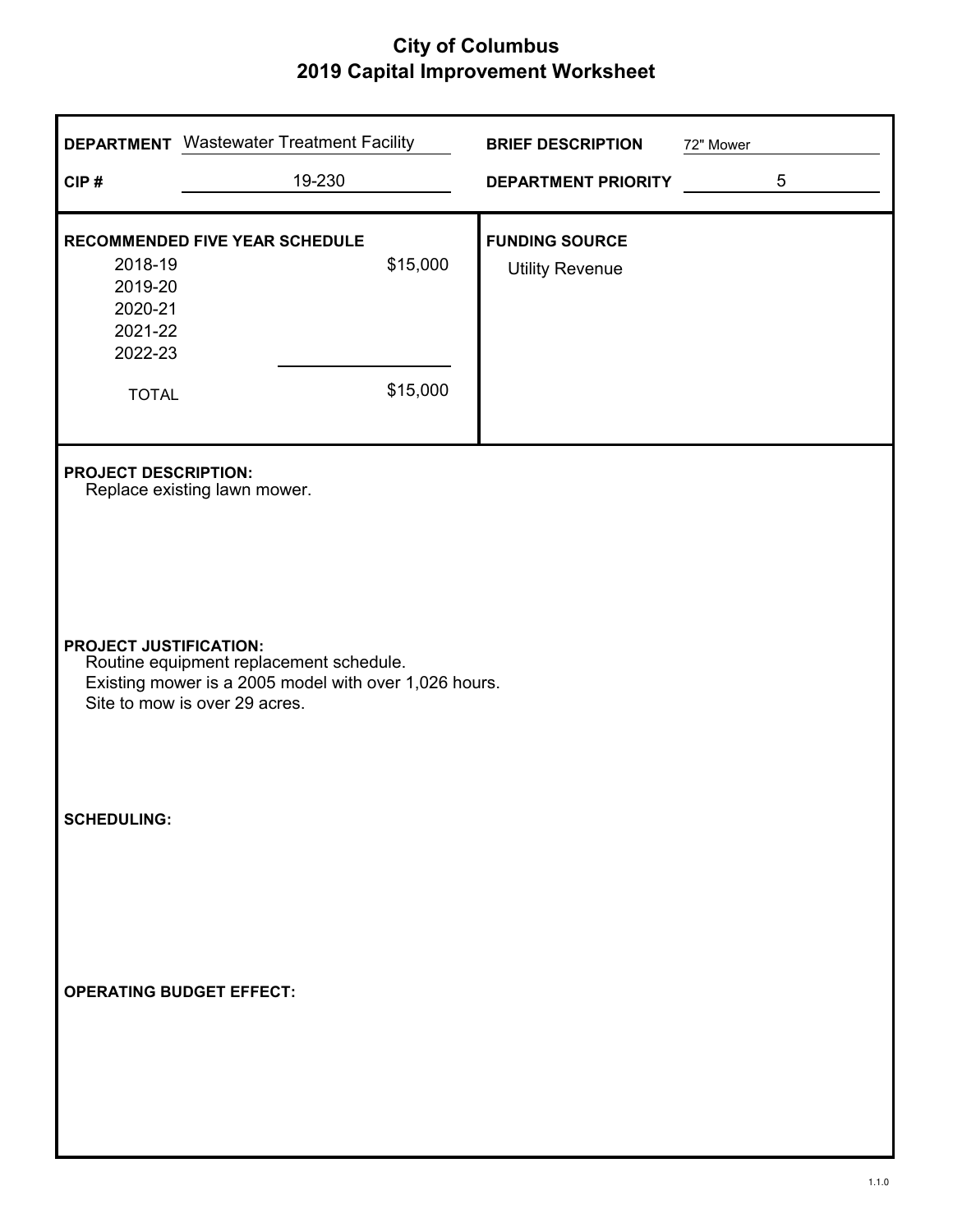| CIP#                                                                | <b>DEPARTMENT</b> Wastewater Treatment Facility<br>19-231                                                         | <b>BRIEF DESCRIPTION</b><br><b>DEPARTMENT PRIORITY</b> | Front End Loader<br>6 |  |  |  |
|---------------------------------------------------------------------|-------------------------------------------------------------------------------------------------------------------|--------------------------------------------------------|-----------------------|--|--|--|
| 2018-19<br>2019-20<br>2020-21<br>2021-22<br>2022-23<br><b>TOTAL</b> | <b>RECOMMENDED FIVE YEAR SCHEDULE</b><br>\$185,000<br>\$185,000                                                   | <b>FUNDING SOURCE</b><br><b>Utility Revenue</b>        |                       |  |  |  |
|                                                                     | <b>PROJECT DESCRIPTION:</b><br>Replacement of front end loader used for loading sludge for transport.             |                                                        |                       |  |  |  |
| <b>PROJECT JUSTIFICATION:</b>                                       | Existing loader was purchased in 2009.<br>It currently has 1,625 hours on the unit.<br>New tires are also needed. |                                                        |                       |  |  |  |
| <b>SCHEDULING:</b>                                                  |                                                                                                                   |                                                        |                       |  |  |  |
|                                                                     | <b>OPERATING BUDGET EFFECT:</b>                                                                                   |                                                        |                       |  |  |  |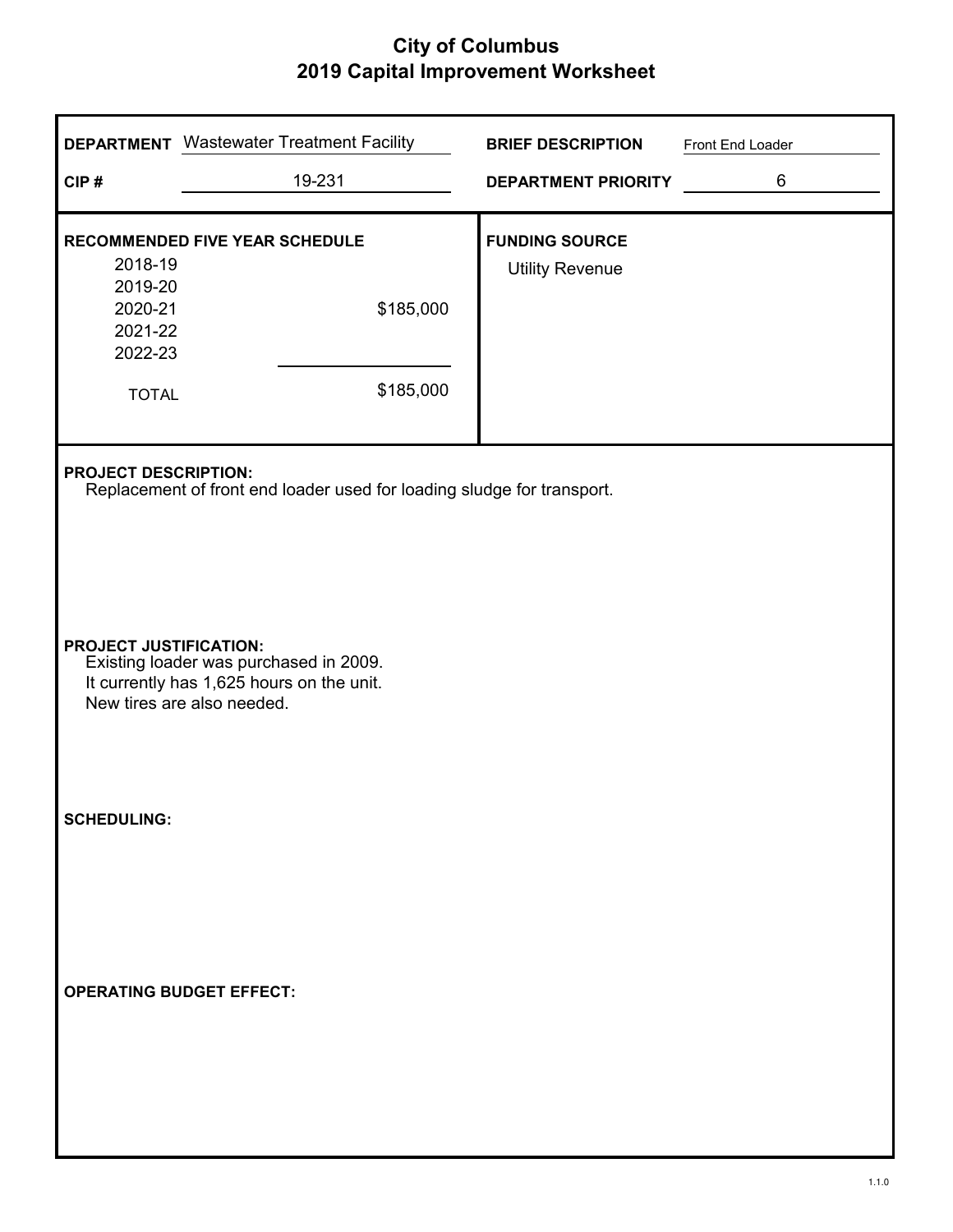| CIP#                                                                                                                                                                                                                                                                                            | <b>DEPARTMENT</b> Wastewater Treatment Facility<br>19-232   | <b>BRIEF DESCRIPTION</b><br><b>DEPARTMENT PRIORITY</b> | <b>Final Effluent Sampler</b><br>$\overline{7}$ |  |  |
|-------------------------------------------------------------------------------------------------------------------------------------------------------------------------------------------------------------------------------------------------------------------------------------------------|-------------------------------------------------------------|--------------------------------------------------------|-------------------------------------------------|--|--|
| 2018-19<br>2019-20<br>2020-21<br>2021-22<br>2022-23<br><b>TOTAL</b>                                                                                                                                                                                                                             | <b>RECOMMENDED FIVE YEAR SCHEDULE</b><br>\$8,500<br>\$8,500 | <b>FUNDING SOURCE</b><br><b>Utility Revenue</b>        |                                                 |  |  |
| <b>PROJECT DESCRIPTION:</b><br>Replace the final effluent all weather sampler that was put into service in 2008 when the UV system<br>was installed.                                                                                                                                            |                                                             |                                                        |                                                 |  |  |
| <b>PROJECT JUSTIFICATION:</b><br>The final effluent all weather sampler will have been in service for over 14 years. This sampler is used<br>every day to collect 24 hour composite final effluent samples that are analyzed in the WWTF laboratory.<br>This is an outdoor all weather sampler. |                                                             |                                                        |                                                 |  |  |
| <b>SCHEDULING:</b>                                                                                                                                                                                                                                                                              |                                                             |                                                        |                                                 |  |  |
|                                                                                                                                                                                                                                                                                                 | <b>OPERATING BUDGET EFFECT:</b>                             |                                                        |                                                 |  |  |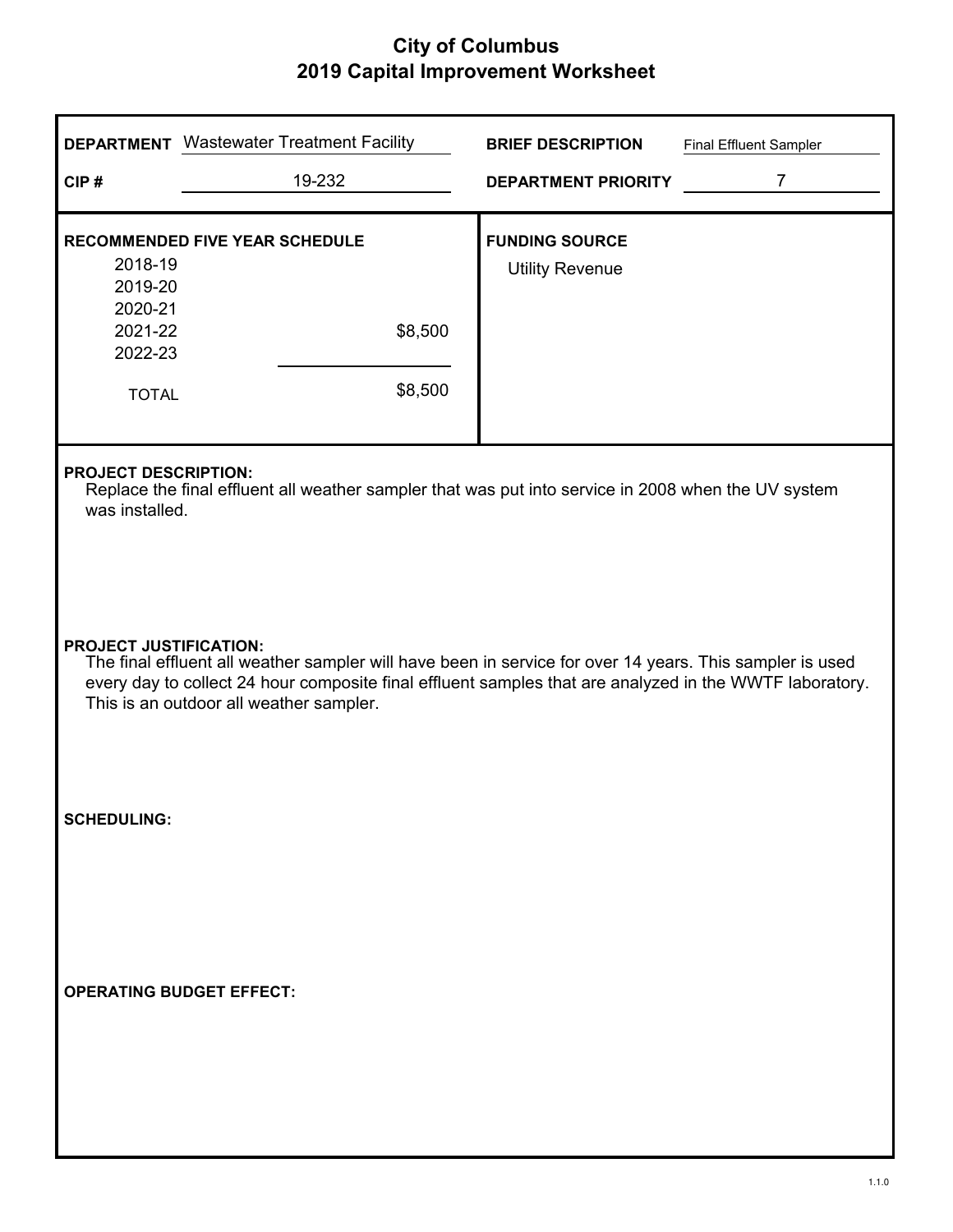| CIP#                                                                                                                                                                                                                                                                                                 | <b>DEPARTMENT</b> Wastewater Treatment Facility<br>19-233 | <b>BRIEF DESCRIPTION</b><br><b>DEPARTMENT PRIORITY</b> | Update SCADA System<br>8 |  |  |
|------------------------------------------------------------------------------------------------------------------------------------------------------------------------------------------------------------------------------------------------------------------------------------------------------|-----------------------------------------------------------|--------------------------------------------------------|--------------------------|--|--|
| 2018-19<br>2019-20<br>2020-21<br>2021-22<br>2022-23<br><b>TOTAL</b>                                                                                                                                                                                                                                  | RECOMMENDED FIVE YEAR SCHEDULE<br>\$30,000<br>\$30,000    | <b>FUNDING SOURCE</b><br><b>Utility Revenue</b>        |                          |  |  |
| <b>PROJECT DESCRIPTION:</b><br>Update the Wastewater Treatment Facility SCADA System (Wonderware) that runs the facility<br>computers and equipment.                                                                                                                                                 |                                                           |                                                        |                          |  |  |
| <b>PROJECT JUSTIFICATION:</b><br>This program was last updated in 2013, before Phase 2 construction and ran both facilities. It will need<br>to be updated in the future with all the new equipment installed at the WWTF after Phase 4. It was not<br>included in the Phase 4 project to save cost. |                                                           |                                                        |                          |  |  |
| <b>SCHEDULING:</b><br>2019-2020.                                                                                                                                                                                                                                                                     |                                                           |                                                        |                          |  |  |
|                                                                                                                                                                                                                                                                                                      | <b>OPERATING BUDGET EFFECT:</b>                           |                                                        |                          |  |  |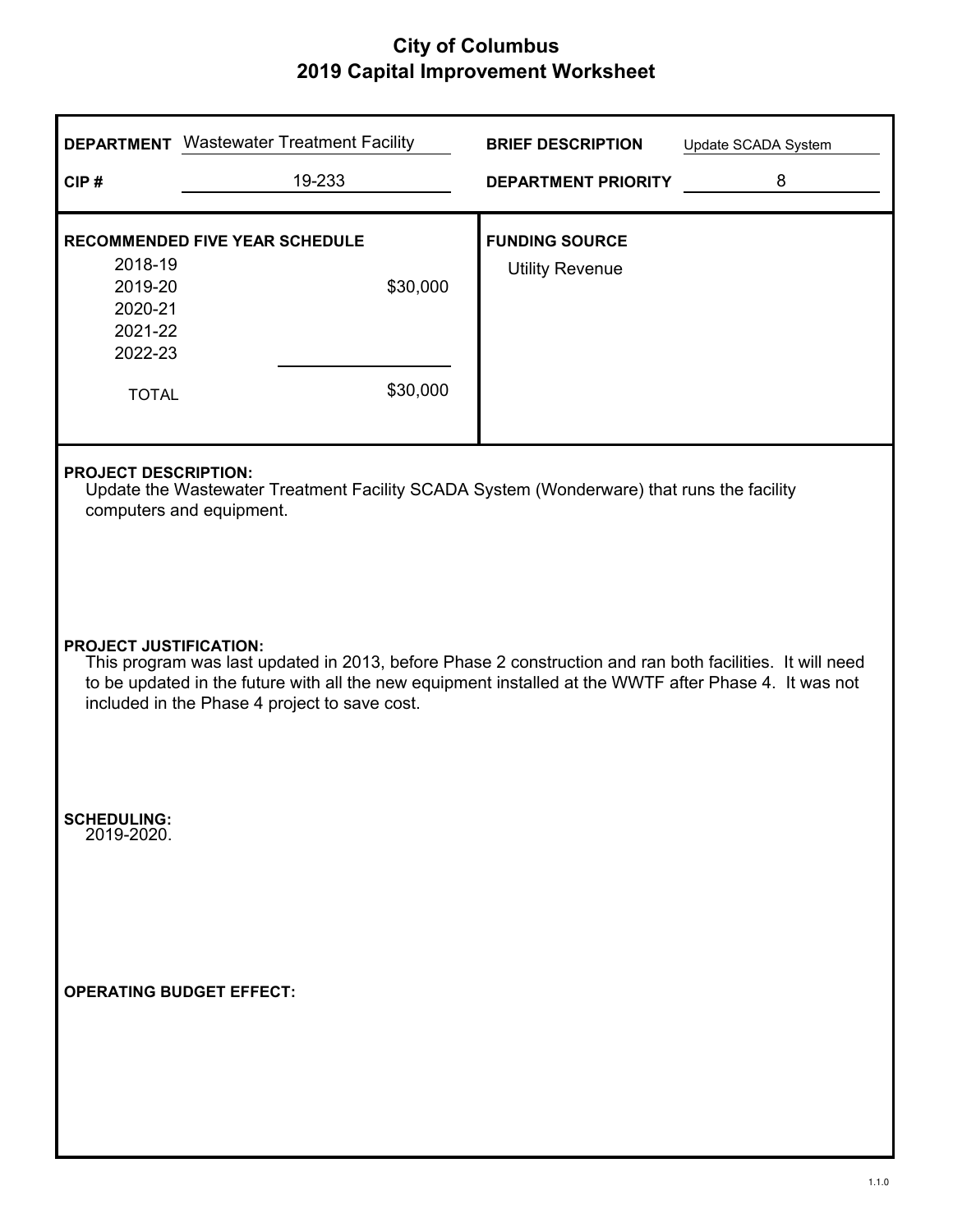| <b>DEPARTMENT</b> Water                                                                                                                                                                                                                                         |                                       |                      | <b>BRIEF DESCRIPTION</b>                                                                                | Enclose Wash Area |  |
|-----------------------------------------------------------------------------------------------------------------------------------------------------------------------------------------------------------------------------------------------------------------|---------------------------------------|----------------------|---------------------------------------------------------------------------------------------------------|-------------------|--|
| CIP#                                                                                                                                                                                                                                                            | 19-234                                |                      | <b>DEPARTMENT PRIORITY</b>                                                                              |                   |  |
| 2018-19<br>2019-20<br>2020-21<br>2021-22<br>2022-23<br><b>TOTAL</b>                                                                                                                                                                                             | <b>RECOMMENDED FIVE YEAR SCHEDULE</b> | \$90,000<br>\$90,000 | <b>FUNDING SOURCE</b><br><b>Utility Revenue</b><br>1/3 Street<br>1/3 Wastewater Collection<br>1/3 Water |                   |  |
| <b>PROJECT DESCRIPTION:</b><br>Enclose sanitary sewer wash area.<br>Cost to enclose the area will be shared with the Streets and Water (Wastewater) Departments.                                                                                                |                                       |                      |                                                                                                         |                   |  |
| <b>PROJECT JUSTIFICATION:</b><br>The sanitary sewer wash area is needed to clean sweepers and heavily soiled equipment. The<br>enclosure will also store the salt brine making equipment. It is needed to make brine when<br>temperatures are below 32 degrees. |                                       |                      |                                                                                                         |                   |  |
| <b>SCHEDULING:</b><br>2018-19 Budget.                                                                                                                                                                                                                           |                                       |                      |                                                                                                         |                   |  |
| <b>OPERATING BUDGET EFFECT:</b>                                                                                                                                                                                                                                 |                                       |                      |                                                                                                         |                   |  |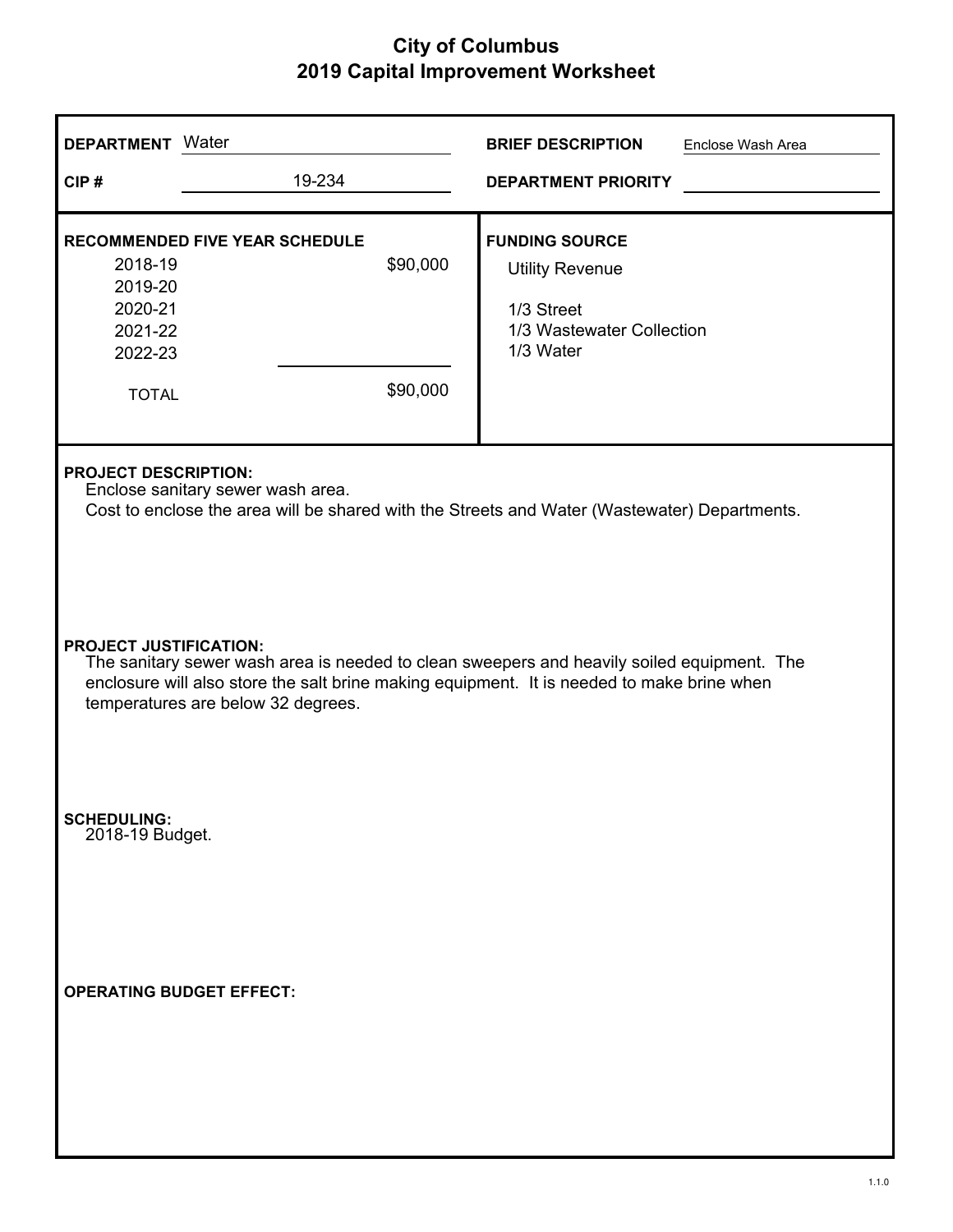| <b>DEPARTMENT</b> Water                                             |                                                                                        | <b>BRIEF DESCRIPTION</b>                        | 15th Street Water Main |
|---------------------------------------------------------------------|----------------------------------------------------------------------------------------|-------------------------------------------------|------------------------|
| CIP#                                                                | 19-235                                                                                 | <b>DEPARTMENT PRIORITY</b>                      |                        |
| 2018-19<br>2019-20<br>2020-21<br>2021-22<br>2022-23<br><b>TOTAL</b> | RECOMMENDED FIVE YEAR SCHEDULE<br>\$231,000<br>\$231,000                               | <b>FUNDING SOURCE</b><br><b>Utility Revenue</b> |                        |
| <b>PROJECT DESCRIPTION:</b>                                         | Complete reconstruction of the 15th Street water main from 27th Avenue to 33rd Avenue. |                                                 |                        |
| <b>PROJECT JUSTIFICATION:</b>                                       | In conjunction with the 15th Street reconstruction.                                    |                                                 |                        |
| SCHEDULING:<br>2018-19 Budget.                                      |                                                                                        |                                                 |                        |
| <b>OPERATING BUDGET EFFECT:</b>                                     |                                                                                        |                                                 |                        |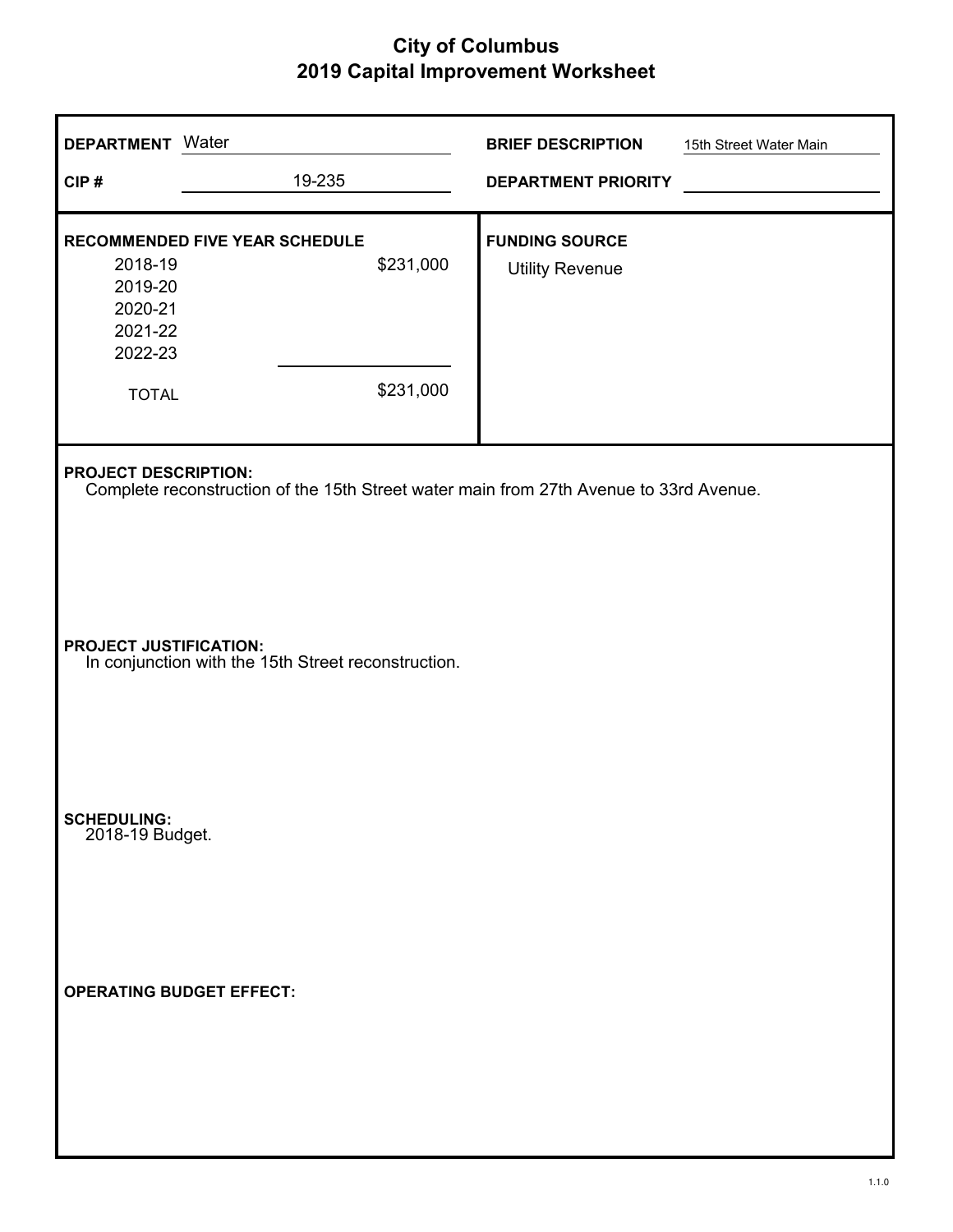| <b>DEPARTMENT</b> Water                                                                                                                                                                                                                                           |                                                               | <b>BRIEF DESCRIPTION</b>                        | <b>Storage Addition</b> |  |  |
|-------------------------------------------------------------------------------------------------------------------------------------------------------------------------------------------------------------------------------------------------------------------|---------------------------------------------------------------|-------------------------------------------------|-------------------------|--|--|
| CIP#                                                                                                                                                                                                                                                              | 19-236                                                        | <b>DEPARTMENT PRIORITY</b>                      |                         |  |  |
| 2018-19<br>2019-20<br>2020-21<br>2021-22<br>2022-23<br><b>TOTAL</b>                                                                                                                                                                                               | <b>RECOMMENDED FIVE YEAR SCHEDULE</b><br>\$75,000<br>\$75,000 | <b>FUNDING SOURCE</b><br><b>Utility Revenue</b> |                         |  |  |
| <b>PROJECT DESCRIPTION:</b><br>Provide storage building addition to existing shelter. A 100' x 50' addition at Central Maintenance<br>Facility.                                                                                                                   |                                                               |                                                 |                         |  |  |
| <b>PROJECT JUSTIFICATION:</b><br>In order to allow for use of the fleet maintenance facility garage area, there is a need to move some of<br>the existing Water equipment to another location. More space is needed for storing equipment out of<br>the elements. |                                                               |                                                 |                         |  |  |
| <b>SCHEDULING:</b>                                                                                                                                                                                                                                                |                                                               |                                                 |                         |  |  |
| <b>OPERATING BUDGET EFFECT:</b>                                                                                                                                                                                                                                   |                                                               |                                                 |                         |  |  |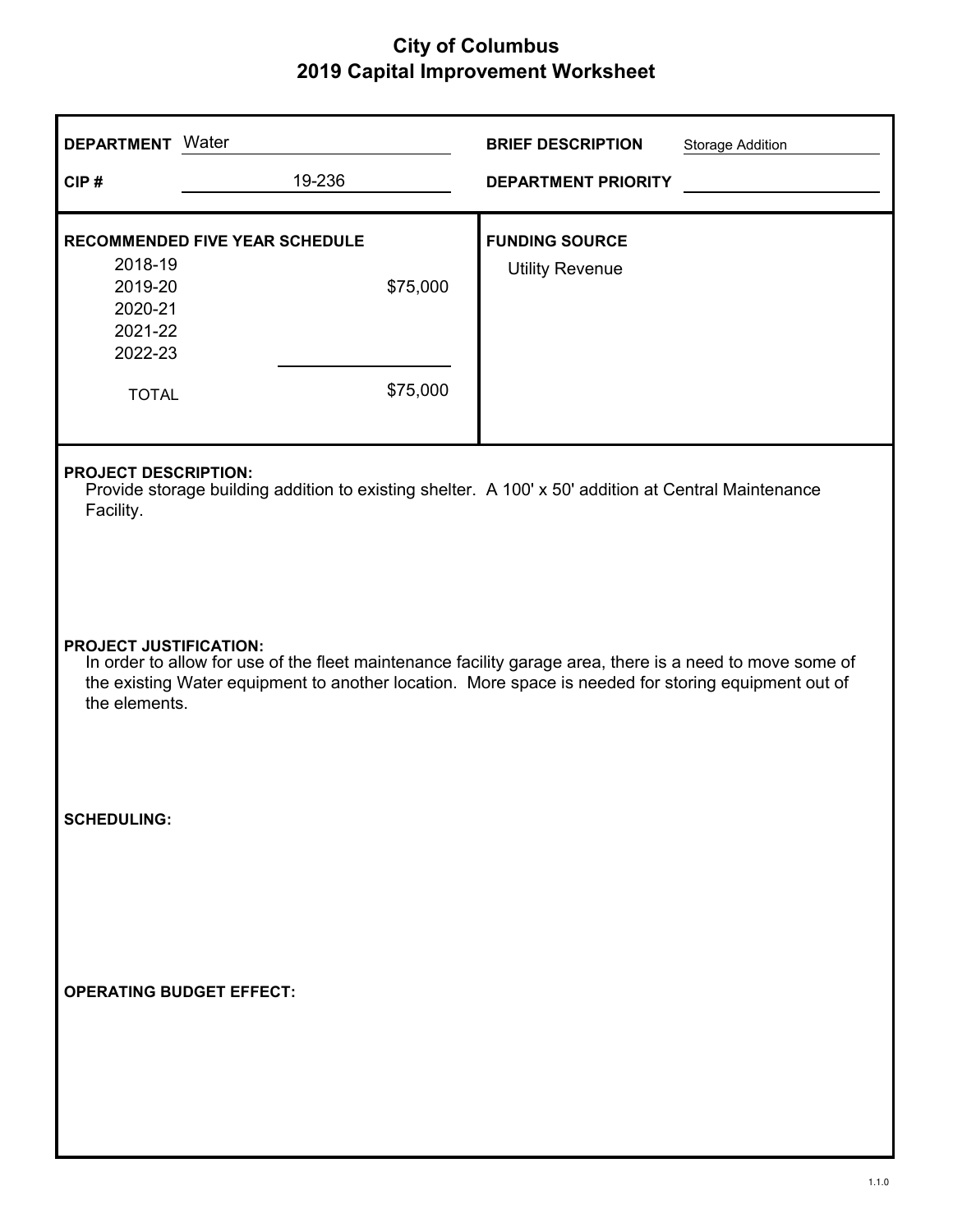| <b>DEPARTMENT</b> | Water                                 | <b>BRIEF DESCRIPTION</b>   | Automated Meter Reading<br>Replacement |
|-------------------|---------------------------------------|----------------------------|----------------------------------------|
| CIP#              | 19-237                                | <b>DEPARTMENT PRIORITY</b> |                                        |
|                   | <b>RECOMMENDED FIVE YEAR SCHEDULE</b> | <b>FUNDING SOURCE</b>      |                                        |
| 2018-19           | \$40,000                              | <b>Utility Revenue</b>     |                                        |
| 2019-20           | \$40,000                              |                            |                                        |
| 2020-21           | \$40,000                              |                            |                                        |
| 2021-22           | \$40,000                              |                            |                                        |
| 2022-23           | \$40,000                              |                            |                                        |
| <b>TOTAL</b>      | \$200,000                             |                            |                                        |

### **PROJECT DESCRIPTION:**

Automated Meter Reading (AMR) transponder (or radio read system) units are in need of replacement every 10-12 years as the lithium batteries become worn out and the units start to report a slow read or a no-read during the monthly billing cycles. These slow and no-read units are the ones that get replaced.

### **PROJECT JUSTIFICATION:**

The AMRs were installed approximately 14 (commercial) and 12 (residential) years ago. The City has about 9,000 total accounts which are equipped with AMRs. Over the years, staff has had to replace worn out/slow reading transponder (the radio read system) units as part of the operations of the overall system. This has resulted in the annual replacement of around 400 units per year at \$100 per unit. The installation is completed by staff, mostly during the winter months.

#### **SCHEDULING:**

AMR transponders are replaced when a no-read is obtained before the next billing cycle and slow read units are changed out during the winter months in order to permit staff scheduling of overall activities.

#### **OPERATING BUDGET EFFECT:**

The replacement of worn out transponders is an on-going maintenance operation of the radio read system. Having accurate radio read systems allows for current and accurate monthly billings.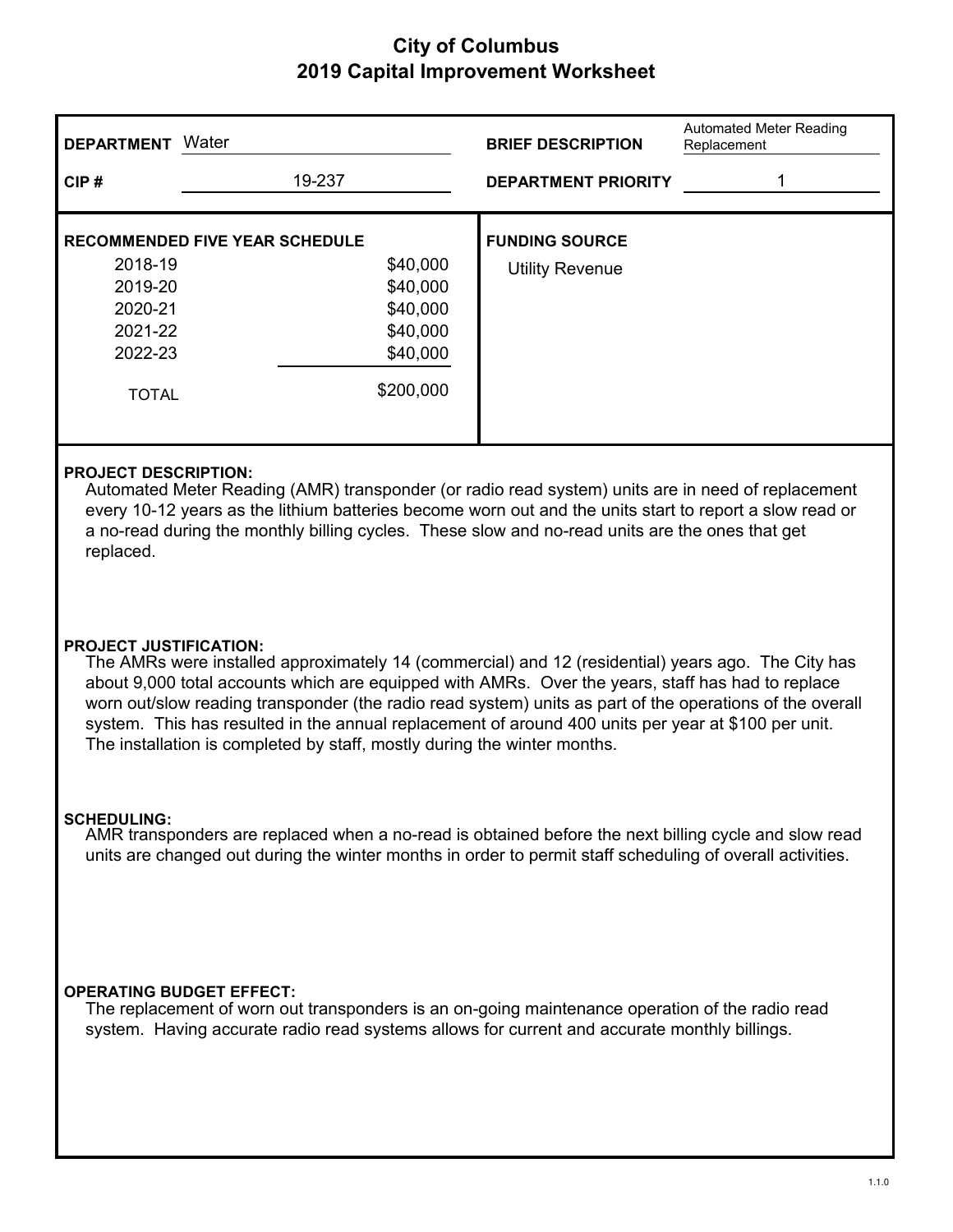| <b>DEPARTMENT</b> Water         |                                                  | <b>BRIEF DESCRIPTION</b>   | Remove/Replace Fire Hydrants |
|---------------------------------|--------------------------------------------------|----------------------------|------------------------------|
| CIP#                            | 19-238                                           | <b>DEPARTMENT PRIORITY</b> | $\overline{2}$               |
| RECOMMENDED FIVE YEAR SCHEDULE  |                                                  | <b>FUNDING SOURCE</b>      |                              |
| 2018-19<br>2019-20              | \$35,000<br>\$35,000                             | <b>Utility Revenue</b>     |                              |
| 2020-21                         | \$35,000                                         |                            |                              |
| 2021-22                         | \$35,000                                         |                            |                              |
| 2022-23                         | \$35,000                                         |                            |                              |
|                                 |                                                  |                            |                              |
| <b>TOTAL</b>                    | \$175,000                                        |                            |                              |
|                                 | Replacement of old/out-dated fire hydrants.      |                            |                              |
| <b>PROJECT JUSTIFICATION:</b>   | On-going project to replace antiquated hydrants. |                            |                              |
| <b>SCHEDULING:</b>              |                                                  |                            |                              |
| <b>OPERATING BUDGET EFFECT:</b> |                                                  |                            |                              |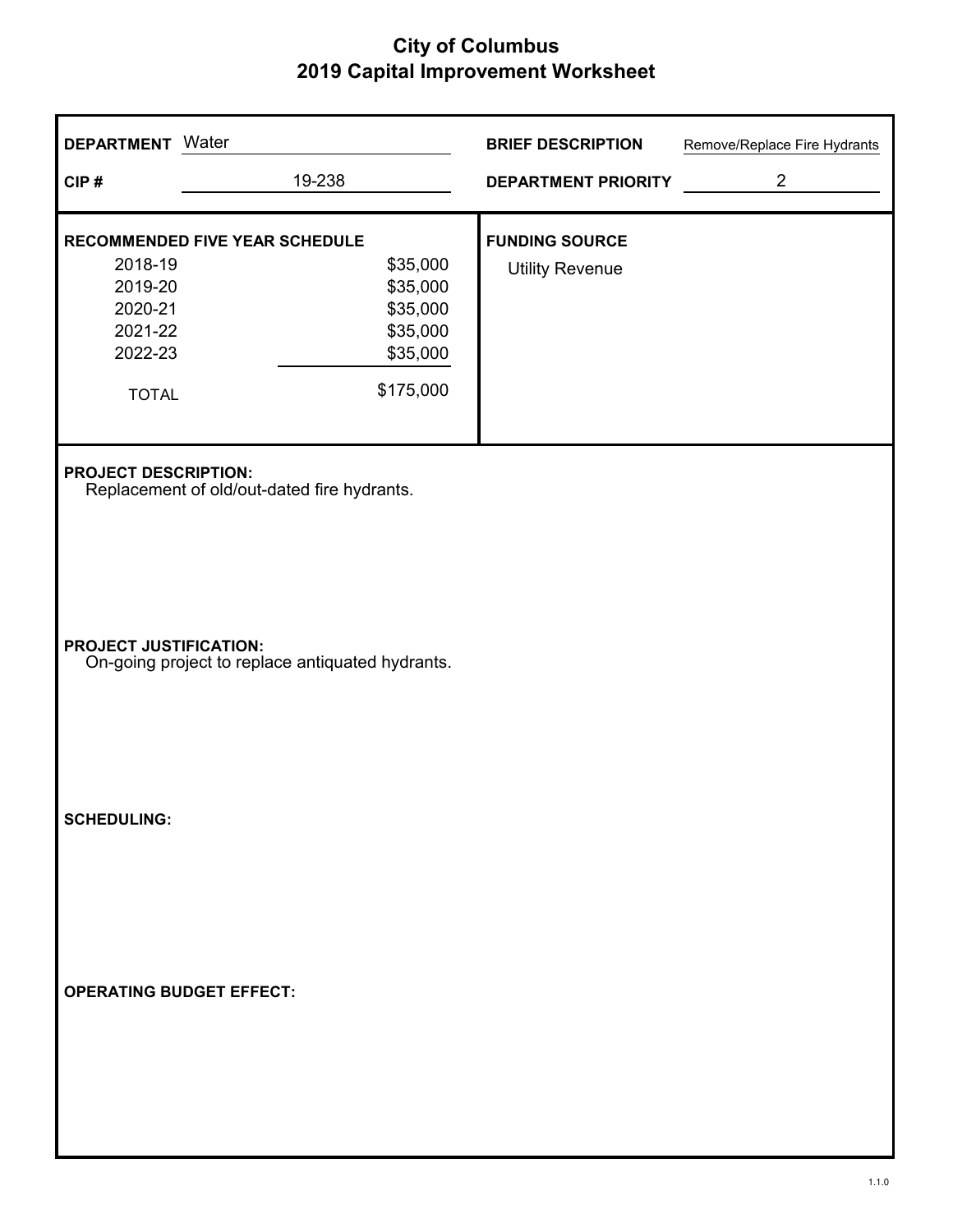| <b>DEPARTMENT</b> Water         |                                                                       | <b>BRIEF DESCRIPTION</b>   | Computers & Laptops - Water<br>Office |
|---------------------------------|-----------------------------------------------------------------------|----------------------------|---------------------------------------|
| CIP#                            | 19-239                                                                | <b>DEPARTMENT PRIORITY</b> | 3                                     |
|                                 | <b>RECOMMENDED FIVE YEAR SCHEDULE</b>                                 | <b>FUNDING SOURCE</b>      |                                       |
| 2018-19<br>2019-20              | \$4,000                                                               | <b>Utility Revenue</b>     |                                       |
| 2020-21                         | \$4,000                                                               |                            |                                       |
| 2021-22<br>2022-23              | \$4,000                                                               |                            |                                       |
| <b>TOTAL</b>                    | \$12,000                                                              |                            |                                       |
|                                 |                                                                       |                            |                                       |
| <b>PROJECT DESCRIPTION:</b>     | Replacement computers for Water Office and laptops for meter reading. |                            |                                       |
| <b>PROJECT JUSTIFICATION:</b>   | Equipment replacement due to age.                                     |                            |                                       |
| <b>SCHEDULING:</b>              |                                                                       |                            |                                       |
| <b>OPERATING BUDGET EFFECT:</b> |                                                                       |                            |                                       |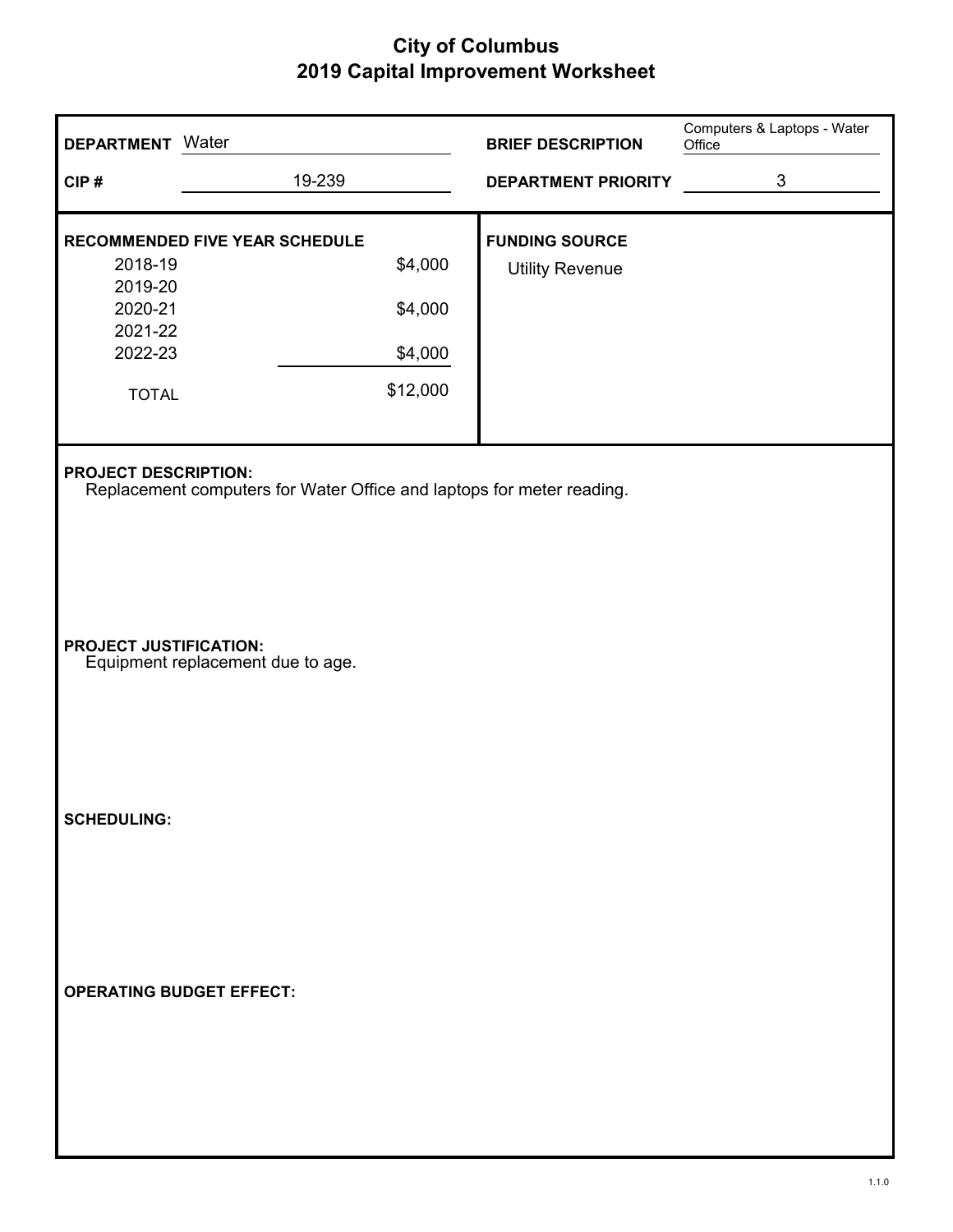| <b>DEPARTMENT</b> Water                                                                                                                                                                                                                                                                                                                                                                     |                                                                                                   | <b>BRIEF DESCRIPTION</b><br>Computers & Laptops |  |  |  |
|---------------------------------------------------------------------------------------------------------------------------------------------------------------------------------------------------------------------------------------------------------------------------------------------------------------------------------------------------------------------------------------------|---------------------------------------------------------------------------------------------------|-------------------------------------------------|--|--|--|
| CIP#                                                                                                                                                                                                                                                                                                                                                                                        | 19-240                                                                                            | 4<br><b>DEPARTMENT PRIORITY</b>                 |  |  |  |
| 2018-19<br>2019-20<br>2020-21<br>2021-22<br>2022-23<br><b>TOTAL</b>                                                                                                                                                                                                                                                                                                                         | RECOMMENDED FIVE YEAR SCHEDULE<br>\$2,000<br>\$2,000<br>\$2,000<br>\$2,000<br>\$2,000<br>\$10,000 | <b>FUNDING SOURCE</b><br><b>Utility Revenue</b> |  |  |  |
| <b>PROJECT DESCRIPTION:</b><br>The Water division has two laptops and five desktop computers that need to be replaced on a rotating<br>basis. These computers are assigned to the Department of Public Works Director, Senior Office<br>Associate, Water Production Supervisor, North Water Plant, South Water Plant, Superfund Site, and<br>Water Production laptop for On-Call Operators. |                                                                                                   |                                                 |  |  |  |
| <b>PROJECT JUSTIFICATION:</b>                                                                                                                                                                                                                                                                                                                                                               | Equipment replacement due to age.                                                                 |                                                 |  |  |  |
| <b>SCHEDULING:</b>                                                                                                                                                                                                                                                                                                                                                                          |                                                                                                   |                                                 |  |  |  |
|                                                                                                                                                                                                                                                                                                                                                                                             | <b>OPERATING BUDGET EFFECT:</b>                                                                   |                                                 |  |  |  |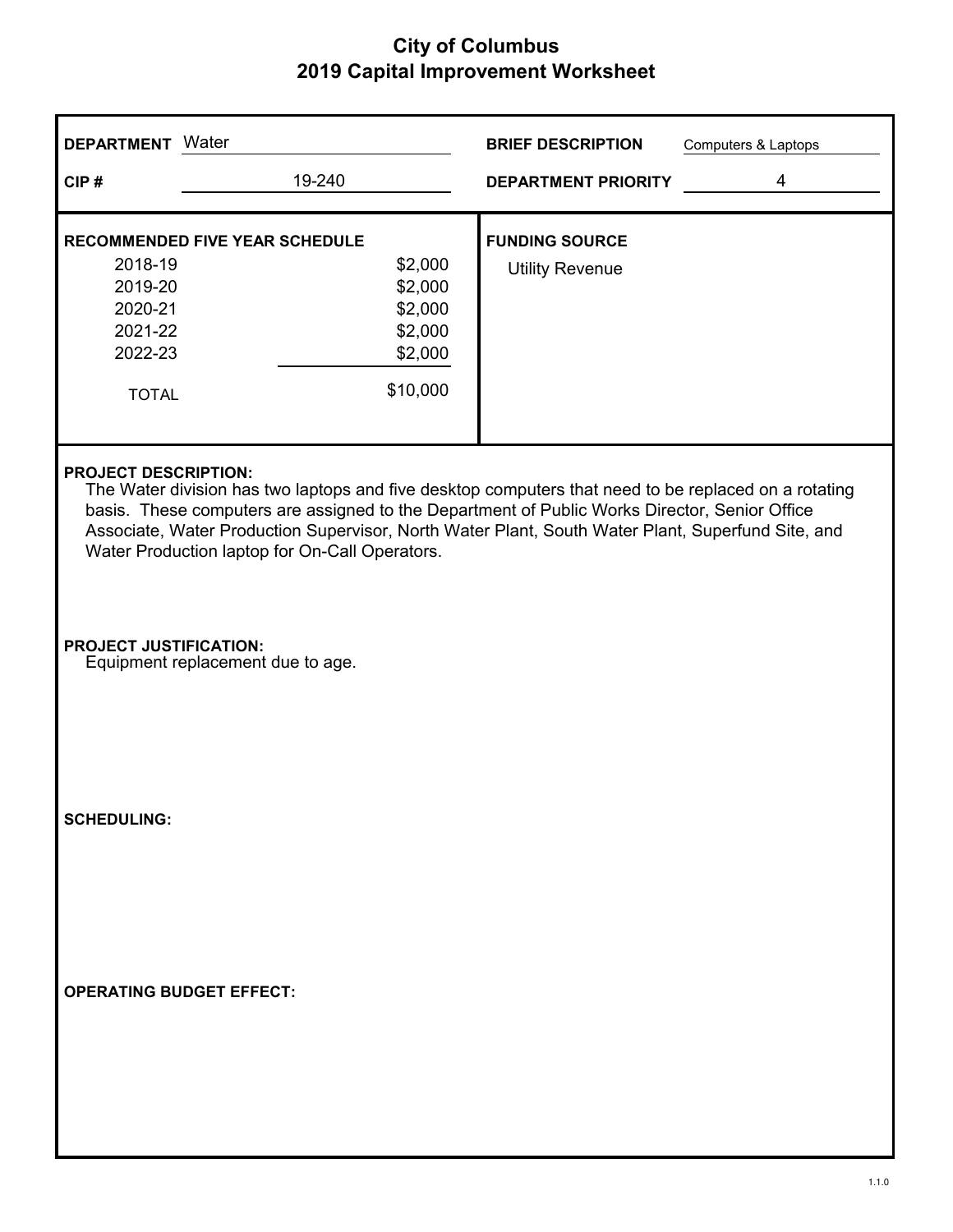| <b>DEPARTMENT</b> Water                                                                                                                                                                                                              |                                                                                                                    | <b>BRIEF DESCRIPTION</b>                        | Pawnee Place Water Main Up-<br>sizing |  |  |
|--------------------------------------------------------------------------------------------------------------------------------------------------------------------------------------------------------------------------------------|--------------------------------------------------------------------------------------------------------------------|-------------------------------------------------|---------------------------------------|--|--|
| CIP#                                                                                                                                                                                                                                 | 19-241                                                                                                             | <b>DEPARTMENT PRIORITY</b>                      | 5                                     |  |  |
| 2018-19<br>2019-20<br>2020-21<br>2021-22<br>2022-23<br><b>TOTAL</b>                                                                                                                                                                  | <b>RECOMMENDED FIVE YEAR SCHEDULE</b><br>\$60,000<br>\$60,000                                                      | <b>FUNDING SOURCE</b><br><b>Utility Revenue</b> |                                       |  |  |
| <b>PROJECT DESCRIPTION:</b><br>Up-sizing water main at Pawnee Place from 4" to a 8" water main.<br><b>PROJECT JUSTIFICATION:</b><br>Provide a water main up-sizing of the existing 4" water main to a new 8" water main along Pawnee |                                                                                                                    |                                                 |                                       |  |  |
| <b>SCHEDULING:</b>                                                                                                                                                                                                                   | Place, thereby, providing improved pressures along this residential street.<br>Design and construction in 2019-20. |                                                 |                                       |  |  |
| <b>OPERATING BUDGET EFFECT:</b>                                                                                                                                                                                                      | Decrease operational costs to the Water Division.                                                                  |                                                 |                                       |  |  |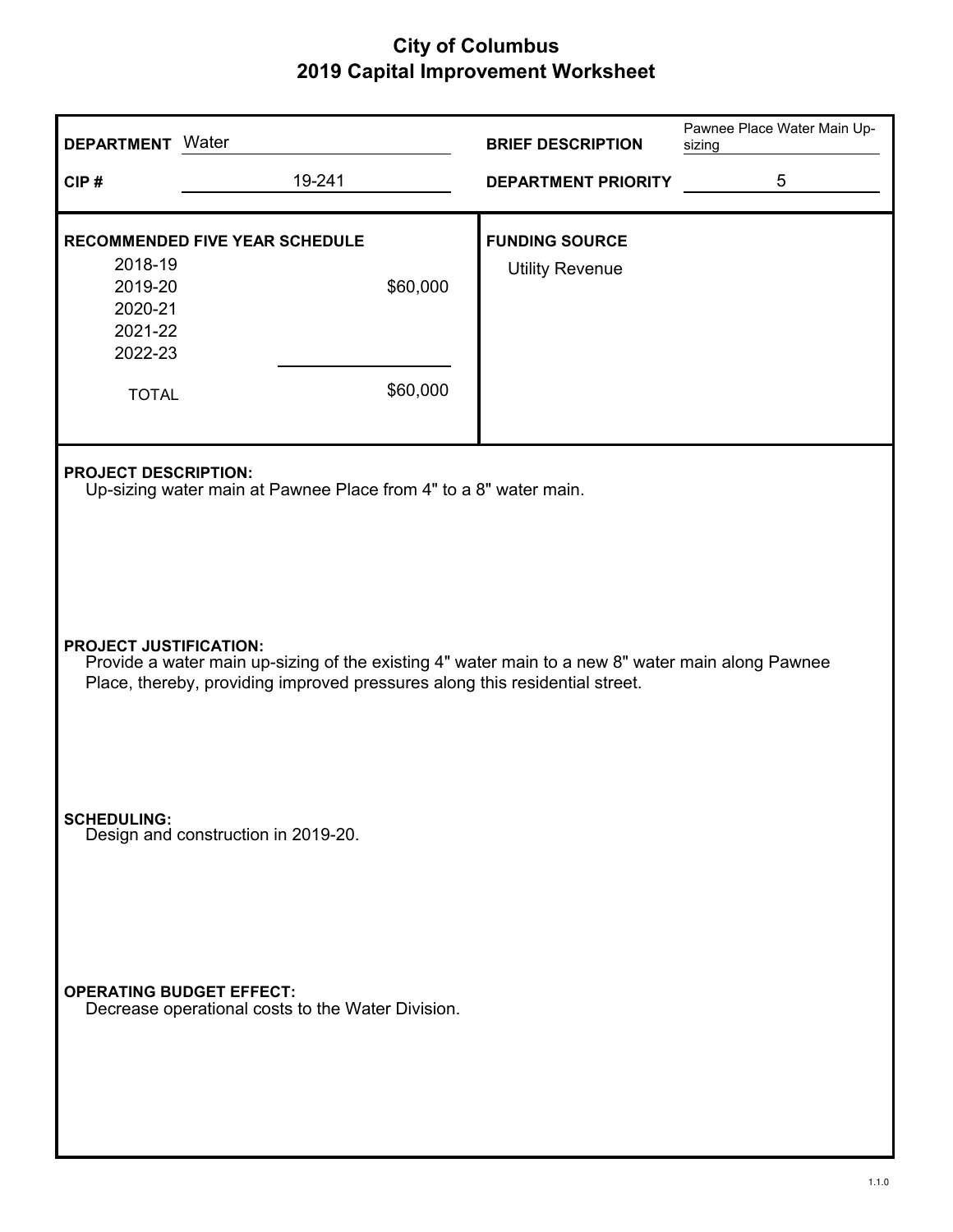| <b>DEPARTMENT</b> Water                                             |                                                                                        |                        | <b>BRIEF DESCRIPTION</b>                        | Pershing Road East Park<br>Water Main Loop |
|---------------------------------------------------------------------|----------------------------------------------------------------------------------------|------------------------|-------------------------------------------------|--------------------------------------------|
| CIP#                                                                | 19-242                                                                                 |                        | <b>DEPARTMENT PRIORITY</b>                      | 6                                          |
| 2018-19<br>2019-20<br>2020-21<br>2021-22<br>2022-23<br><b>TOTAL</b> | <b>RECOMMENDED FIVE YEAR SCHEDULE</b>                                                  | \$100,000<br>\$100,000 | <b>FUNDING SOURCE</b><br><b>Utility Revenue</b> |                                            |
| <b>PROJECT DESCRIPTION:</b>                                         | 6" water main loop at Pershing Road between 17th and 18th Streets.                     |                        |                                                 |                                            |
| <b>PROJECT JUSTIFICATION:</b>                                       | Water main loop allows for improved flows, pressures, and system operations.           |                        |                                                 |                                            |
| <b>SCHEDULING:</b>                                                  | Design and construction in 2018-19.                                                    |                        |                                                 |                                            |
|                                                                     | <b>OPERATING BUDGET EFFECT:</b><br>Decrease operational costs to the Water Department. |                        |                                                 |                                            |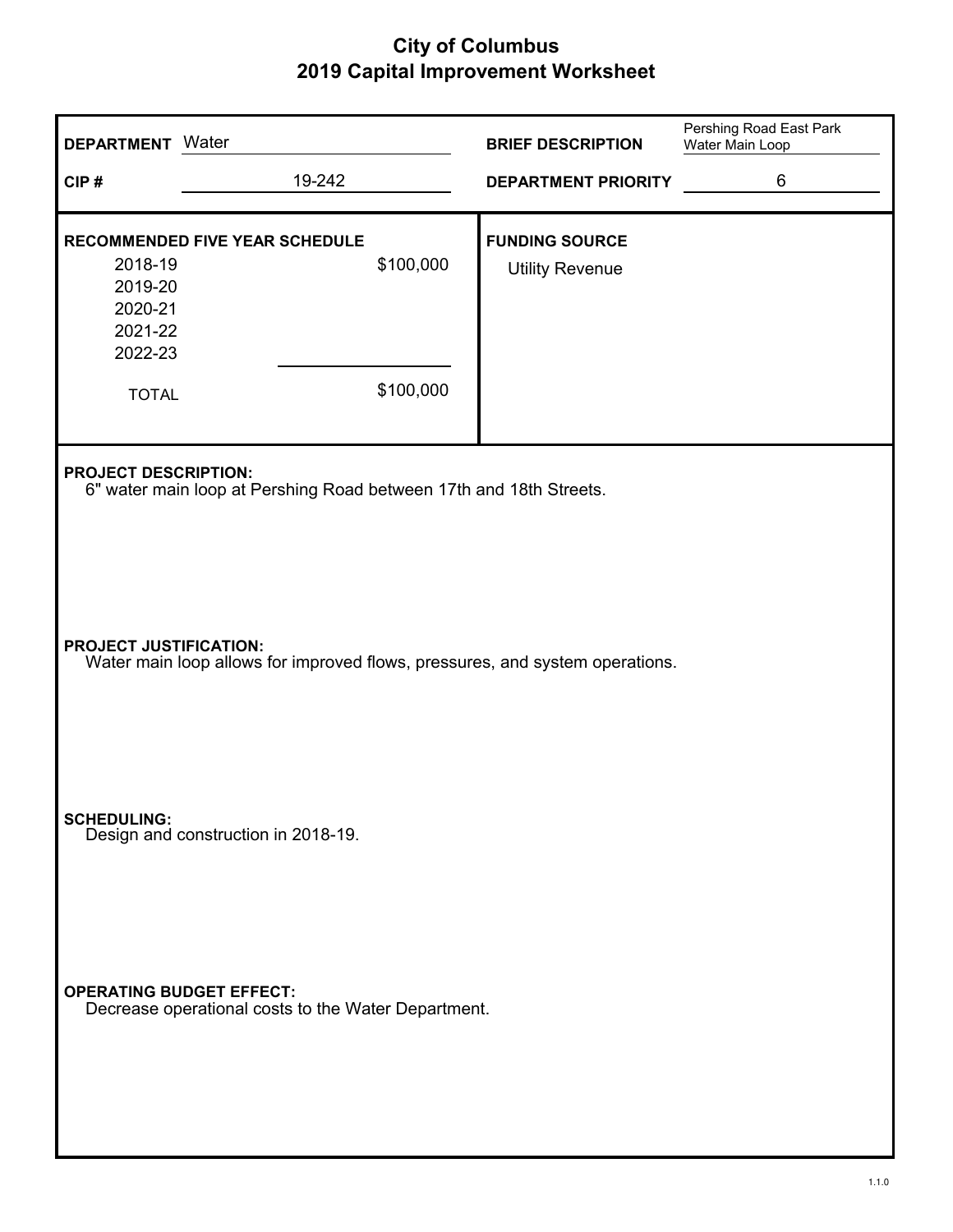| <b>DEPARTMENT</b> Water                                                                |                                                                                                             | <b>BRIEF DESCRIPTION</b>                        | 23rd Street Water Main<br>Reconstruction |  |  |  |
|----------------------------------------------------------------------------------------|-------------------------------------------------------------------------------------------------------------|-------------------------------------------------|------------------------------------------|--|--|--|
| CIP#                                                                                   | 19-243                                                                                                      | <b>DEPARTMENT PRIORITY</b>                      | $\overline{7}$                           |  |  |  |
| 2018-19                                                                                | RECOMMENDED FIVE YEAR SCHEDULE                                                                              | <b>FUNDING SOURCE</b><br><b>Utility Revenue</b> |                                          |  |  |  |
| 2019-20<br>2020-21<br>2021-22<br>2022-23                                               | \$850,000                                                                                                   |                                                 |                                          |  |  |  |
| <b>TOTAL</b>                                                                           | \$850,000                                                                                                   |                                                 |                                          |  |  |  |
| <b>PROJECT DESCRIPTION:</b>                                                            | Replace existing 12" cast iron water main and service taps.                                                 |                                                 |                                          |  |  |  |
|                                                                                        | <b>PROJECT JUSTIFICATION:</b><br>Coordinate with Highway 30 reconstruction from 33rd Avenue to 18th Avenue. |                                                 |                                          |  |  |  |
| SCHEDULING:<br>2020-21 - Coordinate with Nebraska Department of Transportation (NDOT). |                                                                                                             |                                                 |                                          |  |  |  |
| <b>OPERATING BUDGET EFFECT:</b>                                                        |                                                                                                             |                                                 |                                          |  |  |  |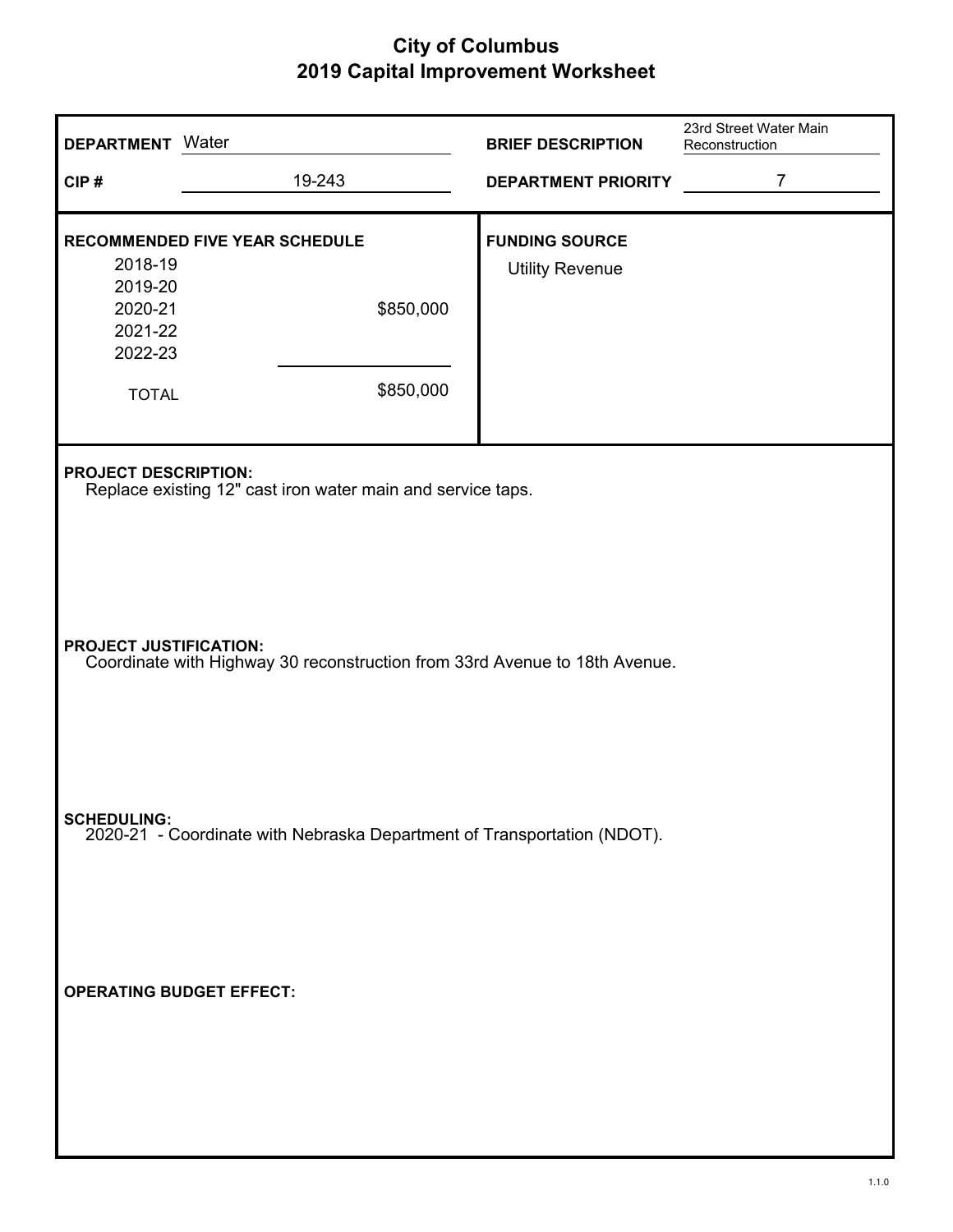| <b>DEPARTMENT</b> Water                                                                                                                                                                                                                                                                                                   |                                                                                                       | <b>BRIEF DESCRIPTION</b>   | Fire Hydrant Live Tap Installs |  |  |
|---------------------------------------------------------------------------------------------------------------------------------------------------------------------------------------------------------------------------------------------------------------------------------------------------------------------------|-------------------------------------------------------------------------------------------------------|----------------------------|--------------------------------|--|--|
| CIP#                                                                                                                                                                                                                                                                                                                      | 19-244                                                                                                | <b>DEPARTMENT PRIORITY</b> | 8                              |  |  |
| <b>RECOMMENDED FIVE YEAR SCHEDULE</b>                                                                                                                                                                                                                                                                                     |                                                                                                       | <b>FUNDING SOURCE</b>      |                                |  |  |
| 2018-19<br>2019-20<br>2020-21<br>2021-22<br>2022-23<br><b>TOTAL</b>                                                                                                                                                                                                                                                       | \$36,000<br>\$36,000<br>\$36,000<br>\$36,000<br>\$36,000<br>\$180,000                                 | <b>Utility Revenue</b>     |                                |  |  |
| <b>PROJECT DESCRIPTION:</b><br>Install (live tap) fire hydrants and valves on large transmission lines that have no hydrants in place.<br>This will allow for 6 hydrants per year to be installed. Live taps are a specialty service project that is<br>performed by an experienced contractor with the proper equipment. |                                                                                                       |                            |                                |  |  |
|                                                                                                                                                                                                                                                                                                                           | <b>PROJECT JUSTIFICATION:</b><br>Allows for flushing big mains with no hydrants, and fire protection. |                            |                                |  |  |
| <b>SCHEDULING:</b><br>On-going annually.                                                                                                                                                                                                                                                                                  |                                                                                                       |                            |                                |  |  |
| <b>OPERATING BUDGET EFFECT:</b>                                                                                                                                                                                                                                                                                           |                                                                                                       |                            |                                |  |  |
|                                                                                                                                                                                                                                                                                                                           |                                                                                                       |                            |                                |  |  |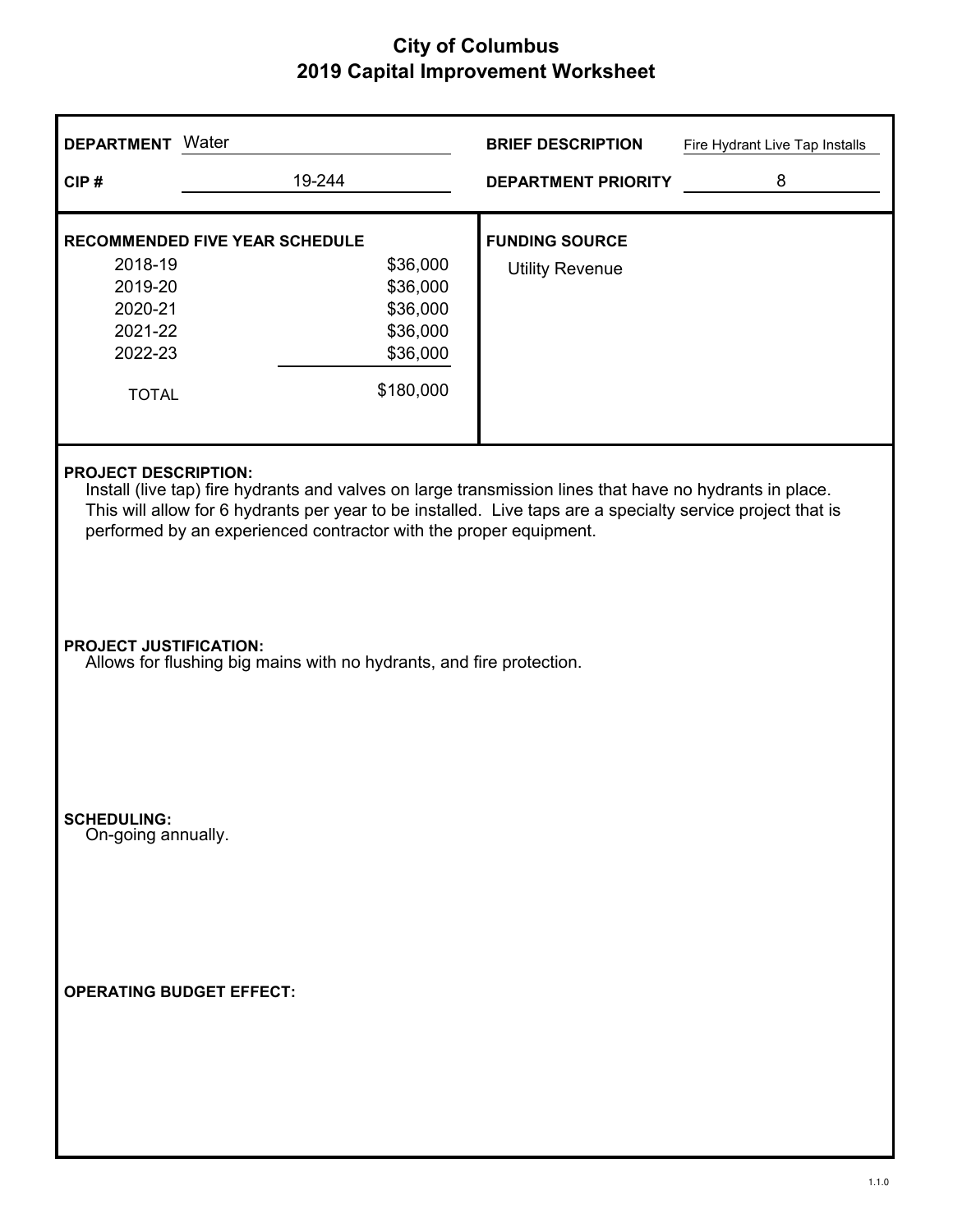| <b>DEPARTMENT</b> Water                                                                         |                                                                                                                                                                                                                                                                                                                                                                                                            | <b>BRIEF DESCRIPTION</b>                                | Storage Tank for NW<br>Columbus |  |  |  |
|-------------------------------------------------------------------------------------------------|------------------------------------------------------------------------------------------------------------------------------------------------------------------------------------------------------------------------------------------------------------------------------------------------------------------------------------------------------------------------------------------------------------|---------------------------------------------------------|---------------------------------|--|--|--|
| CIP#                                                                                            | 19-245                                                                                                                                                                                                                                                                                                                                                                                                     | <b>DEPARTMENT PRIORITY</b>                              | 9                               |  |  |  |
| 2018-19<br>2019-20<br>2020-21<br>2021-22<br>2022-23<br><b>TOTAL</b>                             | <b>RECOMMENDED FIVE YEAR SCHEDULE</b><br>\$1,500,000<br>\$1,500,000                                                                                                                                                                                                                                                                                                                                        | <b>FUNDING SOURCE</b><br><b>Utility Revenue</b><br>Debt |                                 |  |  |  |
|                                                                                                 | <b>PROJECT DESCRIPTION:</b><br>Storage Tank for water service in Northwest Columbus.<br><b>PROJECT JUSTIFICATION:</b><br>The water system has been extended to Central Community College. Water will be accessible to those<br>properties that are currently served by wells and for development. City will provide sufficient water<br>supply (volume and pressure) for distribution and fire protection. |                                                         |                                 |  |  |  |
| <b>SCHEDULING:</b><br>2022-23 Budget.<br><b>OPERATING BUDGET EFFECT:</b><br>System maintenance. |                                                                                                                                                                                                                                                                                                                                                                                                            |                                                         |                                 |  |  |  |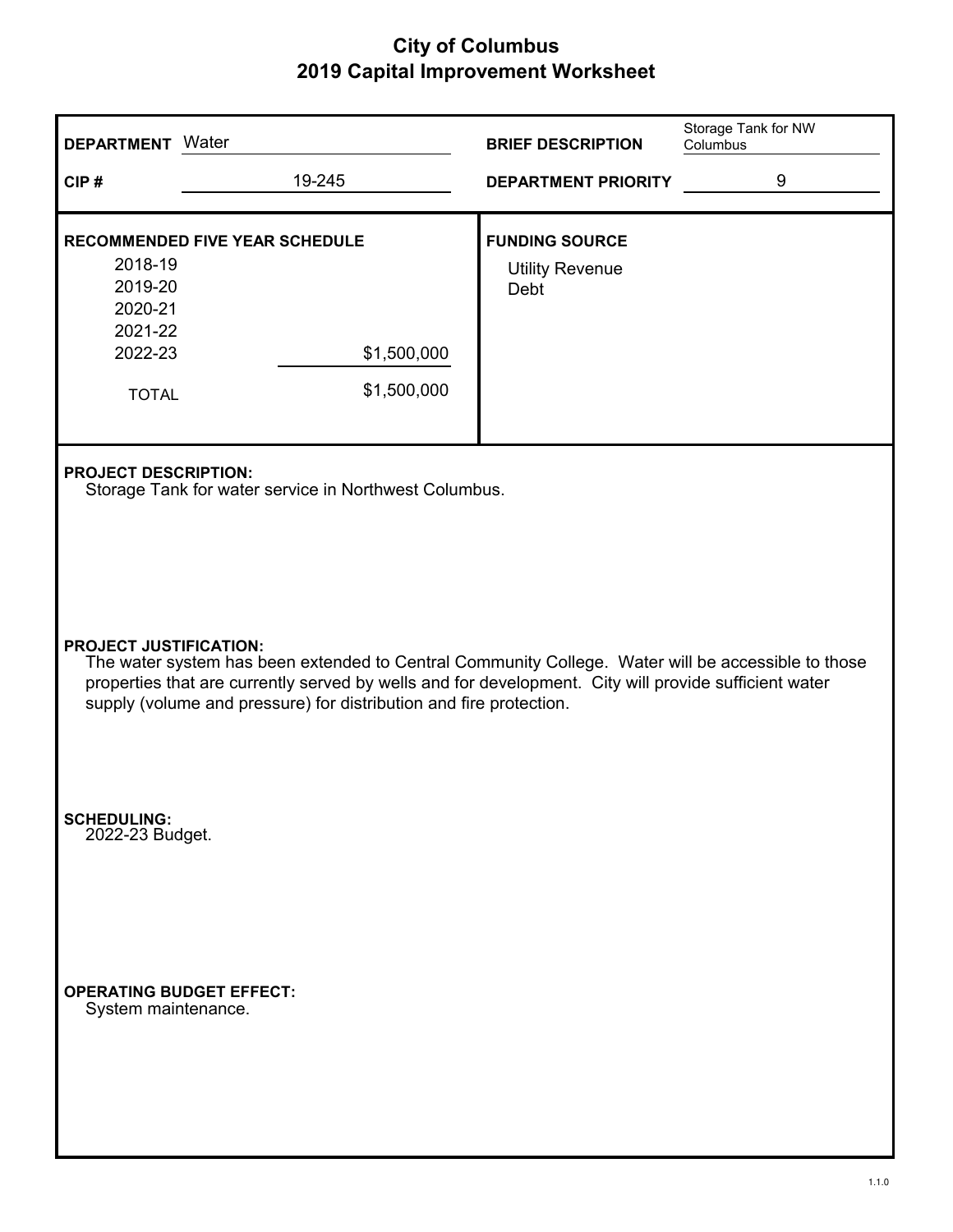| <b>DEPARTMENT</b> Water                             |                                                                                                                                                                                               |                      | <b>BRIEF DESCRIPTION</b>                        | <b>Hydrant Re-Painting</b> |
|-----------------------------------------------------|-----------------------------------------------------------------------------------------------------------------------------------------------------------------------------------------------|----------------------|-------------------------------------------------|----------------------------|
| CIP#                                                | 19-246                                                                                                                                                                                        |                      | <b>DEPARTMENT PRIORITY</b>                      |                            |
| 2018-19<br>2019-20<br>2020-21<br>2021-22<br>2022-23 | RECOMMENDED FIVE YEAR SCHEDULE                                                                                                                                                                | \$30,000<br>\$30,000 | <b>FUNDING SOURCE</b><br><b>Utility Revenue</b> |                            |
| <b>TOTAL</b>                                        |                                                                                                                                                                                               |                      |                                                 |                            |
| <b>PROJECT DESCRIPTION:</b>                         | Sand blasting, priming and painting of water hydrants.                                                                                                                                        |                      |                                                 |                            |
| <b>PROJECT JUSTIFICATION:</b>                       | Restore approximately 150 water hydrants in the downtown and business district. Due to years of<br>brush painting, these hydrants have become a very unpleasant display of the City's system. |                      |                                                 |                            |
| <b>SCHEDULING:</b>                                  |                                                                                                                                                                                               |                      |                                                 |                            |
|                                                     | <b>OPERATING BUDGET EFFECT:</b>                                                                                                                                                               |                      |                                                 |                            |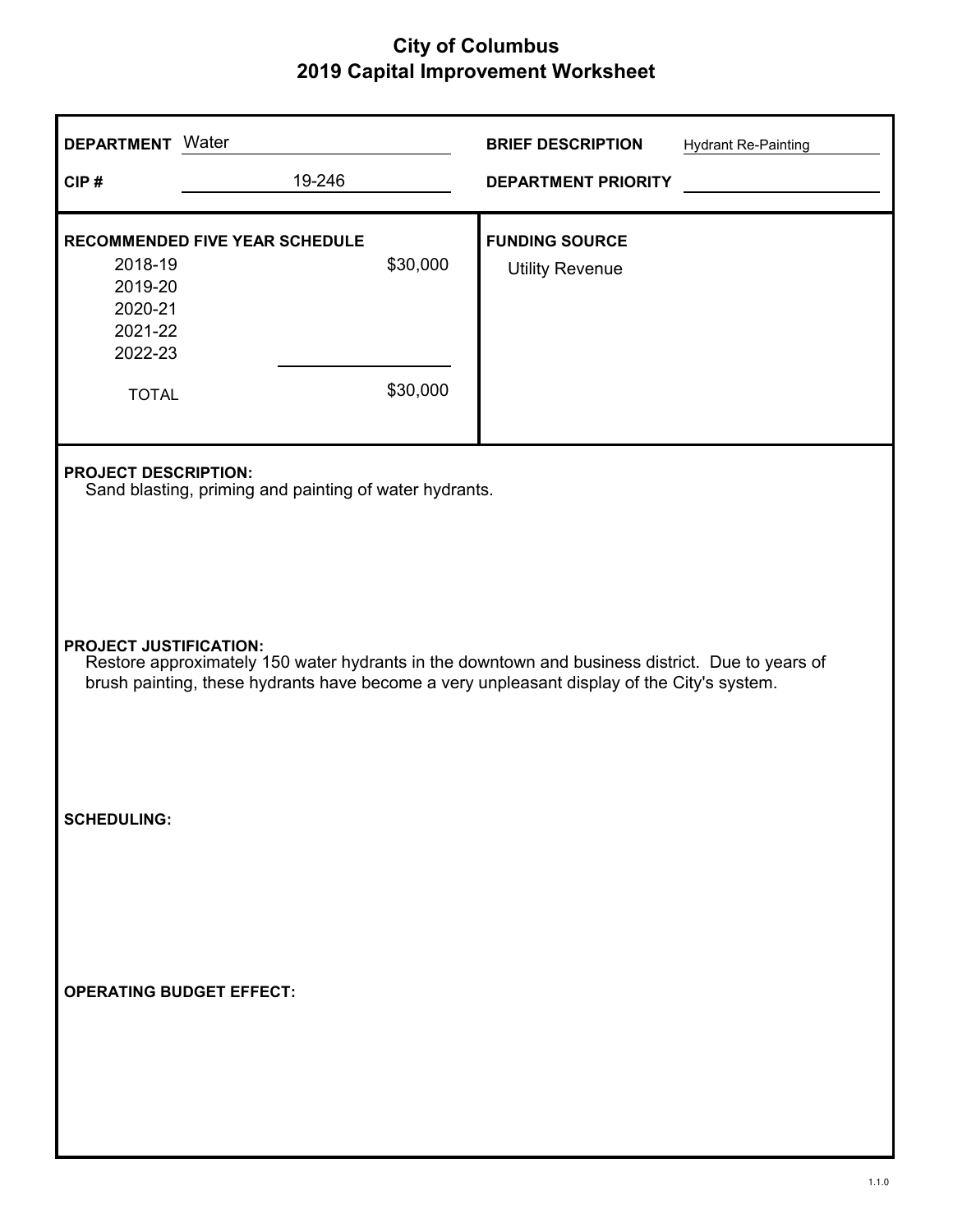| <b>DEPARTMENT</b> Water                                             |                                        |                      | <b>BRIEF DESCRIPTION</b>                                                                                                                                                                                                                                                                                             | North Well Field Expansion<br>Study |
|---------------------------------------------------------------------|----------------------------------------|----------------------|----------------------------------------------------------------------------------------------------------------------------------------------------------------------------------------------------------------------------------------------------------------------------------------------------------------------|-------------------------------------|
| CIP#                                                                | 19-247                                 |                      | <b>DEPARTMENT PRIORITY</b>                                                                                                                                                                                                                                                                                           |                                     |
| 2018-19<br>2019-20<br>2020-21<br>2021-22<br>2022-23<br><b>TOTAL</b> | <b>RECOMMENDED FIVE YEAR SCHEDULE</b>  | \$75,000<br>\$75,000 | <b>FUNDING SOURCE</b><br><b>Utility Revenue</b>                                                                                                                                                                                                                                                                      |                                     |
| <b>PROJECT DESCRIPTION:</b><br>north well field.                    |                                        |                      | Evaluation of the location, water production capabilities, and water quality for a future expansion of the                                                                                                                                                                                                           |                                     |
| <b>PROJECT JUSTIFICATION:</b>                                       | evaluated and considered at this time. |                      | Long range planning for well field development and to secure property for the needed future expansion<br>of the north well field due to projected growth of the community in accordance with the Comprehensive<br>Plan. Projected growth is to the north, thus, securing property for well field expansion should be |                                     |
| <b>SCHEDULING:</b>                                                  | Study and final deliverables in 2019.  |                      |                                                                                                                                                                                                                                                                                                                      |                                     |
| <b>OPERATING BUDGET EFFECT:</b>                                     |                                        |                      |                                                                                                                                                                                                                                                                                                                      |                                     |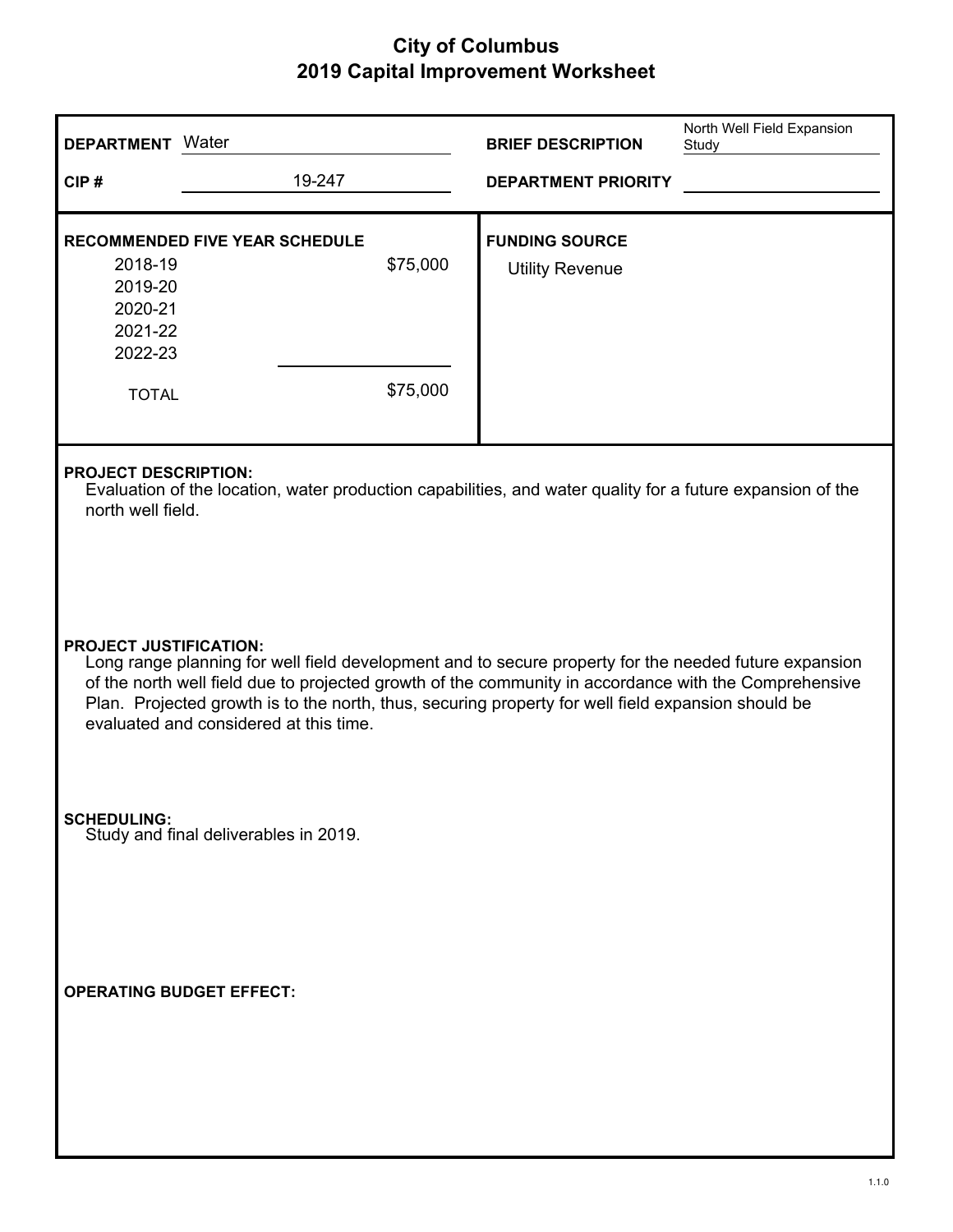| <b>DEPARTMENT</b> Water                                                                     |                                                                                                                                                                                                            | <b>BRIEF DESCRIPTION</b>                                                                | WED 48th Ave from 42nd St to<br>Lost Creek Parkway |  |  |  |
|---------------------------------------------------------------------------------------------|------------------------------------------------------------------------------------------------------------------------------------------------------------------------------------------------------------|-----------------------------------------------------------------------------------------|----------------------------------------------------|--|--|--|
| CIP#                                                                                        | 19-247A                                                                                                                                                                                                    | <b>DEPARTMENT PRIORITY</b>                                                              |                                                    |  |  |  |
| 2018-19<br>2019-20<br>2020-21<br>2021-22<br>2022-23<br><b>TOTAL</b>                         | <b>RECOMMENDED FIVE YEAR SCHEDULE</b><br>\$360,000<br>\$360,000                                                                                                                                            | <b>FUNDING SOURCE</b><br>Assessments to Benefiting Properties<br><b>Utility Revenue</b> |                                                    |  |  |  |
|                                                                                             | <b>PROJECT DESCRIPTION:</b><br>Requested water extension district (WED) on 48th Avenue from 42nd Street to Lost Creek Parkway.<br>Water main is 14-inch diameter and will loop in the future to the north. |                                                                                         |                                                    |  |  |  |
| <b>PROJECT JUSTIFICATION:</b><br>requirements.                                              | The proposed developments in the area result in the need for the extension to provide adequate<br>pressure and volume. Design to meet Nebraska Department of Health and Human Standards                    |                                                                                         |                                                    |  |  |  |
| <b>SCHEDULING:</b><br>Design and bid in Winter 2019 for construction season 2019 placement. |                                                                                                                                                                                                            |                                                                                         |                                                    |  |  |  |
| <b>OPERATING BUDGET EFFECT:</b>                                                             | Water maintenance slight increase.                                                                                                                                                                         |                                                                                         |                                                    |  |  |  |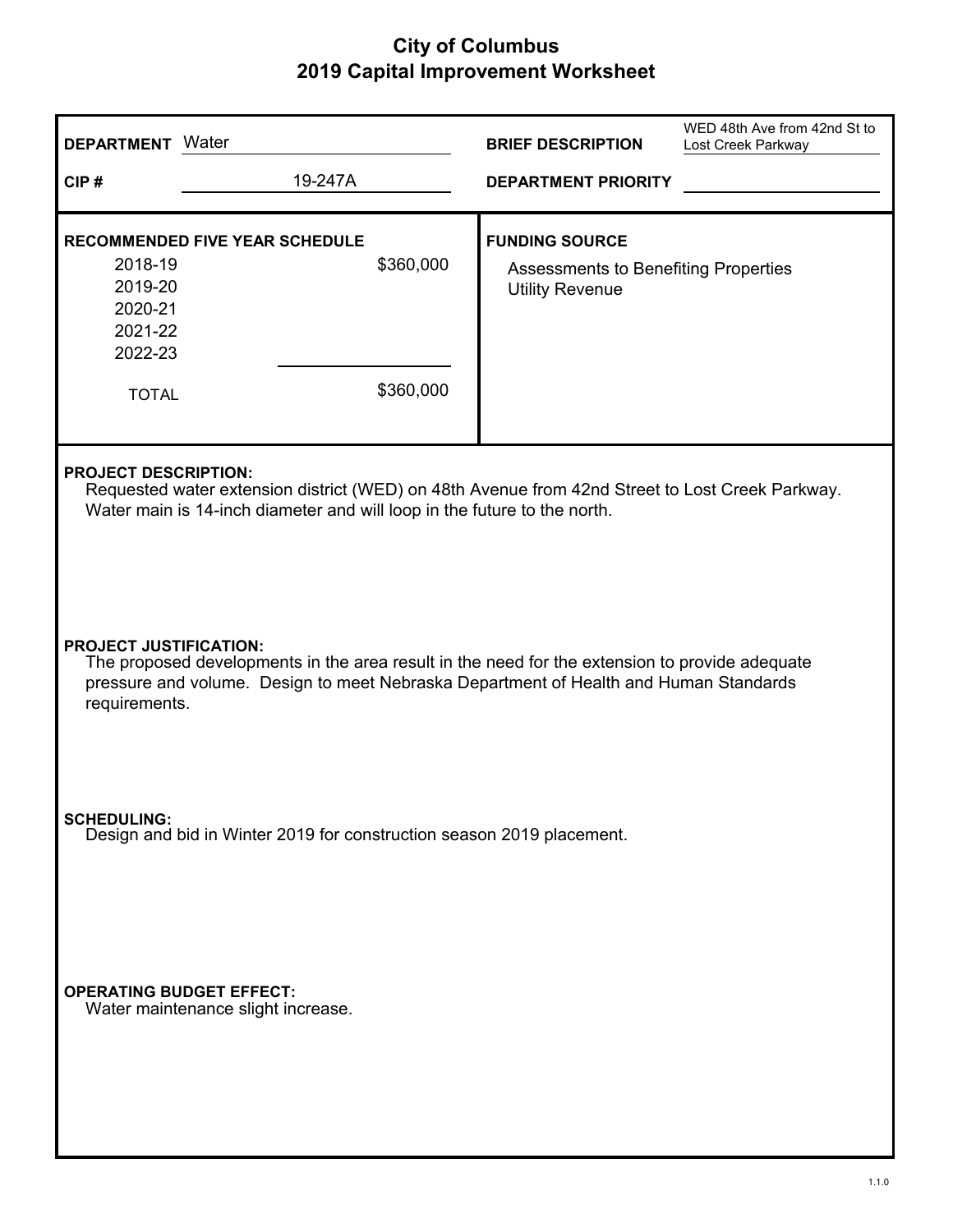| Water<br><b>DEPARTMENT</b>                                          |                                                                                                                                                                                                                                                                             | <b>BRIEF DESCRIPTION</b><br><b>WED Deer Run Estates</b>                                        |  |  |  |  |
|---------------------------------------------------------------------|-----------------------------------------------------------------------------------------------------------------------------------------------------------------------------------------------------------------------------------------------------------------------------|------------------------------------------------------------------------------------------------|--|--|--|--|
| CIP#                                                                | 19-247B                                                                                                                                                                                                                                                                     | <b>DEPARTMENT PRIORITY</b>                                                                     |  |  |  |  |
| 2018-19<br>2019-20<br>2020-21<br>2021-22<br>2022-23<br><b>TOTAL</b> | <b>RECOMMENDED FIVE YEAR SCHEDULE</b><br>\$100,000<br>\$100,000                                                                                                                                                                                                             | <b>FUNDING SOURCE</b><br><b>Assessments to Benefiting Properties</b><br><b>Utility Revenue</b> |  |  |  |  |
|                                                                     | <b>PROJECT DESCRIPTION:</b><br>Private developer requested water extension district (WED) on 23rd Street/Shady Lake Road to service<br>Deer Run Estates. The costs assume the water extension improvements for Shady Lake Meadows<br>Addition are complete and operational. |                                                                                                |  |  |  |  |
|                                                                     | <b>PROJECT JUSTIFICATION:</b><br>Residential private development requiring connection to the City system.<br>Water main size is 12-inch diameter.<br>Design to meet Nebraska Department of Health and Human Services standards.                                             |                                                                                                |  |  |  |  |
| <b>SCHEDULING:</b><br>Projected construction in 2019.               |                                                                                                                                                                                                                                                                             |                                                                                                |  |  |  |  |
| <b>OPERATING BUDGET EFFECT:</b>                                     | Minor increase in water department maintenance.                                                                                                                                                                                                                             |                                                                                                |  |  |  |  |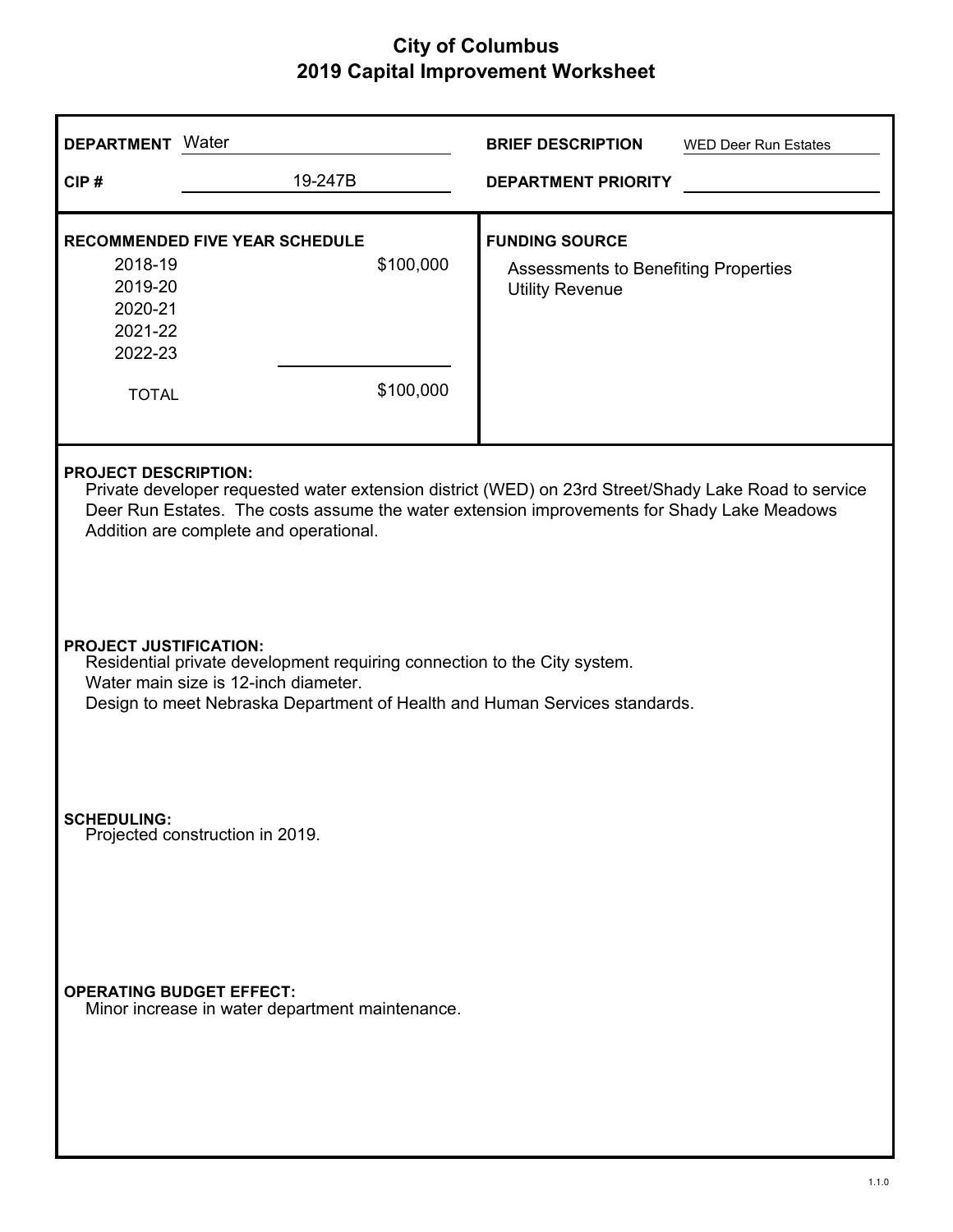|                                                                                                                                                                                                                                                                                                                                                                                                            | <b>DEPARTMENT</b> Stormwater Utility                                                                                                                                                                                                                                                                                                                                                                                                                | <b>BRIEF DESCRIPTION</b>                                                                                                                 | <b>Regional Storm Water</b><br>Evaluation and Improvements |  |  |
|------------------------------------------------------------------------------------------------------------------------------------------------------------------------------------------------------------------------------------------------------------------------------------------------------------------------------------------------------------------------------------------------------------|-----------------------------------------------------------------------------------------------------------------------------------------------------------------------------------------------------------------------------------------------------------------------------------------------------------------------------------------------------------------------------------------------------------------------------------------------------|------------------------------------------------------------------------------------------------------------------------------------------|------------------------------------------------------------|--|--|
| CIP#                                                                                                                                                                                                                                                                                                                                                                                                       | 19-248                                                                                                                                                                                                                                                                                                                                                                                                                                              | <b>DEPARTMENT PRIORITY</b>                                                                                                               |                                                            |  |  |
| 2018-19<br>2019-20<br>2020-21<br>2021-22<br>2022-23<br><b>TOTAL</b>                                                                                                                                                                                                                                                                                                                                        | <b>RECOMMENDED FIVE YEAR SCHEDULE</b><br>\$350,000<br>\$350,000                                                                                                                                                                                                                                                                                                                                                                                     | <b>FUNDING SOURCE</b><br>Sales Tax<br><b>Stormwater Utility Fee</b><br>Possible State Grant Funding or Revolving<br>Loan Program Funding |                                                            |  |  |
| <b>PROJECT DESCRIPTION:</b><br>Continue to study storm water drainage and post-construction evaluation and improvements throughout<br>the city and two-mile jurisdiction. Concentrate on properties to be developed or re-developed/additions<br>in order to not stifle growth and economic development. Includes cost of Lost Creek floodplain study<br>and submittal into FEMA for possible elimination. |                                                                                                                                                                                                                                                                                                                                                                                                                                                     |                                                                                                                                          |                                                            |  |  |
|                                                                                                                                                                                                                                                                                                                                                                                                            | <b>PROJECT JUSTIFICATION:</b><br>Development, re-development/additions are limited in these areas until storm water drainage<br>improvements are completed. Post-construction program required by (municipal separate storm sewer<br>system) MS4 Phase 1 and 2 NPDES (national pollutant discharge elimination system) permits are<br>mandated by NDEQ (Nebraska Department of Environmental Quality) and EPA (Environmental<br>Protection Agency). |                                                                                                                                          |                                                            |  |  |
| <b>SCHEDULING:</b>                                                                                                                                                                                                                                                                                                                                                                                         | 2019 study deliverables and initial construction project.                                                                                                                                                                                                                                                                                                                                                                                           |                                                                                                                                          |                                                            |  |  |
|                                                                                                                                                                                                                                                                                                                                                                                                            | <b>OPERATING BUDGET EFFECT:</b><br>Increase Street or Park Department maintenance and operations.<br>Stormwater utility fee implementation in 2018-2019.                                                                                                                                                                                                                                                                                            |                                                                                                                                          |                                                            |  |  |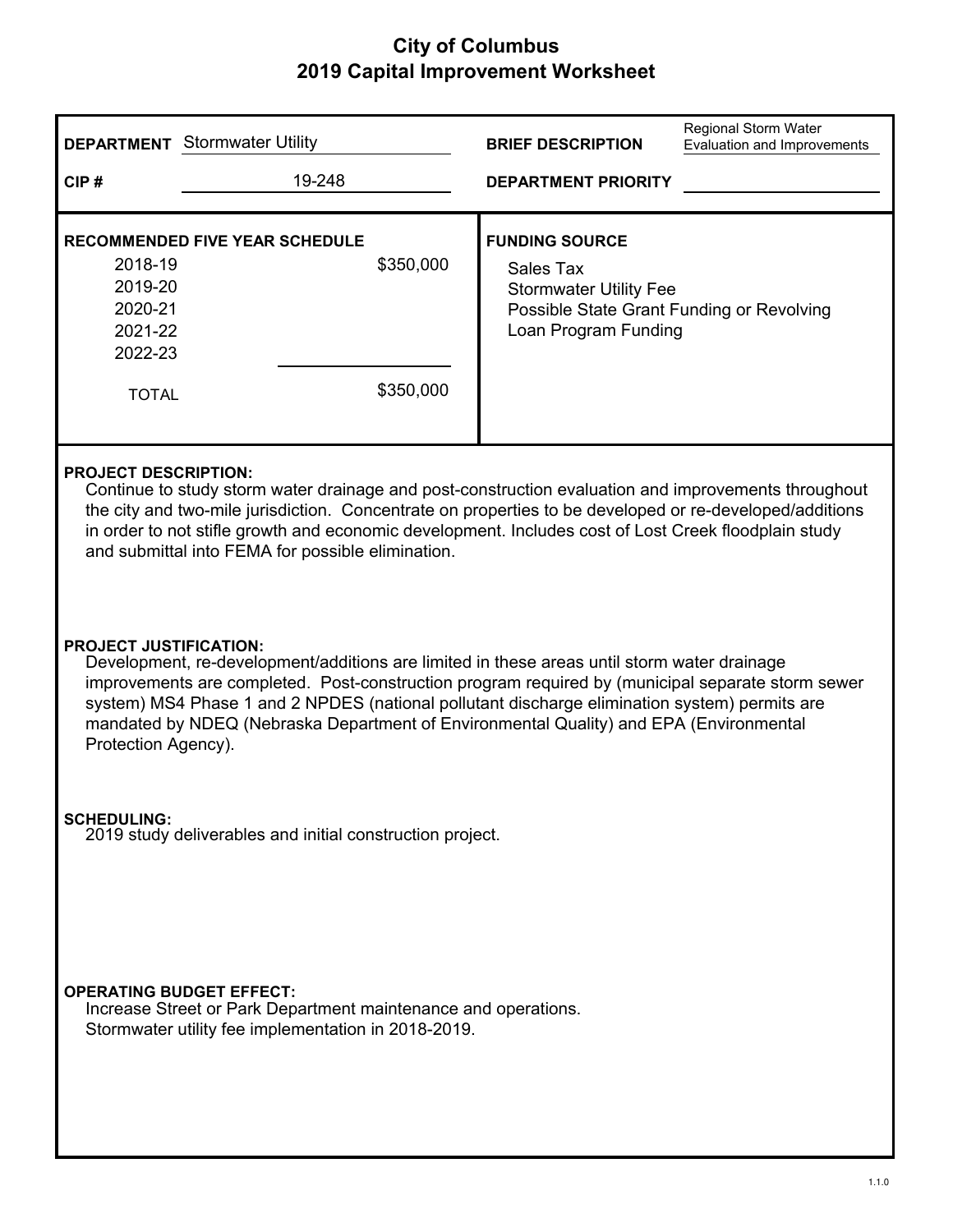|                                                                     | <b>DEPARTMENT</b> Transfer Station                                                                                                                                                                                                                                                                                                                                                                                                                                                                                                                                                                                                                       | <b>BRIEF DESCRIPTION</b><br>Semi Tractors |  |  |  |
|---------------------------------------------------------------------|----------------------------------------------------------------------------------------------------------------------------------------------------------------------------------------------------------------------------------------------------------------------------------------------------------------------------------------------------------------------------------------------------------------------------------------------------------------------------------------------------------------------------------------------------------------------------------------------------------------------------------------------------------|-------------------------------------------|--|--|--|
| CIP#                                                                | 19-249                                                                                                                                                                                                                                                                                                                                                                                                                                                                                                                                                                                                                                                   | 1<br><b>DEPARTMENT PRIORITY</b>           |  |  |  |
| 2018-19<br>2019-20<br>2020-21<br>2021-22<br>2022-23<br><b>TOTAL</b> | <b>RECOMMENDED FIVE YEAR SCHEDULE</b><br>\$120,000<br>\$121,000<br>\$241,000                                                                                                                                                                                                                                                                                                                                                                                                                                                                                                                                                                             | <b>FUNDING SOURCE</b><br>Solid Waste Fund |  |  |  |
| <b>PROJECT DESCRIPTION:</b>                                         | Replacement of existing semi tractors.<br>2009 (Unit 74B) will be replaced in 2018-19.<br>2012 (Unit 74D) will be replaced in 2019-20.                                                                                                                                                                                                                                                                                                                                                                                                                                                                                                                   |                                           |  |  |  |
|                                                                     | <b>PROJECT JUSTIFICATION:</b><br>The City has looked to replace the semi tractors every 6 years and/or 420,000 miles.<br>Unit 74B has had a new clutch, radiator, transmission replacements, tires, and batteries replaced over<br>its life. If not replaced, we will need to look at doing a top-end overhaul of the engine, new tires,<br>batteries, and other engine-related issues.<br>Unit 74D has had a new radiator, clutch, DEF converter, tires, batteries, and PTO pumps replaced over<br>its life. If not replaced, we will need to look at doing a top-end overhaul of the engine, new tires,<br>batteries, and other engine-related issues. |                                           |  |  |  |
| <b>SCHEDULING:</b>                                                  |                                                                                                                                                                                                                                                                                                                                                                                                                                                                                                                                                                                                                                                          |                                           |  |  |  |
|                                                                     | <b>OPERATING BUDGET EFFECT:</b>                                                                                                                                                                                                                                                                                                                                                                                                                                                                                                                                                                                                                          |                                           |  |  |  |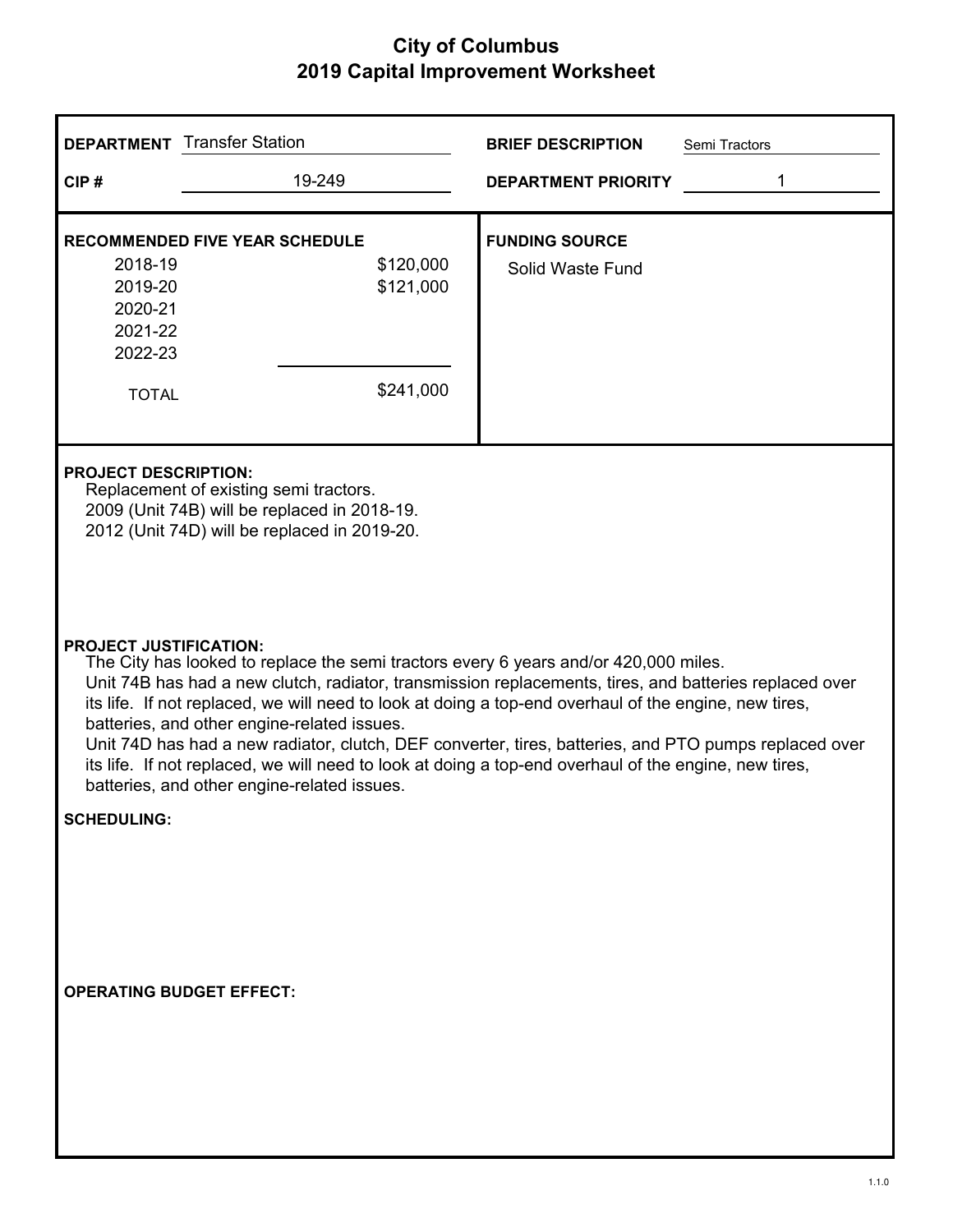|                                                                     | <b>DEPARTMENT</b> Transfer Station                                                                                                 |                      | <b>BRIEF DESCRIPTION</b>                  | Packer Tires |  |  |
|---------------------------------------------------------------------|------------------------------------------------------------------------------------------------------------------------------------|----------------------|-------------------------------------------|--------------|--|--|
| CIP#                                                                | 19-250                                                                                                                             |                      | <b>DEPARTMENT PRIORITY</b>                | 1            |  |  |
| 2018-19<br>2019-20<br>2020-21<br>2021-22<br>2022-23<br><b>TOTAL</b> | <b>RECOMMENDED FIVE YEAR SCHEDULE</b>                                                                                              | \$50,000<br>\$50,000 | <b>FUNDING SOURCE</b><br>Solid Waste Fund |              |  |  |
|                                                                     | <b>PROJECT DESCRIPTION:</b><br>Replace solid rubber pusher/packer tires on front-end loader.                                       |                      |                                           |              |  |  |
|                                                                     | <b>PROJECT JUSTIFICATION:</b><br>The rubber tires for the pusher/packer loader typically are in need of replacement every 3 years. |                      |                                           |              |  |  |
| <b>SCHEDULING:</b><br>2018-19 Budget.                               |                                                                                                                                    |                      |                                           |              |  |  |
| <b>OPERATING BUDGET EFFECT:</b>                                     |                                                                                                                                    |                      |                                           |              |  |  |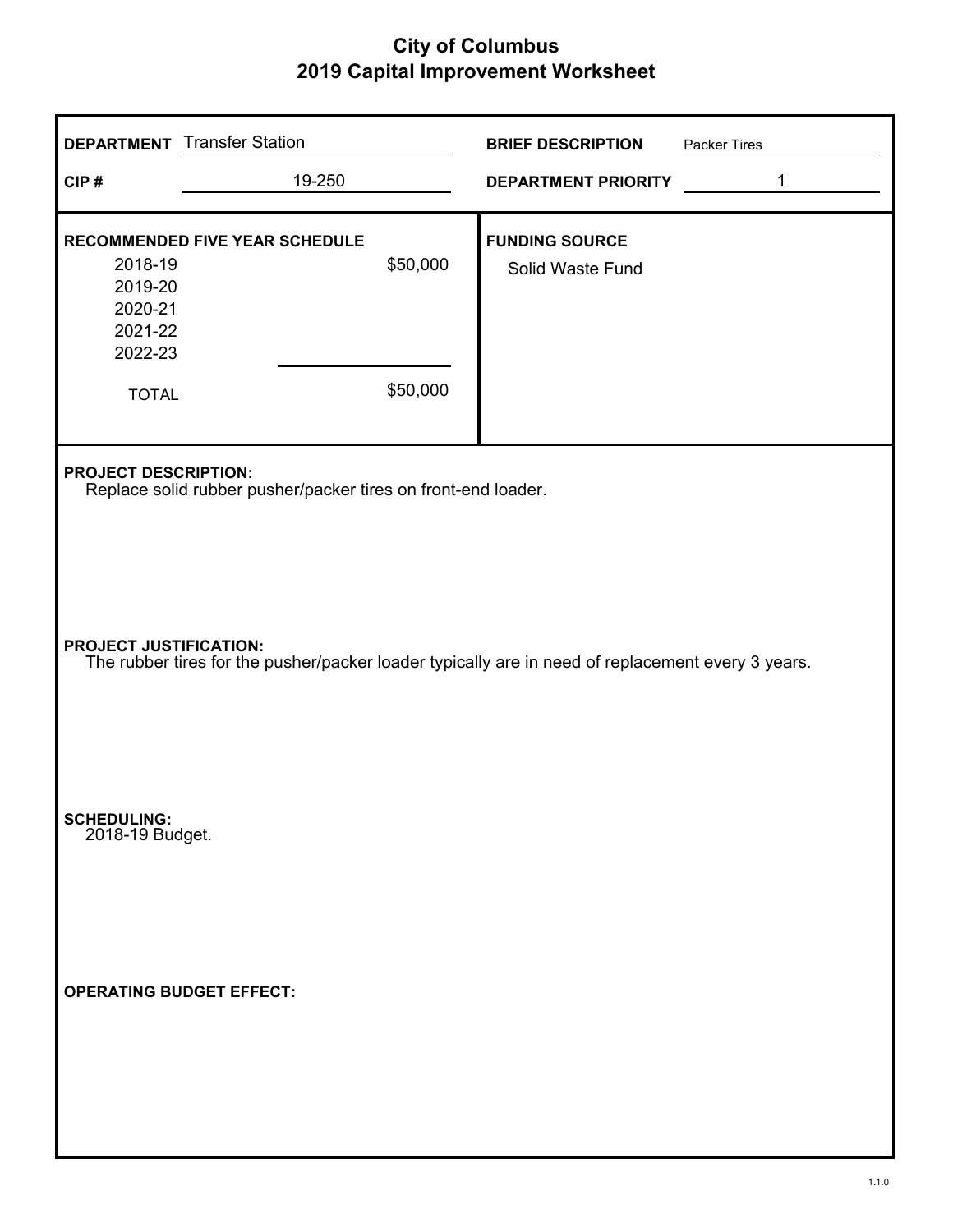| <b>DEPARTMENT</b> Transfer Station |                                                                                                                                                                                                                                                                  | <b>BRIEF DESCRIPTION</b>   | Push-Packer Blade |  |  |  |
|------------------------------------|------------------------------------------------------------------------------------------------------------------------------------------------------------------------------------------------------------------------------------------------------------------|----------------------------|-------------------|--|--|--|
| CIP#                               | 19-251                                                                                                                                                                                                                                                           | <b>DEPARTMENT PRIORITY</b> | 1                 |  |  |  |
|                                    | <b>RECOMMENDED FIVE YEAR SCHEDULE</b>                                                                                                                                                                                                                            | <b>FUNDING SOURCE</b>      |                   |  |  |  |
| 2018-19                            | \$24,500                                                                                                                                                                                                                                                         | Solid Waste Fund           |                   |  |  |  |
| 2019-20                            |                                                                                                                                                                                                                                                                  |                            |                   |  |  |  |
| 2020-21                            |                                                                                                                                                                                                                                                                  |                            |                   |  |  |  |
| 2021-22                            |                                                                                                                                                                                                                                                                  |                            |                   |  |  |  |
| 2022-23                            |                                                                                                                                                                                                                                                                  |                            |                   |  |  |  |
| <b>TOTAL</b>                       | \$24,500                                                                                                                                                                                                                                                         |                            |                   |  |  |  |
|                                    | <b>PROJECT DESCRIPTION:</b><br>Push-packer blade attachment for front-end loader to push and pack trash into trailers.                                                                                                                                           |                            |                   |  |  |  |
|                                    | <b>PROJECT JUSTIFICATION:</b><br>Original one is showing signs of severe wear and damage form continual use.                                                                                                                                                     |                            |                   |  |  |  |
| <b>SCHEDULING:</b>                 |                                                                                                                                                                                                                                                                  |                            |                   |  |  |  |
| <b>OPERATING BUDGET EFFECT:</b>    | If the only one we have fails completely, we would be forced to use the smaller loader with just a<br>bucket. We would not be able to invert and pack trash in the trailer, making it harder to make weights<br>and possibly more smaller loads to the landfill. |                            |                   |  |  |  |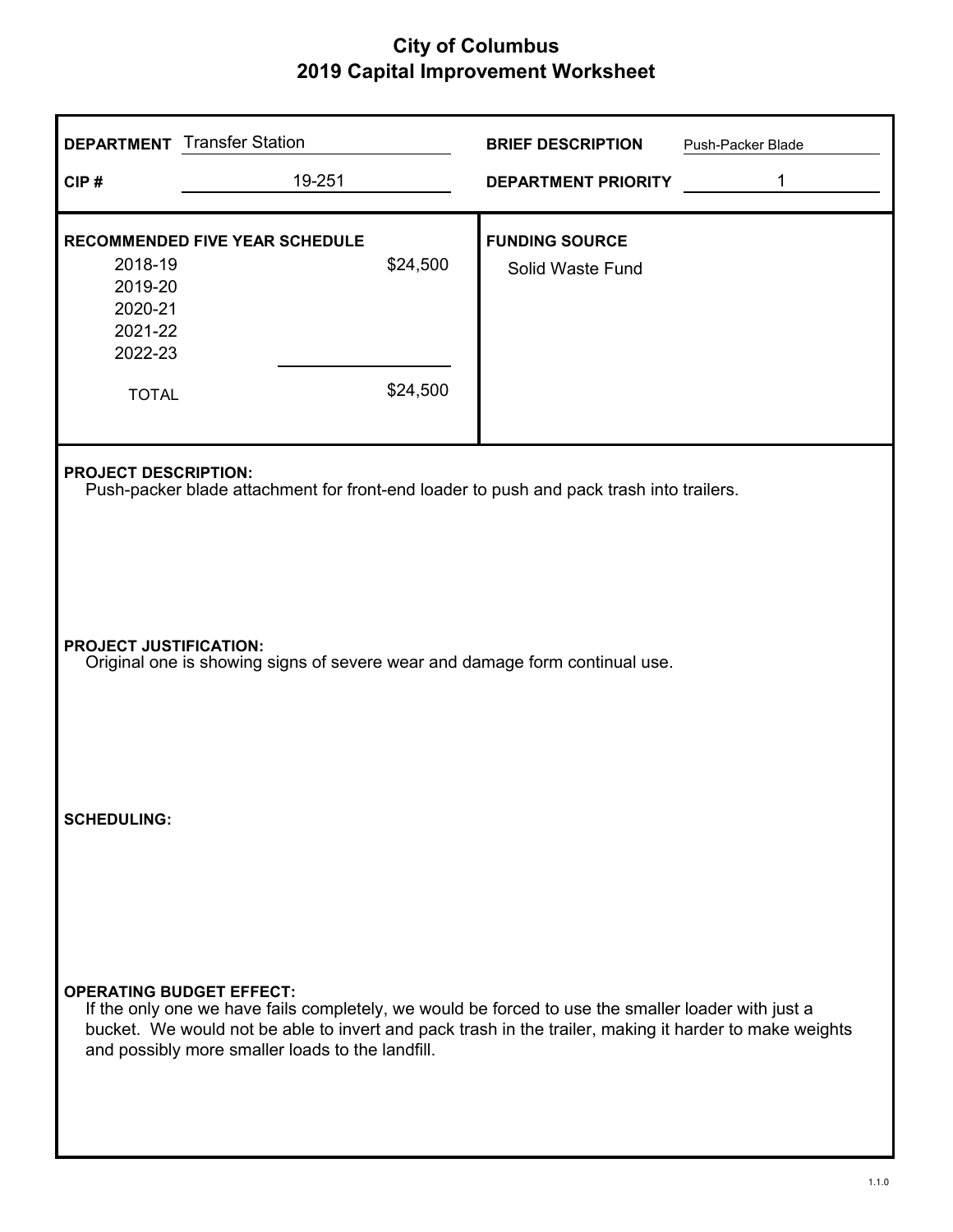|                                                                             | <b>DEPARTMENT</b> Transfer Station | <b>BRIEF DESCRIPTION</b> | Computers      |  |
|-----------------------------------------------------------------------------|------------------------------------|--------------------------|----------------|--|
| CIP#                                                                        | 19-252                             | DEPARTMENT PRIORITY      | $\overline{2}$ |  |
|                                                                             | RECOMMENDED FIVE YEAR SCHEDULE     | <b>FUNDING SOURCE</b>    |                |  |
| 2018-19<br>2019-20<br>2020-21<br>2021-22<br>2022-23                         | \$2,000<br>\$2,000                 | Solid Waste Fund         |                |  |
| <b>TOTAL</b>                                                                | \$4,000                            |                          |                |  |
| <b>PROJECT DESCRIPTION:</b><br>Replacement computers.                       |                                    |                          |                |  |
| <b>PROJECT JUSTIFICATION:</b><br>Replace computers due to age of equipment. |                                    |                          |                |  |
| <b>SCHEDULING:</b>                                                          |                                    |                          |                |  |
| <b>OPERATING BUDGET EFFECT:</b>                                             |                                    |                          |                |  |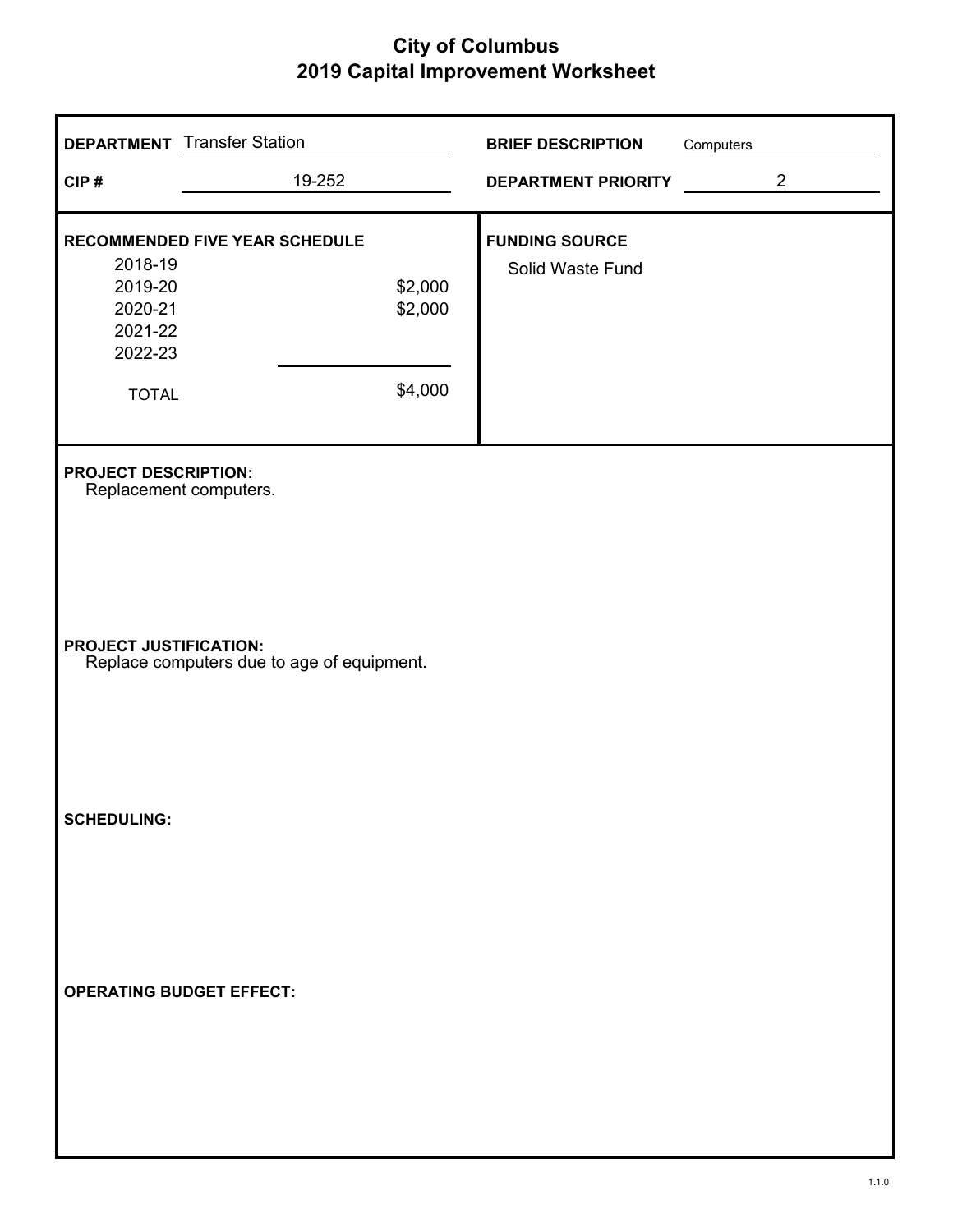|                                                                                                                                                                                                                                                                                                                                                                                                                                                                                                                                                                                                                                                                                                                                        | <b>DEPARTMENT</b> Transfer Station                                                                          | <b>BRIEF DESCRIPTION</b><br>Storage Shed                                                               |  |  |
|----------------------------------------------------------------------------------------------------------------------------------------------------------------------------------------------------------------------------------------------------------------------------------------------------------------------------------------------------------------------------------------------------------------------------------------------------------------------------------------------------------------------------------------------------------------------------------------------------------------------------------------------------------------------------------------------------------------------------------------|-------------------------------------------------------------------------------------------------------------|--------------------------------------------------------------------------------------------------------|--|--|
| CIP#                                                                                                                                                                                                                                                                                                                                                                                                                                                                                                                                                                                                                                                                                                                                   | 19-253                                                                                                      | 3<br><b>DEPARTMENT PRIORITY</b>                                                                        |  |  |
| 2018-19<br>2019-20<br>2020-21<br>2021-22<br>2022-23<br><b>TOTAL</b>                                                                                                                                                                                                                                                                                                                                                                                                                                                                                                                                                                                                                                                                    | <b>RECOMMENDED FIVE YEAR SCHEDULE</b><br>\$250,000<br>\$250,000                                             | <b>FUNDING SOURCE</b><br>Solid Waste Fund                                                              |  |  |
| <b>PROJECT DESCRIPTION:</b><br>Building of a new storage building for the Transfer Station.<br><b>PROJECT JUSTIFICATION:</b><br>Currently the staff stores the semi tractors and trailers outside. Also, some minor equipment is<br>currently stored at the old Transfer Station building. Per the NDEQ permit for the current Transfer<br>Station building, the old Transfer Station is to be demolished in the next several years. A new 80' x<br>160' storage shed is needed to keep the semi tractors, trailers, and minor equipment out of the<br>elements. Estimated costs includes engineering and construction.<br>The alternative would be to continue storing trailers out in the elements and replacing the 7 trailer tarps |                                                                                                             |                                                                                                        |  |  |
| <b>SCHEDULING:</b><br>2019-20 Budget.                                                                                                                                                                                                                                                                                                                                                                                                                                                                                                                                                                                                                                                                                                  | (\$1,400 each) every 2 years.<br><b>OPERATING BUDGET EFFECT:</b><br>that would keep it out of the elements. | Storage building would provide for extended life of the semi-tractors and trailers and minor equipment |  |  |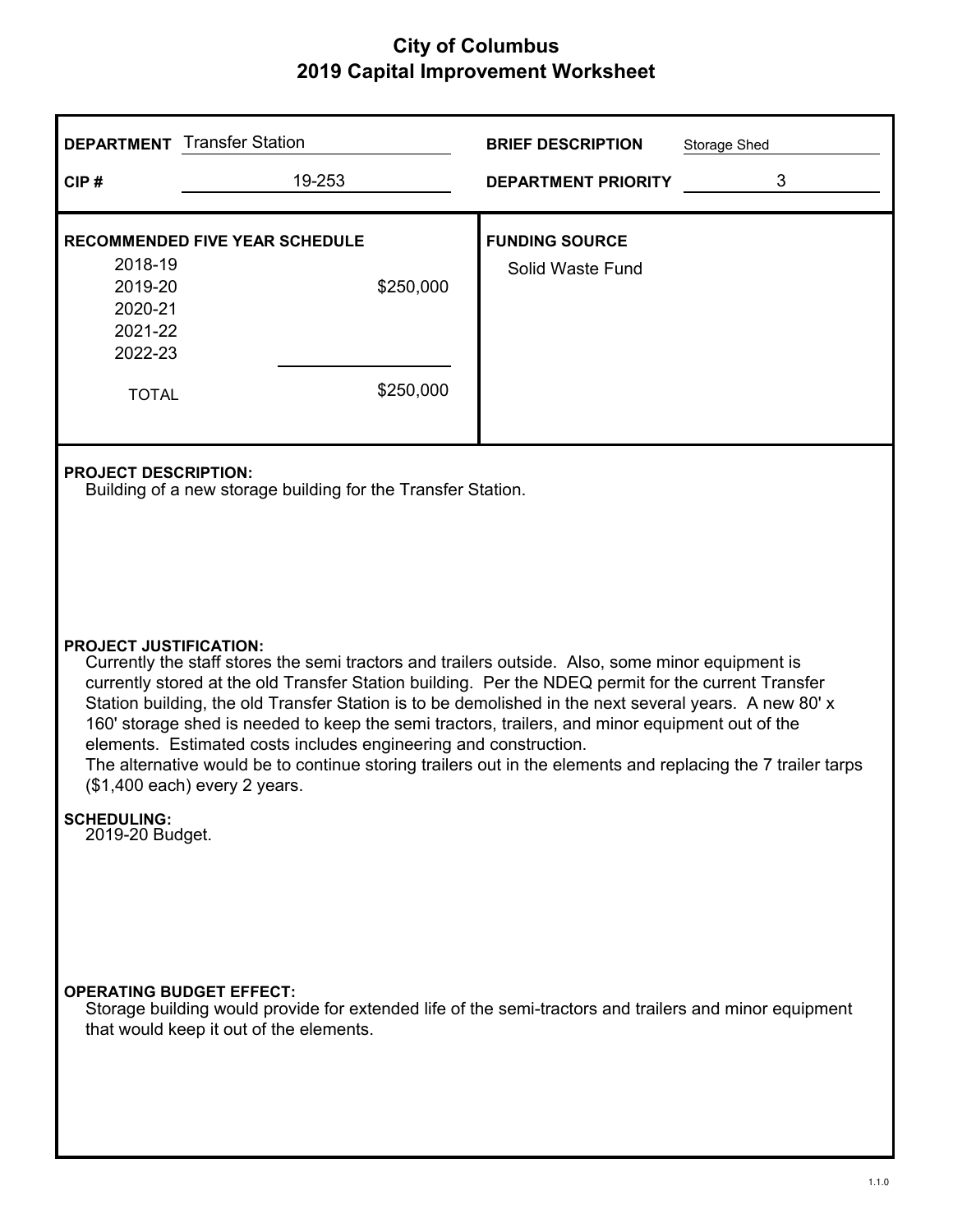| <b>DEPARTMENT</b> Transfer Station                                                                                                                                                                                                                                                                                                                                                                                                                                                                                                                                                                                           |                                                                                                                    | <b>BRIEF DESCRIPTION</b>   | Old Transfer Station Building |  |
|------------------------------------------------------------------------------------------------------------------------------------------------------------------------------------------------------------------------------------------------------------------------------------------------------------------------------------------------------------------------------------------------------------------------------------------------------------------------------------------------------------------------------------------------------------------------------------------------------------------------------|--------------------------------------------------------------------------------------------------------------------|----------------------------|-------------------------------|--|
| CIP#                                                                                                                                                                                                                                                                                                                                                                                                                                                                                                                                                                                                                         | 19-254                                                                                                             | <b>DEPARTMENT PRIORITY</b> | 4                             |  |
| <b>RECOMMENDED FIVE YEAR SCHEDULE</b>                                                                                                                                                                                                                                                                                                                                                                                                                                                                                                                                                                                        |                                                                                                                    | <b>FUNDING SOURCE</b>      |                               |  |
| 2018-19                                                                                                                                                                                                                                                                                                                                                                                                                                                                                                                                                                                                                      |                                                                                                                    | Solid Waste Fund           |                               |  |
| 2019-20                                                                                                                                                                                                                                                                                                                                                                                                                                                                                                                                                                                                                      |                                                                                                                    |                            |                               |  |
| 2020-21                                                                                                                                                                                                                                                                                                                                                                                                                                                                                                                                                                                                                      | \$100,000                                                                                                          |                            |                               |  |
| 2021-22                                                                                                                                                                                                                                                                                                                                                                                                                                                                                                                                                                                                                      |                                                                                                                    |                            |                               |  |
| 2022-23                                                                                                                                                                                                                                                                                                                                                                                                                                                                                                                                                                                                                      |                                                                                                                    |                            |                               |  |
| <b>TOTAL</b>                                                                                                                                                                                                                                                                                                                                                                                                                                                                                                                                                                                                                 | \$100,000                                                                                                          |                            |                               |  |
| <b>PROJECT DESCRIPTION:</b><br>Complete minor construction-related item towards further securing the structure. These would include<br>removal of the old packer equipment, filling in the pit area, and placement of some concrete. These<br>items are part of the closure plan outlined within the facility's original permit.                                                                                                                                                                                                                                                                                             |                                                                                                                    |                            |                               |  |
| <b>PROJECT JUSTIFICATION:</b><br>In the original permit there are provisions to complete the closure of the old Transfer Station. This<br>would involve some construction-related work. The existing building is in fair condition, however, with<br>minor work may be used for storage. The closure plan calls for the removal of the old packer<br>equipment, filling of the loading pit area, capping this area off with concrete, and concrete closure of the<br>loading door area, or the City could look to have the building demolished and the site leveled. Either<br>would complete the closure plan requirements. |                                                                                                                    |                            |                               |  |
| <b>SCHEDULING:</b>                                                                                                                                                                                                                                                                                                                                                                                                                                                                                                                                                                                                           |                                                                                                                    |                            |                               |  |
|                                                                                                                                                                                                                                                                                                                                                                                                                                                                                                                                                                                                                              | <b>OPERATING BUDGET EFFECT:</b><br>Minor maintenance of the site and grounds as part of the Transfer Station site. |                            |                               |  |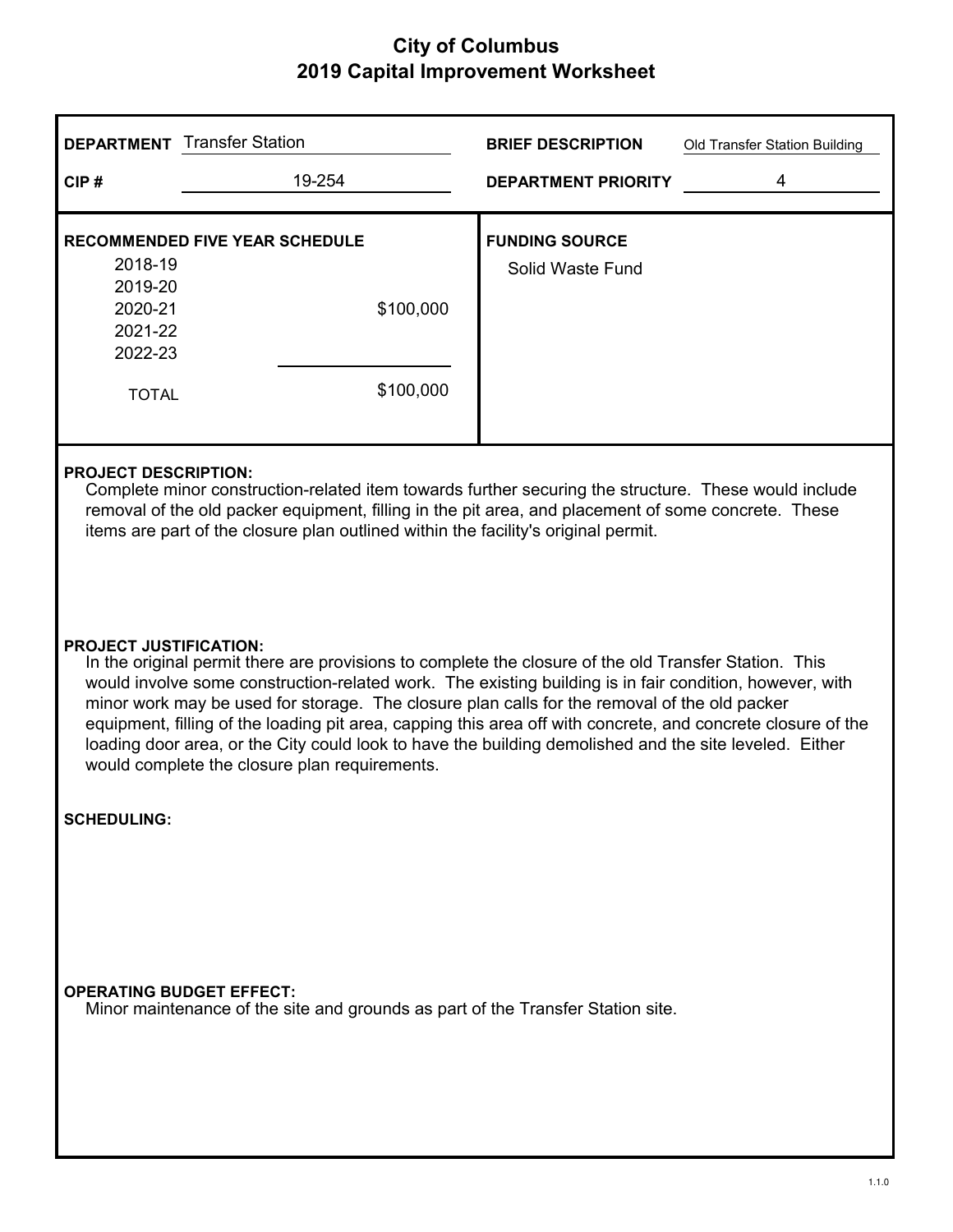|                                                                                                                                                                                                                                                                                                 | <b>DEPARTMENT</b> Transfer Station                            | <b>BRIEF DESCRIPTION</b>                  | <b>Trailers</b> |  |  |
|-------------------------------------------------------------------------------------------------------------------------------------------------------------------------------------------------------------------------------------------------------------------------------------------------|---------------------------------------------------------------|-------------------------------------------|-----------------|--|--|
| CIP#                                                                                                                                                                                                                                                                                            | 19-255                                                        | <b>DEPARTMENT PRIORITY</b>                | 5               |  |  |
| 2018-19<br>2019-20<br>2020-21<br>2021-22<br>2022-23<br><b>TOTAL</b>                                                                                                                                                                                                                             | <b>RECOMMENDED FIVE YEAR SCHEDULE</b><br>\$85,000<br>\$85,000 | <b>FUNDING SOURCE</b><br>Solid Waste Fund |                 |  |  |
| <b>PROJECT DESCRIPTION:</b><br>Purchase new waste-hauling trailers.                                                                                                                                                                                                                             |                                                               |                                           |                 |  |  |
| <b>PROJECT JUSTIFICATION:</b><br>The Transfer Station has been operating with 7 waste-hauling trailers since 2008. The need to replace<br>these trailers will begin in 2017-18 and is based on mileage and conditions.                                                                          |                                                               |                                           |                 |  |  |
| <b>SCHEDULING:</b><br>The intent is to bring the fleet up to 8 trailers and further look to start a replacement schedule or one<br>new trailer every 3 years.                                                                                                                                   |                                                               |                                           |                 |  |  |
| <b>OPERATING BUDGET EFFECT:</b><br>The waste trailers are currently between 2 and 8 years old with between 24,500 and 128,000 miles on<br>them. In order minimize a large need for purchase, staff is recommending a phasing/replacement<br>program for these trailers over the next 6-8 years. |                                                               |                                           |                 |  |  |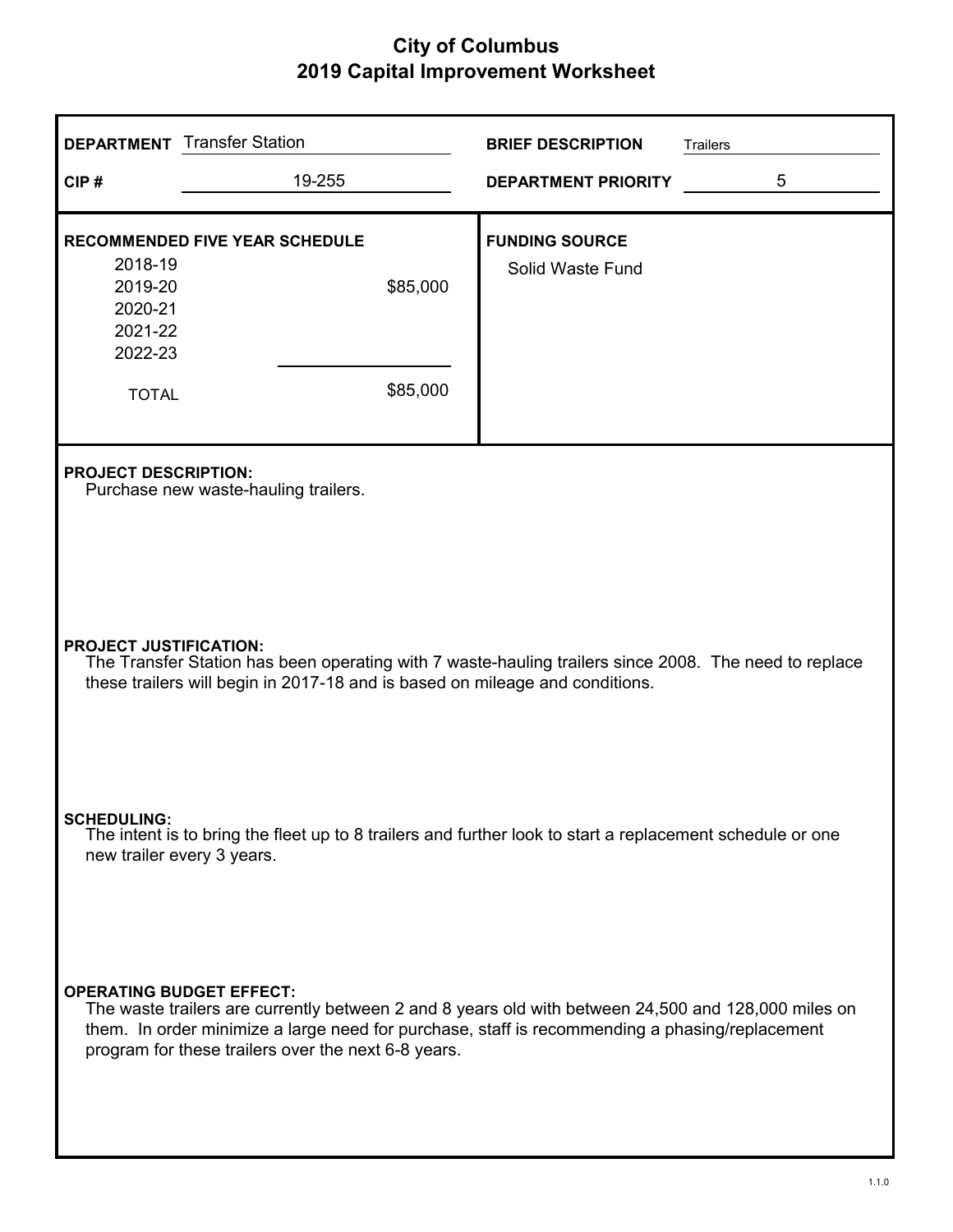|                                                                     | <b>DEPARTMENT</b> Transfer Station |                      | <b>BRIEF DESCRIPTION</b>                  | Kut Kwik Mower |
|---------------------------------------------------------------------|------------------------------------|----------------------|-------------------------------------------|----------------|
| CIP#                                                                | 19-256                             |                      | <b>DEPARTMENT PRIORITY</b>                | $\,6$          |
| 2018-19<br>2019-20<br>2020-21<br>2021-22<br>2022-23<br><b>TOTAL</b> | RECOMMENDED FIVE YEAR SCHEDULE     | \$30,000<br>\$30,000 | <b>FUNDING SOURCE</b><br>Solid Waste Fund |                |
| <b>PROJECT DESCRIPTION:</b>                                         | Replace 2004 Kut Kwik slope mower. |                      |                                           |                |
| PROJECT JUSTIFICATION:                                              |                                    |                      |                                           |                |
| <b>SCHEDULING:</b>                                                  |                                    |                      |                                           |                |
| <b>OPERATING BUDGET EFFECT:</b>                                     |                                    |                      |                                           |                |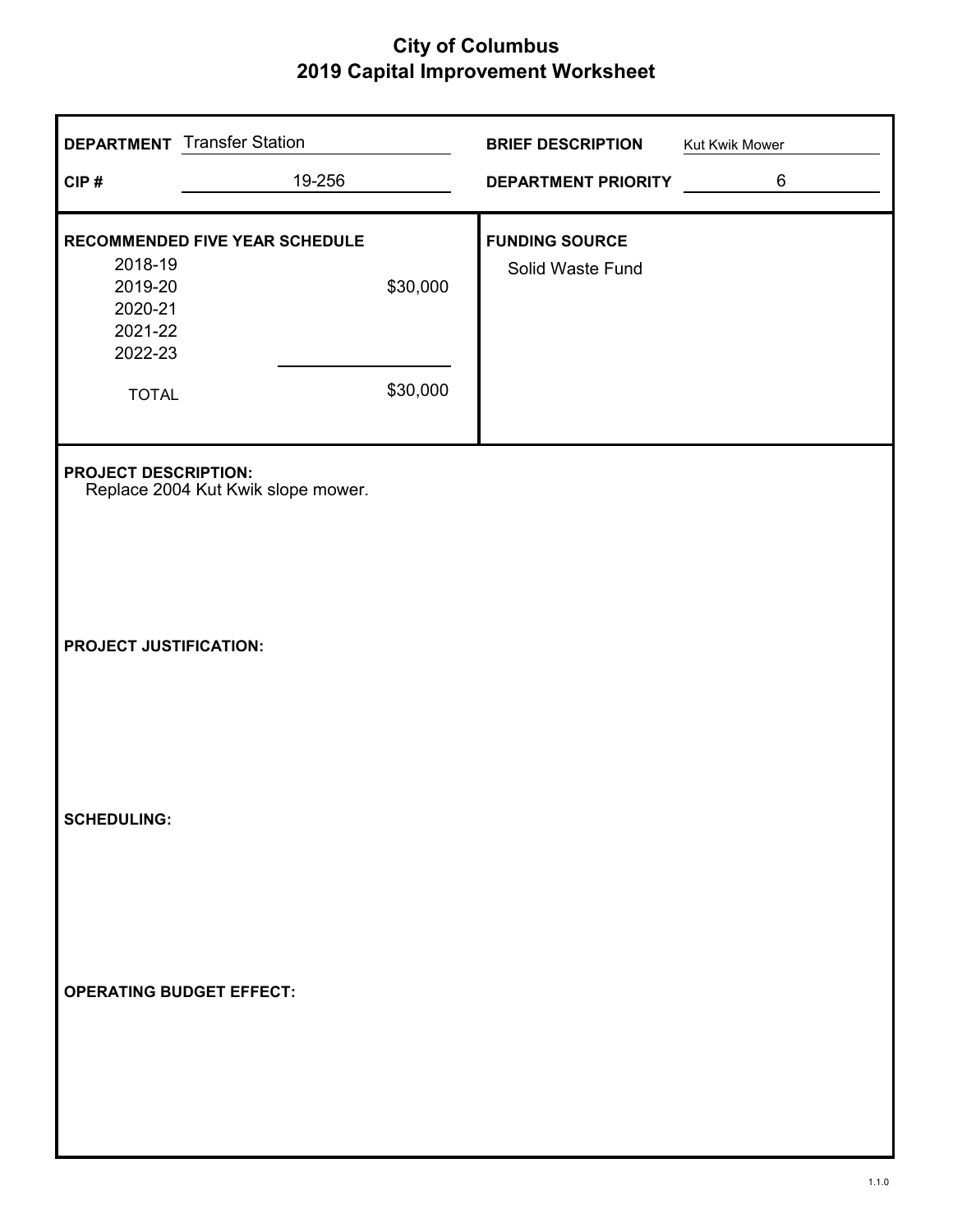| CIP#                                                                | <b>DEPARTMENT</b> Transfer Station<br>19-257 |                      | <b>BRIEF DESCRIPTION</b><br>DEPARTMENT PRIORITY | Pickup | $\overline{7}$ |
|---------------------------------------------------------------------|----------------------------------------------|----------------------|-------------------------------------------------|--------|----------------|
| 2018-19<br>2019-20<br>2020-21<br>2021-22<br>2022-23<br><b>TOTAL</b> | RECOMMENDED FIVE YEAR SCHEDULE               | \$30,000<br>\$30,000 | <b>FUNDING SOURCE</b><br>Solid Waste Fund       |        |                |
| <b>PROJECT DESCRIPTION:</b><br>PROJECT JUSTIFICATION:               | Replace 2000 Chevy pickup.                   |                      |                                                 |        |                |
| <b>SCHEDULING:</b>                                                  |                                              |                      |                                                 |        |                |
| <b>OPERATING BUDGET EFFECT:</b>                                     |                                              |                      |                                                 |        |                |